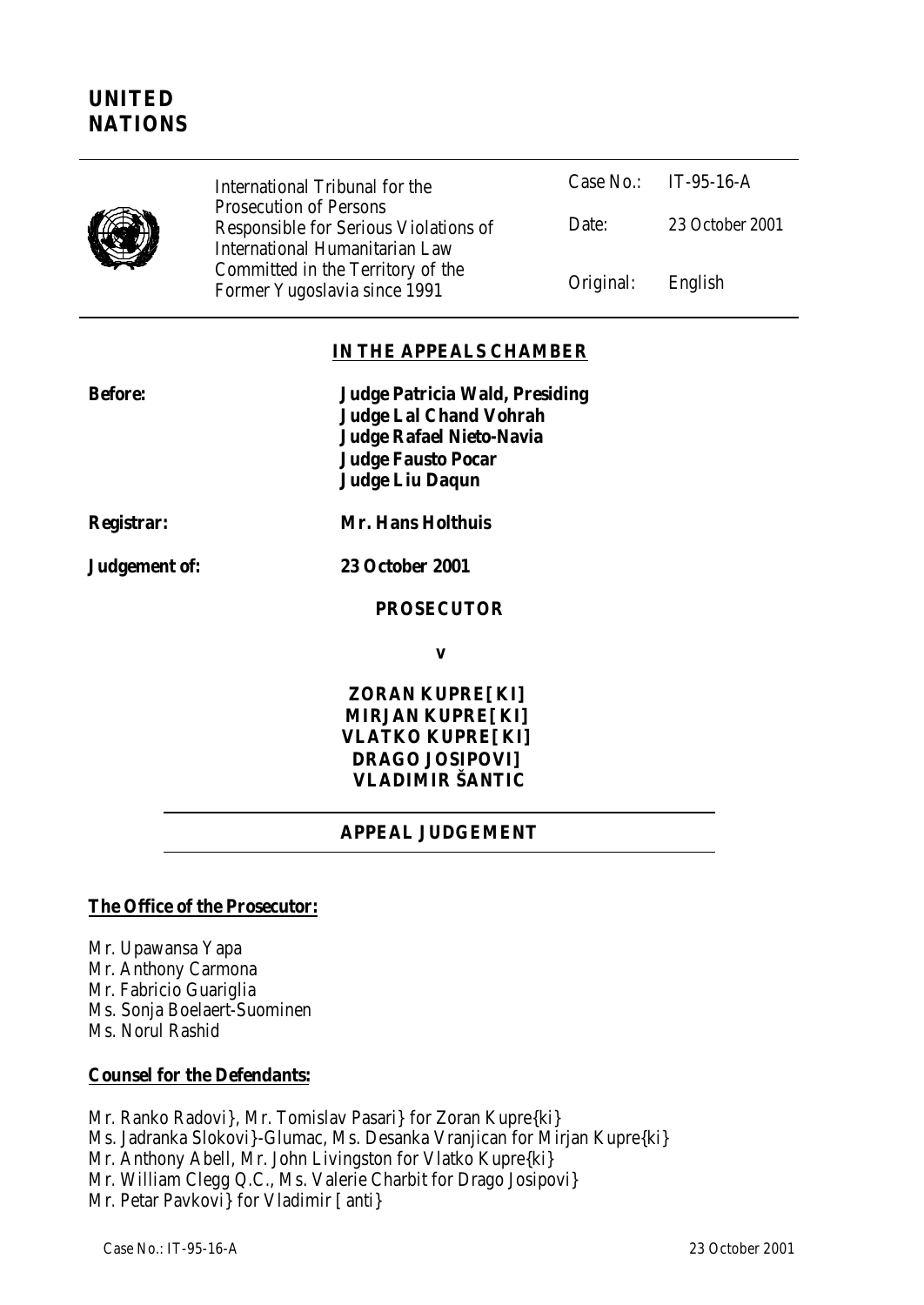# **CONTENTS**

| 2. Reconsideration of factual findings where additional evidence has been admitted under                                                                                                  |    |
|-------------------------------------------------------------------------------------------------------------------------------------------------------------------------------------------|----|
|                                                                                                                                                                                           |    |
|                                                                                                                                                                                           |    |
|                                                                                                                                                                                           |    |
|                                                                                                                                                                                           |    |
|                                                                                                                                                                                           |    |
|                                                                                                                                                                                           |    |
|                                                                                                                                                                                           |    |
|                                                                                                                                                                                           |    |
|                                                                                                                                                                                           |    |
| (d) Determining miscarriage of justice where additional evidence has been admitted 27                                                                                                     |    |
|                                                                                                                                                                                           |    |
| IV. APPEAL AGAINST THE CONVICTIONS OF ZORAN KUPREŠKIC AND MIRJAN                                                                                                                          |    |
|                                                                                                                                                                                           |    |
|                                                                                                                                                                                           |    |
| 1. Were the convictions based on material facts not pleaded in the Amended Indictment? 33                                                                                                 |    |
|                                                                                                                                                                                           |    |
| 3 Conclusion                                                                                                                                                                              | 45 |
| C. PARTICIPATION OF ZORAN AND MIRJAN KUPREŠKIC IN THE ATTACK ON THE HOUSE OF SUHRET                                                                                                       |    |
|                                                                                                                                                                                           |    |
| (a) The difficult circumstances under which Witness H's identification of Zoran and Mirjan                                                                                                |    |
|                                                                                                                                                                                           |    |
|                                                                                                                                                                                           |    |
| (i) Witness H's denial that the signature on the December 1993 Statement was hers 52                                                                                                      |    |
|                                                                                                                                                                                           |    |
|                                                                                                                                                                                           |    |
|                                                                                                                                                                                           |    |
|                                                                                                                                                                                           |    |
|                                                                                                                                                                                           |    |
|                                                                                                                                                                                           |    |
| (e) Inconsistencies between Witness H's evidence and the remainder of the evidentiary record78<br>(f) Absence of any evidence on the trial record corroborating Witness H's testimony  85 |    |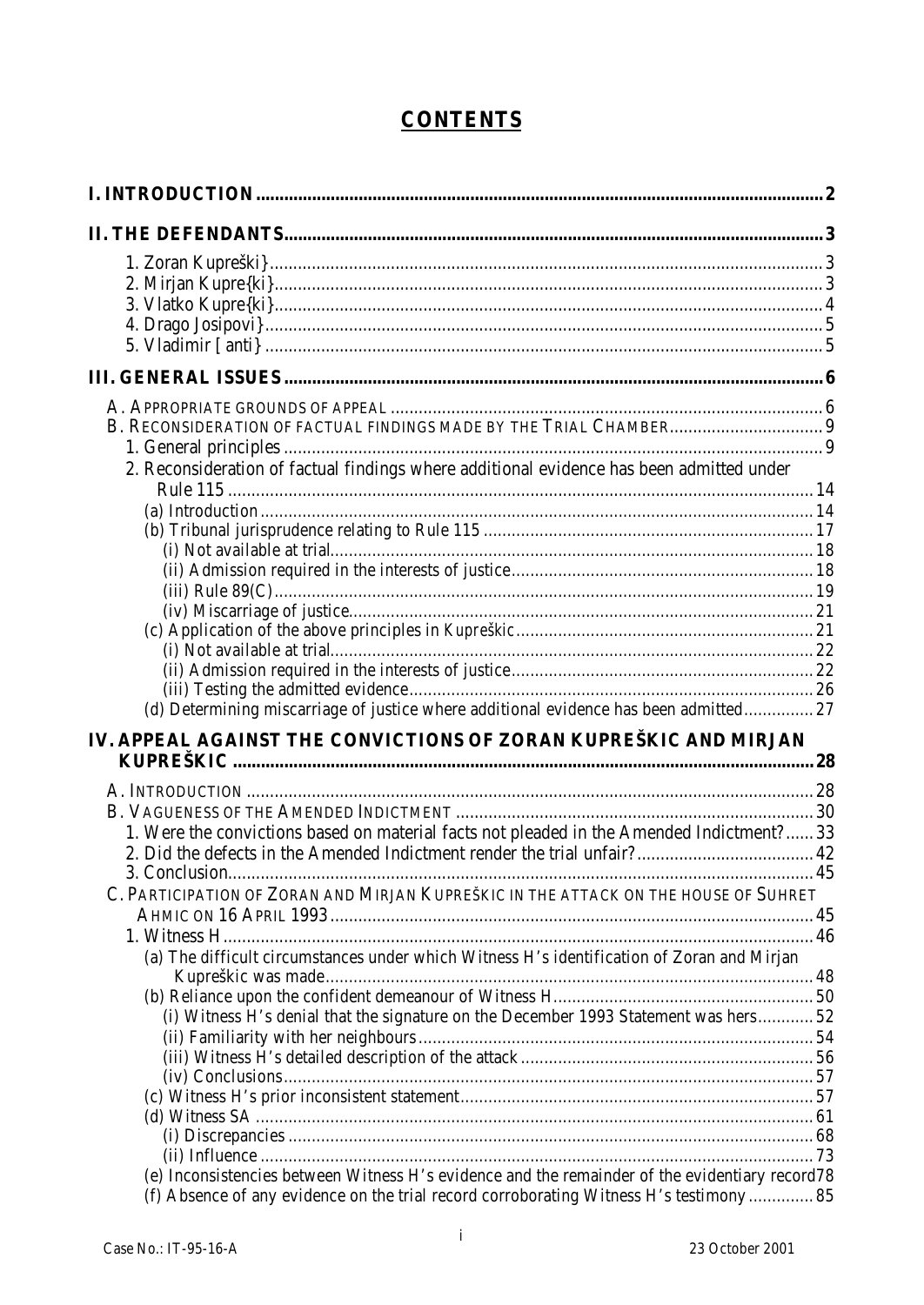|                                                                                                                                                                                   | 86 |
|-----------------------------------------------------------------------------------------------------------------------------------------------------------------------------------|----|
| 2. The evidence of Witness JJ regarding the activities of Zoran Kupreškic in Ahmici on 16                                                                                         |    |
| D. THE TRIAL CHAMBER'S FINDING THAT ZORAN AND MIRJAN KUPREŠKIC PROVIDED LOCAL<br>KNOWLEDGE AND THE USE OF THEIR HOUSES AS A BASE FOR THE ATTACKING TROOPS  90                     |    |
| E. CONVICTION OF ZORAN AND MIRJAN KUPREŠKIC FOR PERSECUTION DURING THE PERIOD                                                                                                     |    |
|                                                                                                                                                                                   |    |
|                                                                                                                                                                                   |    |
| V. APPEAL AGAINST THE CONVICTION OF VLATKO KUPREŠKIC 95                                                                                                                           |    |
|                                                                                                                                                                                   |    |
|                                                                                                                                                                                   |    |
| 1. Vlatko Kupreškic was an Operations Officer for the Prevention of Crimes of Particular                                                                                          |    |
|                                                                                                                                                                                   |    |
|                                                                                                                                                                                   |    |
|                                                                                                                                                                                   |    |
|                                                                                                                                                                                   |    |
|                                                                                                                                                                                   |    |
|                                                                                                                                                                                   |    |
| 2. Unloading weapons from a car in front of his house in October 1992  105                                                                                                        |    |
| 3. Vlatko Kupreškic was in front of the Hotel Vitez on 15 April 1993 106                                                                                                          |    |
|                                                                                                                                                                                   |    |
|                                                                                                                                                                                   |    |
| 4. Vlatko Kupreškic was in Ahmici during the morning, afternoon and in the early evening<br>of 15 April and there was troop activity in and around his house on the evening of 15 |    |
|                                                                                                                                                                                   |    |
|                                                                                                                                                                                   |    |
|                                                                                                                                                                                   |    |
|                                                                                                                                                                                   |    |
| 5. Presence in the vicinity of the house of Suhret Ahmi} at about 5.45 a.m. shortly after that                                                                                    |    |
|                                                                                                                                                                                   |    |
|                                                                                                                                                                                   |    |
| VI. APPEAL AGAINST THE CONVICTION OF DRAGO JOSIPOVI]  113                                                                                                                         |    |
|                                                                                                                                                                                   |    |
|                                                                                                                                                                                   |    |
|                                                                                                                                                                                   |    |
|                                                                                                                                                                                   |    |
|                                                                                                                                                                                   |    |
|                                                                                                                                                                                   |    |
|                                                                                                                                                                                   |    |
| VII. APPEAL AGAINST THE CONVICTION OF VLADIMIR [ANTI]  133                                                                                                                        |    |
|                                                                                                                                                                                   |    |
|                                                                                                                                                                                   |    |
|                                                                                                                                                                                   |    |
|                                                                                                                                                                                   |    |
|                                                                                                                                                                                   |    |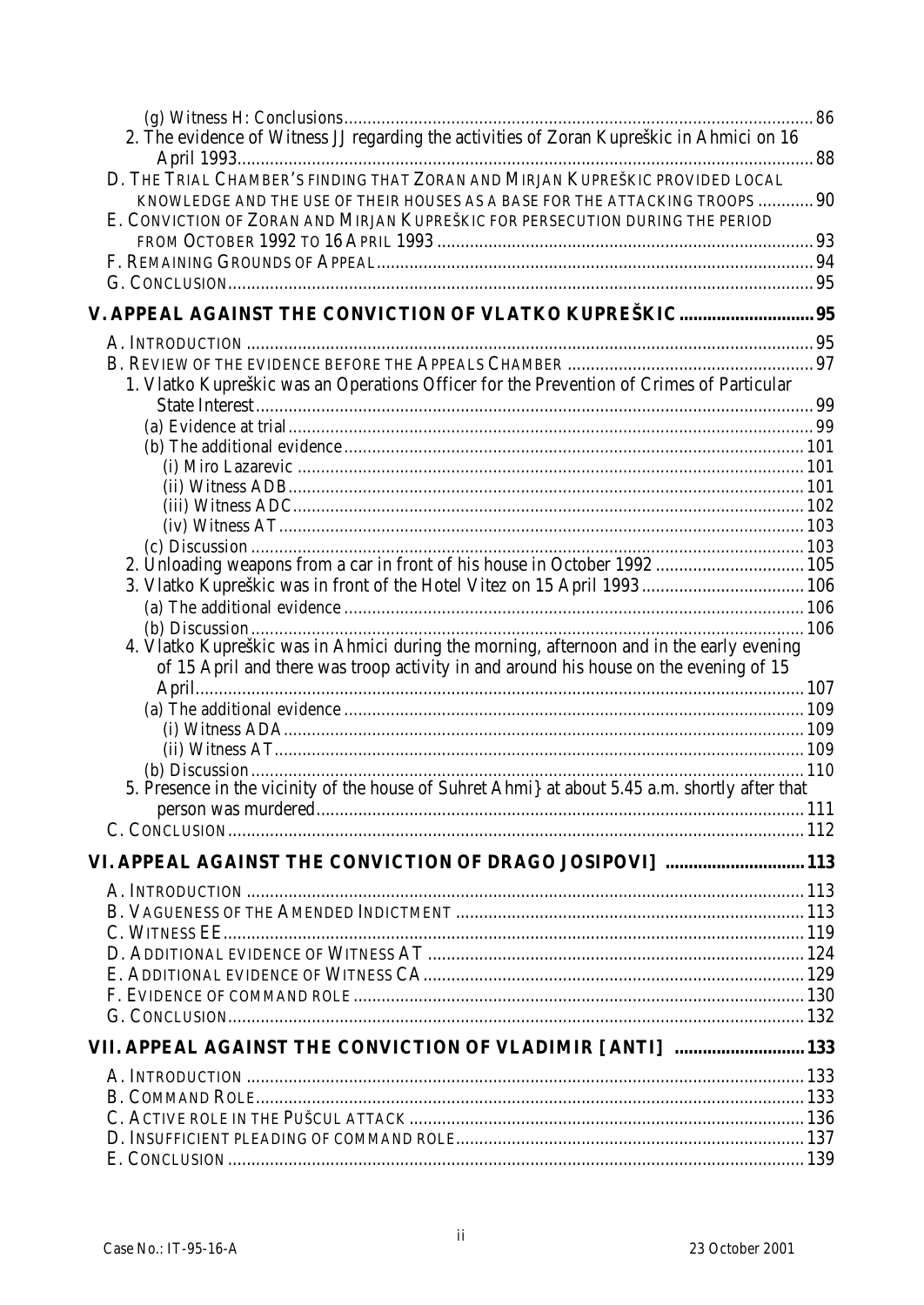| VIII. APPEALS OF THE PROSECUTION AND JOSIPOVI] ON THE ISSUES OF<br>CUMULATIVE CHARGING AND CUMULATIVE CONVICTIONS BASED ON THE                                   |  |
|------------------------------------------------------------------------------------------------------------------------------------------------------------------|--|
|                                                                                                                                                                  |  |
| B. PROSECUTION APPEAL AGAINST ACQUITTAL OF JOSIPOVIC AND [ANTIC FOR MURDER AND<br>CRUEL TREATMENT AS VIOLATIONS OF THE LAWS OR CUSTOMS OF WAR UNDER ARTICLE 3 OF |  |
| C. APPEAL OF JOSIPOVIC AGAINST CONVICTION FOR MULTIPLE CRIMES UNDER ARTICLE 5 OF THE                                                                             |  |
|                                                                                                                                                                  |  |
|                                                                                                                                                                  |  |
|                                                                                                                                                                  |  |
|                                                                                                                                                                  |  |
| 1. Trial Chamber's findings on Josipovic's participation and considerations as to sentence 146                                                                   |  |
| 2. Trial Chamber findings on Šantic's participation and considerations as to sentence  147                                                                       |  |
|                                                                                                                                                                  |  |
|                                                                                                                                                                  |  |
| 2. Standard of review when faced with material not advanced before the Trial Chamber 149                                                                         |  |
| D. OVERLAPPING ISSUES IN THE APPEALS FILED BY JOSIPOVIC AND ŠANTIC 151                                                                                           |  |
| The practice of the courts of the former Yugoslavia and the Criminal Code of the SFRY151                                                                         |  |
|                                                                                                                                                                  |  |
|                                                                                                                                                                  |  |
| 2. Error in the Trial Chamber's assessment of the relative role of the Defendants in the                                                                         |  |
|                                                                                                                                                                  |  |
| 3. Evidence of involvement in the attack on the home of Nazif Ahmic and evidence of a                                                                            |  |
|                                                                                                                                                                  |  |
|                                                                                                                                                                  |  |
|                                                                                                                                                                  |  |
| 1. Comparison with sentences imposed in other cases before the ICTY and other war crimes                                                                         |  |
|                                                                                                                                                                  |  |
|                                                                                                                                                                  |  |
|                                                                                                                                                                  |  |
|                                                                                                                                                                  |  |
|                                                                                                                                                                  |  |
|                                                                                                                                                                  |  |
|                                                                                                                                                                  |  |
|                                                                                                                                                                  |  |
| A. THE APPEALS OF ZORAN AND MIRJAN KUPREŠKIC AGAINST CONVICTION  168                                                                                             |  |
|                                                                                                                                                                  |  |
| C. THE APPEALS OF DRAGO JOSIPOVIC AGAINST CONVICTION AND SENTENCE  170                                                                                           |  |
|                                                                                                                                                                  |  |
|                                                                                                                                                                  |  |
|                                                                                                                                                                  |  |
|                                                                                                                                                                  |  |
|                                                                                                                                                                  |  |
| E. THE PROSECUTION'S APPEAL ON THE ISSUES OF CUMULATIVE CHARGING AND CUMULATIVE                                                                                  |  |
| CONVICTIONS BASED ON THE SAME ACTS RELATING TO DRAGO JOSIPOVIC AND VLADIMIR                                                                                      |  |
|                                                                                                                                                                  |  |
| F. THE APPEAL OF DRAGO JOSIPOVIC ON THE ISSUE OF CUMULATIVE CONVICTIONS 172                                                                                      |  |
|                                                                                                                                                                  |  |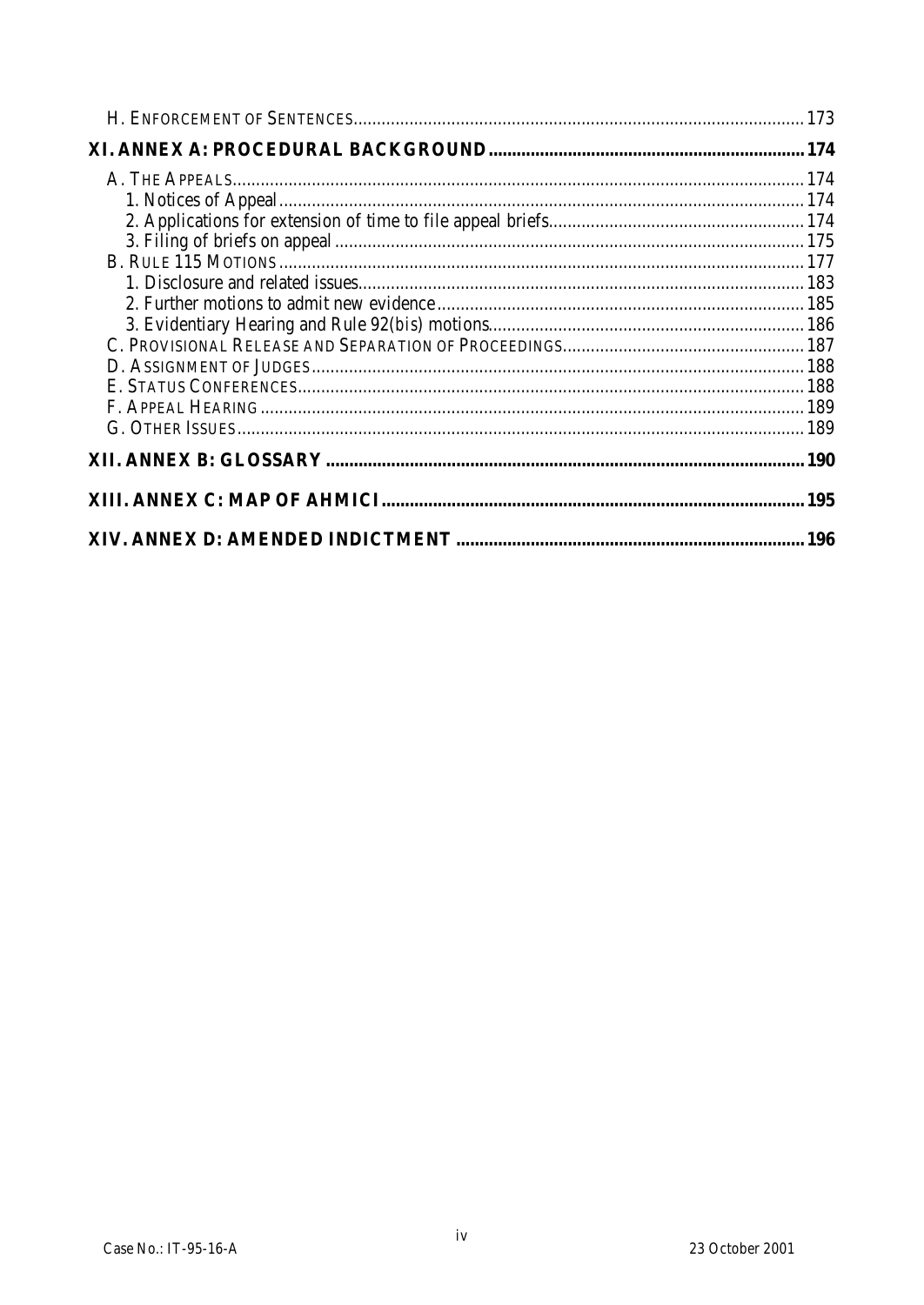The Appeals Chamber of the International Tribunal for the Prosecution of Persons Responsible for Serious Violations of International Humanitarian Law Committed in the Territory of the Former Yugoslavia since 1991 is seised of appeals against the Trial Judgement rendered by Trial Chamber II on 14 January 2000 in the case of *Prosecutor* v *Zoran Kupreški}, Mirjan Kupreški}, Vlatko Kupreški}, Drago Josipovi}, Dragan Papi} and Vladimir [anti}*. 1

Having considered the written and oral submissions of the parties, the Appeals Chamber

# **HEREBY RENDERS ITS JUDGEMENT**.

 1 For a list of the terms and abbreviations used in this Judgement, *see* Annex B.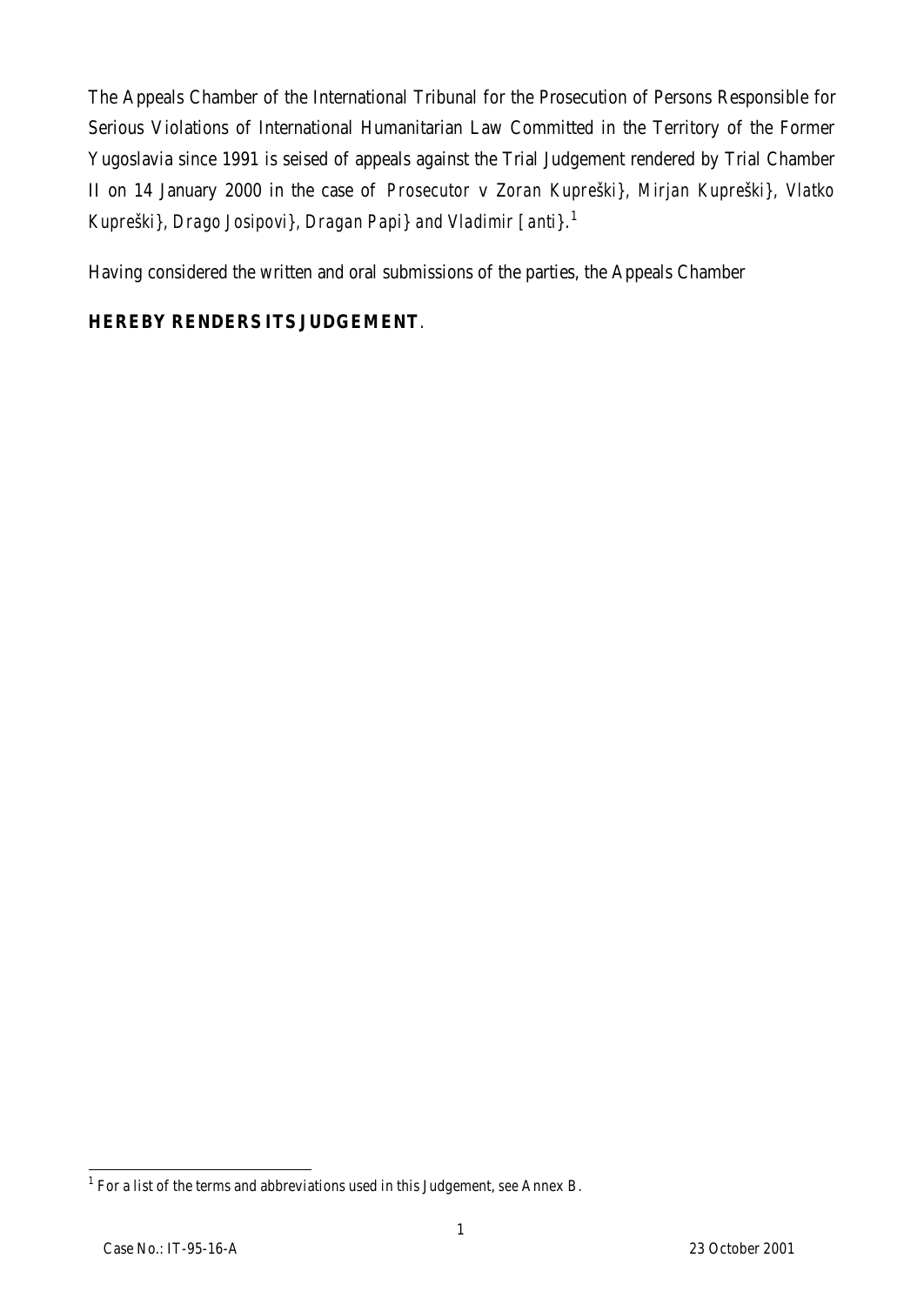# **I. INTRODUCTION**

1. In the early morning of 16 April 1993, Bosnian Croat forces attacked Ahmi}i, a small village in central Bosnia. The Trial Chamber found that this attack resulted in the deaths of over a hundred of the Bosnian Muslim civilian inhabitants of the village, the wounding of numerous others and the complete destruction of Muslim houses and two mosques. The Trial Chamber convicted Zoran Kupre{ki}, Mirjan Kupre{ki}, Vlatko Kupre{ki}, Drago Josipovi} and Vladimir [anti} for various forms of crimes against humanity, including persecution, under Article 5 of the Statute of the Tribunal, because of their individual involvement in this attack. The Trial Chamber defined persecution as "the gross or blatant denial, on discriminatory grounds, of a fundamental right, laid down in international customary or treaty law, reaching the same level of gravity as other acts prohibited in Article 5".<sup>2</sup> The Trial Chamber, however, acquitted the Defendants on certain counts, either because it found the evidence to be insufficient or due to cumulative conviction considerations. For the convictions, the Trial Chamber imposed prison sentences ranging between six and twenty-five years.

2. All of the Defendants,  $3$  are now appealing against their convictions, as set out below in the individual sections pertaining to each of them and all of the Defendants appeal against the sentences imposed by the Trial Chamber. To the extent necessary, this aspect of their appeals is discussed in a separate part of the Judgement confined to sentencing matters. In addition, the Appeals Chamber has identified certain issues that are of general interest to all of the Defendants. These issues are dealt with in an initial part of the Judgement under the heading "General Issues".

3. The Prosecution, as well as Josipovic, has also raised cumulative conviction considerations. This appeal is discussed in a separate section devoted to the issue of cumulative convictions.

4. The procedural background of these appellate proceedings is found in Annex A.

5. Insofar as this Judgement refers to testimony in this case, either before the Trial Chamber or the Appeals Chamber, given in closed session or any other material filed under seal, that testimony or material is released to the extent that it is recited or relied upon herein.<sup>4</sup>

<sup>&</sup>lt;sup>2</sup> Trial Judgement, para. 621.

 $^3$  Although [anti} no longer disputes his guilt he, nonetheless, makes various challenges to the Trial Chamber's findings about the extent of his participation in the April 1993 Ahmi}i attack.

<sup>4</sup> Order of the President on the Request for the Release of Confidential Witness "AT" Material from the Case *The Prosecutor* v *Kordi} and ^erkez* in the Case *The Prosecutor* v *Kupre{ki} et al*., filed in French on 4 October 2001. The English translation was filed on 9 October 2001.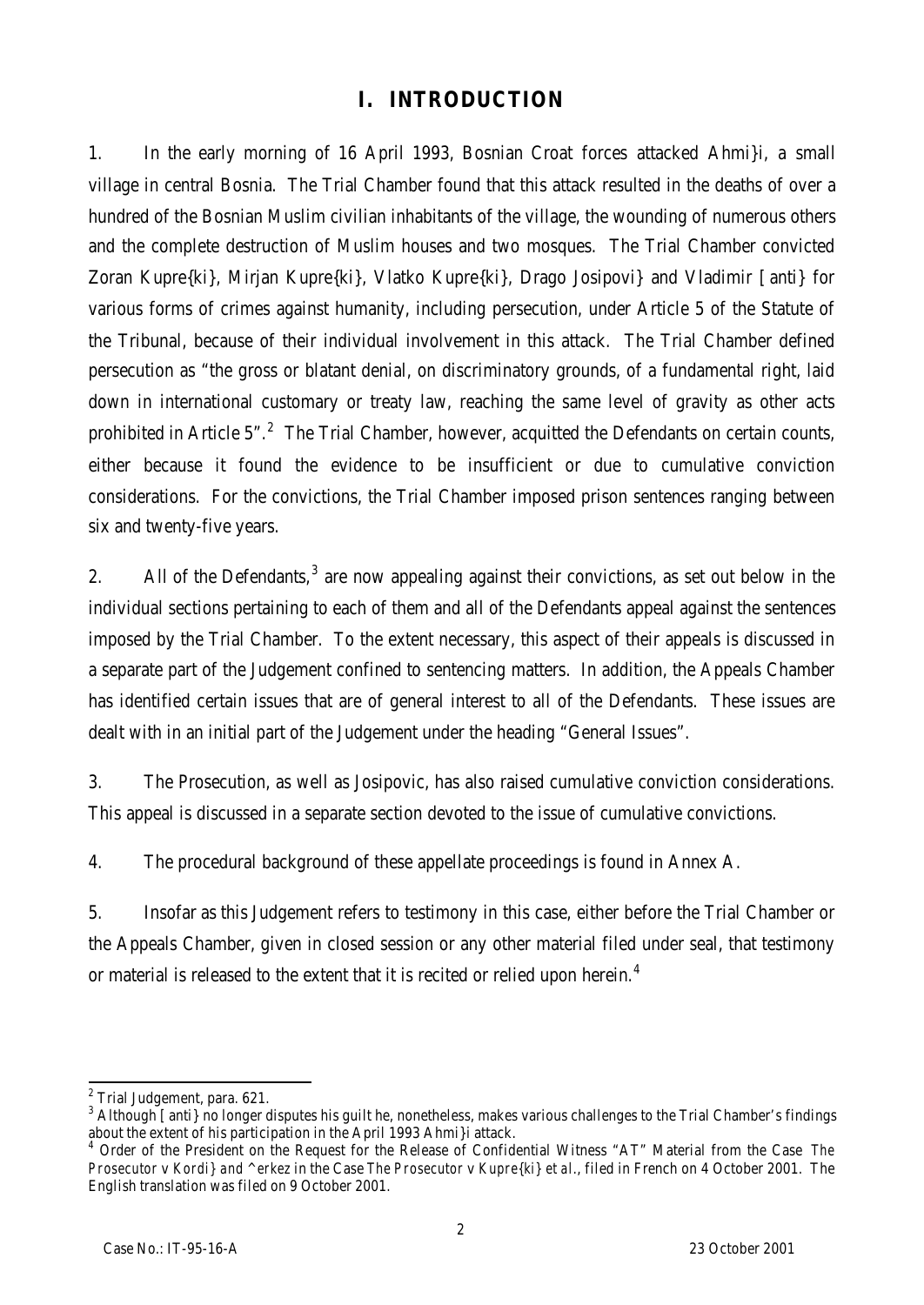# **II. THE DEFENDANTS**

# 1. Zoran Kupreški}

6. Zoran Kupre{ki} was born on 23 September 1958. He is married with three children. Prior to the conflict, he was an employee of the Slobodan Princip Seljo factory in Vitez, where he was in charge of maintenance for one of the units.<sup>5</sup> The Trial Chamber found undisputed evidence of Zoran Kupreški}'s general good character.<sup>6</sup>

7. The Trial Chamber concluded that Zoran Kupre{ki} was a local HVO Commander at the time of the attack on Ahmi}i on 16 April 1993.<sup>7</sup> The Trial Chamber further concluded, on the basis of the evidence of Witness H, that Zoran Kupre{ki}, on that same day, was armed, in uniform and with polish on his face, in the house of Suhret Ahmi} immediately after Suhret Ahmi} and Meho Hrstanovi} were shot and killed, and immediately before the house was set on fire and the Suhret Ahmi} family was expelled.<sup>8</sup> In addition, the Trial Chamber found that Zoran Kupreškic participated in the attack on Ahmi}i by providing local knowledge and the use of his house as a base for the attacking troops.<sup>9</sup>

8. The Trial Chamber accordingly found Zoran Kupre{ki} guilty of persecution as a crime against humanity pursuant to Article 5(h) of the Statute (count 1), for which he was sentenced to ten years of imprisonment.

# 2. Mirjan Kupre{ki}

9. Mirjan Kupre{ki} was born on 21 October 1963. He is the brother of Zoran Kupre{ki}. He is married with two children. He was employed as a mechanical technician until February 1992 in the Slobodan Princip Seljo Factory. From August 1992 until April 1993, he worked for his cousin Ivica, first in the Sutra<sup>10</sup> store in Ahmi}i and then, ten days before the conflict, at a store in Vitez. In April 1994, when he was demobilised, he returned to work in the Sutra store.<sup>11</sup> As with his brother Zoran, it was undisputed that Mirjan Kupreškic had previously been of good character.<sup>12</sup>

<sup>&</sup>lt;u>s</u><br>ETrial Judgement, para. 370.

<sup>6</sup> Trial Judgement, para. 372.

 $7$  Trial Judgement, para. 422.

 $8$  Trial Judgement, paras 426, 776 and 779.

<sup>&</sup>lt;sup>9</sup> Trial Judgement, para. 430.

 $10$  The Trial Judgement used the spelling "Sutre" for the name of the store and some of the documents filed during the trial proceedings used the spelling " [utre".

 $11$  Trial Judgement, para.  $371$ .

<sup>&</sup>lt;sup>12</sup> Trial Judgement, paras 372 and 421.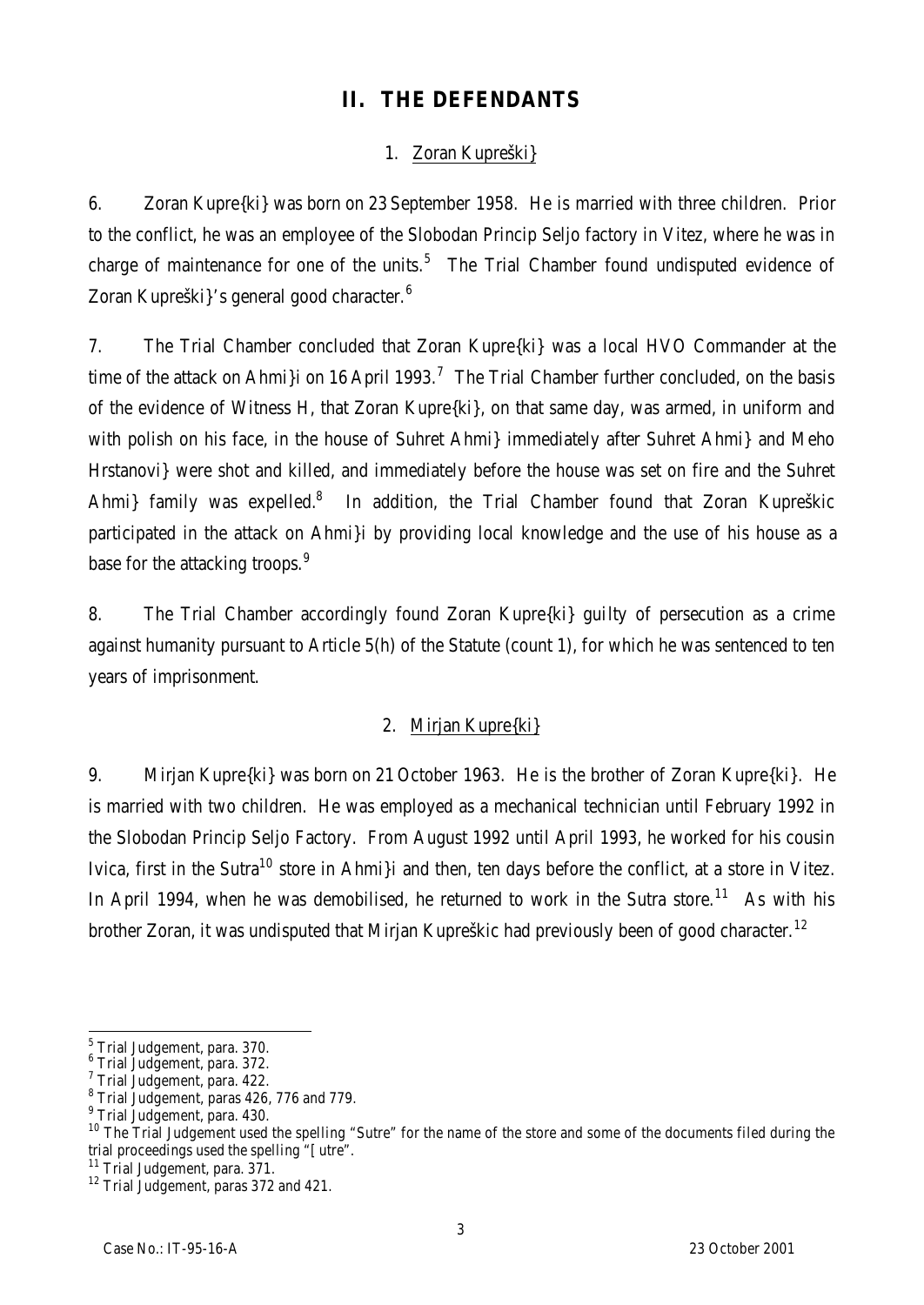10. The Trial Chamber found that Mirjan Kupre{ki} was an "active" member of the HVO and that, together with his brother, Zoran, he participated in the attack on Ahmi}i on 16 April 1993 as an HVO soldier.<sup>13</sup> The Trial Chamber concluded, based upon the testimony of Witness H, that Mirjan Kupre{ki}, on that same day, was armed, in uniform and with polish on his face, in the house of Suhret Ahmi} immediately after Suhret Ahmi} and Meho Hrstanovi} were shot and killed, and immediately before the house was set on fire and the Suhret Ahmi} family was expelled.<sup>14</sup> In addition, the Trial Chamber found that, along with his brother Zoran, Mirjan Kupre{ki} participated in the Ahmi}i attack by providing local knowledge and the use of his house as a base for the attacking troops.<sup>15</sup>

11. For his part, the Trial Chamber found Mirjan Kupre{ki} guilty of persecution as a crime against humanity pursuant to Article 5(h) of the Statute (count 1). He was sentenced to eight years of imprisonment.

#### 3. Vlatko Kupre{ki}

12. Vlatko Kupre{ki} was born on 1 January 1958. He is married with two children. He is the cousin of Zoran and Mirjan Kupre $\{ki\}$  and co-owner of the Sutra store.<sup>16</sup> The Trial Chamber found that in 1992 and 1993, Vlatko Kupre{ki} was an active operations officer in the police with the rank of inspector, and that he unloaded weapons from a car in front of his house in October 1992.<sup>17</sup>

13. The Trial Chamber concluded that Vlatko Kupre{ki} "was involved in the preparations for the attack on Ahmi}i in his role as police operations officer and as a resident of the village", and furthermore, "allowed his house to be used for the purposes of the attack and as a place for the troops to gather the night before."<sup>18</sup> The Trial Chamber determined that Vlatko Kupre{ki} was in the vicinity of Suhret Ahmi}'s house at about 5:45 a.m. on 16 April 1993, shortly after Suhret Ahmi} was murdered, and that "he was present and ready to lend assistance in whatever way he could to the attacking forces".<sup>19</sup>

14. The Trial Chamber accordingly found Vlatko Kupre{ki} guilty of aiding and abetting persecution as a crime against humanity pursuant to Article 5(h) of the Statute (count 1) and sentenced him to six years of imprisonment.

 $\overline{a}$ 

<sup>&</sup>lt;sup>13</sup> Trial Judgement, paras 421 and 779.

<sup>&</sup>lt;sup>14</sup> Trial Judgement, paras 426, 776 and 779.

<sup>&</sup>lt;sup>15</sup> Trial Judgement, para. 430.

<sup>&</sup>lt;sup>16</sup> Trial Judgement, para. 432.

<sup>&</sup>lt;sup>17</sup> Trial Judgement, para. 463.

<sup>&</sup>lt;sup>18</sup> Trial Judgement, para. 466.

<sup>&</sup>lt;sup>19</sup> Trial Judgement, para. 470.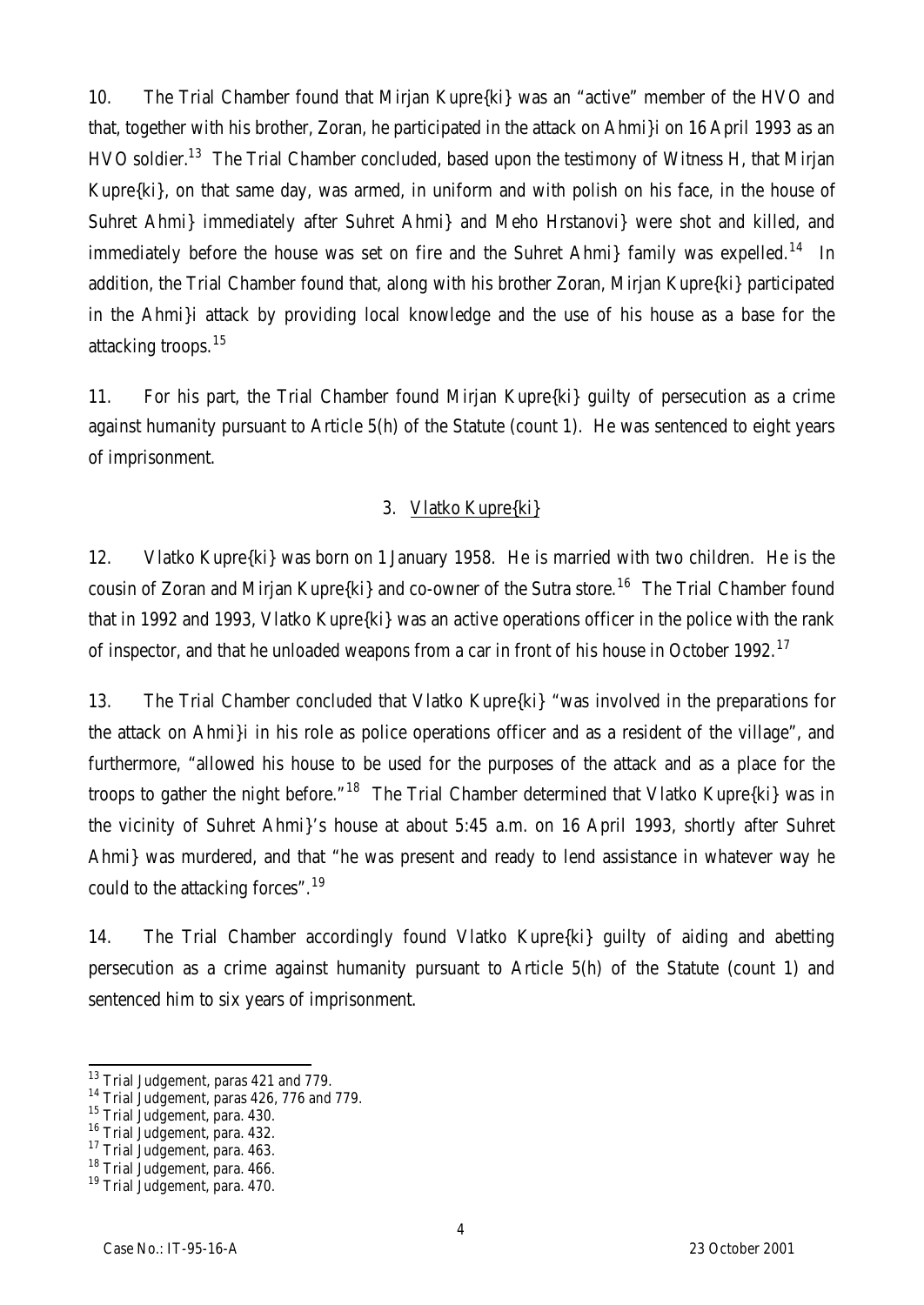#### 4. Drago Josipovi}

15. Drago Josipovi} was born on 14 February 1955. He was a life-long resident of Ahmi}i. Before the conflict, he worked in a factory. The Trial Chamber found that Josipovi}, prior to 16 April 1993, was a member of the HVO. It also found that he was a member of the Ahmi}i village guard and that he was seen in Ahmi i with a rifle and wearing a uniform.<sup>20</sup> On the basis of the evidence of Witness EE, the Trial Chamber held that Josipovi}, on 16 April 1993, was a participant in the attack on, and burning of, Musafer Pu{}ul's house, which resulted, *inter alia*, in the murder of Musafer Pu{}ul.<sup>21</sup>

16. Furthermore, relying on the evidence of Witness DD, the Trial Chamber concluded that Josipovi} was, while in a "commanding position with regard to the troops involved",  $22$  a participant in the 16 April 1993 attack on the house of Nazif Ahmi}, which resulted in the murder of Nazif and his 14-year old son.

17. Accordingly, the Trial Chamber found Josipovi} guilty of persecution as a crime against humanity pursuant to Article 5(h) of the Statute (count 1) for the active part he played in the "killing of Bosnian Muslim civilians in Ahmi}i, the destruction of Bosnian Muslim homes and property and expulsion of Bosnian Muslims from the Ahmi}i–[anti}i region" and, in particular, the incidents involving the Pu $\{$ ul and Ahmi $\}$  families described above.<sup>23</sup> Josipovi $\}$  was also convicted of the murder of Musafer Pu{}ul as a crime against humanity pursuant to Article 5(a) of the Statute (count 16), and inhumane acts as a crime against humanity pursuant to Article 5(i) of the Statute (count 18). Josipovi} was sentenced to 10 years of imprisonment on count 1, 15 years of imprisonment on count 16, and 10 years of imprisonment on count 18, to be served concurrently.

# 5. Vladimir [anti}

18. Vladimir [anti} was born on 1 April 1958. Prior to the conflict, he was, by profession, a policeman.<sup>24</sup> Based upon the evidence of Witness B and Witness AA, the Trial Chamber concluded that, in April 1993, [anti] was the Commander of the  $1<sup>st</sup>$  Company of the  $4<sup>th</sup>$  Battalion of the Military Police and that he was, in fact, the Commander of the "Jokers", "a specialist, anti-terrorist unit of the Croatian Military Police".<sup>25</sup>

 $\overline{a}$ 

<sup>&</sup>lt;sup>20</sup> Trial Judgement, para. 502.

<sup>&</sup>lt;sup>21</sup> Trial Judgement, paras 503 and 859.

<sup>22</sup> Trial Judgement, para. 504.

<sup>23</sup> Trial Judgement, para. 859.

<sup>24</sup> Trial Judgement, para. 475.

 $25$  Trial Judgement, paras 132, 500 and 501.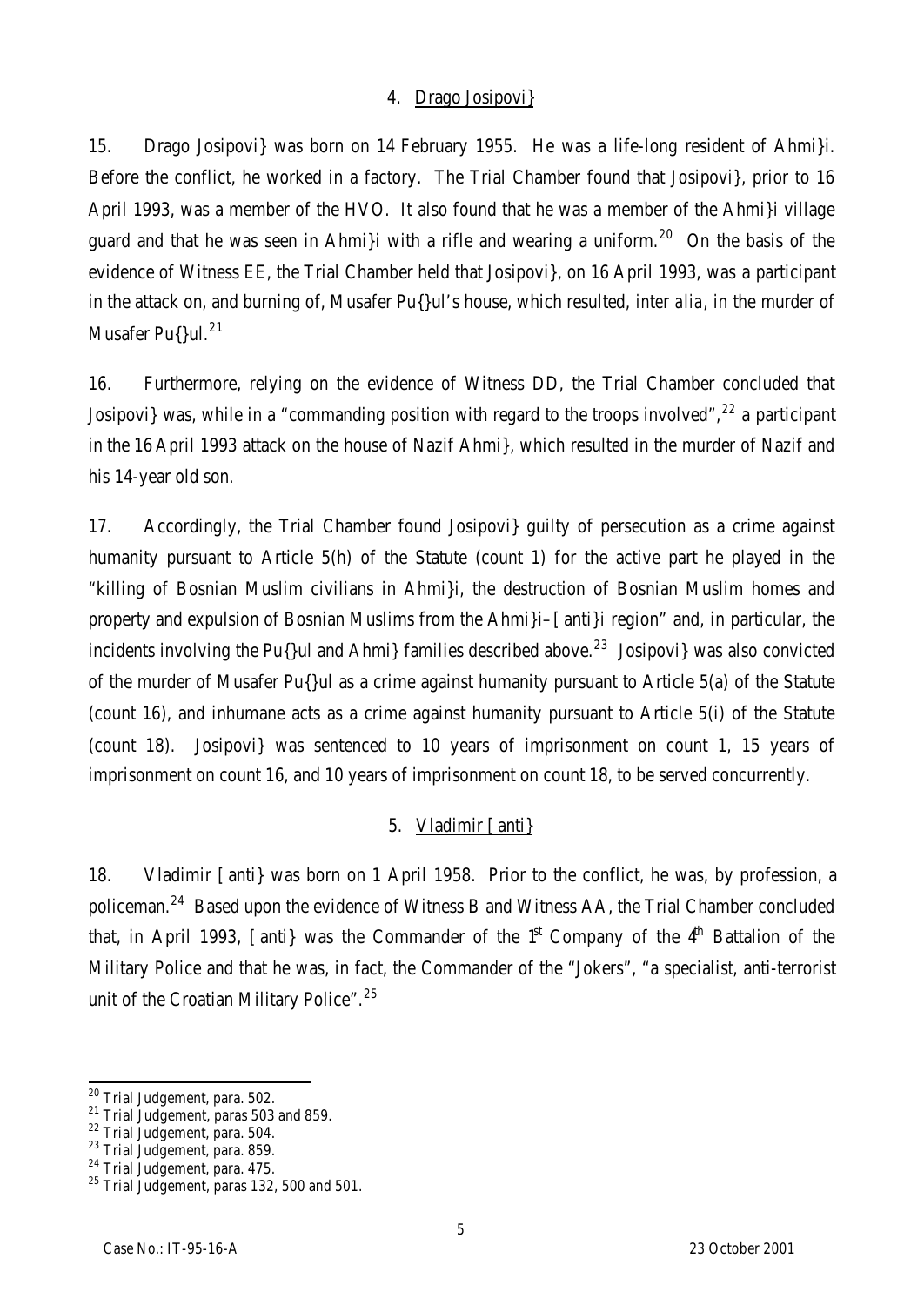19. Accepting the testimony of Witness EE, the Trial Chamber concluded that [anti}, on 16 April 1993, participated in the attack on and the burning of Musafer Pu{}ul's house, which resulted, *inter alia*, in the murder of Musafer Pu{}ul.<sup>26</sup> The Trial Chamber held that [anti} "played an active role in the killing of Bosnian Muslim civilians in Ahmi}i, the destruction of Bosnian Muslim homes and property and the expulsion of Bosnian Muslims from the Ahmi}i-[anti}i region."<sup>27</sup>

20. The Trial Chamber found [anti} guilty of persecution as a crime against humanity pursuant to Article 5(h) of the Statute (count 1); murder as a crime against humanity pursuant to Article 5(a) of the Statute (count 16); and inhumane acts as a crime against humanity pursuant to Article 5(i) of the Statute (count 18). [anti} was sentenced to 25 years of imprisonment on count 1, 15 years of imprisonment on count 16, and 10 years of imprisonment on count 18, to be served concurrently.

# **III. GENERAL ISSUES**

# **A. Appropriate grounds of appeal**

21. In view of the nature of the arguments advanced by some of the parties to this appeal, the Appeals Chamber considers it appropriate to discuss initially the issue of the grounds of appeal that an appellant can legitimately raise. Such a discussion begins with Article 25 of the Statute, which provides the authority for the Appeals Chamber's function to hear appeals. This provision states:

1. The Appeals Chamber shall hear appeals from persons convicted by the Trial Chambers or from the Prosecutor on the following two grounds:

- (a) an error on a question of law invalidating the decision; or
- (b) an error of fact which has occasioned a miscarriage of justice.
- 2. The Appeals Chamber may affirm, reverse or revise the decisions taken by the Trial Chambers.

22. As has been held by the Appeals Chamber on numerous occasions, an appeal is not an opportunity for the parties to reargue their cases. It does not involve a trial *de novo*. <sup>28</sup> On appeal, parties must limit their arguments to matters that fall within the scope of Article 25 of the Statute. The general rule is that the Appeals Chamber will not entertain arguments that do not allege legal errors invalidating the judgement, or factual errors occasioning a miscarriage of justice, apart from the exceptional situation where a party has raised a legal issue that is of general significance to the

 $\overline{a}$  $^{26}$  Trial Judgement, paras 503 and 862.

<sup>27</sup> Trial Judgement, para. 862.

<sup>28</sup> *Tadi}* Rule 115 Decision, para. 41 (referring to *Prosecutor* v *Erdemovi}*, Case No.: IT-96-22-A, Judgement, 7 October 1997, para. 15); *Furund`ija* Appeal Judgement, para. 40; *Tadi}* Appeal Judgement, Separate Opinion of Judge Shahabuddeen, para. 29.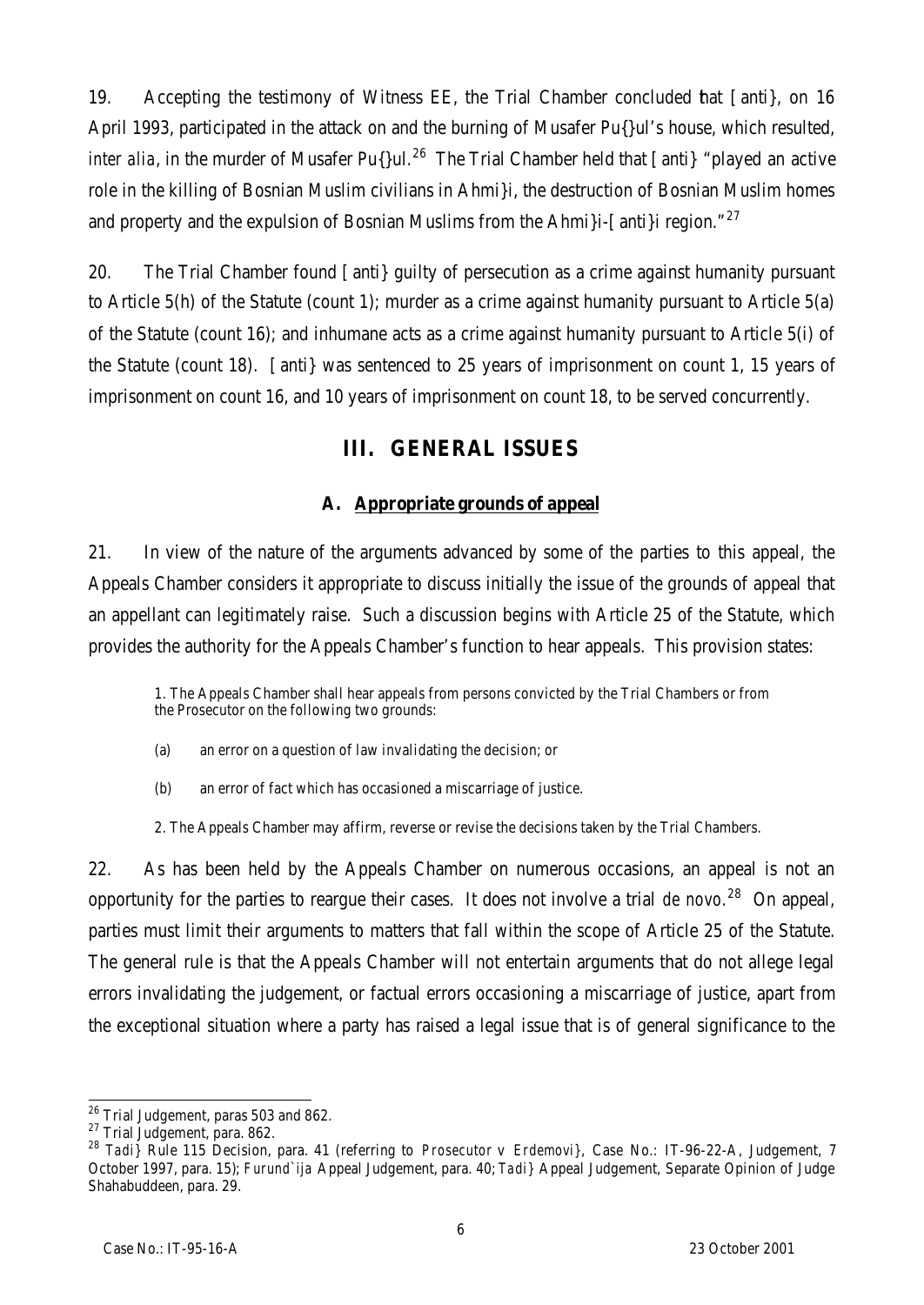Tribunal's jurisprudence.<sup>29</sup> Only in such a rare case may the Appeals Chamber consider it appropriate to make an exception to the general rule.

23. Some of the parties in the instant case have advanced arguments that do not fall within the scope of Article 25 of the Statute and to which the exception to the general rule does not apply. For example, Zoran Kupre{ki} appears to take issue with certain general allegations set out in paragraph 9 of the Amended Indictment, such as the accusations that he helped prepare the April attack on Ahmi}i- [anti}i by participating in military training; evacuating Bosnian Croat civilians the night before the attack; organising HVO soldiers, weapons and ammunition in and around the village; and concealing from the other residents that the attack was imminent.<sup>30</sup> A review of the factual and legal findings pertaining to Zoran Kupre{ki} demonstrate that these allegations did not play a part in his conviction on count 1 (persecution). In such a situation, the argument does not have the potential to affect the outcome of this appeal and, therefore, does not constitute an appropriate ground of appeal. Zoran Kupre{ki} further complains that the Trial Chamber failed to establish whether he was a perpetrator or a co-perpetrator of the crime for which he was convicted.<sup>31</sup> The Appeals Chamber considers this argument to be misconceived. The Trial Chamber found in paragraph 782 of the Trial Judgement that he, in the commission of persecution, "acted as a coperpetrator…within the meaning of Article 7(1) of the Statute".

24. The Appeals Chamber finds that these arguments made by Zoran Kupre{ki} illustrate grounds of appeal that cannot appropriately be argued on appeal since they fail to raise errors of law or fact that invalidate the judgement or that have occasioned a miscarriage of justice. Accordingly, they are dismissed.

25. In a similar vein, the Appeals Chamber dismisses Zoran and Mirjan Kupre{ki}'s common argument that the Trial Chamber incorrectly attributed the defence of reciprocity (*tu quoque*) to them. The Trial Chamber rejected this as a legitimate defence. The Trial Judgement stated that "[d]efence counsel have indirectly or implicitly relied upon the *tu quoque* principle".<sup>32</sup> Zoran and Mirjan Kupre{ki} have both emphatically denied that they raised such a defence before the Trial Chamber. It may well have been that neither Zoran nor Mirjan Kupre{ki} intended to raise this particular defence, but that the Trial Chamber interpreted their arguments to fall under the *tu*

 $\overline{\phantom{0}}$ <sup>29</sup> *Tadi}* Appeal Judgement, para. 247.

<sup>&</sup>lt;sup>30</sup> Zoran Kupre{ki} Appeal Brief, para. 10. Zoran Kupre{ki} also takes issue with the allegation that he helped prepare the onslaught on Ahmi}i by preparing his home and the homes of his relatives as staging areas and firing locations for the attack. Due to the fact that this allegation did play a part in his conviction it is dealt with in substance *infra* paras. 233-241.

<sup>31</sup> Zoran Kupre{ki} Appeal Brief, para. 143. *See also* para. 146 (restating the argument that the Trial Chamber failed to establish whether he was considered to be a perpetrator or a co-perpetrator).

 $32$  Trial Judgement, para. 515.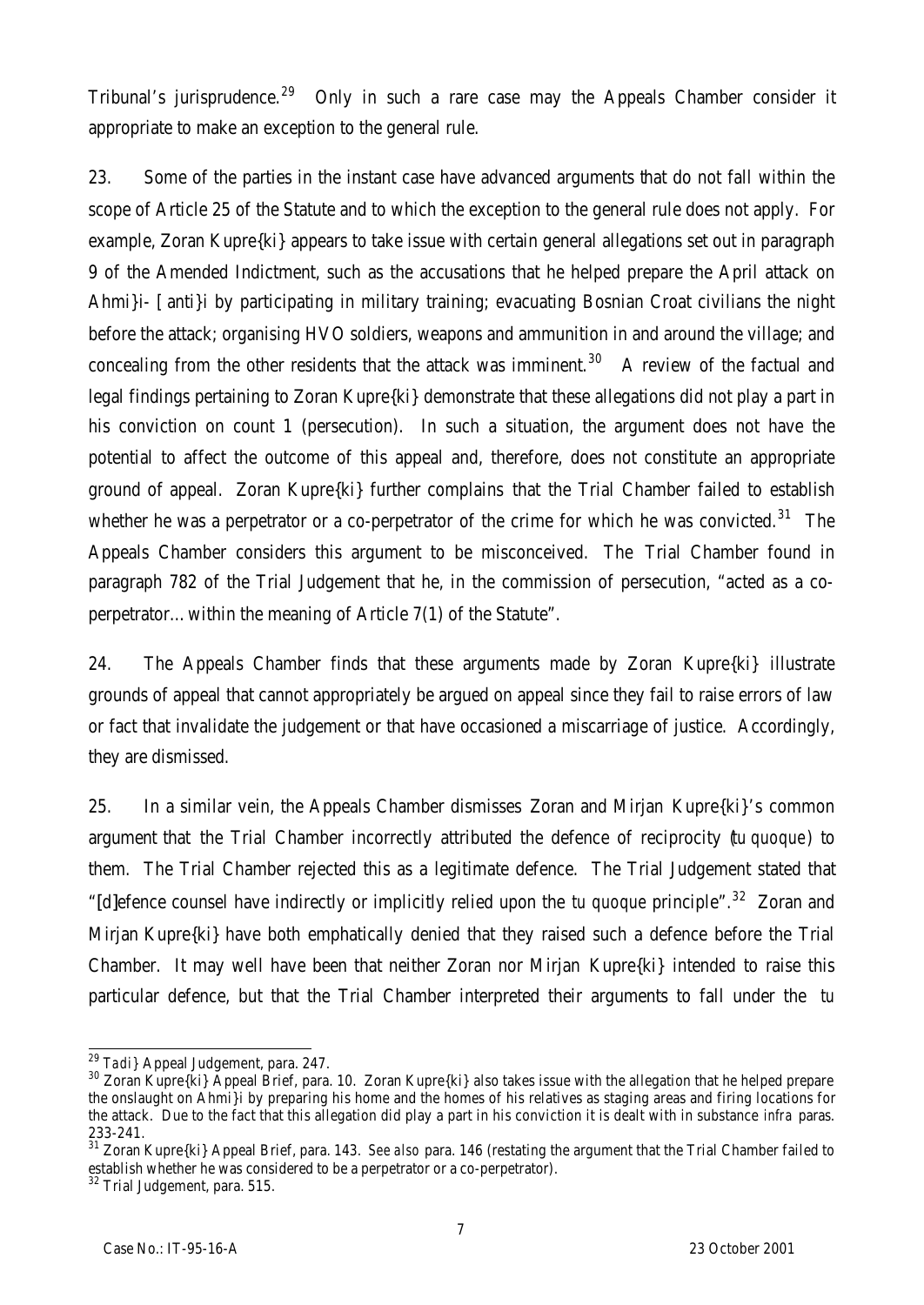*quoque* principle. Whether the Trial Chamber was correct or not in so doing is a matter upon which the Appeals Chamber expresses no view. It is sufficient to observe that the point raised by Zoran and Mirjan Kupre{ki} is of no significance for the purpose of deciding this appeal as it had no bearing upon the convictions of the Defendants. In such circumstances, this argument constitutes an inappropriate ground of appeal.

26. Mirjan Kupre{ki} has made certain submissions in respect of the preconditions for crimes against humanity and the elements of the crime of persecution under Article  $5(h)$  of the Statute.<sup>33</sup> The Appeals Chamber notes that he appears to be rearguing the same case that he raised before the Trial Chamber. A comparison between Mirjan Kupre{ki}'s Closing Brief, filed at trial, and his Appeal Brief shows that his submissions on these issues in the two documents are virtually identical.<sup>34</sup> Importantly, the relevant section of Mirjan Kupre{ki}'s Appeal Brief does not identify any legal error on the part of the Trial Chamber, such as, for example, a discrepancy between the elements of the crime identified by him and those identified by the Trial Chamber. Admittedly, alleged errors of law do not require that the appellant make as specific a showing of an error by the Trial Chamber as do alleged errors of fact. In the *Furund`ija* Appeal Judgement, the Appeals Chamber held that

[w]here a party contends that a Trial Chamber made an error of law, the Appeals Chamber, as the final arbiter of the law of the Tribunal, must determine whether there was such a mistake. A party alleging that there was an error of law must be prepared to advance arguments in support of the contention; but, if the arguments do not support the contention, that party has not failed to discharge a burden in the sense that a person who fails to discharge a burden automatically loses his point. The Appeals Chamber may step in and, for other reasons, find in favour of the contention that there is an error of law.<sup>35</sup>

27. The Appeals Chamber notes, however, that a party who submits that the Trial Chamber erred in law must at least identify the alleged error and advance some arguments in support of its contention. An appeal cannot be allowed to deteriorate into a guessing game for the Appeals Chamber. Without guidance from the appellant, the Appeals Chamber will only address legal errors where the Trial Chamber has made a glaring mistake. If the party is unable to at least identify the alleged legal error, he or she should not raise the argument on appeal. It is not sufficient to simply duplicate the submissions already raised before the Trial Chamber without seeking to clarify how these arguments support a legal error allegedly committed by the Trial Chamber. The Appeals Chamber, therefore, finds that the arguments of Mirjan Kupre{ki} relating to the preconditions of crimes against humanity and elements of persecution must be dismissed for failure to identify any legal error on the part of the Trial Chamber.

 $\overline{a}$  $^{33}$  Mirjan Kupre{ki} Appeal Brief, 140-147.

<sup>34</sup> Mirjan Kupre{ki} Appeal Brief, 140-147; Mirjan Kupre{ki} Closing Brief, 86-91.

<sup>35</sup> *Furund`ija* Appeal Judgement, para. 35 (discussing the standard applied to determine legal errors).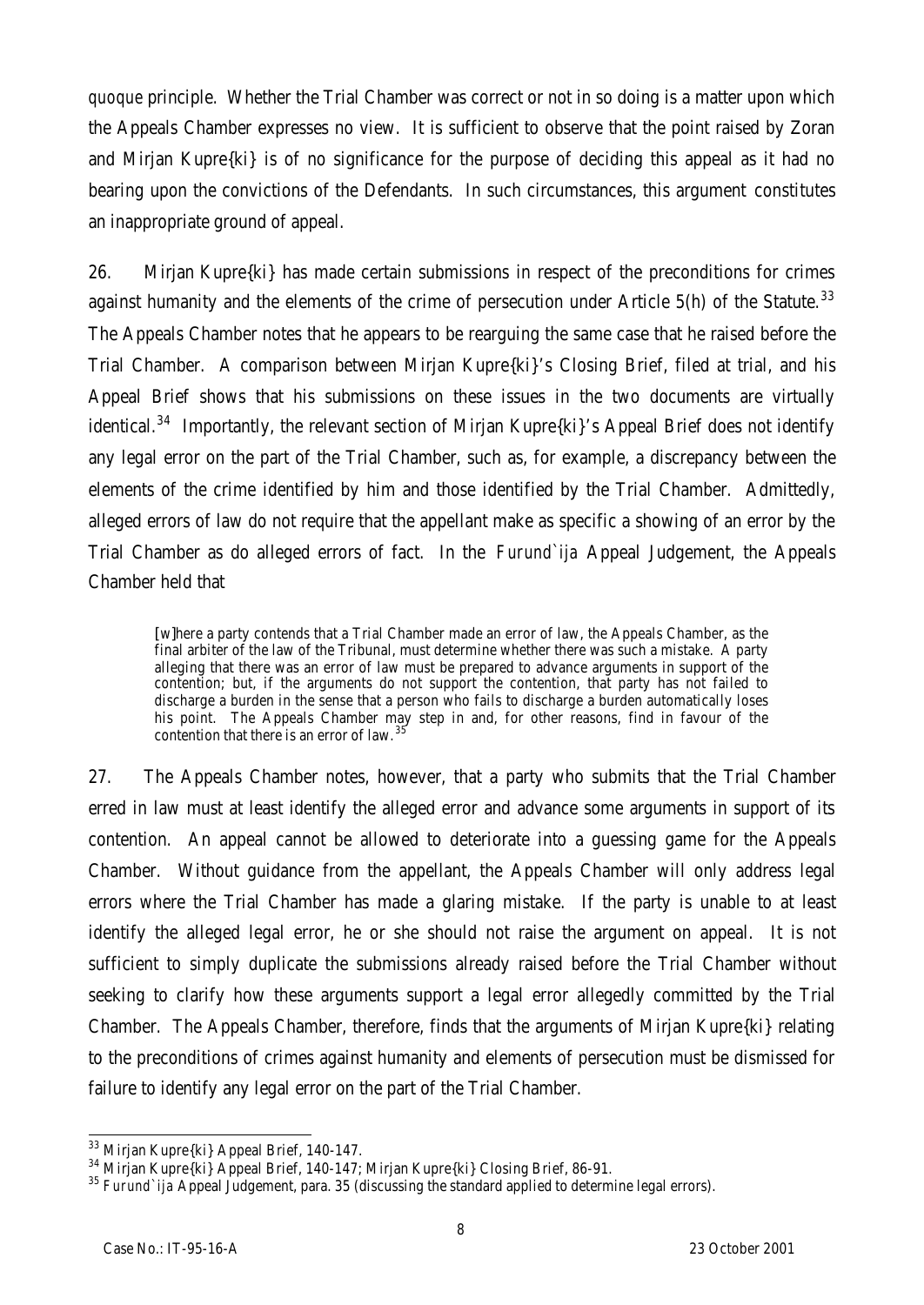# **B. Reconsideration of factual findings made by the Trial Chamber**

# 1. General principles

28. Under this heading, the Appeals Chamber will discuss the standard that applies with respect to the reconsideration of factual findings by the Trial Chamber. The vast majority of the grounds of appeal raised by the Defendants in this case concerns alleged errors of fact. Several of the parties to the present appeal have also raised questions of a more general nature relating to the Appeals Chamber's review of errors of fact under Article 25(1)(b) of the Statute.<sup>36</sup> In light thereof, the Appeals Chamber considers it appropriate to elaborate upon this matter.

29. In order for the Appeals Chamber to overturn a factual finding by the Trial Chamber, an appellant must demonstrate that the Trial Chamber committed a factual error and the error resulted in a miscarriage of justice.<sup>37</sup> The appellant must establish that the error of fact was critical to the verdict reached by the Trial Chamber, thereby resulting in a "grossly unfair outcome in judicial proceedings, as when a defendant is convicted despite a lack of evidence on an essential element of the crime. $138$  Consequently, it is not each and every error of fact that will cause the Appeals Chamber to overturn a decision of the Trial Chamber, but only one that has occasioned a miscarriage of justice.<sup>39</sup>

30. Pursuant to the jurisprudence of the Tribunal, the task of hearing, assessing and weighing the evidence presented at trial is left primarily to the Trial Chamber. Thus, the Appeals Chamber must give a margin of deference to a finding of fact reached by a Trial Chamber. Only where the evidence relied on by the Trial Chamber could not have been accepted by any reasonable tribunal of fact or where the evaluation of the evidence is "wholly erroneous" may the Appeals Chamber substitute its own finding for that of the Trial Chamber. It must be borne in mind that two judges, both acting reasonably, can come to different conclusions on the basis of the same evidence.<sup>40</sup>

31. As stated above, it is initially the Trial Chamber's task to assess and weigh the evidence presented at trial. In that exercise, it has the discretion to "admit any relevant evidence which it

 $\overline{a}$ <sup>36</sup> See, e.g., Josipovi} Appeal Brief, 8 and 20; Zoran Kupre{ki} Appeal Brief, para. 42 (questioning the probative value of a single identification witness); Zoran Kupre{ki} Appeal Brief, para. 83 (questioning acceptability of evidence in light of factors such as the passage of time between the events and the testimony, the possible influence of third persons, discrepancies, or the existence of stressful conditions at the time the events took place); Zoran Kupre{ki} Appeal Brief, para. 12 (arguing that the Trial Chamber is obliged to refer to all pieces of evidence relied upon or to refer to all pieces of possibly contradictory evidence); Zoran Kupre{ki} Appeal Brief, paras 23 and 50 (questioning reasoning as to why the evidence of one witness is preferred but not the evidence of another).

<sup>37</sup> *Furundžija* Appeal Judgement, para. 37 (citing *Serushago* Sentencing Appeal Judgement, para. 22).

<sup>38</sup> *Furund`ija* Appeal Judgement, para. 37 (quoting Black's Law Dictionary (7th ed., 1999)).

<sup>39</sup> *Furund`ija* Appeal Judgement, para. 37.

<sup>40</sup> *Tadi}* Appeal Judgement, para. 64; *Aleksovski* Appeal Judgement, para. 63; *^elebi}i* Appeal Judgement, paras 434 and 491; *Tadi}* Appeal Judgement, Separate Opinion of Judge Shahabuddeen, para. 30.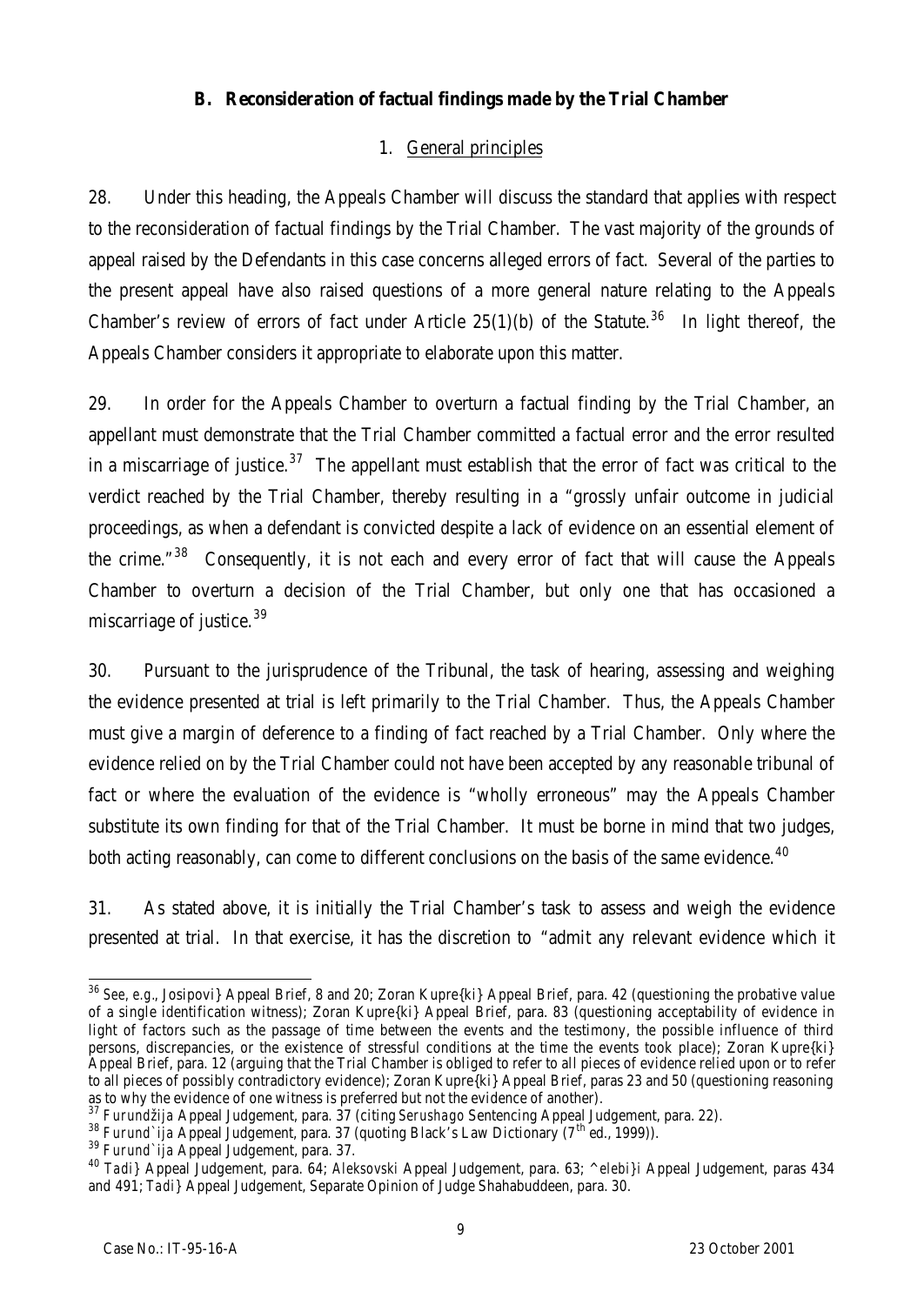deems to have probative value", as well as to exclude evidence "if its probative value is substantially outweighed by the need to ensure a fair trial."<sup>41</sup> As the primary trier of fact, it is the Trial Chamber that has the main responsibility to resolve any inconsistencies that may arise within and/or amongst witnesses' testimonies. It is certainly within the discretion of the Trial Chamber to evaluate any inconsistencies, to consider whether the evidence taken as a whole is reliable and credible and to accept or reject the "fundamental features" of the evidence.<sup>42</sup> The presence of inconsistencies in the evidence does not, *per se*, require a reasonable Trial Chamber to reject it as being unreliable.<sup>43</sup> Similarly, factors such as the passage of time between the events and the testimony of the witness, the possible influence of third persons, discrepancies, or the existence of stressful conditions at the time the events took place do not automatically exclude the Trial Chamber from relying on the evidence. However, the Trial Chamber should consider such factors as it assesses and weighs the evidence.

32. The reason that the Appeals Chamber will not lightly disturb findings of fact by a Trial Chamber is well known. The Trial Chamber has the advantage of observing witnesses in person and so is better positioned than the Appeals Chamber to assess the reliability and credibility of the evidence.<sup>44</sup> Accordingly, it is primarily for the Trial Chamber to determine whether a witness is credible and to decide which witness' testimony to prefer, without necessarily articulating every step of the reasoning in reaching a decision on these points. This discretion is, however, tempered by the Trial Chamber's duty to provide a reasoned opinion, following from Article 23(2) of the Statute. In the *Furundžija* Appeal Judgement, the Appeals Chamber considered the right of an accused under Article 23 of the Statute to a reasoned opinion to be an aspect of the fair trial requirement embodied in Articles 20 and 21 of the Statute.<sup>45</sup>

33. It follows from the jurisprudence of the Appeals Chambers of both the ICTY and ICTR that the testimony of a single witness, even as to a material fact, may be accepted without the need for corroboration.<sup>46</sup> With the exception of the testimony of a child not given under solemn

 $\overline{a}$  $41$  Rules 89(C) and (D).

<sup>42</sup> *^elebi}i* Appeal Judgement,paras 485 and 496-498.

<sup>43</sup> *^elebi}i* Appeal Judgement,paras 485 and 496-498.

<sup>44</sup> *Furund`ija* Appeal Judgement, para. 37.

<sup>45</sup> *Furundžija* Appeal Judgement, para. 69. This decision recalls principles drawn from the case-law of the European Court of Human Rights, which indicate that "the extent to which this duty…applies may vary according to the nature of the decision" and "can only be determined in the light of the circumstances of the case". *Ruiz Torija* v *Spain*, 303 Eur. Ct. H. R. (series A) at para. 29 (1994). However, a "tribunal" is not obliged to give a detailed argument in respect of every argument. *See* V*an de Hurk* v *The Netherlands*, 288 Eur. Ct. H. R. (series A) at para. 61 (1994).

<sup>46</sup> *Tadi}* Appeal Judgement, para. 65; *Aleksovski* Appeal Judgement, para. 62; *^elebi}i* Appeal Judgement, para. 492 and 506; *Kayishema* Appeal Judgement, para. 154.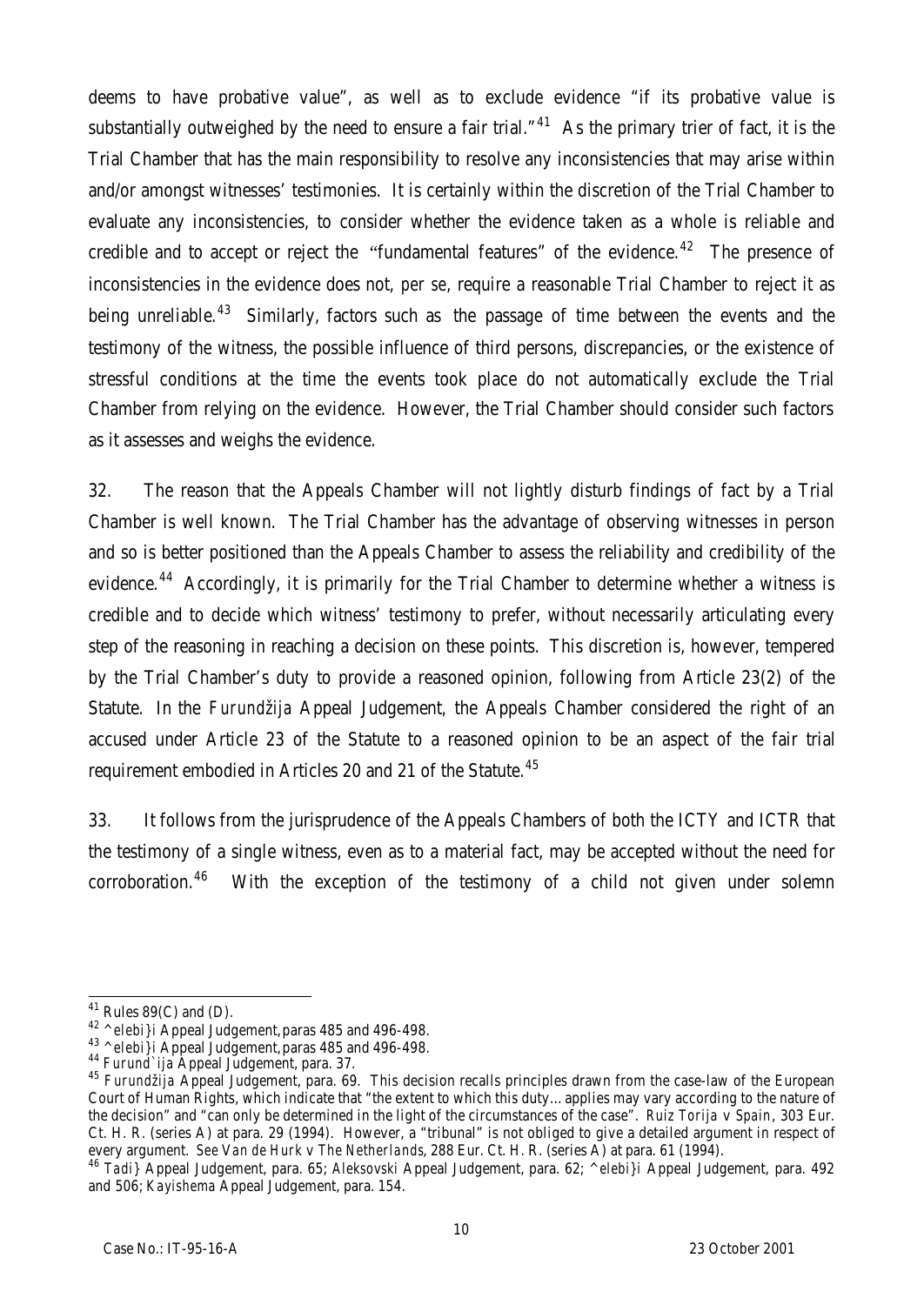declaration,<sup>47</sup> the Trial Chamber is at liberty, in appropriate circumstances, to rely on the evidence of a single witness.

34. The Appeals Chamber notes, however, that a reasonable Trial Chamber must take into account the difficulties associated with identification evidence in a particular case and must carefully evaluate any such evidence, before accepting it as the sole basis for sustaining a conviction. Domestic criminal law systems from around the world recognise the need to exercise extreme caution before proceeding to convict an accused person based upon the identification evidence of a witness made under difficult circumstances. The principles developed in these jurisdictions acknowledge the frailties of human perceptions and the very serious risk that a miscarriage of justice might result from reliance upon even the most confident witnesses who purport to identify an accused without an adequate opportunity to verify their observations. In the well known United Kingdom case of *R.* v *Turnbull*, the court held that, when a witness has purported to identify the accused under difficult circumstances, the judge should "withdraw the case from the jury and direct an acquittal unless there is other evidence which goes to support the correctness of the identification…". It further underscored the need always to caution a jury about the dangers of identification evidence.<sup>48</sup>

35. The *Turnbull* principles are reflected in the jurisprudence of many other common law countries.<sup>49</sup> The High Court of Malaya, for example, has pointed out that

[t]here have been many cases of wrongful convictions based on mistaken eyewitness identification. It has been held that evidence as to identity based on personal impressions, however bona fida, is perhaps of all classes of evidence the least to be relied upon, and therefore, unless supported by other facts, an unsafe basis for the verdict.<sup>50</sup>

36. Similarly, the Supreme Court of the United States, has emphasised that the

'influence of improper suggestion upon identifying witnesses probably accounts for more miscarriages of justice than any other single factor--perhaps it is responsible for more errors than all other factors combined'…And the dangers for the suspect are particularly grave when the witness' opportunity for observation was insubstantial, and thus his susceptibility to suggestion the greatest…the vagaries of eyewitness identification are well known; the annals of criminal law are rife with instances of mistaken identification...

37. Despite the deference afforded to trial court findings of fact in domestic legal systems, particularly on issues of witness credibility, appellate courts have, on occasion, found the factual

 $\overline{a}$  $47$  Rule 90(B).

<sup>48</sup>*R.* v *Turnbull*, [1976] 63 Cr. App. R. 132.

<sup>49</sup> Regarding the position in Canada, *see R.* v *Carey* (1996), 113 C.C.C. (3d) 74 (requiring "a special warning on the frailties of eyewitness identification" be given to a jury by a trial court "whenever the defence alleges such identification to be mistaken…")(citations omitted); *see also R*. v *Mezzo*, [1983] 10 W.C.B. 247. Regarding the position in Australia, see *Domican* v *R.*, [1992] 106 A.L.R. 203 (1991).

<sup>50</sup> *Jafaar bin Ali* v *PP* [1998] 4 M.L.J. 406; *see also Arumugam s/o Muthusamy* v *PP* [1998] 3 M.L.J. 73.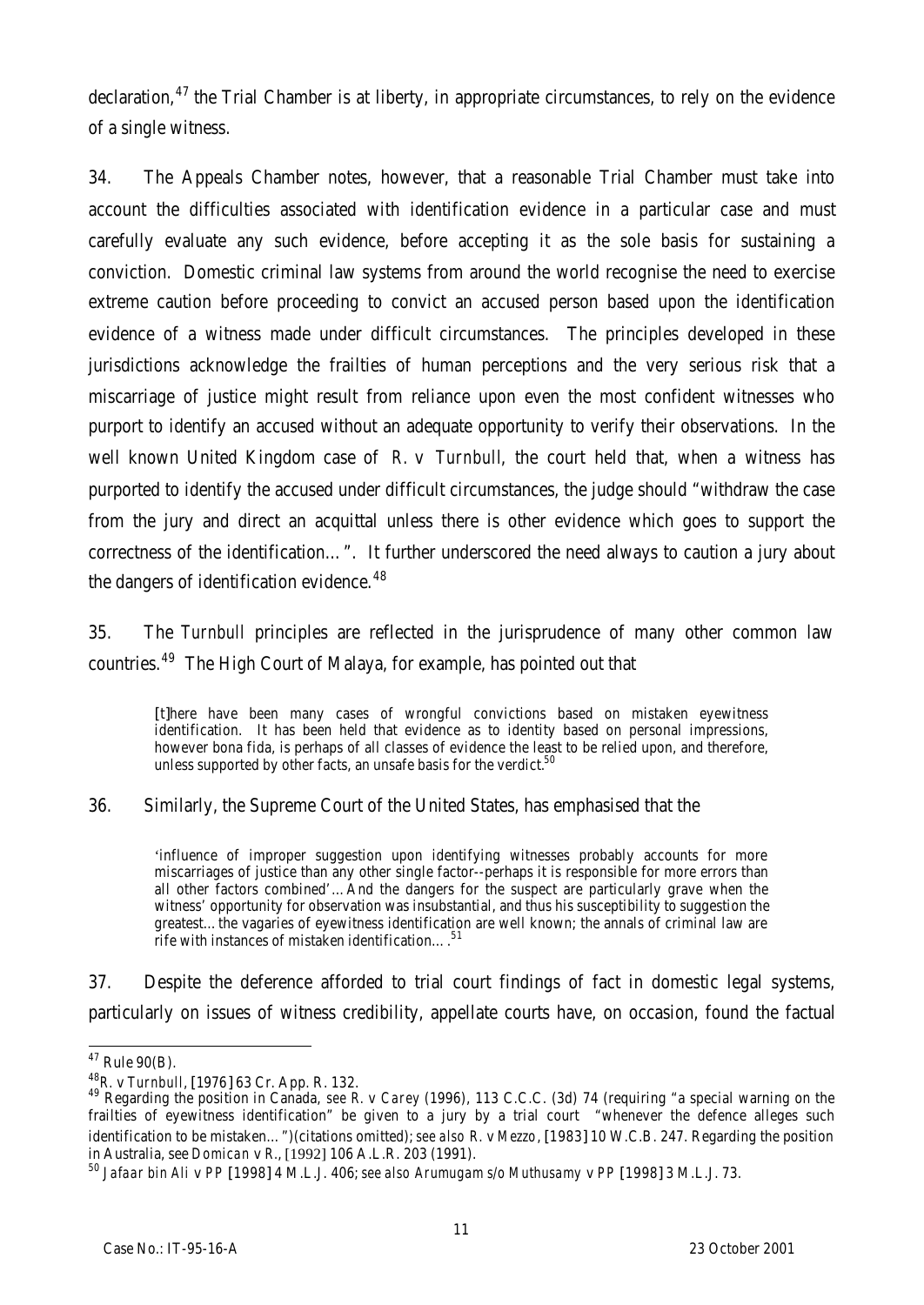findings upon which lower courts have based their conclusions unreasonable and have quashed resulting convictions. In one of the appeals considered in *Turnbull*, for example, the appellate court found that the decision of the trial court to convict the accused was unsafe and unsatisfactory. In doing so, the court noted that there was no suggestion that the identification witnesses were dishonest and that one of the witnesses, in particular, was acknowledged to have been a very "impressive" witness. Nonetheless, the appellate court found that "the quality of the identifications was not good, indeed there were notable weaknesses in it and there was no evidence capable of supporting the identifications made." Accordingly, the court allowed the appeal against conviction.<sup>52</sup>

38. Most civil law countries adopt the principle of "free evaluation of evidence", allowing judges considerable scope in assessing the evidence put before them.<sup>53</sup> The decisive element is the intimate conviction of the trial judge, which determines whether or not a given fact has been proven. However, the Federal Court of Germany, for example, has pointed out that a trial judge must exercise extreme caution in the evaluation of a witness' recognition of a person.<sup>54</sup> Particularly in cases where the identification of the accused depends upon the credibility of a witness testimony, the trial judge must comprehensively articulate the factors relied upon in support of the identification of the accused and the evidence must be weighed with the greatest care.<sup>55</sup> The Supreme Court of Austria, has emphasised that, where the identification of the accused depends upon a single witness, a fact finder must be extremely careful in addressing specific arguments raised by the defendant about the credibility of the witness.<sup>56</sup> Similarly, the Supreme Court of Sweden has held, on numerous occasions, that all imprecision or inaccuracy in a witness' testimony must be addressed and analysed thoroughly by the fact finder.<sup>57</sup>

39. In cases before this Tribunal, a Trial Chamber must always, in the interests of justice, proceed with extreme caution when assessing a witness' identification of the accused made under difficult circumstances. While a Trial Chamber is not obliged to refer to every piece of evidence on the trial record in its judgement, where a finding of guilt is made on the basis of identification

<sup>51</sup> *U.S.* v *Wade*, 388 U.S. 218, 228-229 (1967)(citation omitted).

<sup>52</sup> *R.* v *Turnbull*, [1976] 63 Cr. App. R. 132, 141.

<sup>53</sup> For the position in Austria, *see* § 258 (2) Strafprozessordnung; for the position in Germany, *see* § 261 Strafprozessordnung; for the position in Italy, *see* Art. 192 Codice di Procedura Penale; for the position in Portugal, *see* Art. 127 Codigo de Processo Penal; for the position in Sweden, *see* Chapter 35 § 1 Rättegångsbalken; for the position in Spain, see Art. 741 Ley de Enjuiciamiento Criminal.

<sup>54</sup> *See, e g.*, Entscheidungen des Bundesgerichtshofs in Strafsachen Vol. 16, p. 204 and Vol. 28, p. 310.

<sup>55</sup> *See, e.g*., Bundesgerichtshof, *reprinted in* Strafverteidiger 409 (1991); *see also* Bundesgerichtshof, *reprinted in* Strafverteidiger 555 (1992).

<sup>56</sup> *See, e.g.*, Oberster Gerichtshof, 10 December 1992, 15 0s 150 / 92; 4 June 1996, 11 0s 59 / 96 and 20 March 2001, 11 0s 141 / 00.

<sup>57</sup> *See e.g.,* Nytt Judiriskt Arkiv 725 (1980), 446 (1992) and 176 (1996).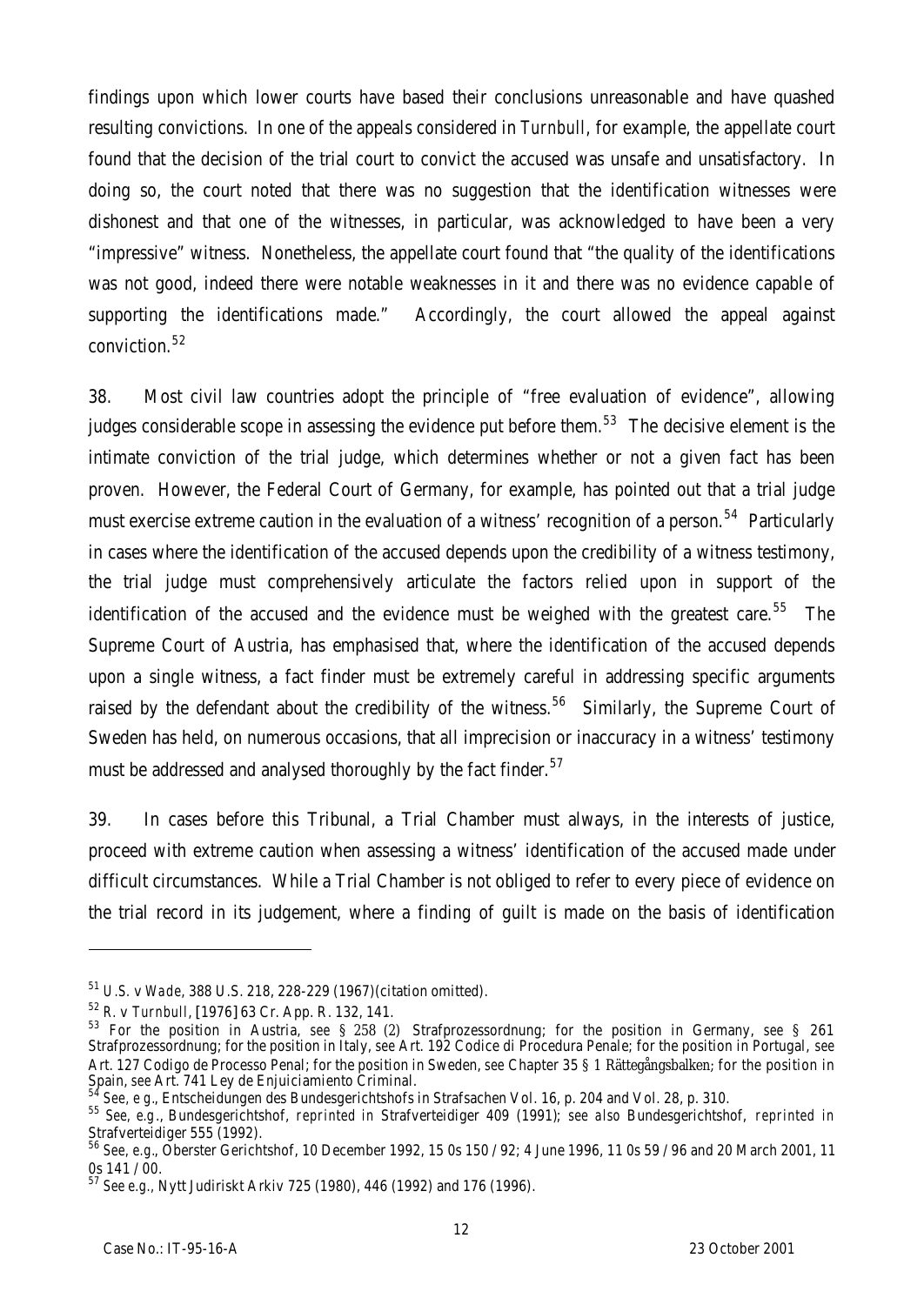evidence given by a witness under difficult circumstances, the Trial Chamber must rigorously implement its duty to provide a "reasoned opinion". In particular, a reasoned opinion must carefully articulate the factors relied upon in support of the identification of the accused and adequately address any significant factors impacting negatively on the reliability of the identification evidence. As stated by the Canadian Court of Appeal in *R.* v *Harper*:

Where the record, including the reasons for judgment, discloses a lack of appreciation of relevant evidence and more particularly the complete disregard of such evidence, then it falls upon the reviewing tribunal to intercede.<sup>58</sup>

40. Courts in domestic jurisdictions have identified the following factors as relevant to an appellate court's determination of whether a fact finder's decision to rely upon identification evidence was unreasonable or renders a conviction unsafe: identifications of defendants by witnesses who had only a fleeting glance or an obstructed view of the defendant;<sup>59</sup> identifications occurring in the dark<sup>60</sup> and as a result of a traumatic event experienced by the witness;<sup>61</sup> inconsistent or inaccurate testimony about the defendant's physical characteristics at the time of the event;<sup>62</sup> misidentification or denial of the ability to identify followed by later identification of the defendant by a witness;<sup>63</sup> the existence of irreconcilable witness testimonies;<sup>64</sup> and a witness' delayed assertion of memory regarding the defendant coupled with the "clear possibility" from the circumstances that the witness had been influenced by suggestions from others.<sup>65</sup>

41. In sum, where the Appeals Chamber is satisfied that the Trial Chamber returned a conviction on the basis of evidence that could not have been accepted by any reasonable tribunal or where the evaluation of the evidence was "wholly erroneous", it will overturn the conviction since, under such circumstances, no reasonable tribunal of fact could be satisfied beyond reasonable doubt that the accused had participated in the criminal conduct.<sup>66</sup> This is the standard the Appeals Chamber will apply when considering the challenges raised by the Defendants to the Trial Chamber's factual findings in the present case.

<sup>58</sup> *R.* v *Harper*, [1982] 1 S.C.R. 2.

<sup>59</sup> *R.* v *Turnbull*, [1976] 63 Cr. App. R. 132.

<sup>60</sup> *R.* v *Turnbull*, [1976] 63 Cr. App. R. 132.

<sup>61</sup> *Jaafar bin Ali* v *PP*, [1998] 4 M.L.J. 406.

<sup>62</sup> *People (DPP)* v *Cox*, 28th April, 1995, (CCA) 4/93.

<sup>63</sup> *Domican* v *R*., [1992] 186 A.L.R. 203.

<sup>64</sup> *People (DPP)* v *McNamara*, 22nd March, 1999, (CCA) 111/95.

<sup>65</sup> *R*.v *Burke*, [1996] 1 S.C.R. 474. In *Burke*, at para. 53, the appellate court found it unacceptable that the trial judge "made no comment on the frailty of the identification evidence" other than the general statement that she found the witness' evidence credible and therefore accepted it.

<sup>66</sup> *Tadi}* Appeal Judgement, para. 64; *Aleksovski* Appeal Judgement, para. 63; and *^elebi}i* Appeal Judgement, para. 491.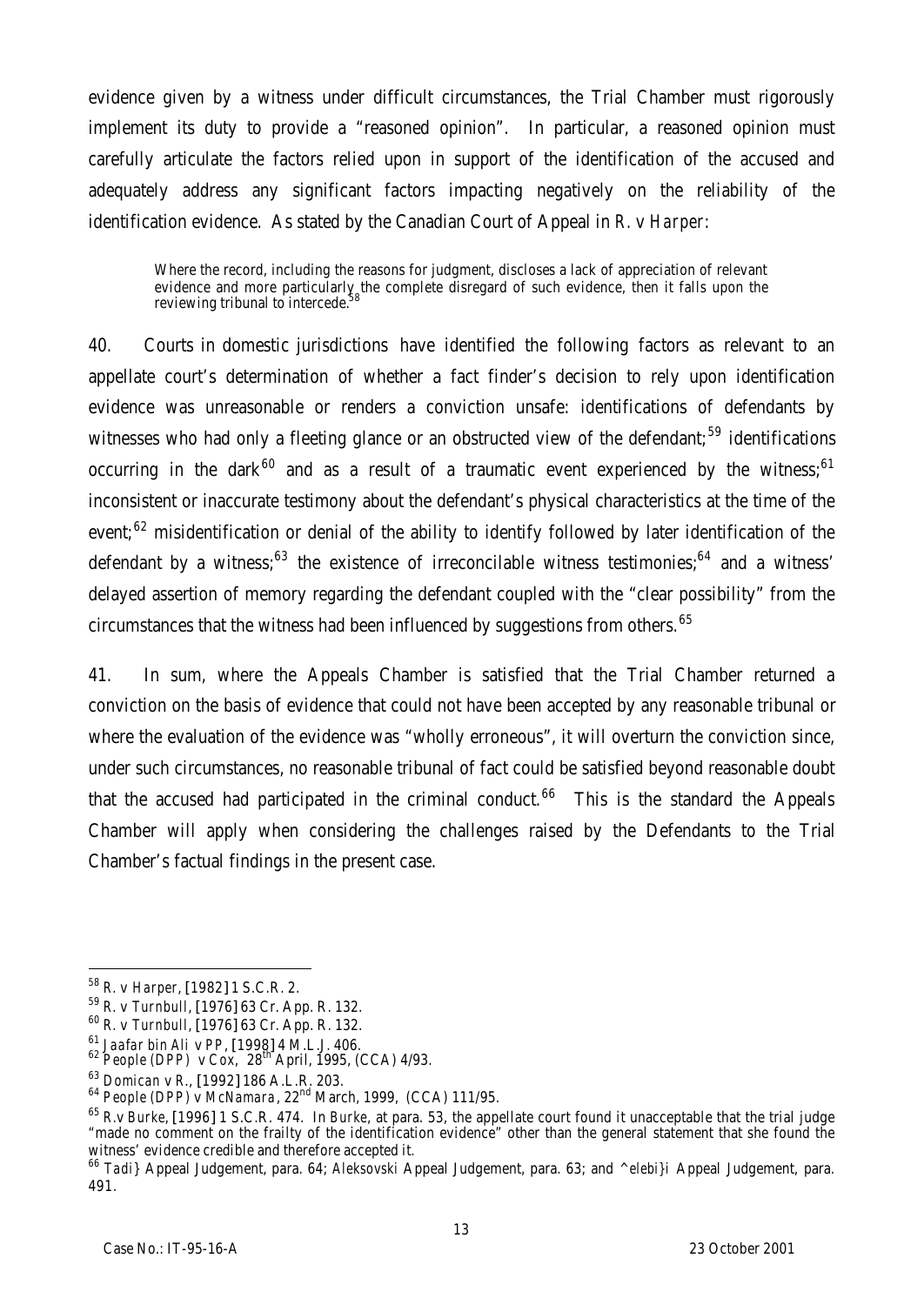# 2. Reconsideration of factual findings where additional evidence has been admitted under Rule 115

#### (a) Introduction

42. During this appeal, a total of 26 motions were filed before the Appeals Chamber by the Defendants pursuant to Rule 115 of the Rules, seeking to admit a wide variety of additional evidence, including the evidence of new witnesses, documents obtained from Croatian State archives and other sources, as well as video-recordings.<sup>67</sup> During the Appeal Hearing, the Defendants contended that the additional evidence would cast new light upon the evidence already presented at trial, putting the Appeals Chamber "in a much better position to see the fuller picture, to evaluate [and] to recognise the limitations of the evidence" before the Trial Chamber upon which the Defendants' convictions were based.<sup>68</sup> As a result of the applications, seven Appeals Chamber decisions were issued, an oral hearing was held, and an evidentiary hearing conducted involving the testimony of live witnesses.<sup>69</sup>

43. Rule 115 refers to "additional evidence", but variously during the course of these appellate proceedings, the terms "fresh evidence" and "new evidence" were also used to describe evidence submitted after the trial was over. This Chamber uses all three terms synonymously.

44. Article 25 of the Statute mandates the Appeals Chamber to hear appeals from persons convicted by the Trial Chambers or from the Prosecution on the ground of "an error of fact which has occasioned a miscarriage of justice". The decision of the Trial Chamber may be affirmed, reversed or revised. As stated above, where an appellant establishes that no reasonable tribunal of fact could have reached a conclusion of quilt upon the evidence before it, the Appeals Chamber will allow the appeal and enter a judgement of acquittal.<sup>70</sup> A miscarriage of justice may equally be occasioned where the evidence before a Trial Chamber appears to be reliable but, in the light of additional evidence presented upon appeal, is exposed as unreliable. It is possible that the Trial Chamber may reach a conclusion of guilt based on the evidence presented at trial that is reasonable at the time (and thus would not fall within the category of error of fact just mentioned) but, *in* reality, is incorrect.<sup>71</sup> As a result of a perfectly reasonable decision based upon seemingly reliable

 $\overline{a}$  $^{67}$  The video recordings depicted visibility conditions in the villages of Ahmici and Šantici, and an oath-taking ceremony in Vitez.

<sup>&</sup>lt;sup>68</sup> Appeal Transcript, 612.

<sup>69</sup> For a discussion of these matters, *see* Procedural Background, Annex A.

<sup>70</sup> *Celebici* Appeal Judgement, para. 435; *see also Tadic* Appeal Judgement, para. 64; *Aleksovski* Appeal Judgement, para. 63; *Furundžija* Appeal Judgement, para. 37.

<sup>71</sup> *See Tadic* Rule 115 Decision, paras 37-38 (stating that, regarding Art. 25(1)(b), providing for appeals on the ground of "an error of fact which has occasioned a miscarriage of justice", "it is difficult to see how the Trial Chamber may be said to have committed an error of fact where the basis of the error lies in additional evidence which, through no fault of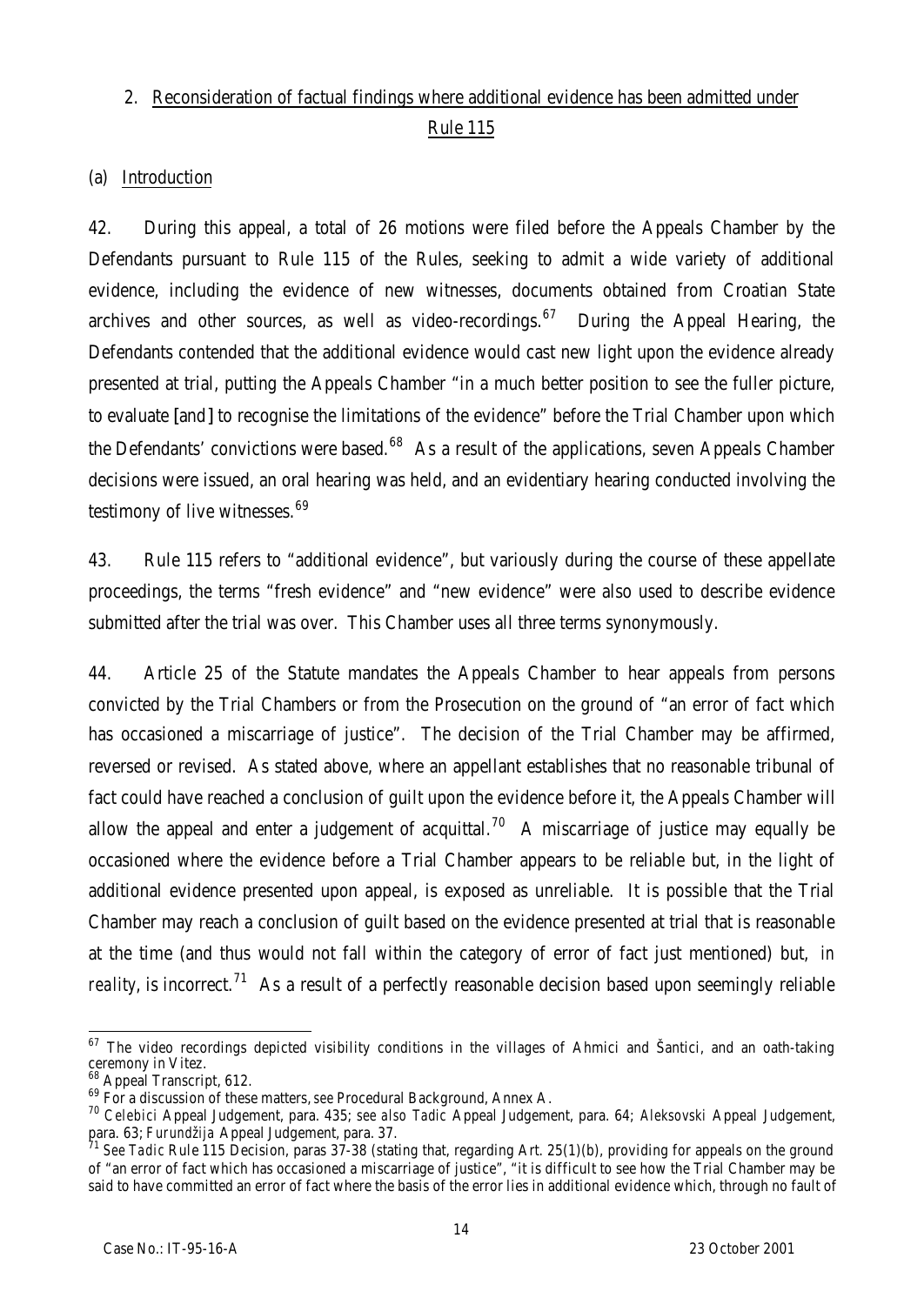evidence before it, the Trial Chamber may have convicted an innocent person. There are a host of reasons as to why evidence that was accepted as reliable by a Trial Chamber may subsequently be shown to be incorrect: the numerous practical difficulties that all parties at trial before the Tribunal face in locating all relevant witnesses and documentary evidence from distant countries, not always co-operative with the Tribunal, is one such problem. There is a real danger of a miscarriage of justice when a Trial Chamber is deprived of crucial evidence relating to the quilt or innocence of an accused that does not surface until the trial is completed – through no fault of the parties. Where, during the appellate proceedings, a party is successful in locating additional evidence demonstrating that a Trial Chamber's finding of guilt is erroneous, it will fall within the Appeals Chamber's jurisdiction to hear an appeal on the ground of "an error of fact that has occasioned a miscarriage of justice".

45. A review of some of the world's legal systems reveals that, where new facts or new evidence demonstrate that first instance decisions are erroneous, appellate courts are permitted to revisit their factual determinations. Civil law systems provide the accused with the right to appeal to a superior court against a judgement of conviction, which involves reconsideration of both fact and law. Such an appeal enables the merits of a case to be re-determined,  $72$  with the accused being able to adduce, without any restriction, new evidence that was not before the court of first instance. Additionally, civil law systems normally provide a further appeal to a supreme court confined to errors of law,  $73$  whereby the court may confirm or quash a conviction, or order a retrial before a lower court.

46. By contrast, in the common law criminal systems, if an appellant is permitted to appeal against a judgement of conviction, there is no automatic entitlement to adduce new evidence before the appellate body. The admission of additional evidence is generally governed by statutory provisions. In England and Wales, the Court of Appeal can receive fresh evidence adduced by an

the Trial Chamber, was not presented to it…[i]t is only by construing the reference to 'an error of fact' as meaning objectively an incorrectness of fact disclosed by relevant material…that additional material may be admitted.")

<sup>72</sup> Examples are the systems of "*appel*" in France (Art. 546 *et seq*., Code de Procedure Penale) and Belgium (Art. 199 *et seq*., Code d'Instruction Criminelle); "*Berufung*" in Germany (§§ 312-332, Strafprozessordnung (1999)); "*appello*" in Italy (Arts. 593-605, Codice di Procedura Penale (2001)); "*hogerberoep*" in the Netherlands (Arts. 404; 425 *et seq.*, Strafvordering: Tekst & Commentaar (1997)); "*anke*" and "*fuldstoendig anke*" in Denmark (§ 943-960, Administration of Justice Act); "*recurso de apelacion*" in Spain (Arts. 795-796, 846 (*bis*), Ley de Enjuiciamiento Criminal of 1882 (1996)); "*Žalba na presudu*" in Bosnia and Hercegovina (Arts. 357; 360; 381, Federation Criminal Procedure Code (1998)).

<sup>73</sup> Examples are "*pourvoi en cassation*" in France (Arts. 592-596; 599, Code de Procedure Penale (2001)) and Belgium (Art. 416 *et seq*., Code d'Instruction Criminelle); "*Revision*" in Germany (§§333-358, Strafprozessordnung (1999)); "*ricorso per cassazione*" in Italy (Arts. 606-628, Codice di Procedura Penale (2001)); "*cassatieberoep*" in the Netherlands (Art. 427 and 441, Strafvordering: Tekst & Commentaar; Art. 99, Wet op de Rechtelijke Organisatie (1997)); "Revising Appeal" in Denmark (§ 943-960, Administration of Justice Act); "*recurso de casacion*" or "*recurso de queja*" in Spain (Arts. 847; 849(1) and (2), 850-851, 901 (*bis*)(a), Ley de Enjuiciamiento Criminal of 1882 (1996)).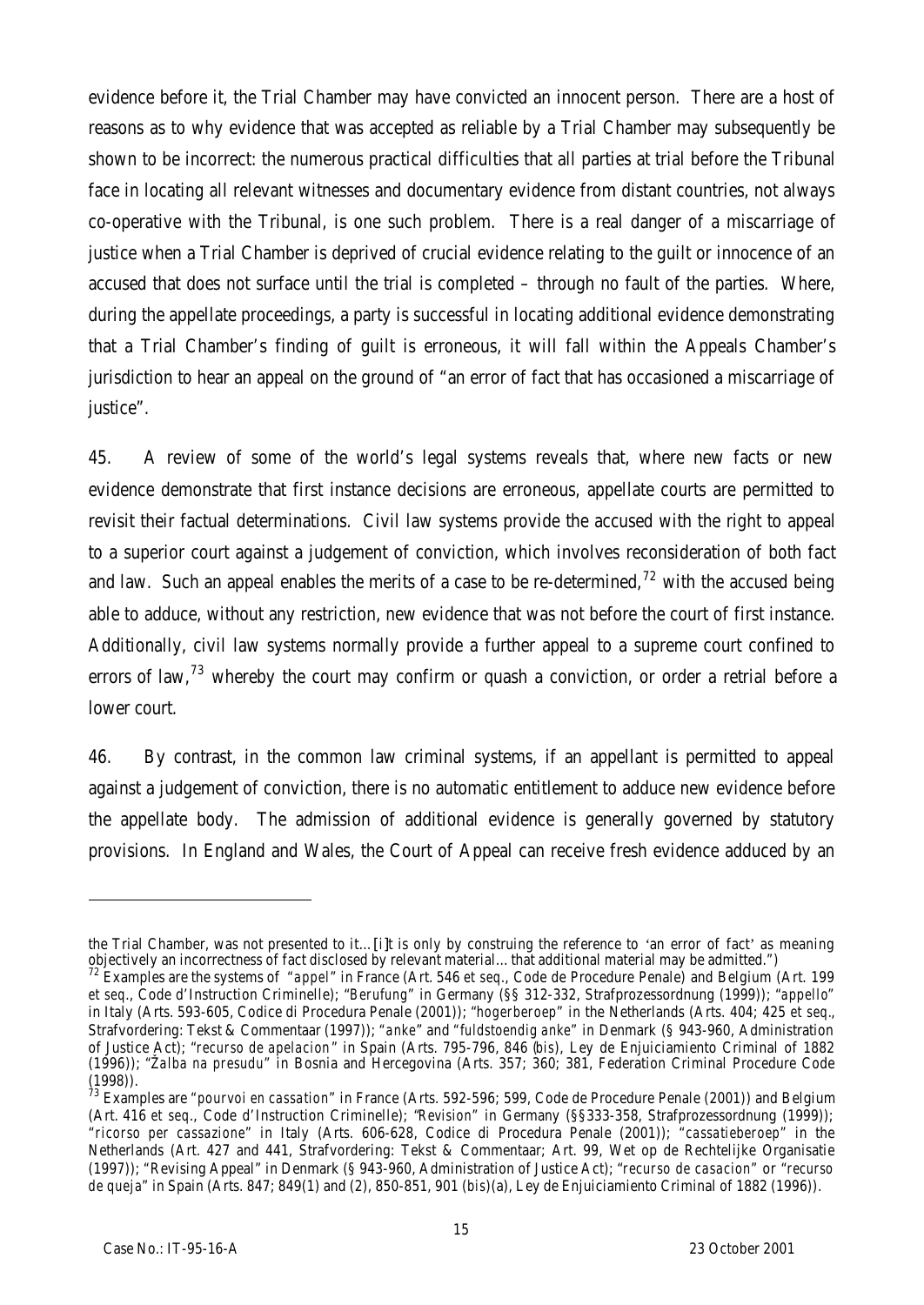appellant if it is of the view that the evidence "may afford any ground for allowing the appeal".<sup>74</sup> Similarly, in Canada, Section 683(d) of the Criminal Code, setting out the powers of the Court of Appeal, permits the admission of new evidence where it is considered to be "in the interests of justice".<sup>75</sup> The test for admission is whether the fresh evidence is of sufficient strength that it might reasonably affect the verdict of the jury.<sup>76</sup> In the United States of America, a person convicted of a federal crime may challenge his or her conviction by petitioning an appellate court of the appropriate jurisdiction for review, and ultimately, reversal of the lower court verdict. However, an appellate court will not, upon review of legal error, review the findings of fact made by the court of first instance; it is not free to disturb the findings of fact made by the original trial court by considering new facts not presented to the trial court. In such a case, the Federal Rules of Criminal Procedure prescribe that the convicted person may file a motion for a new trial on the basis of newly discovered evidence before the trial court, which may grant the motion "if the interests of justice so require".<sup>77</sup> It is to be noted that motions for new trial based upon newly discovered evidence are disfavoured by the U.S. courts.<sup>78</sup> In Australia, all jurisdictions provide for the admission of new evidence at the appeal stage in the state courts, if the court thinks "it necessary or expedient in the interests of justice".<sup>79</sup> In South Africa, appellate courts are empowered to hear additional evidence.<sup>80</sup> In order to admit new evidence, the appellate court must consider the evidence to be materially relevant to the outcome of the trial.<sup>81</sup> In Malaysia, following an appeal

evidence, if tendered, of any witness, including the appellant, who is a competent but not compellable witness".

j  $^{74}$  Section 23 of the Criminal Appeal Act 1968 (as amended and repealed in part by the Criminal Appeal Act 1995).

 $75$  The section provides that "the court of appeal may, where it considers it in the interests of justice, receive the

<sup>76</sup> *R.* v *McMartin* [1965] 1 C.C.C. 142.

 $77$  Fed. R. Crim. P. 33 provides: "On a defendant's motion, the court may grant a new trial to that defendant if the interests of justice so require. If trial was by the court without a jury, the court may -- on defendant's motion for new trial -- vacate the judgment, take additional testimony, and direct the entry of a new judgment. A motion for new trial based upon newly discovered evidence may be made only within three years after the verdict or finding of guilty. But if an appeal is pending, the court may grant the motion only on remand of the case. A motion for a new trial based on any other grounds may be made only within 7 days after the verdict or finding of guilty or within such further time as the court may fix during the 7-day period".

<sup>78</sup> *United States* v *Oates*, 445 F. Supp. 351 *aff''d without op*, 591 F.2d 1332 (2nd Cir. 1978). This caution is reflected in the specific factors enunciated and applied by the federal courts to determine the validity of a motion for a new trial based upon discovery of new evidence. The courts have consistently stated that such evidence: (1) must be discovered after the trial, such as to assure the court of the diligence of the movant during the trial; (2) the evidence must not be "merely criminal or impeaching" but material to the issues involved in the earlier trial; (3) the evidence must be such that it would "probably produce" acquittal upon retrial. *See United States* v *Ortiz*, 23 F.3d 21, 27 (1st Cir. 1994); *see also generally Johnson* v *United States*, 32 F.2d 127 (8th Cir. 1929); *United States* v *Marachowsky*, 213 F.2d 235 (7th Cir. 1954), *cert. den.*, 348 U.S. 826 (1954); *United States v Joselyn*, *et al.*, 206 F.3d 144 (1<sup>st</sup> Cir. 2000).

<sup>79</sup> Section 574 of the Victorian Crimes Act of 1958, for example, permits the Full Court of the Supreme Court of Victoria to allow the admission of new evidence upon an appeal if it thinks it necessary or expedient in the interests of justice.

<sup>80</sup> Art. 304(2) (*b*) and Art. 309(3) of the Code of Criminal Procedure grant a local division of the Supreme Court sitting as a court of appeal the authority to hear evidence. Section 22 of the Supreme Court Act 59 of 1959 grants provincial and local courts the power to preside over and grant appeals. The court is also empowered under section 304(2)(c)(v) and section 22 of the Supreme Court Act to remit or remand the case to the magistrate's court, the court of first instance, with directions regarding the evaluation of the new evidence.

<sup>81</sup> In *S* v *De Jager*, 1965 (2) SA 612 (A), it was held that "the requirements which should be complied with before the Appellate Division or any other court of appeal … would be prepared to hear new evidence are set out as 613 C-D as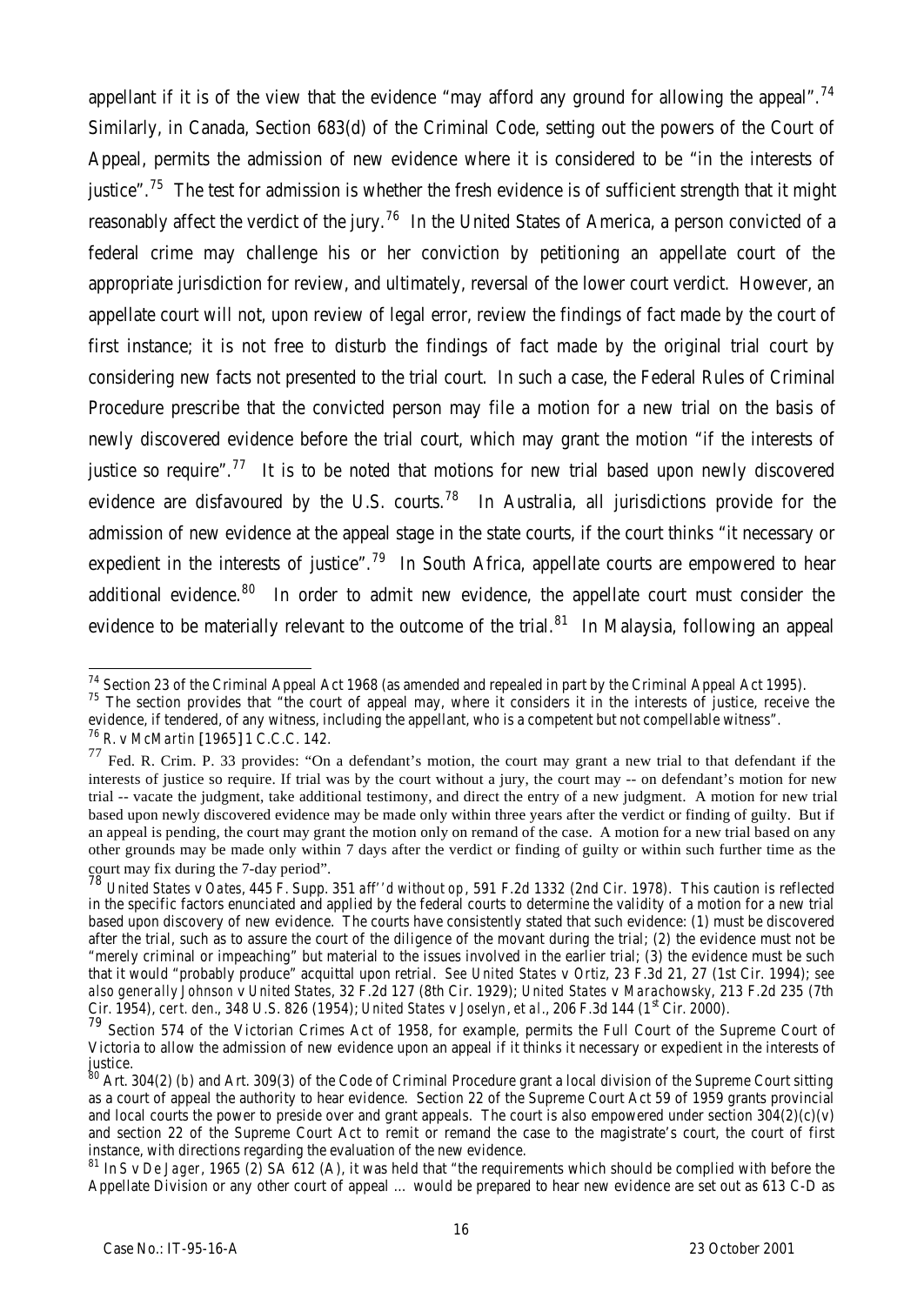from a Magistrates' or Sessions Court judgement to the High Court, a High Court Judge may, if he thinks additional evidence necessary, take that new evidence himself or direct it to be taken by a Magistrate (i.e., in the lower court).<sup>82</sup>

47. It may also be noted that the Rome Statute of the International Criminal Court, like the Statute of the Tribunal, provides that, when it revisits a first instance judgement in light of new evidence showing that such a judgement is erroneous, the Appeals Chamber may remand a "factual issue" to the original Trial Chamber for it to determine a new factual issue that arises on appeal, or may itself call evidence to determine the issue.<sup>83</sup> As to revision of conviction or sentence, a party may apply to the Appeals Chamber to revise a final judgement on the grounds that new evidence has been discovered that "is sufficiently important that had it been proved at trial it would have been likely to have resulted in a different verdict".<sup>84</sup>

# (b) Tribunal jurisprudence relating to Rule 115

48. The Appeals Chamber first addressed the issue of admitting additional evidence under Rule 115 of the Rules during the *Tadic* appellate proceedings. There, Tadic sought to call more than 80 new witnesses as well as to adduce new documentary material. In its decision of 15 October 1998 (*Tadic* Rule 115 Decision), the Appeals Chamber considered whether the appropriate vehicle for the presentation of additional evidence during the pendency of appeal was a "review proceeding" under Article 26 of the Statute and Rule 119, or as part of "appellate proceedings" under Article 25 and Rule 115. In *Tadic*, the Appeals Chamber held that

where an applicant seeks to present *a new fact* which becomes known only after trial, … Rule 119 is the governing provision. In such a case the Appellant is not seeking to admit additional evidence of a fact that was considered at trial, but rather a new fact".

Further, "[t]he mere subsequent discovery of evidence of a fact which was known at trial is not itself a new fact within the meaning of Rule 119 of the Rules". $86$  Rule 115 was held to be

follows: (a) there should be some reasonably sufficient explanation, based on allegations which may be true, why the evidence which it is sought to lead was not led at the trial; (b) there should be *prima facie* likelihood of the truth of the evidence; (c) the evidence should be materially relevant to the outcome of the trial". This standard, and underlying considerations, are relevant to the work of all appellate courts, regardless of whether they are local, provincial or national. *See R.* v *De la Bat*, (1) 1959 (3) SA 67 (c) 69G-70D; *S* v *Steyn*, 1981 (4) SA 385 (c) 386D-F).

<sup>82</sup> Section 317 of Criminal Procedure Code of Malaysia (F.M.S. Cap. 6) (as in force on 15<sup>th</sup> May 1991).

<sup>83</sup> See Rome Statute of the International Criminal Court, 17 Aug. 1998, PC NICC/1999/INF/3, Art. 83.

<sup>84</sup> Rome Statute of the International Criminal Court, 17 Aug. 1998, PC NICC/1999/INF/3, Art. 84.

<sup>85</sup> *Tadic* Rule 115 Decision, para. 30 (emphasis added).

<sup>86</sup> *Tadic* Rule 115 Decision, para. 32.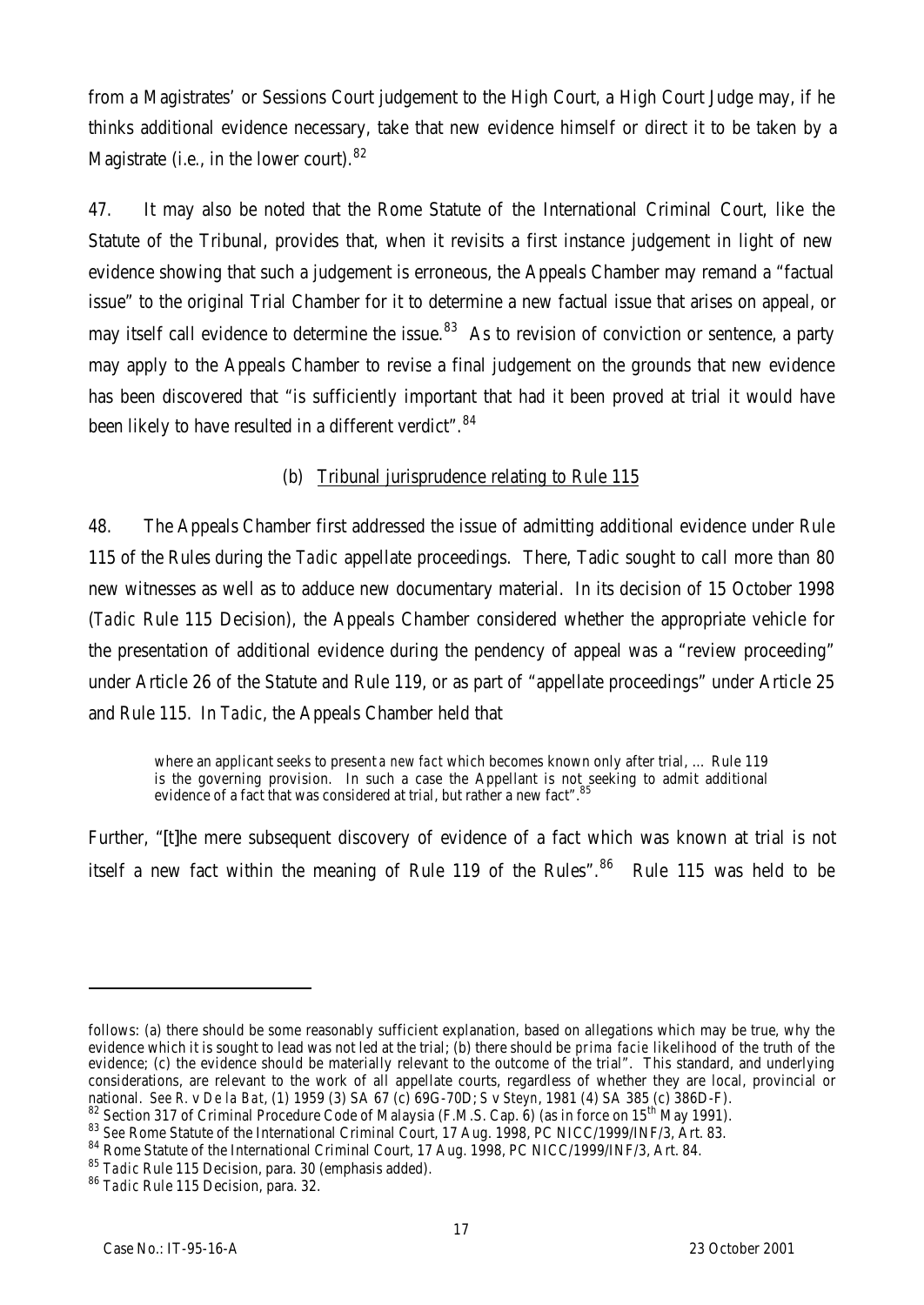applicable in *Tadic* because the appellant proposed to admit "additional evidence of facts put in issue at trial".<sup>87</sup>

49. The Appeals Chamber thus ruled that Rule 115 could be utilised to admit new evidence on appeal that had not been put before a Trial Chamber provided that it was *additional* to evidence adduced at trial in respect of what was variously termed, "a fact that was considered at trial", "a fact which was known at trial" or "facts put in issue at trial". To summarise, Rule 115 is applicable provided that the new evidence goes to prove an underlying fact that was at issue in the original trial. The Appeals Chamber then proceeded to consider the applicable criteria for admitting additional evidence under Rule 115.

# (i) Not available at trial

50. As to Rule 115(A)'s requirement that the evidence "was not available" to the party at trial, the Appeals Chamber in *Tadic* held, following the approach adopted for Rule 119, that a party must demonstrate that due diligence had been exercised by the moving party at trial.<sup>88</sup> The Statute imposes "a duty to be reasonably diligent" upon trial counsel. $89$  This requirement conforms with the position in many of the common-law criminal systems. Moreover, *Tadic* held that the duty to act with reasonable diligence includes making "appropriate use of all mechanisms of protection and compulsion available under the Statute and the Rules of the International Tribunal to bring evidence on behalf of an accused before the Trial Chamber".<sup>90</sup> This means, for example, that if a party experiences difficulty in calling a witness to testify at trial, it must apprise the Trial Chamber so that the Chamber may consider imposing coercive or protective measures. Otherwise, the party will not be able to demonstrate that it has acted with reasonable diligence.<sup>91</sup>

51. The Appeals Chamber also recognised an exception to the requirement that the new evidence "was not available" in cases where "*gross negligence is shown to exist*" <sup>92</sup> on the part of counsel at trial.

# (ii) Admission required in the interests of justice

52. Rule 115(B) requires that "the Appeals Chamber shall authorise the presentation of such evidence if it considers that the interests of justice so require". In interpreting this Rule, the Appeals Chamber in *Tadic* held that

 $\overline{a}$ <sup>87</sup> *Tadic* Rule 115 Decision, para. 32.

<sup>88</sup> *Tadic* Rule 115 Decision, para. 36.

<sup>89</sup> *Tadic* Rule 115 Decision, para. 44.

<sup>90</sup> *Tadic* Rule 115 Decision, para. 47.

<sup>91</sup> *Tadic* Rule 115 Decision, para. 62.

<sup>92</sup> *Tadic* Rule 115 Decision, para. 48 (emphasis added) and para. 50.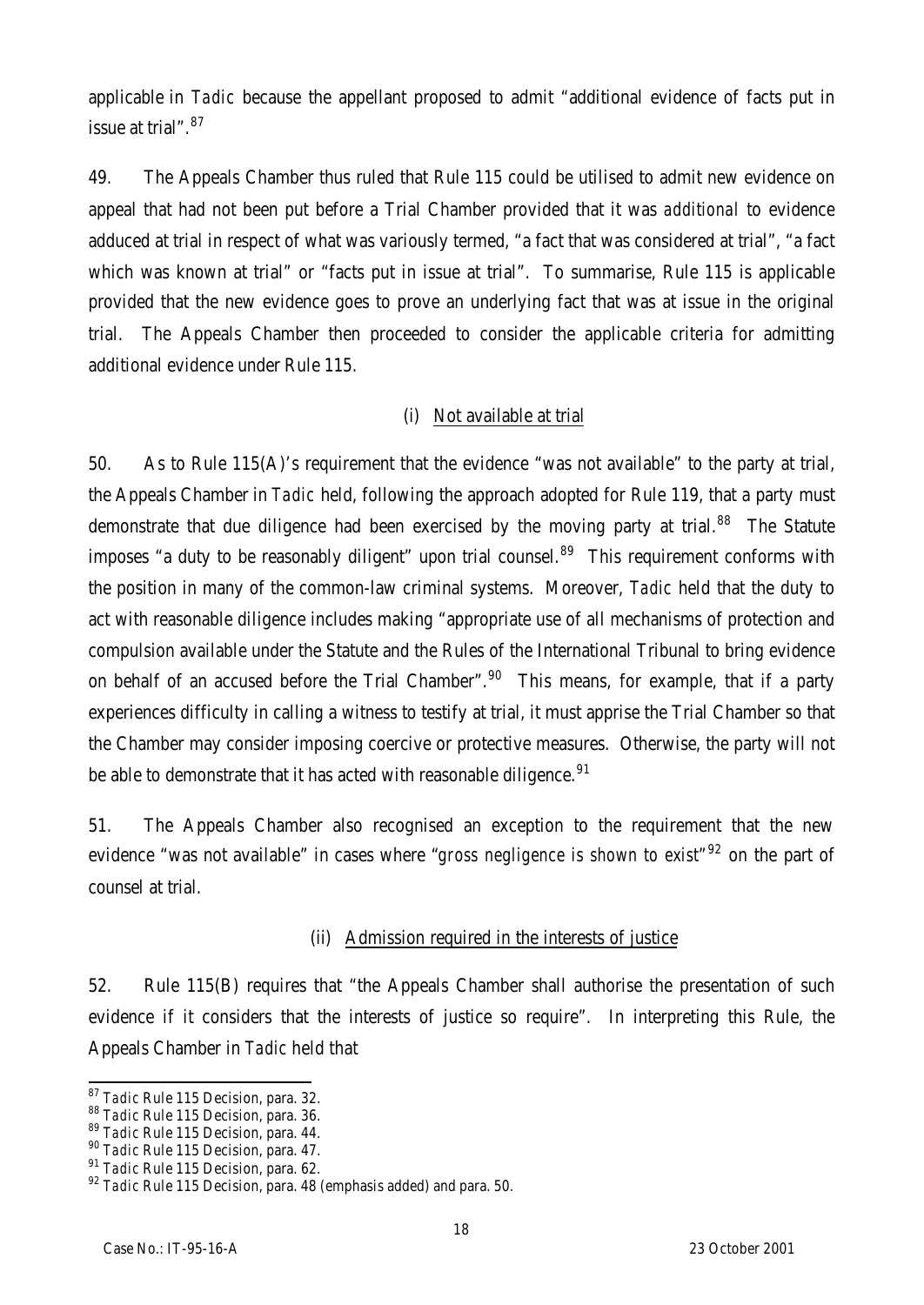[f]or the purposes of this case, the Chamber considers that the interests of justice require admission only if:

- (a) the evidence is relevant to a material issue;
- (b) the evidence is credible; and
- (c) the evidence is such that it would probably show that the conviction was unsafe.  $93$

53. In *Tadic*, having found that there were items of additional evidence that satisfied the requirement of non-availability at trial, the Appeals Chamber was not satisfied that it was necessary to admit any of those items in the interests of justice.<sup>94</sup> The Chamber did not elaborate, however, upon precisely how the criteria enunciated above were applied to these items.

54. The third component of the *Tadic* criteria (the evidence is such that it would probably show that the conviction was unsafe) was developed further by the Appeals Chamber in *Jelisic*. There, the Appeals Chamber held that "the admission of additional evidence is in the interests of justice if it is relevant to a material issue, if it is credible and if it is such that it would probably show that a conviction *or sentence* was unsafe".<sup>95</sup> This permits of the possibility that an item of fresh evidence, while lacking the capacity to demonstrate that a conviction is unsafe, could reveal that factors taken into account by the Trial Chamber *during sentence* were incorrect and, therefore, that the culpability of the appellant for an offence may be reduced.

# (iii) Rule 89(C)

55. In both *Furundžija* and *Celebici*, appeals were filed challenging the fairness of the trial. In *Celebici*, it was alleged that one of the trial judges was disqualified from being a judge of the Tribunal; in *Furundžija*, an attack was made on the impartiality of one of the trial judges. In each appeal, the appellants sought to adduce new evidence before the Appeals Chamber to support their arguments, however, Rule 115 was held to be inapplicable.<sup>96</sup> Nonetheless, the appellants in those cases were permitted to file new evidence before the Appeals Chamber. In *Celebici*, the Appeals Chamber held that

[w]hile Rule 115 of the Rules of Procedure and Evidence limits the extent to which evidence upon matters relating to the guilt or innocence of the accused may be given before the Appeals Chamber (being the issue

 $\overline{\phantom{a}}$ 

<sup>93</sup> *Tadic* Rule 115 Decision, para. 71.

<sup>94</sup> *Tadic* Rule 115 Decision, para. 74.

<sup>95</sup> *Prosecutor* v *Jelisic*, Case No.: IT-95-10-A, Decision on Request to Admit Additional Evidence, 15 Nov 2000, 3 (emphasis added).

<sup>96</sup> *See Prosecutor* v *Furundžija*, Case No.: IT-95-17/1-A, Order on Defendant's Motion to Supplement Record on Appeal, 2 Sept 1999, 2; *Prosecutor* v *Delali} et al.,* Order on Esad Landžo's Motion (1) to Vary in Part Order on Motion to Preserve and Provide Evidence, (2) to be Permitted to Prepare and Present Further Evidence, and (3) that the Appeals Chamber take Judicial Notice of Certain Facts, and on his Second Motion for Expedited Consideration of the Above Motion, 4 October 1999, 4. The Court held that Rule 115 was inapplicable because the new evidence was concerned with facts not at issue at trial and "not [concerned] with the guilt or innocence of the Appellant".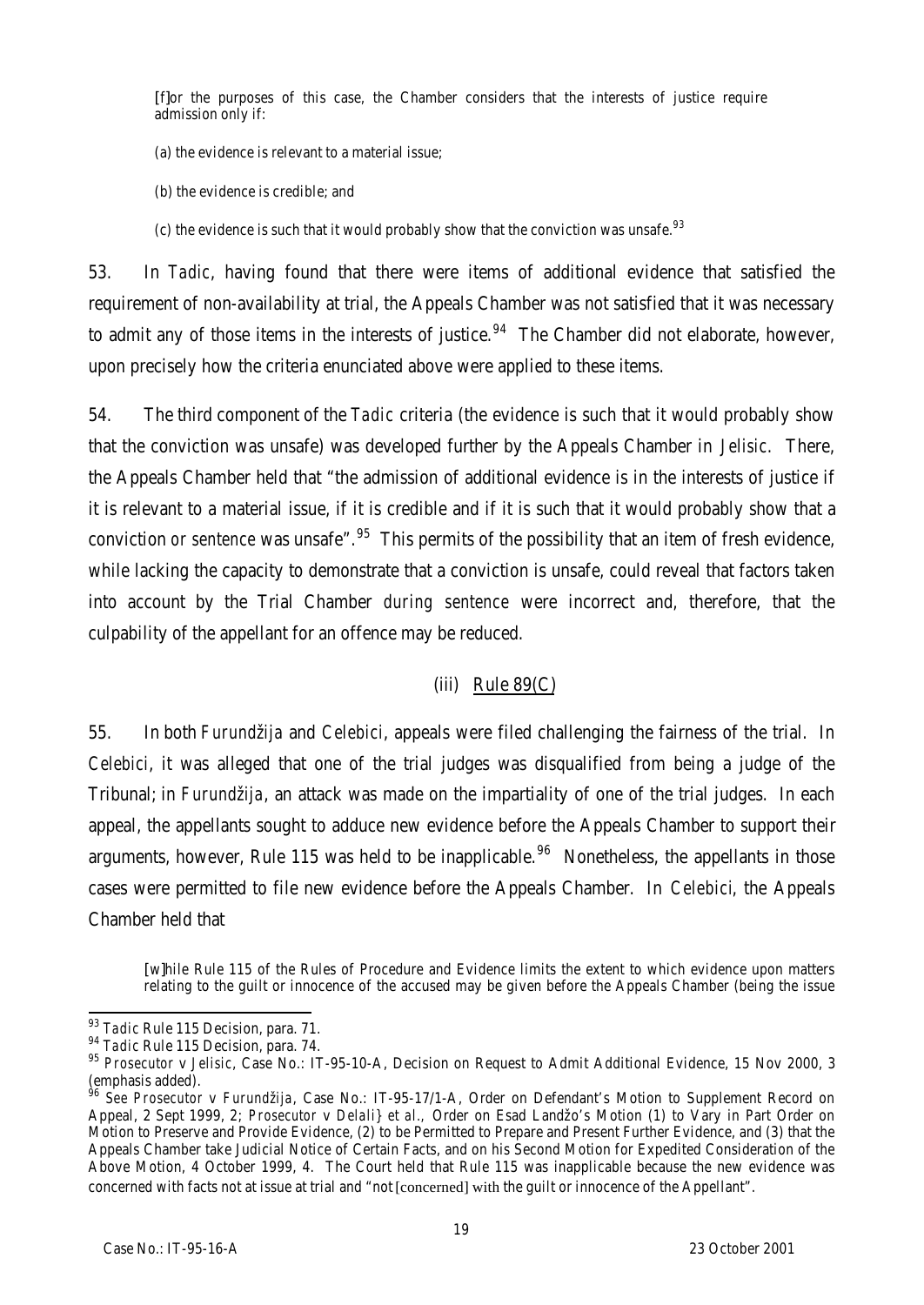litigated in the Trial Chamber), when the Appeals Chamber is hearing evidence which relates to matters other than the issues litigated in the Trial Chamber, *the Appeals Chamber is in the same position as a Trial Chamber, so that Rule 107 applies to permit the Appeals Chamber to admit any relevant or probative evidence pursuant to Rule 89(C)*… 97

56. Under sub-Rule 89(C), a Trial Chamber has residual discretion to admit any item of evidence it deems to have probative value. Rule 107 of the Rules, setting out general provisions governing appellate proceedings, provides that the rules of procedure and evidence governing proceedings in the Trial Chambers also apply *mutatis mutandis* to proceedings in the Appeals Chamber, although not all Rules applicable at the trial stage automatically apply at the appellate stage.<sup>98</sup>

57. It follows that Rule 115 does not provide the sole basis for the admission of evidence during appellate proceedings. A question then arises as to which is the applicable Rule when a party is seeking to admit new evidence: Rule 115 or 89(C)? In the *Kupreškic* appellate proceedings, in deciding whether Rule 115 was the applicable Rule in dealing with the motions, the Appeals Chamber adopted the *Tadic* approach. If the Appeals Chamber considered that the proposed additional evidence related to a fact or issue already litigated at trial, Rule 115 was usually applied.<sup>99</sup> In view of the extension of Rule 115 to sentencing matters in *Jelisic*, the Appeals Chamber in the present appeal did not limit its consideration to whether the new evidence related to the "guilt or innocence of the accused", as did some of the earlier Appeals Chamber decisions on the applicability of Rule 115.<sup>100</sup>

j <sup>97</sup> *Prosecutor* v *Delalic et al.,* Case No.: IT-96-21-A, Order in Relation to Witnesses on Appeal, 19 May 2000, 3 (emphasis added); *see also Prosecutor* v *Delalic et al.,* Case No.: IT-96-21-A, Order on Motion of Esad Landžo to Admit as Additional Evidence the Opinion of Francisco Villalobos Brenes, 14 Feb 2000, 3; *Prosecutor* v *Delalic et al.,* Case No.: IT-96-21-A, Order on Motion of Appellant, Esad Landžo, to Admit Evidence on Appeal, and for Taking of Judicial Notice, 31 May 2000, 2. *See also Prosecutor* v *Akayesu*, Case No.: ICTR-96-4-A, Decision (Concerning Motions 2, 3, 4, 5, 6 and 8 Appellant's Brief Relative to the Following Motions Referred to by the Order Dated 30 November 1999), 24 May 2000, 4.

<sup>98</sup> *Prosecutor* v *Blaškic*, Case No.: IT-95-14-T, Decision on the Appellant's Motions for the Production of Material, Suspension or Extension of the Briefing Schedule, and Additional Filings, 26 Sept 2000, para. 32. Rule 107 enables "the Appeals Chamber to import rules for trial proceedings to fill a lacuna in appellate proceedings, subject to appropriate modifications".

<sup>99</sup> *See* Rule 115 Decision of 26 February 2001, para. 13; Rule 115 Decision of 11 April 2001, para. 13.

<sup>100</sup> *See, e.g.*, *Prosecutor* v *Furundžija*, Case No.: IT-95-17/1-A, Order on Defendant's Motion to Supplement Record on Appeal, 2 Sept 1999, 2; *Prosecutor* v *Delalic et al.,* Case No.: IT-96-21-A, Order on Esad Landžo's Motion (1) to Vary in Part Order on Motion to Preserve and Provide Evidence, (2) to be Permitted to Prepare and Present Further Evidence, and (3) that the Appeals Chamber take Judicial Notice of Certain Facts, and on his Second Motion for Expedited Consideration of the Above Motion, 4 Oct 1999, 4; *Prosecutor* v *Delalic et al.,* Case No.: IT-96-21-A, Order in Relation to Witnesses on Appeal, 19 May 2000, 3; *Prosecutor* v *Delalic et al.,* Case No.: IT-96-21-A, Order on Motion of Esad Landžo to Admit as Additional Evidence the Opinion of Francisco Villalobos Brenes, 14 Feb 2000, p. 2; *Prosecutor* v *Delalic et al.,* Case No.: IT-96-21-A, Order on Motion of Appellant, Esad Landžo, to Admit Evidence on Appeal, and for Taking of Judicial Notice, 31 May 2000, 2. Also applied by the Appeals Chamber of the ICTR in *Prosecutor* v *Akayesu*, Case No.: ICTR-96-4-A, Decision (Concerning Motions 2, 3, 4, 5, 6 and 8 Appellant's Brief Relative to the Following Motions Referred to by the Order Dated 30 November 1999, 24 May 2000, 4.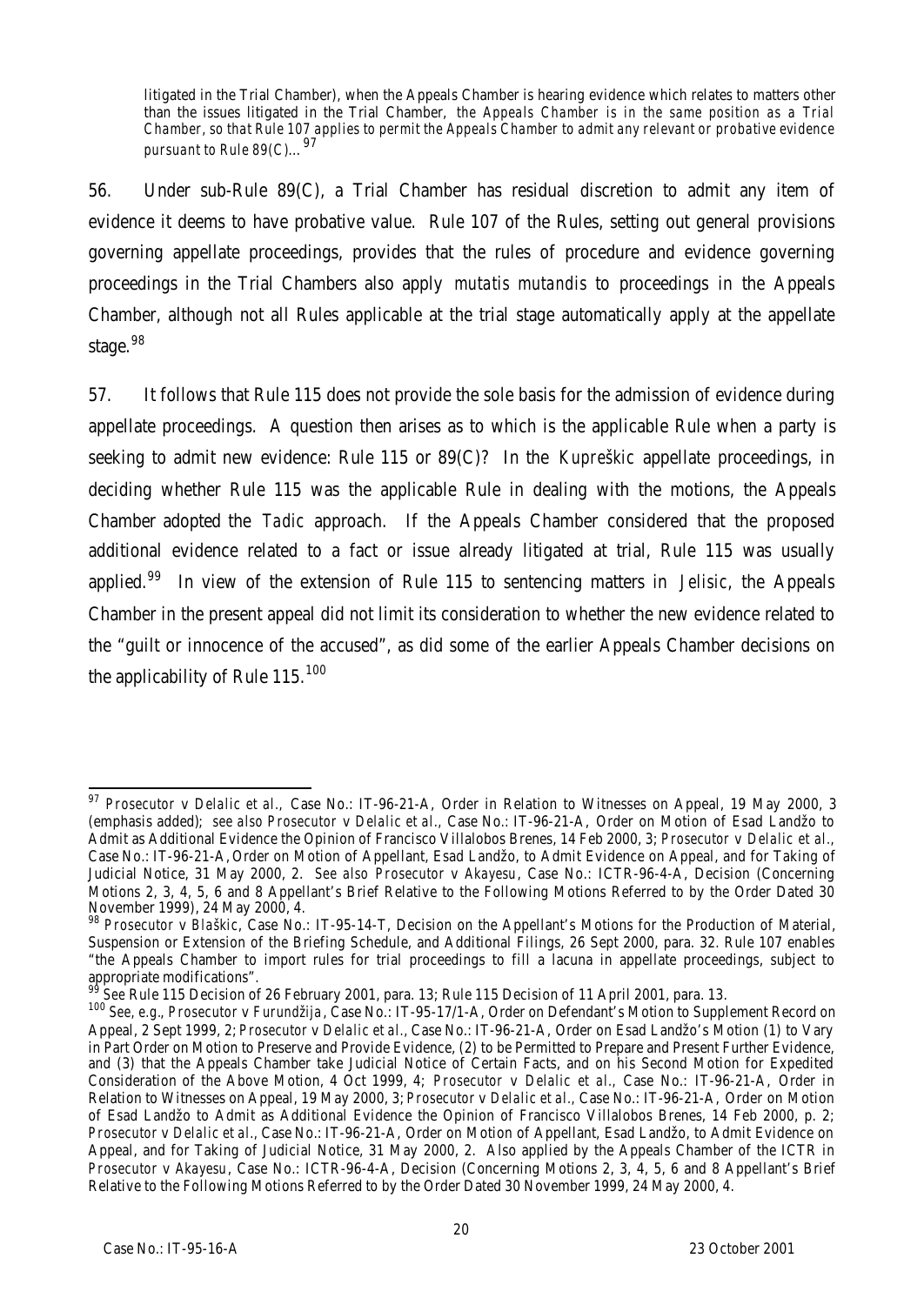#### (iv) Miscarriage of justice

58. Rule 115, as interpreted in *Tadic*, sets a strict standard for the admission of additional evidence. As to Rule 115(A), subject to the exception of proof that counsel at trial was grossly negligent, the evidence must not have been available at trial to counsel acting with reasonable diligence. A less rigid application of this sub-Rule was adopted in *Semanza*, which concerned an interlocutory appeal. The *Tadic* Rule 115 Decision emphasised that the principle of finality of decisions does not "prevent the admission of evidence that would assist in determining whether there could have been a miscarriage of justice".<sup>101</sup> In *Semanza*, the Appeals Chamber of the ICTR interpreted this to mean that the "principle [of finality] may exceptionally be rendered less absolute by the need to avoid a miscarriage of justice".<sup>102</sup> In that case, Semanza had applied to the Trial Chamber for release on the basis that the ICTR lacked jurisdiction due to his alleged illegal arrest and detention. Following dismissal of the motion, he appealed to the Appeals Chamber of the ICTR. During the appellate proceedings, the Prosecution sought to admit fresh evidence under Rule 115 to demonstrate further that Semanza's arrest and detention was lawful. Finding that the Prosecution had failed to demonstrate that the evidence was unavailable at trial, and thus had failed to satisfy the requirement of Rule 115(A), the Appeals Chamber, nonetheless, admitted certain items of evidence. It did so on the basis that, "if henceforth it refuses to admit certain items of evidence in the instant case a miscarriage of justice will result".<sup>103</sup> While *Semanza* was concerned with the admission of additional evidence during the course of an interlocutory appeal, the Appeals Chamber of the ICTY in *Jelisic* confirmed the applicability of this principle to ICTY appellate proceedings on the merits. In that case, the Appeals Chamber held that it "maintains an inherent power to admit such evidence even if it was available at trial, in cases in which its exclusion would lead to a miscarriage of justice".<sup>104</sup>

#### (c) Application of the above principles in *Kupreškic*

59. Against this jurisprudential background and with these principles in mind, the Appeals Chamber dealt with the many motions for the admission of fresh evidence in this appeal.

 $\overline{a}$ <sup>101</sup> *Tadic* Rule 115 Decision, para 72.

<sup>102</sup> *Prosecutor* v *Semanza*, Case No.: ICTR-97-20-A, Decision, 31 May 2000, para. 41.

<sup>103</sup> *Prosecutor* v *Semanza*, Case No.: ICTR-97-20-A, Decision, 31 May 2000, para. 45.

<sup>104</sup> *Prosecutor* v *Jelisic*, Case No.: IT-95-10-A, Decision on Request to Admit Additional Evidence, 15 Nov 2000, 3. A similar principle, that the Appeals Chamber would not be constrained by the express meaning of the Rules where the admission of evidence was necessary in order to avoid a miscarriage of justice, was established by the Appeals Chamber of the ICTR during "request for review" proceedings in *Prosecutor* v *Barayagwiza*, under Art. 25 and Rule 120 of the ICTR Statute and Rules (corresponding to Art. 26 and Rule 119 of the ICTY Statute and Rules). There, the Appeals Chamber took account of new facts presented to it by the Prosecution, notwithstanding its finding that the Prosecution may have known of them, or could have discovered them, during the earlier proceedings. The Appeals Chamber held that the words of Rule 120 were "directory" in nature and, "in the face of a possible miscarriage of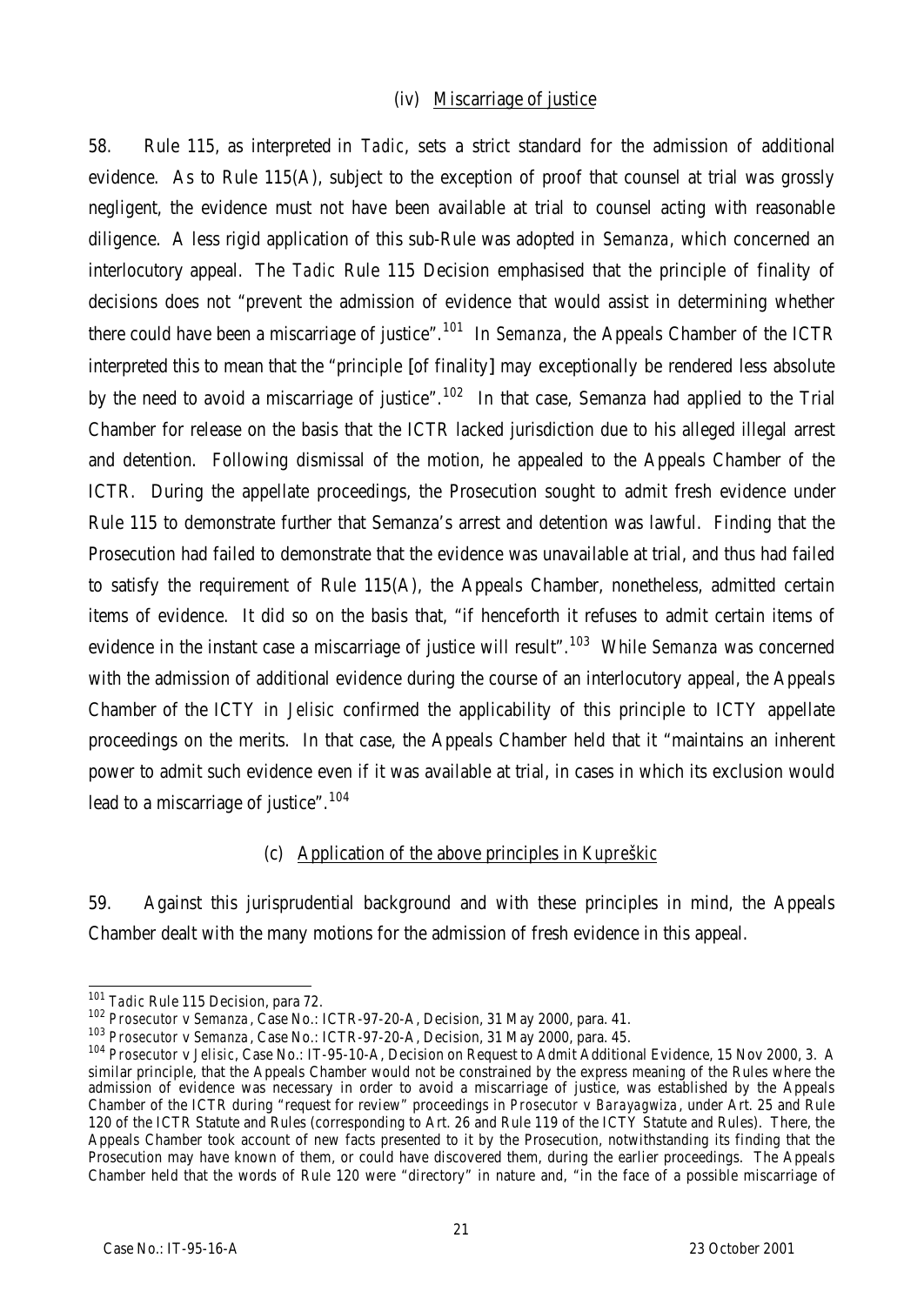#### (i) Not available at trial

60. The decision as to whether the evidence in issue was available at trial sometimes required the Appeals Chamber to carry out a preliminary factual determination. In relation to those motions seeking to admit documents from the Croatian State archives, the issue of non-availability was not in dispute as the Prosecution conceded that, since the documents had not been available to it, they would not have been available to the Defendants during trial either.<sup>105</sup> Where non-availability was in issue, however, the moving party was required to supplement the material presented to the Appeals Chamber relating to the substantive value of the evidence with material tendered for the purpose of demonstrating why the additional evidence was not available at trial.<sup>106</sup> For example, in explaining why the additional evidence that he proposed to tender under Rule 115 was not available at trial, Vlatko Kupreškic sought to rely upon the exception to Rule 115(A), where "gross negligence is shown to exist". He attempted to demonstrate that counsel representing the Defendant at trial had been grossly negligent in the performance of his duties, by failing to present any adequate defence to the persecution charge. In addition to the additional evidence itself, Vlatko Kupre{ki} also tendered evidence to demonstrate the existence of gross negligence.<sup>107</sup> The Appeals Chamber confirmed that proof of gross negligence by trial counsel constitutes an exception to Rule 115(A). It then considered whether, on the material presented to it by the parties, Vlatko Kupreškic had demonstrated that the performance of counsel at trial fell outside of the range of reasonable professional assistance.<sup>108</sup> In this case, the Defendant was unable to do so.

# (ii) Admission required in the interests of justice

61. The Appeals Chamber in the present appeal gave detailed consideration to the three components that must be fulfilled in order to satisfy the "interests of justice" requirement: the evidence must be relevant to a material issue; credible; and such that it would probably show that the conviction or sentence was unsafe. Following the *Tadi}* formulation, the Appeals Chamber was

justice", account was to be taken of the new facts. *See Prosecutor* v *Barayagwiza*, Case No.: ICTR-97-19-AR72, Decision (Prosecutor's Request for Review or Reconsideration), 31 March 2000, para. 65.

<sup>&</sup>lt;sup>105</sup> Prosecution's Consolidated Response to the Motions by Zoran Kupreškic, Mirjan Kupreškic, Vlatko Kupreškic and Drago Josipovic to Admit Additional Evidence Pursuant to Rule 115 (*Confidential*), 20 Nov 2000, paras 2.30 and 3.6.

 $106$  The Prosecution stated that "[t]o meet the requirements of Rule 115 there is inevitably two categories of evidence presented to the Appeals Chamber; first, evidence offering the explanation as to why the additional evidence was not available at trial; and, second, the additional evidence itself, tendered for admission as relevant to the guilt or innocence of an accused". Prosecution's Consolidated Response to the Motions by Zoran Kupreškic, Mirjan Kupreškic, Vlatko Kupreškic and Drago Josipovic to Admit Additional Evidence Pursuant to Rule 115, 20 Nov 2000, para. 1.30.

<sup>107</sup> Evidence consisted of the defence closing brief for the Accused Vlatko Kupreškic, a letter from Dr. Krajina and Mr. Par dated 28 July 2000 to present counsel, the draft appellant's brief, a statement of Vlatko Kupreškic, the draft rule 115 motion prepared by former counsel, statements of Ljubica Kupreškic, statement of AVK 5, statement of AVK 6, and a list of witnesses for the defence at trial.

<sup>&</sup>lt;sup>108</sup> Rule 115 Decision of 11 April 2001, paras 24 and 25.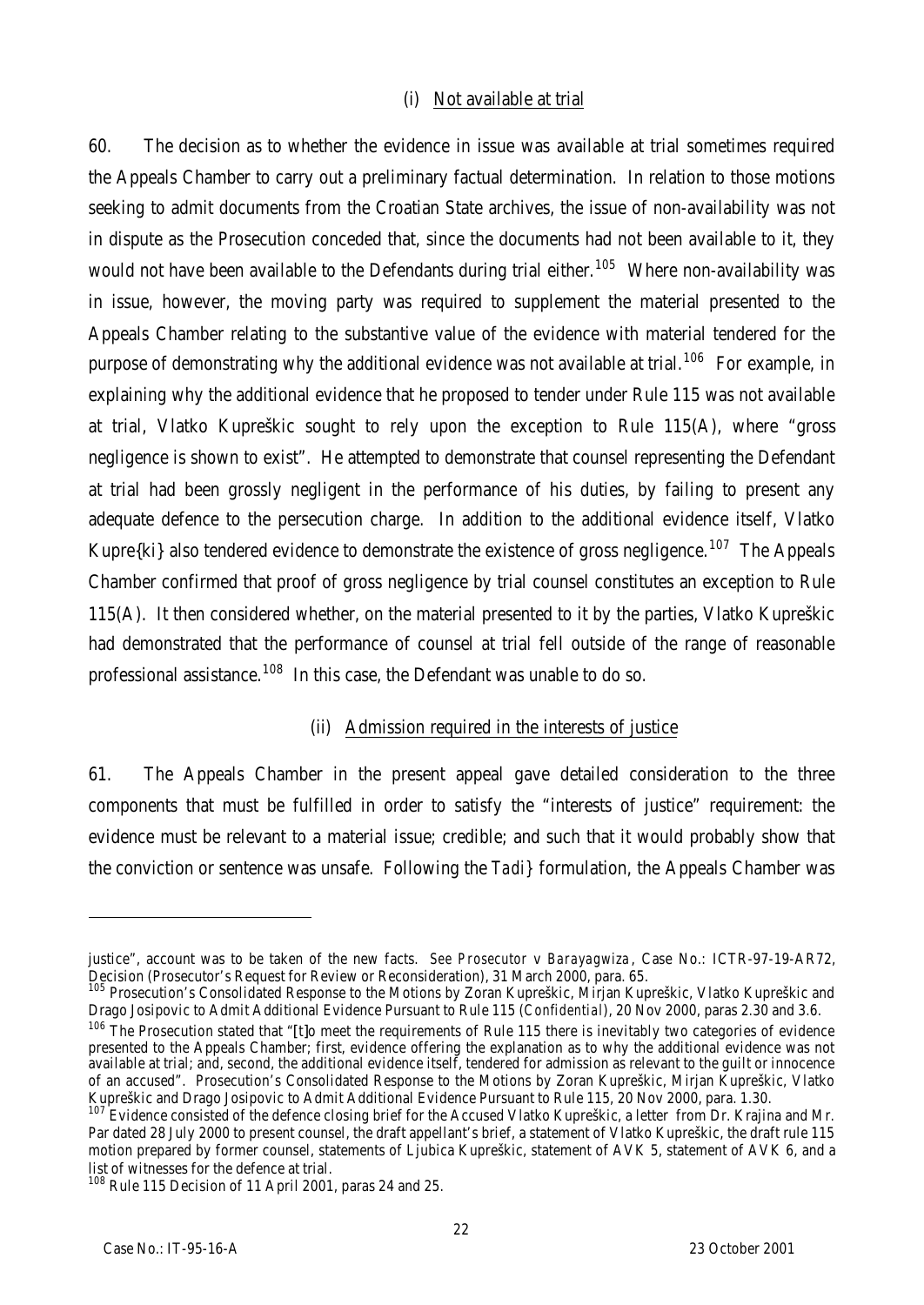concerned that only new evidence with the potential to demonstrate a miscarriage of justice should be admitted.

62. As to the relevance component, if the new evidence does not relate to findings material to the conviction or sentence, in the sense that those findings were crucial or instrumental to the conviction or sentence, then the new evidence is not capable of demonstrating that a miscarriage of justice had been occasioned, and thus will not be admitted.

63. The credibility component is linked to the danger that appellate proceedings can be abused by a party presenting evidence to the appeal body that appears to be relevant to a material issue, but that has not been tested in the crucible of a trial. In this case, however, the Appeals Chamber was also concerned that, at the relatively early stage of the appeal that the motions for additional evidence were received, the main proceedings should not be unduly delayed by protracted proceedings litigating credibility of evidence tendered in the Rule 115 motions. It would have been counter-productive for the Appeals Chamber to require the parties to present copious amounts of supplementary evidence to demonstrate the veracity of the new evidence, taking up time and resources of the court as well as the parties, only to rule later that the additional evidence did not have the potential of demonstrating that a conviction or sentence was unsafe. The most appropriate course, it was felt at the time, was to apply a relatively low threshold for credibility in admitting additional evidence, with the issue of its weight being decided at a later stage. Accordingly, the Chamber asked itself: does the evidence appear to be reasonably capable of belief or reliance?<sup>109</sup> In doing so, the Appeals Chamber was not accepting the evidence as true, but was acknowledging that there was nothing inherently unbelievable or incredible about it. On the basis that the veracity of the additional evidence would have to be tested at a later stage, in each instance the evidence was admitted, "without prejudice to a determination of the weight to be afforded".<sup>110</sup> However, the Appeals Chamber acknowledged there were instances where credibility had to be determined by hearing witnesses in open court where they could be subjected to cross-examination and it conducted such hearings in the case of three witnesses.<sup>111</sup>

64. The final requirement, that the new evidence must be such that it "would probably show that a conviction or sentence was unsafe", was the most difficult to interpret and has been the focus of vigorous debate between the parties on appeal. In the course of interpreting what that standard means, the Appeals Chamber had cause to reflect whether it is the standard best suited to the initial decision on admissibility or whether it is more effectively used as the criterion when the new

 $\overline{a}$ <sup>109</sup> Rule 115 Decision of 26 February 2001, para. 28.

<sup>110</sup> Rule 115 Decision of 26 February 2001, para. 58; Rule 115 Decision of 11 April 2001, paras 17 and 30.

<sup>&</sup>lt;sup>111</sup> Witness ADA, Miro Lazarevic and Witness ADB.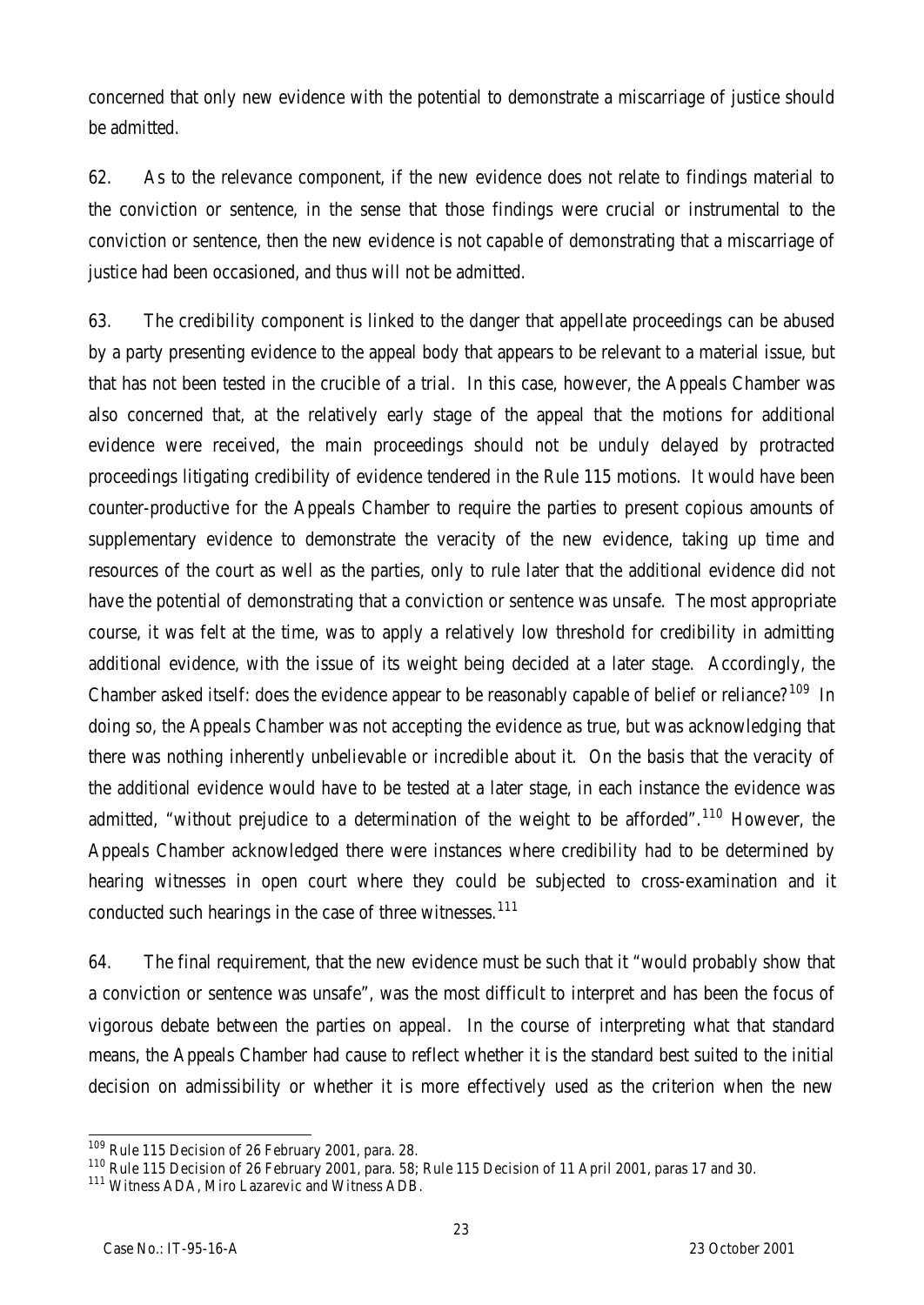evidence is weighed alongside the old in determining the final outcome on appeal. The standard set out in Rule 115 says that the Appeals Chamber shall consider the new evidence if "the interests of justice so require". However, if the standard from *Tadi}*, namely that the additional evidence "would probably show that the conviction was unsafe", is applied at the time of admission, the Appeals Chamber must, at that early point, gauge the capacity of the additional evidence to demonstrate that a conviction has occasioned a miscarriage of justice.

65. It may be the case with some convictions that a new item of evidence is so powerful that its capacity to demonstrate a miscarriage of justice is beyond question. For example, a DNA sample may show that a man could not have been responsible for a rape, or incontestable video footage may emerge showing clearly that somebody other than the convicted person committed a murder. In such a case, an appeal body could conclude with certainty that, had the new evidence been before the Trial Chamber, the new evidence *would* have had effect upon its decision to convict and that a miscarriage of justice has been occasioned. However, in proceedings before this Tribunal, the offences for which the accused are charged and tried usually comprise a series of acts spread over a period of time. The Appeals Chamber is, therefore, far less likely to find situations at the beginning of the appellate proceedings where discrete items of additional evidence so clearly lead it to conclude that a Trial Chamber's finding of guilt was erroneous.

66. In determining whether the new evidence would probably show that a conviction or sentence was unsafe, the Appeals Chamber, in deciding the many Rule 115 motions in this case, first assessed the rationale of the Trial Chamber and the evidence before the Trial Chamber in making its decision. Then, taking into account the submissions of the parties in their written pleadings, the Appeals Chamber made a judgement as to whether the new evidence *could* have had an impact on the Trial Chamber's decision to convict. The application of this principle was expressed in different ways. For example: "if some of the proposed evidence had been presented to the Trial Chamber at trial, and had been accepted, it could have affected some of the Trial Chamber's findings leading to its decision to convict the appellant";<sup>112</sup> it "would probably show that the conviction or sentence is unsafe";<sup>113</sup> "this evidence could have had an effect on the Trial Chamber's findings at trial";<sup>114</sup> and "had the Trial Chamber had such evidence before it, it probably would have come to a different result".<sup>115</sup> Although expressed in these various ways, a realistic evaluation of the standard applied throughout the Rule 115 process shows it to be lower than a strict requirement that the new evidence *would* have had an impact on the Trial Chamber's decision and

 $\overline{a}$ 

<sup>&</sup>lt;sup>112</sup> Rule 115 Decision of 26 February 2001, para. 28.

<sup>&</sup>lt;sup>113</sup> Rule 115 Decision of 26 February 2001, para. 58.

<sup>&</sup>lt;sup>114</sup> Rule 115 Decision of 26 February 2001, para. 106.

 $115$  Rule 115 Decision of 11 April 2001, para. 6.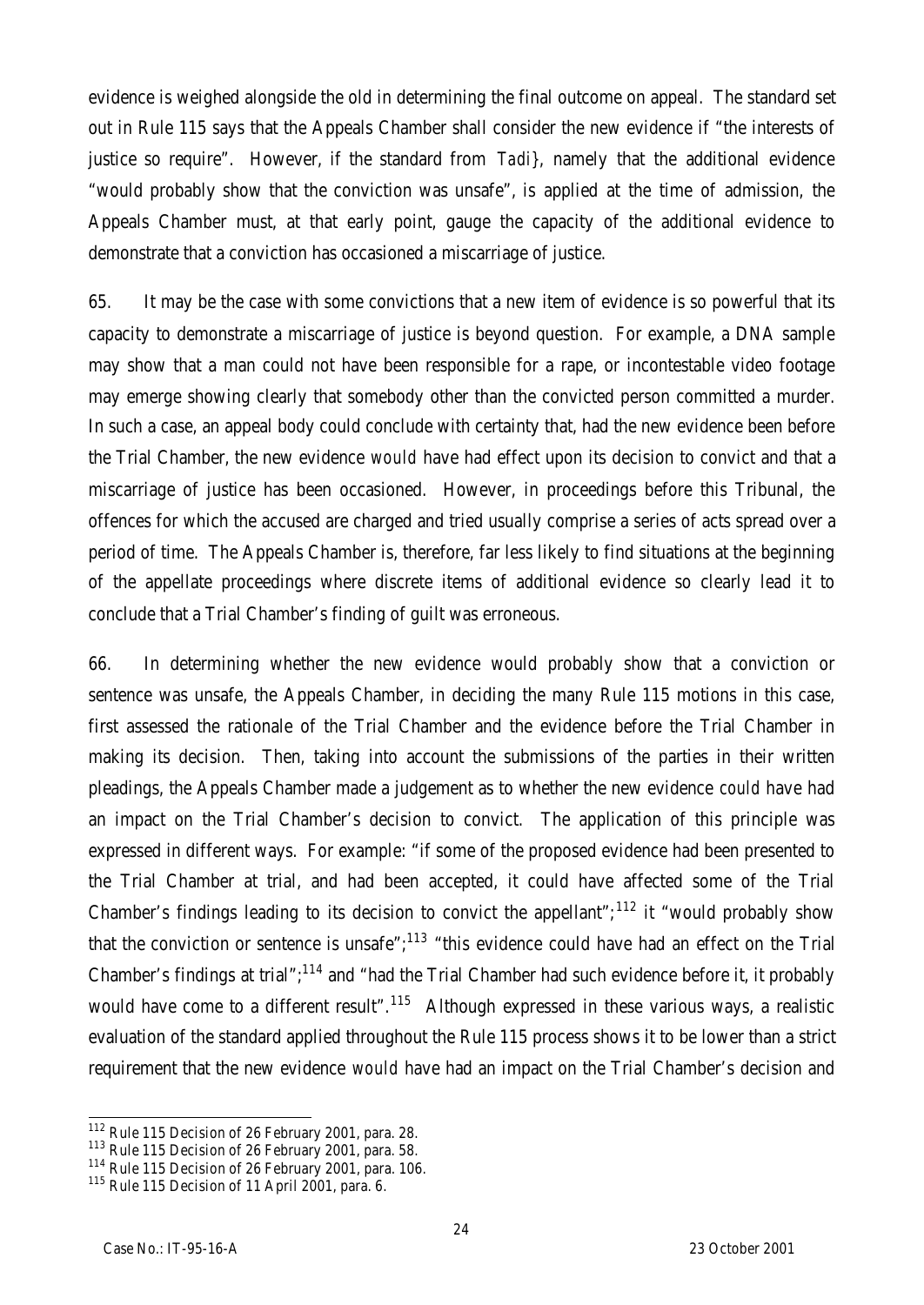is more akin to a test of whether the new evidence *could* have had an impact on the Trial Chamber's decision. Much of the additional evidence proffered under Rule 115 was rejected, because on assessment by the Chamber, it was clear that it was not capable of having such an impact. In those instances, the Appeals Chamber satisfied itself that, had it been before the Trial Chamber, the evidence could not have made any difference to the outcome. Often, the Chamber stated this with certitude: "The Appeals Chamber is not satisfied that, if the evidence of this witness had been adduced before the Trial Chamber, it would have issued any different findings. The evidence certainly would not have led to a different verdict".<sup>116</sup>

67. The Appeals Chamber must acknowledge, however, that this may not have been true in every instance. In the main appeal of Zoran and Mirjan Kupreškic, the Appeals Chamber's decision that the evidence of Witness AT would not have impacted upon their convictions turned out, on closer inspection of the record, not to be accurate. However, since Witness AT's testimony was available in the record for all the Defendants to utilise, no prejudice resulted.

68. During its deliberations, having heard the submissions of the parties at the Appeal Hearing, the Appeals Chamber has had the opportunity of reviewing its earlier decisions concerning the admission of additional evidence under Rule 115 and is satisfied that no injustice has been caused to the parties that has not been compensated for in the determination of this appeal. The Appeals Chamber does, however, take this opportunity to clarify that, in its view, the more appropriate standard for the admission of additional evidence under Rule 115 on appeal is whether that evidence "could" have had an impact on the verdict, rather than whether it "would probably" have done so.

69. The Appeals Chamber considers this change from the earlier *Tadic* formulation as more a matter of timing than substance. The "would probably" standard is still basically appropriate for the ultimate determination of whether a miscarriage of justice has occurred requiring a reversal. The Appeals Chamber emphasises too that, regardless of the standard used, it is a difficult task to determine whether the interests of justice require the admission of new evidence. The Appeals Chamber, therefore, expects a party seeking to admit evidence to specify clearly the impact the additional evidence could have upon the Trial Chamber's decision. If it fails to do so, it runs the risk of the evidence being rejected without detailed consideration.

 $\overline{a}$ <sup>116</sup> Rule 115 Decision of 26 February 2001, para. 41; *see also* Rule 115 Decision of 26 February 2001, para. 48.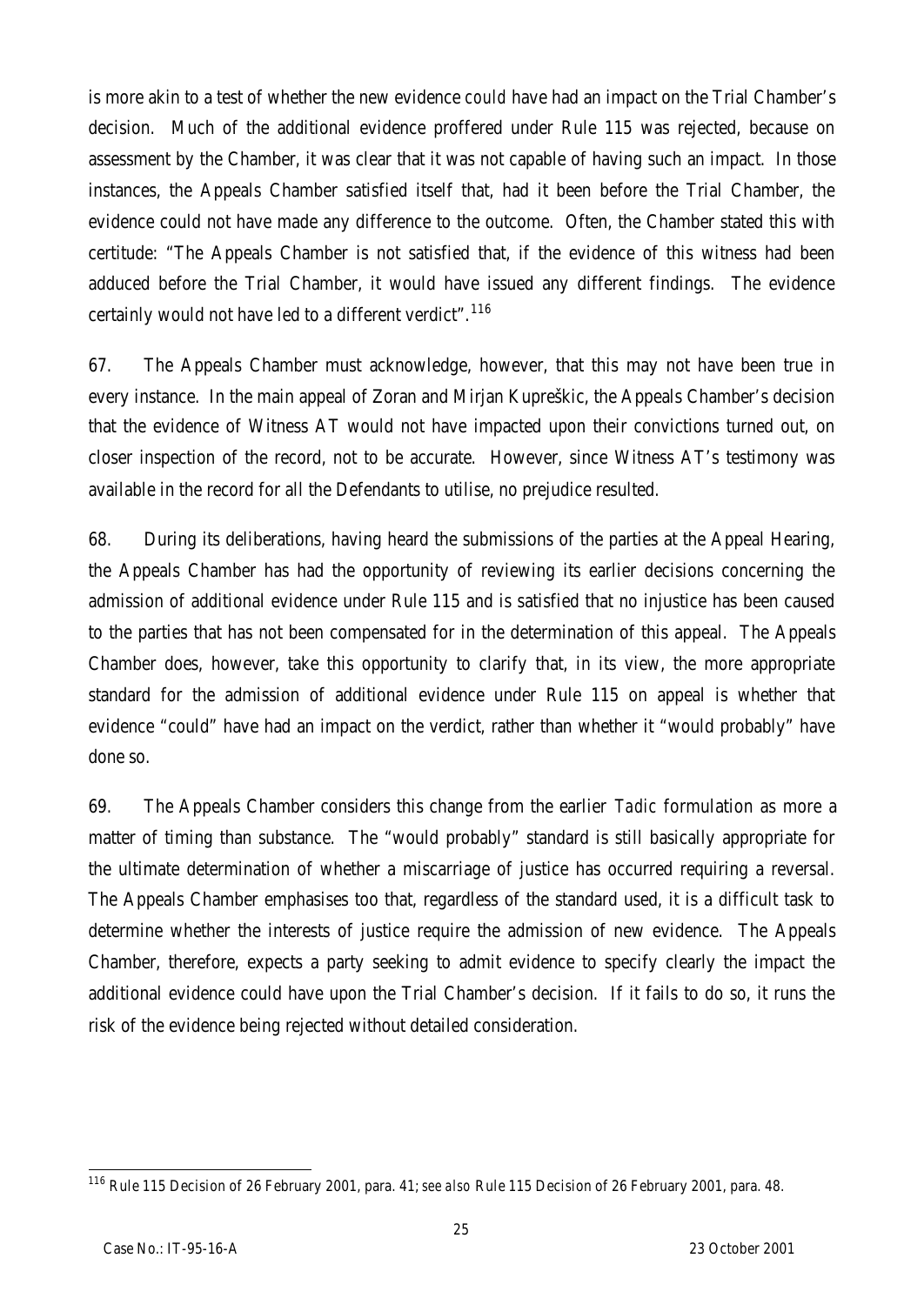#### (iii) Testing the admitted evidence

70. Where the Rule 115 evidence is accepted for consideration, the Appeals Chamber has, in effect, decided that the evidence is sufficiently important that, if it had been before the Trial Chamber at trial, the conclusion of guilt could have been different. At that stage in the proceedings, the new evidence may not have been subjected to any form of adversarial scrutiny, save for the Appeals Chamber's initial assessment as to whether it was, on its face, credible. It may be that there is no dispute between the parties as to this issue. But, in the more likely case that the opposing party challenges the veracity of the additional evidence, the Appeals Chamber is faced with a choice – either it can test the evidence itself to determine veracity, or order the case to be remitted to a Trial Chamber (either the Trial Chamber at first instance, or a differently constituted Trial Chamber) to hear the new evidence. In the present case, the Prosecution wished to challenge the veracity of several pieces of additional evidence submitted by the Defendants<sup>117</sup> and the Appeals Chamber decided that the most appropriate course was to hold an evidentiary hearing.<sup>118</sup> In another instance, it admitted two pieces of conflicting evidence without such a hearing, without prejudice to the determination of the weight to be attached thereto.<sup>119</sup>

71. Obviously, an Appeals Chamber may choose to delay its entire decision on the admissibility and weight of new evidence until the time of the main appeal and decide, at one stage, whether the new material will be admitted and whether it will reverse the conviction. Such an approach has advantages since the Appeals Chamber will be making its decision on impact at the same time it considers all the other evidence in the case and after it has completed its study of the trial record. The disadvantage to this procedure is that the parties, in making their main submissions on appeal, are not informed as to whether they can rely on the additional evidence or not. In some cases, the final appeal hearing will be prolonged considerably. The present Rule 115 does not require the admissibility of new evidence to be decided at any particular time. Thus, the Appeals Chamber should choose whether it is most expeditious to postpone hearing the evidence until the time of the main appeal hearing, or to do it earlier, according to the complexity of the new material and of the trial record in the context of what will be assessed. It should be noted that Rule 117 instructs the Chamber to pronounce judgement on the basis of the record on appeal along with any additional evidence it has received. This suggests that, even if the decision to admit the evidence is made at

 $\overline{a}$ <sup>117</sup> Prosecution's Consolidated Response to the Motions by Zoran Kupreškic, Mirjan Kupreškic, Vlatko Kupreškic and Drago Josipovic to Admit Additional Evidence Pursuant to Rule 115 (*Confidential*), 20 Nov 2000, para. 5.4 (stating that "[i]n the event that, contrary to the Prosecution's submission, any of the Motions are granted and the additional evidence admitted by the Appeals Chamber, the Prosecution expressly reserves its right to submit evidence in rebuttal and, if necessary, to request the right to cross-examine any witnesses from whom statements have been proffered").

<sup>&</sup>lt;sup>118</sup> The Evidentiary Hearing was held on 17, 18 and 25 May 2001.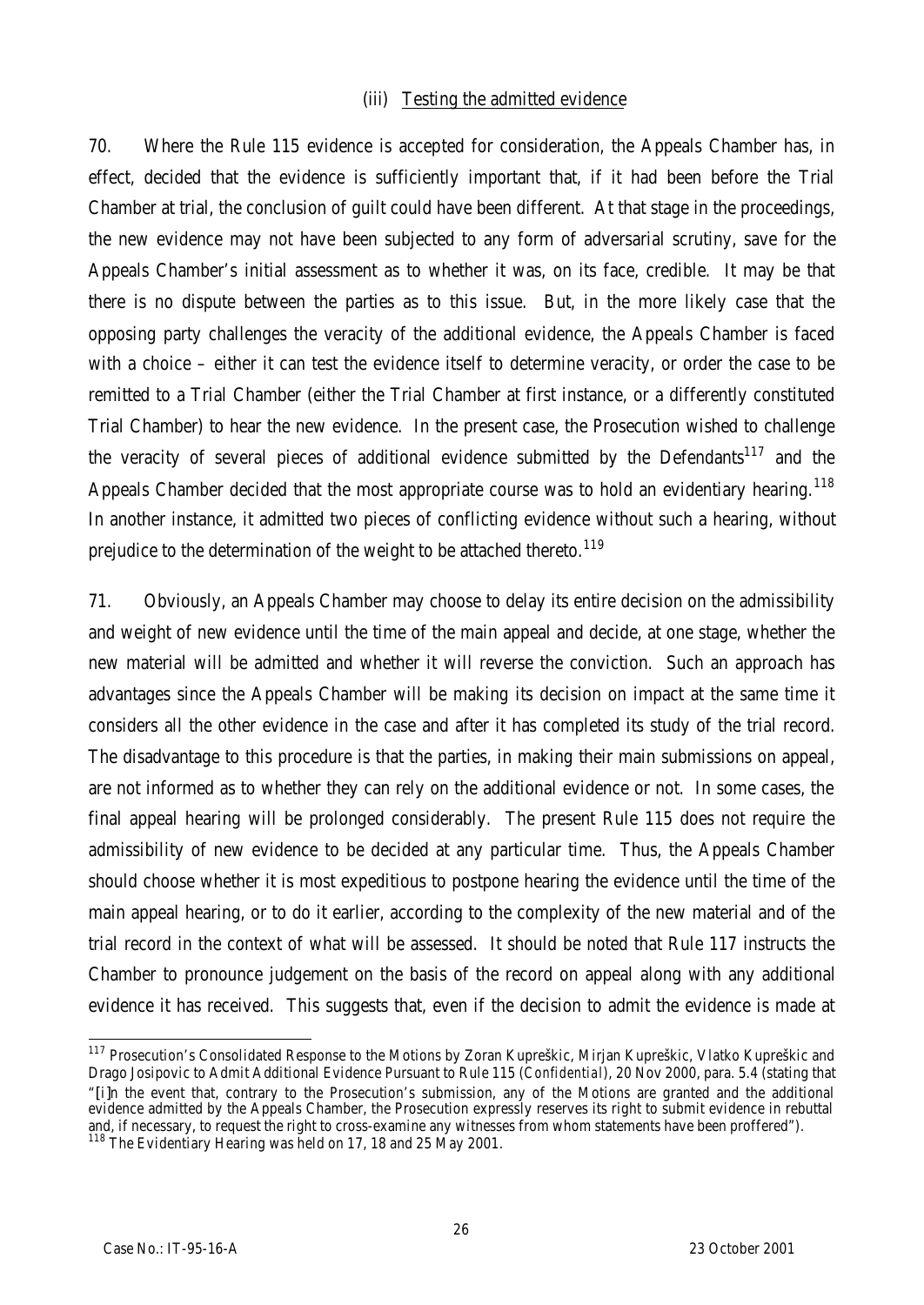the same time as the main appeal, a two-step process is nonetheless envisioned in which new evidence, once admitted, will then be assessed as to its effect upon the appeal as a whole.

# (d) Determining miscarriage of justice where additional evidence has been admitted

72. Where additional evidence has been admitted, the Appeals Chamber is then required to determine whether the additional evidence actually reveals an error of fact of such magnitude as to occasion a miscarriage of justice.

73. During the Appeal Hearing, Josipovi} advanced arguments on this issue on behalf of all the Defendants<sup>120</sup> and submitted that the Appeals Chamber should adopt the test existing in most common-law jurisdictions, namely: might or could the additional evidence have caused the Trial Chamber to have arrived at a different verdict.<sup>121</sup> If the answer is 'yes', the Appeals Chamber would allow the appeal, quash the conviction and consider whether to order a retrial.<sup>122</sup> This, it was submitted, is consistent with the Rules relating to review proceedings, which provide that where a new fact has been discovered after judgement, the Chamber rendering the original decision determines whether that new fact *could* have been a decisive factor in reaching a different verdict and, if so, reviews the judgement and makes a further judgement.<sup>123</sup>

74. The Prosecution notes that the Appeals Chamber is not bound by jurisprudence from national jurisdictions<sup>124</sup> and submits that the standard for allowing an appeal where additional evidence has been admitted should be that "[t]he additional evidence must be sufficiently compelling that when assessed in light of all the evidence in the record on appeal, and if believed, it would have tilted the balance in favour of another verdict if it was made available before the Trial Chamber".<sup>125</sup> In reply, the Defendants cautioned against accepting such a "would" standard, which could result in injustice in cases that were not crystal clear.<sup>126</sup> Numerous cases from various jurisdictions were cited in support of both tests.<sup>127</sup>

<sup>&</sup>lt;sup>119</sup> The statement of Witness CA was admitted pursuant to the Rule 115 Decision of 26 February 2001. The statement of Witness DD statement was admitted pursuant to the Decision on Prosecution Motion to Admit Additional Evidence in Rebuttal to Additional Evidence Admitted under Rule 115, 6 July 2001.

<sup>&</sup>lt;sup>120</sup> Appeal Transcript, 557-573; Josipovic Supplemental Document, paras 2-2.9; Josipovic Reply, paras 2.1-2.36.

<sup>121</sup> Appeal Transcript, 560; Josipovi} Supplemental Document, para. 2.5; *see also* Vlatko Kupreškic Supplemental Document, para. 8.

<sup>122</sup> Josipovi} Supplemental Document, para. 2.9(iii).

<sup>123</sup> Josipovi J Supplemental Document, para. 2.7.

<sup>124</sup> Prosecution Response, para. 4.87.

<sup>125</sup> Prosecution Response, para. 4.93; *see also* Prosecution Response, para. 4.90.

<sup>126</sup> Josipovi} Reply, paras 2.1-2.36.

<sup>127</sup> Regarding England and Wales, *see R.* v *Stafford and Luvaglio*, 58 Cr. App. Rep., 256-257 (1973); *R.* v *McNamee*, 1998 C.A. 17 December 1998; *R.* v *McLoughlin*, C.A. 30 November 1999; *R.* v *Clegg*, N. Ir. L. R. 27 February 1998. Regarding Canada *see R.* v *Palmer* [1980] S.C.R. 759 at 760 ("if believed could reasonably…be expected to have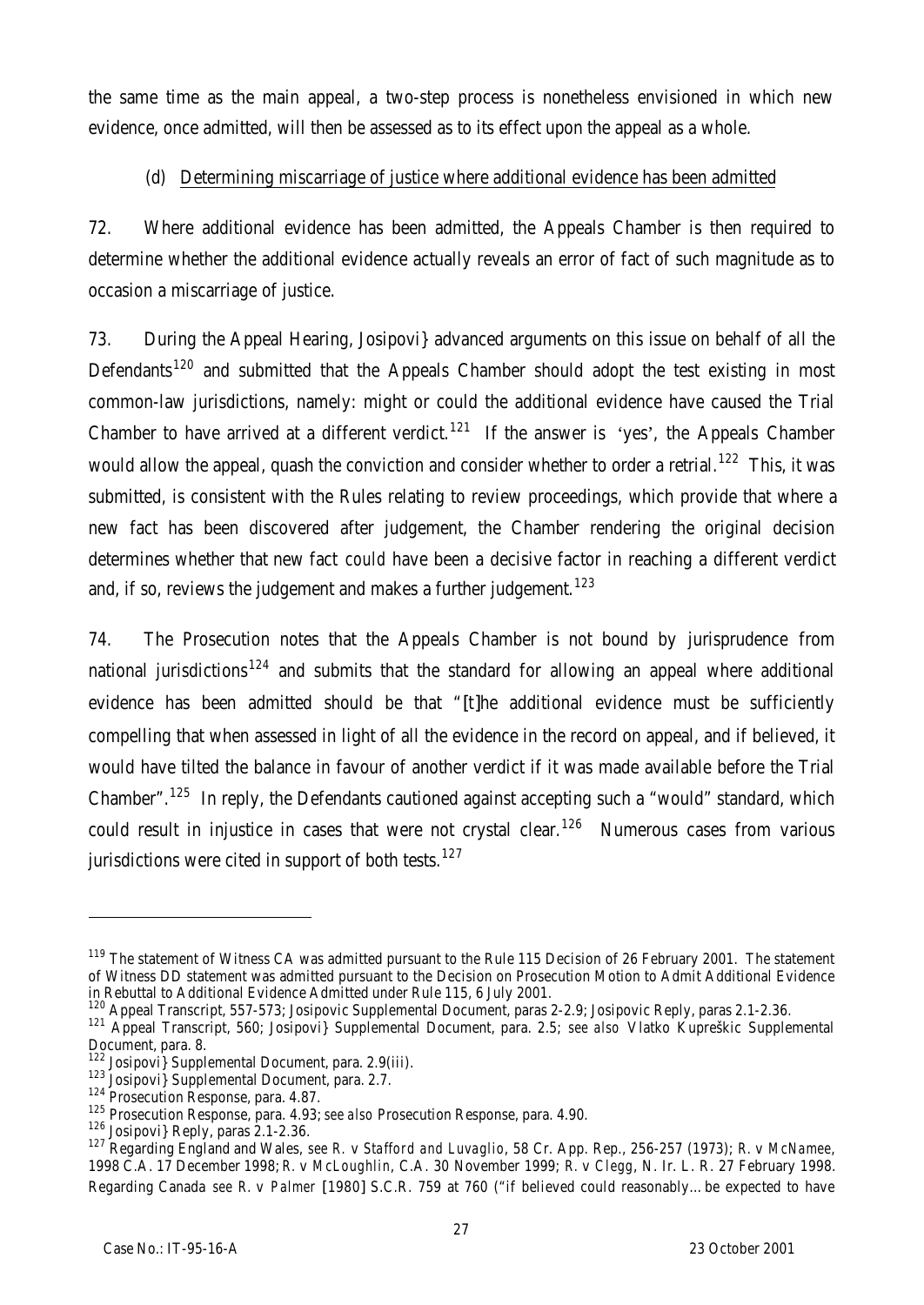75. Having considered the submissions of the parties, and the case-law cited, the Appeals Chamber has decided against importing tests from domestic jurisdictions, such as the "would" or "could" test. The test to be applied by the Appeals Chamber in deciding whether or not to uphold a conviction where additional evidence has been admitted before the Chamber is: has the appellant established that no reasonable tribunal of fact could have reached a conclusion of guilt based upon the evidence before the Trial Chamber together with the additional evidence admitted during the appellate proceedings. In framing the test in this manner, the Appeals Chamber has been guided by Rule 117(A) which provides that "[t]he Appeals Chamber shall pronounce judgement on the basis of the record on appeal together with such additional evidence as has been presented to it".

76. In summary, the Appeals Chamber may exercise its discretion as to whether to decide upon the admissibility of additional evidence under Rule 115 during the pre-appeal phase of the proceedings or, alternatively, at the same time as the appeal hearing. In determining whether to admit the evidence in the first instance, the relevant question is whether the additional evidence could have had an impact on the trial verdict. In deciding whether to uphold a conviction where additional evidence has been admitted, the relevant question is: has the appellant established that no reasonable tribunal of fact could have reached a conclusion of guilt based on the evidence before the Trial Chamber together with the additional evidence admitted during the appeal proceedings. In the subsequent sections of this judgement, these principles will be applied to the additional evidence admitted under Rule 115 in the current proceedings.

# **IV. APPEAL AGAINST THE CONVICTIONS OF ZORAN KUPREŠKIC AND MIRJAN KUPREŠKIC**

# **A. Introduction**

77. The convictions of Zoran and Mirjan Kupreškic for persecution as co-perpetrators of a common plan to ethnically cleanse the village of Ahmici of its Bonsian Muslim inhabitants<sup>128</sup> were primarily based upon two factors: their involvement with the HVO prior to 16 April 1993<sup>129</sup> and

affected the result"); *R.* v *McMartin* [1964] S.C.R. 464 at 493 ("the proposed evidence is of sufficient strength that it might reasonably affect the verdict of the jury"). Regarding Australia, *see* Australian Legal Monthly Digest § 7105 (2000) ("would have produced a significant possibility that the verdict would have been one of acquittal"). Regarding New Zealand, *see R.* v *Dougherty* [1966] 3 NZLR 257 at 265 ("might reasonably have led the jury to return different verdicts"). Finally, regarding South Africa, *see S* v *Ndweni & Ors.* 1999 (4) SA 877 (A) at 880 ("materially relevant"). 128 Trial Judgement, para. 782. The Trial Chamber further found that the attack on Ahmici was part of a broader Bosnian Croat campaign to forcibly expel the Bosnian Muslims from the entire Lašva Valley region, and that the Kupreškic brothers knew this was the context in which their acts occurred. *See* Trial Judgement, paras. 783 and 790. <sup>129</sup> Trial Judgement, paras. 421-422.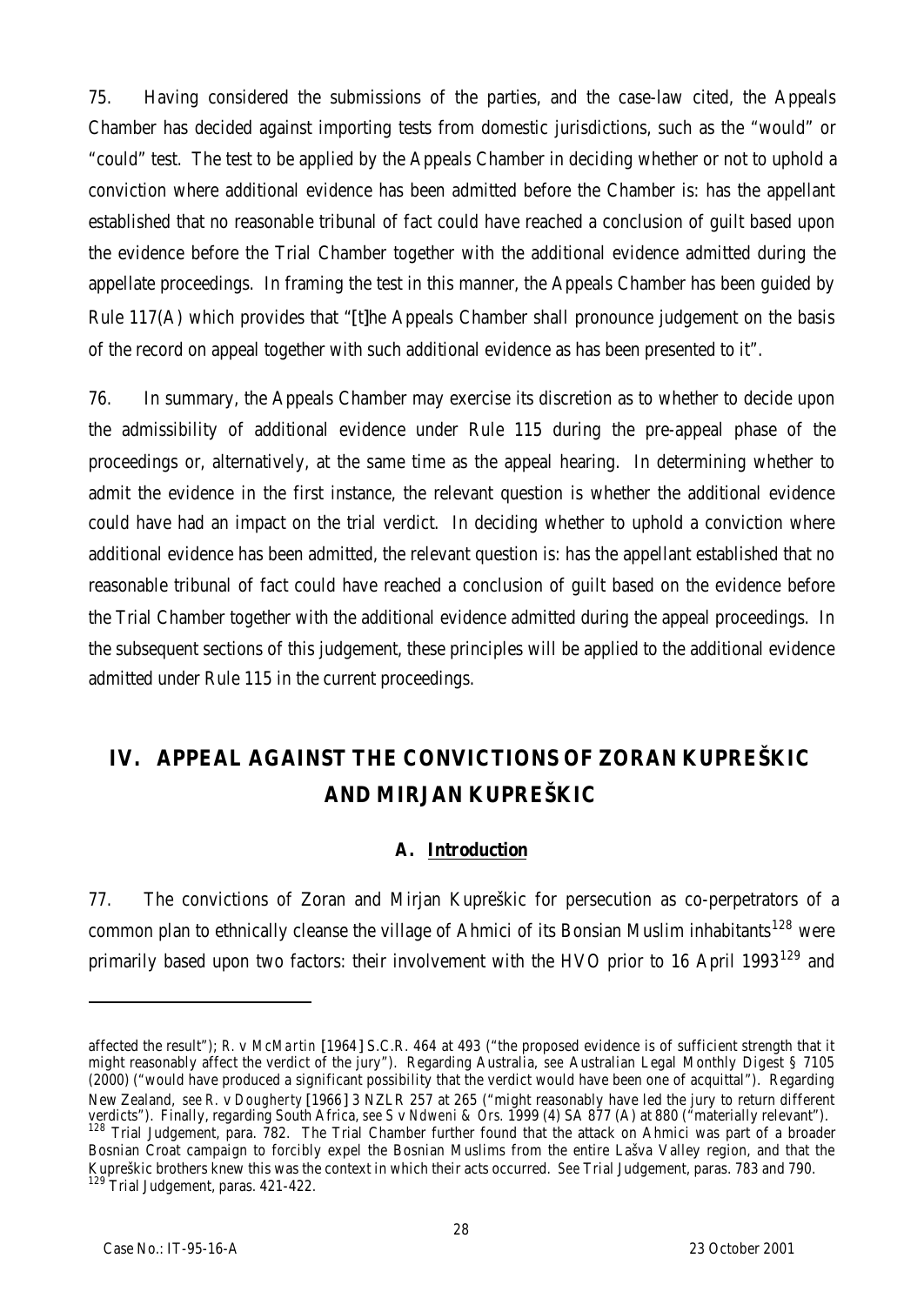their role in the attack on Ahmici on the morning of 16 April 1993.<sup>130</sup> The mere involvement of the Defendants in the HVO prior to 16 April 1993 does not, of itself, amount to criminal conduct. However, the Trial Chamber found that the attack on Ahmici was carried out by "military units of the HVO and members of the Jokers.<sup>131</sup> Accordingly, the Trial Chamber's findings that both Defendants were active members of the HVO, $132$  and that Zoran Kupreškic was a local HVO Commander,  $133$  appear to have been viewed as support for evidence purporting to show that Zoran and Mirjan Kupreškic were participants in the planning and execution of the 16 April 1993 attack. Regarding their activities on 16 April 1993, the Trial Chamber found that, by 15 April 1993, Zoran and Mirjan Kupreškic knew of plans for the attack on Ahmici the following morning and were ready to play a part in it.<sup>134</sup> Most importantly, the Trial Chamber found that, on 16 April 1993, they "were in the house of Suhret Ahmic immediately after he and Meho Hrstanovic were shot and immediately before the house was set on fire...[and] were participants in the attack on the house as part of the group of soldiers who carried it out".<sup>135</sup> The Trial Chamber further concluded that Zoran and Mirjan Kupreškic provided "local knowledge and their houses as bases for the attacking troops. $136$ 

78. The evidence of Witness H is the lynchpin of the convictions entered against Zoran and Mirjan Kupreškic. The Trial Chamber rejected the evidence given by two out of three eyewitnesses about the participation of the two Defendants in the attack of 16 April 1993, but accepted Witness H's evidence relating to the house of Suhret Ahmic. Witness H was present in the Ahmic house that morning and the Trial Chamber accepted her evidence that Zoran and Mirjan Kupreškic were amongst the group of soldiers who attacked, killed Suhret Ahmic and Meho Hrstanovic, set the house on fire and expelled Witness H and her surviving family members.<sup>137</sup> In the case of Zoran Kupreškic, the Trial Chamber also relied upon the testimony of Witness JJ as further evidence that he was involved in the attack on Ahmici. According to Witness JJ, following the April 1993 attack on Ahmici, Zoran Kupreškic admitted to her that, during the attack, members of the Jokers had been firing upon fleeing Bosnian Muslim civilians. Upon being forced by the Jokers to do likewise, Zoran Kupreškic said that he shot into the air with the pretence of aiming at civilians.<sup>138</sup> This, the Trial Chamber found, further undermined the claim made by Zoran Kupreškic that he did not

 $\overline{a}$ <sup>130</sup> Trial Judgement, para. 430.

<sup>131</sup> Trial Judgement, para. 334. The Trial Chamber also found that "able-bodied Croatian inhabitants of Ahmici provided assistance and support in various forms." The Trial Chamber described the "Jokers" or "Jokeri" as a special anti-terrorist unit of the Croatian military police. *See* Trial Judgement, para. 132.

 $132$  Trial Judgement, paras 421, 773 and 789.

<sup>&</sup>lt;sup>133</sup> Trial Judgement, paras 422 and 773.

<sup>&</sup>lt;sup>134</sup> Trial Judgement, paras. 423 and 773.

<sup>&</sup>lt;sup>135</sup> Trial Judgement, para. 426.

<sup>136</sup> Trial Judgement, para. 430.

<sup>137</sup> Trial Judgement, paras 425-426 and 775-776.

<sup>138</sup> Trial Judgement, para. 407.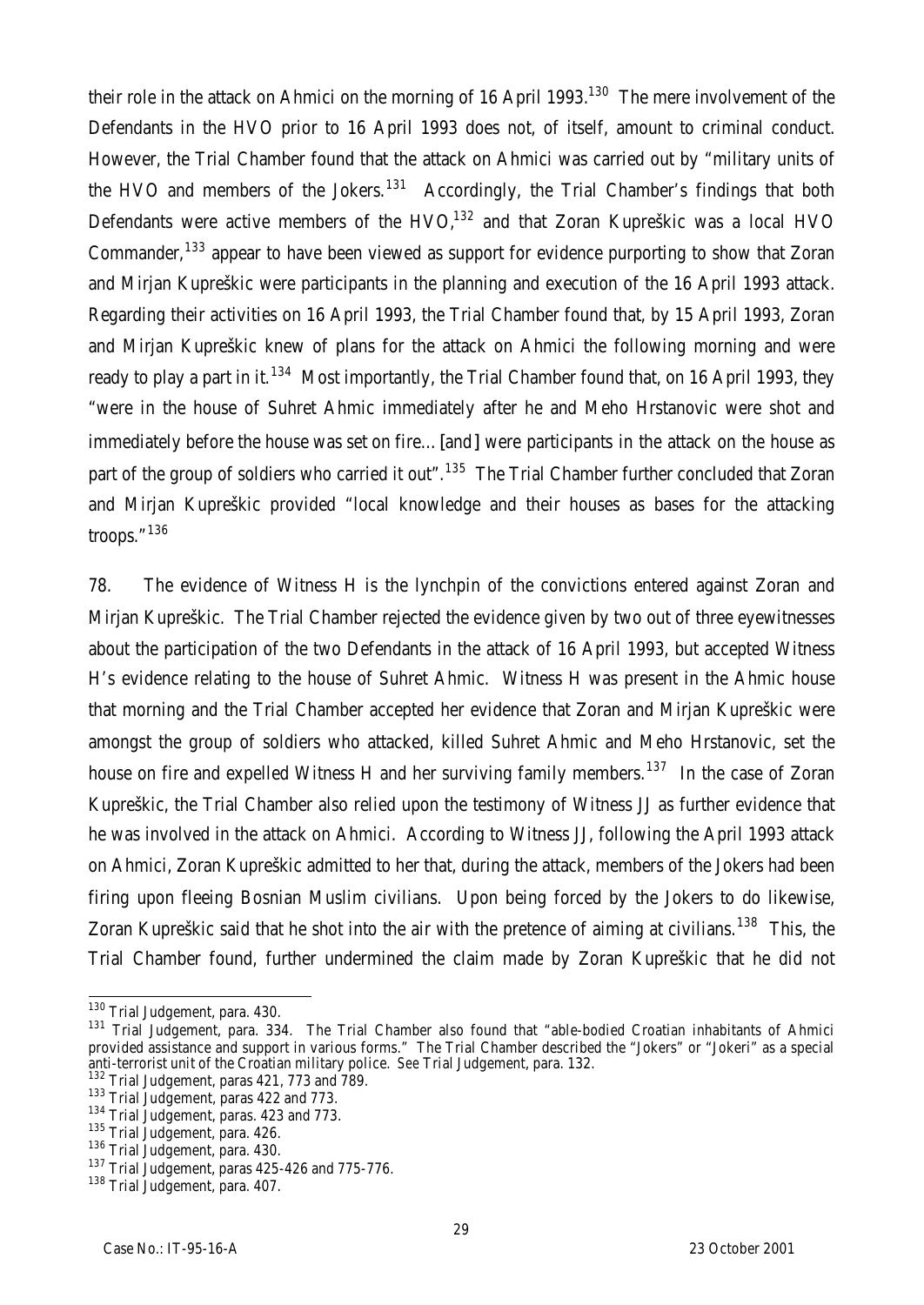participate in the conflict,  $139$  although Witness JJ's evidence does not directly corroborate the involvement of Zoran Kupreškic in the events at the Ahmic house.

# **B. Vagueness of the Amended Indictment**

79. The Appeals Chamber understands Zoran and Mirjan Kupre{ki}'s complaint on appeal to be that the Trial Chamber erred in law by returning convictions on the basis of material facts not pleaded in the Amended Indictment. They argue that the trial against them was thereby rendered unfair, since they were deprived of fair notice of the charges against them. This ground of appeal requires the Appeals Chamber to discuss the issue of the vagueness of the Amended Indictment from a somewhat unusual perspective. Normally, an allegation pertaining to the vagueness of an indictment is dealt with at the pre-trial stage by the Trial Chamber, or, if leave to pursue an interlocutory appeal has been granted, under Rule 72(B)(ii), by the Appeals Chamber. In the instant case, this stage has passed, and Zoran and Mirjan Kupreškic have already been found guilty solely on the charge of persecution (count 1). Consequently, their complaint about the vagueness of the Amended Indictment will be considered only in relation to the criminal conduct for which Zoran and Mirjan Kupre{ki} was convicted under count 1.

80. The original indictment did not charge Zoran and Mirjan Kupre{ki} with persecution under Article 5(h) of the Statute. Instead, they were charged in count 1 with a grave breach under Article 2(d) of the Statute (unlawful and wanton destruction of property not justified by military necessity) for participating in an unlawful attack against the civilian population and individual citizens of the village of Ahmi}i between 16 April and, or about, 25 April 1993, which caused human deaths and the total destruction of the Muslim homes in that village.

81. In February 1998, the Prosecution requested leave from the Trial Chamber to amend the original indictment. In respect of count 1, the Prosecution sought leave to replace the previous charge brought under Article 2(d) of the Statute with a persecution charge under Article 5(h) of the Statute. The reason for this request appears to have been a desire on the part of the Prosecution to avoid having to prove the internationality of the conflict, as would be required under Article 2 of the Statute.<sup>140</sup> Accordingly, the Prosecution requested leave to reclassify the alleged criminal conduct, based on the evidence that was already in its possession, as a crime against humanity under Article 5 which applies to violations committed in armed conflict whether of international or

 $\overline{a}$ <sup>139</sup> Trial Judgement, para 428.

<sup>&</sup>lt;sup>140</sup> Trial Transcript, 3-4 (recording the motion hearing of 10 March 1998).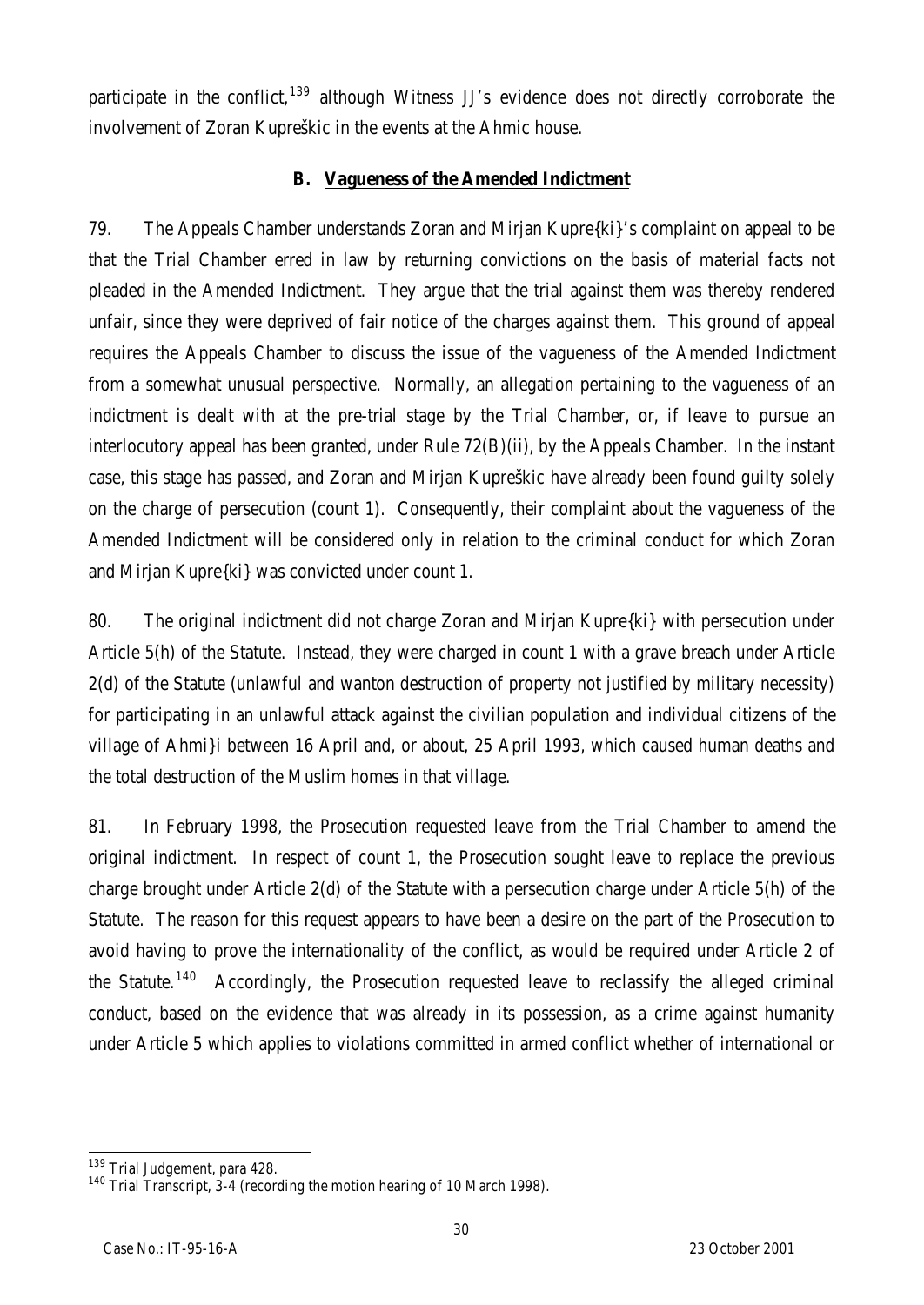internal character. The Trial Chamber granted leave to amend the indictment as requested in an oral decision during a hearing on 10 March 1998.<sup>141</sup>

82. There are two parts to the Amended Indictment: the first part, count 1, charges each Defendant, including Zoran and Mirjan Kupre{ki}, with having participated in certain categories of persecutory conduct, whereas the second part, counts 2-19, "set forth specific acts of the various accused which constitute further violations of international law."<sup>142</sup>

83. The relevant parts of the Amended Indictment read:

9. ZORAN KUPRE[KI], MIRJAN KUPRE[KI], VLATKO KUPRE[KI], DRAGO JOSIPOVI], DRAGAN PAPI] and VLADIMIR [ANTI] helped prepare the April attack on the Ahmi}i-[anti}i civilians by: participating in military training and arming themselves; evacuating Bosnian Croat civilians the night before the attack; organising HVO soldiers, weapons and ammunition in and around the village of Ahmi i- [anti i; preparing their homes and the homes of their relatives as staging areas and firing locations for the attack; and, by concealing from the other residents that the attack was imminent.

10. The HVO attack on Ahmi}i-[anti}i targeted houses, stables, sheds and livestock owned by Bosnian Muslim civilians. The HVO first shelled Ahmi}i-[anti}i from a distance, then groups of soldiers went from house-to-house attacking civilians and their properties using flammable tracer rounds and explosives. The HVO soldiers deliberately and systematically fired upon Bosnian Muslim civilians. The HVO soldiers also set fire to virtually every Bosnian Muslim-owned house in Ahmi}i-[anti}i.

11. Approximately 103 Bosnian Muslim civilians were killed in and around Ahmi}i-[anti}i. Of the 103 persons killed, approximately 33 were women and children. The HVO soldiers destroyed approximately 176 Bosnian Muslim houses in Ahmi}i-[anti}i, along with two mosques.

[…]

20. From October 1992 until April 1993, ZORAN KUPRE[KI], MIRJAN KUPRE[KI], VLATKO KUPRE[KI], DRAGO JOSIPOVI], DRAGAN PAPI] and VLADIMIR [ANTI] persecuted the Bosnian Muslim inhabitants of Ahmi}i-[anti}i and its environs on political, racial or religious grounds by planning, organising and implementing an attack which was designed to remove or "cleanse" all Bosnian Muslims from the village and surrounding areas.

21. As part of the persecution, ZORAN KUPRE[KI], MIRJAN KUPRE[KI], VLATKO KUPRE[KI], DRAGO JOSIPOVI], DRAGAN PAPI] and VLADIMIR [ANTI] participated in or aided and abetted:

(a) the deliberate and systematic killing of Bosnian Muslim civilians;

(b) the comprehensive destruction of Bosnian Muslim homes and property;

(c) and the organised detention and expulsion of the Bosnian Muslims from Ahmi}i-[anti}i and its environs.

 $\overline{a}$ <sup>141</sup> Trial Transcript, 33 (recording the motion hearing of 10 March 1998). At the time, the Trial Chamber stated that a subsequent decision setting out the reasons would be issued at a later date. The Appeals Chamber has, however, been unable to locate any such decision on the record.

<sup>&</sup>lt;sup>142</sup> Prosecution Pre-Trial Brief, para. 26.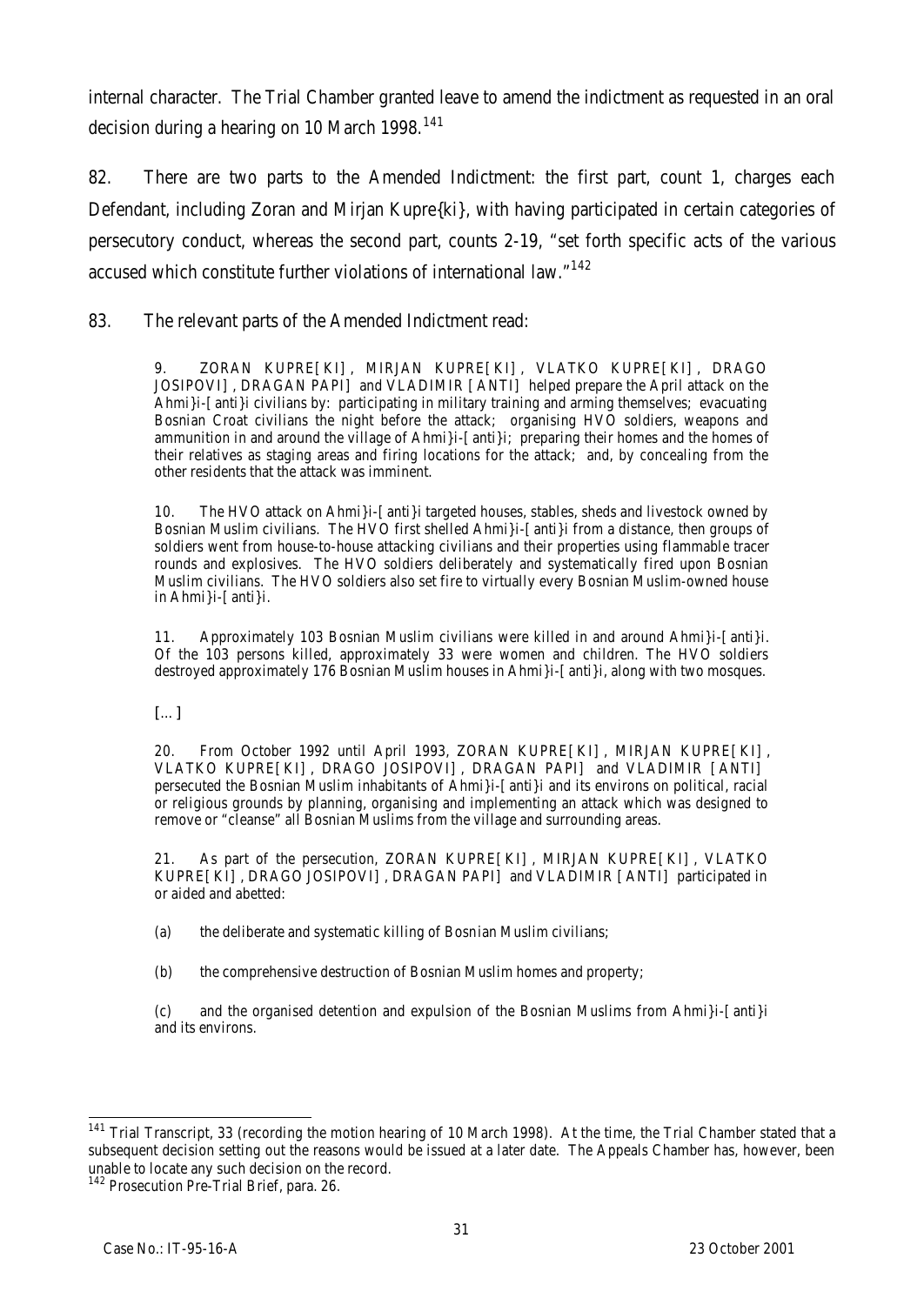22. By their participation in the acts described in paragraphs 9, 10, 20 and 21, ZORAN KUPRE[KI], MIRJAN KUPRE[KI], VLATKO KUPRE[KI], DRAGO JOSIPOVI], DRAGAN PAPI] and VLADIMIR [ANTI] committed the following crime:

**Count 1:** A **CRIME AGAINST HUMANITY**, punishable under Article 5(h) (persecutions on political, racial or religious grounds) of the Statute of the Tribunal.

84. Zoran and Mirjan Kupre{ki} were also charged in counts 2 through to 11 in the Amended Indictment with murder, inhumane acts and cruel treatment under Articles 3 and 5 for their alleged participation in a specific event that took place at Witness KL's house in Ahmi}i in the early morning of 16 April 1993, and which resulted, *inter alia*, in the death of four people, including two young children.<sup>143</sup>

85. The Prosecution case at trial against Zoran and Mirjan Kupre{ki} on count 1 rested on proof of only three main allegations: (1) their participation in murder and arson at the house of Witness KL; (2) their participation in murder and arson at the house of Suhret Ahmi}; and (3) their presence as HVO members in Ahmi}i on 16 April 1993.<sup>144</sup> Accordingly, the Prosecution sought to establish during trial that Zoran and Mirjan Kupre{ki} participated, as active HVO members, in the attack on the houses of Suhret Ahmi} and Witness KL. To that end, the Prosecution introduced the evidence of Witness H (the attack on Suhret Ahmi} house), Witness KL (the attack on his house) and Witness C (further evidence of their presence as HVO members in the village on 16 April 1993). Notably, the Prosecution did not present any substantial evidence relating to the allegation that Zoran and Mirjan Kupre{ki} helped prepare the attack on Ahmi}i by the various means set out in paragraph 9 of the Amended Indictment. Neither did it specifically attempt to introduce evidence supporting the allegation in paragraph 20 of the Amended Indictment that Zoran and Mirjan Kupre{ki} had been involved in the planning and organising of the attack. For this reason, and because of the insufficiency of Witness KL's evidence, the Prosecution managed to prove its remaining case to the satisfaction of the Trial Chamber only in part.

86. Zoran and Mirjan Kupre{ki} were found guilty as co-perpetrators of persecution (count 1). The Trial Chamber based this conviction almost exclusively on the testimony of Witness H. It concluded that Zoran and Mirjan Kupreški}, armed, in uniform and with polish on their faces, were in the house of Suhret Ahmic immediately after he and Meho Hrstanovic were shot and immediately before the house was set on fire and the family of Suhret Ahmi} was forcibly removed.<sup>145</sup> Zoran and Mirjan Kupre{ki} were, however, acquitted on counts 2 through to 11 (the attack on Witness KL's house). The Trial Chamber rejected the evidence of Witness KL and found that it was "not satisfied beyond reasonable doubt that [Zoran and Mirjan Kupre{ki} were] present

 $\overline{a}$  $^{143}$  Naser Ahmi}, his wife Zehrudina Ahmi} and their two children, Elvis and Sejad.

<sup>&</sup>lt;sup>144</sup> Trial Judgement, paras 388, 405-407.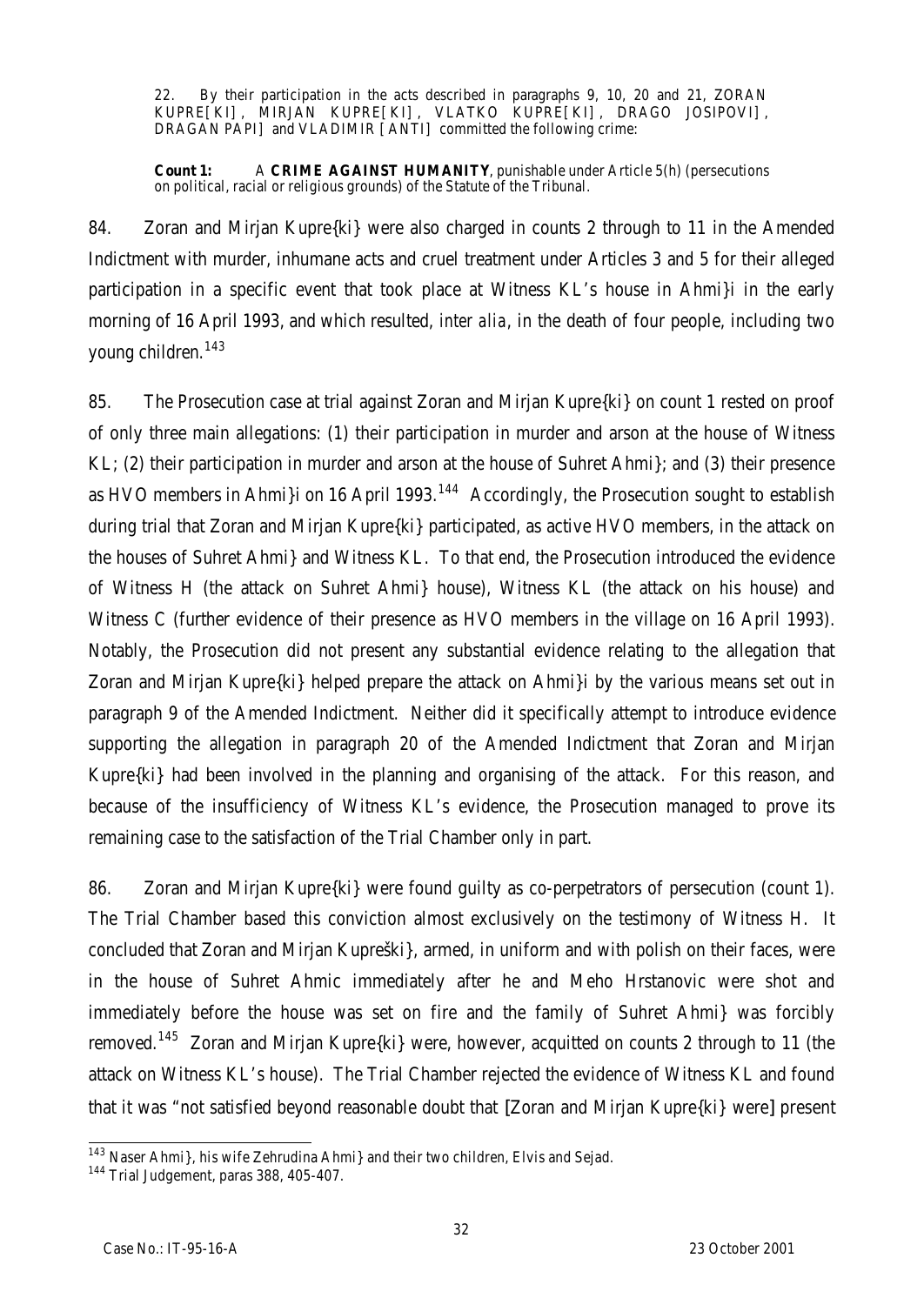at the scene of the crime and thus [could not] draw any inferences as to [their] possible participation in these events."<sup>146</sup>

87. In order to address the complaint raised by Zoran and Mirjan Kupre{ki}, the Appeals Chamber has to determine (i) whether the Trial Chamber returned convictions on the basis of material facts not pleaded in the Amended Indictment; and (ii) if the Appeals Chamber finds that the Trial Chamber did rely on such facts, whether the trial of Zoran and Mirjan Kupre{ki} was thereby rendered unfair. The first aspect of this determination begins with a discussion of the statutory framework relating to indictments and how this body of law has been interpreted in the jurisprudence of the Tribunal.

## 1. Were the convictions based on material facts not pleaded in the Amended Indictment?

88. An indictment shall, pursuant to Article 18(4) of the Statute, contain "a concise statement of the facts and the crime or crimes with which the accused is charged". Similarly, Rule 47(C) of the Rules provides that an indictment, apart from the name and particulars of the suspect, shall set forth "a concise statement of the facts of the case". The Prosecution's obligation to set out concisely the facts of its case in the indictment must be interpreted in conjunction with Articles 21(2) and (4)(a) and (b) of the Statute. These provisions state that, in the determination of any charges against him, an accused is entitled to a fair hearing and, more particularly, to be informed of the nature and cause of the charges against him and to have adequate time and facilities for the preparation of his defence. In the jurisprudence of the Tribunal, this translates into an obligation on the part of the Prosecution to state the material facts underpinning the charges in the indictment, but not the evidence by which such material facts are to be proven.<sup>147</sup> Hence, the question whether an indictment is pleaded with sufficient particularity is dependent upon whether it sets out the material facts of the Prosecution case with enough detail to inform a defendant clearly of the charges against him so that he may prepare his defence.

89. The Appeals Chamber must stress initially that the materiality of a particular fact cannot be decided in the abstract. It is dependent on the nature of the Prosecution case. A decisive factor in determining the degree of specificity with which the Prosecution is required to particularise the facts of its case in the indictment is the nature of the alleged criminal conduct charged to the

l

<sup>&</sup>lt;sup>145</sup> Trial Judgement, paras 426 and 779.

<sup>&</sup>lt;sup>146</sup> Trial Judgement, paras 786 and 793. The Trial Chamber also rejected the evidence of Witness C who testified with regard to Zoran and Mirjan Kupre{ki}'s presence as HVO members in the Ahmi}i village on 16 April 1993, *see* Trial Judgement, para. 774.

<sup>147</sup> *Furund`ija* Appeal Judgement, para. 147. *See also Krnojelac* Decision of 24 February 1999, paras 7 and 12; *Krnojelac* Decision of 11 February 2000, paras 17 and 18; and *Br|anin* Decision of 20 February 2001, para.18.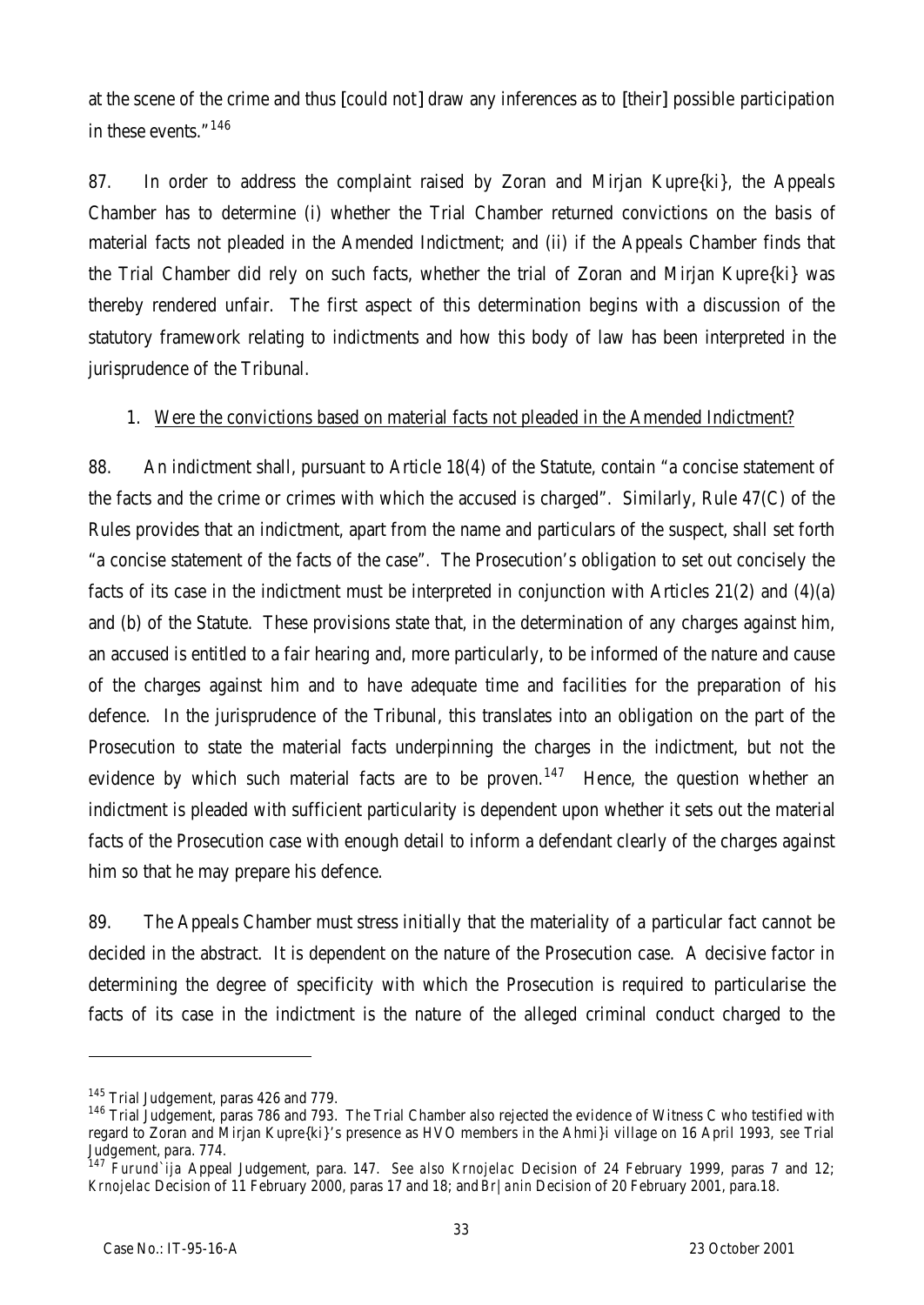accused. For example, in a case where the Prosecution alleges that an accused personally committed the criminal acts, the material facts, such as the identity of the victim, the time and place of the events and the means by which the acts were committed, have to be pleaded in detail.<sup>148</sup> Obviously, there may be instances where the sheer scale of the alleged crimes "makes it impracticable to require a high degree of specificity in such matters as the identity of the victims and the dates for the commission of the crimes".<sup>149</sup>

90. Such would be the case where the Prosecution alleges that an accused participated, as a member of an execution squad, in the killing of hundreds of men. The nature of such a case would not demand that each and every victim be identified in the indictment.<sup>150</sup> Similarly, an accused may be charged with having participated as a member of a military force in an extensive number of attacks on civilians that took place over a prolonged period of time and resulted in large numbers of killings and forced removals. In such a case the Prosecution need not specify every single victim that has been killed or expelled in order to meet its obligation of specifying the material facts of the case in the indictment. Nevertheless, since the identity of the victim is information that is valuable to the preparation of the defence case, if the Prosecution is in a position to name the victims, it should do so.<sup>151</sup>

91. Despite the broad-ranging allegations in the Amended Indictment, the case against Zoran and Mirjan Kupre{ki} was not one that fell within the category where it would have been impracticable for the Prosecution to plead, with specificity, the identity of the victims and the dates for the commission of the crimes. On the contrary, the nature of the Prosecution case at trial was confined mainly to showing that Zoran and Mirjan Kupre{ki} were present as HVO members in Ahmi}i on 16 April 1993 and personally participated in the attack on two different houses resulting, *inter alia*, in the killing of six people. Clearly, in such circumstances, an argument that the sheer scale of the alleged crimes prevented the Prosecution from setting out the details of the alleged criminal conduct is not persuasive.

92. It is of course possible that an indictment may not plead the material facts with the requisite degree of specificity because the necessary information is not in the Prosecution's possession. However, in such a situation, doubt must arise as to whether it is fair to the accused for the trial to proceed.<sup>152</sup> In this connection, the Appeals Chamber emphasises that the Prosecution is expected to know its case before it goes to trial. It is not acceptable for the Prosecution to omit the material

 $\overline{a}$ <sup>148</sup> *See generally Krnojelac* Decision of 11 February 2000, para. 18; *Br|anin* Decision of 20 February 2001, para. 22.

<sup>149</sup>*K*v*o~ka* Decision of 12 April 1999, para 17; *Brdanin* Decision of 26 June 2001, para. 61.

<sup>150</sup> *See Prosecutor* v *Erdemovi}*, Case No.: IT-96-22, Indictment, 22 May 1996, para. 12 (identifying the victims as "hundreds of Bosnian Muslim male civilians").

<sup>151</sup>*K*v*o~ka* Decision of 12 April 1999, para. 23.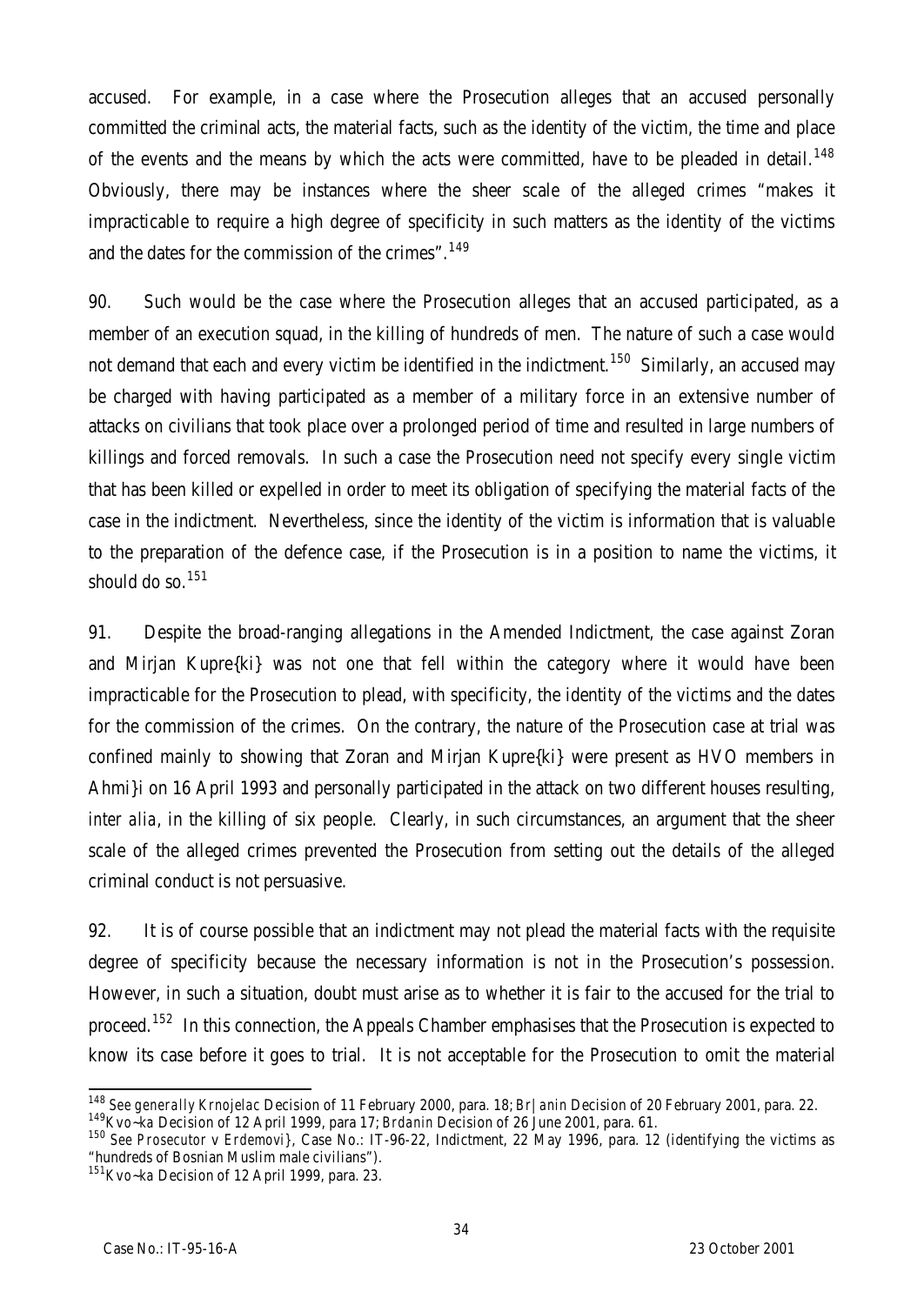aspects of its main allegations in the indictment with the aim of moulding the case against the accused in the course of the trial depending on how the evidence unfolds.<sup>153</sup> There are, of course, instances in criminal trials where the evidence turns out differently than expected. Such a situation may require the indictment to be amended, an adjournment to be granted, or certain evidence to be excluded as not being within the scope of the indictment.

93. The Appeals Chamber observes that the case against Zoran and Mirjan Kupre{ki}, however, does not fall within this category either. Instead, the thrust of the persecution allegation against them somehow changed between the filing of the Amended Indictment and the presentation of the Prosecution case, so that the latter was no longer reflected in the former. The allegations in the Amended Indictment were broad and imprecise and there was, for example, a substantial part of the allegations under count 1, as noted above, upon which the Prosecution presented no evidence at all. In effect, the main case against Zoran and Mirjan Kupre{ki} was dramatically transformed from alleging integral involvement in the preparation, planning, organisation and implementation of the attack on Ahmi}i on 16 April 1993, as presented in the Amended Indictment, to alleging mere presence in Ahmi}i on that day and direct participation in the attack on two individual houses, as presented at trial. The Trial Chamber rejected all evidence relating to one of these houses and the other was not mentioned in the Amended Indictment.

94. In view of the factual basis of the conviction of Zoran and Mirjan Kupre{ki}, the relevant facts of the Prosecution case pleaded in the Amended Indictment are: i) the deliberate and systematic killing of Bosnian Muslim civilians; ii) the comprehensive destruction of Bosnian Muslim homes and property; and iii) the organised expulsion of the Bosnian Muslims from Ahmi}i- [anti}i and its environs.<sup>154</sup> The Prosecution contends that the Amended Indictment thereby pleads the material facts underlying the persecution charge on which Zoran and Mirjan Kupre{ki} were found guilty with sufficient detail. The Appeal Chamber disagrees.

95. In the circumstances of the present case, the Prosecution could, and should, have been more specific in setting out the allegations in the Amended Indictment. In particular, the Appeals Chamber notes the absence of any detailed information about the nature of Zoran and Mirjan Kupre{ki}'s role in the three alleged categories of criminal conduct. The Amended Indictment in no way particularises what form this alleged participation took. By framing the charges against

l

<sup>152</sup>*Krnojelac* Decision of 24 February 1999, para. 40.

<sup>153</sup>*Krnojelac* Decision of 11 February 2000, para. 23.

<sup>&</sup>lt;sup>154</sup> Organised detention listed in paragraph 21 of the Amended Indictment is excluded because the Prosecution did not present any evidence of such criminal conduct and, accordingly, the Trial Chamber did not address any such allegations .<br>in the Trial Judgement.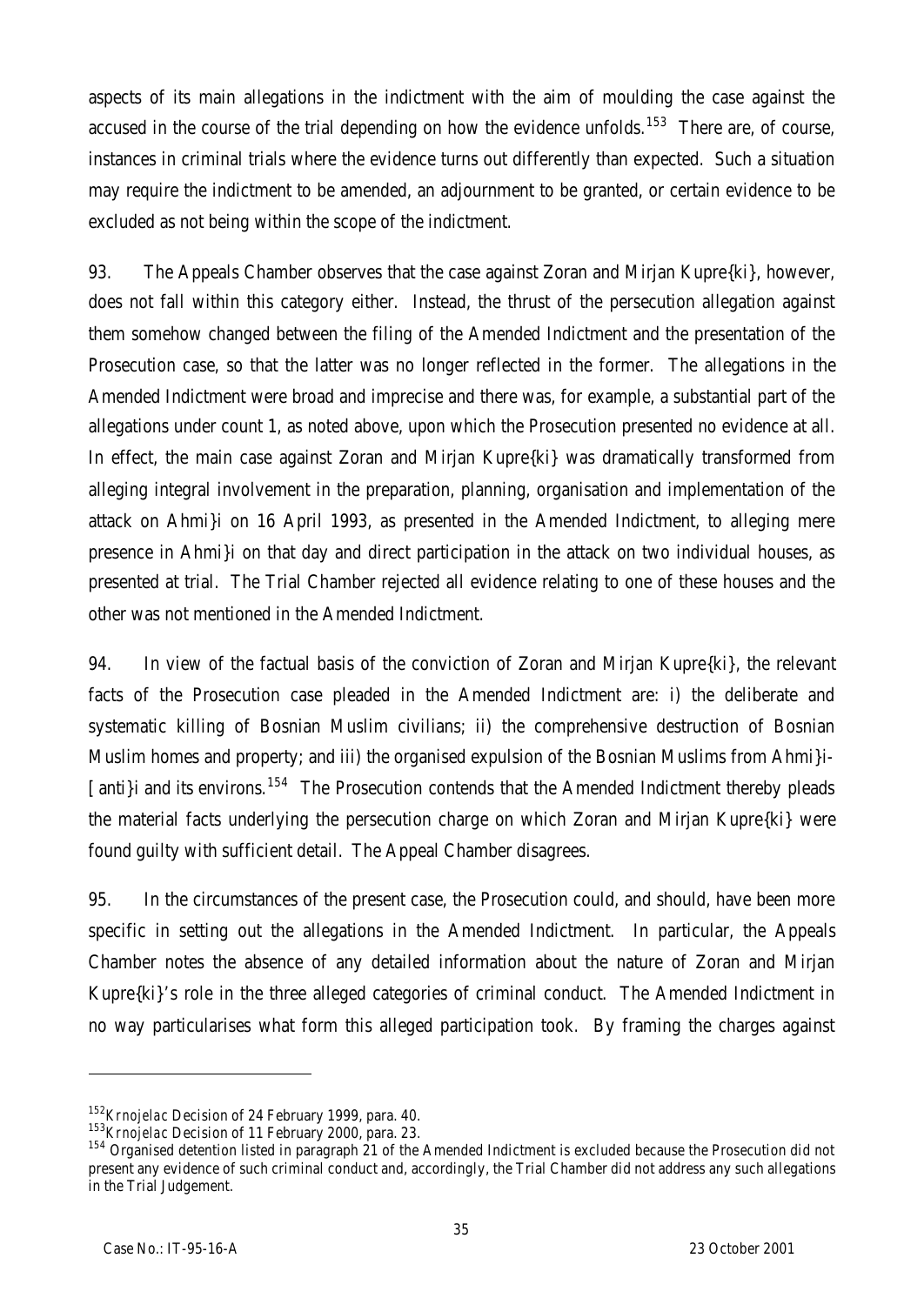Zoran and Mirjan Kupre{ki} in such a general way, the Amended Indictment fails to fulfil the fundamental purpose of providing the accused with a description of the charges against him with sufficient particularity to enable him to mount his defence. Pursuant to Articles 18(4), 21(2), 21(4)(a) and 21(4)(a) and (b) of the Statute, the Prosecution should have articulated, to the best of its ability, the specific acts of the Defendants that went to the three different categories of conduct pleaded in the Amended Indictment.

96. The Appeals Chamber notes the Prosecution's argument that

in the case of murder, clearly, you need to put a list of the individuals that you have killed. That's a natural consequence of the crime you are pleading as a Prosecutor. But as far as crimes of persecution are concerned, then basically the Prosecution – [in] the indictment ... provid[ed] ... notice by describing which acts the Prosecution considered to amount to persecution, and then it was a matter of disclosure of the evidence at trial or before trial much.<sup>155</sup>

97. Why the same "natural consequence" would not apply in the present case, where the Prosecution was alleging two clearly identifiable attacks on houses, resulting, *inter alia*, in murders, as the primary criminal conduct underlying persecution, is unclear to the Appeals Chamber.<sup>156</sup> Admittedly, persecution, as a crime against humanity under Article 5(h) of the Statute, is an offence that can encompass various forms of criminal conduct. In most instances it comprises a course of conduct or a series of acts, even though a single act can constitute persecution, provided this act occurred within the necessary context.<sup>157</sup>

98. However, the fact that the offence of persecution is a so-called "umbrella" crime does not mean that an indictment need not specifically plead the material aspects of the Prosecution case with the same detail as other crimes. Persecution cannot, because of its nebulous character, be used as a catch-all charge. Pursuant to elementary principles of criminal pleading, it is not sufficient for an indictment to charge a crime in generic terms. An indictment must delve into particulars. This does not mean, however, as correctly noted in the jurisprudence of this Tribunal,  $158$  that the Prosecution is required to lay a separate charge in respect of each basic crime that makes up the general charge of persecution. What the Prosecution must do, as with any other offence under the Statute, is to particularise the material facts of the alleged criminal conduct of the accused that, in its view, goes to the accused's role in the alleged crime. Failure to do so results in the indictment being unacceptably vague since such an omission would impact negatively on the ability of the accused to prepare his defence.

 $\overline{a}$ <sup>155</sup> Appeal Transcript, 861-862.

<sup>&</sup>lt;sup>156</sup> The allegations relating to four of those murders were not upheld at trial.

<sup>&</sup>lt;sup>157</sup> This is possible when the particular act took place within the context of a widespread or systematic attack directed against a civilian population (occurring during an armed conflict) and when the accused knew of this wider context. <sup>158</sup> *Br|anin* Decision of 26 June 2001, para. 61.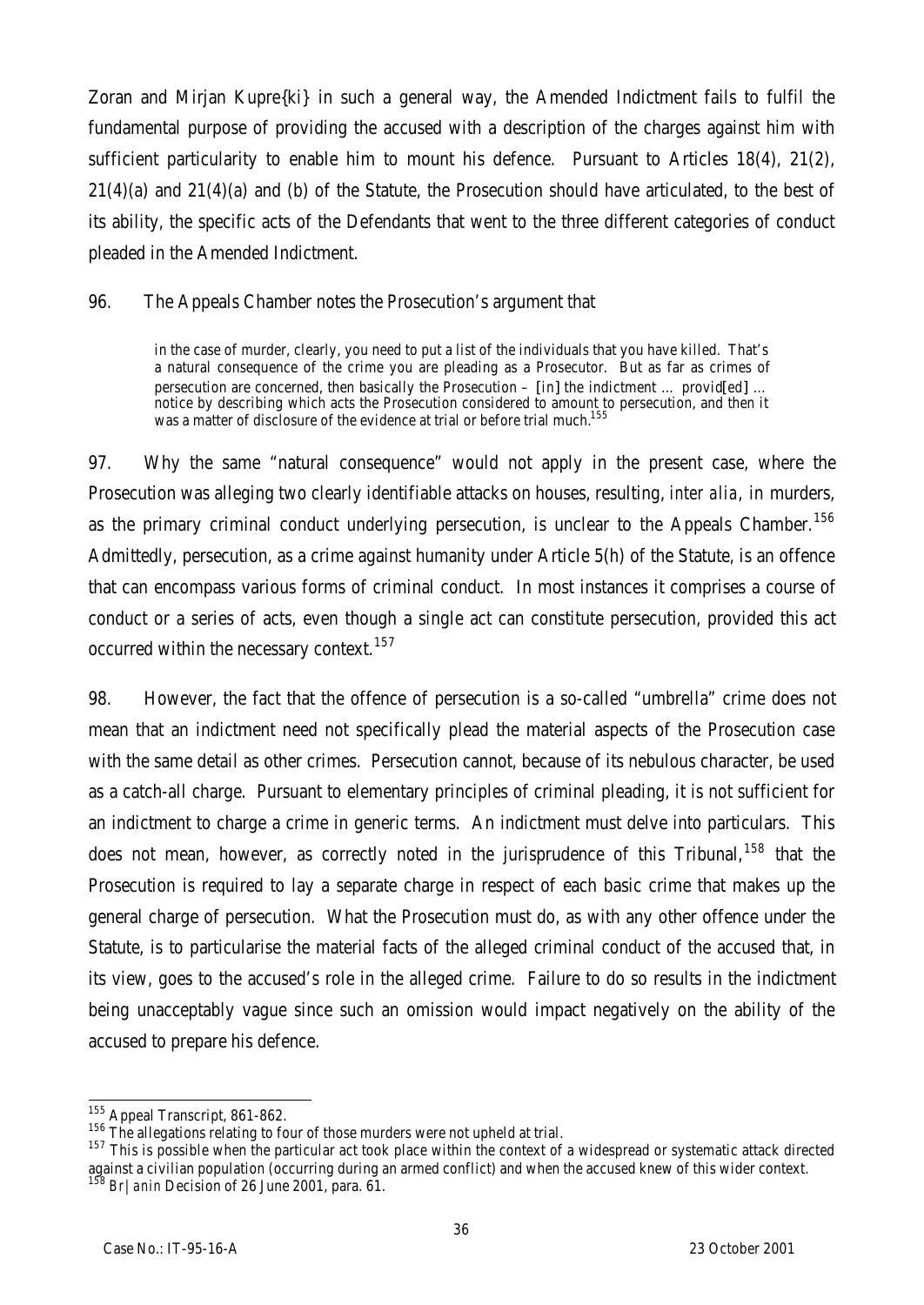99. As discussed above, the Prosecution case at trial against Zoran and Mirjan Kupre{ki} was founded on three principle allegations: (i) their presence as HVO members in Ahmi}i on 16 April 1993; (ii) their participation in the attack on the house of Suhret Ahmi}; and (iii) their participation in the attack on the house of Witness KL. The attack on Suhret Ahmi}'s house was, as conceded by the Prosecution during the trial,  $159$  not specifically charged in the Amended Indictment. In the view of the Appeals Chamber, the allegations relating to this attack and its consequences were clearly material to the Prosecution case against Zoran and Mirjan Kupre{ki} in the sense that the verdict on the persecution count was critically dependent upon it. Had the Trial Chamber not concluded that the Prosecution had successfully proven that allegation beyond reasonable doubt, Zoran and Mirjan Kupre $\{ki\}'s$  conviction on the persecution count could not conceivably have been sustained.<sup>160</sup> The Appeals Chamber, accordingly, finds that the allegation that Zoran and Mirjan Kupre{ki} were part of a group of soldiers who, in the early morning of 16 April 1993, participated in the attack on Suhret Ahmi}'s house, which resulted in the murder of Suhret Ahmi} and Meho Hrustanovi}, the house being set on fire, and the surviving members of the Suhret Ahmi} family being expelled, constituted material facts in the Prosecution case against them. Thus, the attack on the house and its consequences should have been specifically pleaded in the Amended Indictment.

100. In this connection, the Appeals Chamber notes that the reason that the Prosecution chose not to formally charge Zoran and Mirjan Kupre{ki} with the specific attack on Suhret Ahmi}'s house appears to have been expediency. The Prosecution claimed, prior to and during trial, that evidence relating to the attack on Suhret Ahmi}'s house (Witness H) came into its possession late in the day and that it was anxious not to delay the commencement of the trial by amending again the already once Amended Indictment.<sup>161</sup> In the view of the Appeals Chamber, the goal of expediency should never be allowed to over-ride the fundamental rights of the accused to a fair trial. If expediency was a priority for the Prosecution, it should have proceeded to trial without the evidence of Witness H.

101. The Appeals Chamber further observes that the trial record demonstrates that the absence of any specific reference to the attack on Suhret Ahmi}'s house was a matter of some concern to the Trial Chamber.

102. The trial commenced on 17 August 1998. On 3 September 1998, during the Prosecution's examination-in-chief of Witness H, the Presiding Judge sought clarification from the Prosecution on

 $\overline{a}$ <sup>159</sup> Trial Transcript, 1696-1697.

<sup>160</sup> Although the Trial Chamber relied upon some peripheral evidence, in addition to the evidence of Witness H, in support of the persecution charge, it is insufficient to sustain the persecution charge. *See infra* paras. 228 *et seq.*  $161$  Prosecution Pre-Trial Brief, para. 27; Trial Transcript, 1696-1697.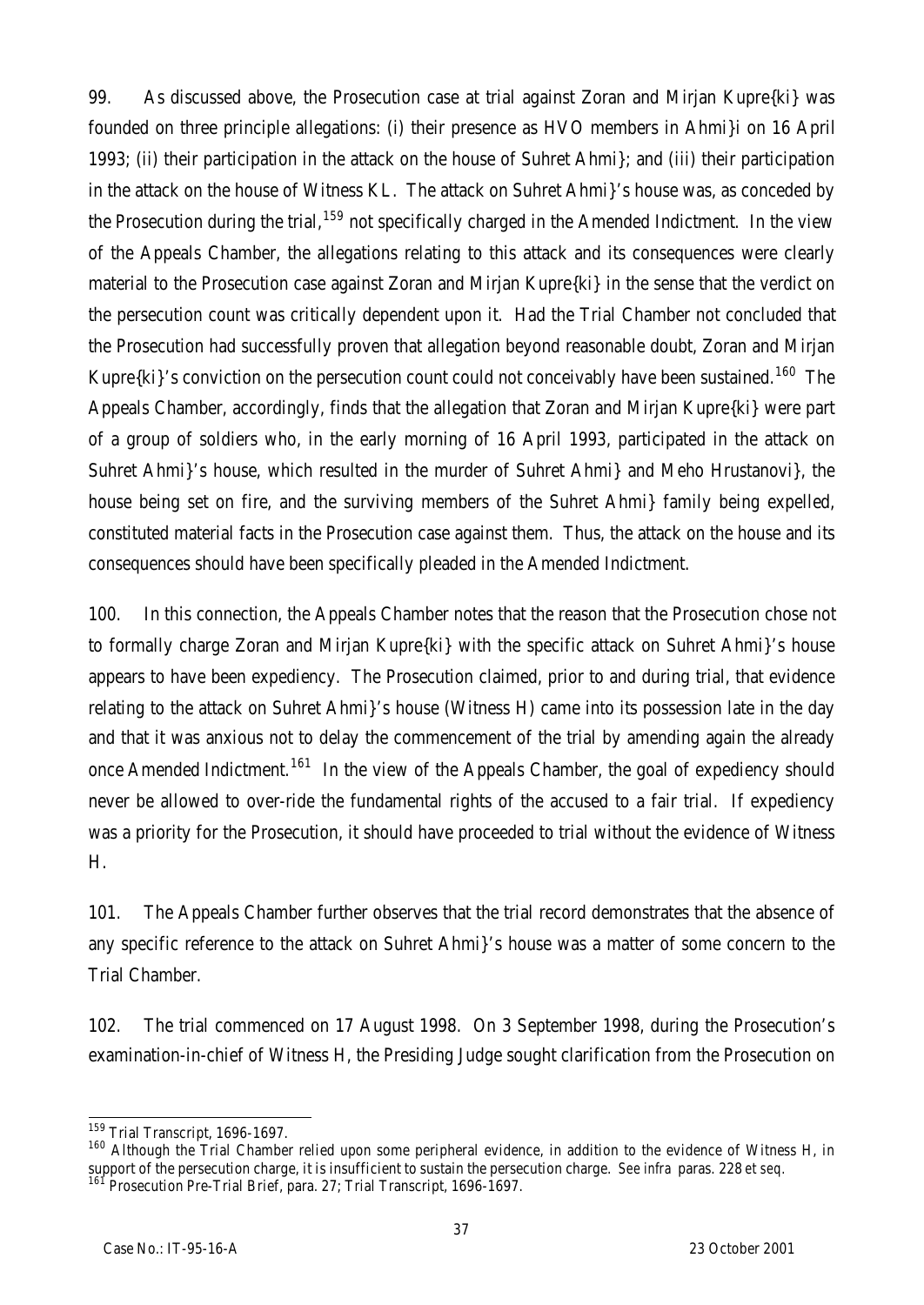whether it alleged that Zoran and Mirjan Kupre{ki} played a part in the killing of Witness H's father.<sup>162</sup> He stated:

Before we move on to the cross-examination, may I ask you to clarify one point, Mr. Moskowitz? Mr. Moskowitz, are you alleging that the accused Zoran Kupreškic and Mirjan Kupreškic had a role in the killing of the witness's father? Or do you exclude any such role.

#### 103. The Prosecution responded:

We do not exclude that role. We allege that they were in the house, that they were, therefore, participants in the murder of the father and of Meho Hrustanovi}. It is not charged in the indictment. This is information that we gave serious consideration to charging in the indictment. However, we decided that -- not to delay further the trial and reamend the indictment once again, but to instead proceed with the evidence as we had it, and to have that evidence used by this Tribunal for purposes of the persecution count which has been alleged, and also to corroborate the murder counts that have also been alleged. So it was our decision that instead of reamending the indictment once again, to proceed to trial as quickly as possible, as I think everyone wanted, and simply introduce this evidence for the purposes I've just mentioned. And I believe in our brief, our Pre-Trial Brief, we may have made a brief reference to the fact that additional information has come to us fairly recently, and that rather than amending the indictment, we will proceed with the evidence as we have it. $16$ 

# 104. Counsel for Mirjan Kupre{ki} then complained of the late notification of the charges against

her client. She stated:

Mr. President, I believe that a basic rule of a fair trial is for the accused to be informed of what they are charged with. We now, for the first time, are told that he is charged with the killing of Meho Hrustanovi}. The Prosecution has said that this is within the framework of the persecution charge, that the killing of Meho Hrustanovi} is going to be part of that charge, as well as the killing of a member of his family, and that this will all be dealt with within the context of the persecution charge. My understanding was that this will be part of the persecution charge further on. $164$ 

The Presiding Judge responded in the following manner:

As for the charges, it's very clear. I think Mr. Moskowitz made it very clear a few minutes ago following my question, that they are not charging the accused Zoran and Mirjan Kupreškic with murder in this particular case, but only with persecution. So there's been no change. I wanted the Prosecutor to clarify his position. I don't see any particular problem.<sup>16</sup>

105. The Appeals Chamber finds that the response of the Presiding Judge that Zoran and Mirjan Kupre{ki} were not charged with murder, *only* with persecution, is ambiguous and does not adequately address the concern raised by Mirjan Kupre{ki} as to whether he was charged with a role in killing the two victims. Furthermore, this exchange between the Prosecution and the Bench demonstrates a failure to distinguish between the "umbrella" nature of persecution as a legal concept and the need to identify and plead the acts of the accused that constitute that crime with the requisite detail. The material facts of the Prosecution case against the accused must be determined

 $\overline{a}$ <sup>162</sup> Trial Transcript, 1696.

<sup>163</sup> Trial Transcript, 1696-1697.

<sup>164</sup> Trial Transcript, 1697-1698

<sup>&</sup>lt;sup>165</sup> Trial Transcript, 1700.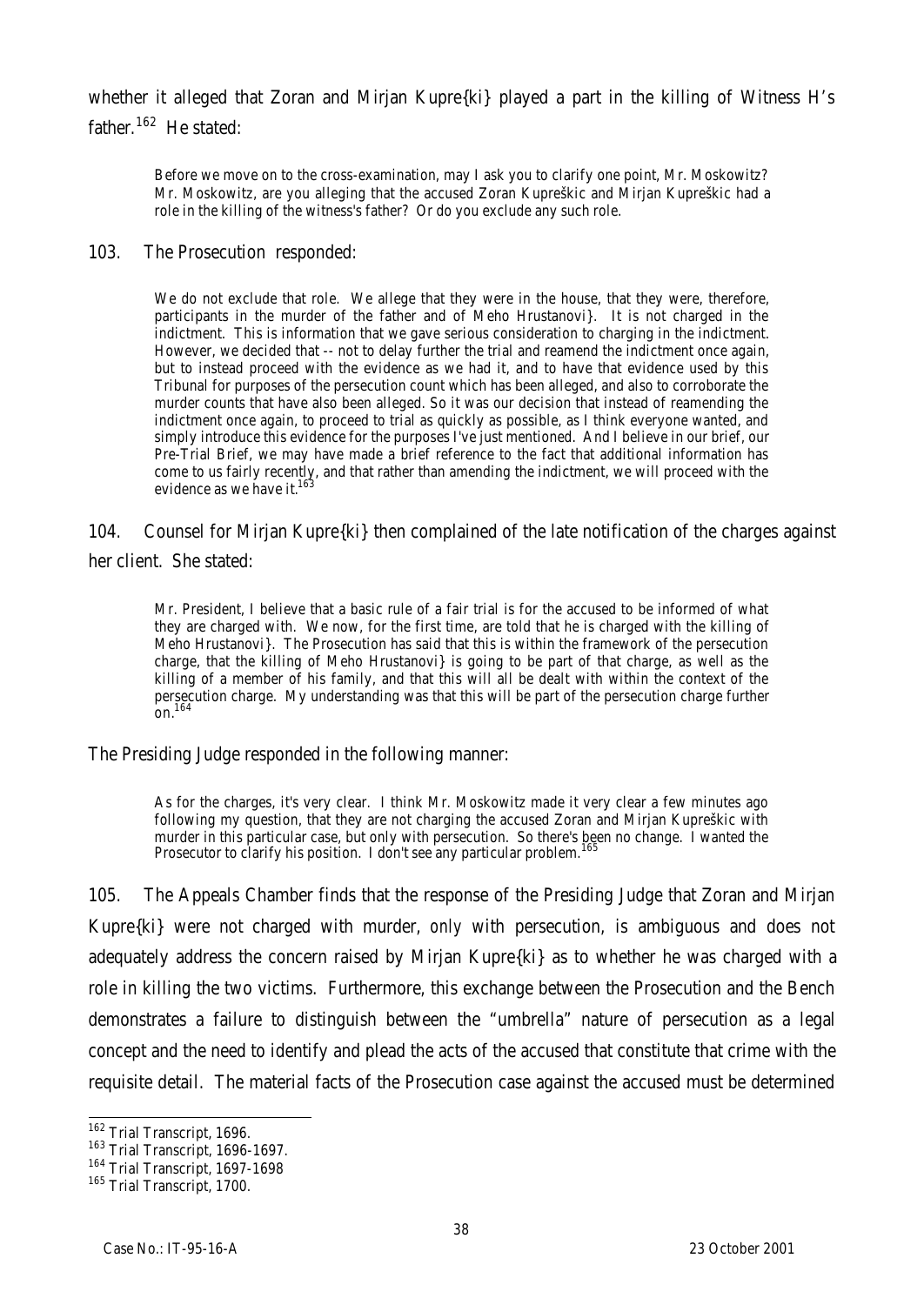by reference to the latter, not the former. The accused is entitled to be informed of the material facts of the specific allegation that the Prosecution is making against him so as to prepare his defence adequately. Hence, in the context of persecution, the indictment must set out the material facts as they allegedly pertain to the persecutory acts of the accused.

106. The Trial Chamber returned to the issue of the failure of the Amended Indictment to plead Zoran and Mirjan Kupre{ki}'s participation in the murders of Suhret Ahmi} and Meho Hrustanovi} on the next to last day of the trial, during the Prosecution's closing submissions. The Presiding Judge asked counsel for the Prosecution the following question:

In the brief which you filed last week, you accused Zoran and Mirjan Kupreški}, among other things, of the murder of the father of Witness H. And perhaps you would remember that on the  $3<sup>rd</sup>$ of September I had asked that same question of your colleague Mr. Moskowitz when I asked him whether the Prosecution was going to bring charges, a specific charge that is, against the two accused in respect of that murder. And at that time Mr. Moskowitz said, "Yes, we had thought about bringing a specific charge, but we decided not to ask that the indictment be amended. In any case, you will take into account the evidence that we have presented." And I have in front of me the relevant pages of the transcript. These are pages 1.696 FF. And he added, "And you must decide to what extent one could take into account that evidence as regards persecution." All right. Now, here is my question: What is your position now about that murder? I repeat. In the written brief you accused the two accused of that murder, which, however, does not appear officially, in the indictment. To what extent can the Tribunal take into account the charges that were not actually formulated in an official way in the indictment itself, but which were put forth during the trial? $166$ 

#### 107. Counsel for the Prosecution answered as follows:

Mr. President, I will answer you analogously as – like the way Mr. Moskowitz said for the Prosecution, and which you've just recalled. It is true that the murder of Witness H's father is not in the indictment. It is true that the evidence, at least this is the point of view of the Prosecution, that the evidence that was presented to the Tribunal shows that most probably one or the other of the accused, Zoran and Mirjan, both of them were near it when that happened. But we do not say that they themselves are the perpetrators of that murder. We do not know who were the ones who killed Witness H's father. However, we do know that the two accused, according to the Prosecution evidence, were there. Therefore, according to the point of view that I am expressing today, it seems to me that it is pursuant to the charge of persecution that this aspect of the -- both of their behaviours can be taken into account, the behaviour in front of Witness H's house, not as a specific crime which could be ascribed to them personally, but we have a more reliable source, and this is the point of view of the Prosecution, is that they were in the house a few moments after Witness H's father was murdered, and the exchange that took place there between the two accused and the Witness H. Therefore, my answer to the question, Mr. President, goes back to the one which was already given to you by Mr. Moskowitz.<sup>167</sup>

## 108. The Presiding Judge continued:

Well, very well. Well, let me ask you another question then. Therefore, you are suggesting that we take into account, assuming that the Trial Chamber is convinced by the Prosecution evidence, that you want this  $-168$ 

109. To which counsel for the Prosecution added:

 $\overline{a}$ <sup>166</sup> Trial Transcript, 12709.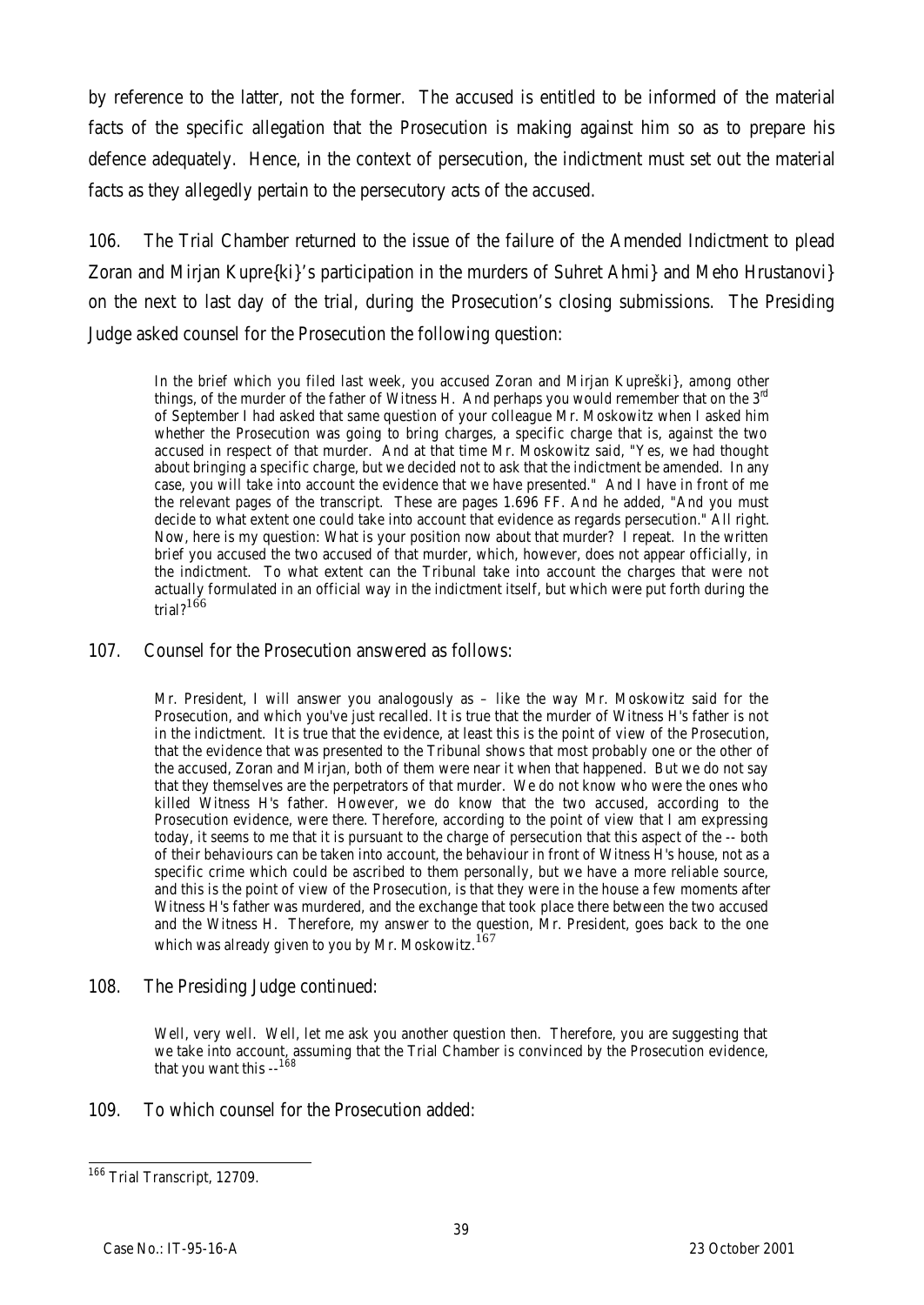Well, more specifically, the Prosecution suggests to the Trial Chamber to take into account, pursuant to Count number 1, persecution, the behaviour of the accused, in front of and inside Witness H's house, as it appeared through the Prosecution's evidence, which the Tribunal, of course, will evaluate. Once again, we cannot state -- we know that Witness H's father was shot, was executed on that location at that time, in front of his house. We also know that the accused, Zoran and Mirjan Kupre{ki}, were a few metres away from there, but we do not know any more about what their role was in that execution. However, we do know through Witness H what their role was in Witness H's house, and lastly, pursuant to persecutions that were carried out against that family.<sup>169</sup>

110. From the above exchange, the Appeals Chamber must conclude that the question whether the Trial Chamber would take into account the attack on Suhret Ahmi}'s house, which resulted in the murder of Suhret Ahmi} and Meho Hrustanovi}, the house being set on fire, and the surviving members of the Suhret Ahmi} family being expelled, as a possible basis for liability in respect of the persecution count was, until the very end of the trial, not settled. The Appeals Chamber also notes that this matter appears not to have been completely resolved in the Trial Judgement. The Trial Chamber stated in paragraph 626 that

in the light of its broad definition of persecution, the Prosecution cannot merely rely on a general charge of "persecution" in bringing its case. This would be inconsistent with the concept of legality. To observe the principle of legality, the Prosecution must charge particular acts (and this *seems* to have been done in this case). These acts should be charged in sufficient detail for the accused to be able to fully prepare their defence.<sup>170</sup>

111. The Appeals Chamber notes that a similar issue arose in relation to Drago Josipovi $3.171$  In the legal findings pertaining to Drago Josipovi} on count 1 (persecution), the Trial Chamber found that both the allegations relating to the attack on Musafer Pu{cul's house and Nazif Ahmi}'s house had been made out. On the basis of the evidence of Witness EE, it held that Drago Josipovi} participated in the attack on the Pu{cul house on 16 April 1993 as a member of the group of soldiers who attacked and burned the house and murdered Musafer Pu{cul. The Trial Chamber further found that

Drago Josipovi} also participated in the attack on the house of Nazif Ahmi} in which Nazif and his 14 year old son were killed. This was not charged as a separate count in the indictment, nor did the Prosecutor request after the commencement of the trial to be granted leave to amend the indictment so as to afford the Defence the opportunity to contest the charge. Consequently, in light of the principle set out above in the part on the applicable law, these facts cannot be taken into account by the Trial Chamber as forming the basis for a separate and specific charge. They constitute, however, relevant evidence for the charge of persecution.<sup>172</sup>

l

<sup>167</sup> Trial Transcript, 12710-12711.

<sup>&</sup>lt;sup>168</sup> Trial Transcript, 12710.

<sup>169</sup> Trial Transcript, 12712.

<sup>170</sup> Emphasis added.

<sup>171</sup> *See* the further discussion of this issue *infra* paras 306-326.

<sup>172</sup> Trial Judgement, para. 811. The Appeals Chamber assumes that "the principle set out above" is the principle of legality discussed in para. 626 of the Trial Judgement.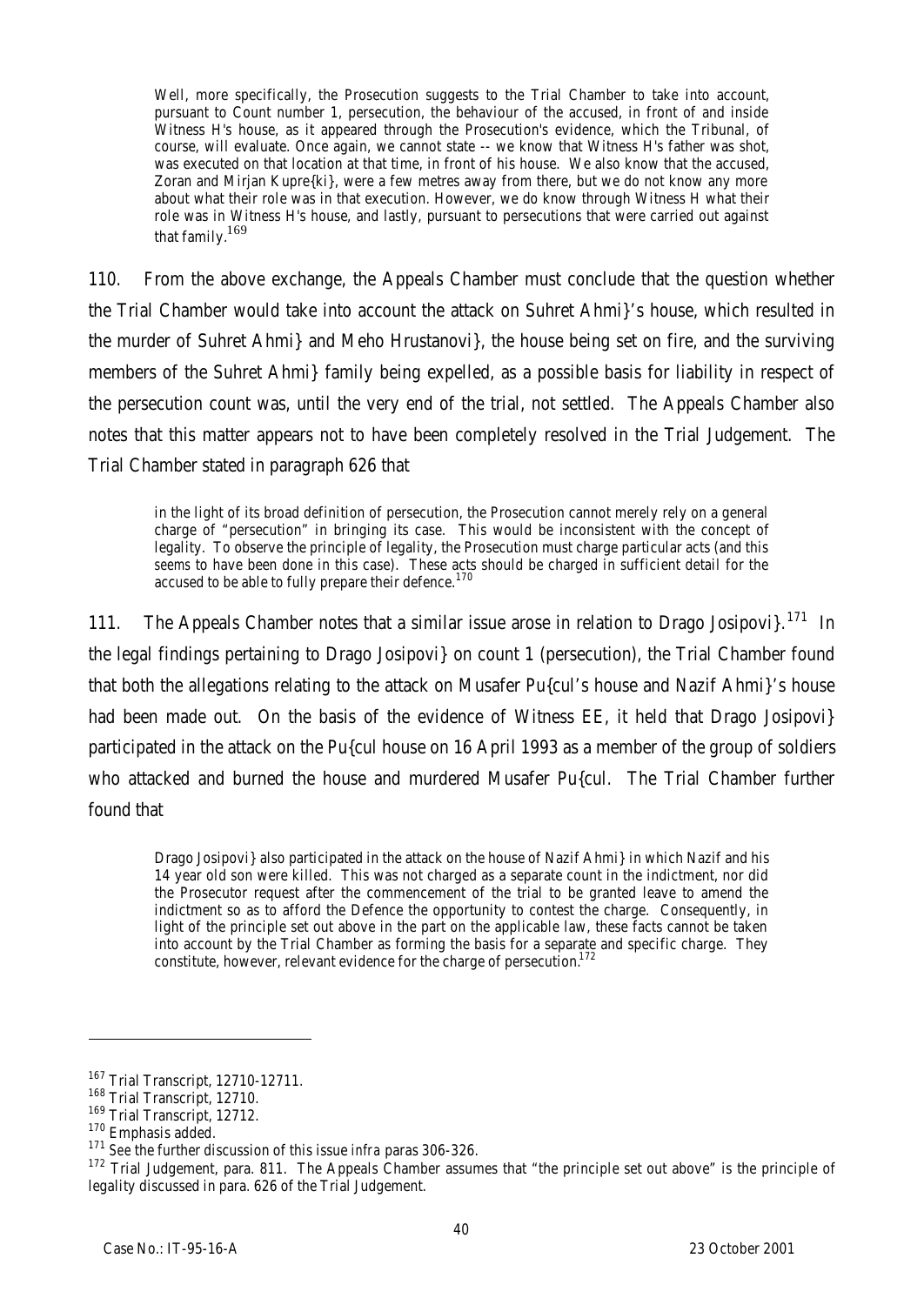112. Compared to Drago Josipovi}, the Trial Chamber was not as explicit in its legal findings relating to Zoran and Mirjan Kupre{ki}. Nevertheless, it is a reasonable assumption that the Trial Chamber applied the same logic in relation to Zoran and Mirjan Kupre{ki} in returning convictions on the persecution count based upon a factual basis not pleaded in the Amended Indictment. The Appeals Chamber understands the Trial Chamber's reasoning to be as follows. By alleging participation during a seven-month period in (i) the deliberate and systematic killing of Bosnian Muslim civilians; (ii) the comprehensive destruction of Bosnian Muslim homes and property; and (iii) the organised detention and expulsion of Bosnian Muslims, the Amended Indictment pleaded the underlying criminal conduct of the accused with sufficient detail. On that basis, the Trial Chamber was satisfied that Zoran and Mirjan Kupre{ki} had sufficient information to prepare their defence. Consequently, any allegation of specific criminal conduct not pleaded in the Amended Indictment, such as the attack on Suhret Ahmi}'s house, could be taken into account as relevant evidence for the charge of persecution (count 1). This was so regardless of the fact that the specific criminal act constituting the primary basis for holding Zoran and Mirjan Kupre{ki} criminally liable for persecution was not pleaded in the Amended Indictment.

113. The Appeals Chamber is unable to agree with this reasoning. As found above, the attack on Suhret Ahmi}'s house and its consequences constituted a material fact in the Prosecution case and, as such, should have been pleaded in the Amended Indictment. Absent such pleading, the allegation pertaining to this event should not have been taken into account as a basis for finding Zoran and Mirjan Kupre{ki} criminally liable for the crime of persecution. Hence, the Trial Chamber erred in entering convictions on the persecution count because these convictions depended upon material facts that were not properly pleaded in the Amended Indictment.

114. The Appeals Chamber notes that, generally, an indictment, as the primary accusatory instrument, must plead with sufficient detail the essential aspect of the Prosecution case. If it fails to do so, it suffers from a material defect. A defective indictment, in and of itself, may, in certain circumstances cause the Appeals Chamber to reverse a conviction. The Appeals Chamber, however, does not exclude the possibility that, in some instances, a defective indictment can be cured if the Prosecution provides the accused with timely, clear and consistent information detailing the factual basis underpinning the charges against him or her. Nevertheless, in light of the factual and legal complexities normally associated with the crimes within the jurisdiction of this Tribunal, there can only be a limited number of cases that fall within that category. For the reasons that follow, the Appeals Chamber finds that this case is not one of them.

41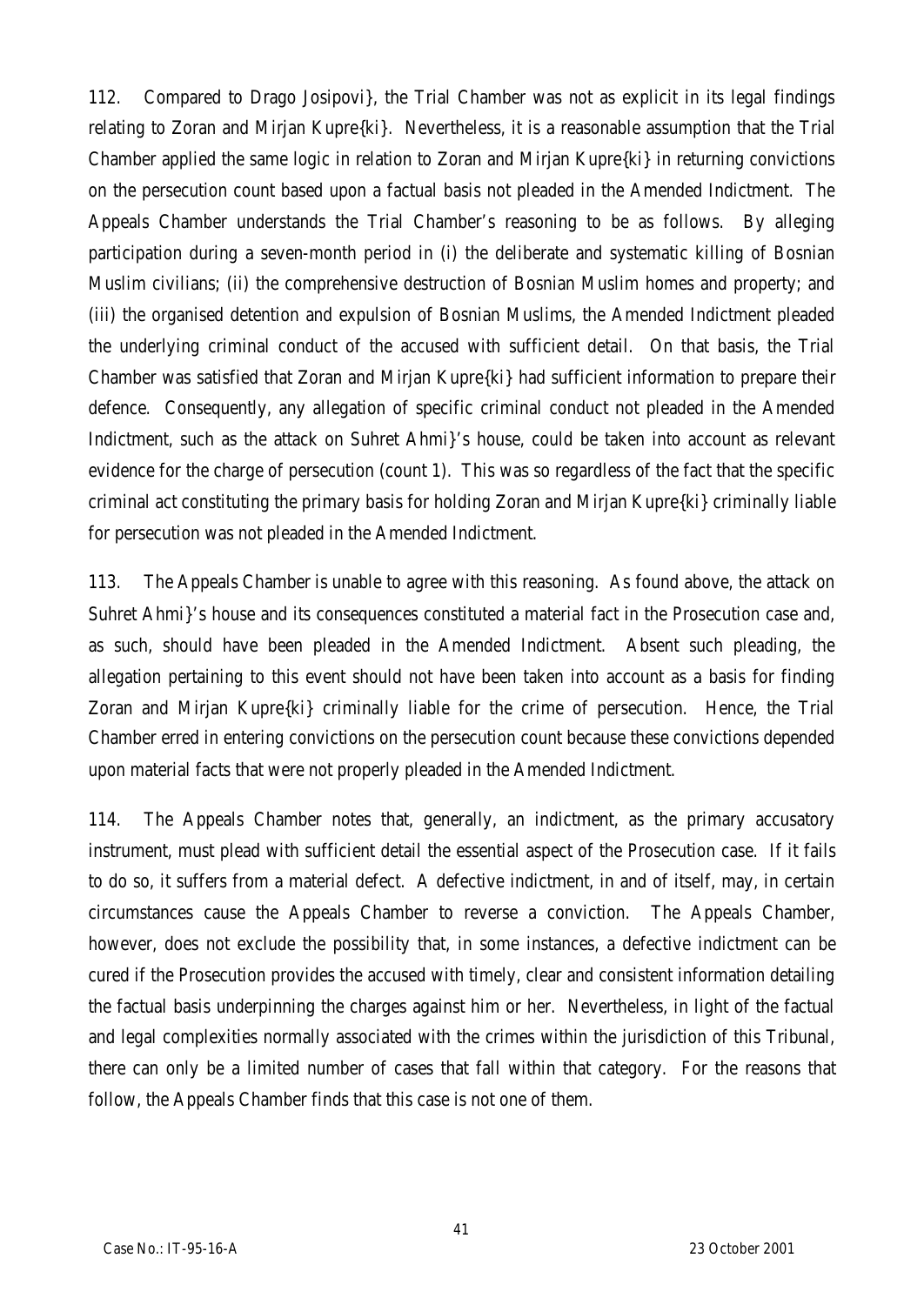## 2. Did the defects in the Amended Indictment render the trial unfair?

115. The second inquiry that the Appeals Chamber must make is whether the trial against Zoran and Mirjan Kupre{ki} was rendered unfair by virtue of the defects in the Amended Indictment. The Prosecution submits that, in the event that the Amended Indictment did not plead the material facts with the requisite detail, Zoran and Mirjan Kupre{ki} must be considered to have been put on notice by the Prosecution Pre-Trial Brief, or through the knowledge acquired during the trial.<sup>173</sup> The Prosecution specifically claims that the Pre-Trial Brief, which was filed in mid-July 1998, adequately informed Zoran and Mirjan Kupre $\{ki\}$  of the charges against them.<sup>174</sup> The Appeals Chamber disagrees with the Prosecution's contention.

116. The Appeals Chamber observes that, in its Pre-Trial Brief, the Prosecution simply stated that at the outset of the attack in the early morning of 16 April 1993, Zoran and Mirjan Kupre{ki}

were accompanying HVO troops unfamiliar with Ahmi}i, pointing out Muslim houses suitable for destruction. Both Mirjan and Zoran joined in the attack on several of these homes, participating in at least a half a dozen murders in the area, including the killing of an eight year old child and a three month old baby boy crying in his crib. $^{175}$ 

The Pre-Trial Brief further stated that the Prosecution anticipated

presenting recently acquired evidence of individual acts of violence perpetrated by the accused. This conduct has not been specifically charged as individual crimes, because the evidence upon which it is based was not available until after the Amended Indictment was confirmed. Since such evidence is, in any event, admissible as relevant to Count 1 Persecution charge, no further request to amend the [Amended] Indictment by adding new Counts has been made in an effort to avoid delay to the trial schedule.<sup>176</sup>

117. In the Appeals Chamber's view, the information given in the Prosecution Pre-Trial Brief is extremely general in nature and it is difficult to see how it could have assisted Zoran and Mirjan Kupre{ki} in the preparation of their defence. In the short section pertaining directly to Zoran and Mirjan Kupre{ki} it is stated that they "joined in the attack" on several houses, "participating in at least a half a dozen murders".<sup>177</sup> There is no mention of which particular houses they attacked or whose murders they participated in. Similarly, the paragraph referring to "recently acquired evidence of individual acts of violence" does not establish whether those acts were additional to the attacks on the two houses and "the half a dozen murders".<sup>178</sup> In light of the evidence actually presented at trial, it appears that they were not.

 $\overline{a}$ 

<sup>&</sup>lt;sup>173</sup> Appeal Transcript, 862-863.

<sup>174</sup> Appeal Transcript, 838-839, 862.

<sup>&</sup>lt;sup>175</sup> Prosecution Pre-Trial Brief, para. 23.

<sup>176</sup> Prosecution Pre-Trial Brief, para. 27.

<sup>&</sup>lt;sup>177</sup> Prosecution Pre-Trial Brief, para. 23.

<sup>&</sup>lt;sup>178</sup> Prosecution Pre-Trial Brief, para. 27.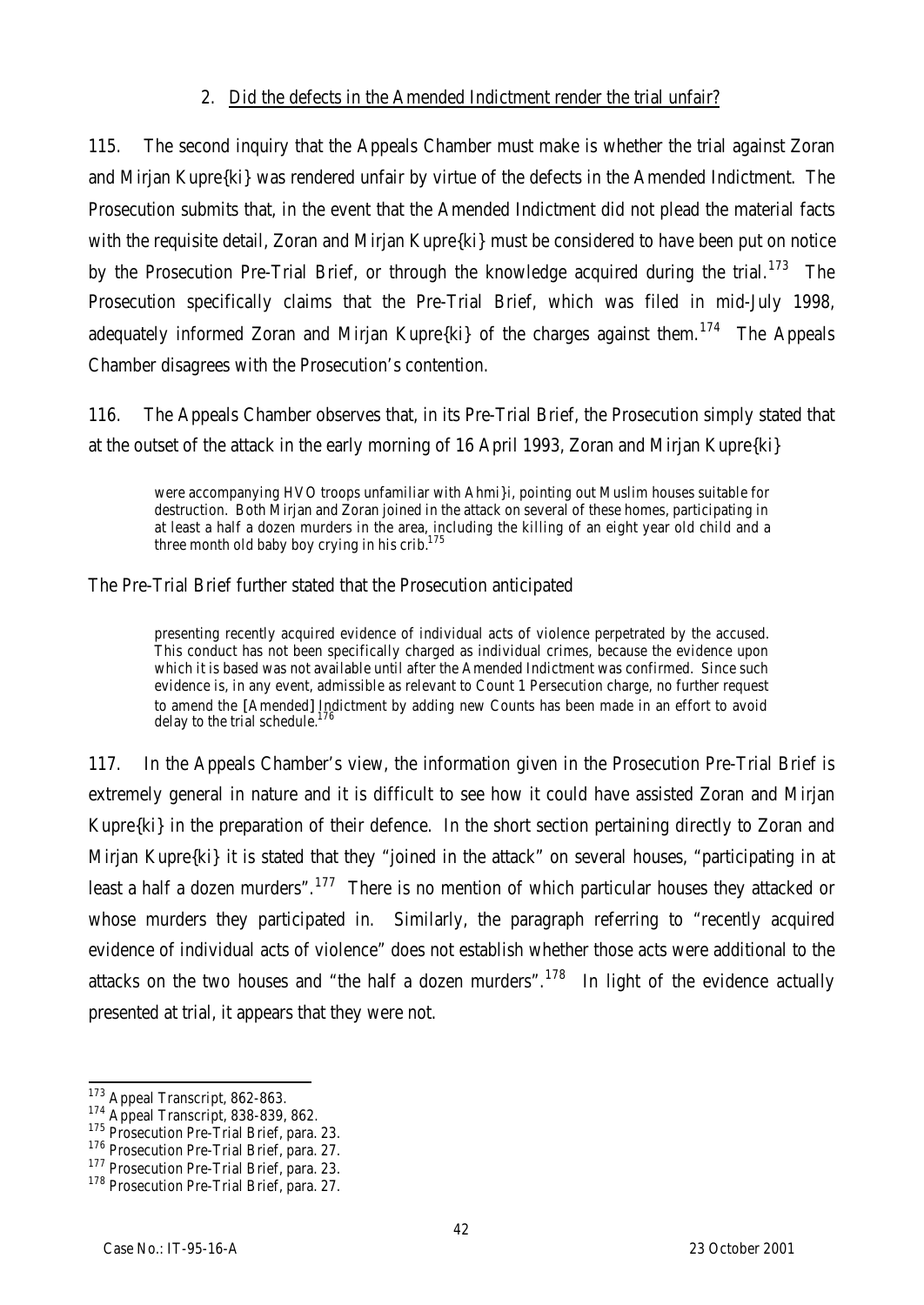118. During the opening statements, on the first day of the trial, the Prosecution stated that Zoran and Mirjan Kupre{ki} committed "specific crimes" during the attack on Ahmi}i on 16 April 1993. Although referring specifically to the attack on Witness KL's house in this connection, the Prosecution made no reference whatsoever to the attack on Suhret Ahmi}'s house or to Zoran and Mirjan Kupre $\{ki\}'s$  involvement in that event (Witness H's evidence).<sup>179</sup>

119. In light of the above, the Appeals Chamber is not persuaded by the Prosecution's submission on this point that the "mechanics of the process of the indictment, notice in the Prosecution Pre-Trial Brief, and disclosure of the evidence" put Zoran and Mirjan Kupre{ki} on sufficient notice of the factual charge underpinning the persecution count, i.e*.*, the attack, including the resulting murders, on Suhret Ahmi}'s house.<sup>180</sup> The Appeals Chamber accepts that, from what occurred during the trial on 3 September 1998, it appears that, by that time, Zoran and Mirjan Kupre{ki} had been informed that the allegation pertaining to the attack on Suhret Ahmi} house was relevant to the persecution count. Nonetheless, the information provided on that day did not adequately convey the relevance of Witness H's evidence for the persecution count. No certain conclusion could be drawn as to how that evidence was going to be relied upon by the Trial Chamber for the purpose of deciding the issue of Zoran and Mirjan Kupre{ki}'s criminal liability for persecution. What transpired on the next to last day of the trial only confirms the uncertainty surrounding this matter. In these circumstances, the conclusion that this uncertainty materially affected Zoran and Mirjan Kupre{ki}'s ability to prepare their defence is unavoidable.

120. Moreover, the Appeals Chamber is disturbed by how close to the beginning of the trial the Prosecution disclosed Witness H's statement to Zoran and Mirjan Kupre{ki}. Pursuant to an order of the Trial Chamber, Witness H's statement was disclosed to them only approximately one to oneand-a-half weeks prior to trial and less than a month prior to Witness H's testimony in court.<sup>181</sup> The Trial Chamber's reason for accepting the delay in the disclosure of Witness H's statement was that the delay only concerned one witness and that, therefore, no prejudice was caused to the Defendants.<sup>182</sup> In hindsight, it is obvious that, in this case, the issue of prejudice was not dependent on the number of witness statements of which disclosure was delayed, but the materiality of the witness' evidence to the question of Zoran and Mirjan Kupre $\{ki\}'s$  criminal responsibility. Considering the significance of Witness H's evidence, the timing of the disclosure of that evidence was essential for the preparation of Zoran and Mirjan Kupre{ki}'s defence. The Prosecution's

 $\overline{a}$ <sup>179</sup> Trial Transcript, 96-127.

<sup>180</sup> Appeal Transcript, 863.

<sup>181</sup> The Trial Chamber's Order for the Protection of Victims and Witnesses, 9 July 1998; *see also* Prosecution Response, para. 11.20.

<sup>&</sup>lt;sup>182</sup> Order for the Protection of Victims and Witnesses, 9 July 1998, 2.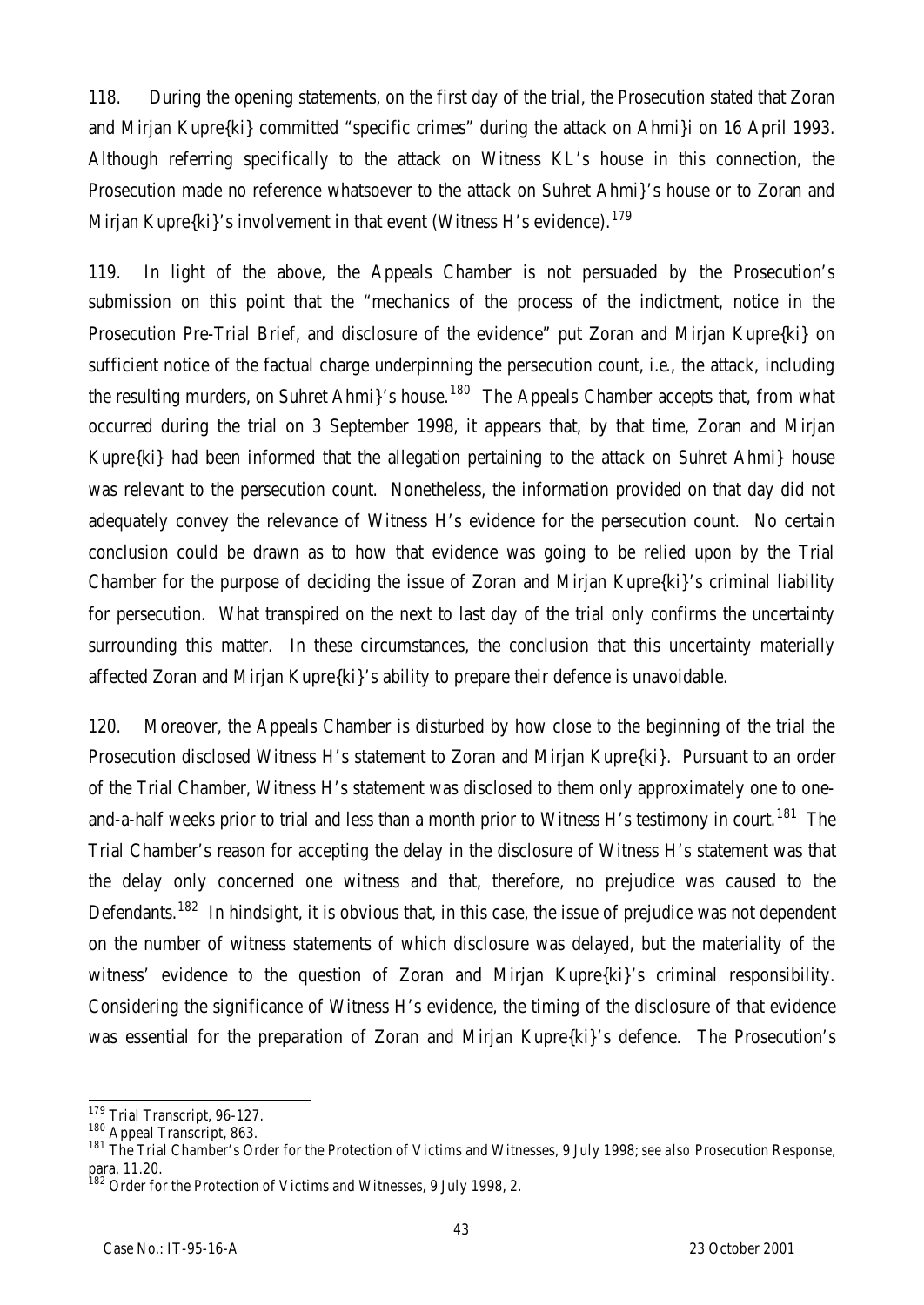motion requesting the delay reveals that it had some merit.<sup>183</sup> However, it cannot be excluded that Zoran and Mirjan Kupre{ki}'s ability to prepare their defence, in particular the cross-examination of Witness H, was prejudiced by the fact that disclosure took place so close to the commencement of the trial and to Witness H testifying in court.

121. The Appeals Chamber also bears in mind the radical "transformation" of the prosecution case against Zoran and Mirjan Kupre{ki}. Based on the Amended Indictment, they had to mount a defence against an allegation of wide-ranging criminal conduct against Bosnian Muslim civilians in the Ahmi}i-[anti}i region during a seven-month period, such as systematic and deliberate killing, comprehensive destruction of houses, and organised detention and expulsion. However, when it came to trial, this was not the case that the Prosecution tried to prove. Instead, it pursued a trial strategy which sought to demonstrate that Zoran and Mirjan Kupre{ki} were guilty of persecution, principally, because of their participation in two individual attacks (Suhret Ahmi}'s house and Witness KL's house).<sup>184</sup> Considering this drastic change in the Prosecution case, in conjunction with the ambiguity as to the pertinence of Witness H's evidence for the persecution count and the late disclosure of Witness H's evidence, the Appeals Chamber is unable to accept that Zoran and Mirjan Kupre{ki} were informed with sufficient detail of the charges against them, so as to cure the defects the Appeals Chamber has identified in the Amended Indictment.

122. The Appeals Chamber emphasises that the vagueness of the Amended Indictment in the present case constitutes neither a minor defect nor a technical imperfection. It goes to the heart of the substantial safeguards that an indictment is intended to furnish to an accused, namely to inform him of the case he has to meet. If such a fundamental defect can indeed be held to be harmless in any circumstances, it would only be through demonstrating that Zoran and Mirjan Kupre{ki}'s ability to prepare their defence was not materially impaired. In the absence of such a showing here, the conclusion must be that such a fundamental defect in the Amended Indictment did indeed cause injustice, since the Defendants' right to prepare their defence was seriously infringed. The trial against Zoran and Mirjan Kupre{ki} was, thereby, rendered unfair.

123. Finally, the Appeals Chamber observes that no waiver argument has been raised by the Prosecution in this case since Zoran and Mirjan Kupre{ki} objected to the form of the Amended Indictment, *inter alia*, on the same ground as they are now raising before the Appeals Chamber. On 15 May 1998, the Trial Chamber rejected their objection. As to the specific question of whether the

 $\overline{a}$ 

<sup>183</sup> Prosecutor's Request for Additional Time to Disclose the Statement of One Witness, 7 July 1998 (*Ex Parte and Under Seal*).

 $184$  The latter allegation was not upheld because of insufficient evidence.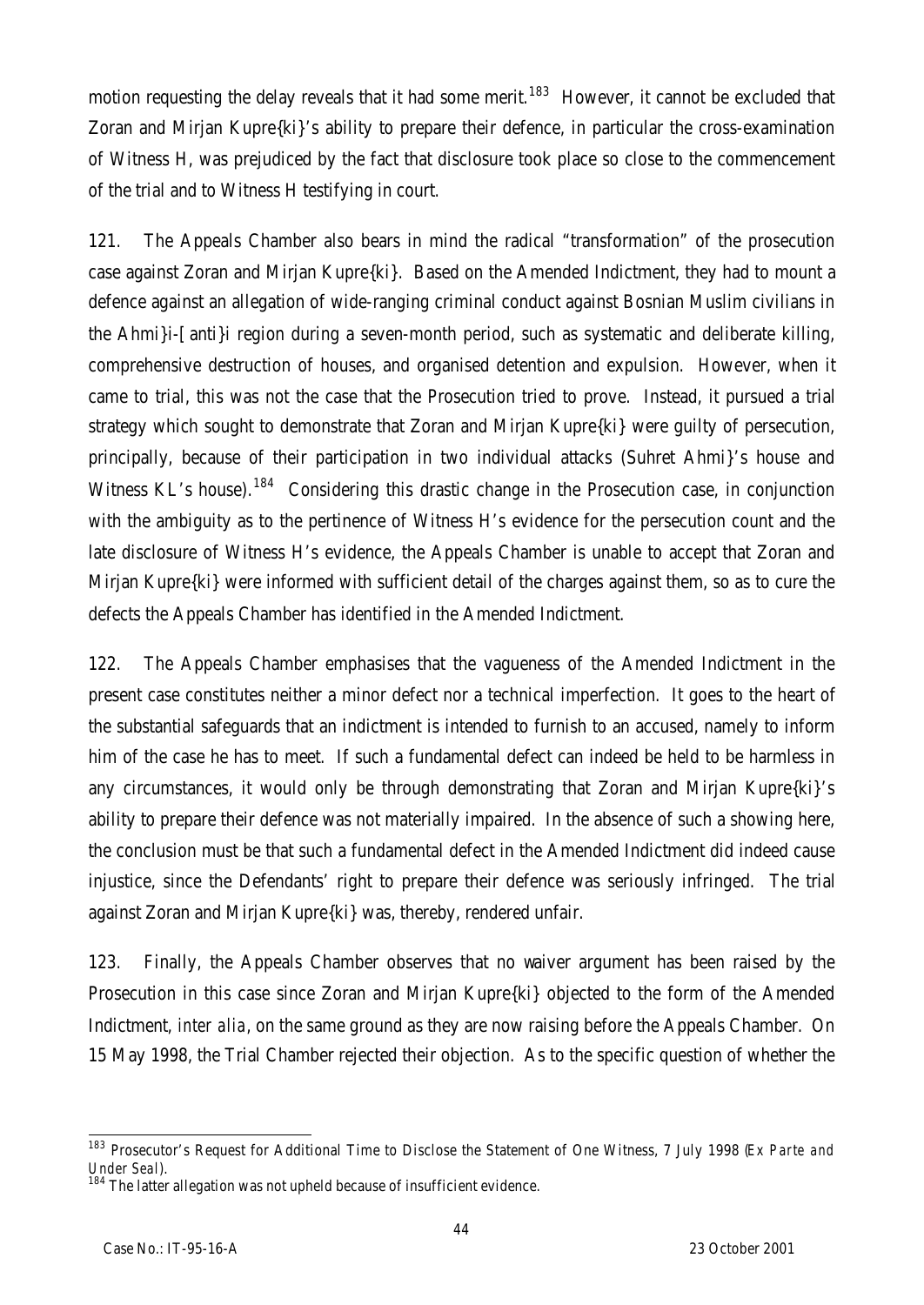material facts were pleaded with sufficient details, the Trial Chamber did not provide any reasons for its finding. It simply held that the Amended Indictment met the requirements of Rule  $47(C)$ .<sup>185</sup>

# 3. Conclusion

124. For the foregoing reasons, the Appeals Chamber holds that the Amended Indictment failed to plead the material facts of the Prosecution case against Zoran and Mirjan Kupre{ki} with the requisite detail. By returning convictions on count 1 (persecution) on the basis of such material facts, the Trial Chamber erred in law. The Appeals Chamber is unable to conclude that Zoran and Mirjan Kupre{ki} were, through the disclosed evidence, the information conveyed in the Prosecution Pre-Trial Brief, and knowledge acquired during trial, sufficiently informed of the charges pertaining to the attack on Suhret Ahmi}'s house, his resulting murder as well as that of Meho Hrustanovi}, the destruction of Suhret Ahmi}'s house, and the expulsion of the surviving members of the Suhret Ahmi} family. The right of Zoran and Mirjan Kupre{kic to prepare their defence was thereby infringed and the trial against them rendered unfair. Accordingly, this ground of appeal by Zoran and Mirjan Kupreški} is allowed.

125. Having upheld the objections of Zoran and Mirjan Kupreškic based on the vagueness of the Amended Indictment, the question arises as to whether the appropriate remedy is to remand the matter for retrial. The Appeals Chamber might understandably be reluctant to allow a defect in the form of the indictment to determine finally the outcome of a case in which there is strong evidence pointing towards the guilt of the accused. However, additionally, Zoran and Mirjan Kupreškic have raised a number of objections regarding the factual findings made by the Trial Chamber. If accepted, these complaints would fatally undermine the evidentiary basis for the convictions of these two Defendants, rendering the question of a retrial moot. Accordingly, the Appeals Chamber now proceeds to consider the objections raised by the Kupreškic brothers as to the Trial Chamber's factual findings.

# **C. Participation of Zoran and Mirjan Kupreškic in the attack on the house of Suhret Ahmic on 16 April 1993**

126. As outlined above, the Trial Chamber accepted the evidence of Witness H and, in the case of Zoran Kupreškic, Witness JJ, and found that both of these Defendants participated in the attack on the house of Suhret Ahmic on 16 April 1993.<sup>186</sup> Zoran and Mirjan Kupreškic maintain that they

 $\overline{a}$  $^{185}$  Decision on Defence Challenges to Form of the Indictment, 15 May 1998, 2.

<sup>186</sup> The Trial Chamber's finding that the two Defendant's provided local knowledge and the use of their houses as bases for the attacking forces is considered *infra* paras 233-241.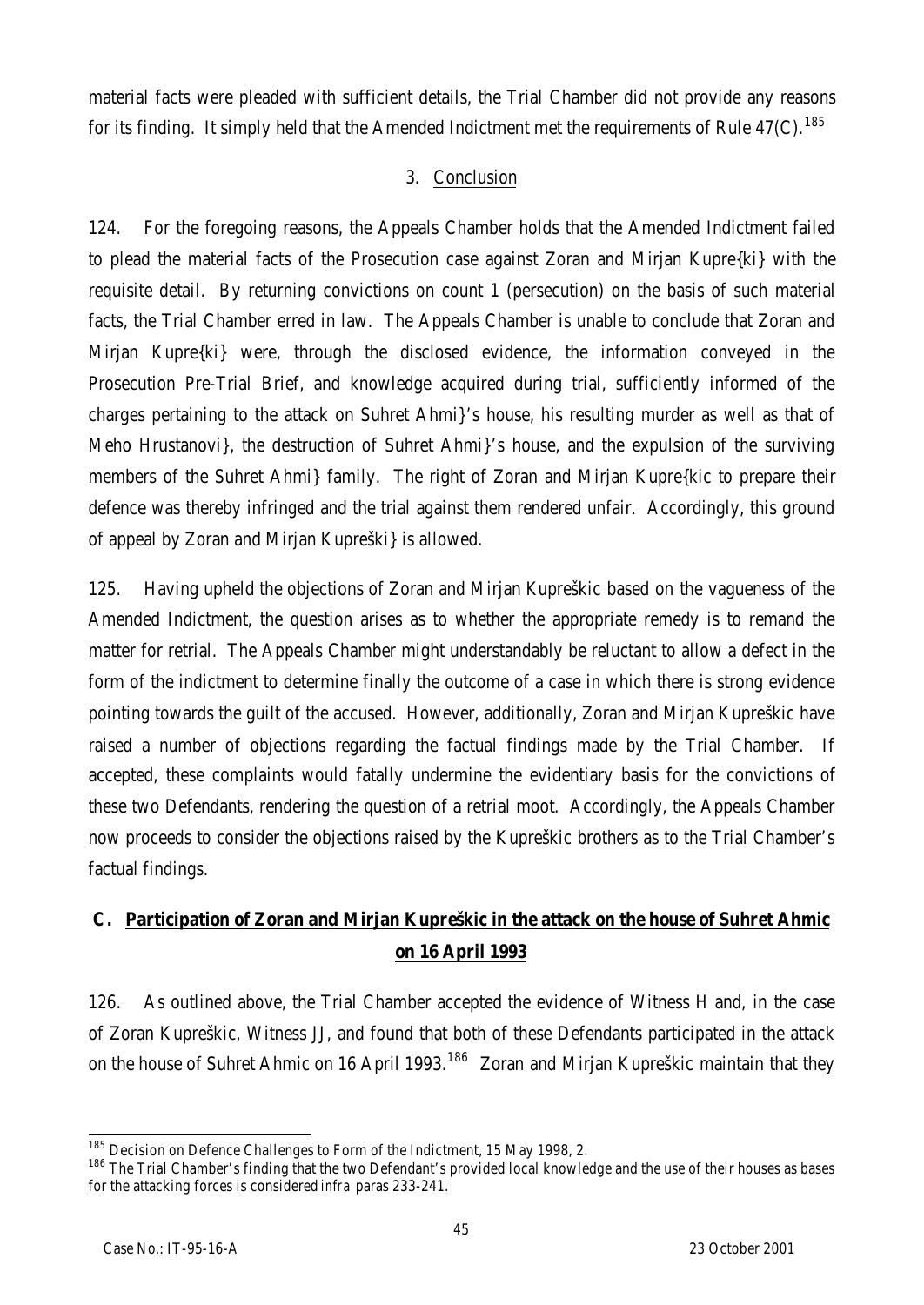played no role in the attack and they challenge the credibility of the evidence relied upon by the Trial Chamber to establish that they did.

## 1. Witness H

127. Both Defendants argue that the Trial Chamber erred in accepting Witness H as a credible witness.<sup>187</sup> In April 1993, at the time of the events in Ahmici, Witness H was 13 years old, and she was 18 years old when she gave evidence before the Trial Chamber. She testified that she was present during the attack on the house of her father, Suhret Ahmic, and that she recognised Zoran and Mirjan Kupreškic amongst the group of soldiers that committed the associated crimes. In summary, Witness H's evidence was that on the morning of 16 April 1993, she was asleep with her two young sisters in their bedroom. She awoke to a burst of gunfire that shattered glass in the room. She got out of bed quickly and her father and Witness SA (a close relative who was in the house at the time) came into the children's room and ushered her and her sisters into a shelter in the basement of their house. The entrance to the shelter was through a small trap-door in the children's room and was accessed by pulling a cover off the floor. While the family was taking shelter in the basement, Witness H heard explosions in the house. Shortly thereafter, Witness H heard voices coming from the front of the garage and calling her father by name. Witness H thought they were friends or relatives who had come to seek shelter with her family. She therefore urged her father to open the garage, which was connected to a door in the basement shelter, and let them in. Witness H's father went to the garage door and unlocked it. Witness H, who remained in the shelter, was able to see what was happening in the garage through a small opening. She observed that the garage door was open and heard the attackers say to her father "Balija, come out." Witness H's father started crying and said "[p]lease don't kill me. Whatever befalls my children, let the same fate befall me." Witness H then moved away from the door and, as she did so, heard a burst of fire and a cry of pain. Next Witness H recalled that the trap-door to the basement shelter was lifted and a voice asked if anyone was down in the shelter. Witness H went out of the shelter and immediately recognised Zoran Kupreškic standing in the children's room. She recognised him by both his voice and his physical appearance. Witness H and Zoran Kupreškic had a short conversation. She told him that Witness SA and her sisters were down in the shelter and, in response to his question, confirmed that they had no weapons. He told her he had been ordered to kill everyone and demanded that Witness H go back down into the shelter, which she did. Witness H then heard Zoran Kupreškic conferring with another person about whether Witness H, her sisters and Witness SA were to be killed. He came back and called for them to come out of the shelter.

46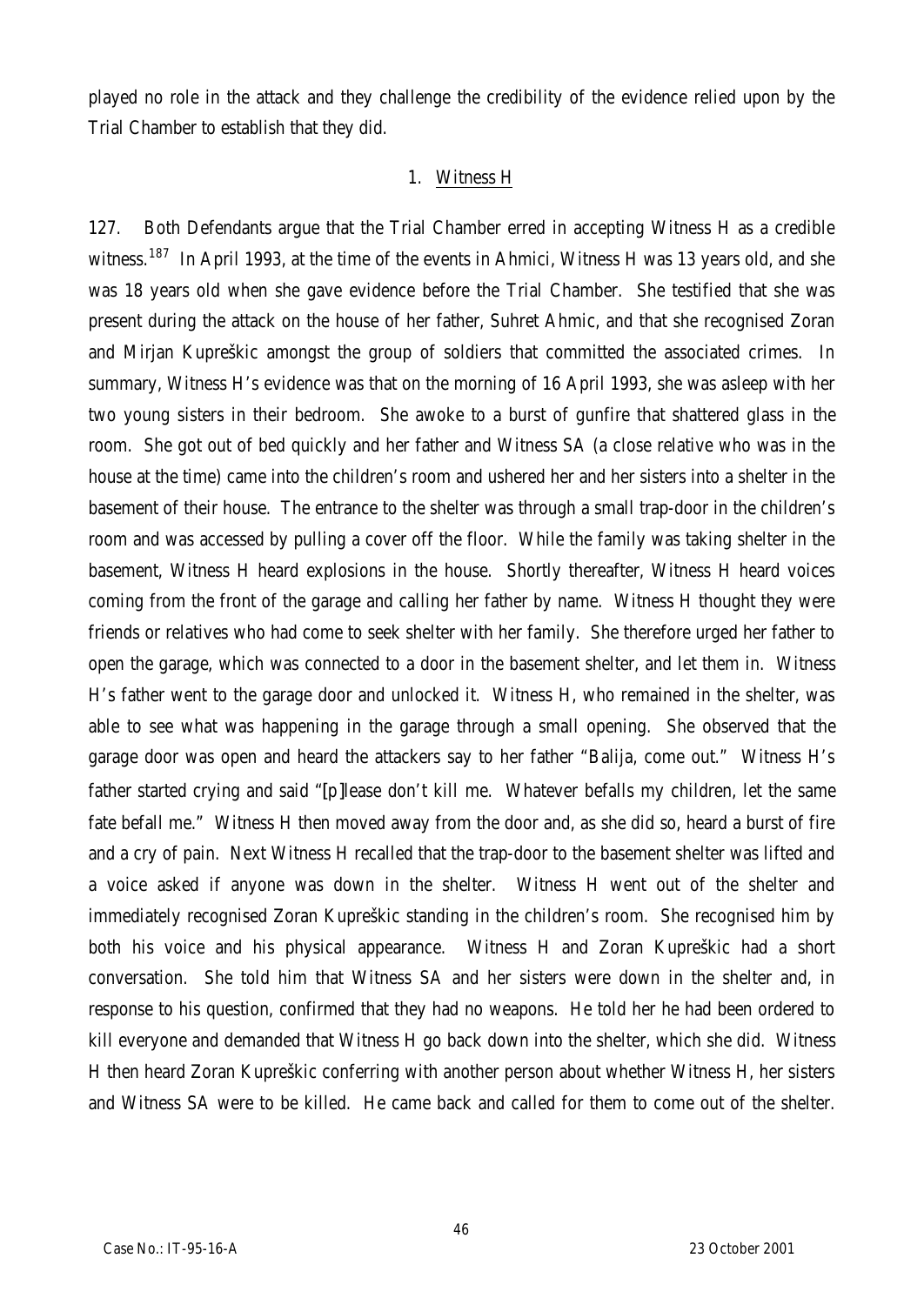Witness H went out first and helped Witness SA to lift the children out. Witness SA came out last. As Witness H came out of the shelter in the children's room, she realised that the person Zoran had been conversing with was his brother Mirjan, because she saw him climbing the stairs to the top floor of the house. Three other soldiers were ransacking and setting the house on fire. Witness H, passing through the kitchen, saw it was in flames and an unidentified soldier told her to get out of the house. As Witness H fled she noticed the dead body of a neighbour, Meho Hrustanovic, at the front entrance to the house and the body of her father in front of the garage.<sup>188</sup>

128. Zoran and Mirjan Kupreškic did not dispute that Witness H was present in the Ahmic house when it was attacked on the morning of 16 April 1993, or that her father and neighbour were killed during the course of that attack. Without doubt, Witness H lived through an unimaginable horror that morning. A great deal of Witness H's testimony was not contested: being awoken by gunfire, taking refuge with her family in the basement shelter, the invasion of her home by the rampaging soldiers, her father being taken out and shot and the desperate plight of the surviving family members as they fled their burning house. There is no question that Witness H was an eyewitness to all of these events. The only contentious matter was Witness H's identification of Zoran and Mirjan Kupreškic amongst the attackers.

129. In deciding to accept the evidence of Witness H, the Trial Chamber stated that any criticisms of her credibility were

…outweighed by the impression made by the witness upon the Trial Chamber while she was giving evidence. Her evidence concerning the identification of the accused was unshaken. The Trial Chamber is in no doubt that she was a truthful and accurate witness of events on 16 April.<sup>189</sup>

130. The Appeals Chamber must accord a degree of deference to the Trial Chamber's assessment of the evidence. The Trial Chamber directly observed the witness and had the opportunity to assess her evidence in the context of the entire trial record. It is only in cases where the evidence relied upon could not have been accepted by any reasonable tribunal or where the evaluation of the evidence is "wholly erroneous", that the Appeals Chamber will intervene.<sup>190</sup> Nonetheless, as already noted,<sup>191</sup> an appellate body will carefully consider the manner in which identification

l

<sup>187</sup> Zoran Kupreškic Appeal Brief, paras. 37 *et seq.* and 67 *et seq.*; Zoran Kupreškic Supplemental Document, 17 *et seq.*; Mirjan Kupreškic Appeal Brief, 76 *et seq.*; Mirjan Kupreškic Supplemental Document, 3 *et seq.*; Appeal Transcript, 654-656, 677-682, 685-689, 693-701, 703-707.

<sup>188</sup> *See generally,* Trial Transcript, 1617-1695.

<sup>189</sup> Trial Judgement, para. 425.

<sup>190</sup> *Tadic* Appeal Judgement, para. 64; *Aleksovski* Appeal Judgement, para. 63; *Celebici* Appeal Judgement, paras 434, 491. *See also* the discussion *supra* paras 28-30.

<sup>191</sup> *See* the discussion *supra* paras 34-40.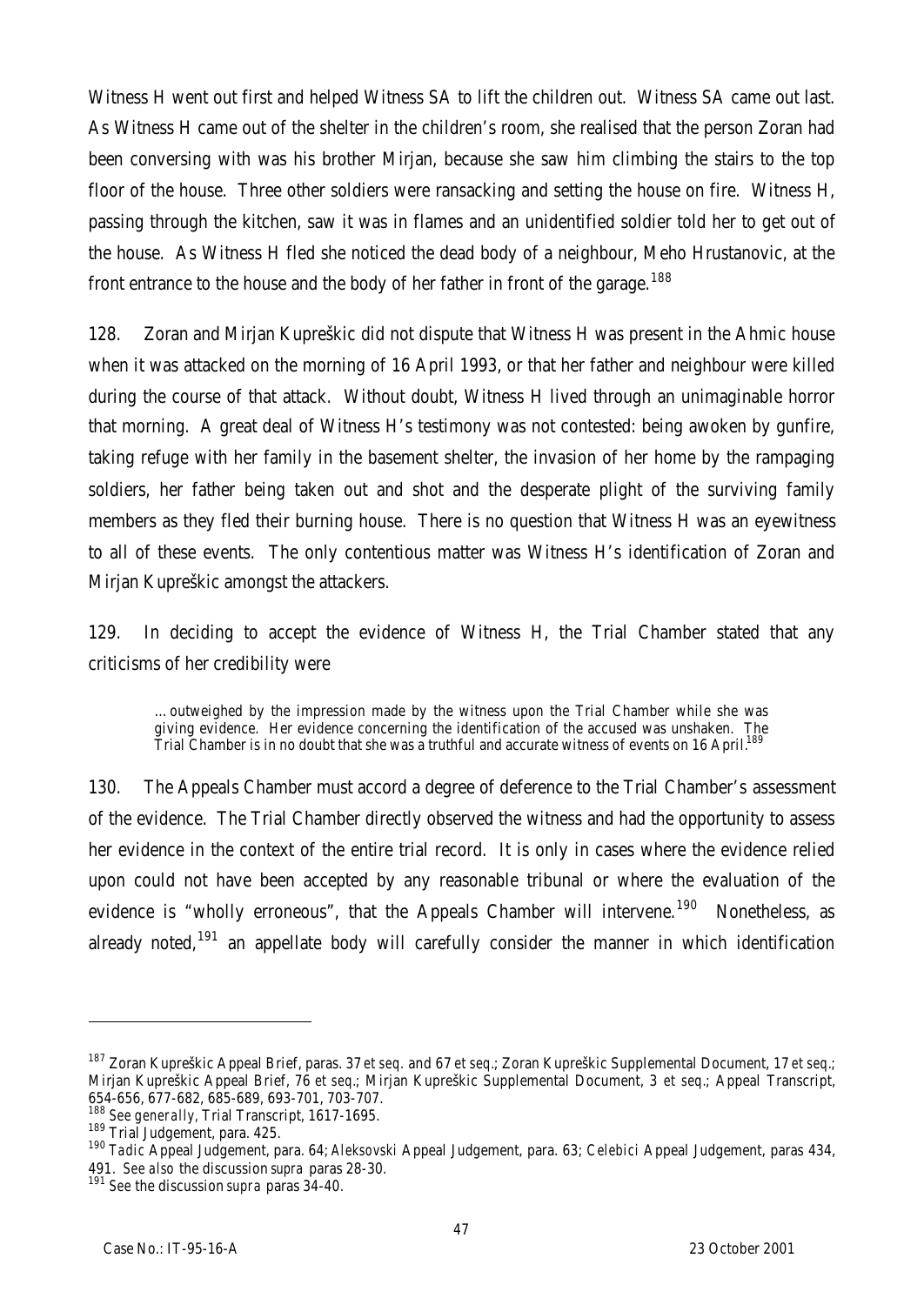evidence, particularly where identification is made under difficult circumstances, has been assessed by the fact-finder.

131. In the present case, Zoran and Mirjan Kupreškic have raised a number of serious problems associated with the testimony of Witness H, several of which were not dealt with in the Trial Judgement. The overall thrust of their argument is that, in light of the many errors made by the Trial Chamber in assessing Witness H's evidence, the Appeals Chamber must come to the conclusion that the Trial Chamber's decision to rely on the evidence of Witness H was "wholly erroneous". In such circumstances, maintain the Defendants, the Appeals Chamber should intervene in order to avert a miscarriage of justice. The Appeals Chamber has given careful consideration to each of the complaints the Defendants have raised in connection with Witness H's testimony and will address them in turn before ultimately considering whether the convictions of either or both of the Defendants are unsafe.

# (a) The difficult circumstances under which Witness H's identification of Zoran and Mirjan Kupreškic was made

132. Zoran and Mirjan Kupreškic strenuously argue that the Trial Chamber erred in accepting the evidence of Witness H despite the difficult circumstances in which she apparently recognised them on the morning of 16 April 1993. They maintain that, although it was still dark at the time the attack commenced, Witness H stated there were no lights on in her house. Visibility was also reduced because it was foggy and raining that morning.<sup>192</sup> The Defendants point to other witness testimony that indicates it was not possible to see without the assistance of lights at that time of the morning.<sup>193</sup> Zoran and Mirjan Kupreškic further arque that Witness H only had a very brief opportunity to view the attackers whose faces were heavily masked with paint.<sup>194</sup> They also contend that the difficulty of accurately identifying the attackers was exacerbated by the chaotic and traumatic experience that Witness H underwent that morning. While the Trial Chamber rejected the evidence of another 13-year old witness, Witness C, on this ground, it took a different approach in the case of Witness H.<sup>195</sup> Overall, argue the Defendants, the Trial Chamber erred in finding that Witness H could have identified the individuals involved in the assault on her house that morning

 $\overline{a}$ <sup>192</sup> Zoran Kupreškic Appeal Brief, paras. 72-73; Zoran Kupreškic Supplemental Document, 18-19; Mirjan Kupreškic Appeal Brief pp. 85-87; Mirjan Kupreškic Supplemental Document, 5-6; Appeal Transcript, 681-682, 694-695.

The defence refers specifically to the evidence of Witness KL (who was in the house next door to Witness H's house and said that it was dark and so the electric lights in his house were on at the time of the attack), Witness GG (she turned the lights on in the room at the commencement of the attack), Witness K (it was so dark that her husband was unable to find his trousers), Witness C (it was "pitch dark"), Witness ADA (it was dark at the time the attack commenced).

<sup>&</sup>lt;sup>194</sup> Mirjan Kupreškic Appeal Brief, 85-86; Appeal Transcript, 694-695.

<sup>195</sup> Mirjan Kupreškic Appeal Brief, 91-92; Mirjan Kupreškic Supplemental Document, 7.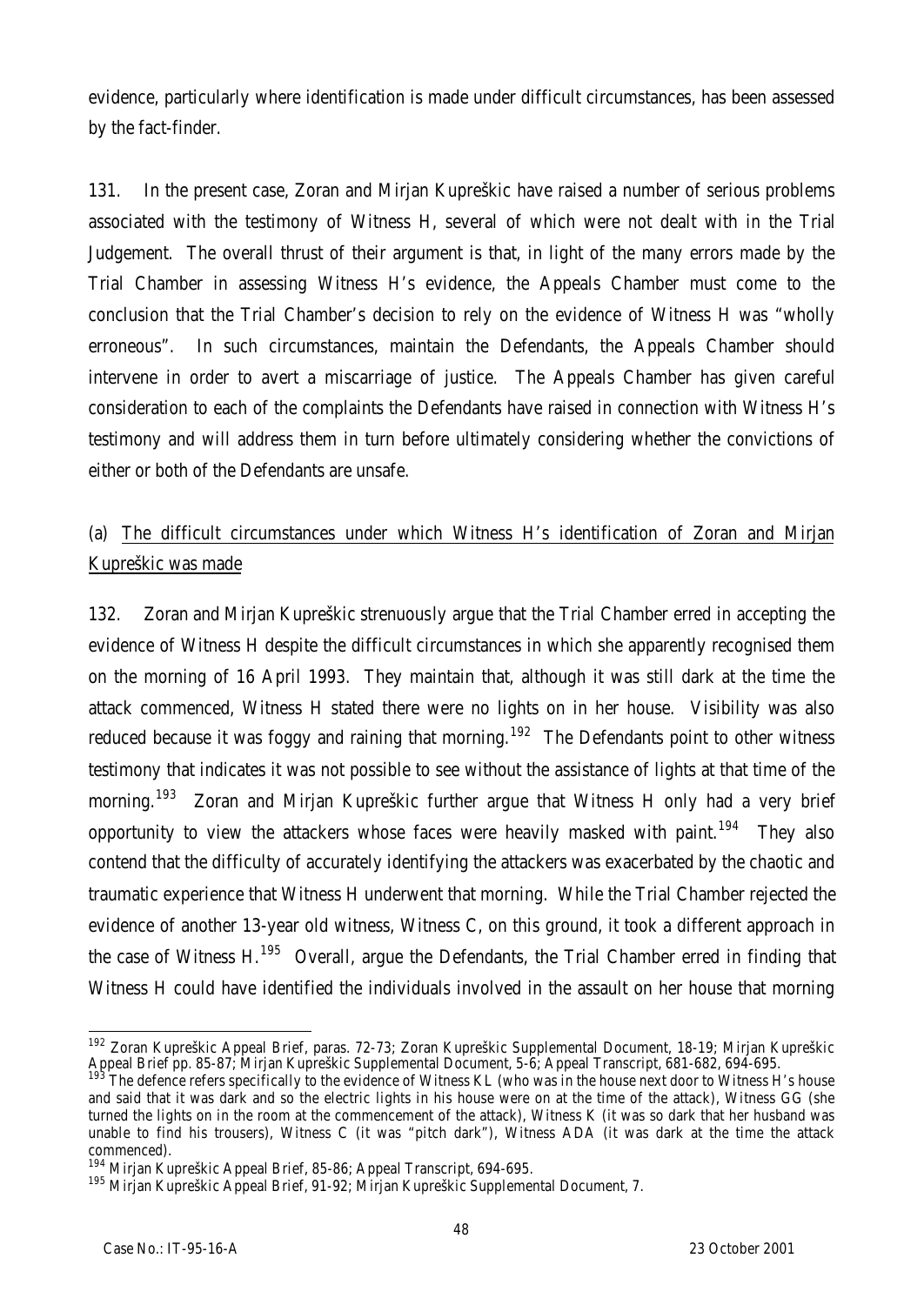and, further, erred in using her uncorroborated evidence to sustain the conviction against the Kupreškic brothers. The Prosecution responds that other evidence on the trial record indicates that visibility conditions posed no barrier to identification at the time the attack commenced.<sup>196</sup> In any event, even if it is accepted that visibility was poor, the Prosecution maintains, the Trial Chamber was satisfied with Witness H's description of the events.<sup>197</sup>

133. The Appeals Chamber accepts that Witness H's identification of the Defendants was carried out in very difficult circumstances. This is apparent from even the briefest review of her testimony. The attackers descended upon her and her family while they were sleeping; her father was killed as the family hid in the basement; she and Witness SA were trying to protect two young children at the time and they witnessed the house being set alight and destroyed. The attackers had also masked their faces with paint in an attempt to camouflage themselves. Witness SA made three statements following the attack in which she specifically said that she was unable to identify any of the attackers due to both the prevailing state of chaos and to the fact that the attackers had obscured their faces with paint. Although Witness SA did not testify before the Trial Chamber, her statements were admitted into evidence.<sup>198</sup> Witness KL, who is Witness H's grandfather and who was an eyewitness to the attack on a nearby house, also made statements in the weeks following the attack in which he said he could not recognise any of the attackers due to their masked faces.<sup>199</sup> Although, as the Prosecution points out, there is evidence on the trial record suggesting that dawn was breaking at the time of the attack, the early hour further supports the conclusion that Witness H's identification was made under difficult conditions. However, as the Prosecution argues, this was an issue that was fully litigated at trial. Indeed, in the Trial Judgement, the Trial Chamber referred to the fact that Witness H purported to recognise the Defendants under extremely "stressful" conditions, although it did not touch upon the other factors cited above that increased the difficulty of her task.

134. The Appeals Chamber reiterates that a Trial Chamber must always, in the interests of justice, proceed with extreme caution when assessing evidence given by a single identification witness under difficult circumstances.<sup>200</sup> Indeed, prior to embarking upon its consideration of the role of each of the Defendants in the Ahmici attack, the Trial Chamber in this case stated that, in

 $\overline{a}$ <sup>196</sup> Prosecution Response, para. 12.60; Appeal Transcript 843-844. In particular, the Prosecution referred to Witness E (it was dawn when she awoke); Witness D (it was still dark when the shooting started but later when she ran out of her house there was light and the rain had started); Witness G (it was visible because some houses were burning); Milutin Vidovic (at 5:15 a.m. the darkness was receding and dawn was breaking); and Zoran Kupreškic (dawn had broken at the time the shooting began).

<sup>&</sup>lt;sup>197</sup> Prosecution Response, para. 12.61.

<sup>198</sup> *See* the discussion of Witness SA and her various statements, *infra* paras 164 *et seq.*

<sup>199</sup> *See* the discussion of Witness KL and his various statements, *infra* paras 194-195.

<sup>200</sup> *See supra* paras. 39.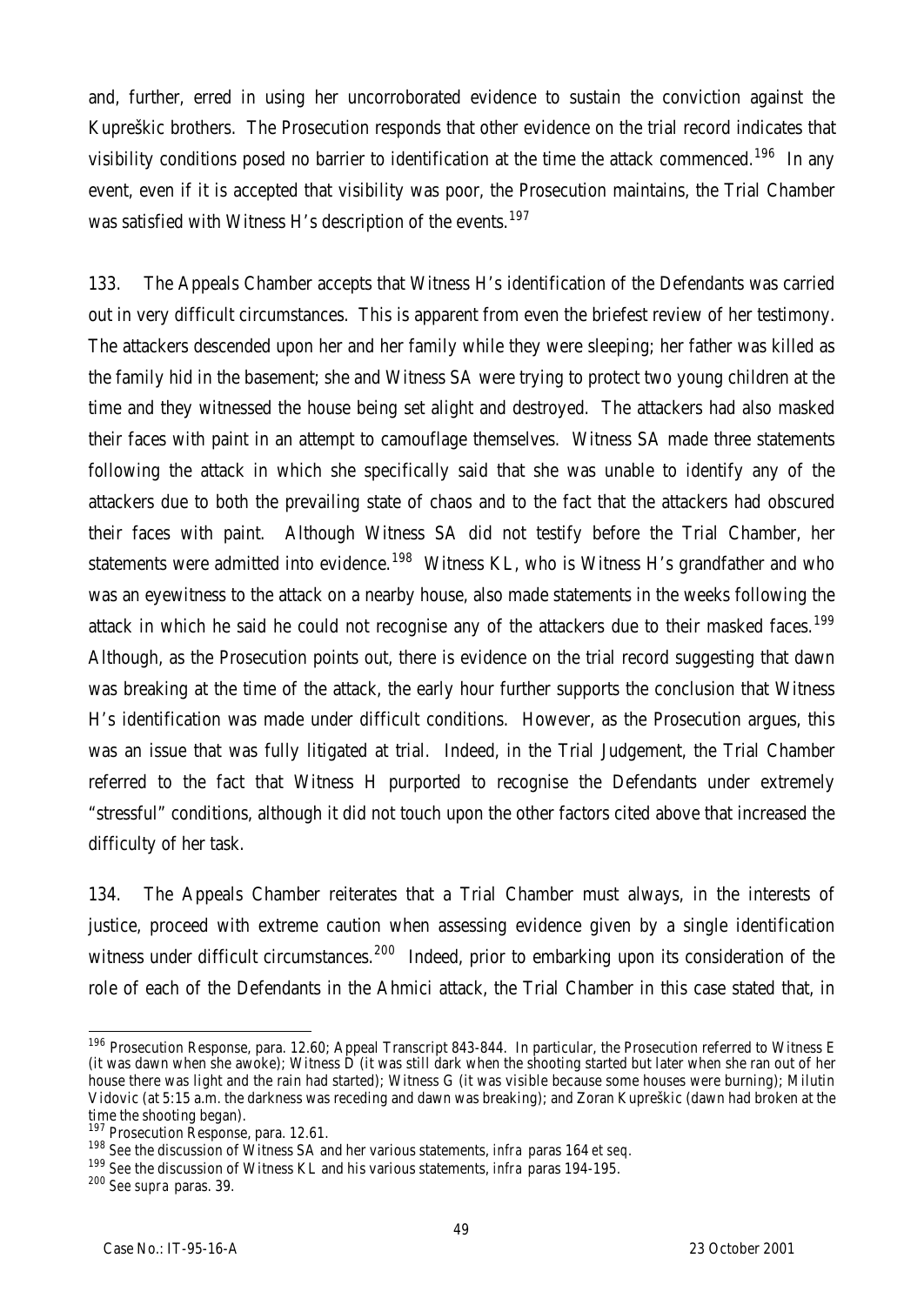examining the evidence presented, it had "kept at the forefront of its consideration…the need to proceed with caution in connection with [identification evidence] particularly in cases where a witness obtained no more than a fleeting glance of a suspect."<sup>201</sup>

135. The Appeals Chamber is not persuaded by the Defendant's arguments that the difficult circumstances in which Witness H found herself that morning completely eliminated any possibility of her recognising the attackers and that no reasonable Trial Chamber could have accepted that she did. However, the Trial Chamber was certainly required to explain adequately its decision to accept her testimony and to consider comprehensively Witness H's evidence in light of the trial record as a whole, explaining any inconsistencies between the two. While the Trial Chamber is not obliged to refer to every piece of evidence on the trial record, it is required to provide a "reasoned opinion".<sup>202</sup> Where a finding of guilt is made on the basis of identification evidence given by single witness under difficult circumstances, the Trial Chamber must be especially rigorous in the discharge of this obligation. The Appeals Chamber bears this factor in mind as it proceeds to examine the other complaints raised by the Defendants in relation to the evidence of Witness H.

### (b) Reliance upon the confident demeanour of Witness H

136. In assessing Witness H's evidence, the Trial Chamber concluded:

This witness appeared confident and forceful. She was in no doubt at all about her identification of the three accused [Zoran, Mirjan and Vlatko Kupreški}<sup>203</sup>] whom she knew well as they had been her neighbours all her life. Although the circumstances could not have been more stressful, she had a good opportunity to identify all three accused since they were in close proximity to her. 204

The Trial Chamber acknowledged that there were some criticisms levelled at Witness H's credibility but found that

…these criticisms are outweighed by the impression made by the witness upon the Trial Chamber while she was giving evidence. Her evidence concerning the identification of the accused was unshaken<sup>205</sup>

Thus, the Trial Judgement reveals that Witness H's confident demeanour was a critical component of the Trial Chamber's assessment of her credibility. When counsel for Mirjan Kupreškic

 $\overline{a}$ 

<sup>&</sup>lt;sup>201</sup> Trial Judgement, para. 339 (c).

<sup>202</sup> *See supra* paras. 32 and 39.

<sup>&</sup>lt;sup>203</sup> Witness H testified that she saw Vlatko Kupreškic near her home as she was fleeing on the morning of 16 April 2001. *See infra* paras 297-298.

<sup>204</sup> Trial Judgement, para. 403, (footnotes omitted).

<sup>205</sup> Trial Judgement, para. 425.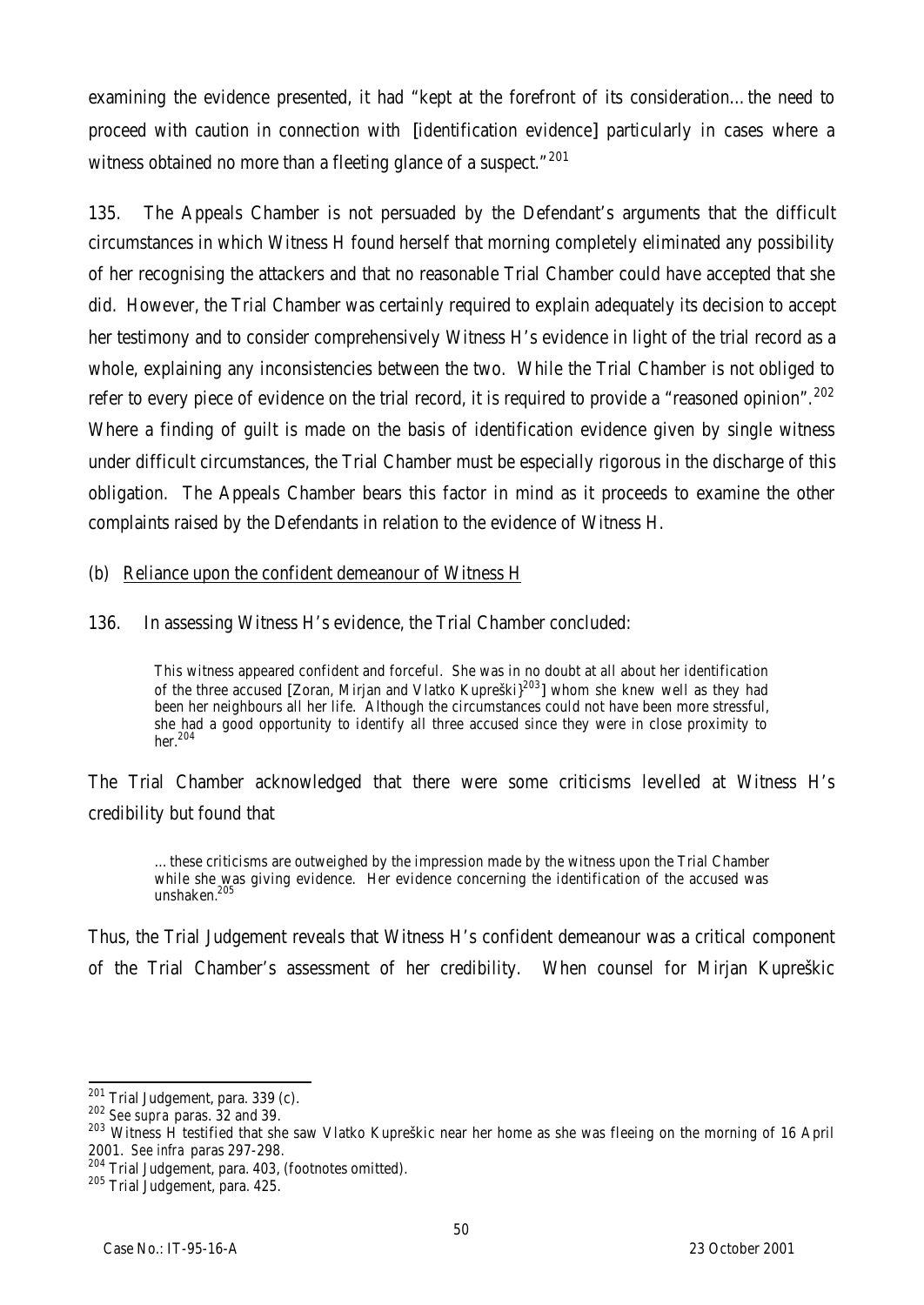challenged the identification that Witness H made of Mirjan Kupreškic relating to the events of 16 April 1993, the witness responded: "[n]ot that I'm 100 per cent sure, I'm 1,000 per cent sure."<sup>206</sup>

137. On appeal, Zoran and Mirjan Kupreškic argue that the Trial Chamber erred in relying so heavily upon the confident demeanour of Witness H, despite the many objections they raise in connection with her identification evidence.<sup>207</sup> The Prosecution responds that a witness' demeanour is a legitimate and critical factor to be considered in determining the credibility of the witness.  $208$ Moreover, the Prosecution maintains that it is mere speculation to state that the Trial Chamber relied solely on Witness H's demeanour in finding her to be a credible witness and that "it is clear from the Judgement that the Trial Chamber accepted [only] the pertinent aspects of her evidence."<sup>209</sup>

138. The Appeals Chamber expects a Trial Chamber to be influenced by the demeanour of a witness in assessing the credibility of his or her evidence. That is the reason that the Trial Chamber is ordinarily best positioned to assess the evidence: it has the opportunity to observe the witness first hand.<sup>210</sup> Nonetheless, a Trial Chamber must be careful to allow for the fact that, very often, a confident demeanour is a personality trait and not necessarily a reliable indicator of truthfulness or accuracy. These cautions are reflected in evidence given by Professor Willem Wagenaar during the trial. He gave expert testimony about the problem of identification evidence and emphasised that an enormous amount of research has determined that the relationship between the certainty expressed by a witness and the correctness of the identification is very weak. Rather, the degree of certainty expressed by a particular witness is "more an aspect of personality than an aspect of the quality of what they saw or what they remember". Even witnesses who are very sincere, honest and convinced about their identification are very often wrong.<sup>211</sup>

139. Against this backdrop, the Appeals Chamber will consider the Trial Chamber's reliance upon Witness H's confident demeanour in light of other objective factors on the trial record that suggest that her certainty was a reflection of her personality and not necessarily an indicator of the reliability of her identification evidence.

 $\overline{\phantom{a}}$ <sup>206</sup> Trial Transcript, 1729.

<sup>207</sup> Zoran Kupreškic Appeal Brief, paras 31 and 74; Mirjan Kupreškic Appeal Brief, 96-97; Appeal Transcript, 697-698.

<sup>&</sup>lt;sup>208</sup> Prosecution Response, para. 12.51. <sup>209</sup> Prosecution Response, para. 12.50.

<sup>210</sup> *See, e.g.*, *Celebici* Appeal Judgement, paras. 497.

<sup>&</sup>lt;sup>211</sup> Trial Transcript, 9861-9862. Professor Wagenaar is an experimental psychologist. He was called by the defence as an expert witness on the question of identification evidence in criminal trials. He has published more than 150 articles, many of them dealing with problems of human perception and memory. *See* Trial Transcript, 9841-9842.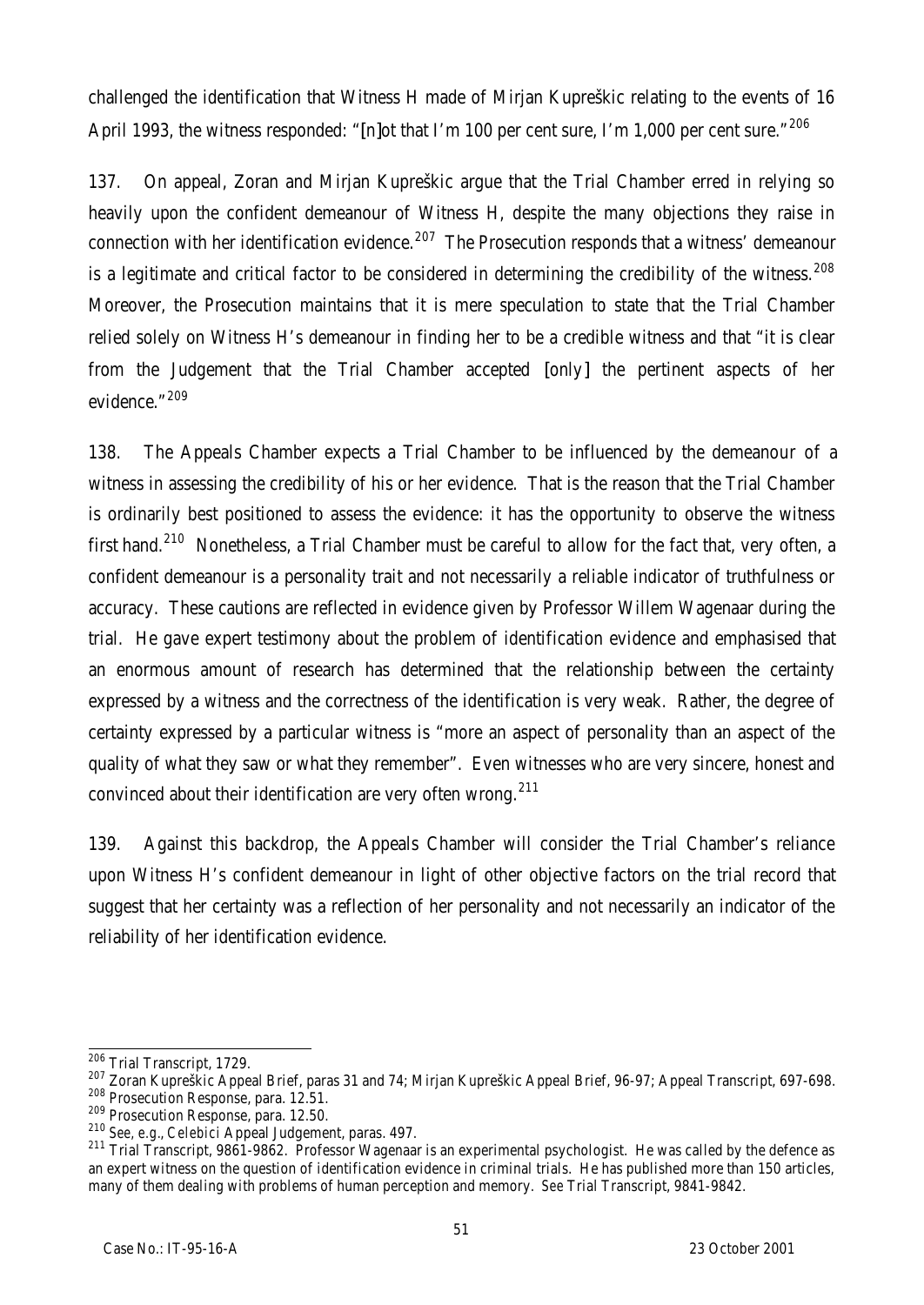## (i) Witness H's denial that the signature on the December 1993 Statement was hers

140. During cross-examination by counsel for Zoran and Mirjan Kupreškic, Witness H was confronted with a statement that had been taken by an investigating judge, Ms. Dijana Ajanovic, in Zenica in December 1993 ("December 1993 Statement").<sup>212</sup> The statement recounted the attack on the Ahmic house on the morning of 16 April 1993 and appeared to be signed by Witness H. There were several inconsistencies between the December 1993 Statement and the evidence given by Witness H before the Trial Chamber.<sup>213</sup>

141. At least eight times during her testimony, Witness H categorically denied that the signature on the December 1993 Statement was hers or that she had ever given a statement to an investigating judge in Zenica. $214$  She could not have been more insistent on this point.

142. The Defendants initially undertook to obtain an expert analysis of Witness H's handwriting in order to prove that it was her signature on the December 1993 Statement. However, inquiries revealed that this was not possible because Witness H was only 13 years old at the time she allegedly signed the document. Her handwriting as an 18 year-old would have been so dramatically different that no useful comparison could be made.<sup>215</sup> Instead, the Defendants called Ms. Ajanovic, the investigating judge, to testify before the Trial Chamber. This witness gave detailed testimony about the procedure employed for taking witness statements by investigating judges of the Superior Court in Zenica, which had been tasked with examining the events of April 1993 in Ahmici. She testified that, prior to giving a statement, every witness was given a thorough caution about the consequences of giving false evidence or withholding evidence.<sup>216</sup> She emphasised that, during the course of her investigations into the Ahmici events, she faithfully implemented this procedure<sup>217</sup> and that she employed a meticulous system for ensuring that the recorded statement was an accurate reflection of what the witness had said to her.<sup>218</sup> Although, in view of the volume of witnesses interviewed, Ms. Ajanovic was not able to specifically recall Witness H, she did remember interviewing a girl who was about 13 years old who told a story similar to that of Witness H.<sup>219</sup> It was possible, although not certain, that this interview took place in a refugee camp.<sup>220</sup> Ms Ajanovic underscored that, despite the absence of an official setting, together with the particular attention that she paid to putting young witnesses at ease, she always made sure that the witness well knew that

 $\overline{a}$  $^{212}$  Exhibit D 1/2.

<sup>213</sup> *See* the discussion of these inconsistencies *infra* paras. 155-163.

<sup>214</sup> Trial Transcript, 1703-1705, 1730-1731.

<sup>215</sup> Trial Transcript, 2067-2068.

<sup>216</sup> Trial Transcript, 8979.

<sup>&</sup>lt;sup>217</sup> Trial Transcript, 8980.

<sup>218</sup> Trial Transcript, 8984-8986, 9046.

<sup>219</sup> Trial Transcript, 8988-8989.

<sup>220</sup> Trial Transcript, 9034-9036.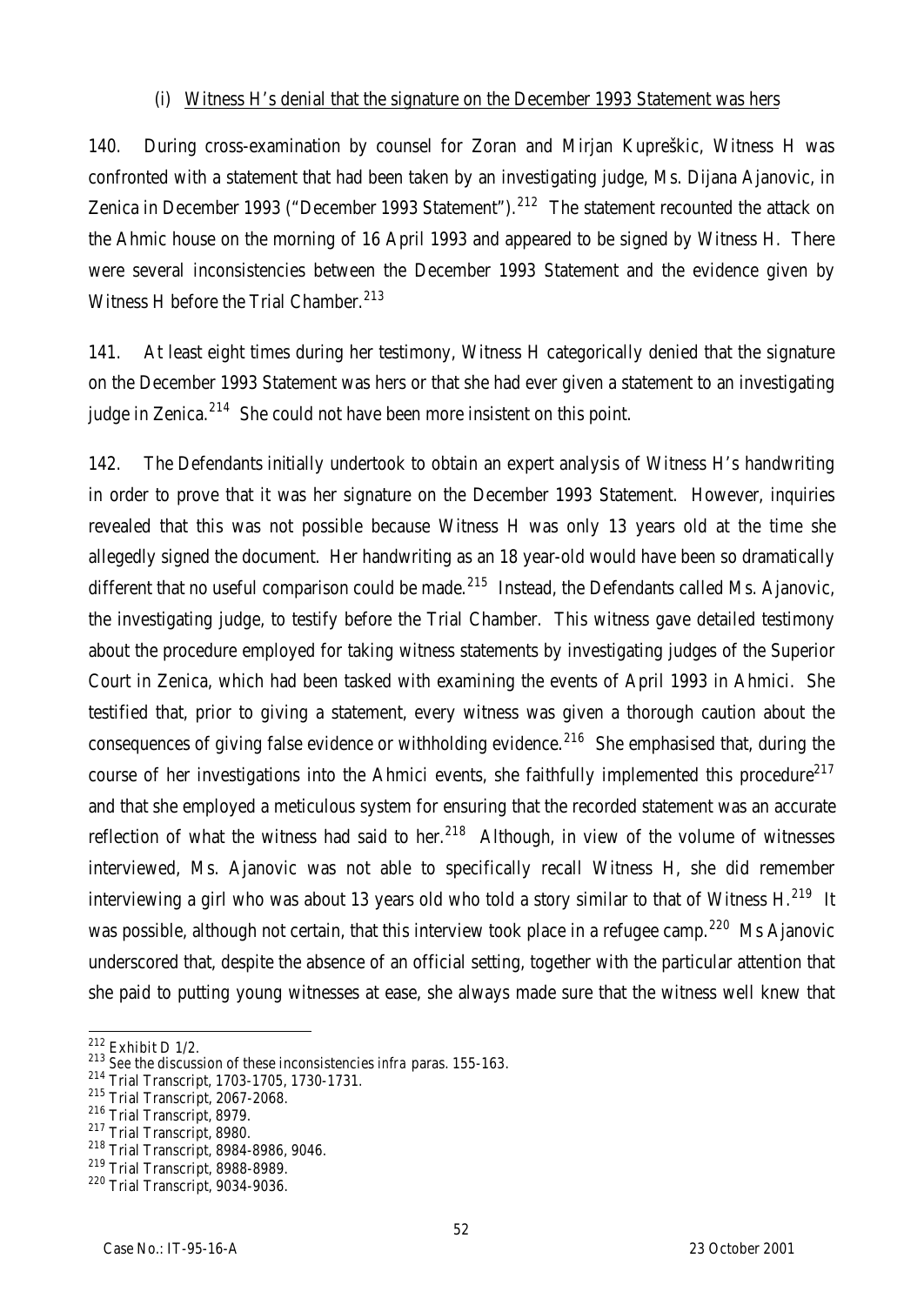she was there as a court official.<sup>221</sup> Finally, Ms. Ajanovic confirmed that the witnesses she examined always signed their written statement in her presence and, upon being shown the statement signed in Witness H's name, confirmed that it could not have been signed by any one other than the person who gave the statement.<sup>222</sup> Ms. Ajanovic also identified her own signature, in her capacity as the investigating judge, on the document.<sup>223</sup> In light of Ms. Ajanovic's evidence, there was no doubt that the individuals making the statements must have been aware, at the time it was made, that it was an official statement and must have had the statement read back to him or her prior to signing it in Ms. Ajanovic's presence.

143. The Prosecution did not subsequently argue that the December 1993 Statement was made by someone other than Witness H.<sup>224</sup> To the contrary, during closing argument at trial, the Prosecution expressly accepted that Witness H had spoken to the examining magistrate in Zenica in December 1993.<sup>225</sup> Thus, the record reveals that, despite her absolute conviction that she had never given a statement to the investigating judge and had not signed the document, Witness H was in error on this point. Although Witness H was an extremely confident and self-assured witness, her denial that she made the December 1993 Statement is an example of at least one occasion where she was obviously wrong about a matter upon which she expressed absolute certainty.

144. The Trial Chamber made no specific finding as to whether Witness H had made the December 1993 Statement. Upon noting that Witness H had been cross-examined about discrepancies between the December 1993 Statement and her in-court evidence, the Trial Chamber simply stated that the witness had denied speaking to the investigating judge or signing the statement, and it did not address the discrepancies further. The only reference to the evidence given by Ms. Ajanovic was a footnote that stated "…the Defence called the Investigating Judge, Mrs. Dijana Ajanovic, who took the statement from the witness, and confirmed that the signature was that of the witness."<sup>226</sup> However, it is apparent from the Trial Chamber's subsequent discussion of Witness H that it did proceed on the assumption that Witness H made the December 1993 Statement. It referred to some of the inconsistencies between "her" December 1993 Statement and her in-court testimony and acknowledged the Defendants' criticism of her credibility based on her denial that it bore her signature.<sup>227</sup> However, in the circumstances of this case, where the Trial Chamber relied so heavily upon the confident demeanour of Witness H, it is troubling that the Trial

 $\overline{a}$  $221$  Trial Transcript, 9039, 9043-9044 and 9051-9052.

<sup>222</sup> Trial Transcript, 8992-8994.

<sup>223</sup> Trial Transcript, 8992.

<sup>&</sup>lt;sup>224</sup> Prosecution Closing Brief, para. 5.40.

<sup>&</sup>lt;sup>225</sup> Prosecution Closing Statement, Trial Transcript, 12642.

<sup>&</sup>lt;sup>226</sup> Trial Judgement, para. 402 and footnote 518.

<sup>&</sup>lt;sup>227</sup> Trial Judgement, para. 425.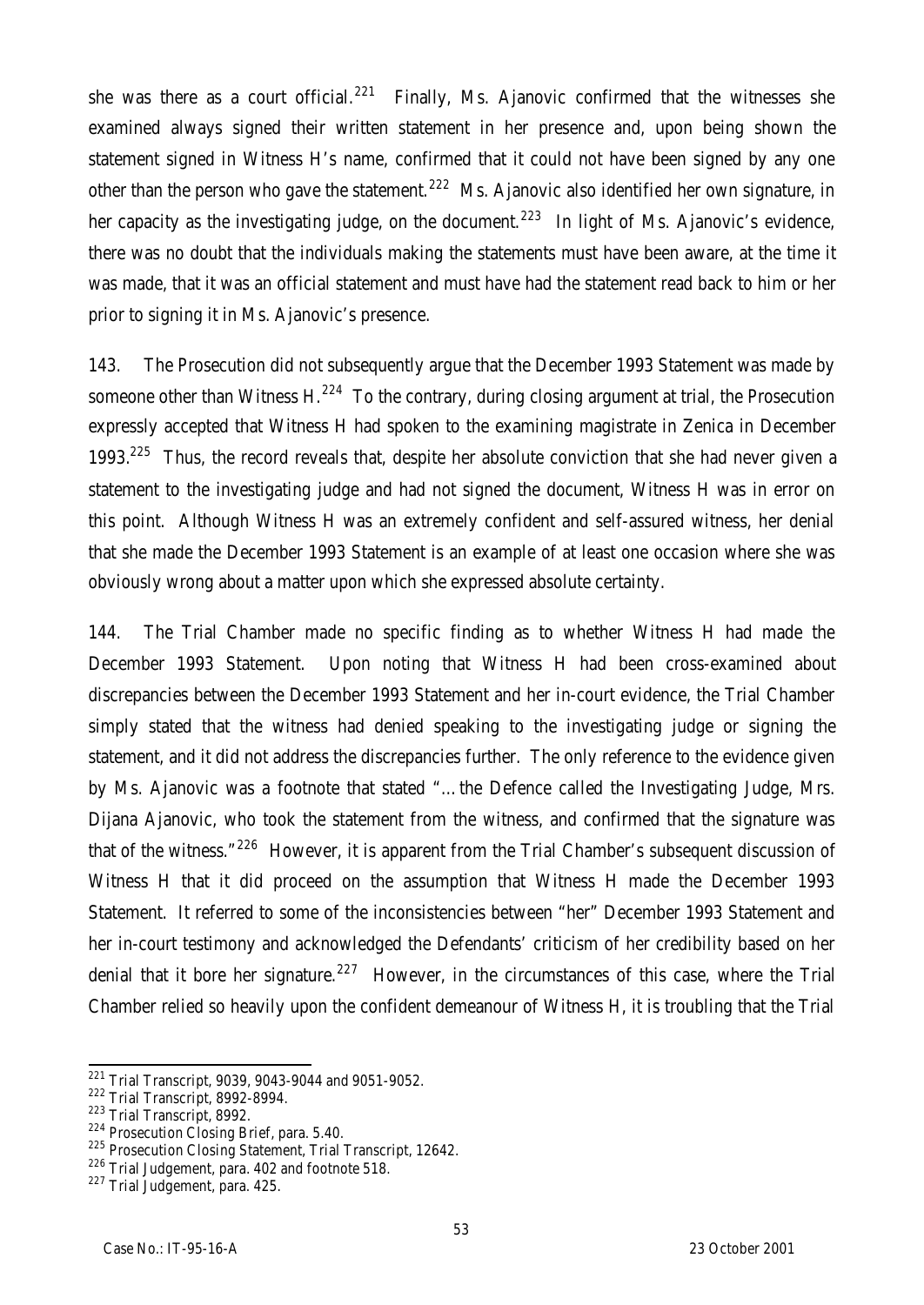Chamber did not make an express finding that she was wrong when she categorically denied making the statement.

145. Ultimately, however, the Trial Chamber accepted Witness H's evidence based, in large part upon her confident demeanour, notwithstanding her adamant and yet, mistaken, denial that the statement was hers. On appeal, Zoran and Mirjan Kupreškic argue that the Trial Chamber erred in doing so. $228$  The Prosecution responds that it was open to the Trial Chamber to accept the explanations given by the witness, to disregard the December 1993 Statement as immaterial and to rely solely upon the evidence she gave before the Trial Chamber.<sup>229</sup> However, the trial record reveals that Witness H gave no explanation about why she may have been confused about whether or not she made the December 1993 Statement. Moreover, the significance of the December 1993 Statement, for the present purposes, lies not in the contents of the document, but in the fact that Witness H denied she made it at all. Given that the Trial Chamber's assessment of Witness H hinged so dramatically upon its assessment that her confident in-court testimony was an indicator of reliability, her mistake as to the December 1993 Statement took on increased significance.

## (ii) Familiarity with her neighbours

146. The Trial Judgement reveals that, one of the factors that persuaded the Trial Chamber of the reliability of Witness H's identification evidence, was her claim that, as she had been Zoran and Mirjan Kupre $\{ki\}'$ s neighbour all her life, she knew the Defendants well.<sup>230</sup>

147. This issue received considerable attention during the testimony of Witness H. It was undisputed that Witness H did, in fact, live near Vlatko, Zoran and Mirjan Kupreškic. During her examination-in-chief, Witness H stated that she knew Zoran and Mirjan Kupreškic "very well" and that she saw them "practically every day".<sup>231</sup> She accepted that her family and the Kupreškic family did not visit each other in their houses.<sup>232</sup> Nonetheless, they often met in the street<sup>233</sup> and Witness H expressed complete confidence in her ability to identify the Defendants accurately on the basis of these encounters.

148. Upon cross-examination, Witness H accepted that the Defendants were much older than she was and that, therefore, the adult members of her family knew the Defendants a great deal better than she did.<sup>234</sup> This, the Defendants argued, made it surprising that Witness H would have

 $\overline{a}$ <sup>228</sup> Zoran Kupreškic Appeal Brief, para. 68; Mirjan Kupreškic Appeal Brief pp. 77-78; Appeal Transcript, 698.

<sup>229</sup> Prosecution Response, para. 12.11.

<sup>230</sup> Trial Judgement, para. 403.

<sup>&</sup>lt;sup>231</sup> Trial Transcript, 1621.

<sup>232</sup> Trial Transcript, 1749.

<sup>&</sup>lt;sup>233</sup> Trial Transcript, 1749.

<sup>&</sup>lt;sup>234</sup> Trial Transcript, 1719.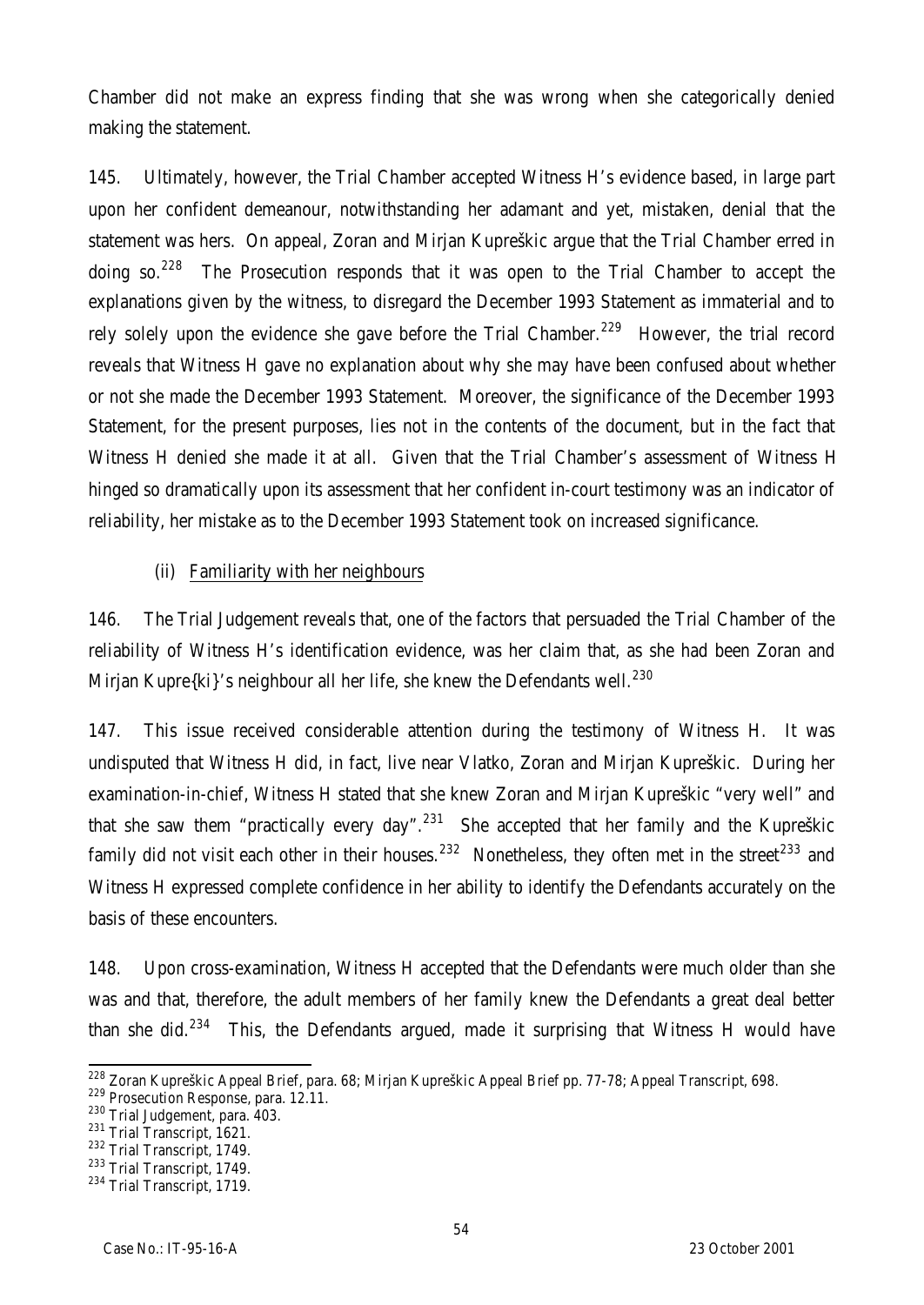recognised them during the attack when a close adult relative did not. Most significantly, in her December 1993 Statement, Witness H maintained that she was immediately able to recognise Zoran Kupreškic during the Ahmici attack because she knew him very well from the store where he used to work, a place that Witness H frequented.<sup>235</sup> In her testimony before the Trial Chamber, Witness H adhered to her claim that Zoran Kupreškic worked in this store, which was owned by Ivica Kupreškic.<sup>236</sup> In fact, it was Mirjan Kupreškic (along with another male employee), not Zoran Kupreškic, who worked in the store.<sup>237</sup> The Trial Chamber specifically found that Zoran was an employee of the Slobodan Princip Seljo factory in Vitez<sup>238</sup> and that, from August 1992 until 15 April 1993, Mirjan was employed by Ivica Kupreškic, first in the Sutra store in Ahmici and then, shortly before the conflict, at the Sutra store in Vitez.<sup>239</sup> However, the Trial Chamber made no reference to the fact that Witness H had incorrectly asserted that Zoran Kupreškic worked in the store and accepted, without discussion, that Witness H knew each of the Kupreškic brothers well.

149. On appeal, Zoran and Mirjan Kupreškic argue that the Trial Chamber erred in failing to assess critically Witness H's claims that she knew them very well in light of her erroneous claim that Zoran Kupreškic worked in the store.<sup>240</sup> In turn, the Prosecution argued that any error Witness H may have made in the identification of Zoran Kupreškic is irrelevant to the case against Mirjan Kupreškic and that, even assuming that Witness H incorrectly identified Zoran Kupreškic, this does not impugn her identification of Mirjan Kupreškic.<sup>241</sup>

150. At first glance, Witness H's confusion may appear to be a relatively insignificant matter of mixing up the two brothers, one of whom worked in the store and the other did not. However, as argued by Mirjan Kupreškic,  $242$  Witness H's evidence was not that she had heard or believed that Zoran Kupreškic worked in the store, but that she had personally been to the store and seen him working there on many occasions. That is how, she said, she came to immediately recognise him when she saw him in her house on the morning of the Ahmici attack. Once again, this is a matter about which Witness H, despite the certainty she expressed, was mistaken. It is, moreover, a matter of considerable importance going directly to Witness H's ability to accurately and specifically

 $\overline{a}$  $^{235}$  Exhibit D 1/2 (the December 1993 Statement).

<sup>&</sup>lt;sup>236</sup> Trial Transcript, 1720. Although Witness H denied that she had made the December 1993 Statement, she accepted that aspects of the statement were correct.

 $^{237}$  Trial Transcript, 1180 and 11183 (explaining that Zoran Kupre{ki} was employed in the Slobodan Princip Seljo factory near Vitez from May 1983) and 11512 (explaining that Mirjan Kupre{ki} worked in the Sutra store); Trial Transcript, 11559 (referring to Mirjan Kupre{ki}'s work in the store). *See also* Mirjan Kupreškic Closing Brief, 68; Trial Transcript, 12788 (the closing argument of counsel for Zoran and Mirjan Kupre{ki} that Witness H's claim to know the Defendants well was called into question as a result of her erroneous claim that Zoran worked in a store). <sup>238</sup> Trial Judgement, para. 370.

<sup>&</sup>lt;sup>239</sup> Trial Judgement, para. 371.

<sup>240</sup> Mirjan Kupreškic Appeal Brief, 89-90; Zoran Kupreškic Appeal Brief, para. 70; Appeal Transcript, 679.

<sup>241</sup> Prosecution Response, paras 12.69-12.72.

<sup>242</sup> Mirjan Kupreškic Appeal Brief, 90.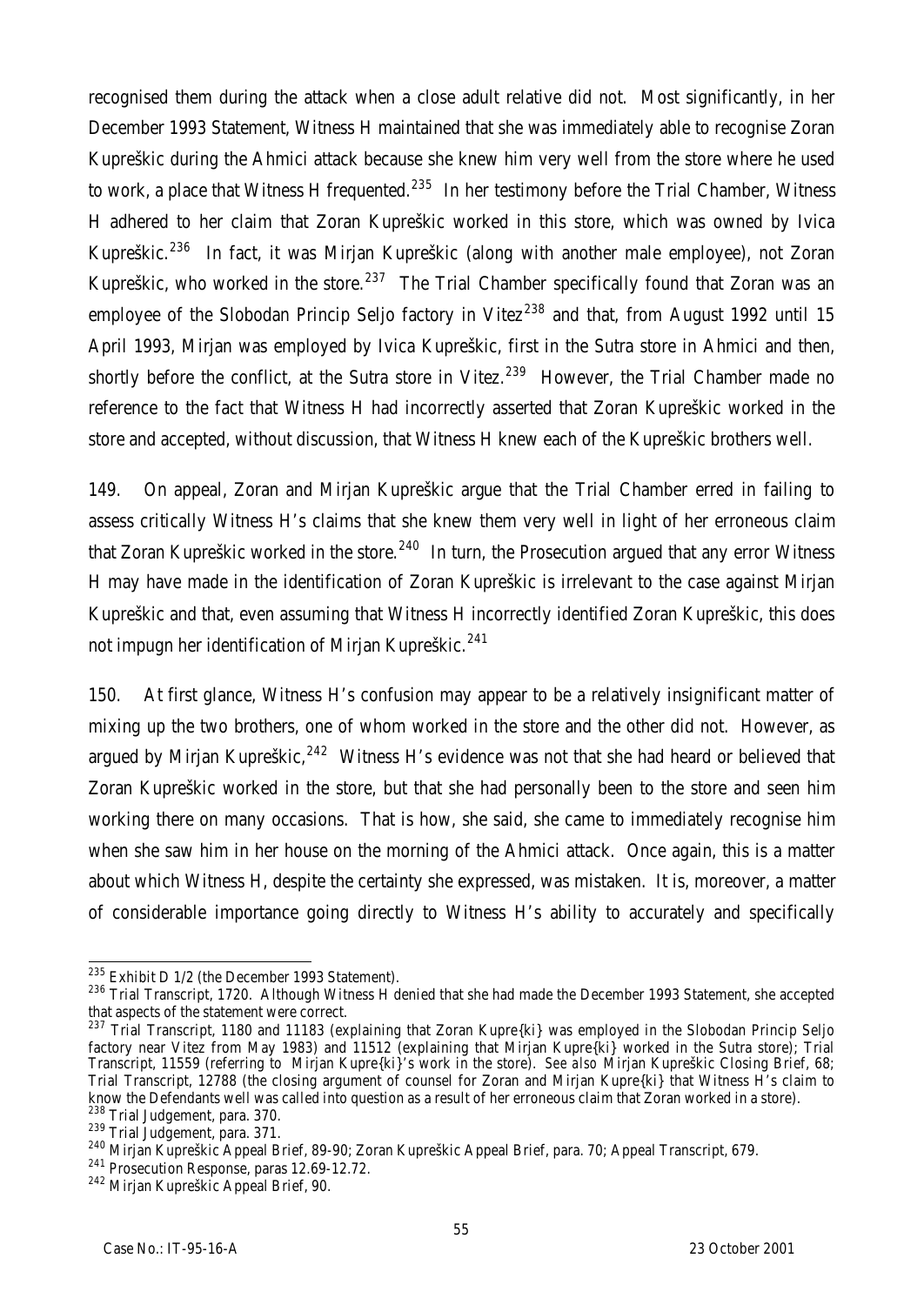identify each of the two Defendants and the roles they played during the difficult conditions resulting from the attack on her house on the morning of 16 April 1993. It was a matter that the Trial Chamber was expected to address.

## (iii) Witness H's detailed description of the attack

151. Witness H gave a detailed description of the attack on her house on the morning of 16 April 1993. The Prosecution argues that Witness H's ability to give precise details about the attack (including the appearance of Zoran and Mirjan Kupreškic) on the morning of 16 April 1993, is a factor supporting her credibility. In particular, the Prosecution pointed out that

she was able to provide details such as the colour of the Mirjan Kupreškic uniform (black); the weapons he was carrying (a rifle and a hand-held rocket launcher) and that he had smeared shoe polish on his face…She immediately recognised the Appellant Zoran Kupreškic standing just one meter in front of her, wearing a uniform and black paint over his face.<sup>243</sup>

152. Certainly, in her examination-in-chief, Witness H confidently described the black paint on the face of Zoran Kupreškic on the morning of the attack and she recalled with certainty that he was wearing a uniform and carrying an automatic rifle in his hands and a rocket launcher on his back.<sup>244</sup> Similarly, she testified that Mirjan Kupreškic had his face painted, was wearing a uniform, had a rifle in his hand and a rocket launcher on his back.<sup>245</sup> However, during cross-examination, upon being pressed for further details of the weapons she saw, Witness H stated that she had not paid attention to the weapons being carried by the attackers.<sup>246</sup> The following exchange occurred between counsel for Zoran Kupreškic and Witness H in relation to the weapon carried by Mirjan Kupreškic.

Q. Tell us now what kind of weapon Mirjan had.

A. All I cared about was his face.

Q. Do you know this or not? I am satisfied with whatever answer you give me. If you didn't pay attention to the weapon Mirjan had, never mind.

A. I didn't see it. I was just looking at the faces, because that is what was important to me, to see who it was.

Q. But you said that you remember details very well, and that is why I asked whether you noticed details regarding the weapons.

A. I saw that they had rifles and that they had rocket launchers on their backs, but I know nothing about weapons.<sup>247</sup>

 $\overline{a}$ 

<sup>&</sup>lt;sup>243</sup> Prosecution Response, para. 12.7.

<sup>244</sup> Trial Transcript, 1642-1643.

<sup>245</sup> Trial Transcript, 1645-1646.

<sup>&</sup>lt;sup>246</sup> Trial Transcript, 1758.

<sup>247</sup> Trial Transcript, 1759-1760.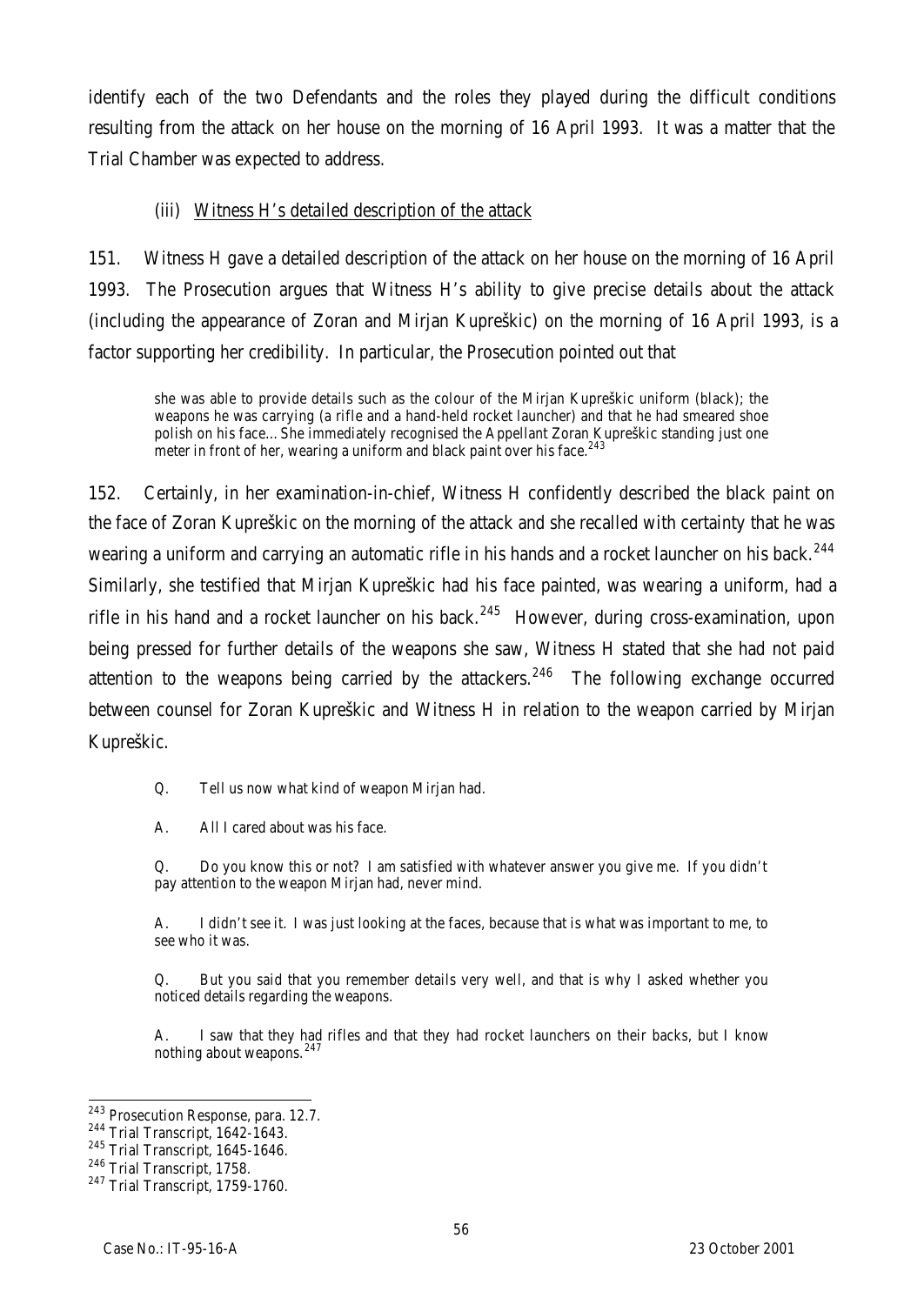153. Thereafter, the Presiding Judge intervened to stop any further questioning along this line on the basis that the witness had clearly said that "she was not paying any attention to the weapon in the case of Mirjan."<sup>248</sup> Witness H's admission that she was only looking at the faces of her attackers, along with her inability to describe the weapons carried by Mirjan Kupreškic, does not, in isolation, detract significantly from her credibility. However, it is at odds with her confident assertion, made during her direct examination, that she knew which weapons the Kupreškic brothers were carrying during the attack.

## (iv) Conclusions

154. In light of the foregoing discussion, the Appeals Chamber accepts the Defendant's argument that, in the circumstances of this case, the Trial Chamber erred in relying so heavily upon Witness H's confident demeanour. There are several strong indications on the trial record that her absolute conviction in her identification evidence was very much a reflection of her personality and not necessarily an indicator of her reliability.

## (c) Witness H's prior inconsistent statement

155. The Trial Judgement lists three inconsistencies between Witness H's testimony before the Trial Chamber and the December 1993 Statement. On appeal, Zoran and Mirjan Kupreškic argue that the Trial Chamber erred in failing to give due weight to the inconsistencies referred to in the Trial Judgement and, moreover, failed to address other material inconsistencies between Witness H's in-court testimony and her December 1993 Statement.<sup>249</sup> The Prosecution accepts that there are inconsistencies between Witness H's December 1993 Statement and the evidence she gave before the Trial Chamber. Indeed, under cross-examination, Witness H agreed there were inconsistencies between the statement and her testimony.<sup>250</sup> Rather, the Prosecution counters that the alleged discrepancies are peripheral in nature, that the Trial Chamber turned its mind to, but rejected these discrepancies and, finally, that it was open to the Trial Chamber to disregard Witness H's December 1993 Statement and to rely solely upon the evidence she gave, under solemn declaration, in The Hague.<sup>251</sup>

156. The three inconsistencies between the December 1993 Statement and Witness H's in-court testimony referred to in the Trial Judgement were: whether her father had a rifle with him in the shelter, whether she witnessed her father's killing and whether she saw Zoran and Mirjan Kupreškic

 $\overline{a}$ <sup>248</sup> Trial Transcript, 1760.

<sup>249</sup> Zoran Kupreškic Appeal Brief, para 68; Mirjan Kupreškic Appeal Brief, pp. 78-85; Appeal Transcript, 698.

<sup>&</sup>lt;sup>250</sup> Trial Transcript, 1711.

<sup>&</sup>lt;sup>251</sup> Prosecution Response, paras. 12.52-12.57; Appeal Transcript, 841.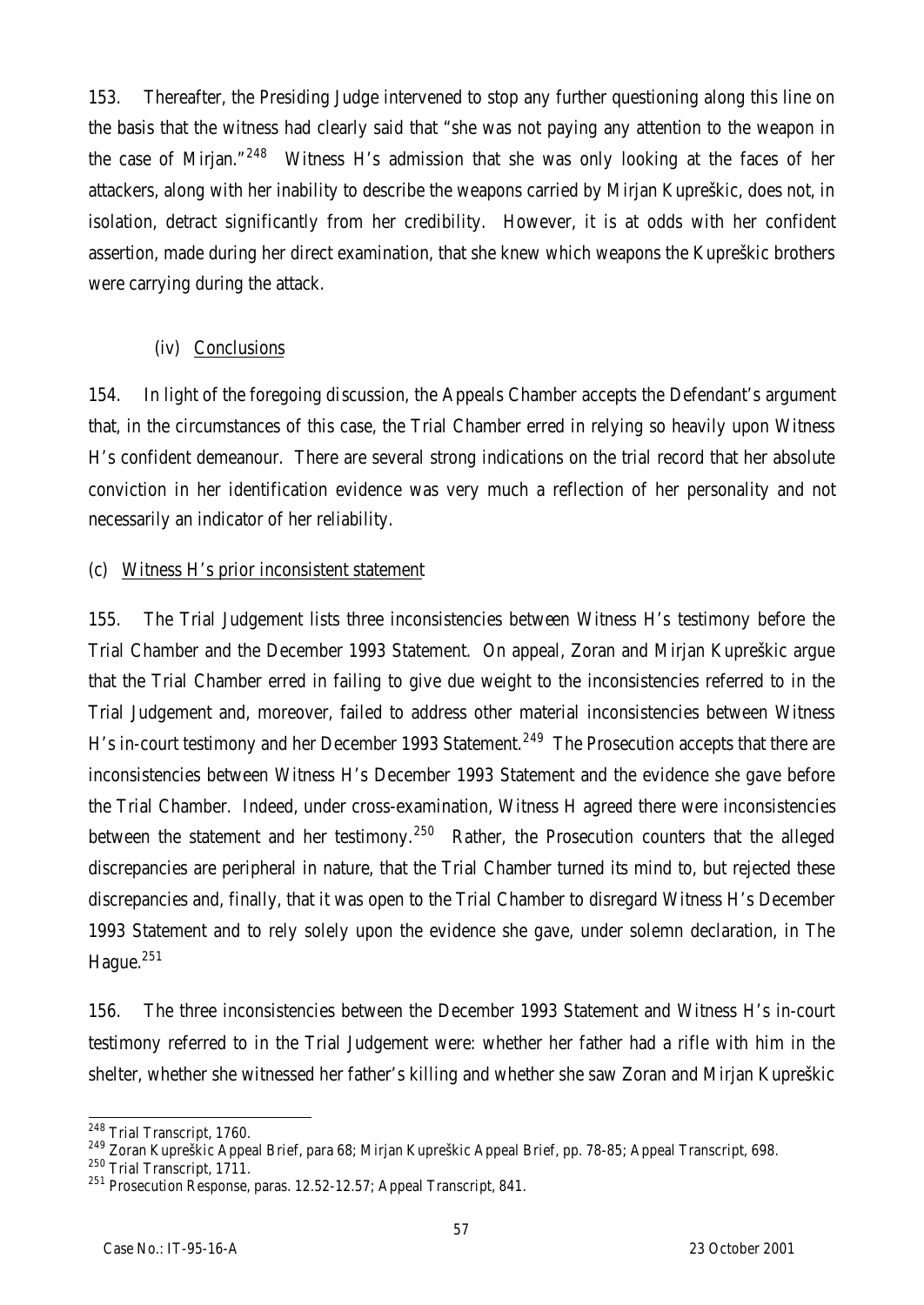setting fire to the upper floor of her house.<sup>252</sup> Regarding these discrepancies, it is not the function of the Appeals Chamber to second-guess the deliberations of the Trial Chamber. The Appeals Chamber defers to the Trial Chamber's decision to accept her evidence notwithstanding these difficulties. The jurisprudence of this Tribunal clearly recognises that a Trial Chamber is at liberty to accept a witness' evidence notwithstanding inconsistent prior statements.<sup>253</sup>

157. It is a different matter, however, where it is clear that the Trial Chamber has failed to address material discrepancies. The Appeals Chamber accepts that, generally, the mere fact that the Trial Chamber fails to refer to a discrepancy does not necessarily mean that it has not been considered. However, in this case, the Trial Chamber clearly listed the discrepancies it took into account and it is apparent from this list of discrepancies that there were several important omissions. Furthermore, as discussed below, these omissions are magnified when regard is had to the statements made by Witness SA, which were also not taken into account by the Trial Chamber.<sup>254</sup> In the circumstances of this case, particularly bearing in mind that the identification of the Defendants was made in difficult circumstances, the interests of justice require that the Appeals Chamber carefully assess whether any of the discrepancies the Trial Chamber overlooked between the December 1993 Statement and Witness H's evidence specifically undermine Witness H's direct identification of Zoran and Mirjan Kupreškic that morning.<sup>255</sup>

158. This is not a case where the discrepancies in Witness H's statements reveal such a recurring problem with her testimony that they cast doubt upon her recollection in its entirety. There is no dispute between the parties that Witness H was an eyewitness to the attack on her home on the morning of 16 April 1993, and the gist of her December 1993 Statement and her in-court testimony about these events are consistent. Moreover, some of the alleged discrepancies were likely due to the passage of time. Matters such as whether Witness H looked out of the window when she was awakened on the morning of 16 April 1993, $256$  the total number of attackers, the precise

 $\overline{a}$ <sup>252</sup> Trial Judgement, para. 402.

<sup>253</sup> *See, e.g.*, *^elebici* Appeals Judgement, para. 497.

<sup>254</sup> *See* the discussion *infra* para. 186.

<sup>255</sup> Although there was no English translation of the December 1993 Statement on the trial record, the Appeals Chamber obtained an official translation of this document in order to consider the impact of the alleged inconsistencies on Witness H's credibility.

 $^{256}$  The December 1993 Statement specifies that Witness H looked out the window, but Witness H denied this during her testimony before the Trial Chamber. Trial Transcript, 1733.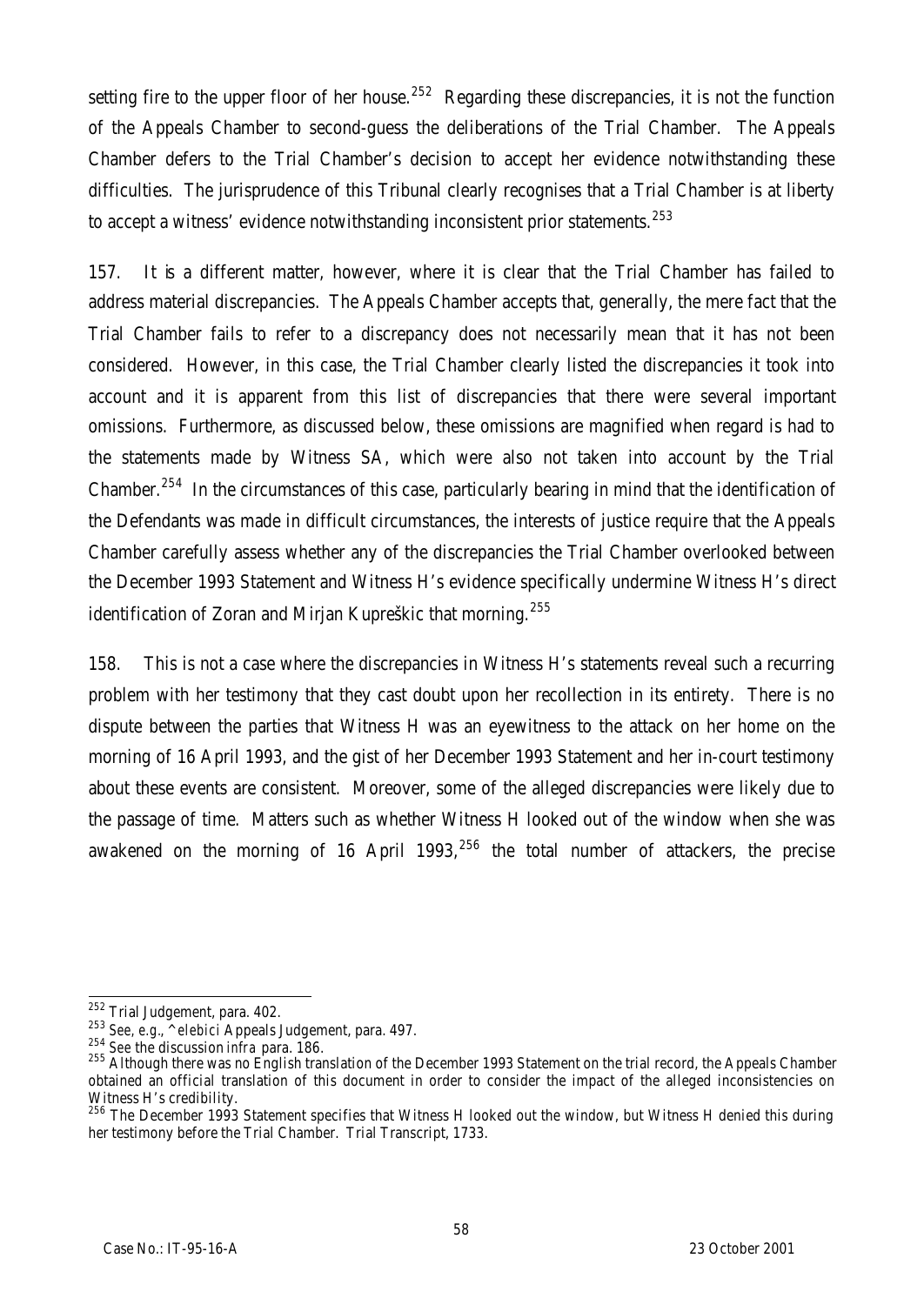whereabouts of the unidentified perpetrators at various times during the attack<sup>257</sup> and whether or not Witness H stopped to put on her sneakers as she fled the house,  $^{258}$  potentially fall into this category.

159. While the Trial Chamber referred to discrepancies in Witness H's statements about whether her father had a rifle in the shelter on the morning of the attack, this was only a minor aspect of a broader criticism raised by the Defendants. In her December 1993 Statement, Witness H said that, while the family was sheltering in the basement, her father had gone, armed with a rifle, to unlock the garage door, declaring that he would try to defend the entrance to the house. He went from the shelter into the garage and was then seized by the attackers. By contrast, during her testimony at trial, Witness H maintained that, while in the shelter, she heard familiar voices, which she thought to be those of relatives outside the house, calling her father by name. Upon Witness H's urging, her father, unarmed, opened the garage door to let them into the shelter. He was then apprehended by the attackers and killed. Thus, according to the version of events that Witness H presented at trial, the attackers must have been people who knew her father's name and who had familiar voices. This is materially different from what she said in the December 1993 Statement which related that her father went forth alone and armed to face unknown attackers in order to protect his family. Similarly, in the December 1993 Statement, Witness H said that, when the attackers were calling her father out of the shelter, they referred to him as "Mujahedin" (Islamic fighter); in court she testified that she thought they were friends or relatives because they were calling her father by his name. Thus the significance of this discrepancy lies in the possibility that, between December 1993 and September 1998, Witness H introduced into her version of events, new details supporting her claim that familiar people (i.e*.*, her neighbours) must have been involved in the attack. This is a material inconsistency and the Trial Chamber erred in categorising it as merely a discrepancy as to whether Witness H's father had a rifle or not.

160. The Trial Chamber also omitted to consider an inconsistency in Witness H's recollection of the conversation she had with Zoran Kupreškic during the attack. Before the Investigating Judge, Witness H recounted that Zoran Kupreškic lifted the hatch to the shelter and spoke to her. She made no mention of having left the basement prior to the conversation. Thus, according to this version of events, Witness H only had an opportunity to recognise Zoran Kupreškic, who was standing in the children's room, from her constrained vantage point in the basement. However, at trial, Witness H stated that, when Zoran Kupreškic lifted the door to the shelter, she came out and

 $\overline{a}$  $^{257}$  According to the December 1993 Statement, Witness H recalled that there were nine attackers in and around her, house, including two in front of the garage. At trial, Witness H referred to only five and made no mention of any soldiers in front of the garage. Trial Transcript, 1647.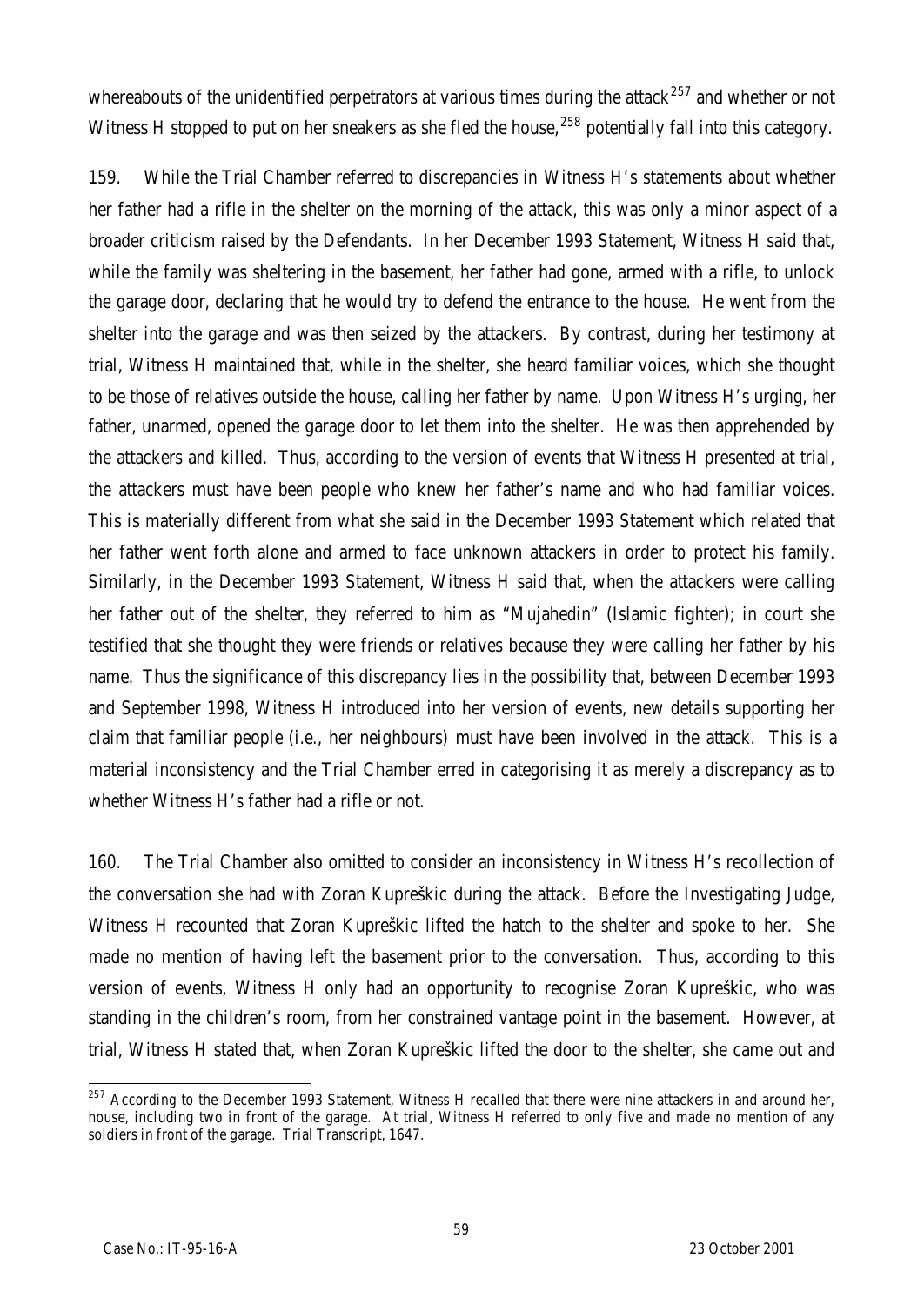spoke to him in the children's room, thus affording her an opportunity to identify him, before going back down into the shelter and then coming out again.<sup>259</sup> As a matter of logic it is questionable whether soldiers attacking a house in such chaotic and brutal circumstances would allow one of the occupants to go back and forth between the shelter in this manner, especially when it was not known with certainty whether any weapons were kept there. This discrepancy is extremely material as it goes directly to Witness H's claim that she was in close proximity to Zoran Kupre{ki} and therefore had an adequate opportunity to identify him. A discrepancy is also discernible in the content of the conversation that Witness H allegedly overheard between Zoran and Mirjan Kupreškic during the attack. In her December 1993 Statement, Witness H said that she heard the Kupreškic brothers discussing whether or not she and her family would have to come out of the house. At trial, her evidence changed to a discussion between the Kupreškic brothers as to whether they would kill Witness H and her family, imparting a more grievous aspect to their participation. Furthermore, in her description of events at trial, Witness H recounted seeing Zoran Kupreškic in her house twice, once when she came out of the shelter the first time to speak to him in the children's room and then again when she had gone back down into the basement and Zoran came back to order her out of the house. The December 1993 Statement refers to only one encounter with Zoran Kupreškic, which occurred while he was in the children's room and she was down in the shelter. The Trial Chamber addressed none of these matters.

161. Finally, in the December 1993 Statement, Witness H made no reference to having identified Vlatko Kupreškic in the vicinity of her house as she fled with Witness SA and her sisters on the morning of 16 April 1993. However, in the December 1993 Statement, Witness H did mention that the sniper fire was coming from the direction of Vlatko Kupre{ki}'s house and so had obviously turned her mind to the question of his involvement in the attack. During her in-court testimony, she stated with certainty that she saw him outside her house wearing a blue overcoat at the time that she fled her house.<sup>260</sup>

162. The Appeals Chamber allows for the fact that the December 1993 Statement was not lengthy and that the witness obviously had much greater scope to describe the events in detail when she appeared before the Trial Chamber. Nonetheless, contrary to the arguments put forward by the Prosecution, the discrepancies described above are not inconsequential and relate directly to

l

<sup>&</sup>lt;sup>258</sup> In her testimony Witness H said that she sat down on the door-step to put on her sneakers before she left the house. Trial Transcript 1654. By contrast, in her December 1993 Statement, Witness H said she simply walked out of the house.

<sup>&</sup>lt;sup>259</sup> Trial Transcript, 1641 and 1644.

<sup>260</sup> Trial Transcript, 1657-1659.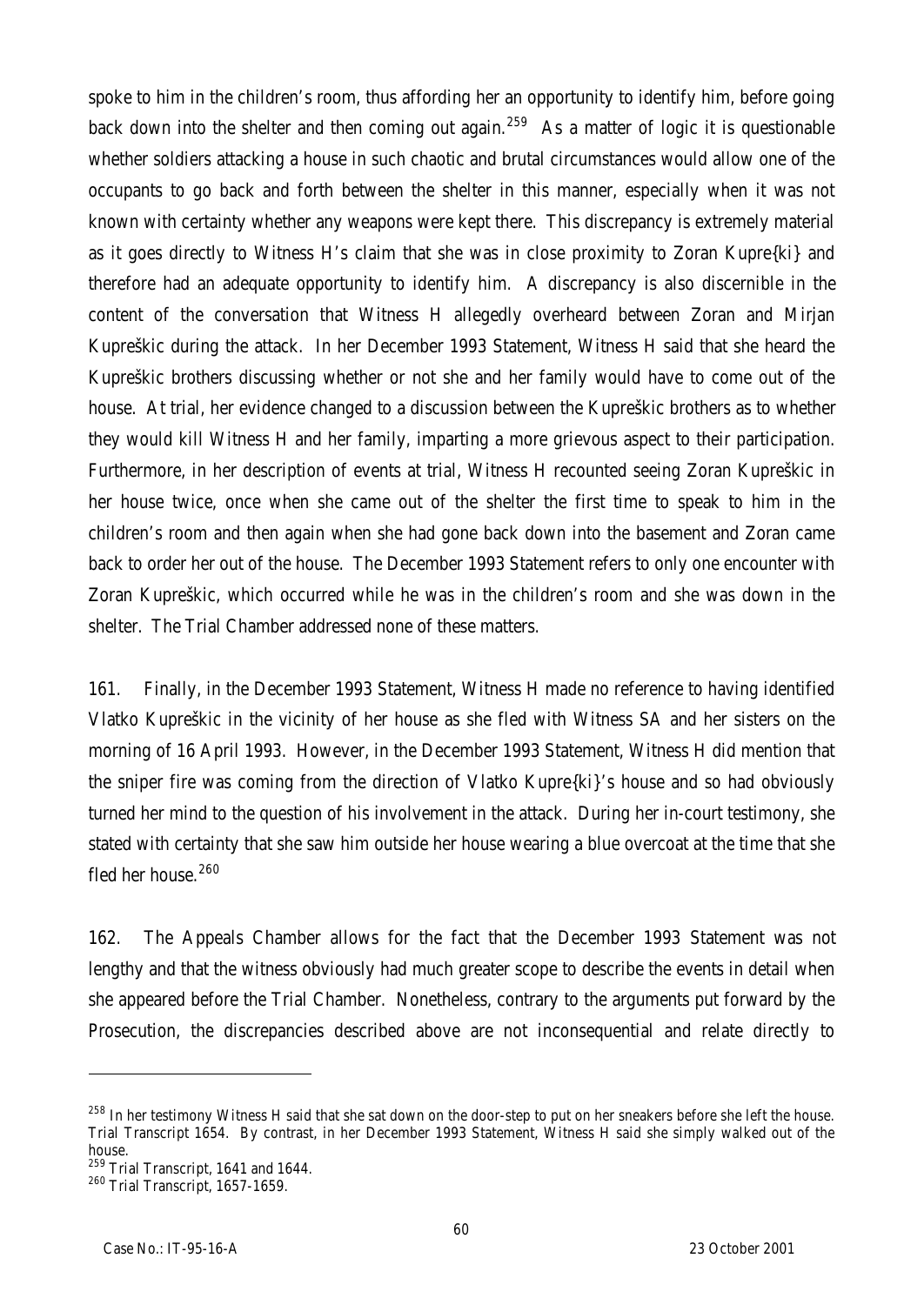Witness H's identification of the Defendants that morning. Although a Trial Chamber is at liberty to accept a witness' evidence notwithstanding prior inconsistent statements, in this case the Trial Chamber erred in failing to consider material discrepancies going directly to her identification of the Defendants. She changed the circumstances surrounding her father's departure from the shelter and introduced into her account of the events new details suggesting that the assailants knew her father by name. She altered her version of events from one where she had a very limited opportunity to identify Zoran Kupreškic from a difficult angle on a single, fleeting, occasion, to one where she saw him twice and had a face-to-face conversation with him. She also implicated an additional member of the Kupreškic family in the attack.

163. Although the Trial Chamber stated that Witness H was thoroughly cross-examined on all of the discrepancies between the December 1993 Statement and her in-court-testimony, a review of the trial record reveals that, to a great extent, attempts to cross-examine her on these inconsistencies were thwarted by her erroneous denial that she ever made the December 1993 Statement. Thus her credibility on the stand appeared to remain largely intact. This conclusion, however, should have been reassessed in light of the evidence from the investigating judge, Ms. Ajanovic, supporting the Defendant's argument that Witness H made the December 1993 Statement.

## (d) Witness SA

164. Foremost amongst the concerns raised by the Defendants was the Trial Chamber's handling of matters relating to Witness SA, who is a close relative of Witness H. Witness SA was present in the Ahmic house at the time of the attack on 16 April 1993 and was the only eyewitness, other than Witness H, who could potentially recount the events that occurred there that morning.<sup>261</sup>

165. On 21 April 1993, just a few days after the Ahmici attack, Witness SA gave a statement ("First Statement") to the Security Service in Zenica in which she specifically stated that she was unable to identify the perpetrators of the attack on her house, both because of her distressed state and because the soldiers were dressed in HVO camouflage uniforms with their faces painted in different colours. She made no reference to any other member of her family having identified the perpetrators.<sup>262</sup> On 23 April 1993, Witness SA made another statement ("Second Statement"), this time to the Centre for Investigation of War Crimes and Genocide against Muslims. Witness SA stated that Witness H had seen Zoran Kupreškic in her house during the course of the attack. No mention was made of Mirjan Kupreškic having been involved in the attack, although Witness SA

 $\overline{a}$  $^{261}$  Witness H's two siblings were also present but were too young to testify about the events.

 $262$  Exhibit C 1.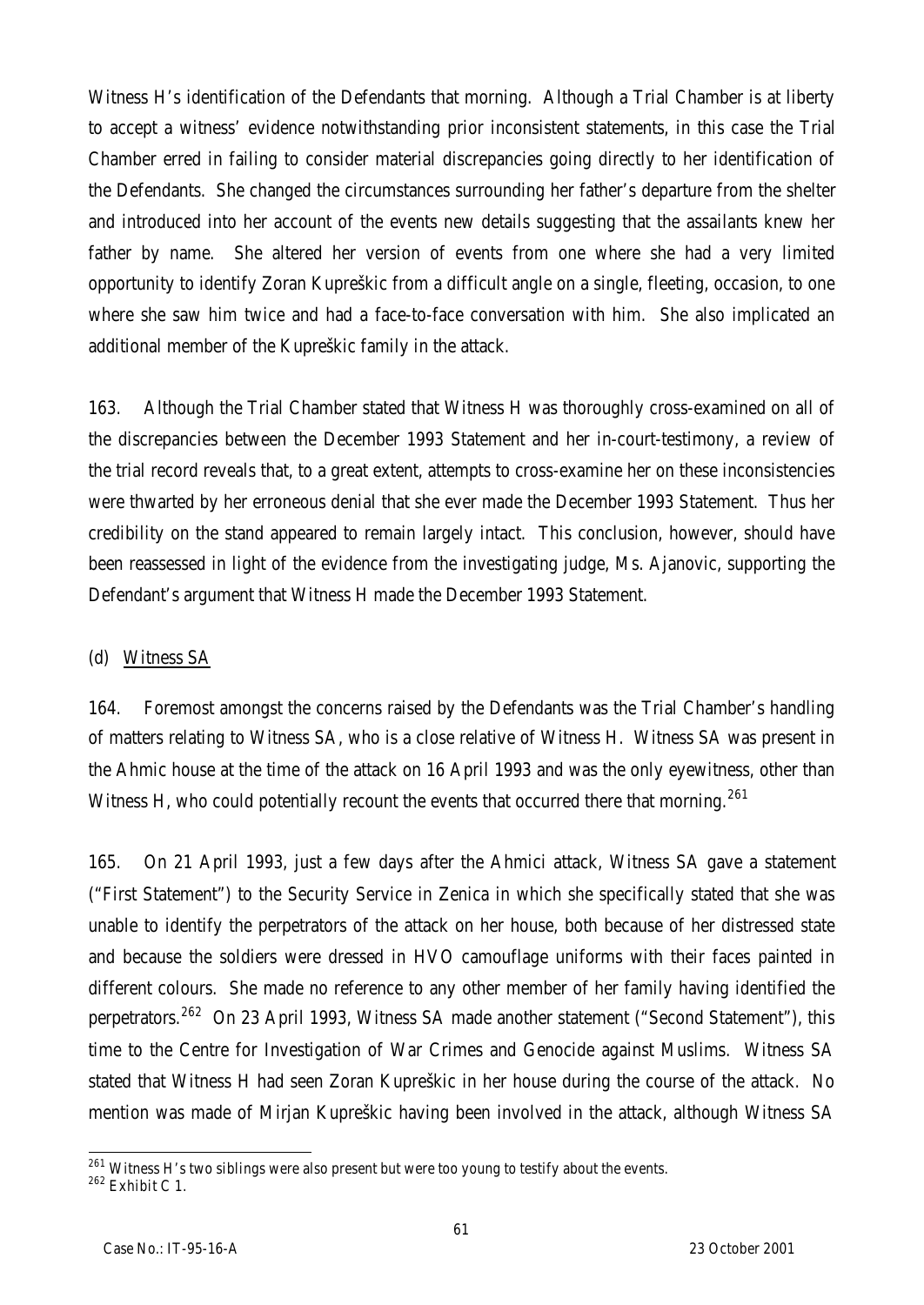did refer to his name when listing the Croat inhabitants of the Šutre hamlet in which she had lived prior to the attack.<sup>263</sup> A few weeks later, on 9 May 1993, Witness SA made a further statement ("Third Statement") to the Centre for Investigation of War Crimes and Genocide against Muslims in Zenica, in which she repeated that she had been unable to identify any of the perpetrators of the attack on the Ahmic house, but that Witness H had recognised Zoran Kupreškic.<sup>264</sup> Again, no mention was made of Mirjan Kupreškic's involvement in the attack, but Witness SA commented that he was one of the soldiers she used to see in HVO uniform prior to the conflict. On 20 December 1993, Witness SA made a statement ("Fourth Statement") before an Investigating Judge in Zenica in which she recalled having seen "Zoran, Mirjan, Ivica and Vlatko Kupreškic in full combat gear" in her home during the attack.<sup>265</sup> The Prosecution subsequently interviewed Witness SA, on 18 October 1994, ("Fifth Statement") and she repeated her allegation that Zoran, Mirjan, Ivica and Vlatko Kupreškic were all involved in the attack on her house.<sup>266</sup>

166. Witness SA was initially included on the Prosecution's list of witnesses, although there is little doubt that, in view of her prior statements, her identification of the Defendants as participants in the attack would have been subjected to serious challenge upon cross-examination. On 2 September 1998, the Prosecution informed the Defendants and the Trial Chamber that it had not made a final decision as to whether it would call Witness SA to testify, although it intimated that it was unlikely.<sup>267</sup> The following day, during her cross-examination of Witness H, counsel for Mirjan Kupreškic complained that the Defendants still did not know whether Witness SA would testify for the Prosecution and that this impacted upon their cross-examination of Witness H. Emphasising the importance of hearing Witness SA, who was the only other eye-witness who could testify about the events in the Ahmic house on the morning of 16 April 1993, the Defendants raised the possibility that, if the Prosecution did not call Witness SA, the Trial Chamber should intervene and call her as a court witness.<sup>268</sup> Upon the conclusion of Witness H's testimony on 3 September 1998, the Trial Chamber announced that it recognised the rights of the Defendants to have an opportunity to crossexamine Witness SA and that it would, therefore, require that the Prosecution call her the following afternoon. The Presiding Judge reiterated to the Prosecution"…you should understand that it is in the interest of justice that this witness be called here before the Tribunal to give that witness's testimony."<sup>269</sup>

 $\overline{a}$ 

- <sup>264</sup> Exhibit C 3.
- $265$  Exhibit C 4.
- $266$  Exhibit C 5.
- <sup>267</sup> Trial Transcript, 1569.

 $263$  Exhibit C 2.

<sup>268</sup> Trial Transcript, 1698-1699. <sup>269</sup> Trial Transcript, 1847.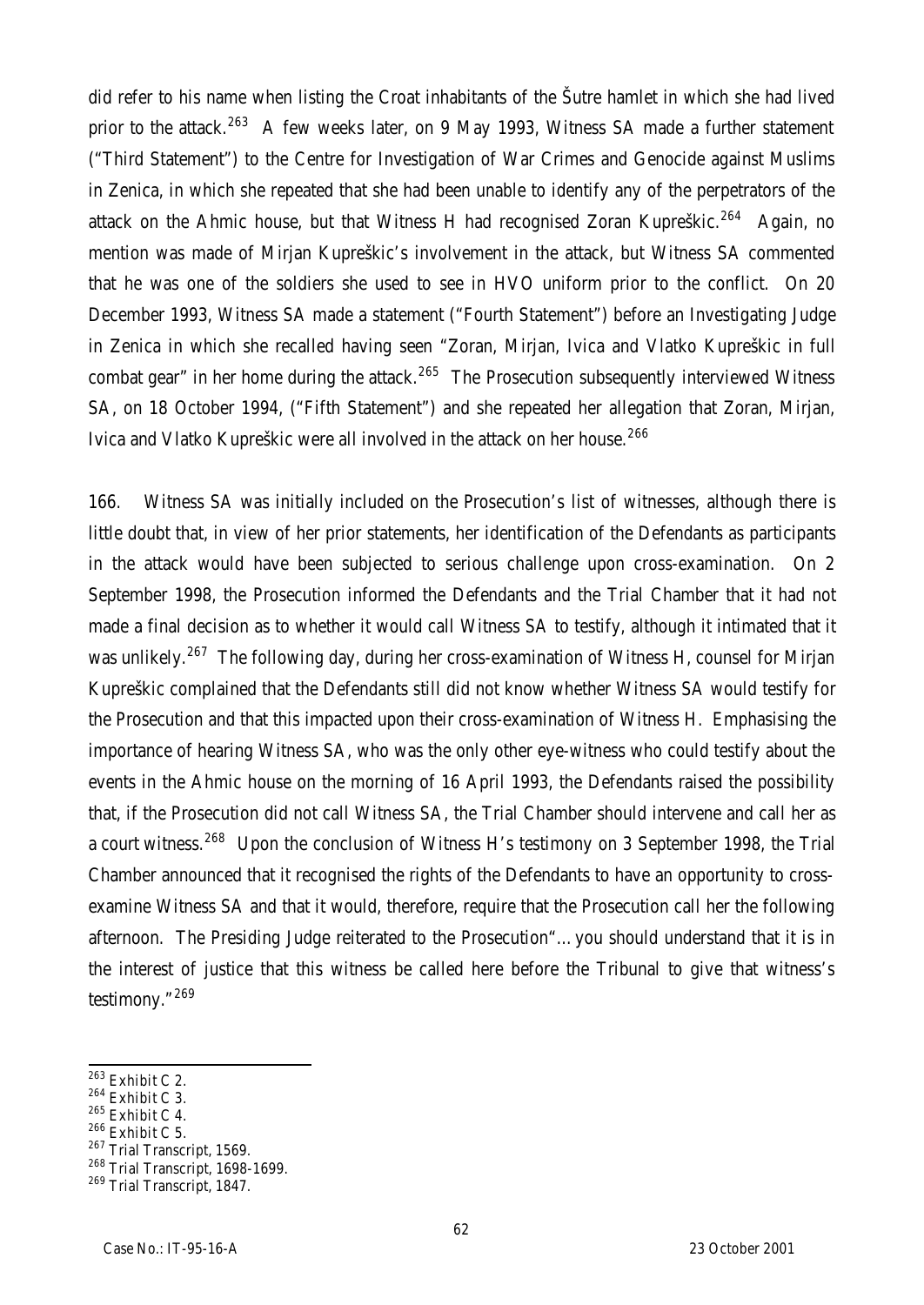167. On 4 September 1998, the day that Witness SA was due to testify, the Prosecution informed the Trial Chamber that Witness SA was not well enough to attend. The previous day, upon being told that she would be called to give evidence the following day, the witness had collapsed in distress. The Prosecution expressed concern about the impact that the rigours of trial and, particularly cross-examination, would have upon the health of the witness. Witness SA had reacted similarly on several previous occasions, although at times she had been strong enough to answer questions put to her by the Prosecution.<sup>270</sup> At this juncture, counsel for Zoran Kupreškic again emphasised that, in view of the prior statements made by the witness, it was crucial for the Defendants that she be heard and requested further information about her medical condition.<sup>271</sup> The Trial Chamber acknowledged the concerns of the Defendants stating that it was "only proper for the Defence to insist on her being heard here in court." $272$  Later that day, a representative from the Tribunal's Victims and Witnesses Unit appeared and informed the Trial Chamber that Witness SA was being treated by a physician. The representative expressed the view that the witness was not, at that time, fit to make a statement before the court and that this had been confirmed by the preliminary assessment of the physician. No information was available as to whether the witness would be able to attend court at some later date.<sup>273</sup> Upon hearing this, counsel for Zoran Kupreškic requested that the Trial Chamber obtain a professional diagnosis of Witness SA's condition and the Trial Chamber agreed that this would be done.<sup>274</sup> The Trial Chamber subsequently informed the parties that, in view of the medical information about Witness SA that had been provided to the Trial Chamber, the witness was being released so that she could return home. However, the Trial Chamber reiterated its intention to call her back, under Rule 98 (in conjunction with Rule 89), to give evidence and assured the Defendants it would "take all the necessary steps short of…forcing the witness to come back to The Haque." $275$ 

168. On 18 September 1998, defence counsel again raised the issue of whether Witness SA would be called to testify. The Presiding Judge responded that the medical report regarding the witness' health was expected within the next week. He went on to say:

…it is better for the witness to be a witness called by the Trial Chamber to give evidence in court, also because this might appear to the witness herself as a way of protection, a way of protecting her in coming here. So she might find a psychological incentive in coming here to give evidence because of the request put forward by the Court…If she refuses, we don't want to subpoena her, for a lot of obvious psychological reasons. However, we might either take a deposition when we go to Bosnia-Herzegovina…We might even decide to admit in evidence her statements, her various statements. This is a fallback. I would prefer either her to come over here or to take a

 $\overline{a}$ 

 $^{270}$  Trial Transcript, 1854-1857, and 1859-1861.

<sup>271</sup> Trial Transcript, 1857-1858.

<sup>272</sup> Trial Transcript, 1861.

<sup>273</sup> Trial Transcript, 1879-1881.

<sup>274</sup> Trial Transcript, 1881-1882.

<sup>275</sup> Trial Transcript, 1970-1971.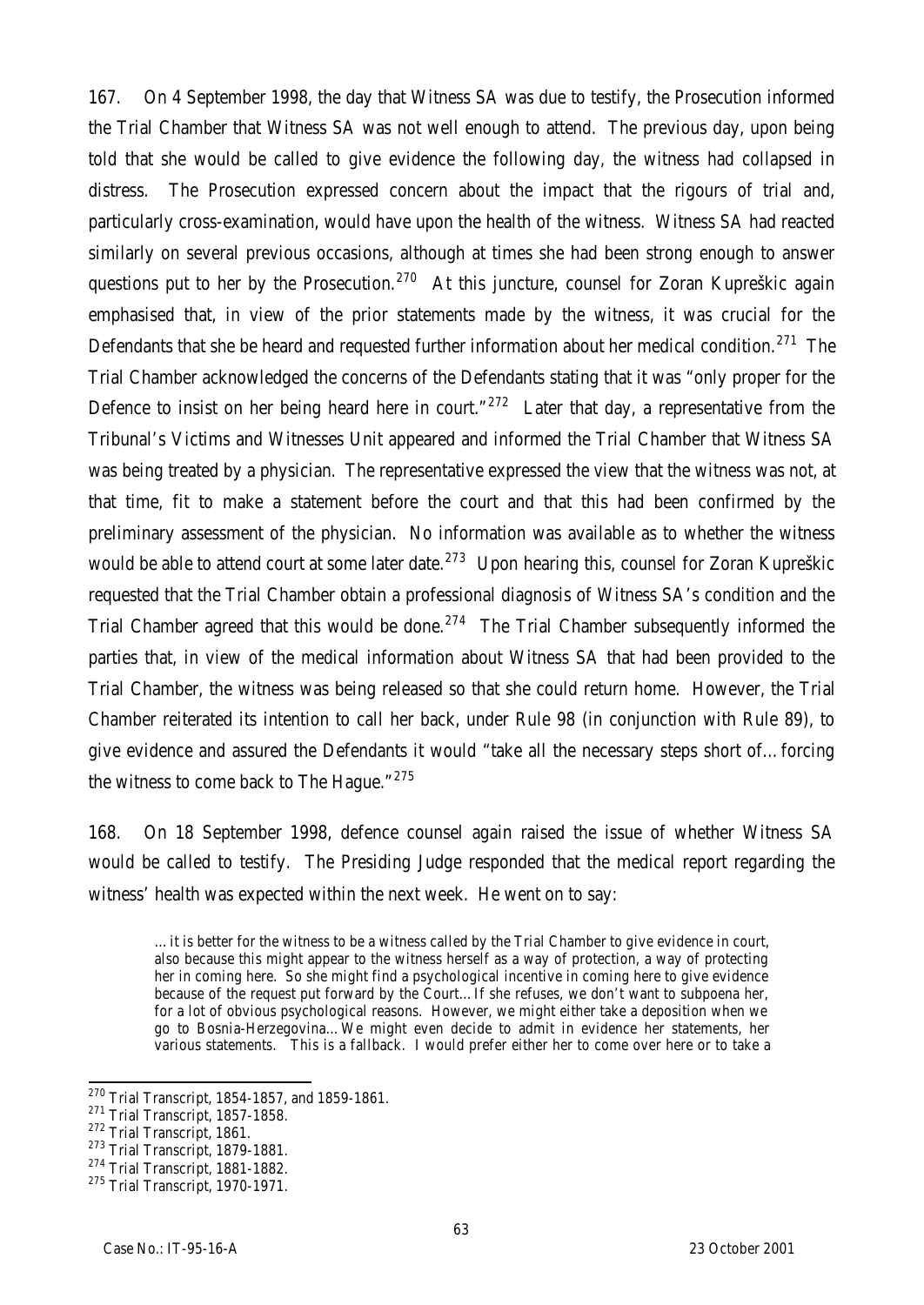deposition, because it's better to have the witness in front of us. However, as I say, as a fallback solution, we might eventually decide to enter into evidence those statements which, I think, the Defence intends to stress.<sup>276</sup>

The medical report relating to Witness SA was conveyed to the parties on 28 September 1998.<sup>277</sup> The tests performed on Witness SA had revealed no physical abnormalities and, accordingly, the Trial Chamber decided it would call Witness SA as a court witness. A confidential summons was issued on 30 September 1998 asking Witness SA to appear before the Court in the week commencing 5 October 1998. As the Presiding Judge had foreshadowed, the summons specified that the Trial Chamber did not, at that stage, "contemplate any penalties for non-compliance" and merely urged "the witness to comply with (the)...summons in the interests of justice." $^{278}$  However, on 7 October 1998, the Trial Chamber received a copy of a fax from a staff member of the Victims and Witnesses Unit in its Sarajevo office reporting that Witness SA was not in a condition that would enable her to travel to The Hague to testify before the Trial Chamber.<sup>279</sup> The Deputy Head of the Victims and Witnesses Unit attended before the Trial Chamber and conveyed his opinion that, in light of the fax he had received from his staff member, Witness SA would not be able to come. The staff member in Sarajevo had expressed the view that the witness was suffering from post-traumatic stress disorder ("PTSD").<sup>280</sup> At that time, counsel for Mirjan Kupreškic inquired as to whether a suitably qualified medical practitioner had examined the witness and provided appropriate medical documentation. The Deputy Head of the Victims and Witnesses Unit confirmed that, although his staff member was qualified as a social worker and was very experienced in dealing with survivors of war trauma, neither she, nor any other staff member of his unit, was qualified to carry out a medical assessment of Witness SA.<sup>281</sup>

169. Upon hearing this report from the Victims and Witness Unit, the Presiding Judge of the Trial Chamber stated:

You may remember that we decided to summon this lady as a Court witness; however, without going so far as to subpoena her. Now, we fully trust the competence and the experience of the various members of the Victims and Witnesses Unit who have been dealing with this particular lady, and we feel that it is probably not necessary now to insist to call her as a witness. However, we decide to admit into evidence her…written statements, so that they will be part of the evidence of this Tribunal.<sup>282</sup>

 $\overline{\phantom{a}}$ <sup>276</sup> Trial Transcript, 2429-2430.

<sup>&</sup>lt;sup>277</sup> See Witness Summons by the Chamber Pursuant to Rule 98 of the Rules of Procedure and Evidence, 30 September 1998.

<sup>&</sup>lt;sup>278</sup> Witness Summons by the Chamber Pursuant to Rule 98 of the Rules of Procedure and Evidence, 30 September 1998. <sup>279</sup> Trial Transcript, 3983-3984.

<sup>280</sup> Trial Transcript, 3985-3987.

<sup>281</sup> Trial Transcript, 3987-3990.

<sup>282</sup> Trial Transcript, 3990-3991.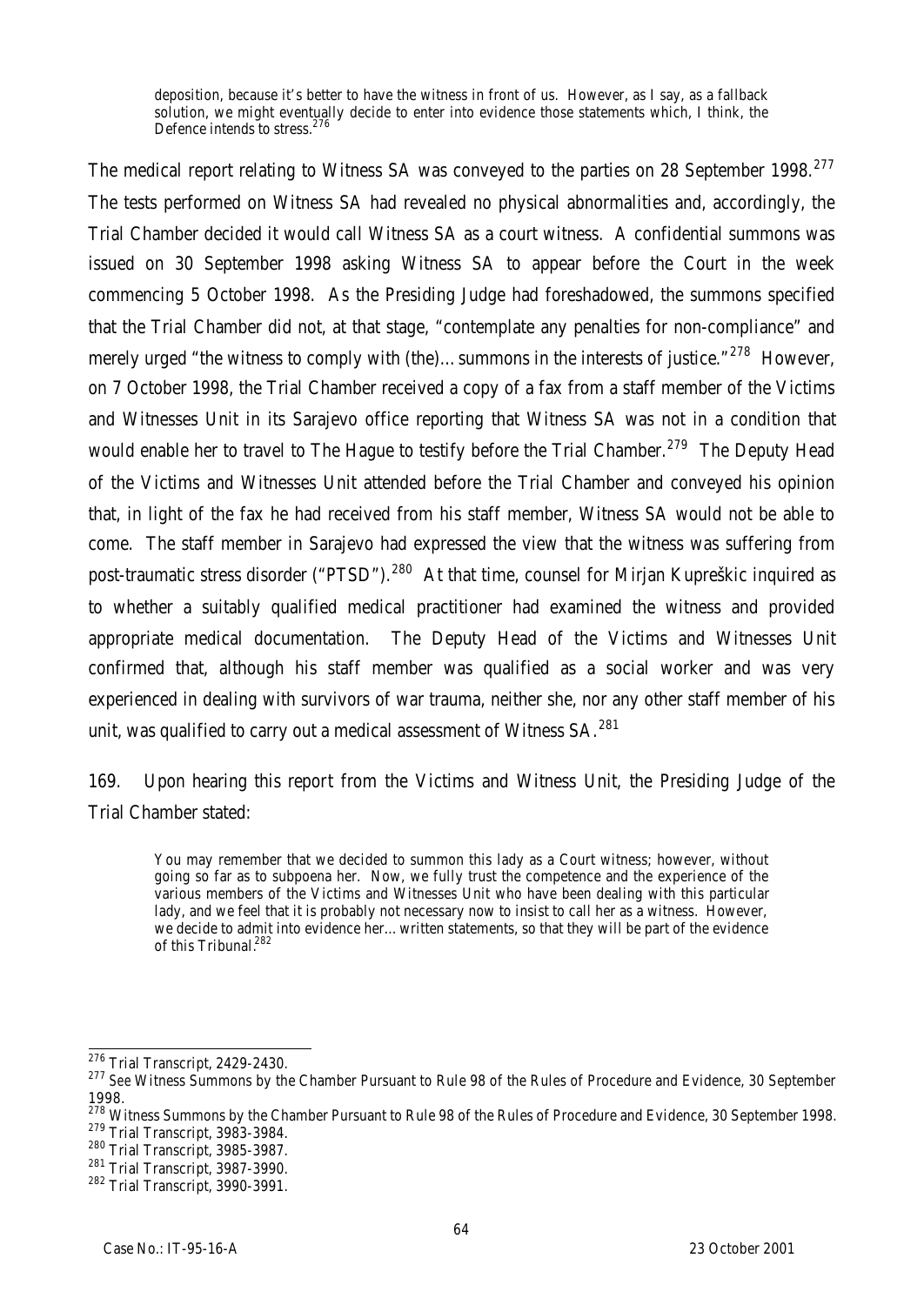The six statements of Witness SA were subsequently admitted as court exhibits on 15 October 1998.<sup>283</sup> The defence case commenced in early 1999.<sup>284</sup>

170. On appeal, both Zoran<sup>285</sup> and Mirjan Kupreškic<sup>286</sup> argue that the Trial Chamber erred in accepting the diagnosis of PTSD by a social worker from the Victims and Witnesses Unit and, on that basis, deciding that it was not necessary for Witness SA to testify. In response, the Prosecution claims that, pursuant to Rule 98, the Trial Chamber has complete discretion as to whether it will call a witness to testify and that the parties have no right to insist upon a particular person be named as a court witness.<sup>287</sup>

171. The Appeals Chamber accepts that the Trial Chamber erred in failing to call for a professional medical opinion to follow up the assessment made by the staff member of the Victims and Witnesses Unit as to the inability of Witness SA to testify due to PTSD. Although the staff member may have been extremely experienced in working with trauma survivors and, no doubt, would have encountered the symptoms of PTSD many times, this Tribunal can only accept the diagnosis of such a complex psychological condition when it is made by a person with appropriate medical training. Further, as has been previously acknowledged by this Tribunal, an individual suffering from PTSD may, nonetheless, be a perfectly credible witness.<sup>288</sup> This is an additional reason to require that the assessment of a witness' inability to testify as a result of PTSD be carried out by an appropriately qualified health professional. That was not done in the present case. The Appeals Chamber agrees that, pursuant to Rule 98, the Trial Chamber has complete discretion as to whether it will name a particular person as a court witness. The Appeals Chamber further notes that, in this case, the Trial Chamber specifically refrained from issuing a formal subpoena for Witness SA, settling instead for a summons that expressly stated there would be no penalty for noncompliance. Nonetheless, having named Witness SA as a court witness, it was not open to the Trial Chamber to retract that decision in the absence of certification from a qualified health professional demonstrating that the witness was medically unfit to attend.

172. The question then arises as to whether any prejudice followed from the Trial Chamber's treatment of matters relating to Witness SA's proposed in-court appearance. It is true that, in the absence of an ability to sanction Witness SA for non-attendance, the Trial Chamber could not, in any event, have ensured her live testimony. As argued by the Prosecution, it was also, theoretically,

<sup>286</sup> Mirjan Kupre{ki} Appeal Brief, 59-61.

 $\overline{a}$  $^{283}$  Trial Transcript, 4891-4982.

<sup>&</sup>lt;sup>284</sup> On 11 January 1999, counsel for Zoran Kupre{ki} presented the joint opening statement for the Kupre{ki} brothers. Trial Transcript, 5026-5044.

<sup>&</sup>lt;sup>285</sup> Zoran Kupre{ki} Appeal Brief, paras 33 and 76; Appeal Transcript, 658 and 685.

<sup>&</sup>lt;sup>287</sup> Prosecution Response, para. 12.41; Appeal Transcript, 846-847.

<sup>288</sup> *Prosecutor* v *Furundžija,* Case No.: IT-95-17/1-T, Judgement, 10 December 1998, para. 109.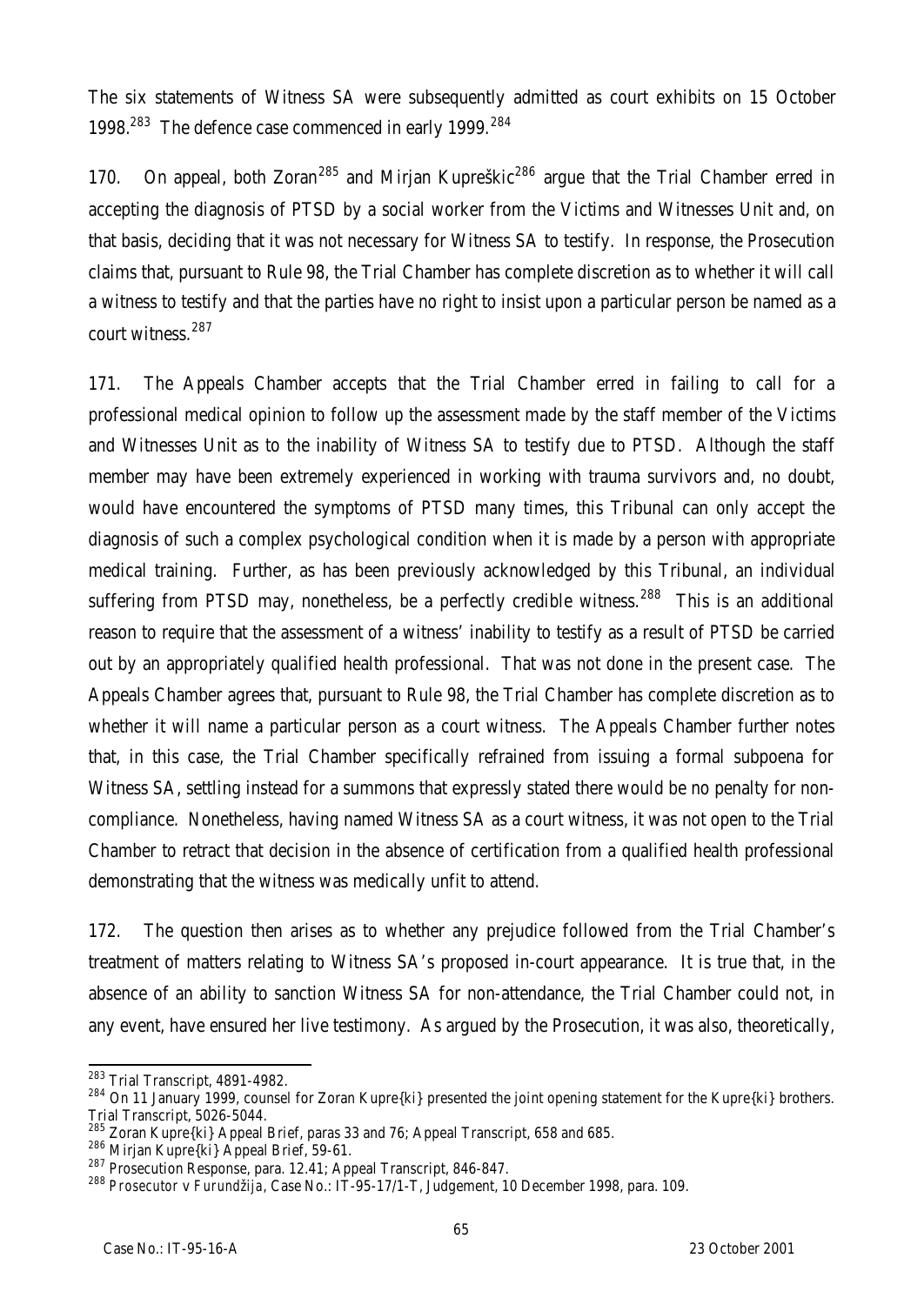open to the Defendants to call Witness SA as their own witness if they believed their rights had been prejudiced as a result of the Trial Chamber's decision to release her from her obligation to attend.<sup>289</sup> The present Appeals Chamber adopted a similar position in its earlier decision on a motion by Zoran and Mirjan Kupre{kic to call Witness SA at the appeal stage pursuant to Rule 115.<sup>290</sup>

173. After a more complete review of the trial record, however, the Appeals Chamber concludes that, in practice, the matter was more complicated. In the course of the trial, defence counsel had expressed concerns about their ability to arrange for Bosnian Muslims to travel to The Hague and appear before the Trial Chamber as defence witnesses regarding the events in Ahmici. Muslim witnesses who, in principle, were willing to testify for the Defendants refused to do so due to fear of the condemnation and harassment within the close-knit Muslim community that would surely follow from associating themselves with the Defendants. As one defence counsel explained:

After the war, there is still great distrust between the Croats and the Muslims. For those reasons, if a Muslim witness does have contacts with the Defence lawyers of the accused Croats, he is often called a traitor in his own environment and is often, therefore, mistreated in different ways. <sup>29</sup>

174. In order to resolve this problem, the Defendants proposed that Muslim witnesses be called as court witnesses rather than as defence witnesses, which would not be viewed by the Muslim community as suggesting any improper association with the Croat side on the part of the witnesses.<sup>292</sup>

175. The Trial Chamber, accepting the concerns expressed by the Defendants, agreed that the court would summon the proposed witnesses on their behalf.<sup>293</sup> In a situation where a witness was not even willing to testify for the Defendants in principle, as would have been the case with Witness SA, there would have been little hope of Zoran and Mirjan Kupre{ki} securing her co-operation. Thus the Trial Chamber was well aware of the enormous difficulty the Defendants would have in obtaining the attendance of Witness SA as their own witness. Undoubtedly, that is why the Trial Chamber agreed to name Witness SA as a court witness in the first instance. Upon concluding that

 $\overline{a}$ <sup>289</sup> Prosecution Response, para. 12.39.

<sup>&</sup>lt;sup>290</sup> Decision on the Motions of Drago Josipovic, Zoran Kupreškic and Vlatko Kupreškic to Admit Additional Evidence Pursuant to Rule 115 and for Judicial Notice to be Taken Pursuant to Rule 94 (B), 8 May 2001, para. 10 (stating "…it is clear from the trial transcript that this witness could have been called during the course of the *Kupreškic* trial as part of the defence case, had the defence wished to call her. Furthermore, it is clear from the transcript that the defence did not object at the time to the Trial Chamber's decision not to call the witness, or even challenge it by way of appeal…the defence has no right to assume what a Chamber will or will not accept in making its findings; it must put forward its best case in the first instance. If the defence had wanted to emphasise a particular issue in relation to Witness SA during the trial, then it ought to have called Witness SA during the course of the defence case, or objected to the Trial Chamber's decision not to call Witness SA at the time. That failure cannot be rectified at the appeals stage.") <sup>291</sup> Trial Transcript, 3693-3694.

<sup>&</sup>lt;sup>292</sup> Trial Transcript, 3694.

<sup>293</sup> Trial Transcript, 3758-3759.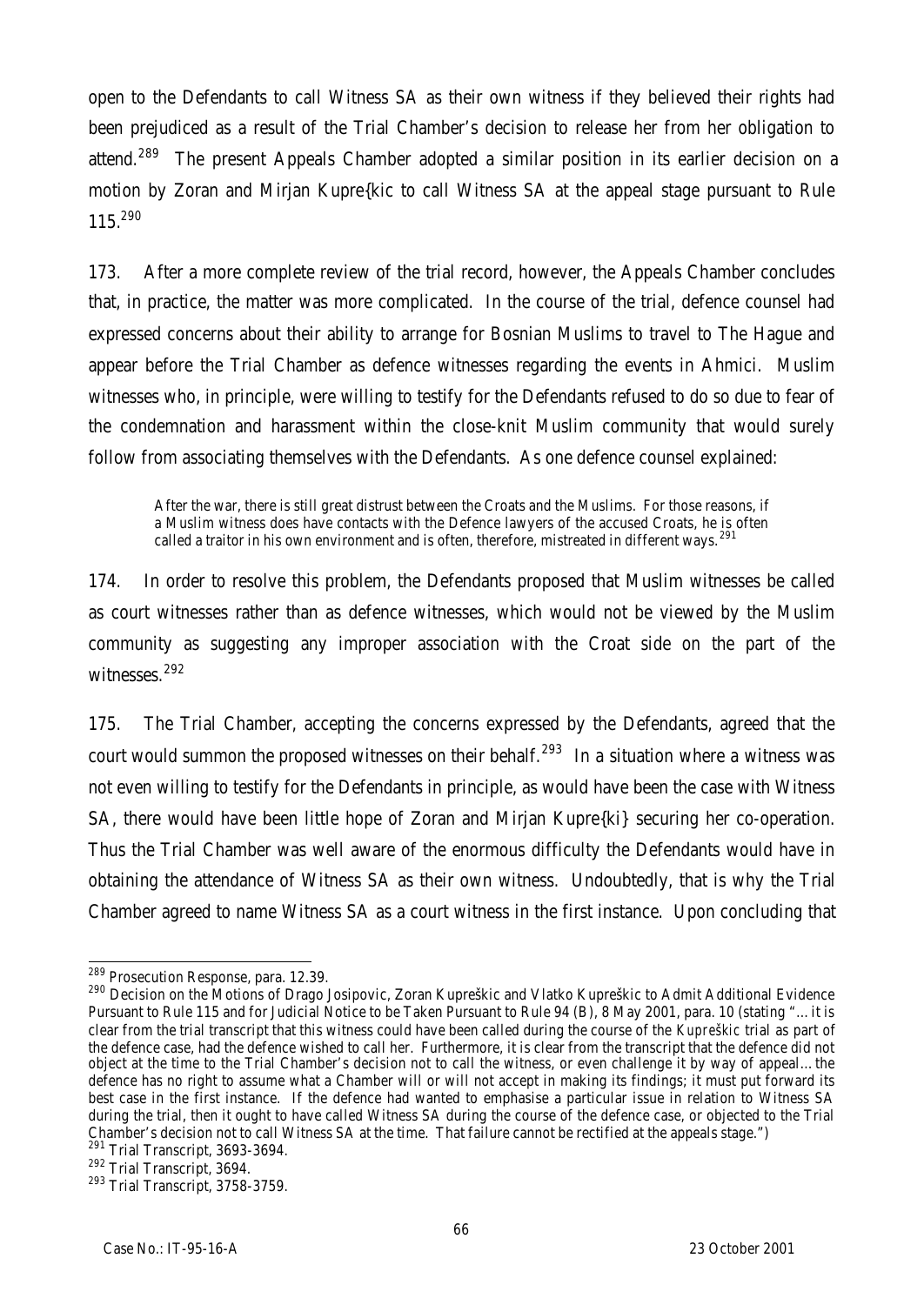Witness SA was not well enough to appear as a court witness, the solution proposed by the Trial Chamber was to admit her statements into evidence. In the circumstances it would have been futile for the Defendants to appeal the decision of the Trial Chamber to abandon calling Witness SA, although it is abundantly clear that they had repeatedly insisted that the witness' medical condition should be professionally appraised and documented.

176. Counsel settled for the admission of Witness SA's statements into evidence, on the assumption that these apparently conflicting documents would be carefully analysed by the Trial Chamber. It is clear that the Defendants relied heavily upon the Trial Chamber's decision to admit the documents. Throughout the trial, they remained adamant that the testimony of Witness SA was critical, both because she was the only other eyewitness who could testify about the events in the Ahmic house and because they believed that her prior statements were at odds with the evidence given by Witness H. In the Defendants' view, they constituted an important check on the evidence of Witness H.<sup>294</sup> This position was articulated forcefully in the Closing Brief filed by Mirjan Kupreškic who argued:

The statement of…[Witness SA], although she was a prosecution witness initially, is of exceptional importance to the defence, since it might be used as a check on the statements of Witness H. Both these persons were in the same place on April 16, 1993, and they gave different accounts of the fundamental circumstances, and it would have been of crucial importance for the establishment of the truth to determine all the relevant facts in direct examination.

177. For its part, the Trial Chamber, on several occasions throughout the course of the trial, acknowledged that it was in the interests of justice for the Trial Chamber to consider the evidence of Witness SA.<sup>296</sup> It only became apparent when the Trial Judgement was rendered that the Trial Chamber had given no consideration at all to Witness SA's statements. The Trial Chamber explained:

…little or no weight can be placed upon the [Witness SA] statements purporting to identify the accused. It was not until her fourth statement that the witness made any identification. She did not give evidence, and was, therefore, not subject to cross-examination about those discrepancies.<sup>297</sup>

178. On appeal, Zoran and Mirjan Kupreškic argue that the Trial Chamber erred in failing to examine critically the evidence of Witness H in light of the Witness SA statements and, furthermore, misled them by admitting the documents and then refusing to consider them on the grounds stated in the Trial Judgement. Had they known the statements would be disregarded, argued the Defendants on appeal, alternative means for getting the evidence before the Trial

 $\overline{a}$ 

<sup>&</sup>lt;sup>294</sup> Trial Transcript, 1698-1699.

<sup>&</sup>lt;sup>295</sup> Mirjan Kupre{ki} Closing Brief, 55.

<sup>296</sup> *See* the discussion *supra* paras 166-167.

<sup>297</sup> Trial Judgement, para. 404.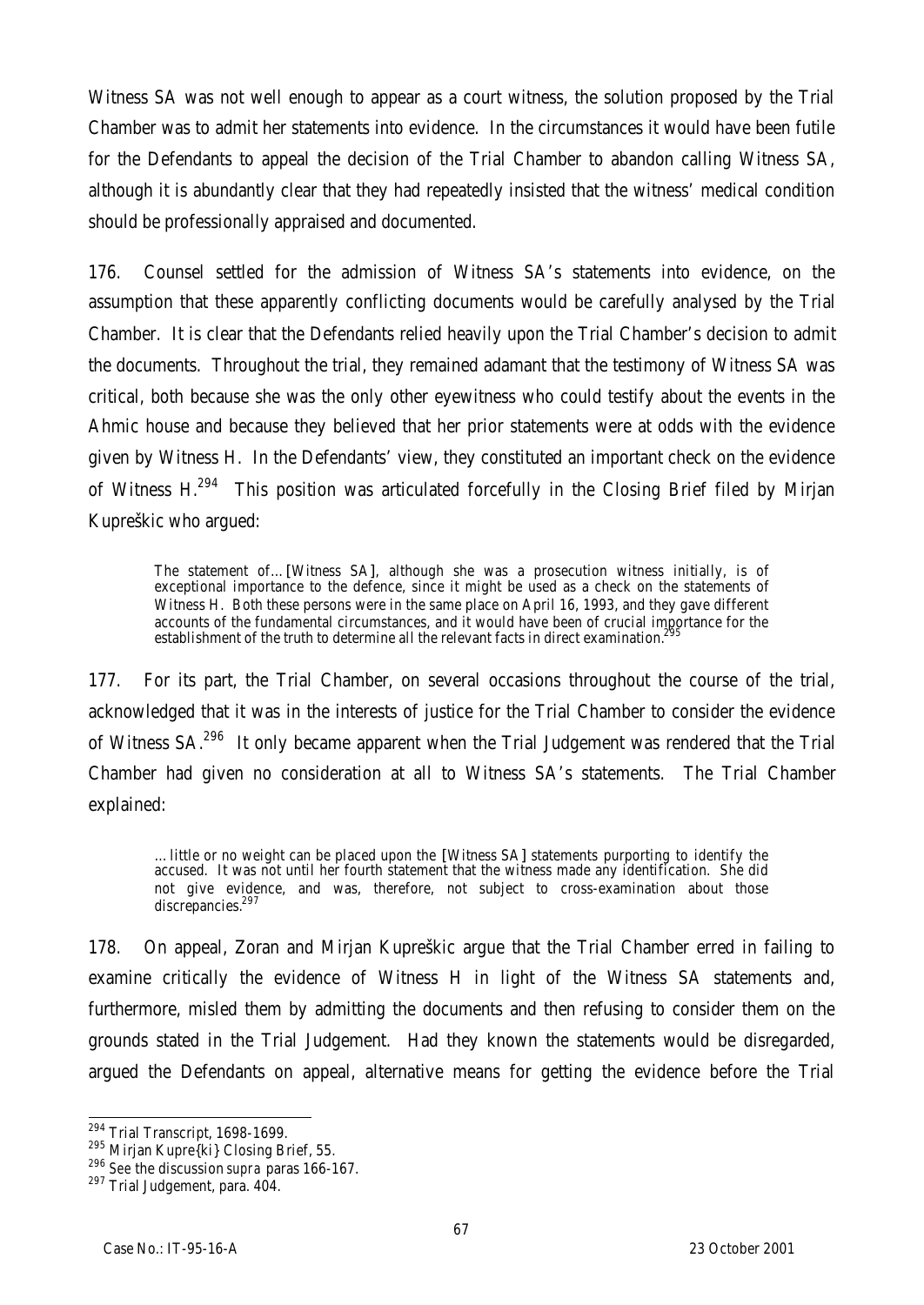Chamber (such as renewing demands to have the witness called before the Trial Chamber) would have been more vigorously pursued.<sup>298</sup> In response, the Prosecution maintains that the Trial Chamber relied solely on the identification evidence of Witness H to reach its conclusion that Zoran and Mirjan Kupreškic had participated in the attack on the Ahmic house and that arguments about Witness SA are, therefore, irrelevant.<sup>299</sup> As to the argument that the Defendants were misled by the Trial Chamber's decision to admit the statements into evidence, the Prosecution argued that the Defendants were confusing issues concerning the admission of evidence and the weight the Trial Chamber subsequently attached to it.<sup>300</sup>

179. The Appeals Chamber accepts the Defendants' argument that the Trial Chamber overlooked the link between the Witness SA statements and the credibility of Witness H. Certainly it was reasonable for the Trial Chamber to conclude that it could not rely on Witness SA's belated recognition of Zoran and Mirjan Kupreškic in the attack on the Ahmic house as corroboration of the testimony given by Witness H on that same matter. However, it failed to take the next critical step, so strenuously and repeatedly argued by the Defendants, namely to consider whether the statements made by Witness SA cast doubt upon the identification evidence of Witness H. In these circumstances, it was a mistake for the Trial Chamber to admit the Witness SA statements into evidence (the solution the Trial Chamber itself devised in light of its inability to obtain live testimony from Witness SA) knowing that they were inconsistent with each other and had not been subjected to cross-examination and then to find that these factors precluded their use. Although the later statements of Witness SA may well have been not credible as a means of corroborating the testimony of Witness H, the Trial Chamber should have considered whether the statements, in their totality, cast doubt on the testimony of Witness H.

180. The arguments made by the Defendants about the manner in which the Witness SA statements impugn the credibility of Witness H fall into two general categories. First, the Defendants maintain there are material discrepancies between the evidence of Witness H and the statements of Witness SA. Second, they contend that the statements of Witness SA suggest a distinct possibility that Witness H may have been unduly influenced by speculation amongst her family members that their Croat neighbours were involved in the 16 April 1993 attack on Ahmici.

(i) Discrepancies

181. The Defendants point to a number of inconsistencies between the version of events given by Witness H in her testimony and that given by Witness SA in her various statements and argues that

 $\overline{\phantom{0}}$ <sup>298</sup> Mirjan Kupre{ki} Appeal Brief, 61-62.

<sup>&</sup>lt;sup>299</sup> Prosecution Response, para. 11.28.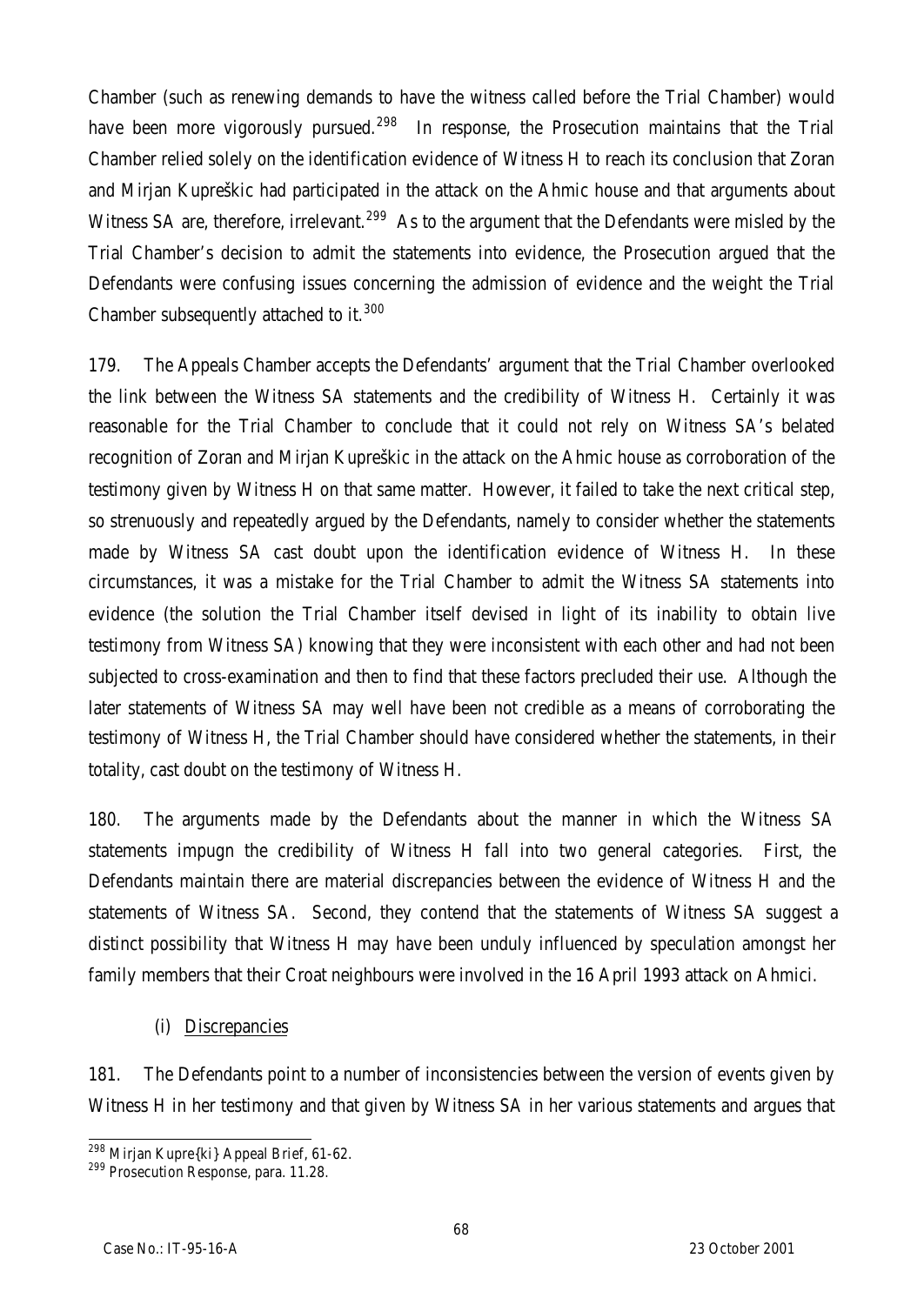the Trial Chamber failed to analyse these discrepancies.<sup>301</sup> In response, the Prosecution claims that the Trial Chamber did in fact analyse the evidence of Witnesses H and SA and refers to paragraphs 400 to 404 of the Trial Judgement.<sup>302</sup> This claim has no foundation. In none of these paragraphs does the Trial Chamber address any possible inconsistencies between the evidence given by Witness H and the Statements of Witness SA. The only inconsistencies noted by the Trial Chamber are those apparent within Witness SA's own statements.

182. In her Second Statement, Witness SA said that Witness H had recognised Zoran Kupreški} in the kitchen of her house, whereas, during her testimony, Witness H said she recognised him in the children's room. It is possible that Witness SA was simply imprecise in recounting Witness H's recollections in this respect and that it would not have seriously impacted upon Witness H's credibility. However, it is a matter that was never resolved during cross-examination of Witness SA, and so remained as an inconsistency on the face of the trial record.

183. The Appeals Chamber is not satisfied that the Defendants have successfully established the existence of another of the inconsistencies argued. According to Mirjan Kupreškic, the first three statements made by Witness SA reveal that all of the occupants of the Ahmic house came out of the shelter together and of their own accord when called upon to surrender and that the attackers were unaware of the existence of the concealed shelter in the house.<sup>303</sup> By contrast, Witness H's evidence at trial was that her father went out through the garage and was killed first. Then, according to Witness H, Zoran Kupreškic appeared at the trap-door to the shelter and Witness H climbed out of the shelter and spoke to him alone in the children's room before going back down into the shelter to Witness SA and her siblings. When Zoran Kupreškic told them all to come out of the shelter, Witness H came out first and saw Mirjan Kupreškic climbing the stairs to the upper level of the house.<sup>304</sup> The importance attributed to this alleged discrepancy is that Witness H's version of events evolved to incorporate an opportunity for a direct, one-on-one, dialogue with Zoran Kupreškic during the attack.<sup>305</sup> A further implication is that Witness SA was not present when this occurred, which explains why Witness H was able to identify the attackers but Witness SA, in her early statements, did not.

184. However, a careful review of the first three statements made by Witness SA reveals that the Defendants are incorrect in maintaining that the statements suggest that all the family members

<sup>300</sup> Prosecution Response, para. 12.34.

<sup>&</sup>lt;sup>301</sup> Mirjan Kupre{ki} Appeal Brief, 65, 72-75; and Appeal Transcript 699-700.

<sup>302</sup> Prosecution Response, para. 12.35.

<sup>303</sup> Mirjan Kupreškic Appeal Brief, 72-75.

<sup>304</sup> Trial Transcript, 1641-1645.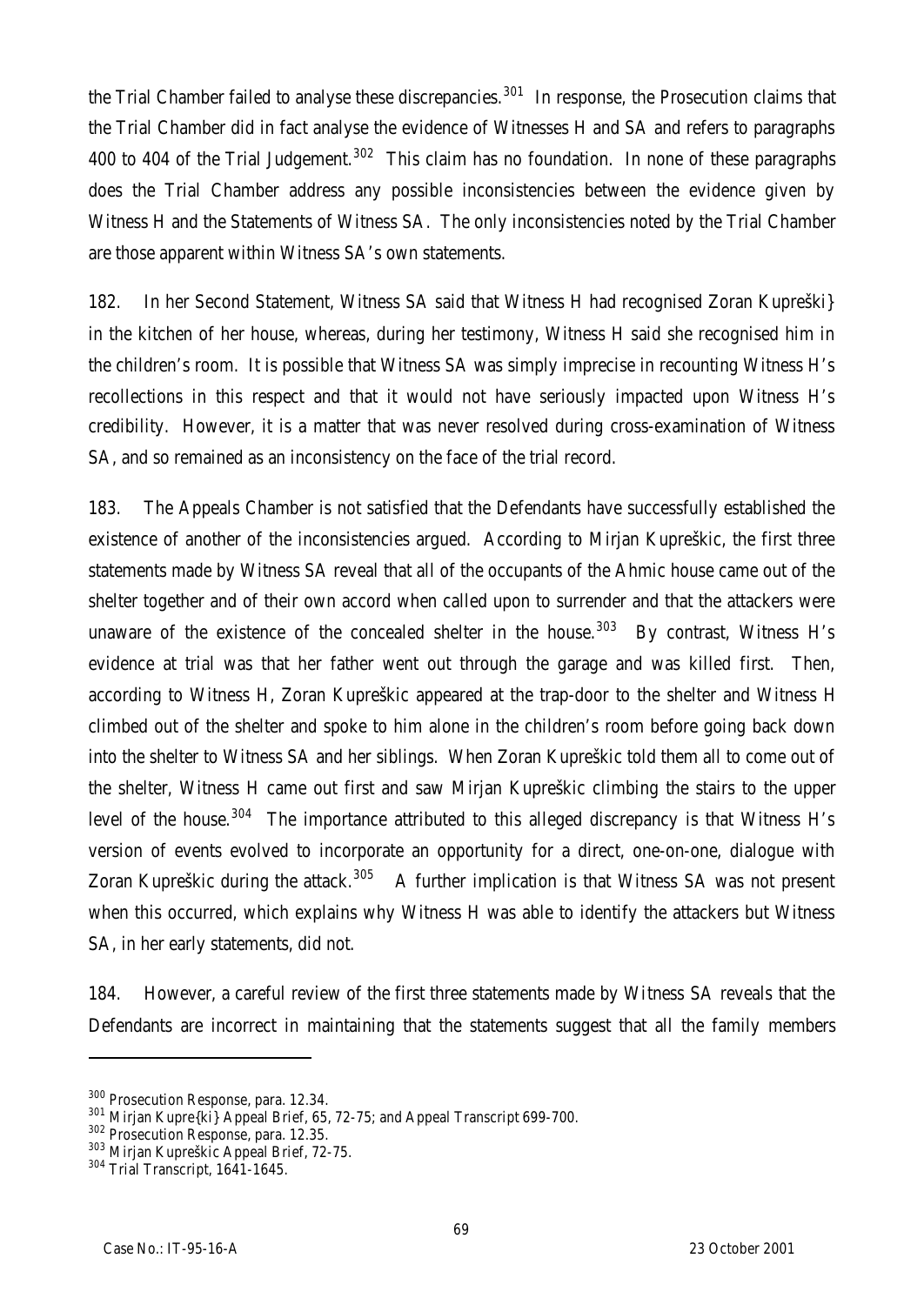came out of the shelter at the same time and that the attackers did not know about the shelter. The Appeals Chamber bears in mind that this First Statement given by Witness SA was brief and did not go into extensive detail about the events that occurred in the Ahmic house on the morning of 16 April 1993. Overall, the broad outline given by Witness SA was not inconsistent with the testimony of Witness H. Witness SA expressly stated that Witness H's father was the first one out of the shelter and did not give any further details about the order in which the rest of the family emerged from the shelter. Nor did she specify whether the attackers had come upon the entrance to the shelter when they called for the occupants of the house to surrender.

185. In her Second Statement, Witness SA again recalled being in the shelter with her family. However, this time Witness SA specifically stated that the trap-door to the shelter had not been closed and that, when the attackers entered the house, they came to the trap-door and called out to see if anyone was inside. At that point the family surrendered and Witness H's father was taken outside. Witness SA then begged the attackers not to kill the children and was told to come out. She recalled that Witness H went out first and then took the smaller children out with her. Thus Witness SA's description of the presence of the attackers at the door of the shelter and Witness H leaving the shelter first is consistent with Witness H's own description of these events. It is also apparent from Witness SA's Third Statement that Witness H's father went out of the shelter first and that the attackers spoke to Witness SA in the shelter before she came out. Thus the Appeals Chamber rejects the Defendant's argument that there is a substantial discrepancy between the statements of Witness SA and the evidence of Witness H as regards the attackers' knowledge of the shelter and the order in which the occupants of the house came out of the shelter.

186. Nonetheless, Witness SA's first three statements provide no corroboration for the evidence of Witness H on several important issues that were raised as inconsistencies between H's December 1993 Statement and her in-court testimony.<sup>306</sup> In particular, Witness SA made no mention of having heard familiar voices calling Witness H's father by name, prompting him to open the door to the shelter. Nor did Witness SA recall that Witness H had gone out of the shelter, spoken with the attackers, come back into the shelter and then gone out again so as to afford Witness H with an opportunity for a one-on-one encounter with Zoran Kupreškic. There are also some express inconsistencies between the version of events given by Witness SA and Witness H. According to Witness SA's Second Statement, the attackers knew the family was in the shelter because the trapdoor had been left open. By contrast, Witness H recounted that Zoran Kupreškic lifted the lid of the trap-door and called down to them. This is not an insignificant matter as Witness H's claim that

<sup>&</sup>lt;sup>305</sup> Appeal Transcript, 699.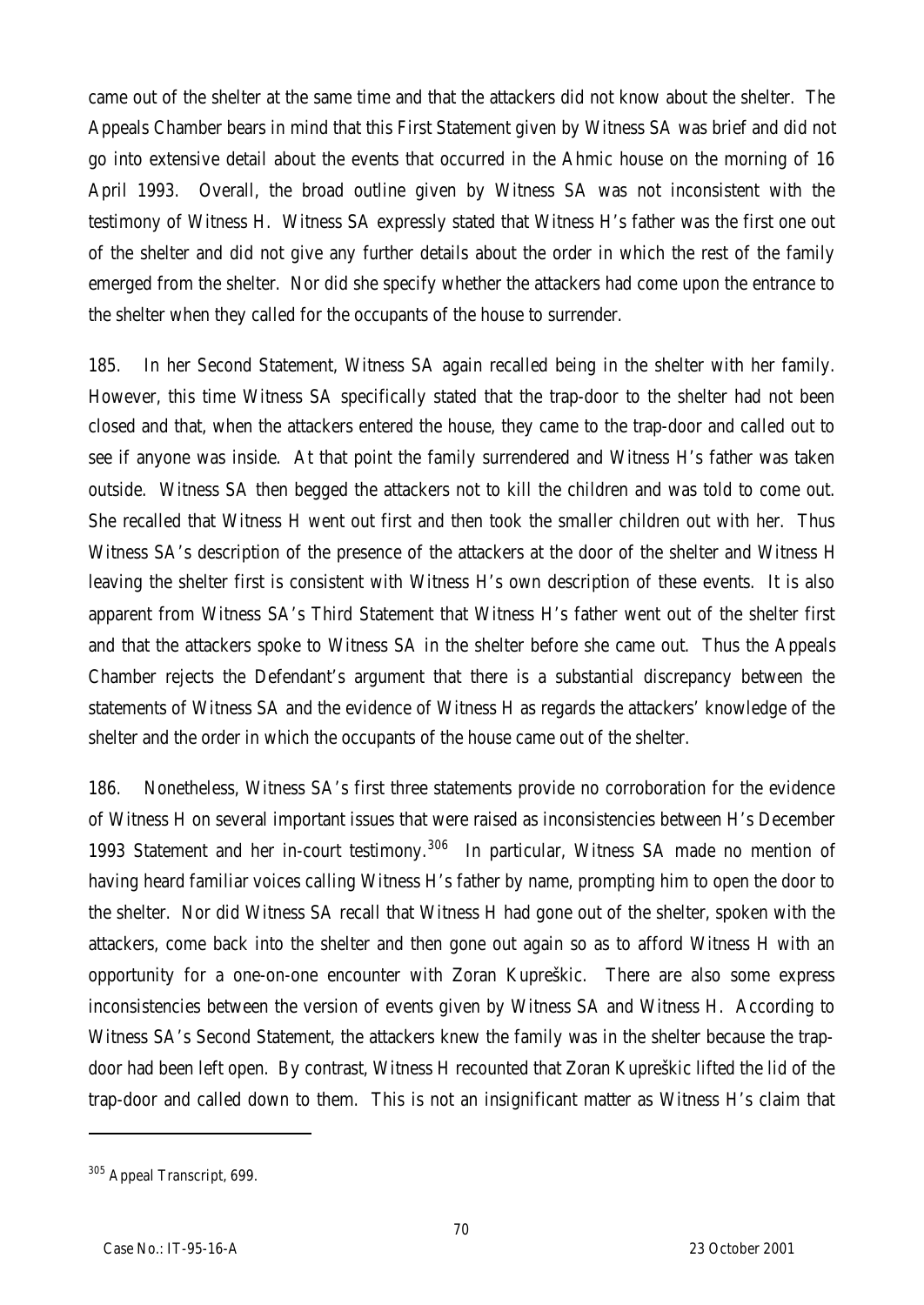Zoran Kupreškic opened the trap-door was an integral part of her identification evidence implicating him.

187. By far the most significant discrepancy though, relates to Witness SA's account of the individuals that Witness H identified in her house that morning. In her First Statement, made on 21 April 1993, Witness SA made no mention of Witness H having identified anybody during the course of the attack. However, the First Statement does reveal that, by this time, Witness SA was speculating about the involvement of her neighbours in the attack. She stated that it was her "belief" that neighbours, who were HVO members, "were connected with the individuals who committed the murders and burned houses." In Witness SA's Second Statement (23 April 1993) and Third Statement (9 May 1993), Witness SA added that Witness H identified Zoran Kupreškic amongst the group of soldiers that attacked the house of Suhret Ahmi} on the morning of 16 April 1993. On 9 May 1993, Witness SA repeated this comment in her Third Statement. The notable aspect of Witness SA's Second Statement and Third Statement is that, while she recounted that Witness H had mentioned Zoran Kupreškic, she made no reference to Witness H having identified Mirjan Kupre{ki} amongst the attackers. By contrast, in her December 1993 Statement and in her evidence before the Trial Chamber, Witness H maintained that she had identified both Zoran and Mirjan Kupre{ki} in her house on the morning of 16 April 1993.

188. Defence counsel for Mirjan Kupreškic attempted to pursue Witness H's apparently belated recognition of her client during cross-examination of Witness H. The witness maintained that, following the 16 April 1993 attack, she informed Witness SA that she had recognised both Zoran and Mirjan Kupreškic.<sup>307</sup> When asked why Witness SA did not, in her first few statements, mention that Witness H had recognised Mirjan Kupreškic, Witness H suggested that Witness SA was acting in the interests of Witness H's safety by concealing this information.<sup>308</sup> Defence counsel continued to press the issue, pointing out that Witness SA had not been concerned about the safety implications of mentioning that Witness H had recognised Zoran Kupreškic when she was making her statements.<sup>309</sup> At this point the Presiding Judge of the Trial Chamber intervened and disallowed any further questions along these lines on the basis that such questions should be reserved for Witness SA if, and when, she was called.<sup>310</sup> As already discussed, Witness SA was never called and defence counsel were unable to pursue the matter further.

<sup>306</sup> *See* the discussion *supra* paras 159-161.

<sup>307</sup> Trial Transcript, 1716.

<sup>308</sup> Trial Transcript, 1717.

<sup>309</sup> Trial Transcript, 1717.

<sup>310</sup> Trial Transcript, 1717.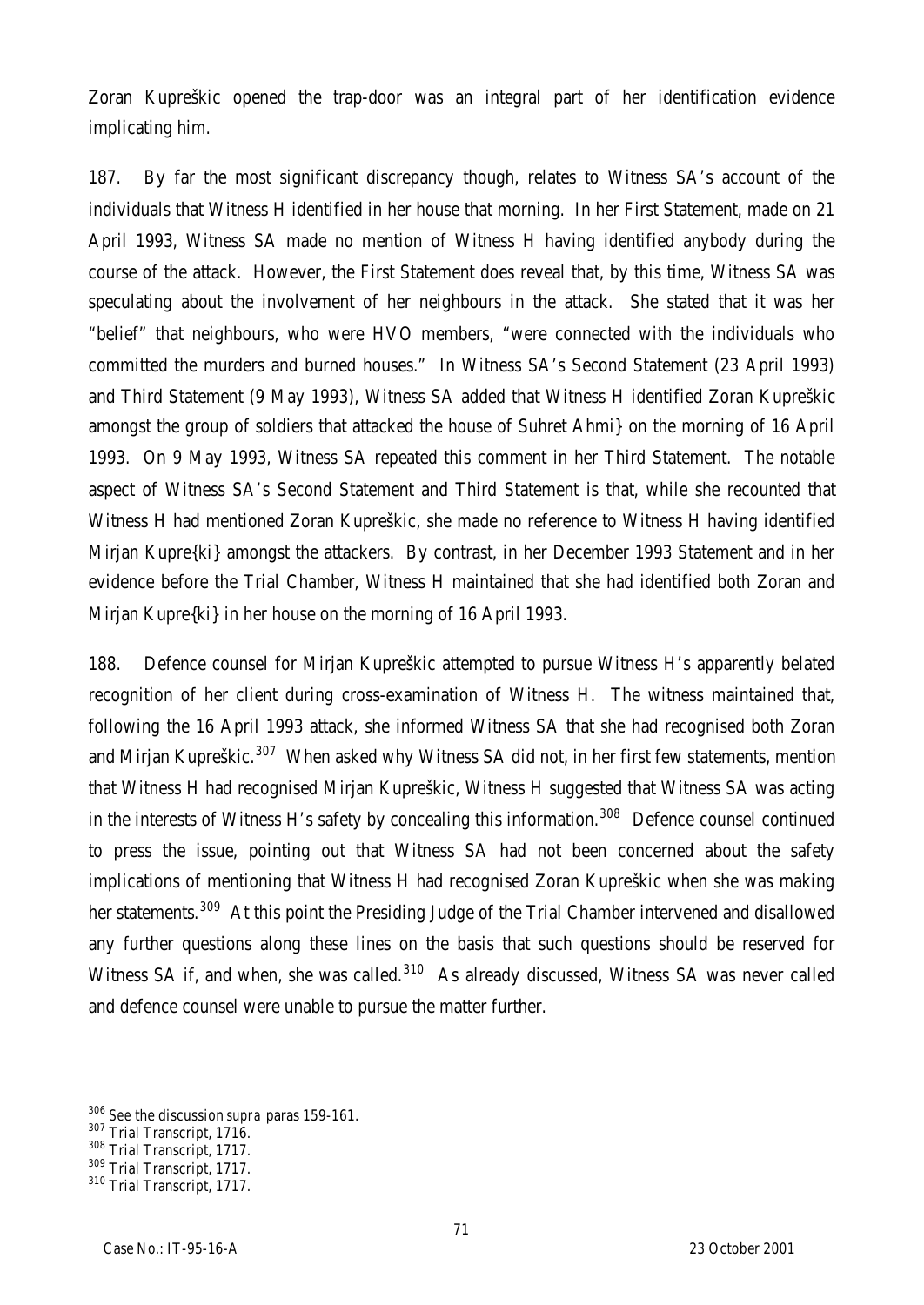189. Thus, the statements of Witness SA raise the possibility that Witness H's recognition of Zoran Kupreškic, and, certainly of Mirjan Kupre{ki}, was a matter of reconstruction rather than immediate recognition. Identification evidence based on subsequent reconstruction of events is considerably less reliable than identification evidence based upon immediate recognition, due to the possibility that subsequent information may have influenced the witness' recollection.<sup>311</sup> The Witness SA statements raised an important question as to who Witness H immediately recognised in the house during the attack. In the absence of testimony from Witness SA, this discrepancy remained on the face of the trial record and the Trial Chamber should have considered it.

190. As the Appeals Chamber has already determined, even if the Trial Chamber had not erroneously withdrawn its summons to Witness SA, it is unlikely that this witness would have ever testified in The Hague. Her distress at the prospect of doing so is abundantly clear from the trial record and it is unlikely that she would have complied with the summons initially issued by the Trial Chamber. As unsatisfactory as this inability to secure all relevant evidence may be, it is a situation that is not uncommon in cases before this Tribunal. A Trial Chamber faced with such a problem must, therefore, proceed with great caution before convicting an accused person based upon a trial record that contains patent omissions. The difficulty of obtaining all relevant evidence, so inherent in the cases that come before this Tribunal, cannot be permitted to reduce the Prosecution's burden of proving the guilt of the accused to one below the unassailable standard of proof "beyond reasonable doubt". In this case, Witness SA was the only other eyewitness who could potentially testify about the events in the Ahmic house on the morning of 16 April 1993. She was closely related to Witness H and had made prior statements that were admitted into evidence and raised doubts about the evidence given by Witness H on the critical question of whether her identification of the Defendants, particularly Mirjan Kupreškic, was spontaneous or whether she had arrived at her conclusions later and by degree. As articulated by the Trial Chamber in the *Tadic* **Judgement** 

[W]hen there is more than one conclusion reasonably open on the evidence, it is not for...[the]<br>Trial Chamber to draw the conclusion least favourable to the accused...<sup>312</sup>

 $\overline{a}$ <sup>311</sup> *See e.g.*, Trial Transcript, 9858-9860 (testimony of Professor Wagenaar, the defence expert on the question of identification evidence, who testified that "[r]ecognition is usually a process that happens very quickly. You see something. You say, "I know who that is". Recognition is not something that is spread out over a month, so that first, you didn't know it; after several months, you know it. That process, very gradually, you start to realise what or whom you saw, is totally different from immediate perception. It is a construction. When you start to realise, you use all sorts of information to make the vague image that you have in your head sharper, and at the end you know—"Ah, but now I know what that vague image in fact means". But that's not perception; that is reconstruction, and reconstruction is very much influenced by the information you receive during that period." The possibility that Witness H's evidence could have been influenced by the views of other family members is considered *infra* paras 191-201.

<sup>312</sup> *Prosecutor* v *Tadic*, Case No.: IT-94-1-T, Opinion and Judgement, 7 May 1997, para. 240.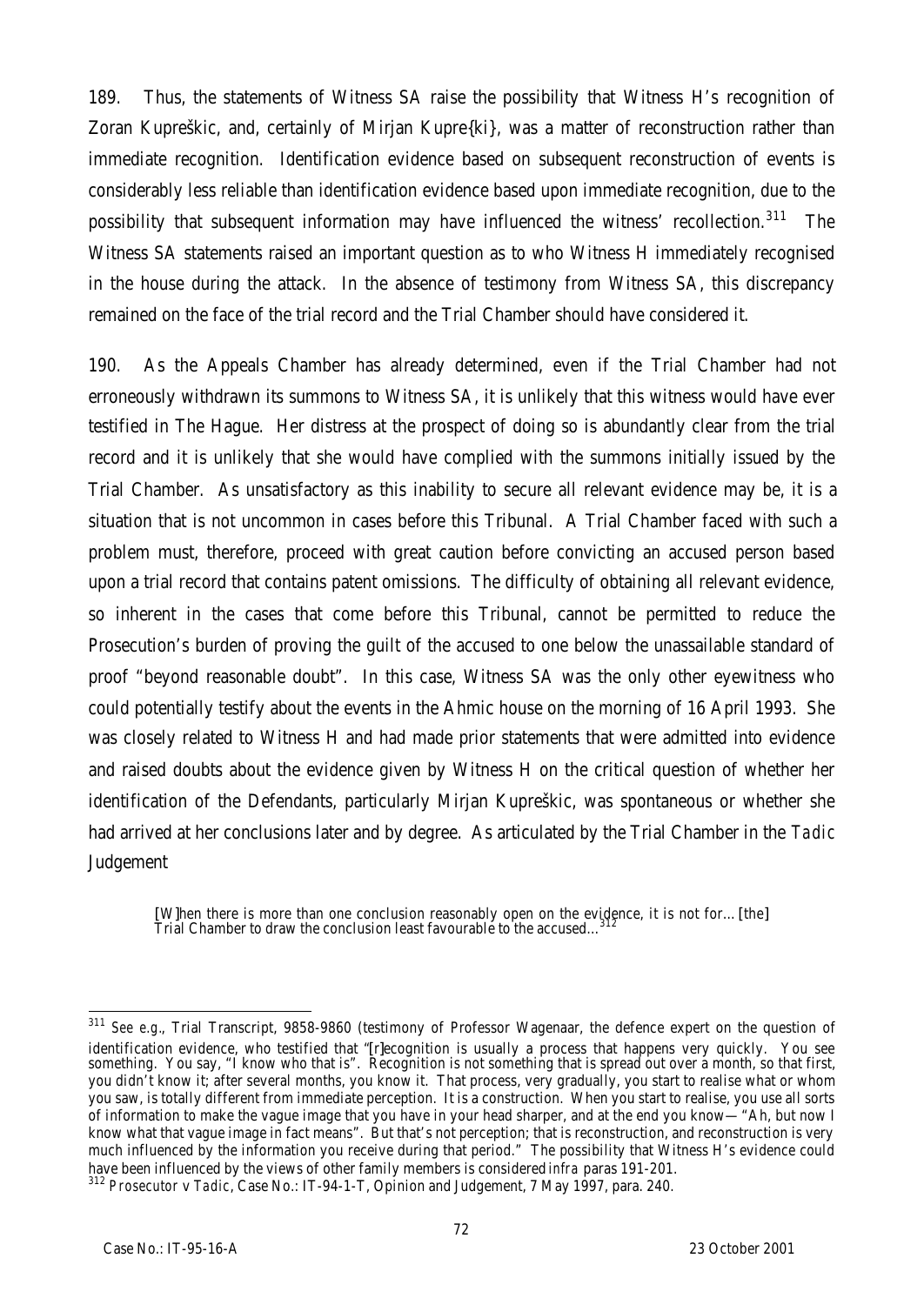### (ii) Influence

191. Both at trial and on appeal, Zoran and Mirjan Kupreškic argued that Witness H should not have been accepted as a credible witness due to the possibility that other family members had influenced her recollection of the events of 16 April 1993.<sup>313</sup> The relationship between Witness SA and Witness H has already been noted. In addition, the Trial Chamber heard evidence from Witness KL, who is Witness H's grandfather and an eyewitness to an attack in a separate, although nearby, house on the morning of 16 April 1993.

192. The Defendants argue that the totality of the evidence supports the following scenario. Witness H came from a family that had suffered enormously as a result of the attack on Ahmici on 16 April 1993. Many of their loved ones were killed before their eyes, their homes were destroyed, and they were forced to flee and consigned to life as refugees for a lengthy period of time. This family's need to see the perpetrators of the attack brought to justice was understandably strong. Suspicions that their Croat neighbours must have been involved grew in the days following the attack. As the family members talked about the events, they became convinced that their neighbours had participated in the attack and gradually this suspicion developed into a conviction that they had seen their neighbours in their houses on the morning of 16 April 1993. It is not surprising that the Kupreškic family, one of the few Croat families to live in the predominantly Muslim section of Ahmici, was implicated.<sup>314</sup> In his Closing Brief at trial, Mirjan Kupreškic put it this way:

The Kupreškic men were their next-door neighbours, their houses were the closest to the houses of the victims, the firing came from the direction of their houses; it is normal to conclude that if firing comes from the direction of a house, then it is the house's owner that is firing; their families suffered no losses, their houses remained entire, and Zoran was considered to have a certain standing and influence in the village, and thus in this way they arrived at the name of Zoran Kupreškic, and then at that of his brother Mirjan Kupreškic, and then Vlatko and Ivica Kupreškic. All of them are mentioned in a certain way in various roles in the statements of these witnesses. It is characteristic that these persons are NOT mentioned in the first statements of the witnesses, but are arrived at only later and by degrees.<sup>315</sup>

193. The Prosecution interprets the Defendants' argument as an allegation of deliberate falsification or collusion by Witness H and her family. In the Prosecution's view, such an allegation cannot be put forward in the absence of "some concrete foundation based on the evidence adduced before the Trial Chamber". Accordingly, argues the Prosecution, it is for the Defendants "to prove the falsehood of the witness' statements and to establish that they were made with harmful intent, or at least, that they were made by a witness who was aware that they were false."316

 $\overline{a}$ <sup>313</sup> Mirjan Kupreškic Appeal Brief, 93-95; Zoran Kupreškic Appeal Brief, para. 67; Appeal Transcript, 657, 705-706.

<sup>314</sup> Mirjan Kupreškic Appeal Brief, 93-94.

<sup>315</sup> Mirjan Kupreškic Closing Brief, 73.

<sup>&</sup>lt;sup>316</sup> Prosecution Response, para. 12.83.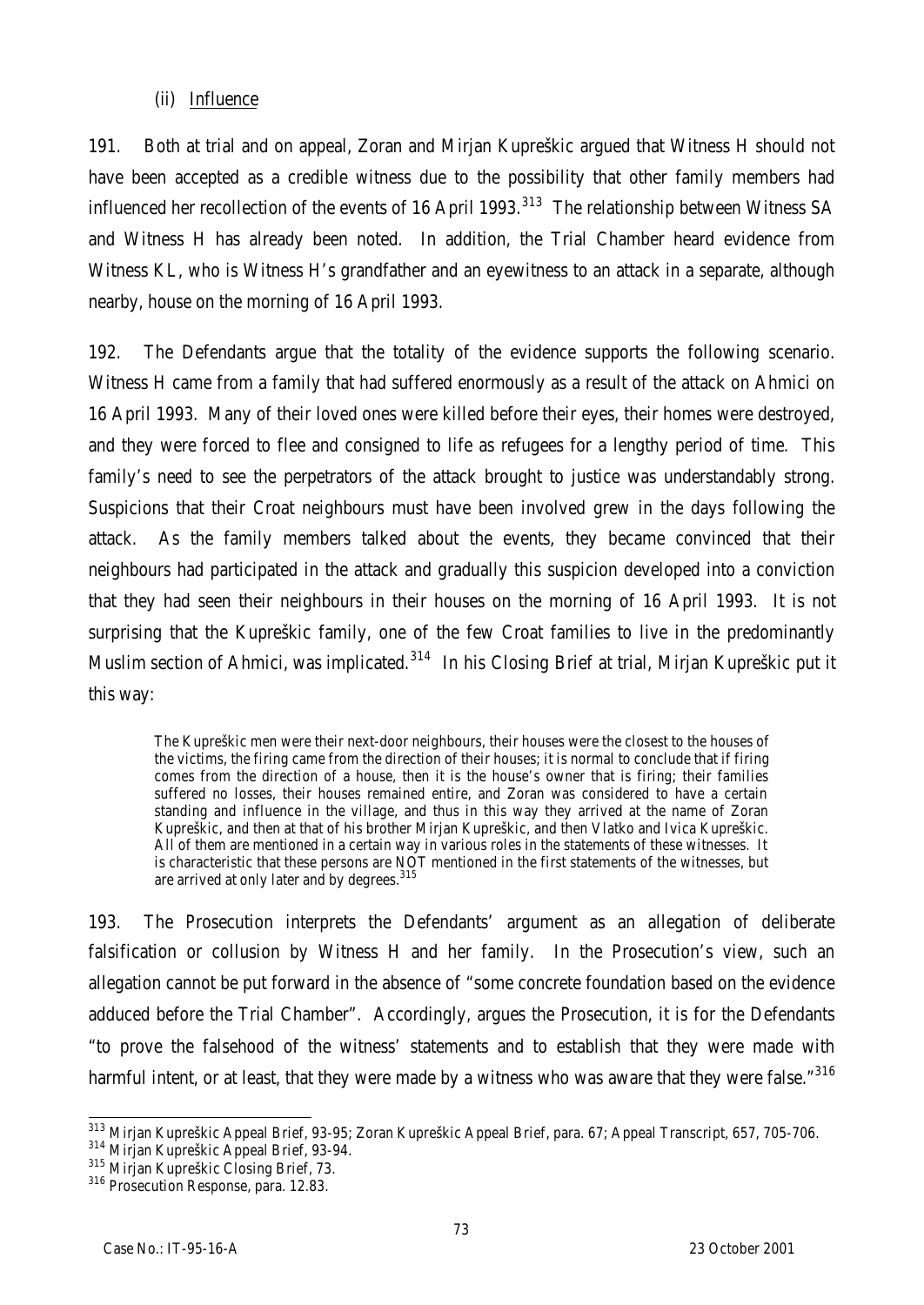The Appeals Chamber does not understand the Defendants to be arguing deliberate falsification on the part of Witness H. Rather, the question is whether Witness H's belief that Zoran and Mirjan Kupreškic were amongst the attackers in her house may have been engendered or influenced by discussions, commencing in the days immediately following the Ahmici attack, amongst her family about the involvement of their neighbours. As to this possibility, the Prosecution argues there was no evidence on the trial record to suggest that Witness H discussed the events with her family members and that the Trial Chamber "attached little weight to assertions of collusion for lack of evidence." 317

194. The Prosecution is incorrect in maintaining that there was no evidence on the trial record suggesting that this family had influenced each other's recollection of the events of 16 April 1993 in Ahmici or that the Trial Chamber gave no credence to such arguments. In considering the evidence of Witness KL, the Trial Chamber noted that it was not until ten months after the attack that he made a statement identifying Zoran and Mirjan Kupreškic amongst the attackers in his house. Witness KL made several statements prior to that in which he made no mention of the involvement of the Kupreškic brothers. On the basis of this and other material discrepancies between his evidence and his prior statements, the Trial Chamber rejected the evidence of Witness KL and specifically found that

[a] possible explanation for the omissions and discrepancies may be that after conversations with others (notably his granddaughter), he had convinced himself that this is what he saw. He did not appear to the Trial Chamber to be an untruthful witness or one who had set out to lie deliberately; however he may have been mistaken.<sup>318</sup>

195. An inspection of the prior statements given by Witness KL reveals the progression in his story, from his initial statements, commencing on 18 and 19 April 1993, in which he did not divulge the identity of the attackers, to a statement made on 7 May 1993 where he said that his neighbours from down the road were responsible; to a statement made on 1 October 1993 where Witness KL told an investigating judge that the attackers "resembled" Zoran and Mirjan Kupre{kic; and, finally, to his statement made in February 1994 followed by his in-court testimony where he claimed to have directly and positively identified Zoran and Mirjan Kupre{kic, and to have been in the same room and witnessed Zoran Kupre{kic killing the other occupants of the house, and Mirjan Kupre $\{$ kic setting the room alight.<sup>319</sup>

 $\overline{a}$ <sup>317</sup> Prosecution Response, paras 12.89-12.90.

<sup>318</sup> Trial Judgement, para. 399.

<sup>&</sup>lt;sup>319</sup> The various statements relating to Witness KL referred to in the Trial Judgement are as follows: 18-19 April 1993 (Witness KL was interviewed for a local television station and did not divulge the identity of the attackers); 22 April 1993 (Witness KL was interviewed by investigators and stated that he did not recognise the attackers because they were masked with caps and paint although he did refer to the fact that he noticed some of his neighbours, not including Zoran and Mirjan Kupreškic, moving around the village a few days prior to the attack); 7 May 1993 (Witness KL made a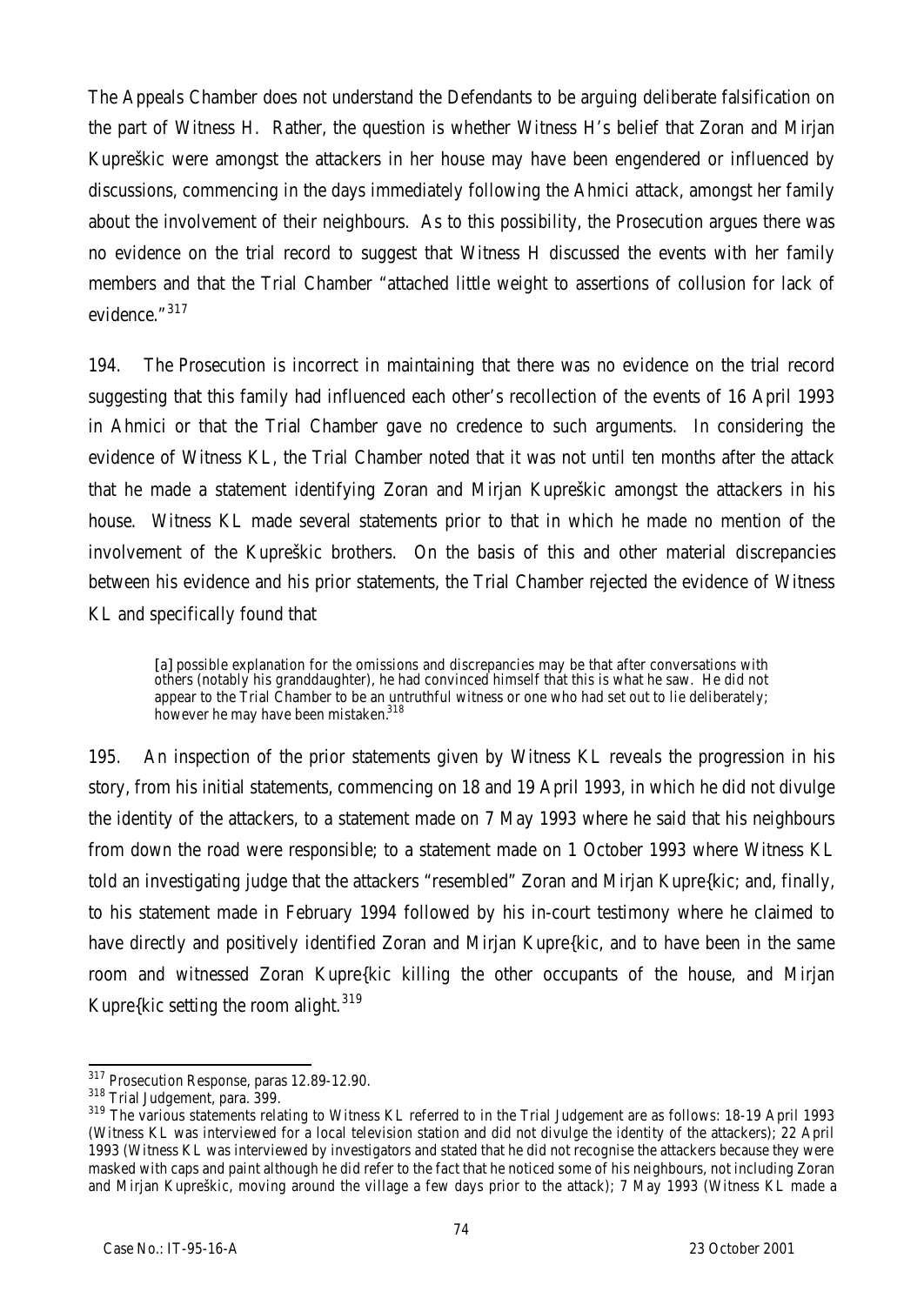196. At this juncture the further significance of Witness SA's statements becomes apparent. The development in Witness SA's recollection of the events strongly resembles the progression in Witness KL's recall that can be traced through his successive statements and reflects the same suggestion that, gradually, conjecture about who was involved in the attack was transformed into conviction. In her First Statement (21 April 1993), Witness SA maintained that, although she could not name any of the attackers, it was her "belief" that her neighbours, who were HVO members, "were connected with the individuals who committed the murders and burned houses". In her Second Statement (23 April 1993), Witness SA again stated that she had been unable to recognise any of the attackers, but specifically mentioned that the Croat houses in the hamlet of Šutre belonged to Vlatko, Frano, Anto, Zoran, Mirjan, Ivo and Ivica Kupre{kic. In her Third Statement (9 May 1993), Witness SA was still personally unable to identify any of the attackers but mentioned Mirjan, Ivica and Vlatko Kupre{kic as amongst the uniformed HVO soldiers that she used to see prior to "the conflict". In her Fourth Statement (20 December 1993), Witness SA told an investigating judge in Zenica that she recognised Zoran, Mirjan, Vlatko and Ivica Kupre{kic amongst the attackers. This allegation was repeated in her Fifth Statement (18 October 1994) given to the Prosecution.

197. Information on the trial record, particularly the Witness SA statements, suggests that Witness H's description of the events also underwent a degree of development. In sum, on 21 April 1993, Witness SA made no mention of Witness H having identified either of the Defendants, despite the fact that, by this time, Witness SA herself was already pre-occupied with the theory that her neighbours were implicated in the attack. In fact she specifically stated that she was "not able to name the killers of...[Suhret Ahmi} 1 and...[his] neighbours or those who burned houses." If Witness H had immediately recognised the Kupreškic brothers as participants in the attack, it seems unlikely that she would not have communicated that to Witness SA at once or that Witness SA would not refer to that when making a formal statement about the perpetrators of the attack. On 23 April 1993 and 9 May 1993, Witness SA mentioned that Witness H had identified Zoran Kupreškic. During her December 1993 Statement, Witness H purported to identify both Mirjan Kupreškic and Zoran Kupreškic. Finally, during her testimony at trial, Witness H further added Vlatko Kupreškic's name to those of her neighbours she implicated in the attack.

statement to a United Nations Centre for Human Rights officer and said that he knew his neighbours from the "first house down the road" were responsible but he did not state their names. Witness KL also said that he was in a different room when his family was killed); 1 October 1993 (Witness KL was interviewed by an investigating judge and claimed the figures "resembled" Zoran and Mirjan Kupre{kic. Although the Trial Judgement refers to the date of this statement of 1 October 1998, a review of the transcript reveals that this is an error and that the correct date is 1 October 1993. *See* Trial Transcript, 2038—2039 and 2046). In February 1994, Witness KL definitely identified Zoran and Mirjan as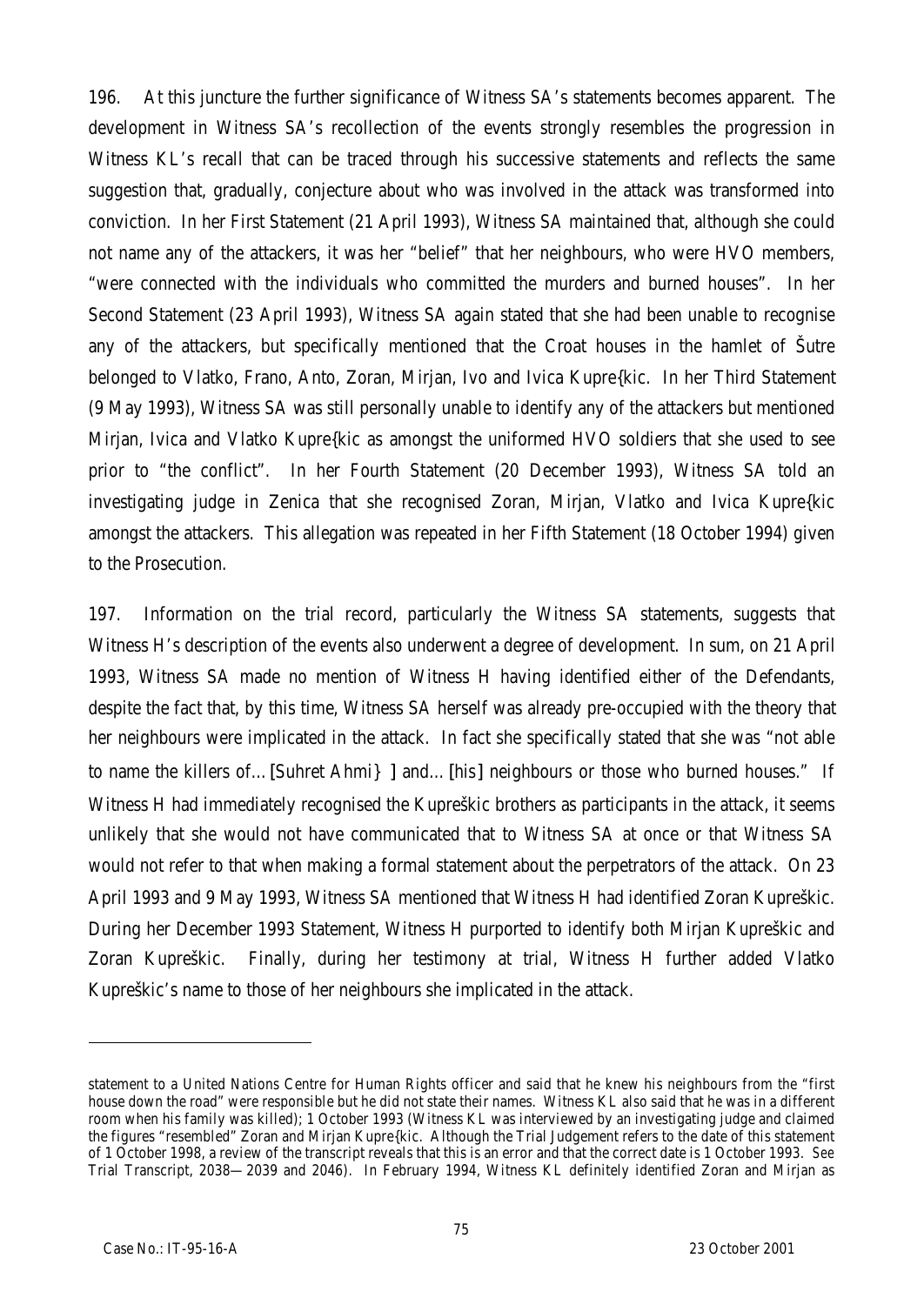198. In addition to their identification of Zoran and Mirjan Kupre{kic, other pertinent details about the attack converged in the final statements of Witness H, Witness KL and Witness SA and/or the in-court testimony of Witnesses KL and H. In her First Statement, Witness SA said all the attackers were dressed in camouflage uniforms and were masked with hats and paints of different colours. By contrast, in her Fifth Statement, Witness SA reported that some of the soldiers wore camouflage uniforms, but that Zoran and Mirjan Kupre{kic were in black uniforms with their faces painted. She made no further reference to the attackers wearing hats. On 1 October 1993, during his statement to the investigating judge in Zenica, Witness KL had said that he saw two attackers dressed in black uniforms,  $320$  making him the first person in this closely related group of people to make a statement referring to this detail. In his testimony before the Trial Chamber, he stated that both Zoran and Mirjan Kupreškic were wearing black uniforms that day.<sup>321</sup> While giving her evidence before the Trial Chamber, Witness H, when pressed for details, also said that she thought Zoran and Mirjan Kupre{kic were wearing black uniforms on the morning in question. Similarly, Witness KL's description of the attackers changed from men wearing black hats,<sup>322</sup> to his testimony before the Trial Chamber where he claimed to see Zoran Kupre{kic with his face painted black and without a hat.<sup>323</sup> In her testimony before the Trial Chamber, Witness H made no mention of the attackers wearing hats. Further, during her examination-in-chief before the Trial Chamber, Witness H gave very specific evidence that all of the perpetrators had their faces painted with black lines, a description that accorded precisely with the evidence given by Witness  $KL^{324}$  However, in her December 1993 Statement, Witness H had said that she could not recognise any of the attackers, other than Zoran and Mirjan Kupreškic, because their faces were painted in "different colours".

199. A review of the changes in the statements of Witness SA and Witness KL leaves little room for doubt that this family talked extensively and in detail about the events of 16 April 1993. There are other indications on the trial record confirming this. During her cross-examination, counsel for Mirjan Kupre{ki} asked Witness H whether her family discussed matters relating to the attack. Witness H agreed that she had talked to Witness SA about whom she recognised amongst the

perpetrators in the attack for the first time. *See* Trial Judgement, paras 393-394; 396-398; Trial Transcript, 2019-2047 and 2068-2097 (cross-examination of Witness KL on his prior statements).

Trial Transcript, 2041 (cross-examination of Witness KL regarding the 1 October 1993 statement).

<sup>321</sup> Trial Transcript, 2105-2106.

<sup>&</sup>lt;sup>322</sup> Trial Transcript, 2073 (recording the cross-examination of Witness KL regarding the statement he made on 22 April 1993 in which he referred to the attackers wearing black caps with slits for their eyes); Trial Transcript, 2072 (crossexamination of Witness KL regarding the statement he made to the investigating judge on 1 October 1993). <sup>323</sup> Trial Transcript 1911 and 2072.

<sup>&</sup>lt;sup>324</sup> Trial Transcript, 1642 (stating that Zoran Kupreškic's face was painted with lines drawn with black shoe cream) and 1709 (specifying that all of the attackers had the same black lines on their faces).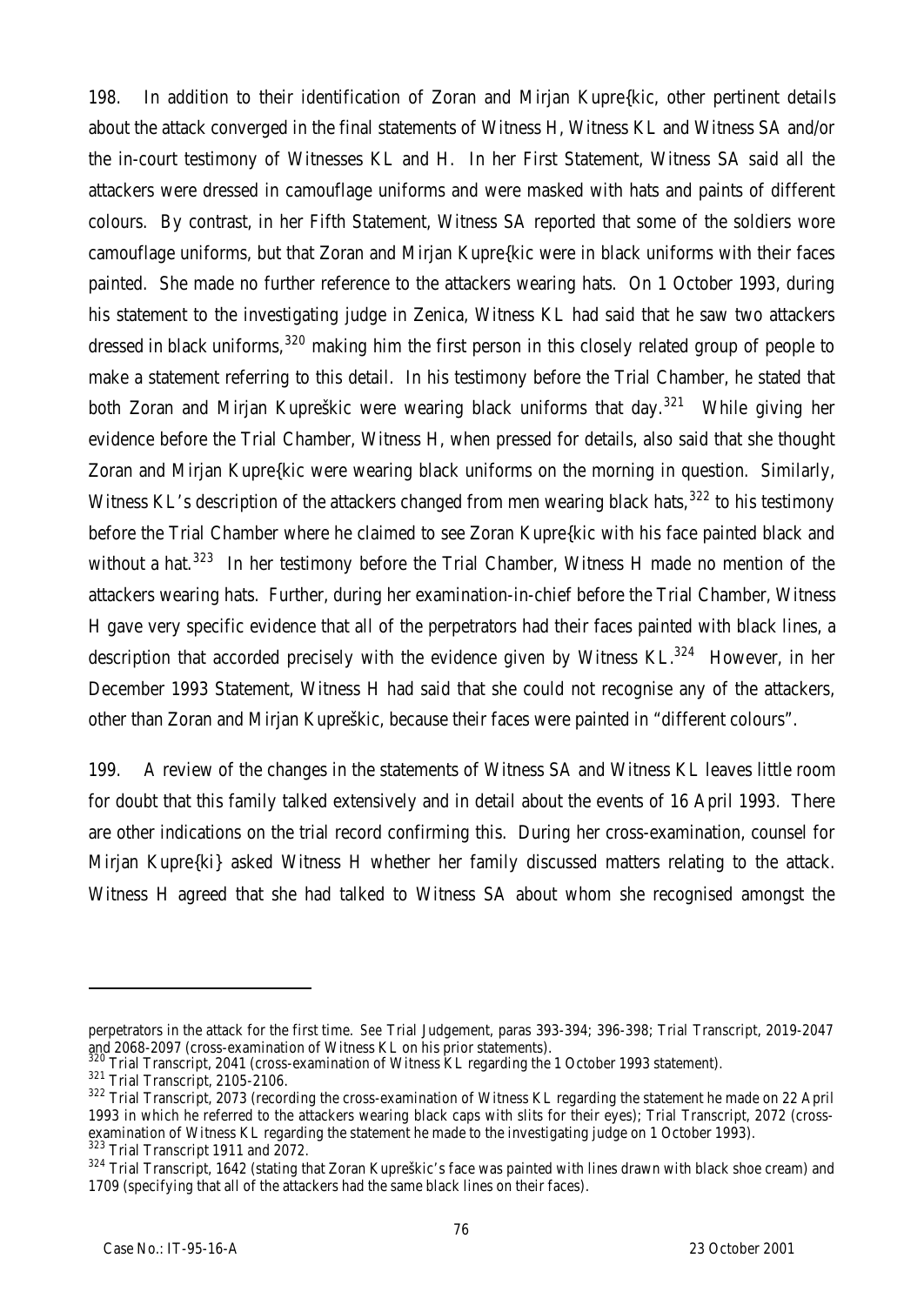attackers.<sup>325</sup> Witness H also testified that, after Witness KL left hospital and had recovered somewhat, she spoke to him about the events of 16 April 1993, although she maintained that details, such as the manner in which the perpetrators were dressed, were not discussed.<sup>326</sup> Thus, Witness H herself accepted that she had conversations with two adult members of her family during which the attack was discussed. Witness H's insistence that they did not discuss details cannot be sustained in light of the similarities in the details given in the final statements of all three witnesses (in contrast to some of the earlier statements made by Witness KL and Witness SA). These family members must have discussed the details of the attack and the appearance of the attackers in considerable depth.

200. Witness H identified Mirjan Kupreškic in her statement to the investigating judge three days prior to Witness SA's statement along similar lines although, by this time, Witness KL had already made his statement (several months earlier) to the investigating judge where he stated that the attackers resembled Zoran and Mirjan Kupreškic. Thus, it is possible that Witness H's identification of Mirjan Kupreškic was influenced by Witness KL's belief that Mirjan Kupreškic was involved. By contrast, there can be no dispute that Witness H was the first person in her family circle to implicate Zoran Kupreškic in the attack. This is apparent from the statements of Witness SA. Thus, the Defendants cannot succeed with an argument that Witness H named Zoran Kupreškic only after she had heard Witness SA and her grandfather formally denounce him as a participant in the attack. The only way that Witness H could have been influenced regarding her identification of Zoran Kupreškic, is if discussions amongst these close family members in the days immediately following the attack about their beliefs that their neighbours were implicated, led Witness H to ascribe the name of Zoran Kupreškic (whom she thought she remembered from a store she visited frequently<sup>327</sup>) to one of the attackers she had seen in her house on the morning of 16 April 1993.

201. The issue of influence in the context of these three witnesses is complex. The Trial Chamber obviously turned its mind to the possibility that Witness H had influenced Witness KL's testimony, but did not entertain the possibility that the reverse may also have been true to some degree. On the other hand, the Trial Chamber overlooked the impact of the Witness SA Statements, which reflect the possibility of a gradual development in Witness H's own recollection of the events, as described above. The likelihood that Witness H could have been dramatically influenced by speculation amongst her surviving family members as to who was responsible for the atrocities

 $\overline{a}$ <sup>325</sup> Trial Transcript, 1716. This is confirmed in Witness SA's Second Statement and Third Statement where she expressly stated that Witness H told her that she recognised Zoran Kupre{kic amongst the attackers.

<sup>&</sup>lt;sup>326</sup> Trial Transcript, 1713-1714.

<sup>327</sup> *See* the discussion, *supra* paras 146-150.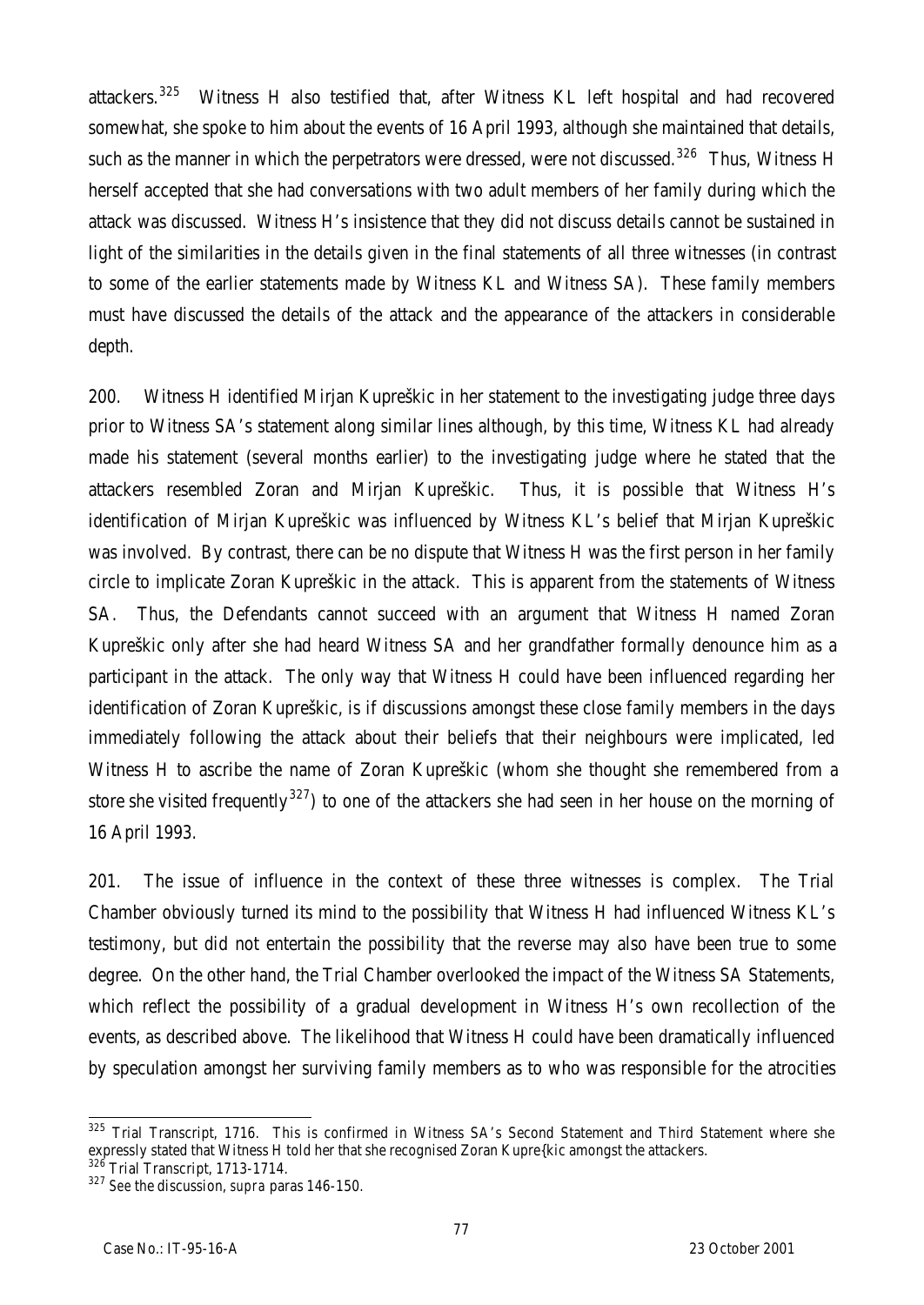that had torn apart their lives is strengthened by the fact that she was only 13 years old at the time of these events. She was therefore more susceptible to influence, particularly by close family members, such as Witness SA and her grandfather, than an adult in a similar situation would have been.<sup>328</sup> This issue is closely linked to the Trial Chamber's erroneous dismissal of Witness SA's statements and is a factor that the Appeals Chamber must consider, along with the other errors identified, in ultimately discerning whether the convictions of Zoran and Mirjan Kupreškic are unsafe.

#### (e) Inconsistencies between Witness H's evidence and the remainder of the evidentiary record

202. Zoran and Mirjan Kupreškic make a general argument that the Trial Chamber erred in failing to assess carefully the evidence of Witness H in light of all of the evidence on the trial record.<sup>329</sup> If the Trial Chamber had carried out this further examination, they maintain, it would have been apparent that her evidence was critically at odds with other aspects of the evidence adduced about the Ahmici attack. The Appeals Chamber agrees that it is incumbent upon a Trial Chamber to consider the evidence of every witness in light of the entire trial record and to explain why, despite material inconsistencies, it nonetheless accepts the evidence of the witness. It is a fundamental principle, affirmed in the jurisprudence of this Tribunal, that the credit of a witness can never be finally determined until all of the evidence has been given.<sup>330</sup>

203. In assessing the complaints made by Zoran and Mirjan Kupreškic about the consistency between the evidence of Witness H and the remainder of the evidentiary record, it is not only the evidence before the Trial Chamber that must be considered. The record on appeal is an expanded version of that available to the Trial Chamber. The Appeals Chamber admitted various items of additional evidence under Rule 115, including evidence given by a witness known as 'AT' who testified in the *Kordic* case. The Witness AT material is comprised of two statements given by Witness AT to the Prosecution, one on 25 May 2000 and the other on 15, 16 and 17 August 2000, as well as the transcript of Witness AT's testimony as a prosecution witness in the *Kordi}* trial on 27 and 28 November 2000. The Trial Chamber in *Kordic* expressed some concerns about the credibility of Witness AT. In particular, it noted defence criticisms that he was:

…a participant in the [Ahmici] attack; and as such, has been convicted by the International Tribunal of crimes against humanity, involving persecution and murder, and received a substantial

 $\overline{a}$  $328$  As argued by Zoran Kupre{ki}, it is also somewhat at odds with the usual relationship dynamics existing within the patriarchal Bosnian Muslim community for a 13-year old girl to have influenced her 60-year old grandfather on such a significant matter rather than the reverse. *See* Trial Transcript, 657.

<sup>329</sup> Zoran Kupreškic Appeal Brief, para. 73; Zoran Kupreškic Supplemental Document, 20-21; Mirjan Kupreškic Appeal Brief, 87-88, 101104; Mirjan Kupreškic Supplemental Document, 7; Appeal Transcript, 680-681, 703.

<sup>330</sup> *Prosecutor* v *Kunarac et al.*, Case No.: IT-96-23-T and IT-96-23/1-T, Decision on Motion for Acquittal, 3 July 2000, para. 4.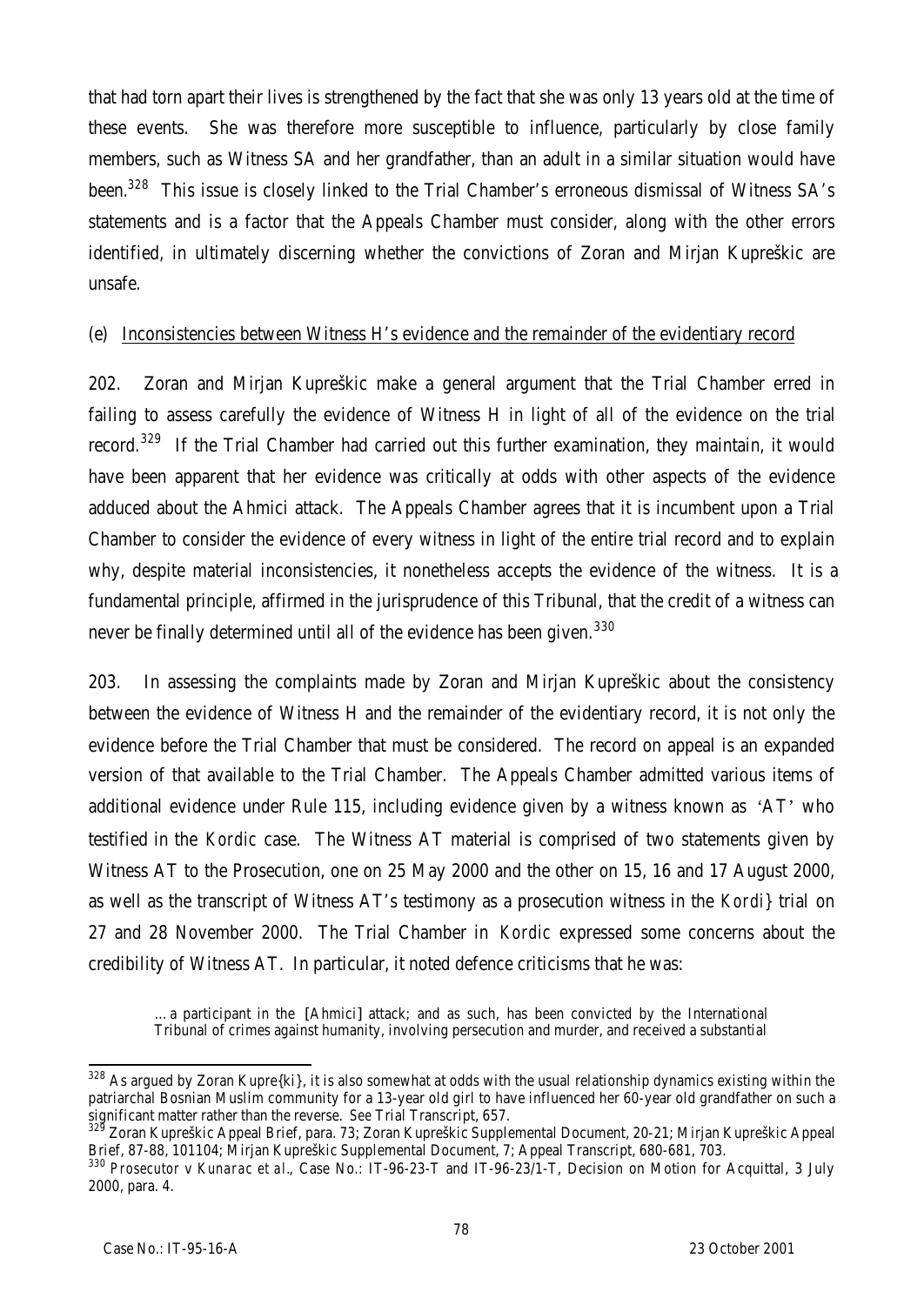sentence (against which he has appealed). Furthermore, although he did not give evidence himself at his trial, he had put forward a lying alibi defence and refused even now to admit to any part in the murder...<sup>331</sup>

However, the *Kordic* Trial Chamber concluded:

Although he could not bring himself to tell the full truth of his own involvement in the attack…the Trial Chamber is satisfied that he did tell the truth about the preparations for the Ahmi}i attack, including the meetings at Hotel Vitez and the subsequent briefings. 332

204. Similarly, in considering whether to admit the Witness AT material as additional evidence on appeal, the Appeals Chamber in the present case accepts that his account about the preparation of the 16 April 1993 Ahmici attack and the troop movements related to it were credible.

205. Although the Rule 115 motions of Zoran and Mirjan Kupreškic relating to the Witness AT material were unsuccessful, the Appeals Chamber granted the Rule 115 motion of Vlatko Kupreškic and admitted the Witness AT material into the appeal. In its decision on the Witness AT material, the Appeals Chamber specifically stated that, having admitted the material based on the motion of Vlatko Kupreškic, all other Defendants in the present case and the Appeals Chamber were also entitled to avail themselves of it.<sup>333</sup> Thus, an additional task before the Appeals Chamber is to consider whether the evidence of Witness H is at odds with the evidentiary record on appeal, including the Witness AT material.

206. The Defendants argue that the physical description that Witness H gave of them suggests that she mistook them for members of the Jokers (whom the Trial Chamber accepted were involved in the attack<sup>334</sup>) and that the Trial Chamber erred in failing to assess her evidence in light of this.<sup>335</sup> The Prosecution responds that this argument is speculative and that the Defendants failed to refer to any part of the trial record to support this assertion.<sup>336</sup>

207. The Appeals Chamber cannot agree with the Prosecution's claim that there is no basis in the trial record for questioning the description that Witness H gave of Zoran and Mirjan Kupreškic. Witness H was certain that the Kupreškic brothers had been wearing uniforms with their faces masked in lines of black polish during the attack on her house. When pressed for details of the colour of their uniforms, she said that she thought they were black and that all of the attackers were dressed in the same way. During her direct examination, she was adamant that the Defendants were

 $\overline{a}$ <sup>331</sup> *Kordic* Trial Judgement, para. 627.

<sup>332</sup> *Kordi}* Trial Judgement, para. 630.

<sup>333</sup> Decision on Motions to Admit Material Relating to Witness AT into Evidence Pursuant to Rule 115 and to Call Additional Witnesses, 29 May 2001, para. 17.

<sup>334</sup> Trial Judgement, para. 333-334.

<sup>335</sup> Mirjan Kupreškic Appeal Brief, 87-88; Mirjan Kupreškic Supplemental Document, 7-8; Appeal Transcript, 680-681, 694, 703-705.

<sup>336</sup> Prosecution Response, paras 12.66-12.67.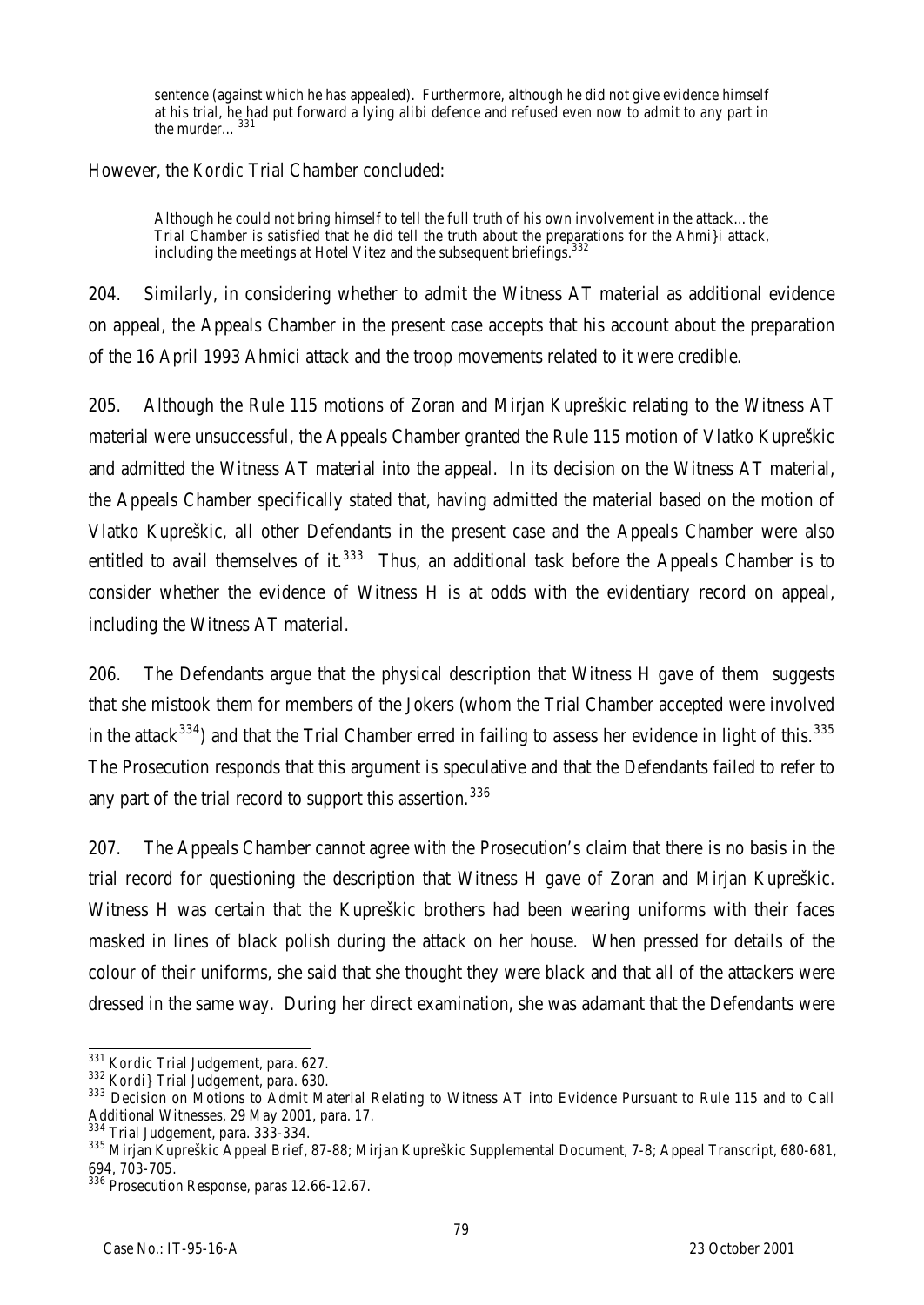armed with automatic rifles and rocket launchers although, as previously noted, under crossexamination, she was considerably less sure about the weapons carried by Mirjan Kupre $\{k_i\}$ . 337 Some other eyewitnesses to the Ahmici massacre described the attackers in a similar fashion.<sup>338</sup> Many witnesses recalled soldiers in black uniforms, with faces painted with black lines, and carrying automatic weapons and rocket launchers.<sup>339</sup> However, the critical question is whether Zoran and Mirjan Kupreškic would have been attired in such a manner on that day.

208. There was no dispute amongst the parties during the trial that black was the colour of the uniforms characteristically worn by the Jokers, who had played a dominant role in the brutal attack on Ahmici. Indeed, in its opening statement on the first day of the trial, the Prosecution clearly stated that soldiers engaged in the Ahmici attack wore camouflage uniforms in the case of the HVO and black uniforms in the case of the Jokers. $340$  Furthermore, the Trial Chamber specifically accepted that black shirts and face paint were part of the Jokers' "special operations" profile.<sup>341</sup> Brigadier Dzambasovic, explained that membership of elite groups such as the military police, to which the Jokers belonged, was tightly circumscribed:

…there was a significant difference [between military police and other military units]…in terms of armament, equipment, and training. Special units, which include, of course, the military police, in practice, always had better equipment, more up-to-date weaponry, and also they had chosen soldiers, because the members of these special units, after all, according to certain characteristics and according to certain principles, did differ from rank-and-file soldiers. So not anybody, so to

j <sup>337</sup> Trial Transcript, 1642-1646, 1721 and 1723-1724. See the discussion, *supra* para. 152-153 (regarding the crossexamination of Witness H on this point).

<sup>338</sup> Many witnesses also saw soldiers in camouflage uniforms. *See,* e.g*.*, Trial Judgement, para. 206 (Witness A); Trial Judgement, para. 209 (Witness C); Trial Judgement, para. 214 (Witness E); Trial Judgement, para. 220 (Witness G); Trial Judgement, para. 234 (recording Witness O's description of the "motley uniforms" of the soldiers); Trial Judgement, para. 215 (Witness F); Trial Judgement, para. 228 (Witness J); Trial Judgement, para. 237 (Witness Q); Trial Judgement, para. 248 (Witness W); Trial Judgement, para. 270 (Witness GG); Trial Judgement, para. 273 (Witness CA). Witnesses also saw soldiers with their faces painted with colours. *See,* e.g*.*, Trial Transcript, 3255 (recording Witness X's observation that the soldiers wore green paint). Others saw soldiers with caps concealing all of the face with only small slits for the eyes, ears and nose. *See,* e.g*.*, Trial Judgement, para. 214 (Witness E); Trial Judgement, para. 262 (Witness CC).

<sup>339</sup> Trial Judgement, para. 222 (recording Witness G's description of the soldiers black uniforms); Trial Judgement, para. 206 (recording Witness A's statement that the soldiers' faces were painted black); Trial Judgement, para. 214 (recording Witness E's statement that the soldiers' faces were painted black); Trial Judgement, para. 215 (recording Witness F's statement that the soldiers' faces were painted black); Trial Judgement, para. 228 (recording Witness J's statement that the soldiers' faces were painted black); Trial Judgement, para. 262 (recording Witness CC's statement that the soldiers' faces were painted black); Trial Judgement, para. 270 (recording Witness GG's statement that the soldiers' faces were painted black); Trial Judgement, para. 215 (recording Witness F's observation that the soldiers carried automatic weapons); Trial Judgement, para. 215 (recording Witness F's observation that the soldiers carried rocket launchers); Trial Judgement, para. 255 (recording Witness Y's observations that the soldiers carried rocket launchers).

<sup>&</sup>lt;sup>340</sup> Prosecution Opening Statement, Trial Transcript, 114. Witness AT confirmed that members of the HVO military police, including him, were wearing camouflage uniforms during the attack. Trial Transcript, 27617. Although he was not specifically asked to confirm the colour of the uniforms worn by the Jokers, Witness AT's statements proceed on the assumption that it was common knowledge that the Jokers wore black uniforms. For example, during his crossexamination in the *Kordic* case, Witness AT was asked: "Well, he says that he saw you in the company of these 13 members of the Jokers, wearing a black uniform without any insignia, like the rest of the Jokers. Did you, during the month of April, wear a black uniform?" Witness AT replied that he had not. *See* Witness AT, *Kordic* Trial Transcript, 27682.

<sup>341</sup> Trial Judgement, para. 132. *See also* Trial Judgement, para. 135.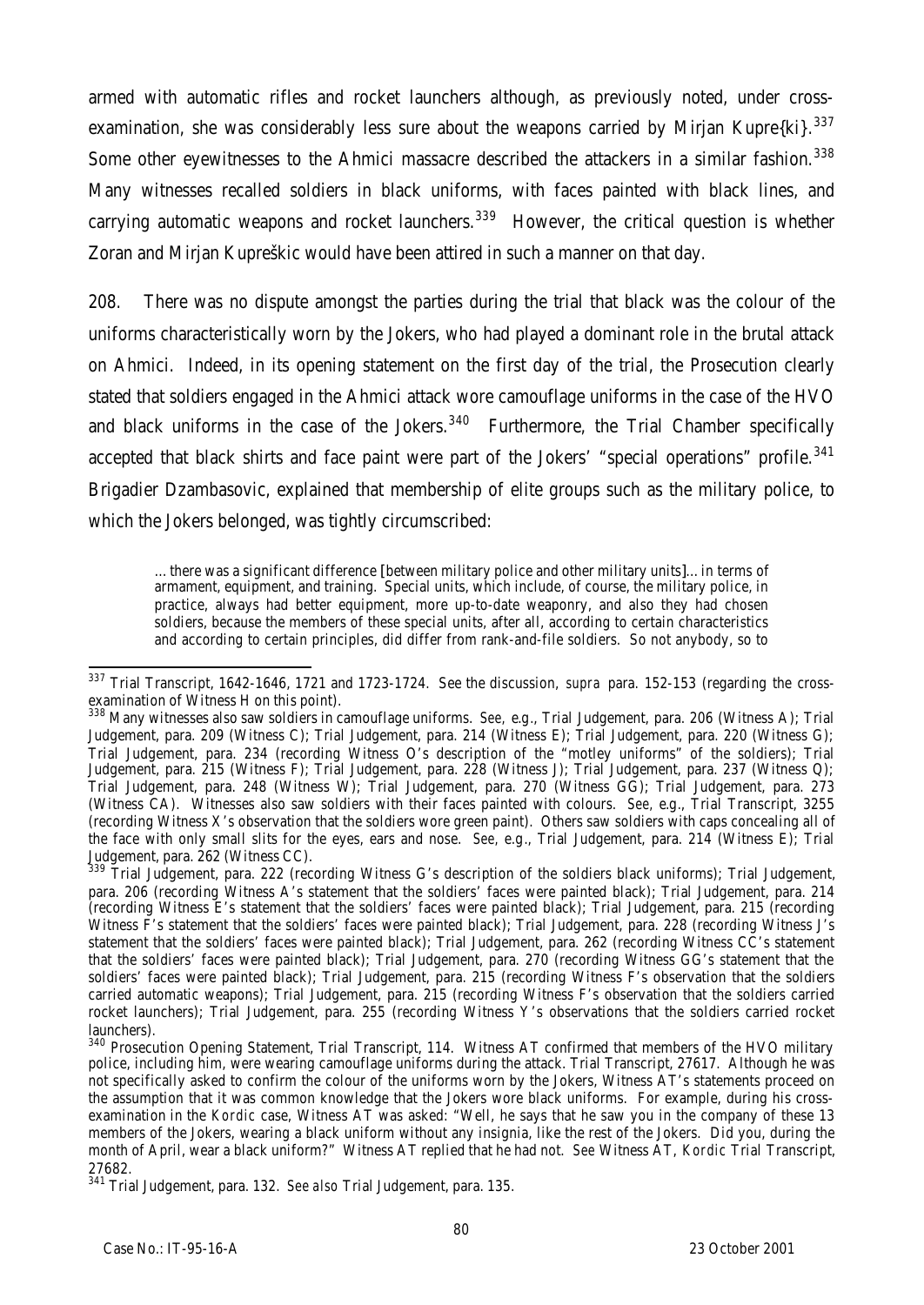speak, could have been in these special units. They had to meet certain criteria, such as a level of training and schooling, physical fitness, swiftness, and intellectual capabilities. And all special units, including the military police, had special training for the purposes they were intended for.<sup>342</sup>

209. According to Witness AT, a section of the Jokers' unit had indeed been assigned to attack the area of Ahmici in which Witness H's house is located. Specifically, he said that the first group of attackers, which included about half of the Jokers platoon, was deployed to the "so-called Kupre $\{ki\}$  houses and that this was the largest group deployed.  $343$  Consequently, it is not surprising that many witnesses recounted seeing attackers attired in the characteristic manner of the Jokers. However, at no stage did the Prosecution ever allege that Zoran and Mirjan Kupreškic were members of the elite Jokers unit (or indeed of the military police more generally), so as to explain why they would have been attired in such a manner during the attack.

210. This raises the question of the capacity in which the Trial Chamber found that the Kupreškic brothers participated in the attack. According to the Trial Chamber "both accused participated in the attack on Ahmici on 16 April 1993 as soldiers in the HVO. $^{n344}$  Although it is not entirely clear from the Trial Judgement, it is possible the Trial Chamber concluded that Zoran and Mirjan Kupreškic were members of the HVO Vitez Brigade.

211. The Kupreškic brothers argue that the Vitez Brigade was the only HVO unit with which the Prosecution sought to link them and the only possible HVO brigade they could belong to as it covered the geographic area in which they lived.<sup>345</sup> Indeed, in reaching its conclusion that both Defendants were "active members of the HVO", the Trial Chamber relied upon the Register of the HVO Vitez Brigade, which listed both Zoran and Mirjan Kupreškic as "reservists" between 8 April 1992 and 22 and 23 January 1996.<sup>346</sup> In the case of Zoran Kupreškic, the finding also rested upon evidence that he was at an HVO oath-taking ceremony at the Vitez stadium.<sup>347</sup>

 $\overline{a}$ <sup>342</sup> Trial Transcript, 12136.

<sup>343</sup> *Kordic* Trial Transcript, 27606. Although, at certain points in the English translation of his statements to the Prosecution, Witness AT referred to the Jokers being deployed to the "Kupreškic brothers' house", the Appeals Chamber does not consider that this gives rise to an implication that Zoran and Mirjan Kupreškic were involved in the organisation of the attack. Mirjan Kupre{ki} pointed out during the Appeal Hearing that the original B/C/S version of Witness AT's statement refers to the "Kupreškic houses" and that the English translation was in error. Furthermore, the brothers lived in separate houses so that any reference to "the "Kupreškic brothers' house" could not have been directed at them. *See* Appeal Transcript, 690-693. The Prosecution did not argue to the contrary. The reference to the "Kupreškic houses" appears to have been solely made by way of designating a strategic landmark for the attackers. *See* Witness AT Statement, 25 May 2000, 33. Accordingly, the Appeals Chamber does not, on the basis of this alone, draw any adverse inference about the Kupreškic brother's involvement in the preparations for the Ahmici attack. Refer to the further discussion *infra* paras 233-241 about the participation of the Defendants in the preparations for the attack.  $4$  Trial Judgement, para. 430.

<sup>345</sup> The defence also referred to the expert testimony of Prosecution witness Brigadier Dzambasovic to the effect that the HVO was organised on the basis of the territorial principle. *See* Trial Transcript, 12123.

<sup>346</sup> Trial Judgement, para. 377.

<sup>347</sup> Trial Judgement, para. 378.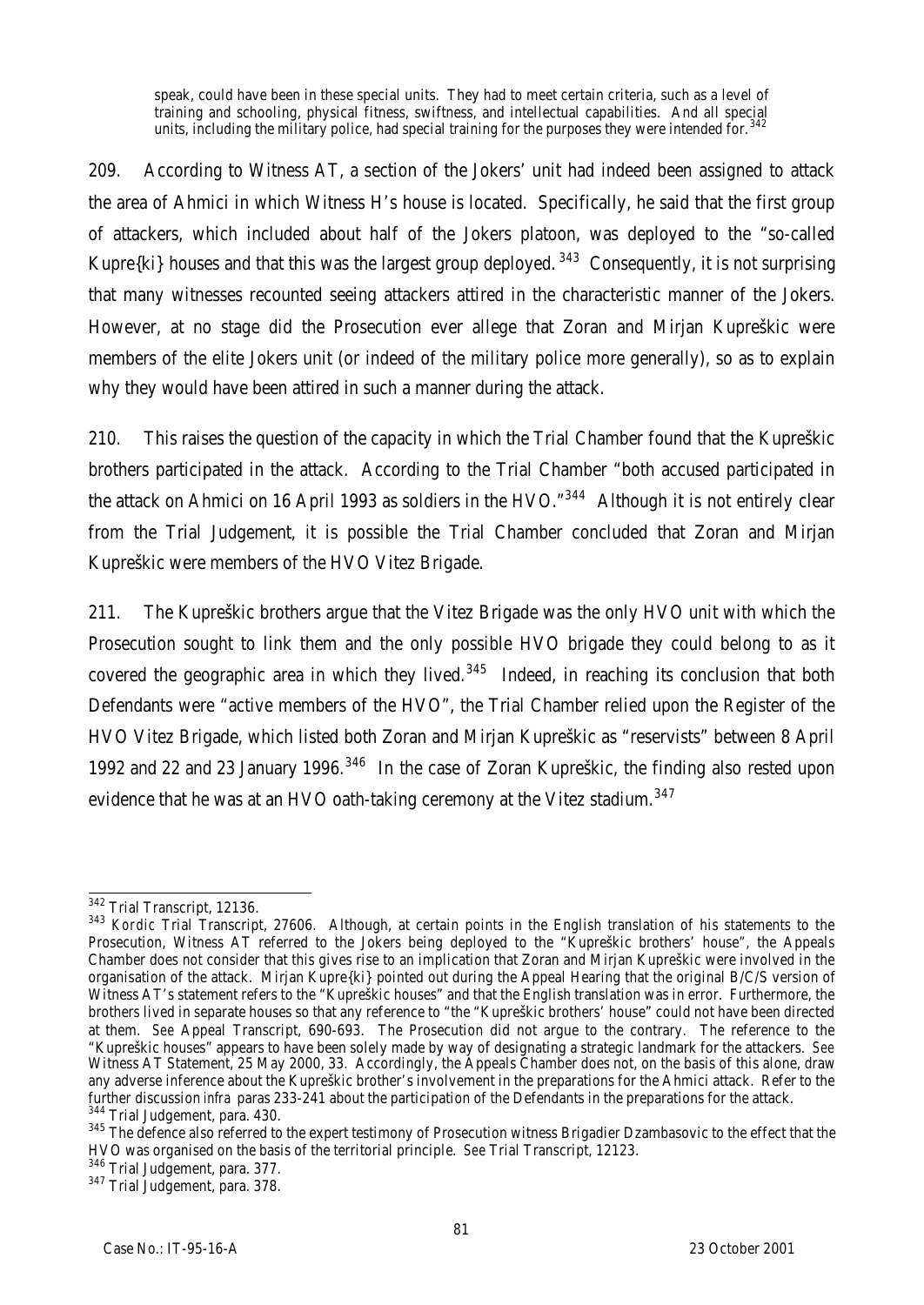212. On appeal, the Prosecution argues that the Trial Chamber was correct to conclude that a broad range of regular HVO forces, notably the Vitez Brigade, were involved in the Ahmi}i attack. In particular, the Prosecution points out that the Trial Chamber had before it evidence such as a "certificate of wounding" stating that the HVO Vitez Brigade member Nikola Omazi} was wounded during the 16 April 1993 Ahmi}i operation and also that HVO Home Guard Commander, Nenad [anti], was involved in the attack.  $348$ 

213. However, on the basis of the evidentiary record before the Appeals Chamber, particularly the Witness AT material, it is difficult to accept the suggestion that the Vitez Brigade was deployed to Ahmi}i to participate in the attack in the early morning of 16 April 1993 as a unit. The commander of the Vitez Brigade had received instructions to engage in military activities in other villages in the Vitez area at the relevant time. During cross-examination at trial, the Prosecution's military expert, Brigadier Asim Dzambasovic, was shown an order issued by General Tihomir Bla{ki} on 16 April 1993 at 1:30 a.m.<sup>349</sup> The order directed the Commander of the Vitez Brigade to operate in the area of Krušcica, Vranjska, Donja Veceriska commencing at 05:30 hours on 16 April 1993, almost exactly the same time that the Ahmici attack commenced. Of these locations, Brigadier Dzambasovic agreed, Vranjska was the closest to Ahmici and that was still some three to four kilometres away. 350

214. Similarly, when questioned about the units participating in the Ahmici attack, Witness AT stated that, on the afternoon of 15 April 1993

…at the meeting of military commanders a decision was made on the direction of attack for all units...this is in my opinion...It was known that the military police would attack Ahmici. Žuti would attack Stari Vitez from the position in Krušcica. The civilian police would attack from the side of Lašva. The [Vitez] brigade was assigned to other villages, Donja Veceriska, Gacice, Krušcica, Vranjska... I am telling you of the villages I know... Divjak.

Thus, the evidence of Witness AT about the villages to which the Vitez Brigade was deployed on the morning of 16 April 1993 accords with the order issued to the Vitez Brigade, directing them to attack villages other than Ahmici on the morning of 16 April 1993, which was admitted into evidence during the trial of this case. Given that Witness AT was a participant in the Ahmici attack at the level of commander, it seems unlikely that there would have been forces formally deployed for the purpose of the attack that he was unaware of. On this basis, it is difficult to see how Zoran and Mirjan Kupreškic could have been formally assigned to participate in the attack as part of the

 $\overline{a}$  $^{348}_{12}$  Appeal Transcript, 850-851.

<sup>349</sup> Exhibit D 38/2. *See* Prosecution Closing Brief, para. 4.27.

<sup>&</sup>lt;sup>350</sup> Trial Transcript, 12236-12240. The Trial Chamber referred to this exhibit in para. 284 of the Trial Judgement as part of the evidence adduced to show that the HVO had been placed on a "higher state of readiness" but did not consider whether it also showed that the Vitez Brigade had been deployed to villages other than Ahmi }i on the morning of 16 April 1993.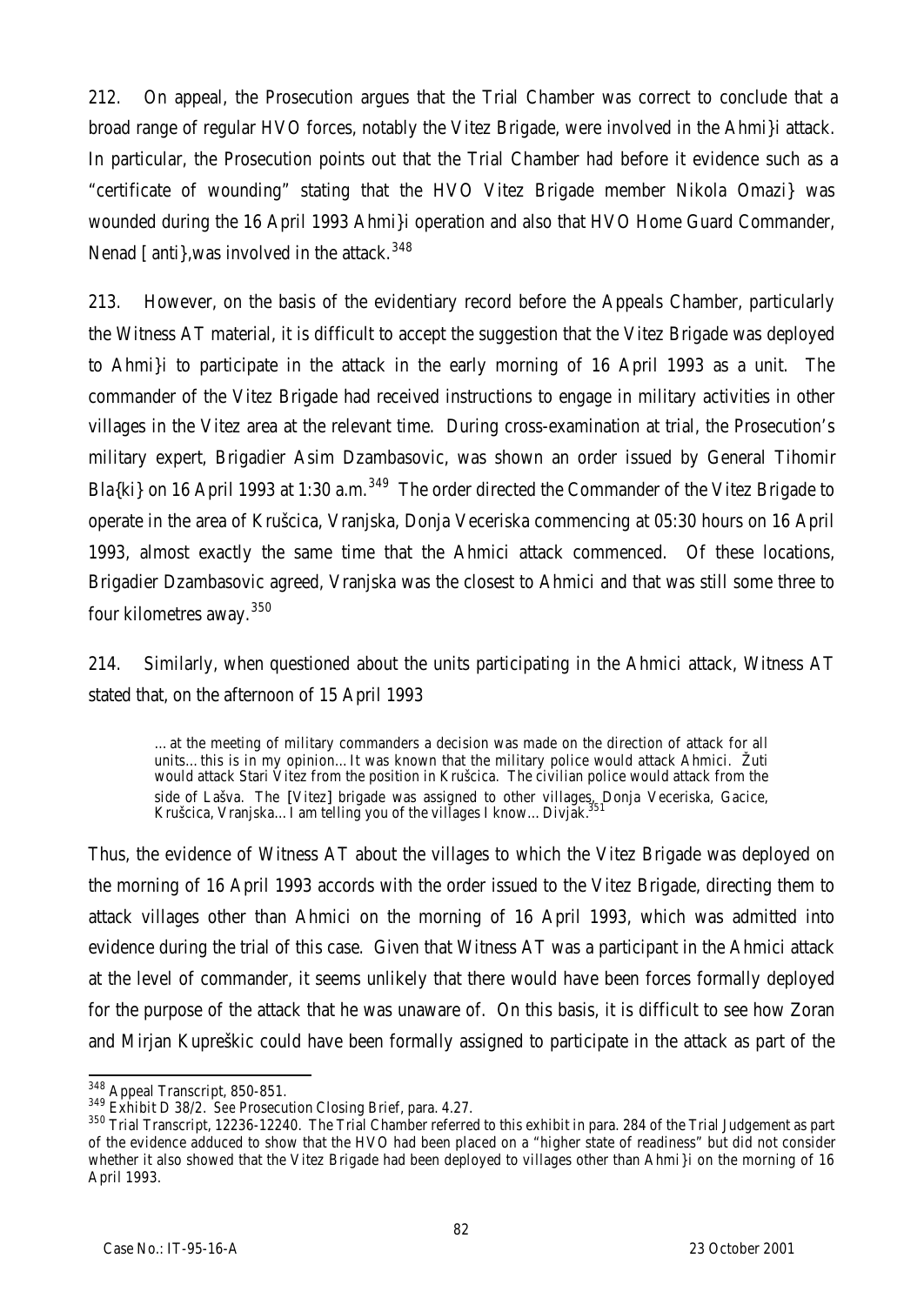HVO Vitez Brigade. Even if they had been (or had they been deployed as part of any other regular unit of the HVO), they should have been, in accordance with the Prosecution's own opening statement at trial, dressed in camouflage uniforms. Only the Jokers were alleged to be wearing black uniforms.<sup>352</sup>

215. However, in addition to "HVO forces" and the Jokers, the Trial Chamber found that

The Croatian inhabitants of Ahmici, or at least those of them who belonged to the HVO or were in contact with Croatian armed forces, knew that in the early morning of the 16 April 1993, Croatian forces would initiate a massive military attack.<sup>353</sup>

Similarly, the Trial Chamber concluded that

…the attack was carried out by military units of the HVO and members of the Jokers. The ablebodied Croatian inhabitants of Ahmici provided assistance and support in various forms. Some of them took part in the military operations against the Muslims.<sup>354</sup>

216. Witness AT confirmed that some local inhabitants of Ahmici did, indeed, join in the attack on the early morning of 16 April 1993, but he emphasised that this was done on an individual, *ad hoc* basis, rather than as part of an organised plan.<sup>355</sup> The following exchange took place between Witness AT and Judge May during the course of the *Kordic* trial:

Q. And besides the military police, were there any other units, to your knowledge, involved in the operation in Ahmici?

A. In the sense of units, I think not. There was the local population and local members of the HVO. But they did not all take part in the operation. There were individuals who joined of their own initiative. Not all the local population took part.<sup>356</sup>

217. Had Zoran and Mirjan Kupreškic taken part in the attack on the house of Witness H, not as HVO soldiers officially deployed for the operation, but as local members of the HVO who joined in, it seems odd that they would have been dressed in black uniforms. A further question arises as to whether such local individuals, who were not formally integrated into the operation, would have had access to weapons such as rocket launchers.

<sup>351</sup> Witness AT Statement, 25 May 2000, 28. *See also Kordi}* Trial Transcript, 27598-27599 and 27755-27756.

<sup>352</sup> Prosecution Opening Statement, Trial Transcript 114. *See* the discussion *supra* para. 208.

<sup>353</sup> Trial Judgement, para. 333.

<sup>354</sup> Trial Judgement, para. 334.

<sup>&</sup>lt;sup>355</sup> Witness AT Statement, 15 August 2000, 11. To illustrate his point, Witness AT recounted how, in the early hours of 16 April 1993, as his group of military police were crouched in their positions waiting for the signal to descend upon the sleeping village of Ahmici, a young local man came up to them. One member of the group knew him and the young man offered to provide information about the layout of the village and then proceeded to accompany the group in their assault on the Bosnian Muslim homes that morning.<sup>355</sup> Upon being asked whether there was a pattern of local individuals joining in the operation Witness AT said, "I wouldn't say there was a pattern, but there was some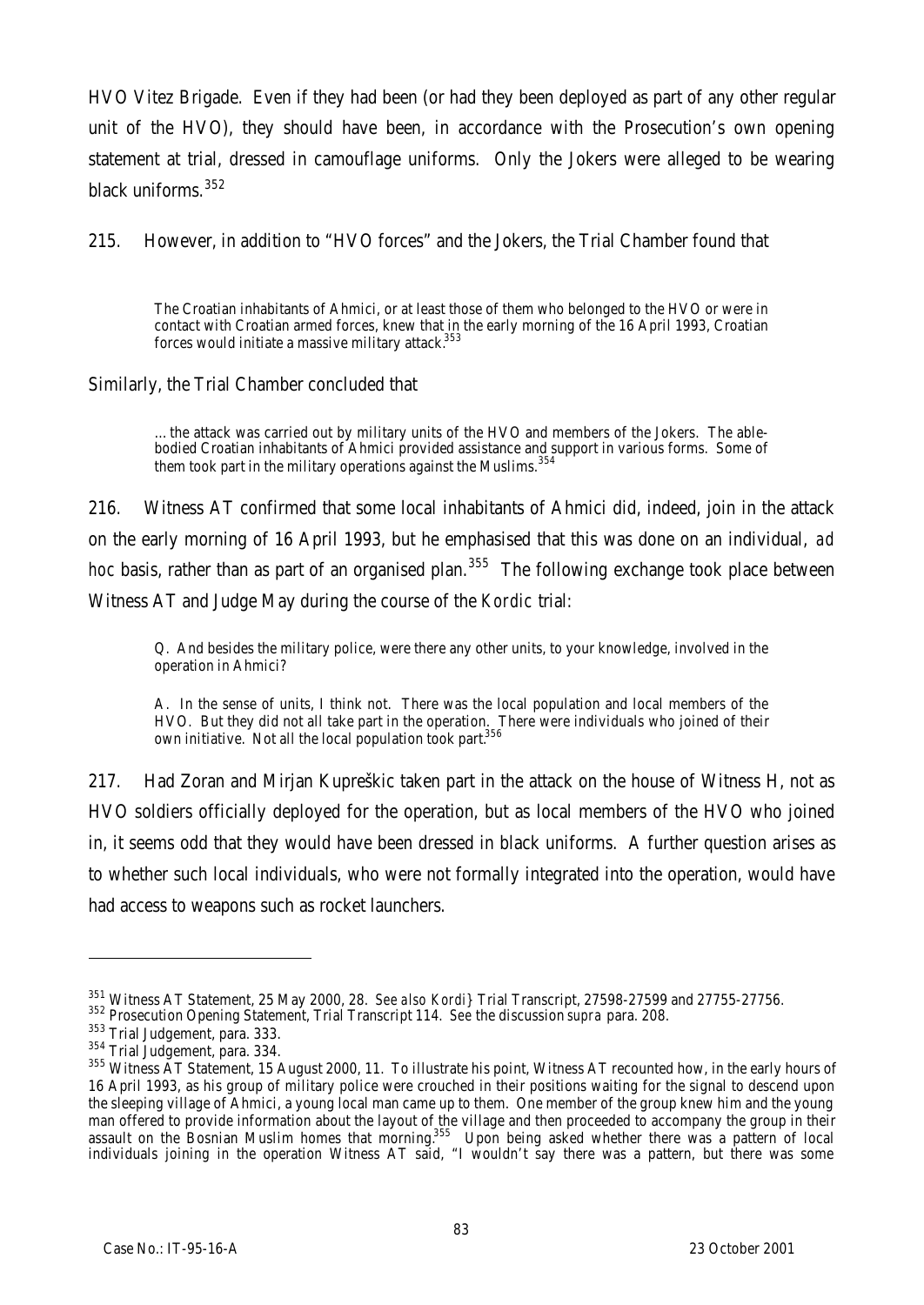218. Witness H's description of Zoran and Mirjan Kupre{ki} does not conclusively prove that she was wrong about their participation in the attack. It is, of course, theoretically possible that they could have attired themselves in black uniforms similar to the Jokers and somehow accessed weapons such as rocket launchers. However, having regard to the trial record as a whole, the symmetry between Witness H's description of them that morning and the "special operations" profile of the Jokers (who, indisputably, were heavily involved in the attack), together with the likelihood that any involvement of the local Croat inhabitants of Ahmi}i in the attack was *ad hoc*, gives rise to an obvious inference that the two people Witness H saw were, in fact, members of the Jokers. By contrast, the Appeals Chamber notes that witnesses who testified to having seen Drago Josipovi} during the 16 April 1993 attack recalled seeing him wearing a camouflage uniform and armed with a rifle.<sup>357</sup> This is more consistent with the notion that he was a local inhabitant who joined in the attack of his own volition. No other witnesses gave identification evidence that corroborates the description that Witness H gave of Zoran and Mirjan Kupreškic that day.<sup>358</sup> It is true that Witness H was not certain when she said she thought the two Defendants were dressed in black, although she was sure they had been wearing uniforms and not simply civilian clothes. The Appeals Chamber recalls, however, that Witness H's grandfather, Witness KL, purported to identify the Defendants wearing black uniforms during the attack on his house (which the Trial Chamber rejected), raising at least a suggestion that Witness H may have been influenced by his discussion of the attackers' appearance that morning.<sup>359</sup> Either way, it is a factor impacting negatively on Witness H's credibility. The Trial Chamber should have considered the possibility that Witness H mistook two members of the Jokers unit for Zoran and Mirjan Kupreški} on the morning of the Ahmici attack. The additional evidence of Witness AT magnifies the importance of this inquiry by revealing that the Jokers were deployed to attack the area in which Witness H's house was located and that local inhabitants of Ahmici were not integrated into the attacking units in a formal way.

individuals who, on their own initiative, joined. Those who were braver, younger local people." *Kordi}* Trial Transcript, 27620.

<sup>356</sup> *Kordi}* Trial Transcript, 27770.

<sup>357</sup> *See* Trial Judgement, para. 258 (recounting that Witness Z saw Drago Josipovic, in the afternoon of 16 April 1993, in camouflage uniform, with an automatic rifle but without face paint, in the company of four other soldiers with rifles). *See also* Trial Judgement, para. 275 (recounting that Witness CA saw Drago Josipovic in camouflage uniform on the day of the attack); Trial Judgement, para. 480 (recounting that Witness EE saw Drago Josipovic wearing a camouflage uniform and camouflage cap during the attack on her house).

<sup>&</sup>lt;sup>358</sup> Although Witness KL also described them as being present during the attack on his house and attired in an identical manner to Witness H, the Trial Chamber rejected his evidence as incapable of belief. *See* the discussion *supra* para. 194. Similarly, Witness C gave evidence that the Kupre{ki} brothers were wearing camouflage uniforms and that their faces were not painted, but his evidence was also rejected by the Trial Chamber. *See* Trial Judgement, paras 405 and 427.

<sup>359</sup> *See* the discussion, *supra* para. 198.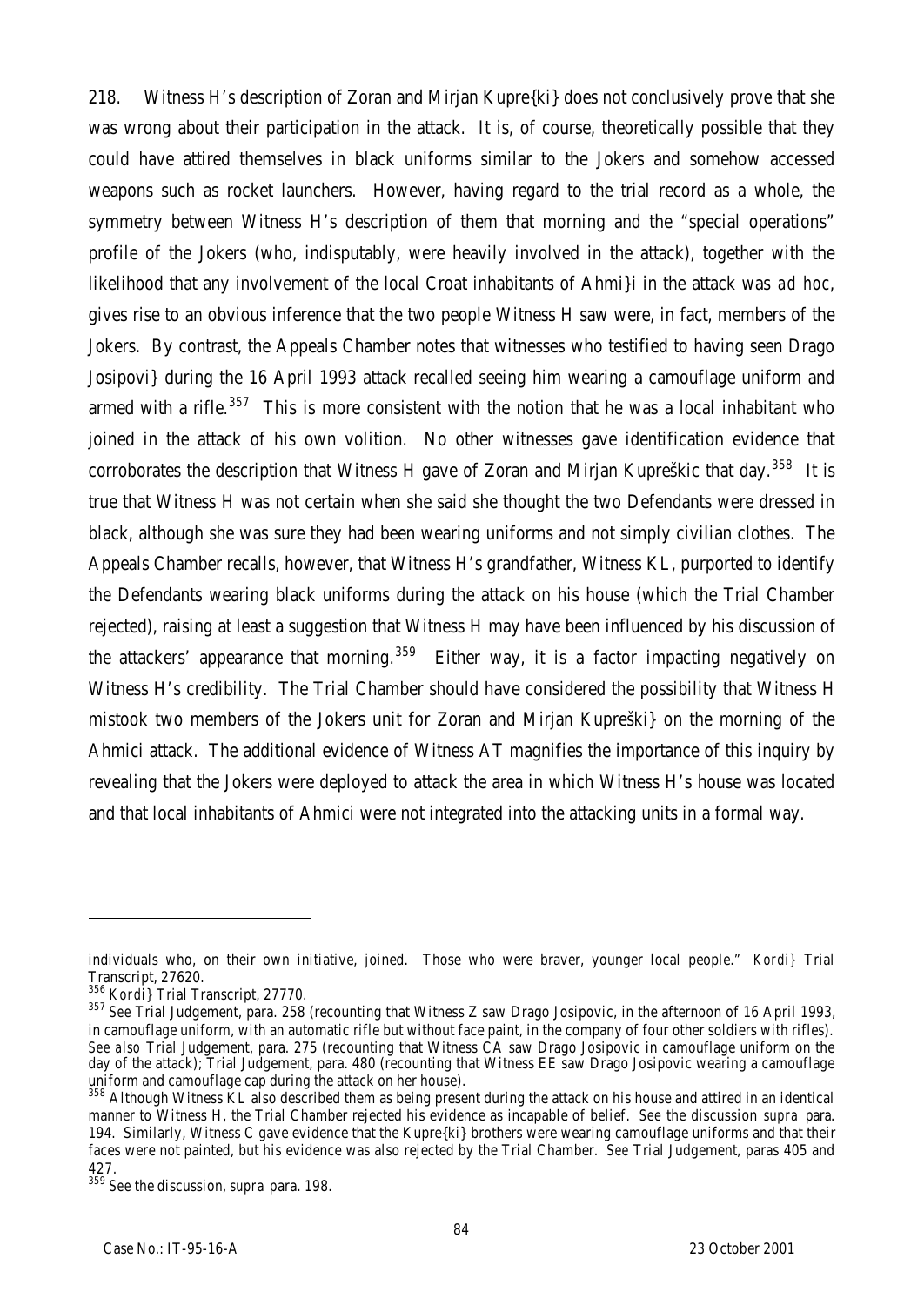#### (f) Absence of any evidence on the trial record corroborating Witness H's testimony

219. The Defendants argue that the Trial Chamber erred in accepting the identification evidence of Witness H in the absence of any corroboration. As Mirjan Kupreškic points out, none of the other 1,000 Muslim inhabitants of Ahmici gave credible evidence of having seen him participating in the 16 April 1993 attack.<sup>360</sup> The Prosecution answers by referring to the clearly enunciated principle, reflected in the jurisprudence of this Tribunal, that a Trial Chamber is at liberty to found a conviction on the uncorroborated evidence of a single witness.<sup>361</sup>

220. The Prosecution is correct in maintaining that "the testimony of a single witness on a material fact does not require, as a matter of law, any corroboration".<sup>362</sup> Rather, the absence of corroboration is simply one factor to be taken into consideration by the Trial Chamber in weighing the evidence and arriving at its determination of witness credibility. Certainly, in cases hinging on a single witness' identification of the accused made in difficult circumstances, corroborative evidence takes on more importance.<sup>363</sup> However, of itself, the absence of corroboration is not a ground for the Appeals Chamber to intervene in a factual finding made by the Trial Chamber.

221. In the present case, the Appeals Chamber notes that the Trial Chamber did refer to evidence that loosely supported Witness H's claim that Zoran Kupreškic was involved in the Ahmici attack, namely the evidence of Witness JJ. When she took the stand before the Trial Chamber, Witness JJ recounted a conversation she had with Zoran Kupreškic after the 16 April 1993 events in Ahmici, in which he told her that, under duress from members of the Jokers unit, he had fired into the air in the pretence of shooting at civilians.<sup>364</sup> The Trial Chamber accepted the evidence of Witness JJ and found that it was "an admission of some participation on the part of Zoran Kupreškic" and further served to undermine his claim that he did not participate in the conflict.<sup>365</sup> Obviously though, Witness JJ's evidence, taken at its highest, does not corroborate Witness H's contention that Zoran Kupre{ki} was in her house on the morning of the attack or even constitute similar fact evidence of his involvement in attacks on other houses.<sup>366</sup> There was no other evidence on the trial record that supported Witness H's identification of Mirjan Kupreškic.

 $\overline{a}$ <sup>360</sup> Witness KL and Witness C both purported to identify them, but the Trial Chamber rejected the evidence of both these witnesses as incapable of belief. *See* Trial Judgement, paras 397-399, 424, and 427.

<sup>&</sup>lt;sup>361</sup> Prosecution Response, paras 12.63-12.64.

<sup>362</sup> *Aleksovski* Appeal Judgement, para. 62. *See* the further discussion *supra* para. 33.

<sup>363</sup> *See* the discussion *supra* paras 34-36.

<sup>364</sup> Trial Judgement, para. 407.

<sup>365</sup> Trial Judgement, para. 428.

<sup>366</sup> *See* the further discussion of Witness JJ's evidence *infra* paras 228-232. On similar fact evidence, see the discussion *infra* para. 321-323.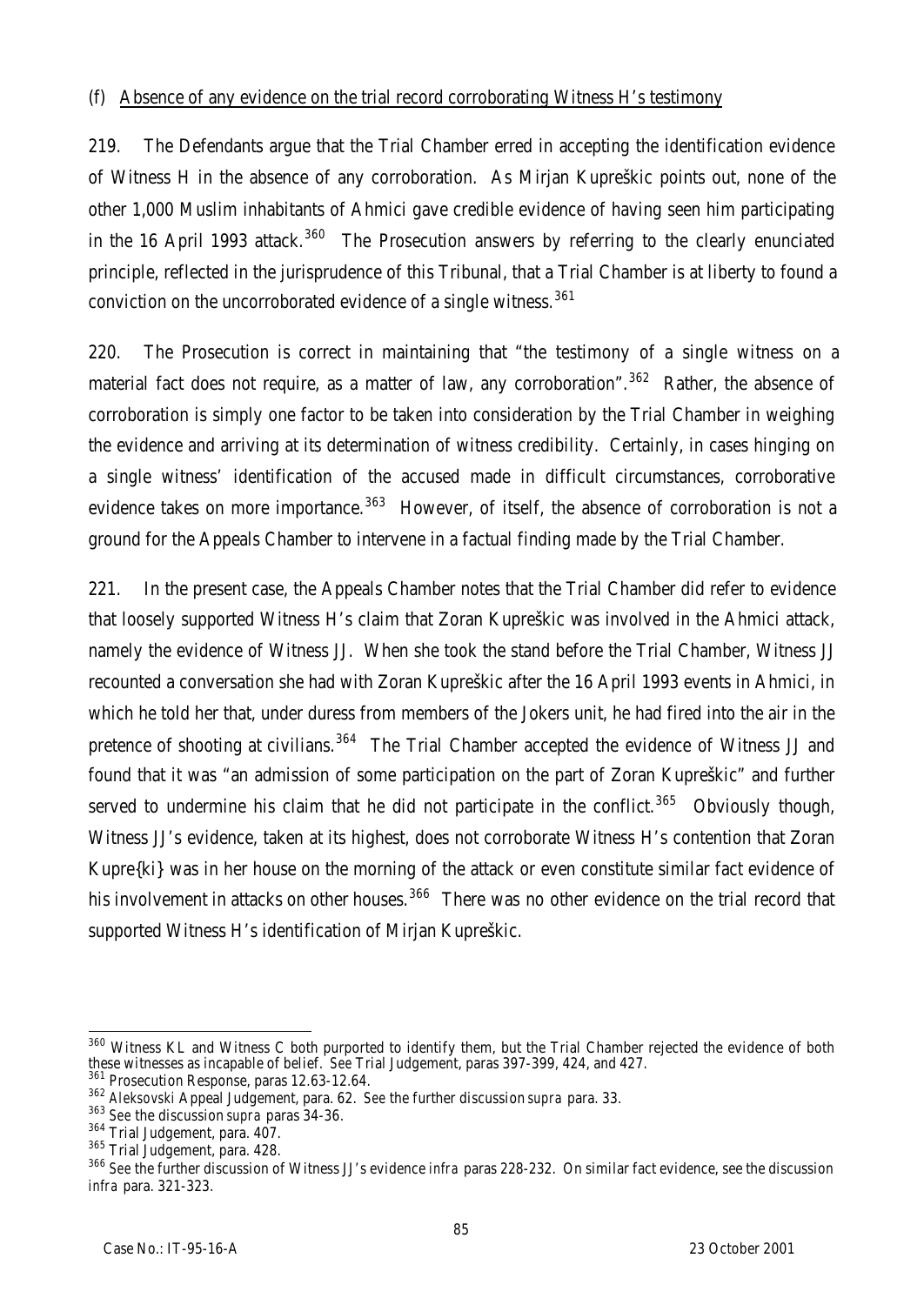#### (g) Witness H: Conclusions

222. It is apparent from her testimony before this Tribunal that Witness H is a remarkable young woman who has, in her short life, borne more sorrow than most people could imagine. In the wake of the Ahmici massacre in April 1993, she has assumed a significant degree of responsibility for her surviving family members and her courage permeated her testimony before the Trial Chamber. That such a witness should make an enormous and positive impression upon the Trial Chamber is not surprising. However, the preceding discussion reveals a collection of errors in the Trial Chamber's assessment of her evidence.

223. The Appeals Chamber recalls once again the Trial Chamber's explanation of why it accepted the evidence of Witness H:

The Trial Chamber takes into consideration the criticism of her credibility arising from: (a) the discrepancies between her statement and her evidence [whether her father had a rifle, whether she saw her father killed in a burst of gunfire, and whether she saw Zoran and Mirjan Kupreškic setting fire to the upper floor of her house]; and (b) her denial that the signature on the statement is hers. However, these criticisms are outweighed by the impression made by the Witness upon the Trial Chamber while she was giving evidence. Her evidence concerning the identification of the accused was unshaken.<sup>36</sup>

Thus, the Trial Chamber's assessment of Witness H is that of a strong and persuasive witness who, despite a few minor criticisms of her credibility, was completely certain about her identification of the Defendants during the attack on her house. After careful review, the Appeals Chamber reluctantly concludes that this assessment is seriously at odds with the extensive difficulties revealed on the evidentiary record and discussed at length in the preceding paragraphs, which strike at the core of Witness H's evidence. The Trial Chamber omitted to make specific factual findings about crucial matters, such as whether she had made the December 1993 Statement and whether she was mistaken in her claim to have recognised Zoran Kupreškic as an employee of a store that she frequented. The Trial Chamber did not direct itself to Witness SA's Statements, which raised the distinct possibility that Witness H's identification of her neighbours' in the attack had been a gradual development in the months following the April 1993 atrocity. It erred in retracting its decision to call Witness SA and first admitting but ultimately not considering whether her statements raised doubts about Witness H's identification evidence. The Trial Chamber further overlooked material discrepancies between Witness H's December 1993 Statement and her in-court testimony relevant to her identification of the two Defendants. Furthermore, it is appropriate to recall the Appeals Chamber's earlier finding that the Zoran and Mirjan Kupre{ki} were prejudiced as a result of first, the Prosecution's failure to allege the attack on Witness H's house in the Amended Indictment and, second, the late provision of her statement to them. They had just a few

86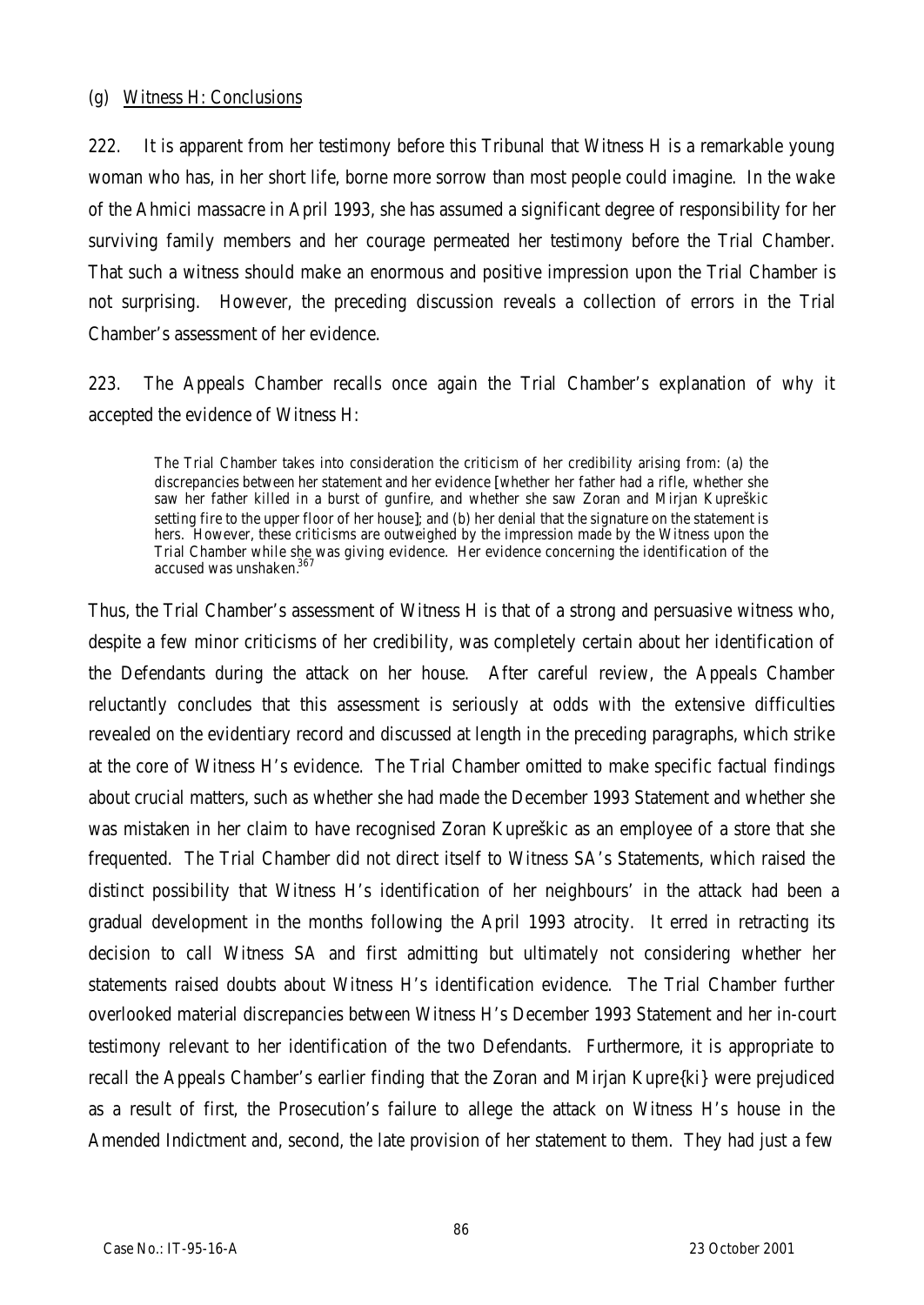weeks to prepare for the cross-examination of this witness who turned out to be the nucleus of the case against them. Thus their ability to challenge her under cross-examination was inevitably limited as a result.

224. The Appeals Chamber accepts that a Trial Chamber must be accorded a degree of flexibility in setting out its reasoning in its judgement. This flexibility is always circumscribed, however, by the obligation to provide a reasoned explanation of its decision in any given case. This is a matter of fundamental fairness for all the parties concerned. The Appeals Chamber underscores that this is not a case where the Trial Chamber addressed all the relevant issues and the Appeals Chamber simply disagrees with the Trial Chamber's conclusion. Rather, this is a situation where the Trial Judgement evidences a failure to consider several matters going directly to the credibility of Witness H. Although the Trial Chamber itself acknowledged the need to proceed with caution in assessing eye-witness identifications made under difficult circumstances, such caution is not sufficiently reflected in the treatment accorded to the evidence of Witness H: a witness, who purported to identify the Defendants in extremely difficult circumstances, whose credibility was strenuously opposed by the Defendants in a detailed manner and whose identification of them turned out to be uncorroborated by any other credible evidence on the trial record.

225. The question as to what constitutes a "wholly erroneous" evaluation of the evidence must, of course, be determined on a case-by-case basis. The Appeals Chamber cannot and should not, legislate the circumstances that suffice to meet this test. In the present case one or even a selection of the errors identified by the Appeals Chamber may not have been sufficient to render the Trial Chamber's evaluation "wholly erroneous". However, the task of the Appeals Chamber is to consider the combined effect of these criticisms on the Trial Chamber's decision to accept the evidence of Witness H beyond reasonable doubt. In doing so, the Appeals Chamber concludes that the Trial Chamber's assessment of Witness H's evidence, as reflected in the Trial Judgement, diverges so significantly from that apparent upon review by the Appeals Chamber, that the former must be rejected as "wholly erroneous". As in the *^elebi}i* appeal, the Appeals Chamber in the present case believes the question to be answered is whether the Trial Chamber erred in its overall evaluation of the evidence as being compelling and credible and, in particular, whether it erred "in accepting the totality of the evidence as being sufficient to enter a finding of guilt beyond a reasonable doubt."<sup>368</sup> The Appeals Chamber is assured that, had the Trial Chamber fully addressed itself to all of the difficulties associated with Witness H's testimony, it would not have accepted the identification evidence of this single witness as the basis upon which to convict the Defendants.

<sup>367</sup> Trial Judgement, para. 425; *see also* Trial Judgement, para. 402.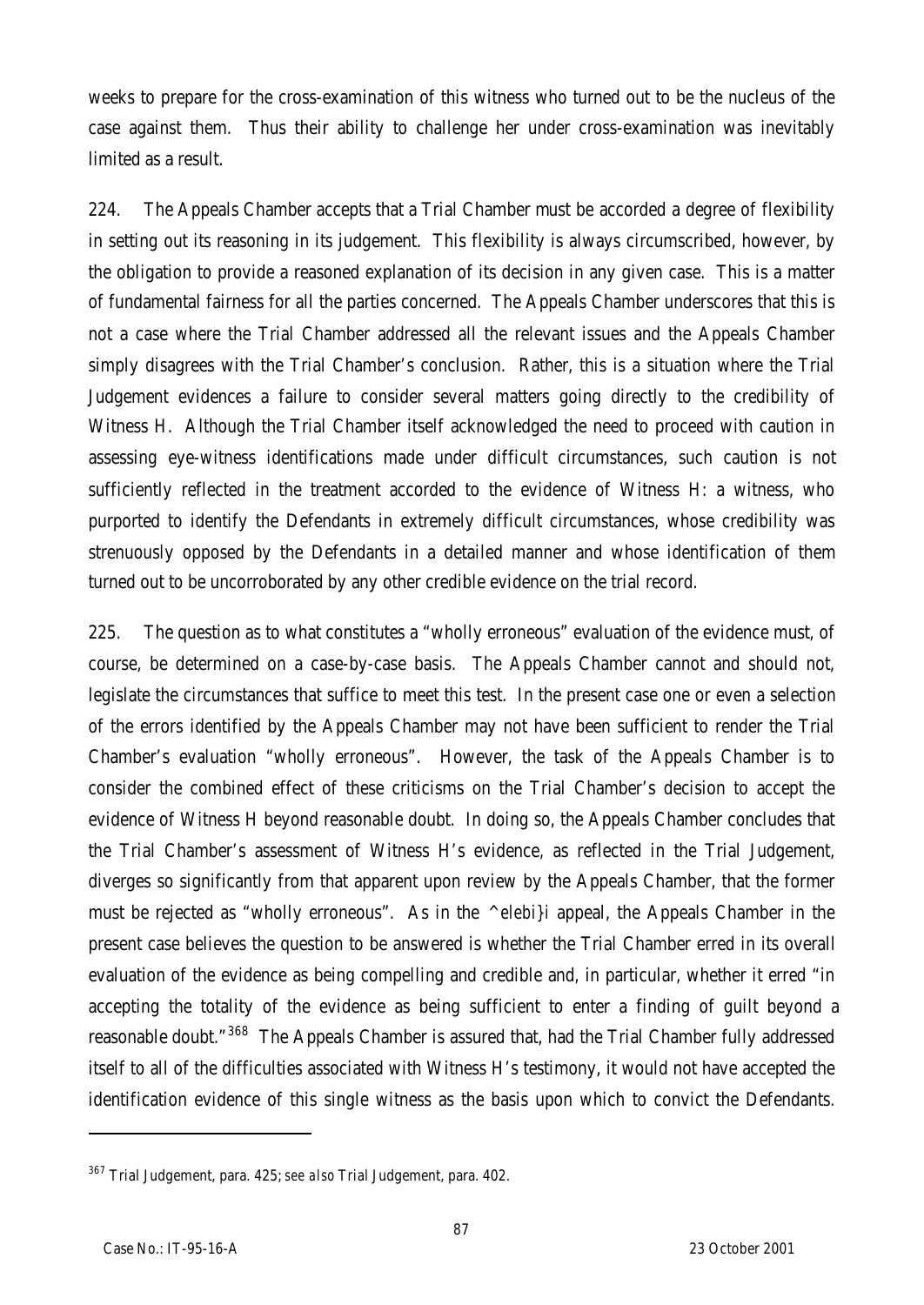The Appeals Chamber has also had the benefit of the additional evidence of Witness AT regarding the April 1993 Ahmici attack, which has served to highlight some of the difficulties associated with the Trial Chamber's factual findings.

226. On appeal, the Prosecution argues that it was not incumbent upon the Trial Chamber to apply the standard of "beyond reasonable doubt" in evaluating the evidence of Witness H. $369$ Rather, it contends, the Trial Chamber was at liberty to simply assess the evidence of Witness H by reference to the standard of probative value applicable to evidence generally. In particular, argues the Prosecution, the evidence of Witness H "…forms nothing more than a constituent in the entire composition of evidence against the Appellant for count 1 [persecution]."<sup>370</sup> The Appeals Chamber disagrees. The Prosecution's argument reflects the same misconception that the attack on Witness H's house was only evidence of persecution, not a material fact integral to the crime of persecution as identified in the preceding discussion on the defects in the Amended Indictment.<sup>371</sup> The persecution conviction of Zoran and Mirjan Kupreškic hinged upon their participation in the attack on Witness H's house. The Prosecution's argument that the Trial Chamber was at liberty to employ anything other than the standard of proof beyond reasonable doubt in assessing Witness H's evidence implicating Zoran and Mirjan Kupreškic in that attack cannot be sustained.

227. Having determined that the Trial Chamber erred in accepting the identification evidence of Witness H, no basis remains for the Trial Chamber's finding that Mirjan Kupreškic was amongst those who attacked the village of Ahmici on 16 April 1993. However, in the case of Zoran Kupreškic, the Trial Chamber also referred to the evidence of Witness JJ to support its conclusion that he was amongst the attacking forces that day. The Appeals Chamber will now proceed to examine the significance that the Trial Chamber attributed to the evidence of Witness JJ and whether, in the absence of Witness H's evidence, it is a sufficient basis for the finding that Zoran Kupreškic should incur criminal responsibility for participating in the attack on Ahmici.

# 2. The evidence of Witness JJ regarding the activities of Zoran Kupreškic in Ahmici on 16 April 1993

228. The Trial Chamber accepted the evidence of Witness JJ, a Prosecution witness, who testified that, sometime in April or May 1993, Zoran Kupreškic came to her home and talked to her about the events of 16 April 1993. In the course of their conversation, Zoran told her that

<sup>369</sup> Prosecution Response, paras 12.104-12.119.

<sup>368</sup> *^elebi}i* Appeal Judgement, para. 498.

<sup>&</sup>lt;sup>370</sup> Prosecution Response, paras 12.112-12.119.

<sup>371</sup> *See* the discussion *supra* paras 79 *et seq.*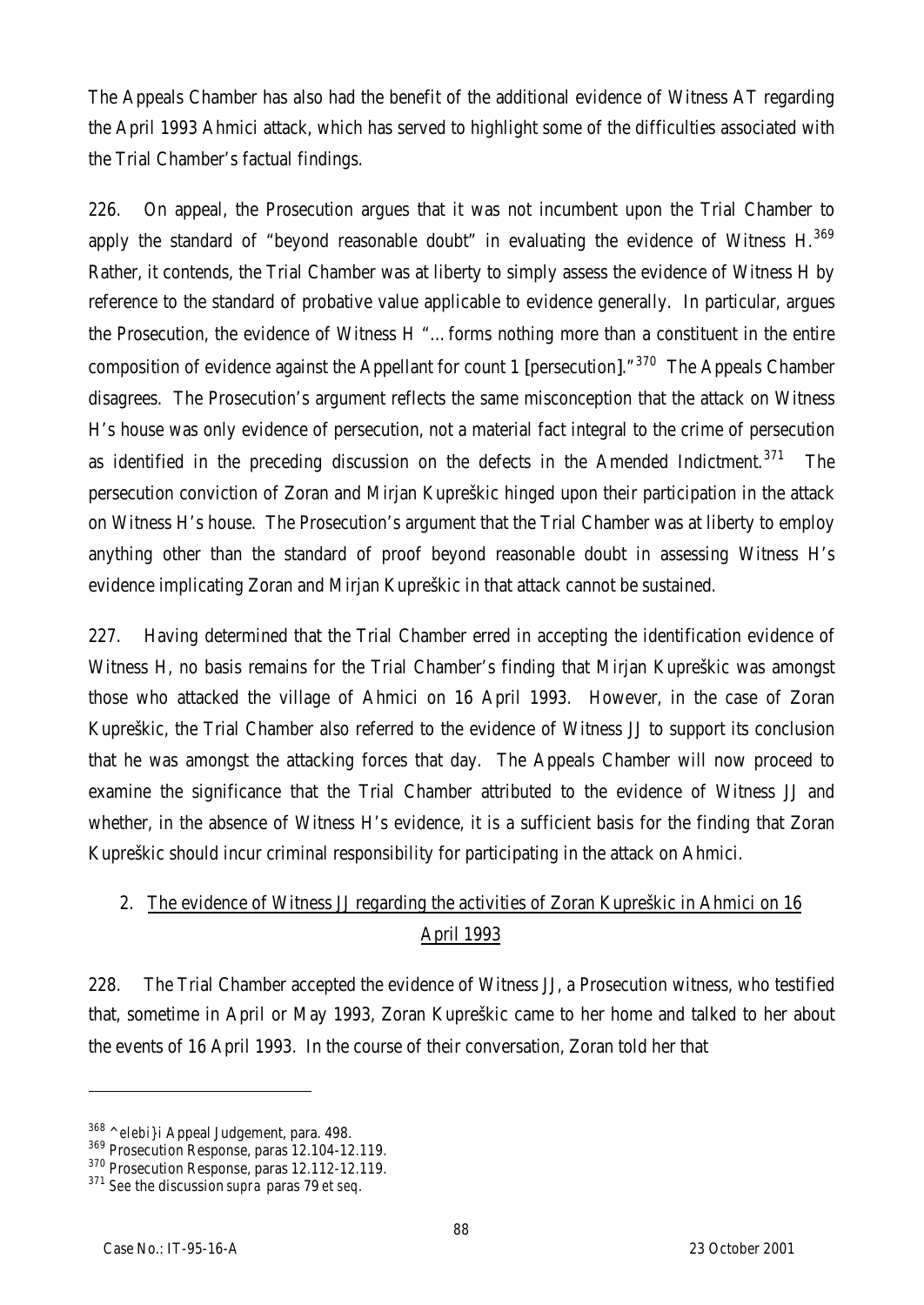...on that day, the 16<sup>th</sup> of April, when he came there [to Ahmici after evacuating his family], civilians were fleeing, those who managed to run away from Ahmici; they were fleeing somewhere. They [the Jokers] were shooting after them. One of them noticed that Zoran was not shooting at them and threatened Zoran that he would kill him if he would not shoot at civilians, and that he raised his gun and said that he would shoot Zoran if he did not shoot at civilians. Zoran said, "They are terrible. He'd actually kill me." And then Zoran, in order to save himself, shot into the air. He did not want to shoot at civilians. He shot into the air. $372$ 

229. When he took the stand at trial, Zoran Kupreškic maintained that the only explanation he could give for Witness JJ's assertion was that she had confused information about 16 April 1993 with other events that occurred in the days following the Ahmici attack.<sup>373</sup> However, in assessing her evidence, the Trial Chamber concluded that there was no reason to believe that Witness JJ had lied about this matter

…and every reason for thinking that she told the truth. This is not to say that Zoran Kupreškic, himself, told the truth in his admission to Witness JJ. It was no more than a partial admission by someone who was troubled by the horror of what had transpired that day. However, it is an admission of some participation on the part of Zoran Kupreškic and, as such, serves to undermine his contention that he did not participate in the conflict. $37$ 

230. On appeal, Zoran Kupreškic argues that the Trial Chamber erred in accepting the evidence of Witness JJ despite a number of perceived problems associated with her testimony.<sup>375</sup> Indeed, the Appeals Chamber admitted additional evidence that Zoran Kupre{ki} argues shows that Witness JJ was mistaken in her identification of him at an HVO oath-taking ceremony in Vitez.<sup>376</sup> However, the Appeals Chamber does not consider it necessary to examine the arguments made on appeal relating to the credibility of Witness JJ.

231. The Appeals Chamber recalls the Trial Chamber's finding about the participation of Zoran and Mirjan Kupreškic in the Ahmici attack:

In summary, the Trial Chamber concludes that both accused participated in the attack on Ahmici on 16 April 1993 as soldiers in the HVO. It is reasonable to conclude that their part involved their providing local knowledge and their houses as bases for the attacking troops. In addition, they participated in the attack on at least one house.<sup>3</sup>

Thus, the Trial Chamber confined the participation of Zoran Kupreškic in the Ahmici attack to three actions: providing local knowledge, providing his house as a base for the attacking troops and

 $\overline{a}$ <sup>372</sup> Witness JJ, Trial Transcript, 12335-12336.

<sup>373</sup> Trial Judgement, para. 412 (k). *See also* Trial Transcript, 11514-11515 (stating that Witness JJ may have been thinking of 18 April 1993, at which time he was mobilised into the HVO, and was forced to dig a trench or, alternatively, events that took place in Zume where military policeman shot over the heads of people in order to scare them into going back home).

<sup>&</sup>lt;sup>374</sup> Trial Judgement, para. 428.

<sup>375</sup> Zoran Kupreškic Appeal Brief, paras 82-92; 144-14; Appeal Transcript, 673-674.

<sup>376</sup> Decision on the Motions of Appellants Vlatko Kupreškic, Drago Josipovic, Zoran Kupreškic and Mirjan Kupreškic to Admit Additional Evidence, 26 February 2001, para. 106. Zoran Kupreškic argues this footage shows that he was merely an observer at the ceremony dressed in civilian clothes and not a participant taking the oath dressed in camouflage uniform as Witness JJ had testified. *See* Appeal Transcript, 673.

<sup>377</sup> Trial Judgement, para. 430.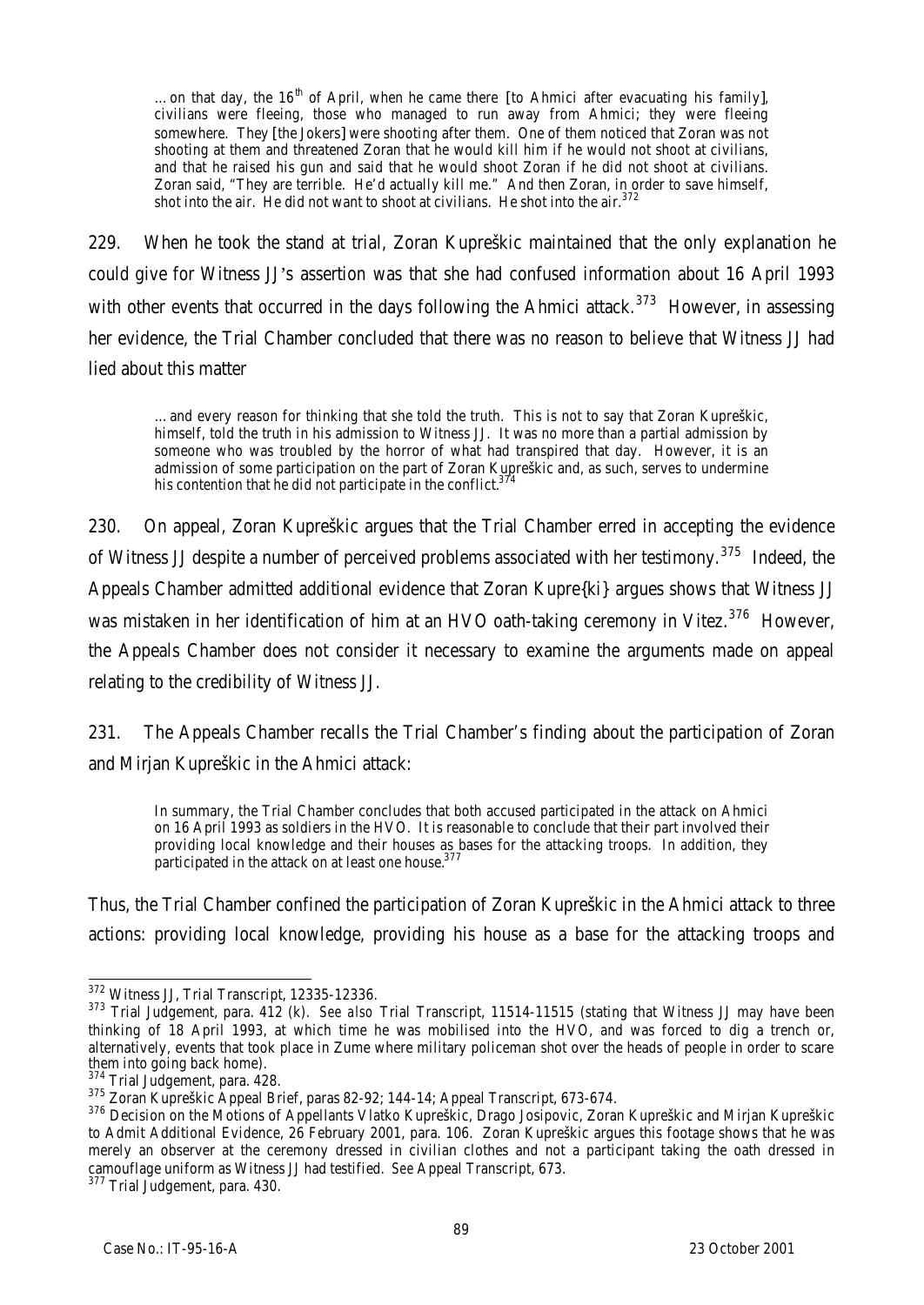participating in the attack on at least one house. The evidence of Witness JJ is not relevant to the first two modes of participation.<sup>378</sup> Rather, it appears that the Trial Chamber used this evidence as general support for Witness H's testimony about the participation of Zoran Kupreški} in the attack on her house. The Trial Chamber did not seek to use Witness JJ's evidence to ascribe a specific act of participation to Zoran Kupreškic for which he could be held criminally responsible. For example, it did not find that he had encouraged the attack by his presence amongst the Jokers and by shooting into the air.

232. The Appeals Chamber notes that the Trial Chamber was confronted with a similar issue in assessing the criminal responsibility of Josipovic for the attack in which Fahrudin Ahmic was killed. Witness CA testified that during the attack, she saw the dead body of Fahrudin Ahmic who was her neighbour. She subsequently saw Josipovic in the company of another man, both dressed in camouflage uniforms and armed. Witness EE asked Josipovic where he was when Fahurdin was killed. Josipovic cried and said he would have done something if he could but it had not been possible.<sup>379</sup> The Trial Chamber declined to hold Josipovic responsible for the attack on the house of Fahrudin Ahmic, finding that "[a]t most, his comments to Witness CA amount to his saying that he knew of the incident and had not been able to do anything to prevent it. $"380$  Similarly, in the absence of the evidence of Witness  $H<sub>1</sub><sup>381</sup>$  the testimony of Witness JJ is an insufficient basis upon which to conclude that Zoran Kupreškic took part in the attacks on any Bosnian Muslim house that morning, in order to sustain the Trial Chamber's finding.

# **D. The Trial Chamber's finding that Zoran and Mirjan Kupreškic provided local knowledge and the use of their houses as a base for the attacking troops**

233. With respect to Zoran and Mirjan Kupreškic, the Trial Chamber found that, in addition to participating in the attack on Witness H's house on the morning of 16 April 1993

[i]t is reasonable to conclude that their part [in the Ahmici massacre] involved their providing local knowledge and their houses as bases for the attacking troops.

The Trial Chamber accepted the evidence of Witness V that he saw a group of about ten soldiers, armed and in camouflage uniform, in front of the house of Zoran Kupreškic at around 5:00 p.m. on

 $\overline{a}$  $378$  The Trial Chamber's findings that the Kupreškic brothers provided local knowledge and the use of their houses as a base for the attacking troops is considered *infra*, paras 233-241.

<sup>&</sup>lt;sup>379</sup> Trial Judgement, para. 486.

<sup>380</sup> Trial Judgement, para. 505.

<sup>&</sup>lt;sup>381</sup> The Appeals Chamber notes that the Prosecution has conceded this point stating that "[i]t is clear from a reading of the Judgement that the Trial Chamber did not consider this fact [Witness JJ's evidence] to be conclusive of the Appellant's guilt, but that it forms a component in the composition of evidence against the Appellant." *See* Prosecution Response, para. 14.12.

<sup>382</sup> Trial Judgement, para. 430.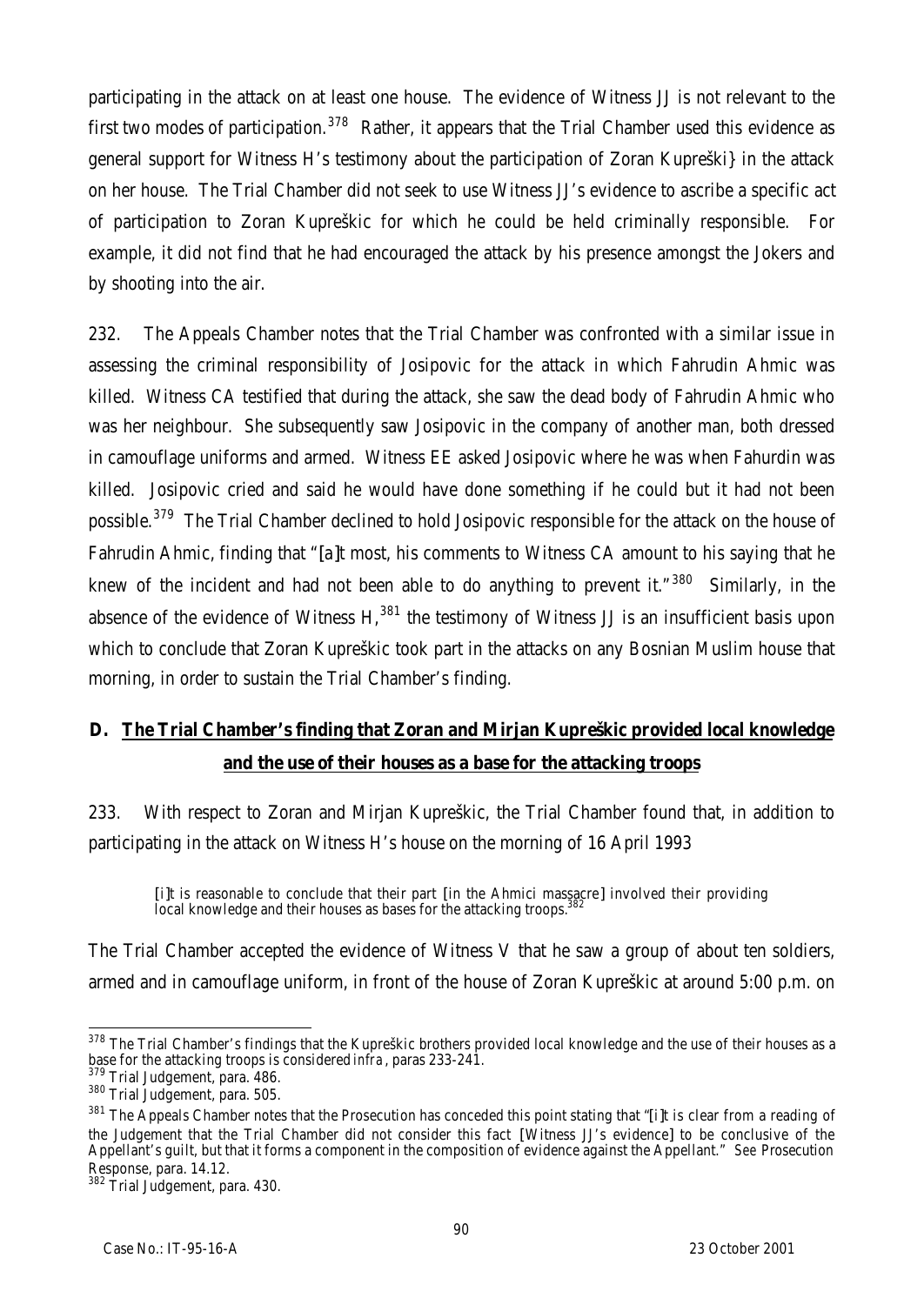15 April 1993.<sup>383</sup> This is the only specific piece of evidence referred to by the Trial Chamber in support of its conclusion that Zoran and Mirjan Kupreškic were providing local knowledge and the use of their houses for the attackers.

234. Mirjan Kupreškic argues that the Trial Chamber provided no basis for its finding that he and his brother provided local knowledge or their houses as bases for the attackers. There were, he argues, other ways the attackers could have acquired any necessary local information, for example from members of the military police who came from the local area and through general knowledge about physical differences between Muslim and Croat houses and so on.<sup>384</sup> The Defendants also contest the Trial Chamber's finding on the basis of the Witness AT material which, they argue, demonstrates that the attacking forces did not need any help from the locals in order to identify houses belonging to Bosnian Croats or Bosnian Muslims.<sup>385</sup> The Prosecution simply responds by asserting that the Trial Chamber was entitled to reach the conclusion that the Defendants provided local knowledge and the use of their houses "based on the evidence of Witness V, who has not been shown by the Appellant to be incredible or unreliable."<sup>386</sup>

235. The Prosecution's position regarding Witness V does not advance consideration of this dispute. The pertinent question, in the first instance, is whether Witness V's evidence, even accepting that it is credible, provided a sufficient foundation for the Trial Chamber to infer that the Defendants provided local knowledge and their houses as bases for the attackers. Second, it falls to the Appeals Chamber to further consider whether the Trial Chamber's finding can be sustained in light of the Witness AT material admitted as additional evidence under Rule 115.

236. On 15 April 1993, Witness V recalled driving in his car past "Vlatko Kupreškic's" at about 5.00 p.m. He said:

I saw from the car a group of soldiers, perhaps ten of them altogether, and two civilians in front of the house of Zoran Kupreškic, on the crossroads between Zoran's and Ivica's place. That's where it was. $3$ 

Later, Witness V reiterated that the soldiers were between Ivica's house and Zoran's house.<sup>388</sup> He maintained that the soldiers wore camouflage uniforms and carried weapons.<sup>389</sup> However, Witness V confirmed, under cross-examination, that he did not see either Zoran or Mirjan Kupreškic with

 $\overline{a}$  $383$  Trial Judgement, paras 388 and 423.

<sup>384</sup> Mirjan Kupreškic Appeal Brief, 135-137.

<sup>385</sup> Zoran Kupreškic Supplemental Document, 10 and 16.

<sup>386</sup> Prosecution Response, para. 21.12.

<sup>387</sup> Trial Transcript, 3041; *see also* Trial Transcript, 3042.

<sup>388</sup> Trial Transcript, 3045.

<sup>389</sup> Trial Transcript, 3042.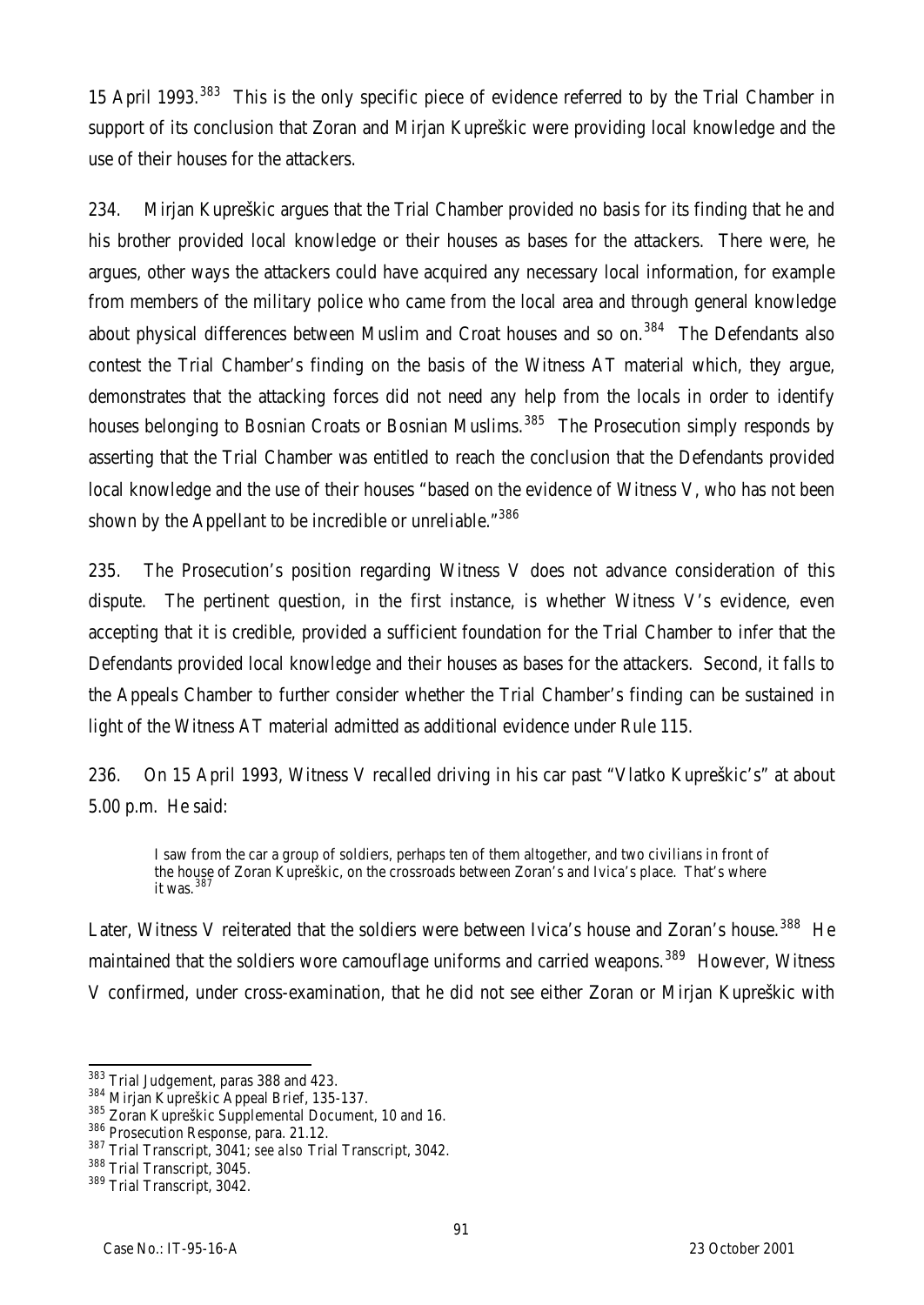the soldiers or even in their vicinity.<sup>390</sup> The Trial Chamber considered that Witness V's description of soldiers reconnoitring in the vicinity of Zoran Kupreškic's house at around 5:00 p.m. in the afternoon of 15 April 1993 was evidence of the Kupreškic family's advance knowledge of the attack and its participation in the planning of it.

237. The Appeals Chamber accepts the Defendants' argument that the mere presence of soldiers at a cross-roads outside someone's home is a slender basis upon which to conclude that the owner of the house (in this case Zoran Kupreškic) knew about it, let alone invited the soldiers to use it as a strategic base. In the case of Mirjan Kupreškic, the finding is particularly speculative as Witness V did not specifically say the soldiers were outside Mirjan's house although, admittedly, he lived close to his brother.

238. Although not expressly referred to by the Trial Chamber in this context, the trial record is replete with evidence from numerous witnesses that gunfire during the Ahmici attack was coming from the direction of the Kupreškic houses (particularly the house of Vlatko Kupreškic). For example, Witness K thought that the gunshots fired at her house came from the direction of the "Kupreškic houses". She therefore assumed that the Muslim inhabitants in that part of the village had been attacked by their Croat neighbours since the Muslims' properties were destroyed and Muslims were killed, whereas the Croatian houses were left untouched and their children were unharmed.<sup>391</sup> Undoubtedly, this fact laid the foundation for the view held by many local Bosnian Muslim inhabitants, and subsequently accepted by the Trial Chamber, that the Kupreškic family must have played an integral part (including the provision of their houses and local knowledge) in the planning and execution of the 16 April 1993 attack on Ahmici. However, it is circumstantial evidence of the most general nature and the statements of Witness AT provide an important new lens through which to assess its plausibility.

239. According to Witness AT, the HVO did not decide to attack Ahmici until the afternoon of 15 April 1993 and, furthermore, Witness AT was unaware of any military reconnoitring in the Ahmici area on 15 April 1993.<sup>392</sup> Witness AT recalled that sketches of the village layout and the assignment of groups to particular sections of the town did not occur until the early morning hours of 16 April 1993.<sup>393</sup> Thus, the likelihood that Witness V had observed a sizeable group of armed

 $\overline{a}$ <sup>390</sup> Trial Transcript, 3085.

<sup>391</sup> Trial Judgement, para. 231.

<sup>392</sup> *Kordic* Trial Transcript, 27759.

<sup>393</sup> Witness AT Statement, 25 May 2000, 14-15.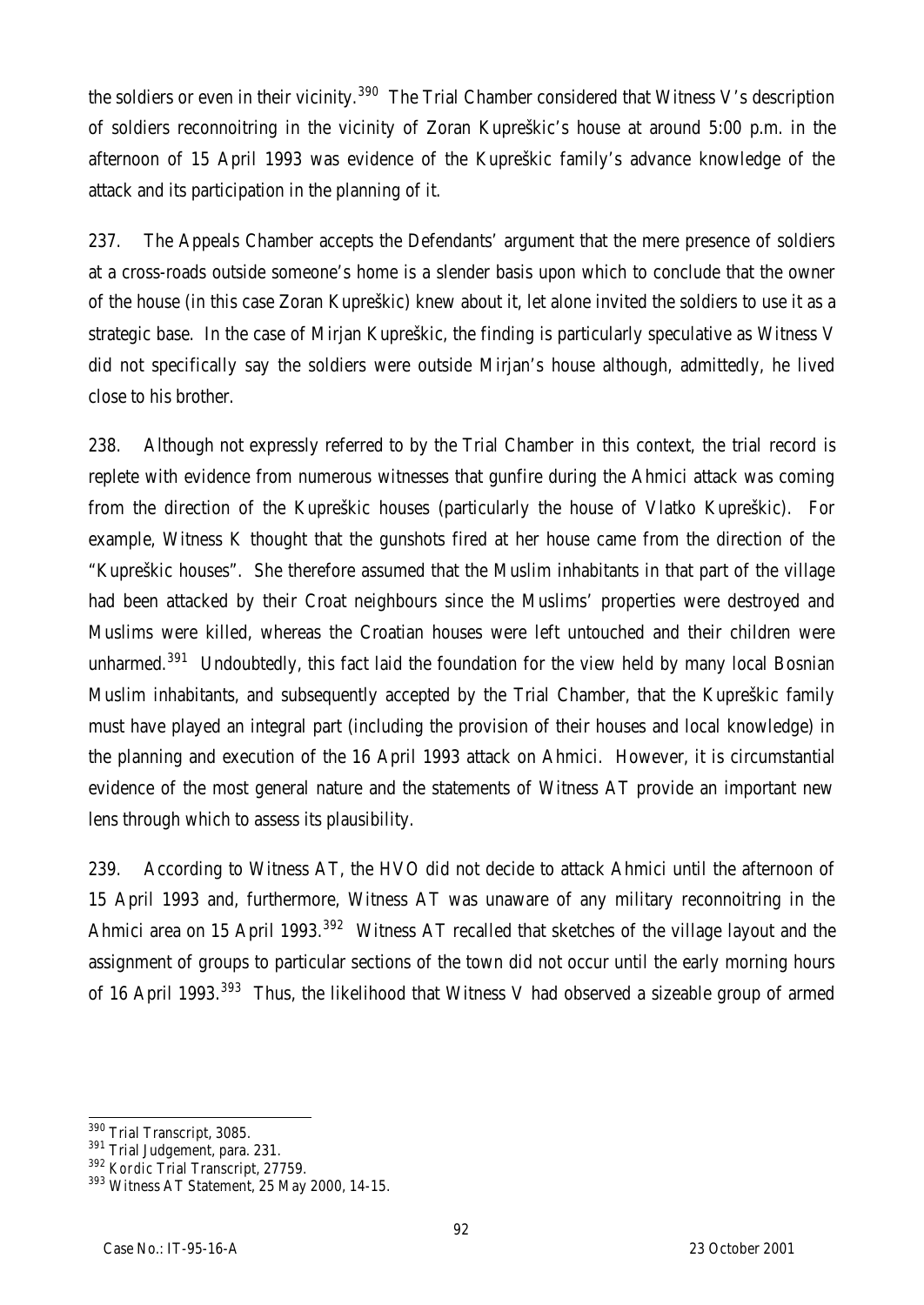soldiers preparing for the attack in the vicinity of Zoran Kupreškic's house that afternoon is seriously called into question.<sup>394</sup>

240. The Appeals Chamber also accepts the Defendants' argument that, according to the Witness AT material, the military police were not reliant upon the assistance of local Croat inhabitants from Ahmici to plan the attack. In particular, on the night between 15 and 16 April 1993, when they were assembled in the "Bungalow",<sup>395</sup> a commander of the Military Police asked who amongst them knew the layout of the houses. Several members of the military police who came from the area stepped forward.<sup>396</sup> These military police were then sent with a group to make sketches of the area.<sup>397</sup> Had the Kupreškic brothers been called on to provide local knowledge, surely they would have been involved in this process. These sketches formed the basis upon which the groups of military police were subsequently given their assignments for the attack.<sup>398</sup>

241. In the Appeals Chamber's view, the Trial Chamber's finding that Zoran and Mirjan Kupreškic participated in the attack by providing local knowledge and their homes as a base cannot be sustained. On the basis of the trial record, it was a tenuous finding, with little evidentiary basis and the Witness AT material, admitted as additional evidence on appeal, fatally undermines it.

# **E. Conviction of Zoran and Mirjan Kupreškic for persecution during the period from October 1992 to 16 April 1993**

242. On appeal, Zoran Kupreškic challenges the Trial Chamber's finding that he and his brother were involved in a persecutory campaign from October 1992 until 16 April 1993. He argues that there was no factual basis upon which the Trial Chamber could have concluded that the Bosnian Muslims of Ahmici were persecuted by the Bosnian Croats in October 1992 and no evidence showing that the Defendants were involved in any such activity.  $399$ 

243. The persecution count in the Amended Indictment covers the period from October 1992 until April 1993. In assessing the evidence against the Defendants, the Trial Chamber referred to their conduct as "active members of the HVO" prior to April 1993. However, the only illegal action attributed to them related to their activities in connection with the 16 April 1993 attack. Nonetheless, the Trial Chamber found both Zoran and Mirjan Kupreškic guilty of persecution "on

 $\overline{a}$ <sup>394</sup> A similar issue arises in Vlatko Kupre{ki}'s appeal against his conviction. *See* the further discussion of this issue, *infra* paras 295 (section on Vlatko Kupreškic).

<sup>&</sup>lt;sup>395</sup> The "Bungalow" was the headquarters of the Jokers. It was located in Nadioci and was between five and ten minutes from Ahmi}i by foot. *See* Trial Judgement, para. 134.

<sup>396</sup> Witness AT Statement, 25 May 2000, 15.

<sup>397</sup> Witness AT Statement, 25 May 2000, 15.

<sup>&</sup>lt;sup>398</sup> Witness AT Statement, 25 May 2000, 15.

<sup>&</sup>lt;sup>399</sup> Zoran Kupre{ki} Appeal Brief, paras 7 and 46.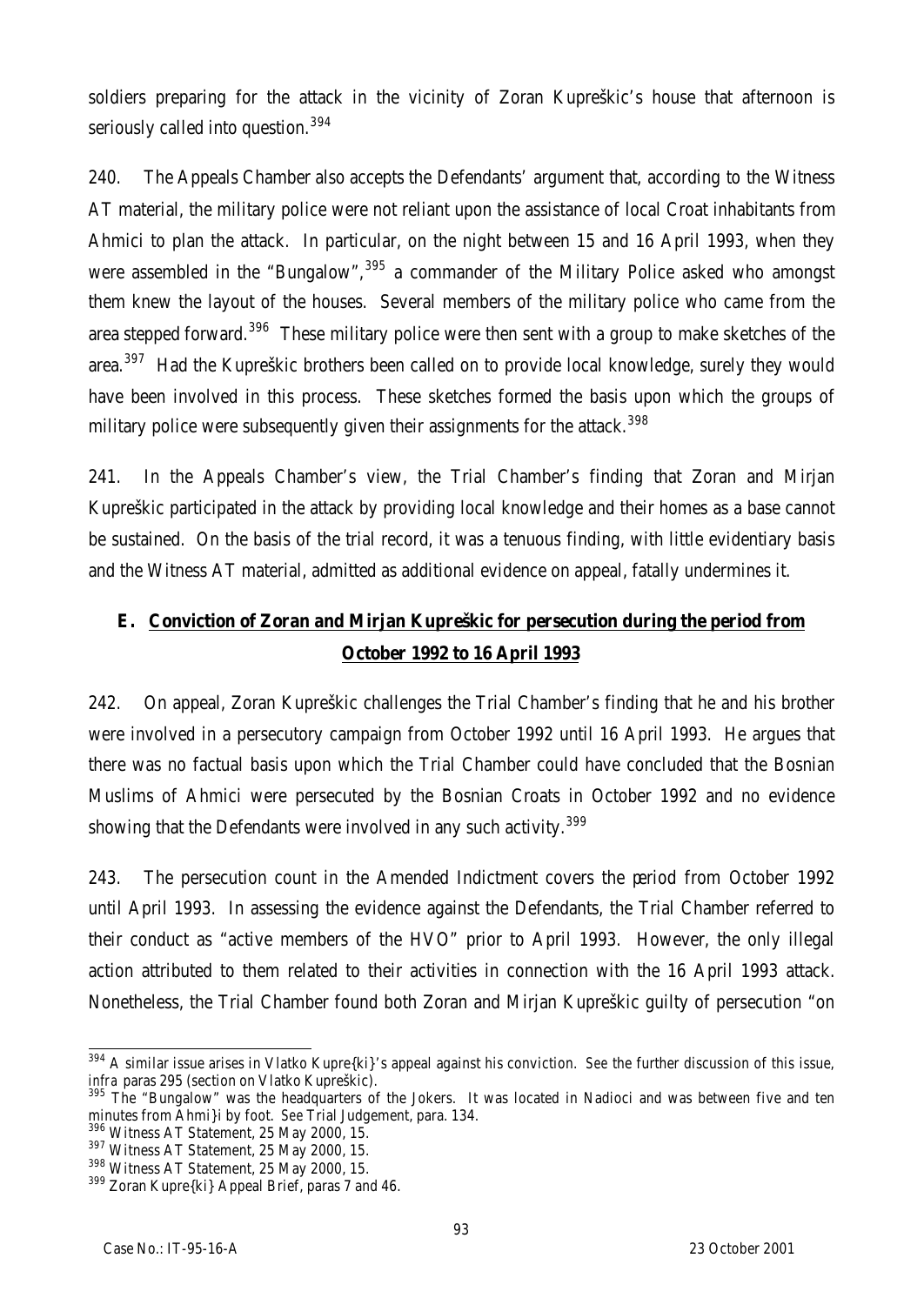the basis of...[their] participation in the events from October 1992 until 16 April 1993...".<sup>400</sup> The Trial Judgement does not explain what constituted the illegal conduct of the Defendants in the period from October 1992 until 15 April 1993 when they were found to have been involved in the preparation and then the implementation of the Ahmici attack. On the contrary, Zoran was found to have assumed responsibility for facilitating the safe return of Muslims after the events in October 1992. In fact, the Trial Chamber recounts the evidence of a witness that Zoran Kupreškic was tasked with providing security and ensuring there would be no problems regarding the return of the Bosniac population.<sup>401</sup> He was also involved with the village guard, but there is nothing to indicate that this action was unlawful. The only evidence in relation to Mirjan Kupreškic is that he joined the village guard in February or March 1992 and, again, there is no discernible culpability in this. In an earlier section of the Trial Judgement, the Trial Chamber specifically concluded that "[e]vidence about…[the conflict on 20 October 1992]…plays no specific part in the Prosecution case against these two accused" and specifically declined from making any findings in relation to it.<sup>402</sup> In the circumstances, the Trial Chamber's finding that the Defendants were quilty of persecution stemming back to October 1992 must be rejected as unreasonable due to the absence of any evidentiary basis to support it. Although not formally raised by Mirjan Kupreskic as a ground of appeal, the interests of justice require that the Appeals Chamber's conclusion on this issue also be applied to his case.<sup>403</sup>

## **F. Remaining Grounds of Appeal**

244. Zoran and Mirjan Kupreškic have raised a multitude of other grounds of appeal, some in common and some individually, over and above the ones discussed in the preceding pages. All of these relate to alleged errors of fact in the Trial Judgement and include matters such as whether the Trial Chamber: failed to accord due weight to evidence supporting the Defendants' version of events from 16 to 18 April 1993; erred in its factual findings about the degree of Bosnian Muslim and Bosnian Croat participation in the October 1992 conflict in Ahmici; erred in concluding there was no unit of the ABiH in Ahmici on 16 April 1993; erred in concluding that Ahmici was undefended and not a legitimate military target at the time of the attack; erroneously concluded that the attack was ethnic cleansing; erred in concluding that they were active members of the HVO; in the case of Zoran Kupreškic erred in finding that he was a local HVO commander; erred in finding that the Defendants had the discriminatory intent required for persecution; and erred in accepting the evidence of the expert witness Tone Bringa regarding the changing nature of relationships

 $\overline{a}$ <sup>400</sup> Trial Judgement, para. 780 and 790.

<sup>401</sup> Trial Judgement, para. 379.

<sup>402</sup> Trial Judgement, footnote 589.

<sup>403</sup> *See e.g. ^elebi}i* Appeal Judgement, paras 391, 414 and 427.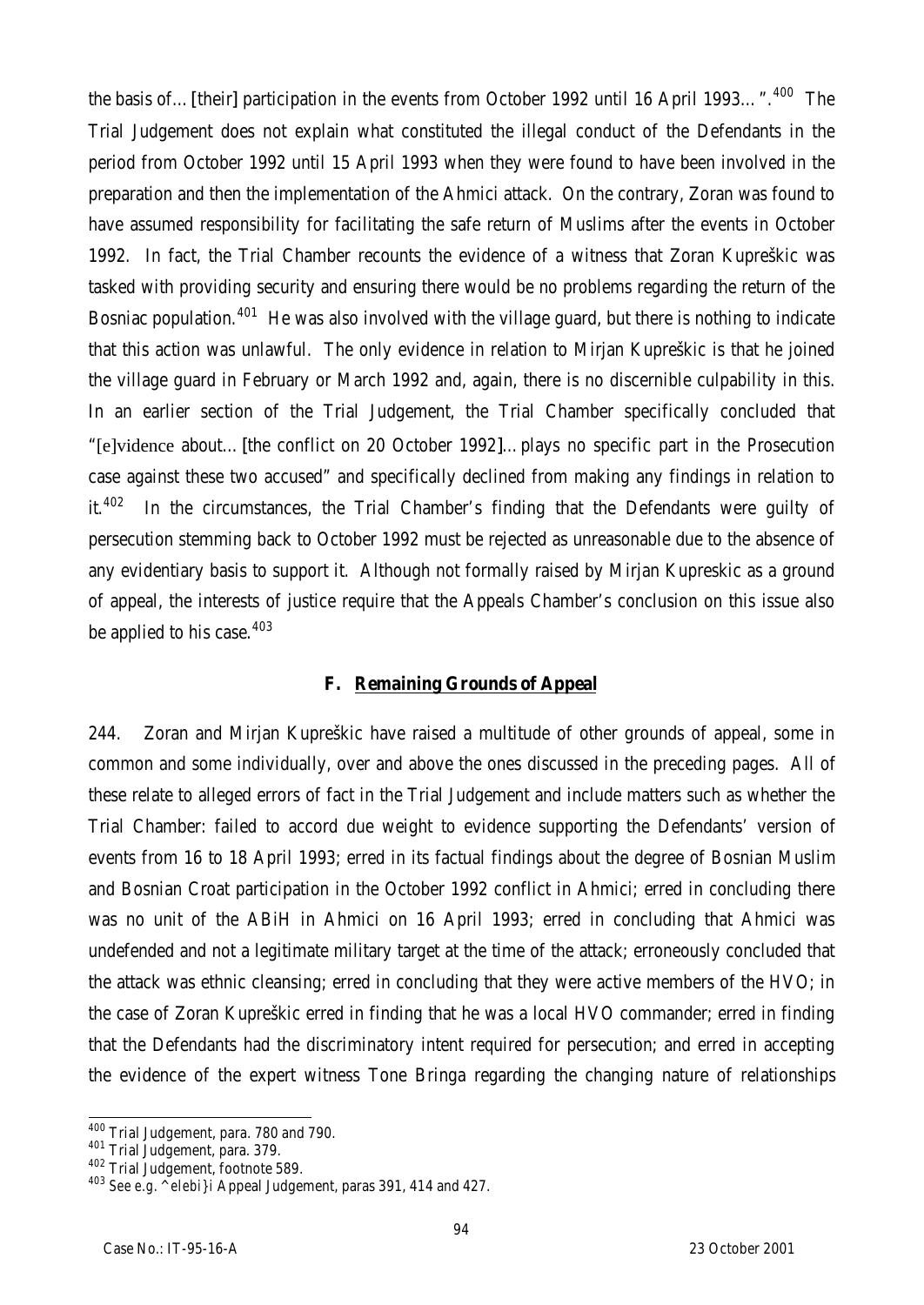between Muslims and Croats in Ahmici following the outbreak of the conflict. However, in view of the preceding analysis, the Appeals Chamber does not consider that any of these issues impact upon the outcome of the appeal. Accordingly, the Appeals Chamber declines to give them further consideration.

## **G. Conclusion**

245. In the absence of Witness H's testimony, the cases against Zoran and Mirjan Kupreškic cannot stand. The other evidence submitted does not sustain the convictions of the two Defendants. Having decided that the Trial Chamber erred in relying upon the evidence of Witness H, the Appeals Chamber must conclude that a miscarriage of justice has occurred in the present case.

246. The Appeals Chamber emphasises that the task before the Trial Chamber in this case was enormously difficult. The problems stemming from the Amended Indictment and the lack of clarity about the nature of the case against these two Defendants, still apparent on the second to last day of the trial, have been discussed at length. The Trial Chamber also confronted problems triggered by a trial record that contained important omissions, such as the testimony of Witness SA: a key eyewitness who had made prior statements raising important doubts about aspects of Witness H's evidence. These difficulties, which also exist to some extent in domestic jurisdictions, are magnified in the context of the cases before this Tribunal. It is the task of this Appeals Chamber to ensure that such problems, understandable as they might be, do not result in a miscarriage of justice. In the circumstances of this case it is not appropriate for the Appeals Chamber to remand the case against Zoran and Mirjan Kupreškic for retrial. The convictions against these Zoran and Mirjan Kupre{ki} must be reversed.

# **V. APPEAL AGAINST THE CONVICTION OF VLATKO KUPREŠKIC**

# **A. Introduction**

247. Vlatko Kupreškic was found guilty of count 1 of the Amended Indictment, persecution, a crime against humanity punishable under Article 5(h) (persecutions on political, racial or religious grounds) of the Statute of the International Tribunal, on the basis of aiding and abetting.<sup>404</sup> He was acquitted of four other offences: count 12 (participating in or aiding and abetting in the killing of Fata Pezer as a crime against humanity); count 13 (participating in or aiding and abetting in the killing of Fata Pezer as a violation of the laws or customs of war); count 14 (participating in or aiding and abetting in the shooting of Dženana Pezer as a crime against humanity); and count 15

 $\overline{a}$ <sup>404</sup> Trial Judgement, para. 804.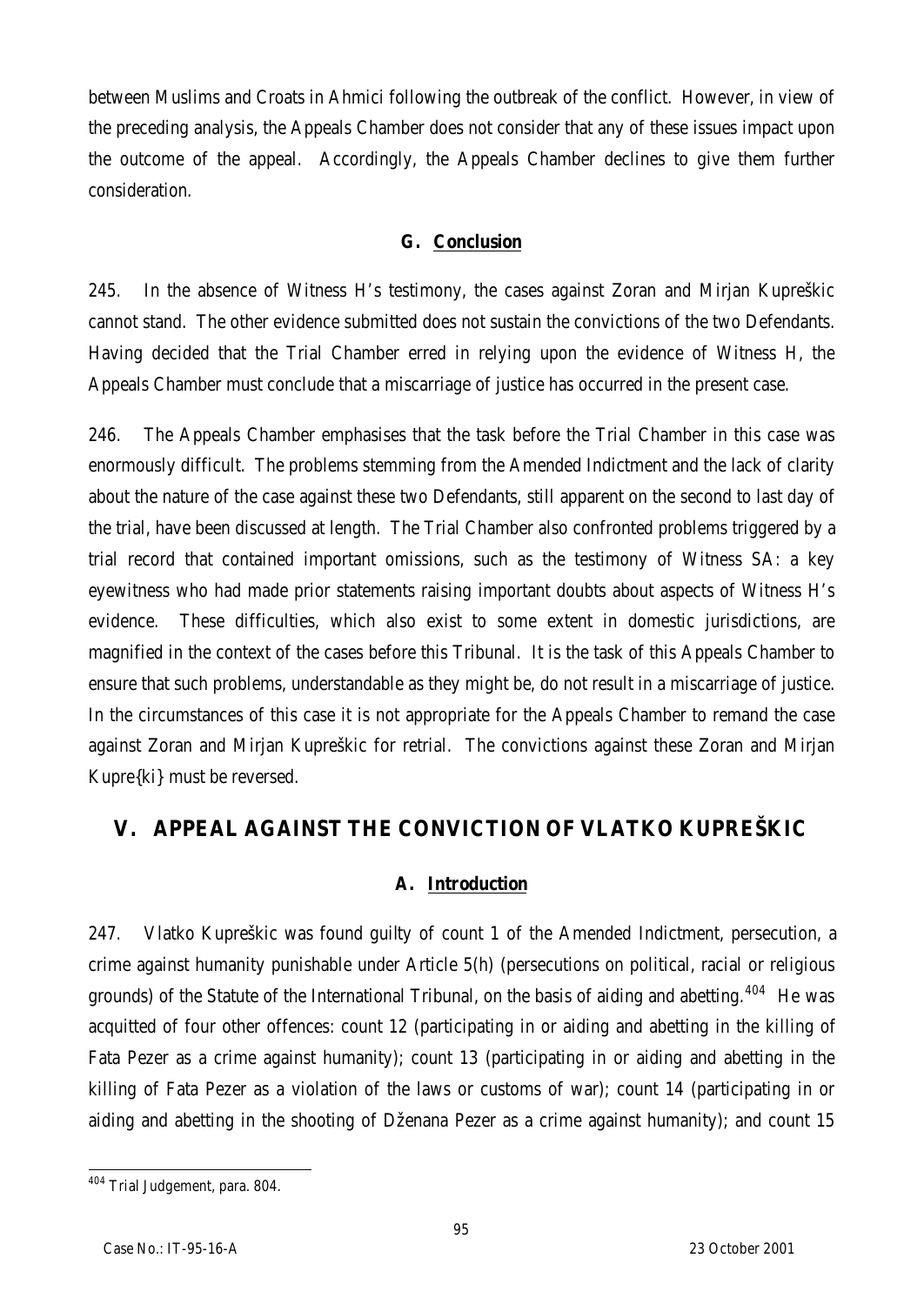(participating in or aiding and abetting in the shooting of Dženana Pezer as a violation of the laws or customs of war).

248. As to aiding and abetting, the mode of participation upon which Vlatko Kupreškic was convicted, the Trial Chamber held:

[a]n aider and abettor as opposed to a principal perpetrator carries out acts specifically directed to assist, encourage or lend moral support to the perpetration of a certain crime; this support must have a substantial effect upon the perpetration of the crime. The requisite mental element is knowledge that the acts performed by the aider and abettor assist the commission of a specific crime by the principal.<sup>405</sup>

249. As a consequence of the motions for the admission of additional evidence, the Appeals Chamber has admitted the following additional evidence relevant to Vlatko Kupreškic's appeal:

- (1) Transcripts of interviews conducted with Witness AT and his testimony during the *Kordic* trial;
- (2) The statement, exhibits and testimony of Witness  $ADA: <sup>406</sup>$
- (3) The statement, exhibits and testimony of Miro Lazarevic;  $407$
- (4) The statement, exhibits and testimony of Witness  $\text{ADB}^{408}$
- (5) The statement and exhibits relating to Witness ADC.<sup>409</sup>

250. The evidence relating to Witness ADA, Miro Lazarevic, Witness ADB and Witness ADC was not admitted pursuant to Rule 115, as Vlatko Kupre{ki} failed to demonstrate that the exception to Rule 115(A), that the evidence had not been adduced at trial due to the gross negligence of trial counsel, had been made out. Notwithstanding its availability at trial, the evidence was admitted on the basis that "in the exceptional circumstances of his case, if certain items were excluded the result could be a miscarriage of justice". $410$  The new evidence was admitted without prejudice to the determination of the weight to be afforded to it and, at the evidentiary hearing, the Appeals Chamber heard the live testimony of Witness ADA, Miro Lazarevic, and Witness ADB for the purpose of determining its veracity.

251. Vlatko Kupreškic's appeal is based upon Article 25(1)(b) of the Statute: an error of fact which has occasioned a miscarriage of justice. Vlatko Kupre{ki} has made no complaint

 $\overline{a}$ 

<sup>&</sup>lt;sup>405</sup> Trial Judgement, para. 772.

<sup>406</sup> Exhibit AD 1/3; Exhibit AD 2/3.

<sup>407</sup> Exhibit AD 3/3; Exhibit AD 4/3; Exhibit AD 5/3; Exhibit AD 6/3.

<sup>408</sup> Exhibit AD 7/3; Exhibit AD 8/3; Exhibit AD 9/3.

<sup>409</sup> Exhibit AD 10/3; Exhibit AD 11/3.

<sup>410</sup> Rule 115 Decision of 11 April 2001, para. 30.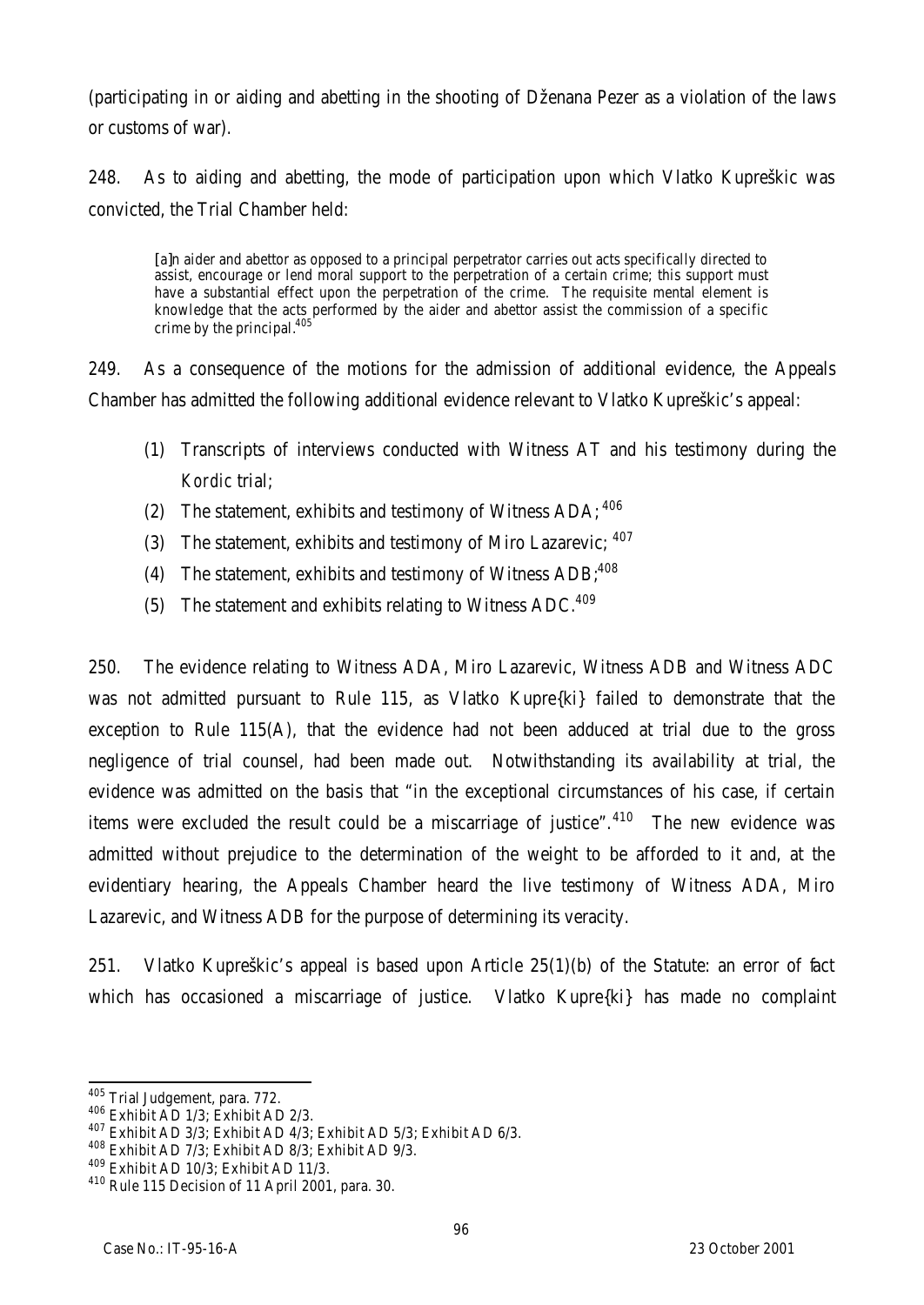concerning either the definition of persecution or of aiding and abetting applied by the Trial Chamber.

- 252. The arguments made by Vlatko Kupre $\{ki\}$  fall into two general categories:  $411$ 
	- 1. The Trial Chamber erred in finding Vlatko Kupreškic guilty of count 1 of the Amended Indictment on the basis of the tenuous evidence presented by the Prosecution; and
	- 2. The Trial Chamber did not hear relevant and credible evidence (i.e*.*, that of Witness ADA, Witness ADB, Witness ADC, Miro Lazarevi} and Witness AT) that would have met, rebutted, and cast reasonable doubt upon the Prosecution evidence on count 1. Had this evidence been available to the Trial Chamber, he argues, it might very well have substantially changed the Trial Chamber's assessment of the case against him. Vlatko Kupreškic therefore contends that his conviction is unsafe and has occasioned a miscarriage of justice.

253. The Appeals Chamber will now consider these arguments so as to determine whether there has been an "error of fact which has occasioned a miscarriage of justice". In doing so, the Appeals Chamber will carry out its assessment based on all the evidence before it -- both the record on appeal and the additional evidence, rather than carrying out an initial assessment as to whether the evidence before the Trial Chamber was factually sufficient to sustain the persecution conviction, and then considering the impact of the additional evidence at a separate stage.<sup>412</sup> As enunciated in the general issues section of this Judgement, $413$  the applicable standard, in view of the additional evidence admitted on appeal, is whether Vlatko Kupreškic has established that no reasonable tribunal of fact could have reached a conclusion of guilt based upon the evidence before the Trial Chamber, together with the additional evidence admitted during the appellate proceedings.

# **B. Review of the evidence before the Appeals Chamber**

254. To convict Vlatko Kupreškic of aiding and abetting the offence of persecution, the Trial Chamber had to be satisfied beyond reasonable doubt that the elements of the offence had been fulfilled. From the Trial Chamber's unchallenged definitions, it follows that aiding and abetting the perpetration of persecution requires proof that Vlatko Kupreškic carried out acts specifically directed to assisting, encouraging or lending moral support to the perpetration of the offence of

 $\overline{a}$ <sup>411</sup> *See* Vlatko Kupreškic Supplemental Document, para. 11.

<sup>&</sup>lt;sup>412</sup> In adopting such an approach, account is taken of Rule 117(A) of the Rules, requiring the Appeals Chamber to pronounce the judgement on appeal on the basis of the record on appeal together with such additional evidence as has been presented. During the Appeal Hearing, counsel for Vlatko Kupreškic indicated that the second ground was to be considered as an alternative to the first ground of appeal. *See* Appeal Transcript, 924.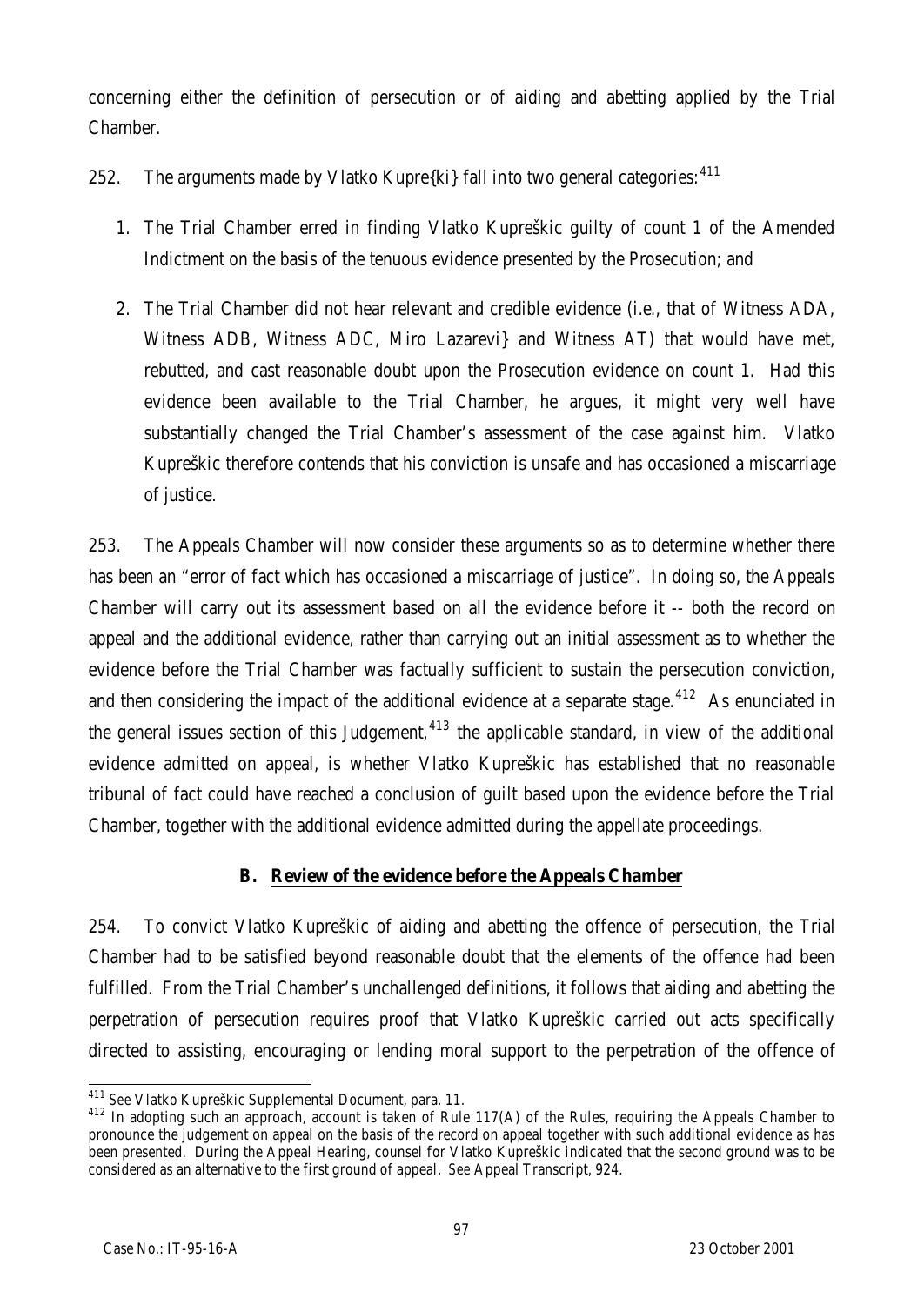persecution which, in this case, consisted of the deliberate and systematic killing of Bosnian Muslim civilians; the comprehensive destruction of Bosnian Muslim homes and property; and the organised detention and expulsion of the Bosnian Muslims from Ahmici-Santici and its environs. Further, his support must have a substantial effect on the perpetration of the persecutory acts, and he must have known that the acts performed by him assisted the commission of a persecution by others.

255. In a section of the Trial Judgement entitled "Legal Findings", the Trial Chamber set out its findings as to how the elements of the offence of persecution as a crime against humanity were fulfilled.<sup>414</sup> It held:

796. … In 1992-1993, Vlatko Kupreškic was a member of the police, namely an "Operations Officer for the Prevention of Crimes of Particular State Interest", with the rank of Inspector 1st class. The accused was not merely concerned to make inventories of supplies for the police, as he instead claims. He was unloading weapons from a car in front of his house in October 1992.

797. With regard to the evidence of the accused that he did not return to Ahmici on 15 April until the evening when he got back from the trip to Split, the Trial Chamber accepts the prosecution evidence that he was seen in Ahmici during the morning of 15 April, at the Hotel Vitez and during the afternoon and in the early evening in the vicinity of soldiers who were at his house.

798. The Trial Chamber also accepts the testimony given by the prosecution witnesses in relation to the troop activity in and around the accused's house on the evening of 15 April, which is also confirmed by the entry in Witness V's diary recording that he learned that evening that the Croats were concentrating around the Kupreškic houses.

799. Vlatko Kupreškic was involved in the preparations for the attack in his role as police operations officer and as a resident of the village. He allowed his house to be used for the purposes of the attack and as a place for the troops to gather the night before.

 $[\ldots]$ 

801. The other evidence relating to the presence of the accused during the armed conflict was that given by Witness H, of the accused being in the vicinity of Suhret Ahmic's house at about 5.45 a.m., and shortly after the latter was murdered. The Trial Chamber finds that this identification was correct and that Vlatko Kupreškic was in the vicinity shortly after the attack on Suhret Ahmic's house. There is no further evidence as to what the accused was doing there, but he was present, ready to lend assistance in whatever way he could to the attacking forces, for instance by providing local knowledge.

802. The evidence of the accused and his witnesses as to non-participation is not credible.

803. Vlatko Kupreškic helped to prepare and support the attack carried out by the other accused, the HVO and Military Police, by unloading weapons in his store and by agreeing to the use of his house as a strategic point and staging area for the attacking troops. His role is thus not quite as prominent as that of the other accused, so he merely supported the actions of others, conduct which must be subsumed under aiding and abetting and not under co-perpetration. Vlatko Kupreškic had the requisite *mens rea*, as he was aware that his actions would substantially and effectively assist the attackers in their activities, that he would help them in carrying out their

<sup>413</sup> *See* the discussion *supra* para. 75.

<sup>414</sup> Trial Judgement, para. 795-804.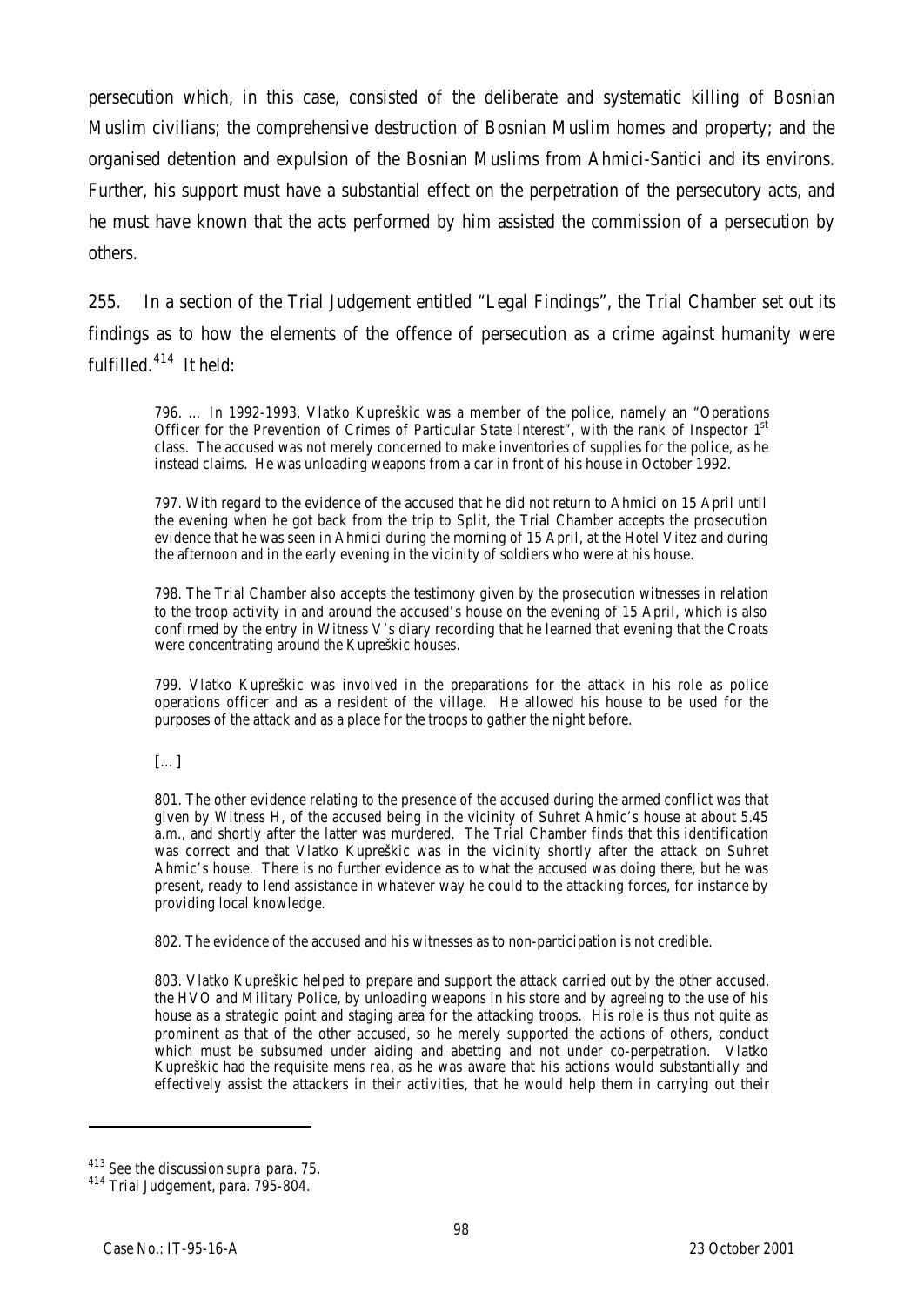mission of cleansing Ahmici of its Muslim inhabitants. He also knew that the attack would not be a battle between soldiers, but that the Muslim civilians of his own village would be targeted.

256. The evidence leading the Trial Chamber to conclude that Vlatko Kupreškic had carried out acts specifically directed to assist, encourage or lend moral support to the perpetration of persecution, with the requisite *mens rea*, can be discerned from these findings. Essentially, the crucial evidence is as follows:

- (1) Vlatko Kupreškic was an Operations Officer for the Prevention of Crimes of Particular State Interest, with the rank of Inspector  $1<sup>st</sup>$  class;
- (2) Vlatko Kupreškic unloaded weapons from a car in front of his house in October 1992;
- (3) Vlatko Kupreškic was present in front of the Hotel Vitez on 15 April, the day before the Ahmici attack;
- (4) Vlatko Kupreškic was in Ahmici during the morning, afternoon and in the early evening of 15 April, and there was troop activity in and around his house on the evening of 15 April;
- (5) Vlatko Kupre{ki} was in the vicinity of the house of Suhret Ahmic at about 5.45 a.m. on 16 April shortly after that person was murdered.
- 257. The Appeals Chamber will review the evidence relating to these topics separately.
	- 1. Vlatko Kupreškic was an Operations Officer for the Prevention of Crimes of Particular State Interest

## (a) Evidence at trial

258. This evidence consisted of two reports adduced by the Prosecution, Exhibits P 377 and P 378. The former is a document dated 28 December 1992 from Commander Mirko Šamija of Vitez Police Station to the Department of the Interior, Mostar, concerning manning levels at the Vitez Police Station. In it, the final entry on the list of personnel is Vlatko Kupreškic, who is described as an "Operations Officer for the Prevention of Crimes of Particular State Interest" with the rank of Inspector  $1<sup>st</sup>$  class. Exhibit P 378 is a report, dated 22 February 1993, by Anto Šimic, Assistant Chief of the Operations Service for the Criminal Investigations Police, compiled following an inspection on 19 February 1993 of Vitez Police Station. It stated that, concerning staffing levels, "the function of officer for the prevention of crimes of particular state interest is being performed by Vlatko Kupreškic".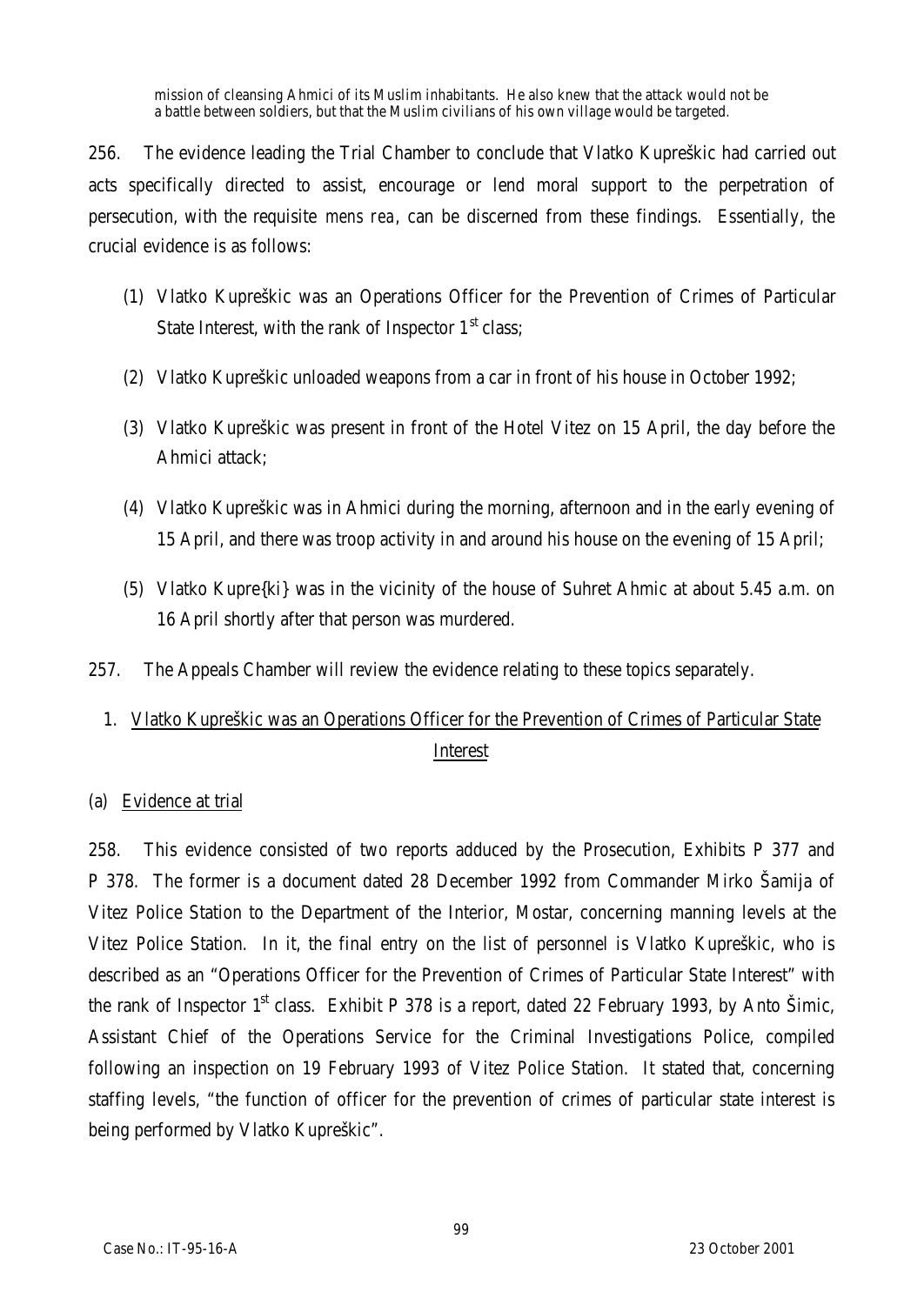259. At trial, the Prosecution first raised the issue of Vlatko Kupreškic's involvement with the police during the cross-examination of Ljubica Kupreškic, the Defendant's wife. The Prosecution confronted her with the Report of the Inventory Commission dated 12 February 1993, for the purpose of establishing that the signature on the report belonged to Vlatko Kupreškic.<sup>415</sup> Evidence on this issue further arose during the subsequent examination-in-chief of Vlatko Kupreškic, when he testified as to his background prior to the Ahmici attack. He stated that he was an economist by profession and, after leaving the financial department of Slobodan Princip Seljo factory in November 1991, he joined Stefani-Bosna, a company owned by his cousin, Ivica Kupreškic. Vlatko Kupreškic later re-named this company "Sutra".<sup>416</sup> He further testified: "temporarily I worked at the police station. The head of the police at the time, Mirko Samija, asked me to compile an inventory at the police station, and this was in the latter part of December 1992, and I was involved in that until about 25 February, 1993".<sup>417</sup>

260. Under cross-examination by the Prosecution, Vlatko Kupreškic explained that he was approached by Mr. Mirko Samija, who asked him to "help them take the stock, the inventory, at the police station and to make a statement of accounts and a kind of balance sheet, as there was nobody in the police station who would know how to do it professionally".<sup>418</sup> Although it was agreed that he would work part-time, "for an hour or two, for a day or whatever…", he denied that he undertook any other duties whilst he was there.<sup>419</sup> When presented with Exhibits P 377 and P 378, Vlatko Kupreškic stated:

[t]he budget of every state provides resources for social services, including the police. ... in order to be able to pay me for the job I would do, they had to include me in their job descriptions; they had to assign me to a particular post in the police station so that they could pay me from the resources that were allocated to them, .<br>and that is probably why the chief of police, Mirko Samija, included me in this post". <sup>420</sup>

261. He explained that, formally, he was assigned to the office of the crime prevention service<sup>421</sup> and, following the completion of the inventory, he did not return to the police station.<sup>422</sup> He provided names of potential witnesses who could confirm his explanation: Muhamed Trako, Miro Lazarevic (recorded as Miro Azarovic in the Trial Transcript) and a Muslim man called Sejo.<sup>423</sup>

262. As previously noted, on the basis of the evidence presented at trial, the Trial Chamber found that Vlatko Kupreškic was a member of the police, that his activities were not limited to making

- <sup>417</sup> Trial Transcript, 11751.
- <sup>418</sup> Trial Transcript, 11857.
- <sup>419</sup> Trial Transcript, 11858.

<sup>421</sup> Trial Transcript, 11863.

 $\overline{a}$  $^{415}_{11}$  Trial Transcript, 9396.

<sup>416</sup> Trial Transcript, 11751.

<sup>420</sup> Trial Transcript, 11861.

<sup>422</sup> Trial Transcript, 11865.

<sup>423</sup> Trial Transcript, 11865-11866.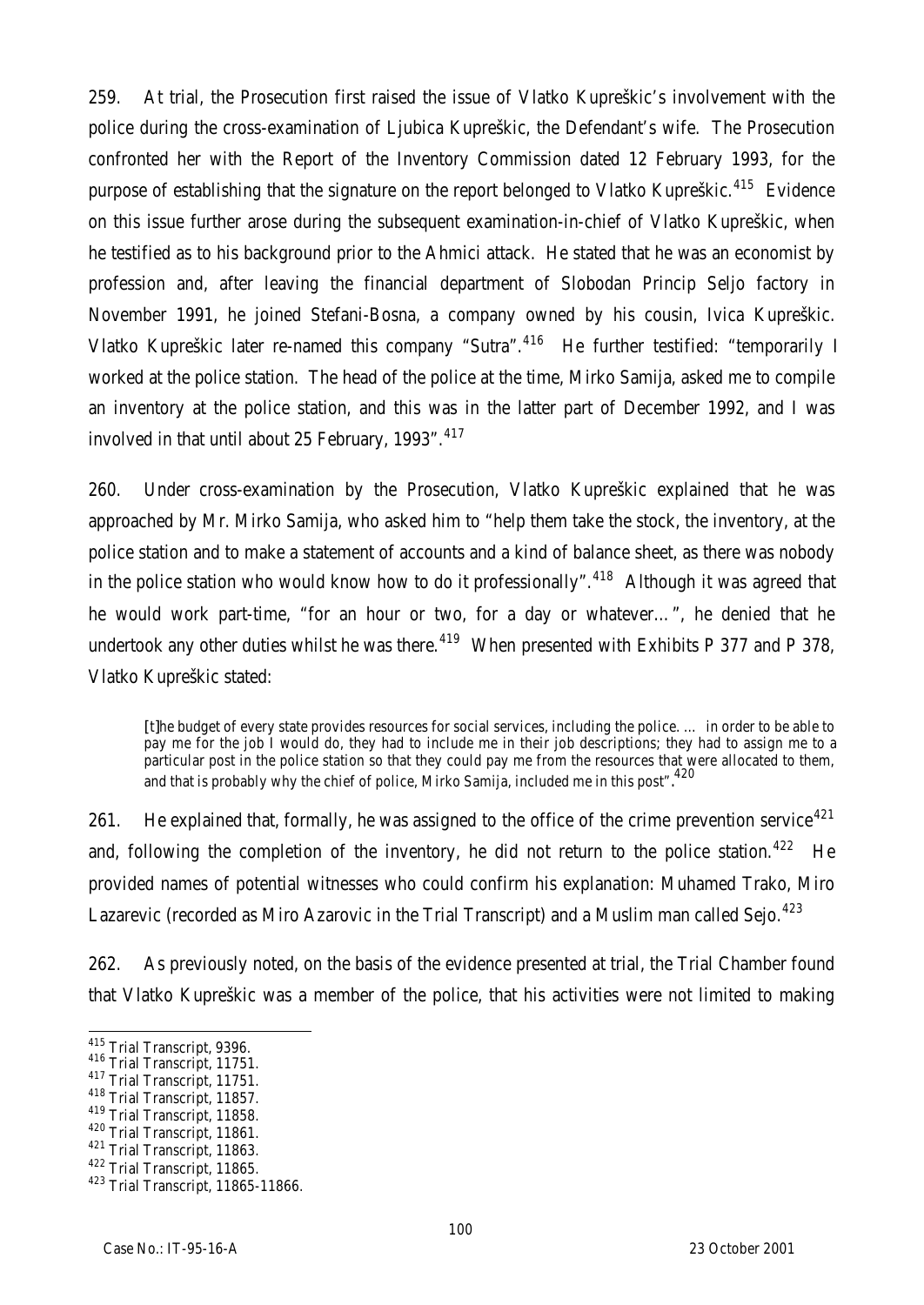inventories of supplies for the police and that, in his police role, he assisted in the preparation of the attack by unloading weapons in front of his house.

## (b) The additional evidence

263. The following additional evidence was admitted on this issue: the statements, exhibits and testimony of Witnesses ADA, Miro Lazarevic and Witness ADB. It was further touched upon in the statements of Witness AT to the Prosecution. In addition, the Appeals Chamber admitted a written statement of Witness ADC that supported the oral testimony given by the other witnesses called by Vlatko Kupreškic about his police role.

# (i) Miro Lazarevic

264. Miro Lazarevic testified at the Evidentiary Hearing that he had been an inspector for commercial crime at the Vitez Police Station during 1992 and 1993.<sup>424</sup> In October 1992, after the period generally referred to as the first conflict in Ahmici, there was a split in the structure of the police force; the Croat policemen continued working at the police station, whereas the Bosnian Muslim policemen did not return. After the split, there were vacant positions. The Chief of Police, Mirko Samija, told him that another inspector for commercial crime was required; Vlatko Kupreškic was considered and, subsequently, offered the position. Vlatko Kupreškic then commenced employment as an inspector for commercial crime. Every year an inventory was made at the police station, and Vlatko Kupreškic was appointed to perform this task along with two others. Lazarevic believed that the inventory was carried out between 18 January and 23 February 1993, but could not be sure of this. Apart from work on the inventory, Vlatko Kupreškic familiarised himself with the police code and participated in an on-site inspection. Lazarevic said that Vlatko Kupreškic did not work at the police station after 23 February 1993 and, furthermore, never held the position of Operations Officer for the Prevention of Crimes of Particular State Interest, with the rank of Inspector 1<sup>st</sup> class. Lazarevic confirmed that the information contained in Exhibit P377 was inaccurate in relation to Vlatko Kupreškic as well as four other persons mentioned in it. In cross-examination, he said that Vlatko Kupreškic had not been working at the police station long before starting on the inventory. He was not sure if Vlatko Kupreškic continued to work after the completion of the inventory.

# (ii) Witness ADB

265. At the Evidentiary Hearing, Witness ADB, a Muslim, testified that, from 1978, he worked as an Operations System Controller at Vitez Police Station until October 1992, when he was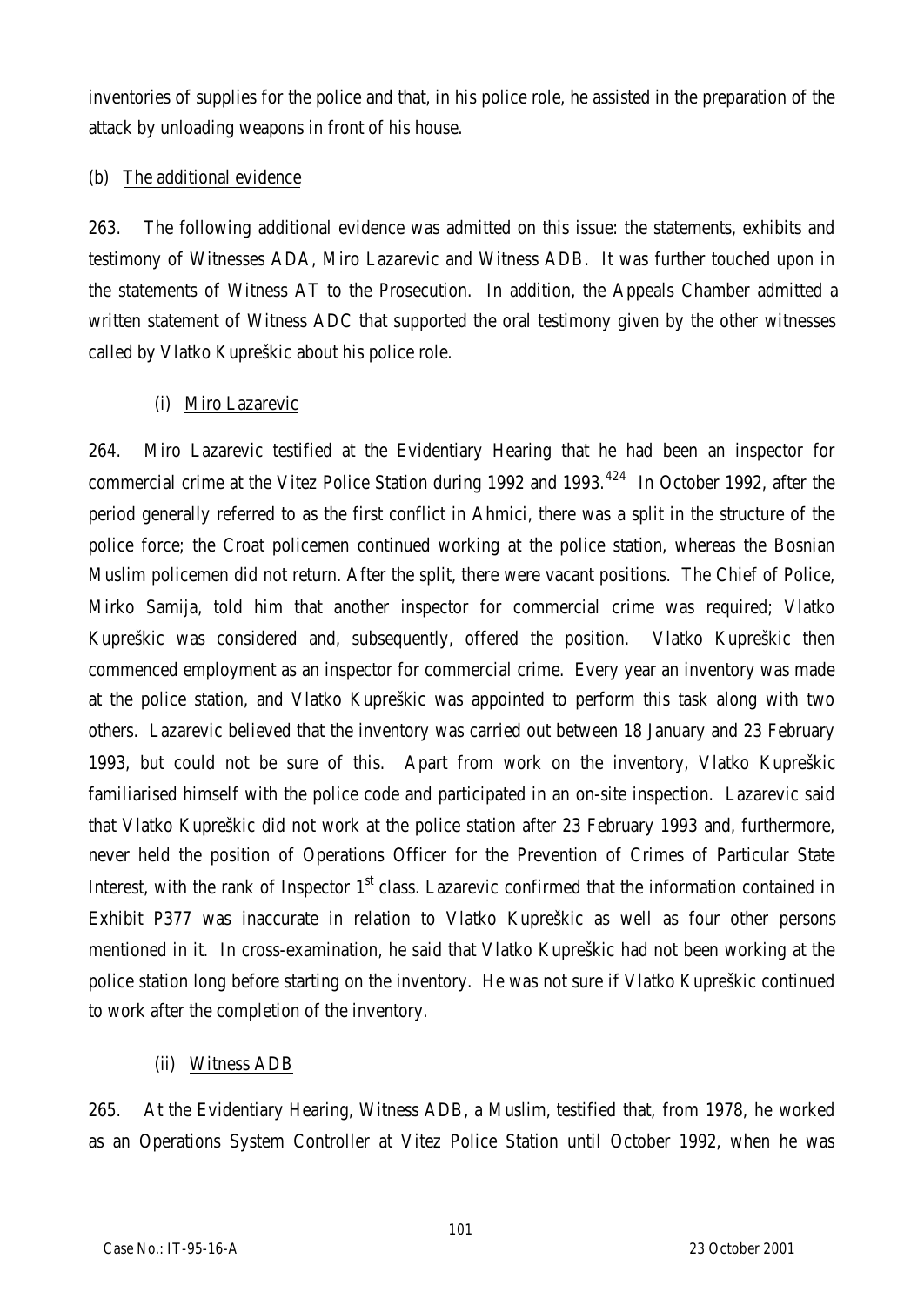wounded in his arm.<sup>425</sup> He returned to work in mid-November, but did not continue with his regular duties due to his injury. Around the end of November, he was asked to work on an inventory. He was also given responsibility for the salaries at the police station. He was told by the Chief of Police that Vlatko Kupreškic "should begin working at the MUP",  $426$  and that Vlatko Kupreškic would work on the inventory until the "procedure over him being taken in to the MUP went through".<sup>427</sup> Commencing after the New Year holidays in 1993, Witness ADB, Vlatko Kupreškic and another person worked on the inventory. Witness ADB was not aware of Vlatko Kupreškic performing any other job or task at the Vitez Police Station during the time they were working on the inventory. During that period, Vlatko Kupreškic also did work for his private company. Following completion of the inventory, all three members of the committee signed the report. Vlatko Kupreškic did not work as an inspector of commercial crime. Although he was supposed to get that job, he did not commence working in this position during the period in which the report was prepared. Witness ADB did not see Vlatko Kupreškic at the police station after 23 February 1993. He further confirmed that Vlatko Kupreškic did not perform the job of Inspector 1<sup>st</sup> class for the Prevention of Crimes of Particular State Interest. As to Exhibit P377, Witness ADB testified that this document was given to him so that he could pay the salaries for December and that the job description in it ascribed to Vlatko Kupreškic is inaccurate.

266. The monthly log-book of working hours for the police station, discussed by Witness ADB, shows an entry for Vlatko Kupreškic beginning on 18 January 1993 and the last entry on 23 February 1993.<sup>428</sup>

## (iii) Witness ADC

267. Witness ADC was not called to testify at the Evidentiary Hearing, as the Prosecution only requested that defence Witness ADA, Miro Lazarevic and Witness ADB be available for crossexamination.<sup>429</sup> In his statement,<sup>430</sup> Witness ADC explains that he was a policeman in Vitez until 1994 and knew that the Chief of Police had approached Vlatko Kupreškic to carry out an inventory at the police station. Vlatko Kupreškic started work on the inventory sometime in early 1993 and finished the work around 20 February 1993 and he did no other work for the police. The witness

<sup>424</sup> Transcript of Evidentiary Hearing, 288-349.

<sup>425</sup> Transcript of Evidentiary Hearing, 360-414.

<sup>426</sup> MUP is an abbreviation for "Vitez Police force".

<sup>427</sup> Transcript of Evidentiary Hearing, 362.

<sup>&</sup>lt;sup>428</sup> Exhibit AD 14/3 (tendered by counsel for Vlatko Kupreškic during the evidentiary hearing and admitted into evidence by the Appeals Chamber). *See* Decision on the Admission of the Prosecution's Rule 92 *bis* Statements and the Exhibits Tendered at Evidentiary Hearing, 6 June 2001.

<sup>&</sup>lt;sup>2</sup> See Prosecution Notice of Cross-Examination Material and Potential Evidence in Rebuttal for the Evidentiary Hearing on 17 & 18 May 2001, 8 May 2001, para. 7.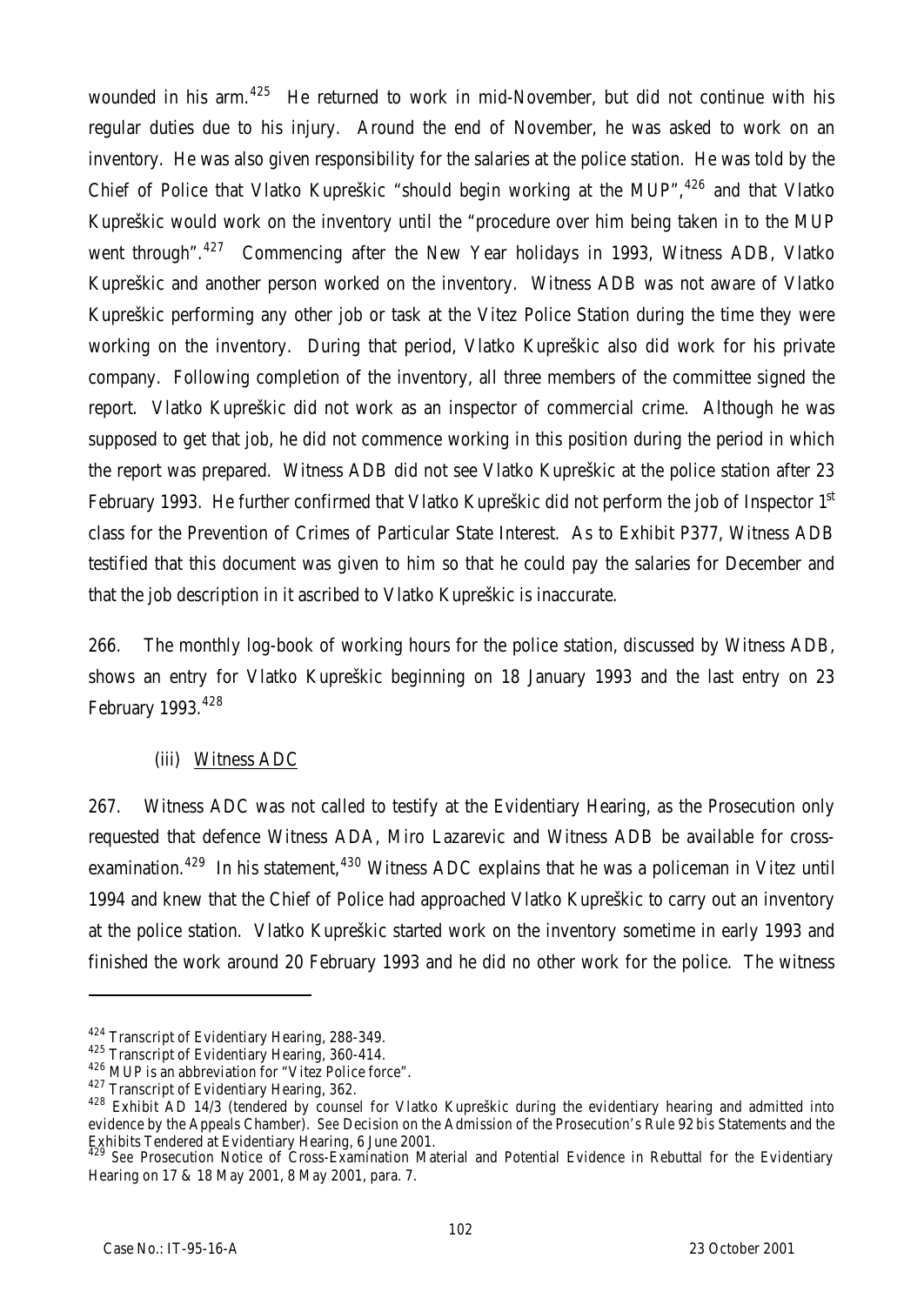was not aware of Vlatko Kupreškic working in the field of commercial crime, or as an Inspector 1<sup>st</sup> Class for the Prevention of Crimes of Particular State Interest**.**

# (iv) Witness AT

268. Witness AT stated that when he left the police station in Vitez in October 1992, Vlatko Kupreškic "was employed there. I think that he replaced me, but not in my function. I do not know how long he remained in the police station".<sup>431</sup> He stated that Vlatko Kupreškic worked in the criminal department, though he could not say what Vlatko Kupreškic was doing.

## (c) Discussion

269. According to Vlatko Kupre{ki}, the Trial Chamber's finding that he was a member of the police department was an integral component of its conclusion that he was involved in the Ahmici attack.<sup>432</sup> He arques that Exhibits P 377 and P 378 demonstrate that Croats, Serbs and Muslims all worked as employees of the police at Vitez, and, as such, these documents, therefore, provide tenuous evidence from which to draw an inference that Vlatko Kupreškic was involved in the Ahmici attack. In sum, the Defendant argues, the Trial Chamber simply attached too much weight to the two documents.<sup>433</sup> Furthermore, had the Trial Chamber heard the additional evidence, the Trial Chamber would not have found that he was an Operations Officer for the Prevention of Crimes of Particular State Interest.<sup>434</sup>

270. In response, the Prosecution argues that Vlatko Kupreškic's role with the police was not the only basis for his conviction.<sup>435</sup> It suggests that the additional evidence of Miro Lazarevi} and Witness ADB is so inconsistent that both of these testimonies should be disregarded.<sup>436</sup> The Prosecution further notes that, according to Miro Lazarevic, when Vlatko Kupreškic commenced his work as an inspector for commercial crime, he went to the scene of a fire. This, the Prosecution argues, is inconsistent with Vlatko Kupreškic's own evidence at trial that he was involved solely in the preparation of the inventory.  $437$ 

271. The Trial Chamber, in its findings of fact, stated:

<sup>430</sup> Exhibit AD 10/3.

<sup>431</sup> Witness AT Statement, 15 August 2000, 23; *see also* Witness AT Statement, 25 May 2000, 4 (stating that he left the Vitez police station in October 1992).

<sup>432</sup> Appeal Transcript, 609.

<sup>433</sup> Vlatko Kupreškic Appeal Brief, para. 18.

<sup>434</sup> Vlatko Kupreškic Appeal Brief, para. 17.

<sup>&</sup>lt;sup>435</sup> Prosecution Response, para. 29.23.

<sup>436</sup> Prosecution Response, para. 29.30.

<sup>437</sup> Appeal Transcript, 882.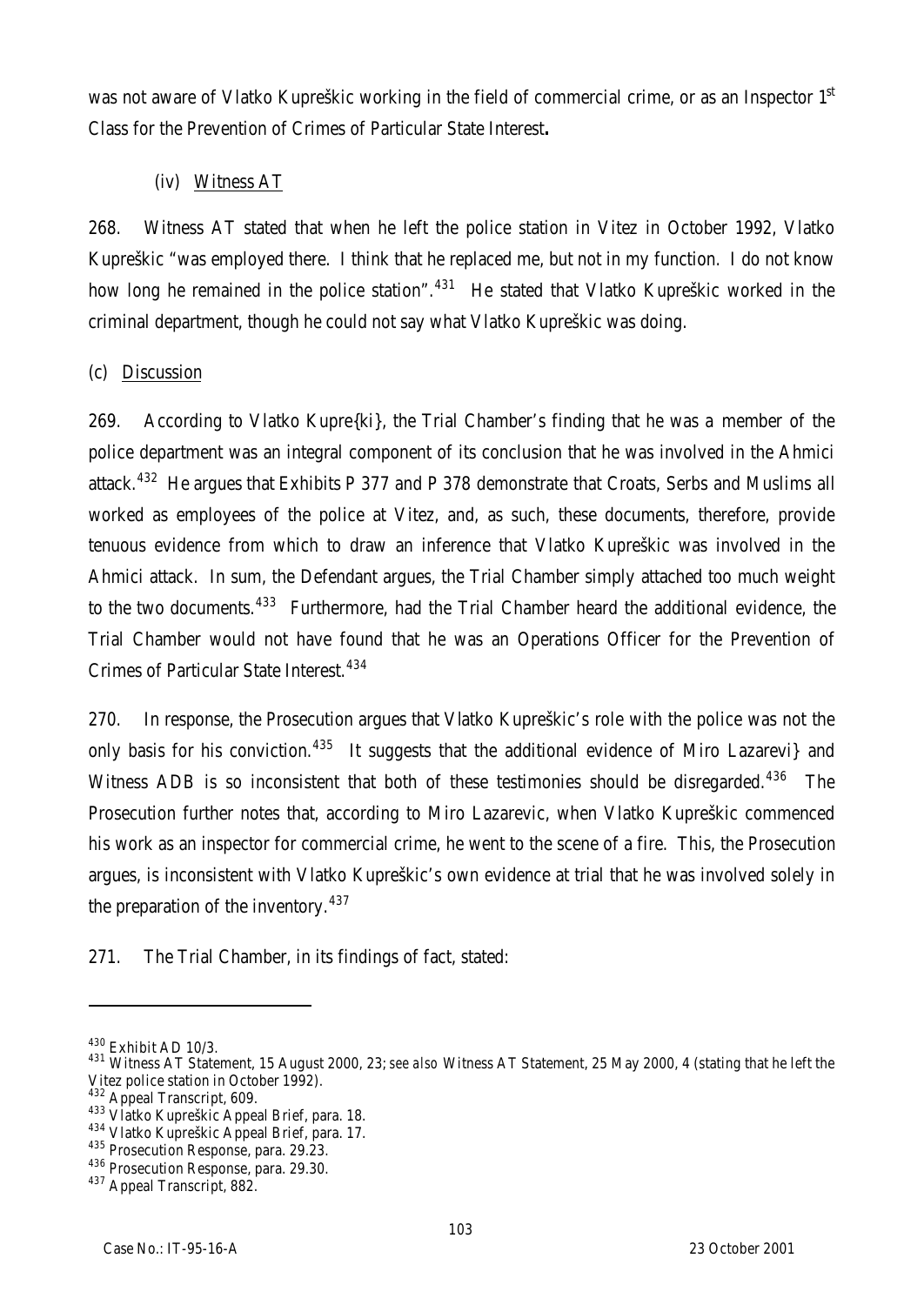[t]he Trial Chamber rejects the evidence of the accused to the effect that he was concerned merely to make inventories of supplies for the police, and find that he was an active operations officer".

It relied upon this finding to conclude:

[t]his occupation explains why he was seen unloading weapons from a car in front of his house in October 1992 ...",

and to infer that

Vlatko Kupreškic was involved in the preparations for the attack in his role as police operations officer and as a resident of the village.<sup>440</sup>

272. In the Appeals Chamber's view, the Trial Chamber considered the two reports to be valuable pieces of evidence, enabling it to draw important conclusions; contrary to the argument of the Prosecution, they formed a substantial basis of the conviction.

273. In its Rule 115 Decision of 11 April 2001, the Appeals Chamber considered the unusual circumstances under which the reports came to light.<sup>441</sup> At trial, the Prosecution had not alleged involvement with the police in the Amended Indictment and the Prosecution had not brought forth any such evidence during its case-in-chief. As noted previously, the issue of police involvement first arose during the cross-examination of Ljubica Kupreškic, Vlatko Kupre{ki}'s wife, and then during his examination-in-chief, Vlatko Kupreškic volunteered the information that he had worked for the police. The two reports were first adduced by the Prosecution during cross-examination of the Vlatko Kupre{ki}. No other evidence was called to support his version of events, namely that he was merely engaged by the police to produce an inventory.

274. Having heard the live testimony of Miro Lazarevic and Witness ADB, the Appeals Chamber considers them to be reliable and cogent witnesses. However, there are inconsistencies between Vlatko Kupreškic's version of what he did for the police and their versions. Most significantly, Vlatko Kupreškic testified that he was employed solely for the purpose of undertaking the inventory and that the post of Operations Officer for the Prevention of Crimes of Particular State Interest was probably just a title assigned to him so that he could receive payment. By contrast, according to Miro Lazarevi}, Vlatko Kupreškic started work as an inspector for commercial crime. The evidence of Witness ADB and Witness AT also suggests that Vlatko Kupreškic was actually engaged, for a period of time, as an inspector with the police in Vitez. Putting aside the precise nature of Vlatko Kupreškic's employment, all the evidence overwhelmingly suggests that any duties undertaken by Vlatko Kupreškic ceased in February 1993. There is no satisfactory evidence

 $\overline{a}$ <sup>438</sup> Trial Judgement, para. 463.

<sup>439</sup> Trial Judgement, para. 463.

<sup>440</sup> Trial Judgement, para. 799.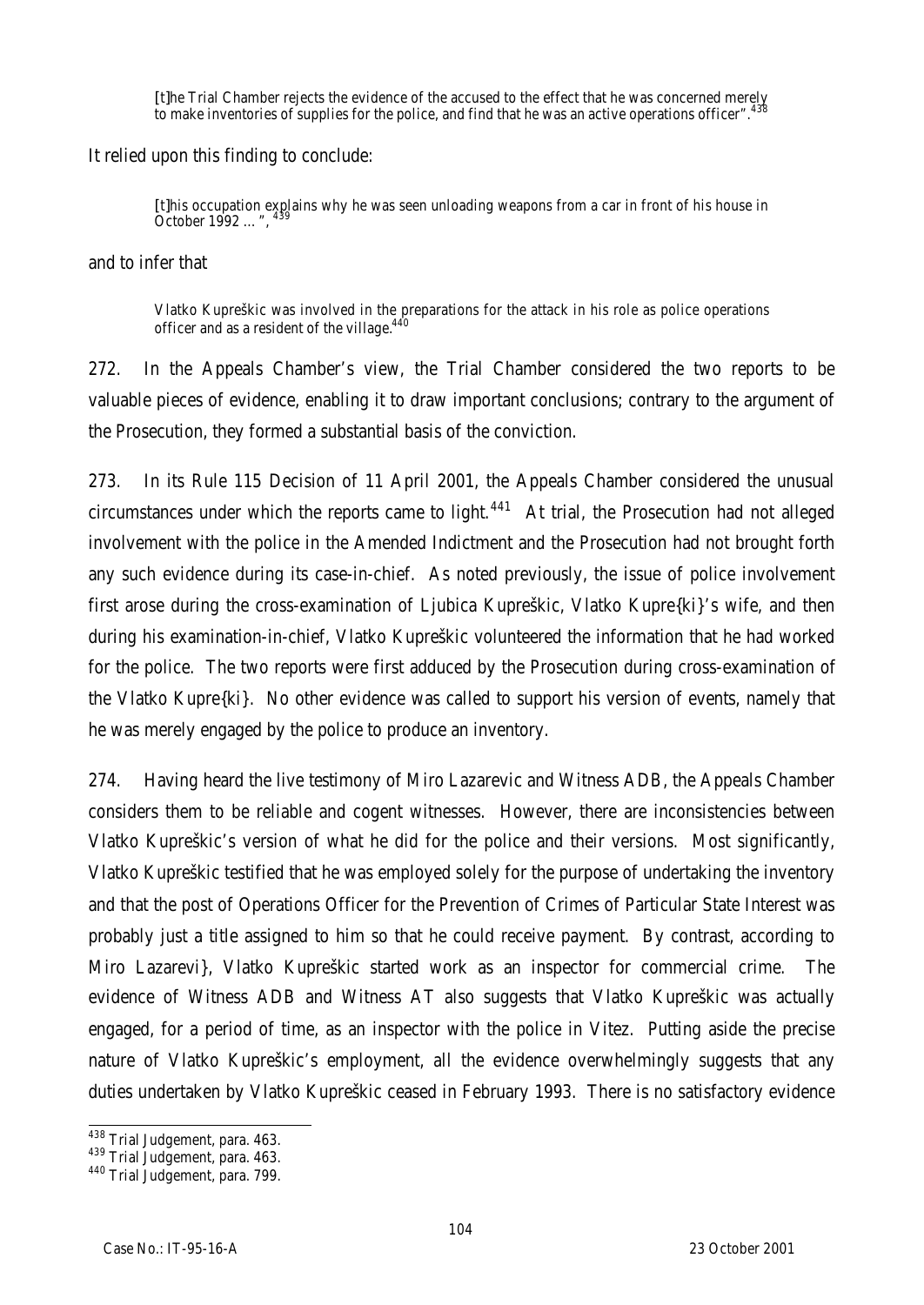to find that Vlatko Kupreškic's employment with the police continued until the time of the Ahmici attack in April 1993. Therefore, in the light of the additional evidence, the Appeals Chamber finds that no reasonable tribunal of fact could conclude that Vlatko Kupreškic was an active operations officer at the time of the attack. That finding therefore cannot be sustained.

#### 2. Unloading weapons from a car in front of his house in October 1992

275. At trial, Witness T testified that in October 1992, just before dusk, she saw Vlatko Kupreškic, his wife and a man unload weapons from a Yugo car and take them into Vlatko Kupreškic's house.<sup>442</sup>

276. Vlatko Kupre{ki} alleges that the Trial Chamber erred in accepting, beyond reasonable doubt, the correctness of Witness T's allegation that weapons were being taken into the house. There was, he argues, no evidence as to what type of weapons the witness saw, the sighting was made at dusk and, furthermore, the distance between Witness T and Vlatko Kupreškic was some 50 metres. In combination, maintains Vlatko Kupre{ki}, these factors raise a significant risk that the observation was inaccurate. Moreover, during cross-examination of Witness T at trial, defence counsel failed to challenge her purported observation of Vlatko Kupreškic.<sup>443</sup> However, the Defendant does rely upon Witness T's acceptance, under cross-examination, that in October 1992 there was tension in the Vitez area of Bosnia-Herzegovina between Croats and Serbs, rather than Croats and Muslims.<sup>444</sup> Consequently, according to Vlatko Kupre{ki}, Witness T's testimony cannot be used to support a finding that he was involved in the Muslim attack in April 1993.<sup>445</sup> The Prosecution counters that Witness T's evidence is "cogent and compelling".<sup>446</sup> No new evidence was admitted on appeal in relation to this issue. Rather, Vlatko Kupre{ki} asks the Appeals Chamber to find that the Trial Chamber erred in reaching this conclusion on the basis of the original trial record.

277. As to the complaint that the witness was not cross-examined on her observation, responsibility for the failure to challenge Witness T's purported observation must rest with defence counsel. However, so far as the witness' vague reference to "weapons" is concerned, responsibility must rest with the Prosecution, which failed to elicit, from its own witness, any clarification of what the term "weapons" meant. The Appeals Chamber finds that the probative value of this vague

<sup>441</sup> Rule 115 Decision of 11 April 2001, para. 30.

<sup>442</sup> Trial Transcript, 2946.

<sup>443</sup> Vlatko Kupreškic Appeal Brief, para. 22 (a)-(f); Appeal Transcript, 629.

<sup>444</sup> Trial Transcript, 2978.

<sup>445</sup> Vlatko Kupreškic Appeal Brief, para. 23; Appeal Transcript, 630.

<sup>446</sup> Prosecution Response, para. 28.3.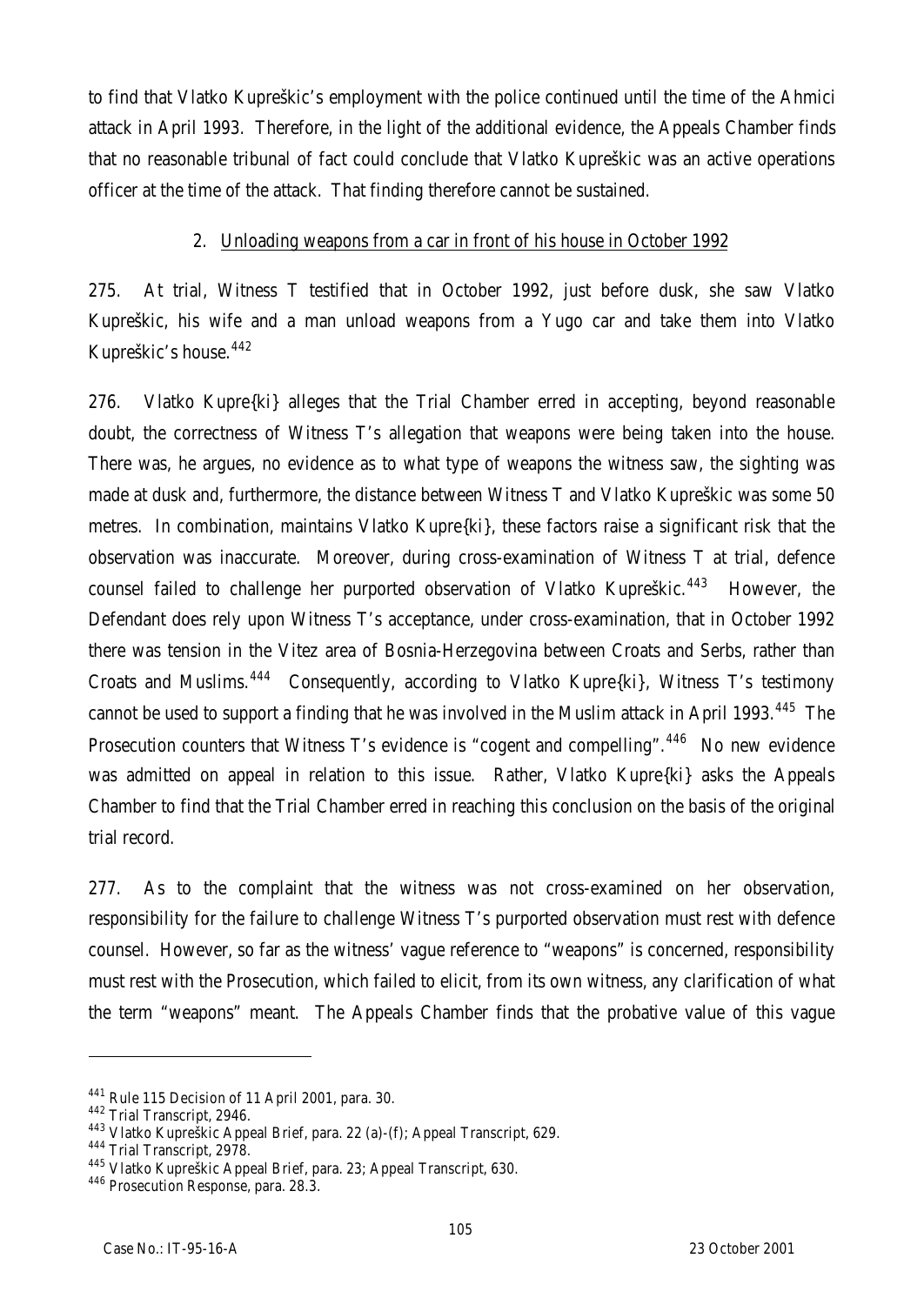testimony as evidence of an act specifically directed to assist, encourage or lend moral support to the perpetration of persecutory acts is very low indeed. This is particularly so considering that an act of aiding and abetting must have had a substantial effect on the commission of persecutory acts. There was no evidence that the "weapons", whatever they were, were ever used during the Ahmici attack. Also, the length of time between Witness T's observations and the attack on Ahmici the following April (some six months), diminishes the likelihood that the weapons were intended to be used for attacking the local Muslim population. In sum, the Appeals Chamber finds that the Trial Chamber erred in using the evidence of Witness T that she saw Vlatko Kupreškic unloading weapons from his car in October 1992 in order to support an inference that he thereby assisted with the April 1993 attack on Ahmici.

## 3. Vlatko Kupreškic was in front of the Hotel Vitez on 15 April 1993

278. Evidence as to Vlatko Kupreškic's presence in front of the Hotel Vitez on 15 April 1993 came from a single witness: Witness  $B<sub>.447</sub>$  He testified that he saw Vlatko Kupreškic at the Hotel Vitez three to five times between October 1992 and April 1993. Further, on 15 April, while travelling past the hotel in a car at around 2 or 3 p.m., he saw Vlatko Kupreškic standing in civilian clothes with two or three men in uniform. He specified that Vlatko Kupreškic was not more than 30 metres away from the front door of the entrance to the hotel.

#### (a) The additional evidence

279. The evidence of Witness AT casts additional light on the events at the Hotel Vitez on 15 April 1993. According to Witness AT, General Blaškic held two meetings at the Hotel Vitez during which the plan to attack Ahmici on 16 April was announced. One meeting involved the civilian leaders of the HVO and at the other, the military leaders were in attendance. Witness AT notes that Mirko Samija, Chief of Police of Vitez Police Station, was present at both meetings.

#### (b) Discussion

280. Vlatko Kupre{ki} argues that Witness B's observations were made in difficult circumstances. He was in a moving car and the distance between his vehicle and the person observed was some 30 metres. In such circumstance, the Defendant suggests, there was "an even chance of mistaken identification".<sup>448</sup> Further, the sighting could only have been fleeting, and the image obscured.<sup>449</sup>

 $\overline{a}$ <sup>447</sup> Trial Transcript, 728-927.

<sup>&</sup>lt;sup>448</sup> Appeal Transcript, 628; Vlatko Kupreškic Appeal Brief, para. 41 (k).

<sup>449</sup> Vlatko Kupreškic Appeal Brief, para. 41 (l).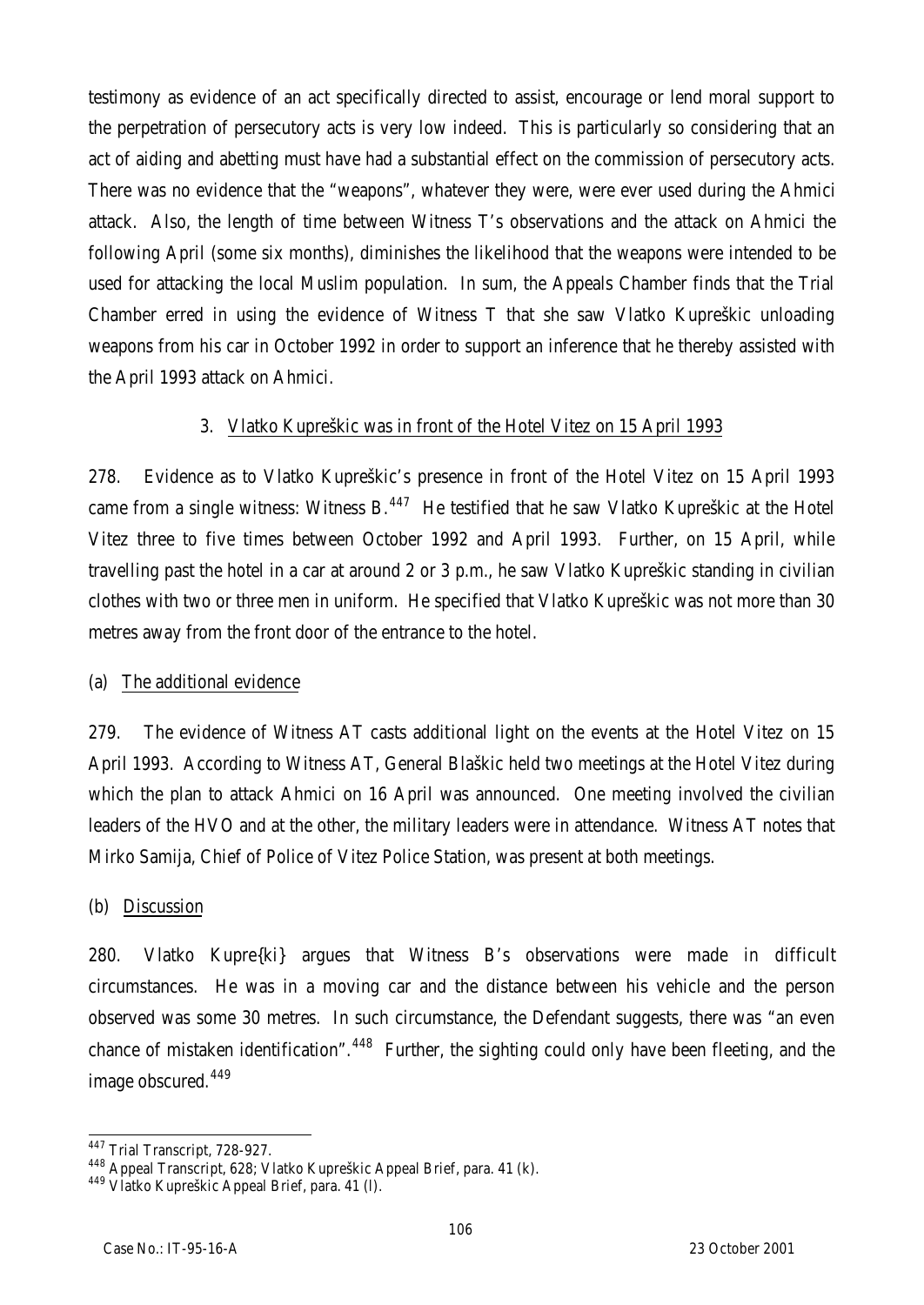281. The Prosecution argues that the Trial Chamber acted reasonably in accepting the evidence of Witness B.<sup>450</sup> Furthermore, according to the Prosecution, the presence of Vlatko Kupreškic, a civilian, outside the Hotel Vitez, a place where decisions were being made to attack Ahmici, creates a "very strong and almost irreversible inference" that he was involved in the meeting to plan the attack.<sup>451</sup>

282. The Appeals Chamber finds no error on the part of the Trial Chamber in accepting Witness B's observation. The Appeals Chamber notes that Witness B knew Vlatko Kupreškic,  $452$  a fact not challenged at trial. Thus Witness B's ability to recognise Vlatko Kupreškic was not in dispute. No satisfactory reason has been put forward to satisfy the Appeals Chamber as to why the Trial Chamber should not have accepted the evidence. While the circumstances of the observation were difficult, the finding was not one that no reasonable tribunal of fact could have made. As to the probative value of this evidence, the Trial Chamber heard and accepted evidence that the Hotel Vitez was, at that time, the HVO  $4<sup>th</sup>$  Battalion Military Police Headquarters and the base of "the HVO commanders".<sup>453</sup> The exact impact or importance of this finding is not discussed in the Trial Judgement. According to Witness AT, the actual plan to attack Ahmici was made at the Hotel Vitez on the same day that Vlatko Kupreškic was seen outside.

283. Still, mere presence outside the Hotel Vitez cannot be said to amount to an act specifically directed towards assisting, encouraging or lending moral support to the offence of persecution. In that sense, the fact that the Hotel Vitez was the headquarters of the HVO and that decisions were taken there to attack Ahmici, does not provide sufficient evidence to infer reasonably that Vlatko Kupreškic was in some way associated with the planning of the attack. Thus, while the Appeals Chamber does not accept that the Trial Chamber erred in accepting the identification evidence of Witness B, it upholds the Defendant's argument that it was not open to the Trial Chamber to infer thereby that he, merely by virtue of his presence outside the Hotel Vitez, assisted in the Ahmici attack.

# 4. Vlatko Kupreškic was in Ahmici during the morning, afternoon and in the early evening of 15 April and there was troop activity in and around his house on the evening of 15 April

284. The evidence at trial regarding events relating to Vlatko Kupreškic on 15 April 1993 came from Witnesses L,  $^{454}$  M,  $^{455}$ , O<sup>456</sup> and the diary of Witness V.  $^{457}$ 

 $\overline{a}$ <sup>450</sup> Prosecution Response, para. 28.18.

<sup>451</sup> Appeal Transcript, 884.

<sup>452</sup> Trial Transcript, 778.

<sup>453</sup> Trial Judgement, para. 135 and footnote 136.

 $454$  Trial Transcript, 2336-2369.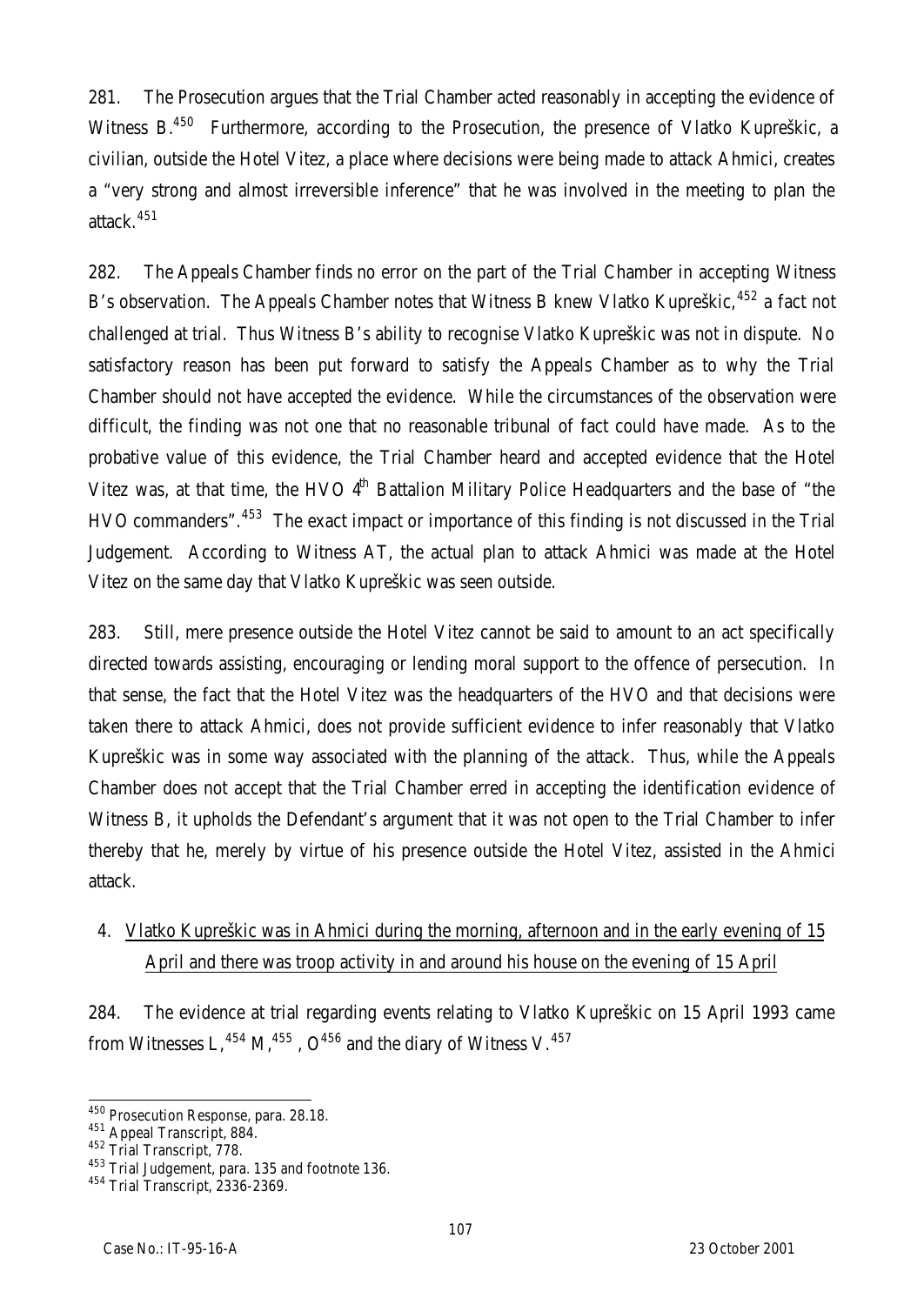285. Witness L was a Muslim neighbour of Vlatko Kupreškic in Ahmici and a member of the village guard. He testified that, on 15 April 1993, he had been digging a septic tank in Zume (a nearby village) and walked home at around 5 to 6 p.m. His route took him past Vlatko Kupreškic's store (Sutra), where he saw Vlatko Kupreškic sitting outside with Ivica Kupreškic and two other unknown men, drinking beer. As he continued his journey home, he passed Vlatko Kupreškic's house, where he saw 20-30 uniformed soldiers, wearing summer uniforms, on the lower balcony of the house. He said it was not usual to see soldiers, and it was almost dark. He later told his commander about what he had seen and went on patrol. At that time, he did not think there was any immediate danger. In cross-examination, Witness L stated that there were five men outside the store; Vlatko Kupreškic, Ivica Kupreškic, and Mirko Vidovic, along with two others, and the soldiers were wearing black and white military uniforms. The road on which he was walking was not far from the house of Vlatko Kupreškic.

286. Witness M, a female Muslim refugee in April 1993, was living in the home of Witness L at the time of the attack, not far from Vlatko Kupreškic's house. On the evening of 15 April, she was at the water tap outside the house next to Vlatko Kupreškic's house and could see his house from where she was standing. At around dusk, she observed a truck arrive with soldiers. She saw five or six soldiers get down from the truck. Although she did not see them enter Vlatko Kupreškic's house, she did see them go somewhere below the house to a basement or a storage place of some kind. She did not tell anyone about what she had seen.

287. Witness O, the husband of Witness M, was also staying at Witness L's home on the evening before the attack and corroborated her evidence. He testified that he was standing near Witness L's house, near the water fountain, when he saw four or five or six soldiers near Witness L's house and also down in front of Vlatko Kupreškic's house. It was dark at this time. The troops were actually in Vlatko Kupreškic's yard. Witness O did not tell anybody about what he saw: he didn't think it was important. Later that night, Witness O went on village guard patrol with Witness L.

288. The diary of Witness V records that, on 15 April 1993, before dark, he "learned that the Croats were concentrating around the Kupreškic houses". 458

289. On appeal, Vlatko Kupre{ki} alleged that his trial counsel failed to challenge Witness M's purported identification of troops at the home of Vlatko Kupreškic.<sup>459</sup> As to Witness L, Vlatko

<sup>455</sup> Trial Transcript, 2432-2460.

<sup>456</sup> Trial Transcript, 2608-2631.

<sup>457</sup> Exhibit D 8/2.

<sup>458</sup> Exhibit D 8/2, 19.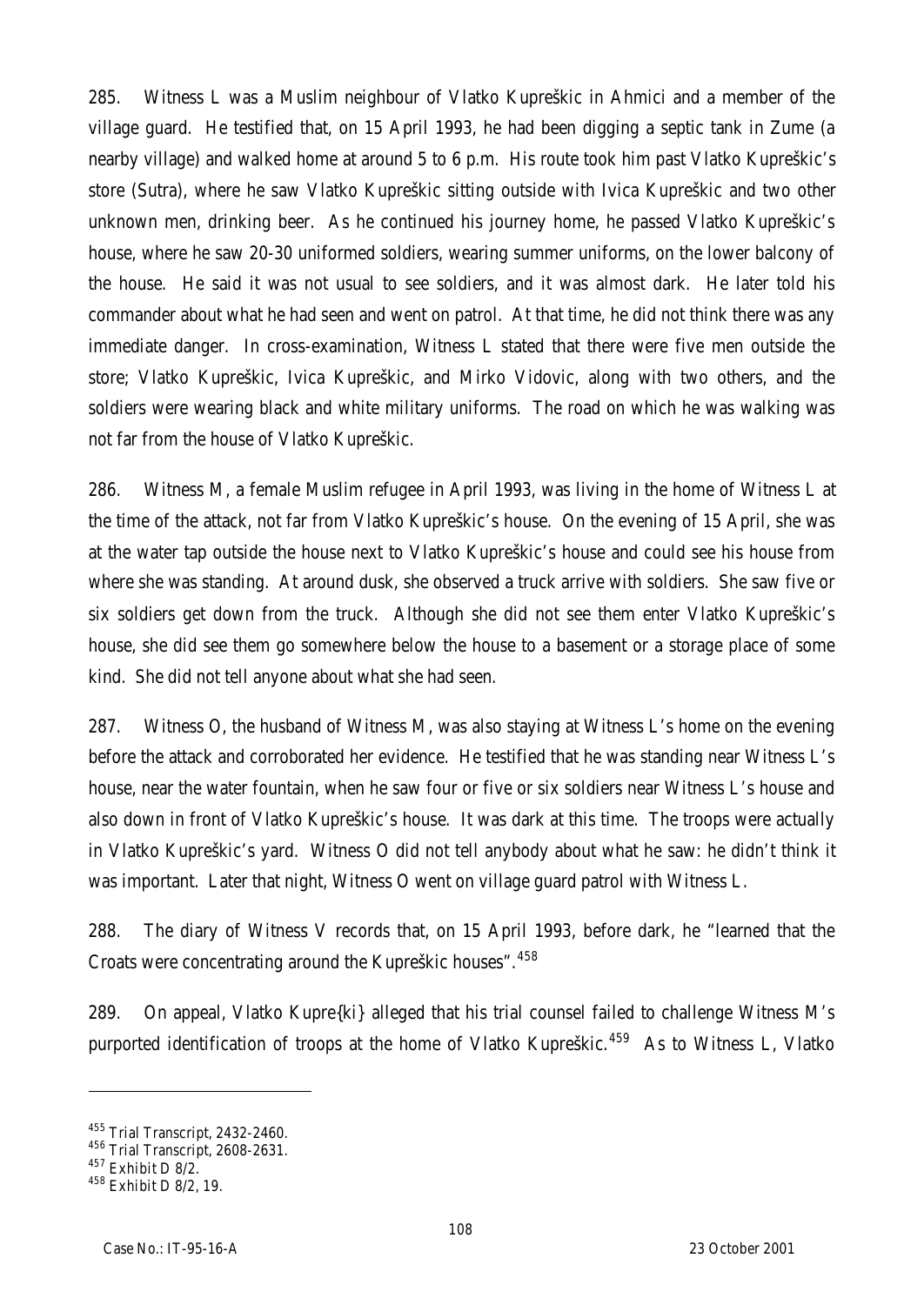Kupre{ki} highlights the part of Witness L's testimony where he suggests that Mirko Vidovi} was drinking outside the Sutra store with Vlatko Kupreškic on 15 April. During the trial, Mirko Vidovi} appeared as a defence witness and testified that he was in Germany between April 1993 and June 1993.<sup>460</sup> Convincing documentary evidence was provided in support of his assertion.<sup>461</sup> The Trial Chamber made no reference to Witness L's mistaken identification of Mirko Vidovi} in the Trial Judgement and gave no indication of how this factor affected its overall assessment of Witness L's testimony. Vlatko Kupre{ki} now relies upon these factors to argue that "the Trial Chamber erred in failing to find that this was compelling evidence of the unreliability of Witness  $L^{\prime}$   $^{462}$ 

#### (a) The additional evidence

## (i) Witness ADA

290. The statement of Witness ADA and associated exhibit were admitted as additional evidence, and the Appeals Chamber heard testimony from him at the evidentiary hearing. Witness ADA, a Muslim inhabitant of Ahmici, testified that, on 15 April 1993, he was on the hill outside Vlatko Kupreškic's store (Sutra) from 11 or 12 a.m. to 6 p.m., waiting for a delivery of timber. He did not see Vlatko Kupreškic at the store that day or any soldiers. Nor did he see Witness L pass by. Between 8 and 10 p.m., he saw 30 HVO soldiers in front of Branko Kupreškic's house.

#### (ii) Witness AT

291. In his testimony in the *Kordi}* trial, Witness AT gave a detailed explanation as to the planning that took place on 15 April 1993 for the attack on Ahmici the following day. At the Hotel Vitez, following the two meetings held by Bla{ki}, he was informed that the Military Police would attack Ahmici and Nadioci villages. Witness AT then summoned all members of the Military Police to the television room to be briefed. Later that day, the Military Police went to the "Bungalow" to wait. After midnight (on 16 April) they received further orders about the attack. They made maps of the locations of Muslim and Croat homes in Ahmici and the men were then split into five or six groups. One group was ordered to go to the "Kupreškic houses". It left for that destination around 4.30 to 4.45 a.m. on 16 April.

<sup>&</sup>lt;sup>459</sup> Vlatko Kupreškic Appeal Brief, para. 30.

<sup>460</sup> Trial Transcript, 8594-8595.

<sup>&</sup>lt;sup>461</sup> He produced his HVO permit for his trip, his passport and a certificate from the city of Frankfurt.

<sup>462</sup> Vlatko Kupreškic Appeal Brief, para. 40.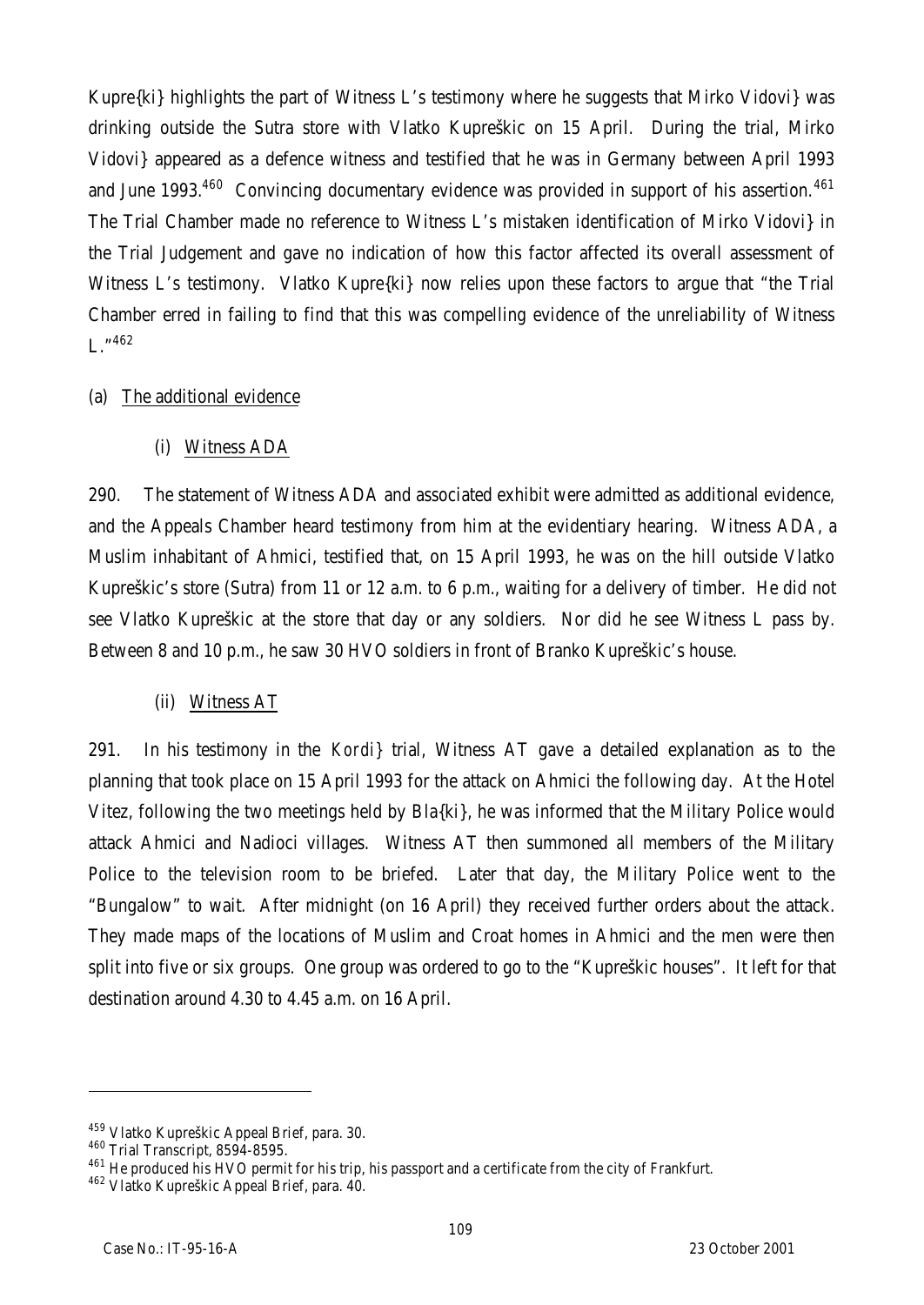#### (b) Discussion

292. It appears to the Appeals Chamber that the testimony of  $L$ , M, O and Witness V's diary provide the only potential evidence to show that Vlatko Kupreškic carried out acts specifically directed to assist, encourage or lend moral support for the perpetration of persecution. This evidence led the Trial Chamber to conclude that Vlatko Kupreškic had "allowed his house to be used for the purposes of the attack and as a place for the troops to gather the night before".  $463$ Vlatko Kupreškic has pointed out the deficiencies concerning this evidence, such as the failure to cross-examine Witness M. In fact it appears from the trial record that Witnesses L and O were also not challenged as to their observations.

293. Witness L's evidence is summarised briefly in paragraph 437 of the Trial Judgement, setting out the Prosecution evidence as to Vlatko Kupreškic's role on 15 April. In the section of the Trial Judgement setting out the defence evidence with respect to Vlatko Kupreškic's role on 15 April, <sup>464</sup> no mention is made of Mirko Vidovi}'s evidence refuting Witness L's observations. In its findings, the Trial Chamber held that it was not prepared to accept that Witness L was mistaken in his identification of the Defendant later on 15 April 1993 and that Witness L, "a neighbour,…knew the accused and there is no reason to think either that [he was] mistaken or that [he was] lying during [his] evidence".<sup>465</sup> The mere fact that the Trial Judgement does not refer to the evidence of Mirko Vidovi} does not necessarily mean that this piece of evidence was not considered in assessing the value of Witness L's evidence.

294. As to Witness ADA, his evidence was not compelling upon the issue as to whether Vlatko Kupreškic was outside the Sutra store and whether there were soldiers at his home. There were a number of inconsistencies in his testimony.

295. However, if Witness AT is correct, and the Appeals Chamber accepts that he is in this regard, the plan to attack Ahmici was only announced on the afternoon of 15 April 1993 and the Military Police was the only military unit assigned to attack Ahmici. Further, that unit was not deployed to the "Bungalow" (just outside Ahmici) until late on 15 April, i.e., many hours after Witnesses L, M and O purported to see the troops in and around the house of Vlatko Kupreškic. Witness AT stated that one of the groups of Military Police was sent to the "Kupreškic houses" but they did not leave the "Bungalow" till around 4.30 to 4.45 a.m. on 16 April. The Appeals Chamber considers it unlikely that another set of troops would have been dispatched to Vlatko Kupreškic's

 $\overline{a}$ <sup>463</sup> Trial Judgement, para. 466.

<sup>&</sup>lt;sup>464</sup> Trial Judgement, paras 438 to 441.

<sup>465</sup> Trial Judgement, para. 464.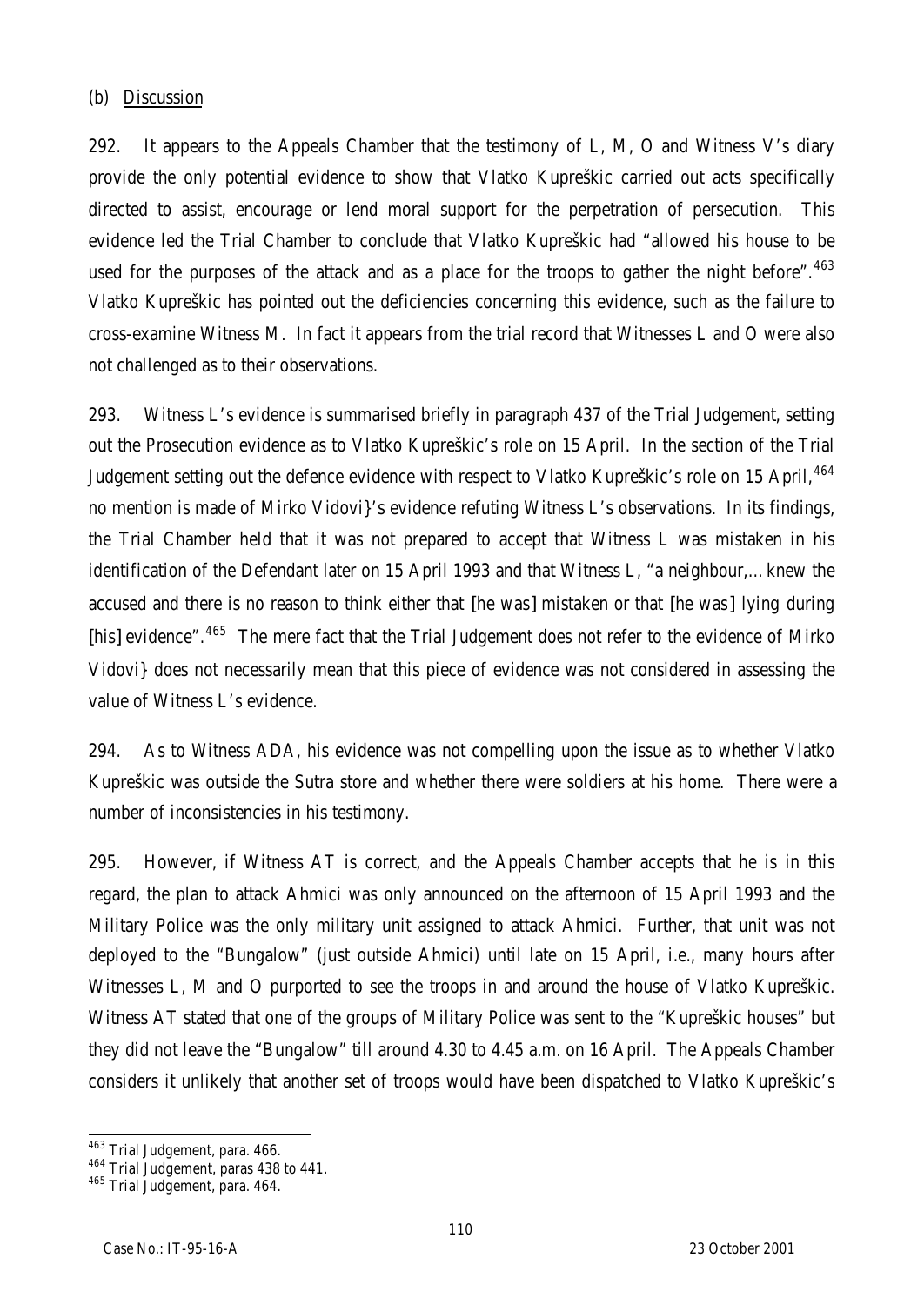house much earlier in the day, particularly when one considers the timing between the meetings where the plan was announced and the sighting of the troops.

296. In the light of the additional evidence, the Appeals Chamber finds there is a serious doubt as to whether there were troops at Vlatko Kupreškic's house on the evening of 15 April 1993. The Chamber concludes that no reasonable tribunal of fact could have found beyond reasonable doubt that there were.

# 5. Presence in the vicinity of the house of Suhret Ahmi} at about 5.45 a.m. shortly after that person was murdered

297. At trial, Witnesses  $H^{466}$  and  $KL^{467}$  both gave evidence that Vlatko Kupreškic was present outside the house of Suhret Ahmi} shortly after he was murdered during the early morning of 16 April 1993.

298. The main part of Witness H's evidence has been considered at length in the section of this Judgement dealing with Zoran and Mirjan Kupreškic's appeal against conviction. Insofar as her evidence relates to Vlatko Kupreškic, she testified that he was a close neighbour and that, on 16 April 1993, following the murder of Suhret Ahmi}, she left her house at around 5.30 a.m. with Witness SA and two sisters and set off in the direction of Redzib Ahmi}'s house. They turned back, however, because they were in danger of being shot. On her return, she saw Vlatko Kupreškic in front of the garage of her house at about 5.45 a.m. He was wearing a blue overcoat, with something under it, and was headed in the direction of Witness H's garage. At that time, the body of Witness H's father was lying in the yard and Vlatko Kupreškic did not attempt to provide any assistance to him.

299. At trial, the evidence given by Witness KL was primarily relevant to the Prosecution's case against Zoran and Mirjan Kupreškic. Insofar as his evidence related to Vlatko Kupreškic, he testified that, following the attack on his home, he went to the window and saw members of the HVO in his front yard. As he looked out of his window, he saw Vlatko Kupreškic leave the yard of Suhret Ahmi}'s house, cross Witness KL's garden and go towards Vlatko Kupre{ki}'s own house. Vlatko Kupreškic was wearing a blue coat with something underneath it.

300. In its findings, the Trial Chamber held that Witness H

knew Vlatko Kupreškic and had no doubt of her identification of him. Her evidence was supported by the evidence of Witness KL. The Trial Chamber finds that this identification was

 $\overline{a}$ <sup>466</sup> Trial Transcript, 1617-1766.

<sup>467</sup> Trial Transcript, 1884-2128.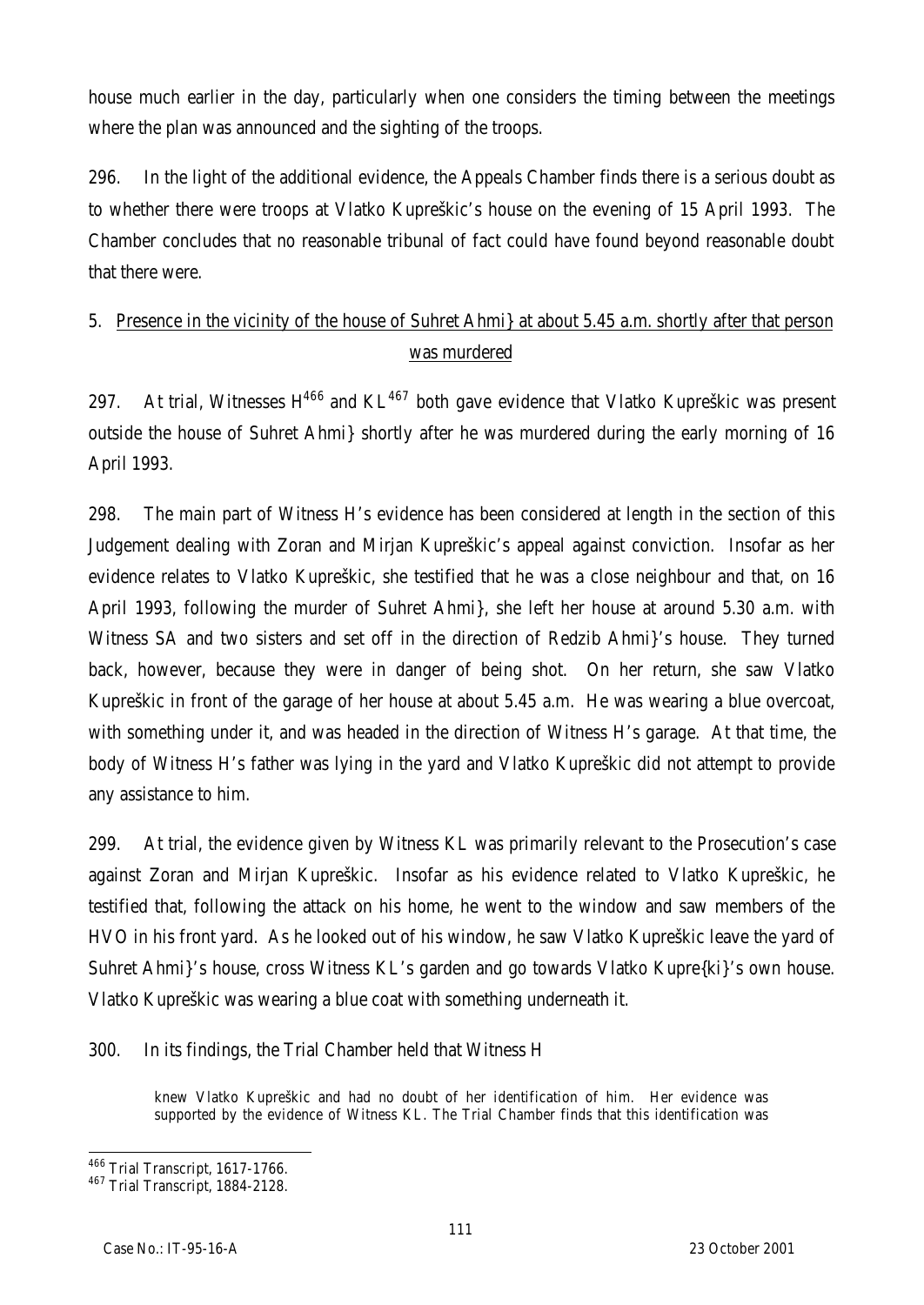correct and that Vlatko Kupreškic was in the vicinity shortly after the attack on Suhret Ahmic's house. There is no further evidence as to what the accused was doing there, but the Trial Chamber concludes that he was present and ready to lend assistance in whatever way he could to the attacking forces, for instance by providing local knowledge.<sup>468</sup>

301. Vlatko Kupre{ki} argues that Witness H's evidence "was slender" and the deduction that Vlatko Kupreškic was "ready to lend assistance" amounted to mere speculation and conjecture.

302. The Appeals Chamber finds that Witness KL's value as a corroborative witness to Witness H's sighting is not strong. In the section of the Trial Judgement, dealing with Witness KL's account of Zoran and Mirjan Kupreškic as perpetrators of the attack on his family, the Trial Chamber found his evidence "wanting in credibility"<sup>469</sup> and concluded that he "may have been mistaken".<sup>470</sup> However, the more pertinent question is whether the evidence of Witness H, taken at its highest, afforded a sufficient basis for the Trial Chamber to conclude that Vlatko Kupreškic was assisting in the attack. The Appeals Chamber notes that Witness H did not see Vlatko Kupreškic directly participating in any part of the attack on Ahmici that day. Nor was he wearing a military uniform or carrying a weapon. In a similar way that Vlatko Kupreškic's presence at the Hotel Vitez could not be said to amount to an act specifically directed to assist, encourage or lend moral support, his presence in Witness H's yard provides only the merest of circumstantial evidence that he was a participant in the attack and is an insufficient basis upon which to found his conviction for persecution.

#### **C. Conclusion**

303. The case against Vlatko Kupreškic at trial was wholly dependent upon circumstantial evidence. The Appeals Chamber first notes that there is nothing to prevent a conviction being based upon such evidence. Circumstantial evidence can often be sufficient to satisfy a fact finder beyond reasonable doubt.

304. The two most crucial issues upon which Vlatko Kupreškic's appeal really turns relate to the findings that there were troops at Vlatko Kupreškic's house on 15 April and that he was a member of the police. As to both, the Appeals Chamber has concluded that the findings cannot be upheld. It appears to the Appeals Chamber that the finding that Vlatko Kupreškic was an active police officer was an important factor in the Trial Chamber's decision to convict him of persecution. From his police status, support was drawn to infer that Vlatko Kupreškic's conduct amounted to acts directed to assist, encourage or lend moral support to the perpetration of persecution, and that he had the requisite *mens rea*. The conviction was delicately balanced upon all of the five factors

 $\overline{a}$ <sup>468</sup> Trial Judgement, para. 470 (footnote omitted).

<sup>469</sup> Trial Judgement, para. 424.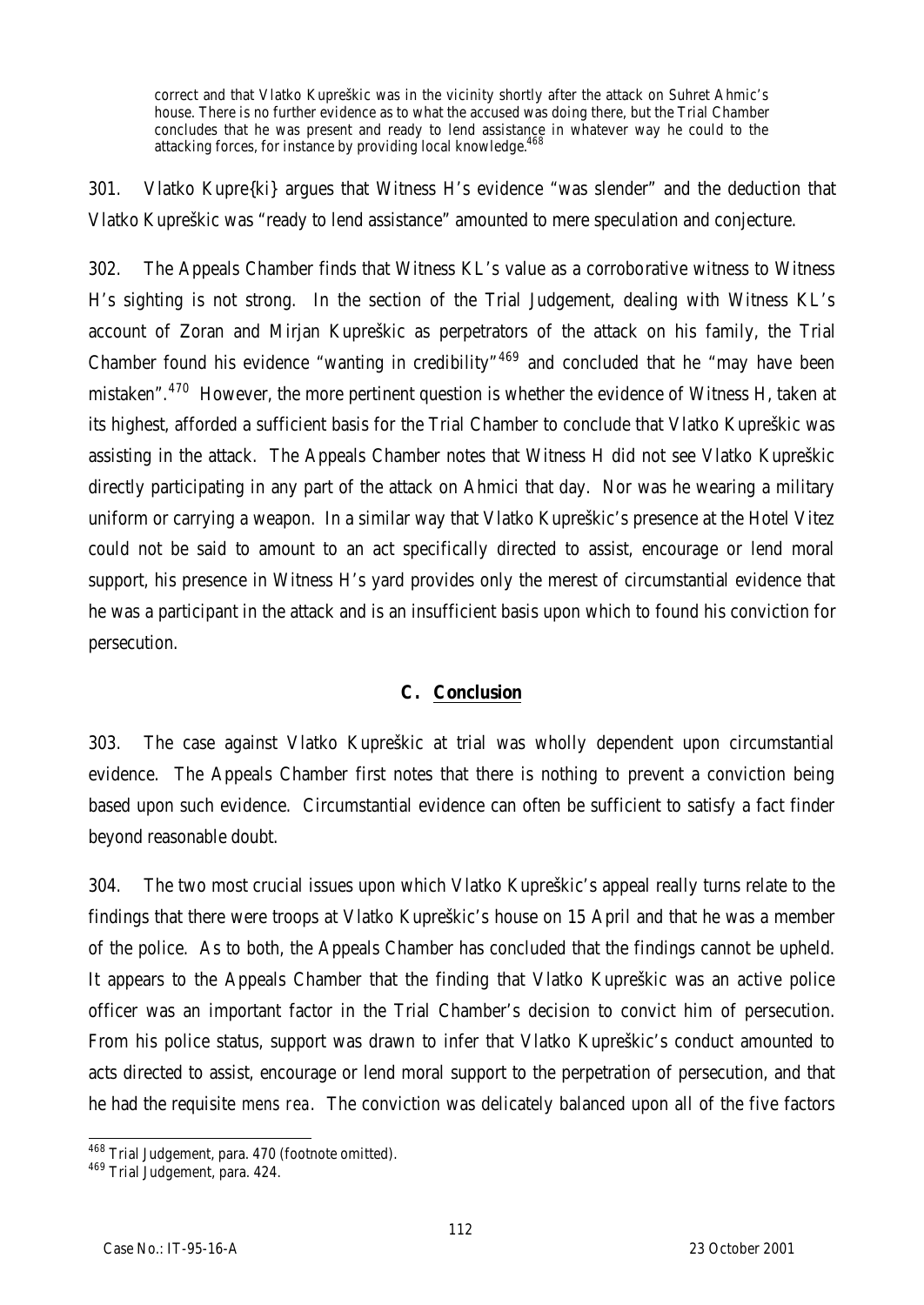identified earlier, with the Trial Chamber relying on all of them to draw its ultimate inferences of aiding or assisting the attack. The Appeals Chamber has determined that the additional evidence has demonstrated errors of fact as to two of them, namely Vlatko Kupre{ki}'s police membership and the presence of troops at his house on 15 April 1993. The Appeals Chamber finds that no reasonable tribunal of fact could find Vlatko Kupre{ki} guilty as an aider and abettor of persecution based on the remaining evidence. The Appeals Chamber, therefore, finds that a miscarriage of justice has been occasioned. It allows the appeal of Vlatko Kupre{ki} and reverses his conviction under count 1 of the Amended Indictment. Finally, the Appeals Chamber notes that, unlike Zoran and Mirjan Kupre{ki}, Vlatko Kupre{ki} did not challenge the persecution count in the Amended Indictment on the grounds of vagueness. Nonetheless, considerations of fairness would have required that the pleading principles identified in relation to Zoran and Mirjan Kupre{ki}'s appeal also be applied to Vlatko Kupre{ki}. However, given that the Appeals Chamber has allowed his appeal on other grounds, it is not necessary to consider this issue further.

# **VI. APPEAL AGAINST THE CONVICTION OF DRAGO JOSIPOVI]**

#### **A. Introduction**

305. Josipovi} advances four grounds in support of his appeal against conviction<sup>471</sup> -- first, that the Trial Chamber erred in basing his conviction for persecution on material facts that were not pleaded in the Amended Indictment; second, that the Trial Chamber acted unreasonably in accepting the evidence of Witness EE as a basis to convict; third, that the new evidence of Witness AT was admissible and cast doubts over Josipovi}'s involvement in the attack; and fourth, that the additional evidence of Witness CA casts serious doubts on the veracity of Witness DD's evidence at trial.<sup>472</sup> Additionally, although formally abandoned as a ground of appeal by Josipovi} during the appeals process, the Appeals Chamber will consider whether there was sufficient evidence before the Trial Chamber to conclude that Josipovi} played any command role over soldiers during the Ahmici attack.

#### **B. Vagueness of the Amended Indictment**

306. Like Zoran and Mirjan Kupre{ki}, Drago Josipovi} complains that the Amended Indictment lacked factual particularity in relation to the count of persecution (count 1). The Appeals Chamber understands the pertinent question to be whether the Trial Chamber erred in law by returning a

<sup>&</sup>lt;sup>470</sup> Trial Judgement, para. 399.

<sup>471</sup> *See generally,* Josipovi} Reply.

<sup>&</sup>lt;sup>472</sup> Appeal Transcript, 714.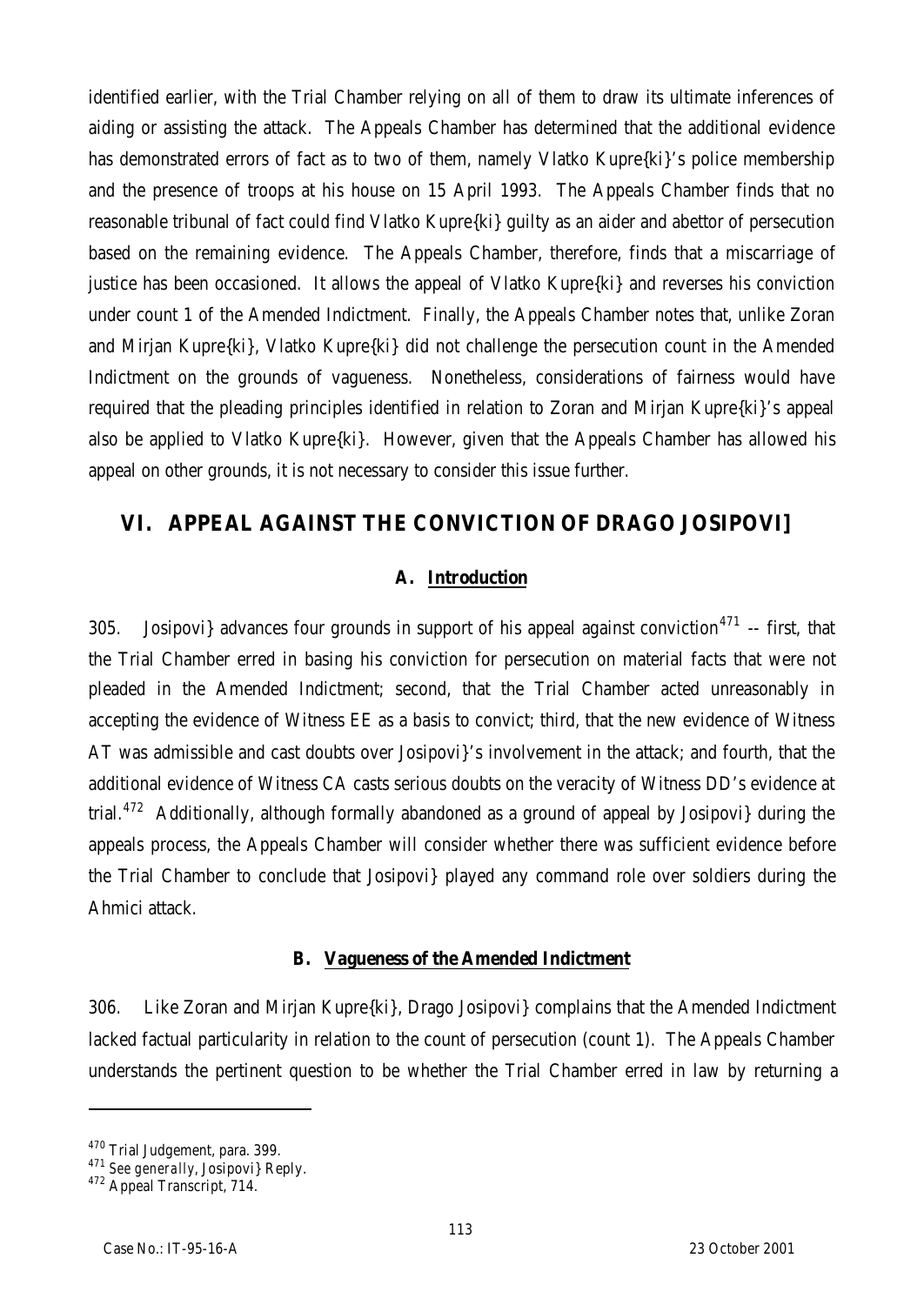conviction for persecution on the basis of material facts not pleaded under count 1 in the Amended Indictment. As with Zoran and Mirjan Kupre{ki}, Drago Josipovi}'s argument regarding the vagueness of the Amended Indictment will be considered only in relation to the criminal conduct for which he was convicted under count 1.

307. The above discussion of the procedural background to the Amended Indictment and the content of count 1 in relation to Zoran and Mirjan Kupre{ki}, also applies to Drago Josipovi}.<sup>473</sup>

308. In addition to the persecution charge (count 1), the Amended Indictment charged Drago Josipovi}, together with Vladimir [anti}, in counts 16 and 17 with murder under Articles 5(a) and 3(1)(a) of the Statute, and in counts 18 and 19 with inhumane acts and cruel treatment under Articles 5(i) and 3(1)(a) of the Statute. These charges related to Josipovi}'s alleged participation in a specific event that took place at Musafer Pu{}ul's house in Ahmi}i in the early morning of 16 April 1993. During this attack, Musafer Pu{}ul was killed, his house burnt to the ground and his family, including two young daughters, forcibly removed from the family home.

309. At trial, the prosecution case against Drago Josipovi} rested on proof of three main allegations: (i) his participation in the attack on the Pu{}ul house, including the murder of Musafer Pu{}ul, and expulsion of surviving family members; (ii) his participation in the attack on Nazif Ahmi}'s house, during which Nazif Ahmi} and his 14-year old son, Amir, were killed; and (iii) his participation in the attack during which Fahrudin Ahmi} was killed. To that end, the Prosecution introduced the evidence of Witness EE (the attack on Musafer Pu{}ul's house), Witness DD (the attack on Nazif Ahmi}'s house) and Witness CA (the attack in which Fahrudin Ahmi} was killed).

310. The Trial Chamber was not satisfied, beyond reasonable doubt, that Josipovi} participated in the attack during which Fahrudin Ahmi} was killed. Nonetheless, Drago Josipovi} was found quilty of persecution (count 1); murder (count 16); and inhumane acts (count 18).<sup>474</sup> The Trial Chamber based these convictions mainly on the testimony of Witnesses EE and DD. The basis for Josipovi}'s conviction on count 1 (persecution), was, accordingly, his participation in the Musafer Pu{}ul and Nazif Ahmi} attacks.

311. The legal analysis set out above relating to Zoran and Mirjan Kupre{ki} applies *mutatis mutandis* to Drago Josipovi} and is hereby incorporated by reference.<sup>475</sup>

 $\overline{a}$ <sup>473</sup> *See* the discussion *supra* paras 79-83.

<sup>474</sup> The acquittals on counts 17 and 19 were based on cumulative conviction considerations. *See* the further discussion *infra* paras 379-388.

<sup>475</sup> *See* the discussion *supra* paras 88-114.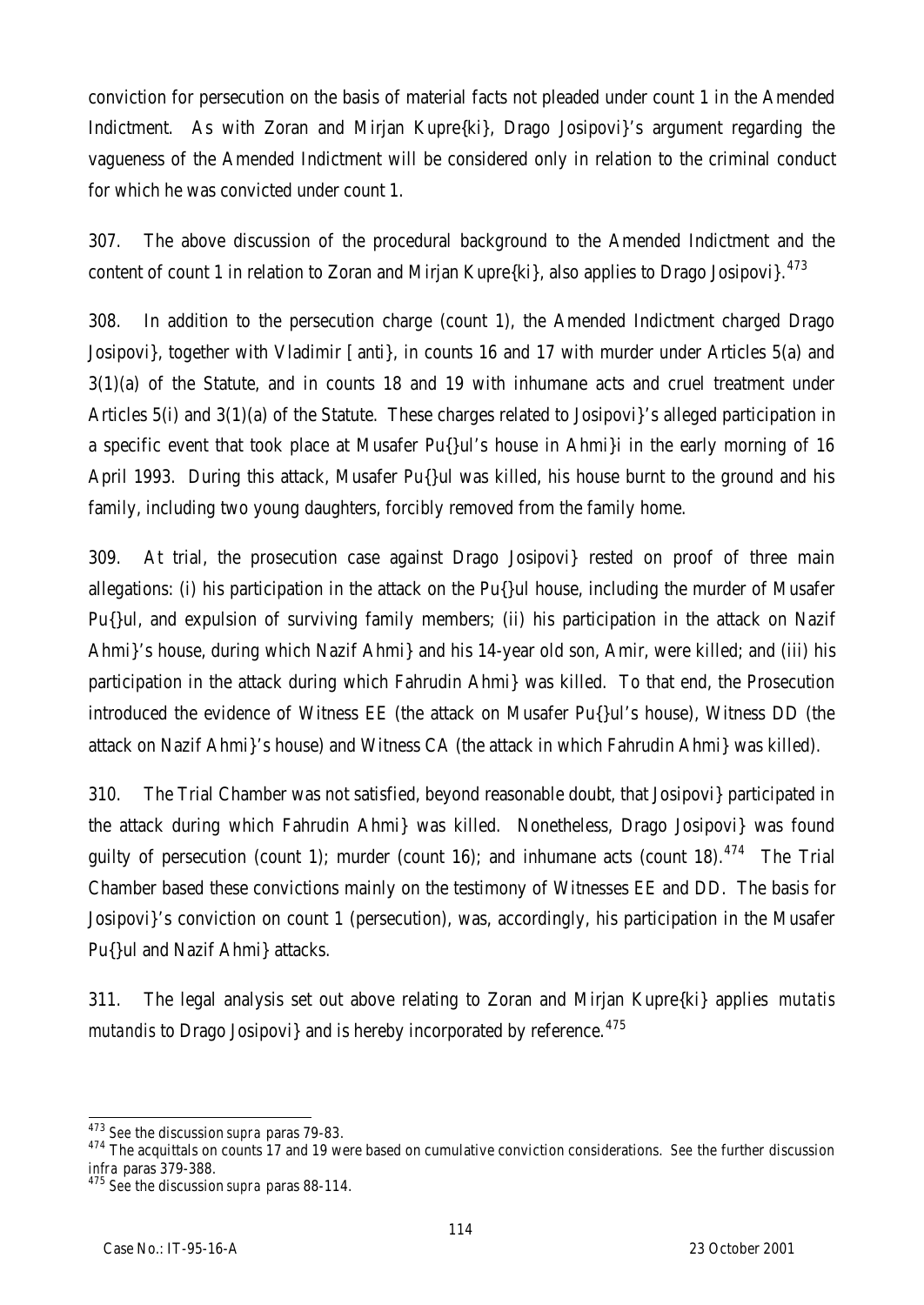312. In the Appeals Chamber's view, the factual allegation that Josipovi} was involved in the attack on Musafer Pu{}ul's house, his murder, and the expulsion of his surviving family members, as well as the attack on Nazif Ahmi}'s house, during which Nazif and his 14-year old son, Amir, were killed, was undoubtedly material to the Prosecution case against Drago Josipovi}. As evidenced by the Trial Judgement, the verdict on the persecution count was critically dependent upon these two events. The attack on Musafer Pu{}ul's house was pleaded only under counts 16 to 19.<sup>476</sup> The attack on Nazif Ahmi}'s house was not pleaded in the Amended Indictment at all. In the opinion of the Appeals Chamber, both of these attacks should have been pleaded under count 1, because of their materiality to Josipovi}'s criminal liability for persecution. As already noted, the attack on Musafer Pu{}ul's house was pleaded elsewhere in the Amended Indictment. However, the Prosecution should have incorporated the factual allegations relating to counts 16 to 19, at least by way of reference, into the persecution count, so that Josipovi} knew that the case he had to answer on that count also involved the attack on Musafer Pu{}ul's house.

313. In contrast to the case of Zoran and Mirjan Kupre{ki}, the Appeals Chamber is unaware of any indication in the trial record that the Trial Chamber expressed concern over the fact that the attack on Nazif Ahmi}'s house was not specifically charged in the Amended Indictment. Counsel for Josipovi}, however, did. $477$  In responding to Josipovi}'s complaint about the evidence of Witness DD at trial, the Prosecution argued that the crimes described by Witness DD could be considered under the persecution count.<sup>478</sup> The Trial Chamber appears to have accepted this suggestion, without providing any explanation as to exactly how it intended to deal with this matter.<sup>479</sup> When counsel for Josipovi} attempted to impress his concern upon the Trial Chamber, he was asked to proceed with the cross-examination of Witness DD.<sup>480</sup>

314. The Trial Chamber's reasoning for relying on the Musafer Pu{}ul and Nazif Ahmi} attacks in convicting Josipovi} on the persecution count appears to be that, in the Trial Chamber's view, the Amended Indictment pleaded this underlying criminal conduct with the requisite detail and that Josipovi} thereby had sufficient information to prepare his defence.<sup>481</sup> The Appeals Chamber is unable to agree with this reasoning. Furthermore, the Appeals Chamber does not share the Trial Chamber's view that allegations of specific criminal conduct not pleaded in the Amended Indictment, such as the attack on Nazif Ahmi}'s house, can serve as a basis for conviction on the charge of persecution (count 1).

 $\overline{a}$  $476$  Counts 17 and 19 charged Josipovi} cumulatively for the same alleged criminal conduct.

<sup>477</sup> Trial Transcript, 3949: "I believe that the events described by the witness fall outside the scope of the indictment, and I think the witness should not be questioned in respect of that".

<sup>&</sup>lt;sup>478</sup> Trial Transcript, 3950.

<sup>&</sup>lt;sup>479</sup> Trial Transcript, 3950-3951.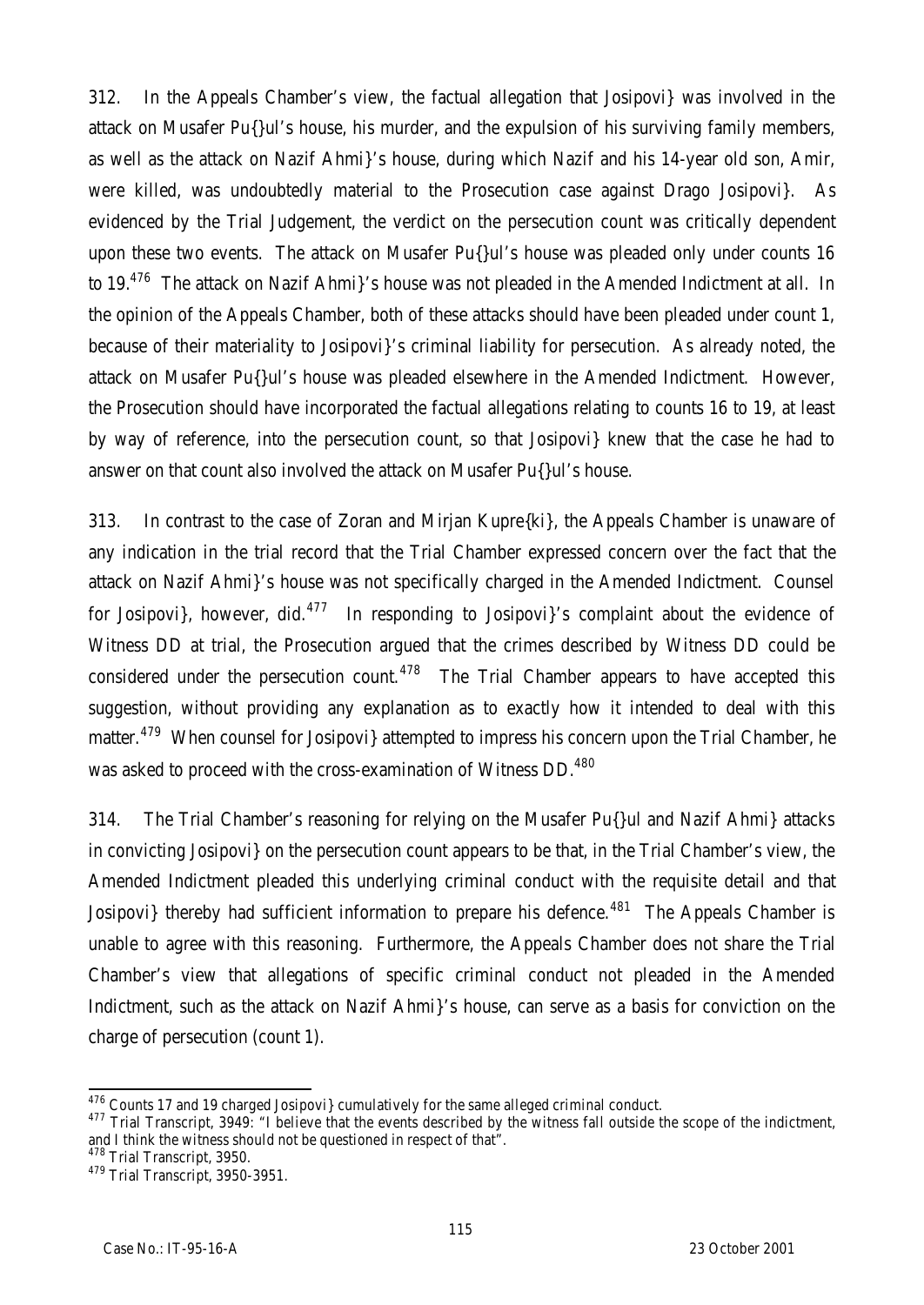315. The Prosecution submits that, even if the persecution count did not plead the material facts with sufficient detail, Josipovi} has failed to prove that he was prejudiced. The Appeals Chamber does not accept this submission and notes the following in relation to the attack on Nazif Ahmi}'s house.

316. Prior to submitting its Pre-Trial Brief, the Prosecution was asked by the Trial Chamber during a Status Conference to

include in [the Pre-Trial Brief] how it is [that the Prosecution] put the case against each Defendant, how it is [the Prosecution] say[s] that each Defendant is implicated in the offence for which he is charged.<sup>482</sup>

317. Despite this request, the Prosecution Pre-Trial Brief contains little information to that effect. In the opinion of the Appeals Chamber, the information given is certainly not sufficient to properly inform Josipovi} of the charges against him. It is limited to the following statement:

[As the attack began in the early morning of 16 April 1993, Josipovi}] was seen on several occasions, armed and in uniform, participating in the murder of Muslim civilians in his neighbourhood. Involved in one of those murder incidents with [him] was Vladimir [anti}. [Josipovi}] was also seen assisting in the escort of surviving Muslims to holding areas for their eventual expulsion from the village and ordering Muslim men to pick up their dead.<sup>483</sup>

#### 318. The Pre-Trial Brief further stated that the Prosecution anticipated

presenting recently acquired evidence of individual acts of violence perpetrated by the accused. This conduct has not been specifically charged as individual crimes, because the evidence upon which it is based was not available until after the Amended Indictment was confirmed. Since such evidence is, in any event, admissible as relevant to Count 1 Persecution charge, no further request to amend the [Amended] Indictment by adding new Counts has been made in an effort to avoid delay to the trial schedule.<sup>4</sup>

319. The information given in the Prosecution Pre-Trial Brief is extremely general in nature and it is difficult to see how it could have assisted Josipovi} in the preparation of his defence, particularly in view of the fact that his defence at trial was that he was present in Ahmi}i on 16 April 1993, but took no part in the military activities. Accordingly, information as to which particular houses were attacked, or whose murders the Prosecution alleged that Josipovi} participated in, was essential for the preparation of his defence. Nonetheless, no such references were included in the Prosecution Pre-Trial Brief. The short section pertaining directly to Josipovi} contains nothing but imprecise allegations. Similarly, paragraph 27 referring to "recently acquired evidence of individual acts of violence" does not establish, with any clarity, the nature of those acts.

<sup>480</sup> Trial Transcript, 3950-3951.

<sup>481</sup> Trial Judgement, para. 811. *See supra* para. 111 (setting out the relevant passage).

<sup>482</sup> Trial Transcript, 10.

<sup>483</sup> Prosecution Pre-Trial Brief, para. 20.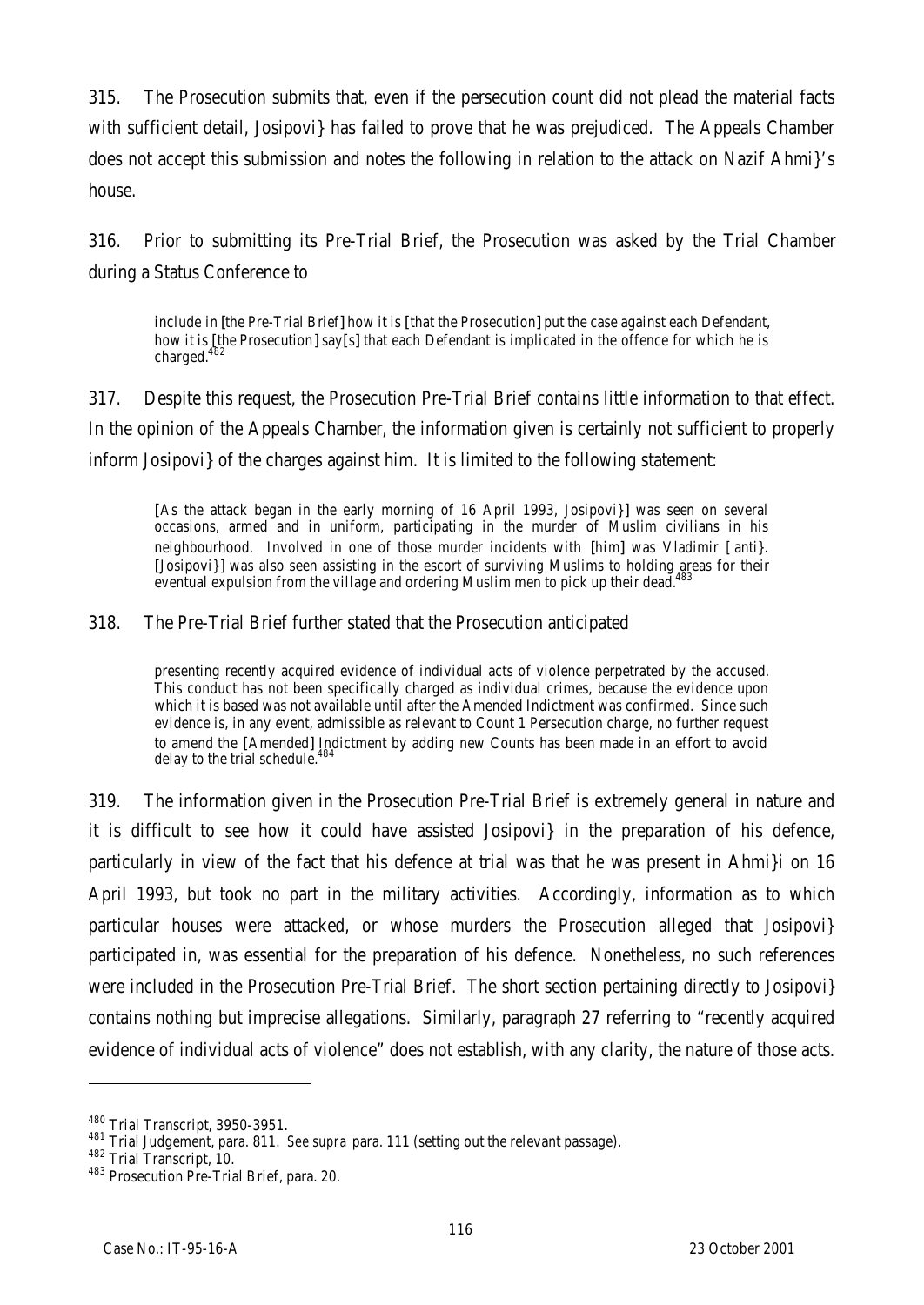During the opening statement, the Prosecution alleged that Josipovi} was responsible for the death of Musafer Pu{}ul and the destruction of his house.<sup>485</sup> There was no mention of Josipovi}'s participation in the Nazif Ahmi} attack.<sup>486</sup>

320. In view of the foregoing, the Appeals Chamber is unable to conclude that Josipovi} received clear and consistent information spelling out the factual basis underpinning the charges against him relating to the attack on the Nazif Ahmi} house. In conjunction with the drastic change in the Prosecution case between the Amended Indictment and the evidence adduced at trial,  $487$  the failure to plead the attack on Nazif Ahmi}'s house compels the Appeals Chamber to reject the Prosecution's assertion that Josipovi} was not prejudiced by the defect in the Amended Indictment. Consequently, this attack cannot serve as a legitimate foundation for returning a conviction on the persecution count.

321. The Appeals Chamber, however, finds that Witness DD's testimony concerning Josipovi}'s presence at the Ahmi} house may still be considered as corroborating evidence for the determination of Josipovi}'s involvement in the offence that was set out in the Amended Indictment, i.e*.*, the attack on Musafer Pu{}ul's house. Support for this position can be found in Rule 93 of the Rules, which allows for the admission of evidence of a consistent pattern of conduct relevant to serious violations of international humanitarian law in the interests of justice. Similarly, under the so-called principle of "similar fact evidence", courts in England and Wales, Australia and the United States admit evidence of crimes or wrongful acts committed by the defendant other than those charged in the indictment, if the other crimes are introduced to demonstrate a special knowledge, opportunity, or identification of the defendant that would make it more likely that he committed the instant crime as well.<sup>488</sup>

322. In the case at bar, Josipovi} was formally charged with murder, inhumane acts and cruel treatment relating to the event at Musafer Pu{}ul's house. To that charge, he mounted a "not me" defence claiming that he was present in the village of Ahmi}i during the 16 April attack, but spent the day assisting others, including Muslims, during the onslaught. In such circumstances, evidence of Josipovi}'s participation in an additional attack of a similar nature to the attack charged, occurring in the same vicinity and during the same time period, i.e., in the early hours of the

<sup>484</sup> Prosecution Pre-Trial Brief, para. 27.

<sup>485</sup> Trial Transcript, 125-126.

<sup>486</sup> Trial Transcript, 96-127.

<sup>487</sup> As discussed in relation to Zoran and Mirjan Kupre{ki} *supra* , para. 93.

<sup>488</sup> *See* Archbold: Criminal Pleadings, Evidence and Practice 2000, § 13-37 (P.J. Richarson et al. eds, 2000); *See also* John Strong, McCormick on Evidence § 190, at 797-812 (4<sup>th</sup> ed. 1992).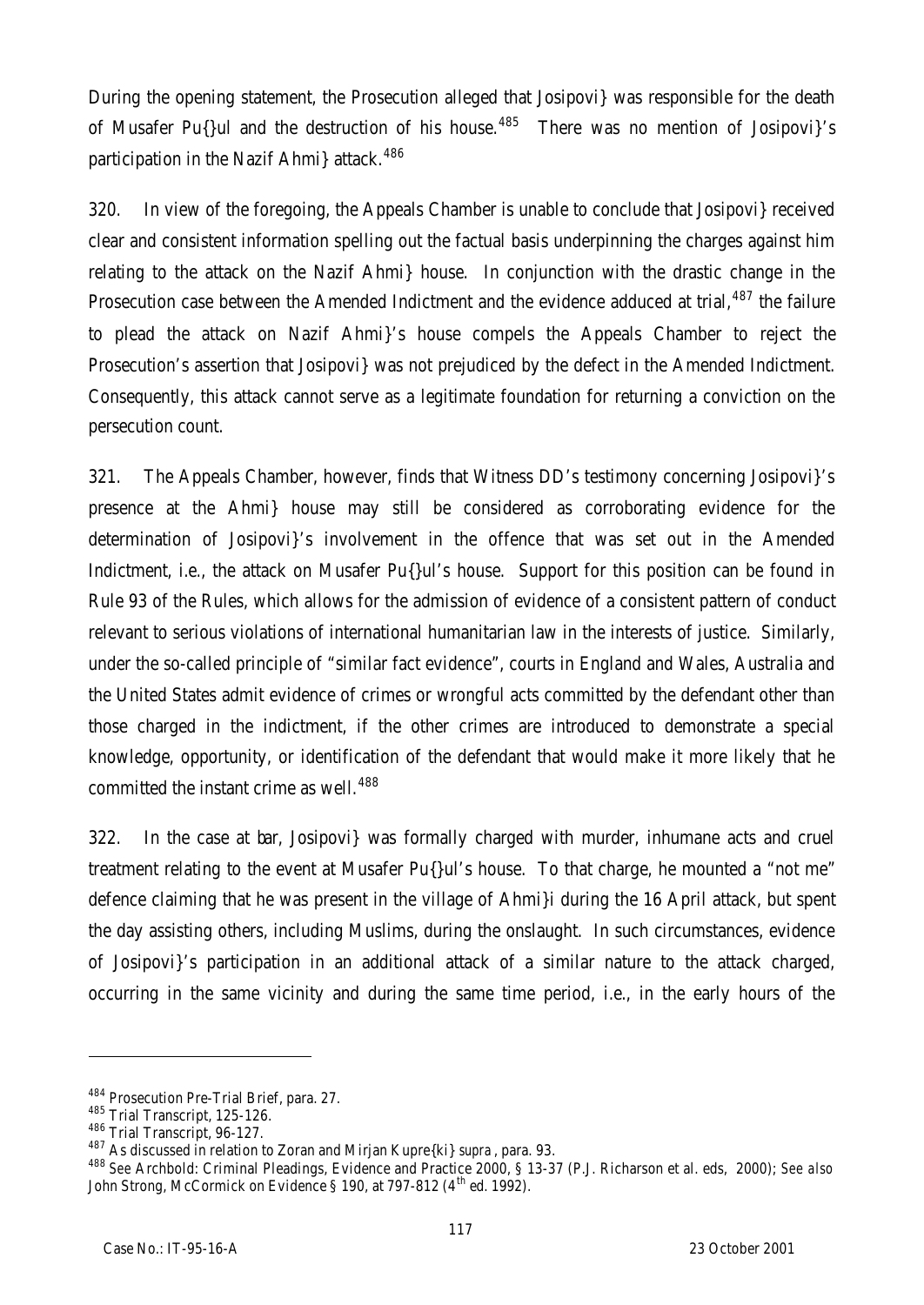morning of 16 April 1993, can be considered relevant to the question of Josipovi}'s guilt for the crime charged in the Amended Indictment (the Musafer Pu{}ul attack).

323. Having reached this conclusion, the Appeals Chamber, however, stresses that the Prosecution is not at liberty to introduce similar fact evidence without proper notice to the defendant. In this connection, the Appeals Chamber notes that Rule 93 of the Rules provides specifically that the Prosecution must disclose any evidence of a consistent pattern of conduct to the defence pursuant to Rule 66. The Appeals Chamber also observes that there is recent Trial Chamber jurisprudence going still further which holds that notice, by service of witness statements under Rule 66(A), that the Prosecution will plead evidence of facts not pleaded in the indictment is not sufficient.<sup>489</sup> This conclusion is based on the recently amended Rule 65*ter* of the Rules requiring the Prosecution to identify, in its Pre-Trial Brief, the relevant evidence for each count in the indictment.<sup>490</sup> This is indeed a salutary development, but the Appeals Chamber notes that, at the time of disclosure of Witness DD's statement to Josipovi} under Rule 66, the current version of Rule 65*ter* had not yet been adopted.<sup>491</sup> The Appeals Chamber, therefore, takes the view that the interests of justice would be best served in this instance by permitting the evidence to remain on the record, and to be used for the purpose of corroborating the evidence relating to the offence charged, providing that such an approach would not be critically unfair to the defendant. In that respect, the Appeals Chamber notes that, so far as the record indicates Witness DD's evidence was timely disclosed to Josipovi} pursuant to Rule 66, the only Tribunal guidance on the subject at that point in time. Accordingly, the Appeals Chamber can identify no cogent reason for excluding Witness DD's evidence from the record.

324. As to the attack on Musafer Pu{}ul's house, the Appeals Chamber recalls that this event was not pleaded under the persecution count, but that it was specifically pleaded elsewhere in the Amended Indictment.<sup>492</sup> Preferably, the Prosecution should have adopted a pleading style that ensured it was clear, on the face of the Amended Indictment, that the factual allegations relating to the Musafer Pu{}ul attack were relevant also for the persecution count. However, the Appeals Chamber finds that Josipovi} was not prejudiced in preparing his defence on the facts against the Musafer Pu{}ul incident because it was fully described elsewhere in the Amended Indictment. The only prejudice that could have resulted from this incident not being set out under the persecution count would be the time that Josipovi} wasted on preparing to challenge other grounds for the

 $\overline{a}$ <sup>489</sup>*Br|anin* Decision of 26 June 2001, para. 62.

<sup>490</sup> *Br|anin* Decision of 26 June 2001, para. 62 (referring to Rule 65*ter* (E)(i)).

<sup>491</sup> The current version of Rule 65*ter*(E)(i) was adopted at the Twenty Third Plenary Session, 12 April 2001, and entered into force on 4 May 2001. Rule 65*ter*(E)(ii)(C) originally appeared as Rule 65*ter*(E)(iv)(c) and was introduced at the Twenty First Plenary Session, 15 – 17 November 1999, and entered into force on 7 December 1999.

<sup>492</sup> *See* Amended Indictment, paras 32 to 35 (outlining counts 16 to 19).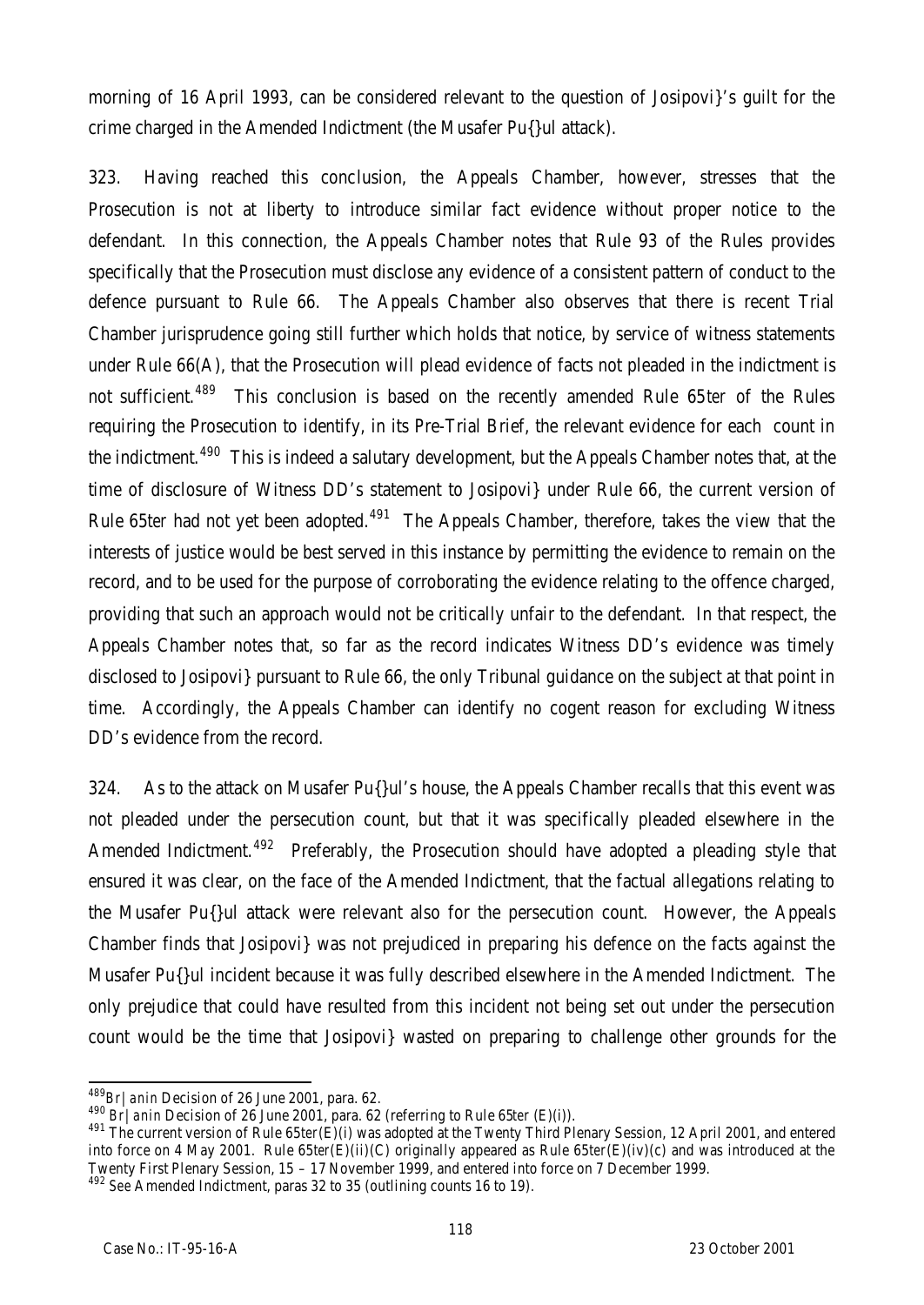persecution charge. The Appeals Chamber's review of the record suggests that he did not present any defence based on other theories. Thus, the Appeals Chamber finds this to be one of the rare cases where the Prosecution's failure to plead the material facts with sufficient detail was harmless. Consequently, the Appeals Chamber concludes that Josipovi}'s participation in the attack on the Pu{}ul house can still serve as a valid basis for his conviction on the count of persecution.

325. Finally, the Appeals Chamber observes that no waiver argument has been raised by the Prosecution in this case since Josipovi} objected to the form of the Amended Indictment, *inter alia*, on the same ground as he now raises before the Appeals Chamber.<sup>493</sup> On 15 May 1998, the Trial Chamber rejected Josipovi}'s objection. As to the specific question of whether the material facts were pleaded with sufficient detail, the Trial Chamber did not provide any reasons for its finding. It simply held that the Amended Indictment met the requirements of Rule 47(C).<sup>494</sup>

326. For the foregoing reasons, the Appeals Chamber holds that count 1 of the Amended Indictment failed to plead the material facts relating to the attack on Nazif Ahmi}'s house and Musafer Pu{}ul's house. By returning a conviction on count 1 (persecution) on the basis of these attacks, the Trial Chamber erred in law. The Appeals Chamber is unable to conclude that Josipovi} was sufficiently informed of the charges pertaining to the attack on Nazif Ahmi}'s house. Since his right to prepare his defence in relation to this allegation was thereby infringed, it cannot serve as a legitimate foundation for returning a conviction on the persecution count. The evidence relating to this allegation may nevertheless be considered as corroborating evidence for the determination of Josipovi}'s involvement in the offence that was set out in the Amended Indictment, i.e*.*, the attack on Musafer Pu{}ul house. With regard to the latter attack, the Appeals Chamber finds that the Trial Chamber's error was harmless because it was pleaded elsewhere in the Amended Indictment. Consequently, this incident may still validly serve as a basis for Josipovi}'s conviction on the persecution count.

#### **C. Witness EE**

327. Josipovi} asserts that the evidence of Witness EE was so unreliable and inconsistent that no reasonable Trial Chamber could have accepted it as a basis to convict.<sup>495</sup> The Trial Chamber relied upon the evidence of Witness EE to find that Josipovi} was one of the attackers at her home in Ahmici on 16 April 1993. However, the Trial Chamber found that Witness EE was mistaken in her identification of two of the six attackers whom she identified. At trial, evidence was adduced to

 $\overline{a}$ <sup>493</sup> Objection of the Counsel of the Accused Drago Josipovi} Because of Defects in the Form of Indictment, 16 April 1998.

 $^{494}$  Decision on Defence Challenges to Form of the Indictment, 15 May 1998, 2.

<sup>&</sup>lt;sup>495</sup> Appeal Transcript, 720.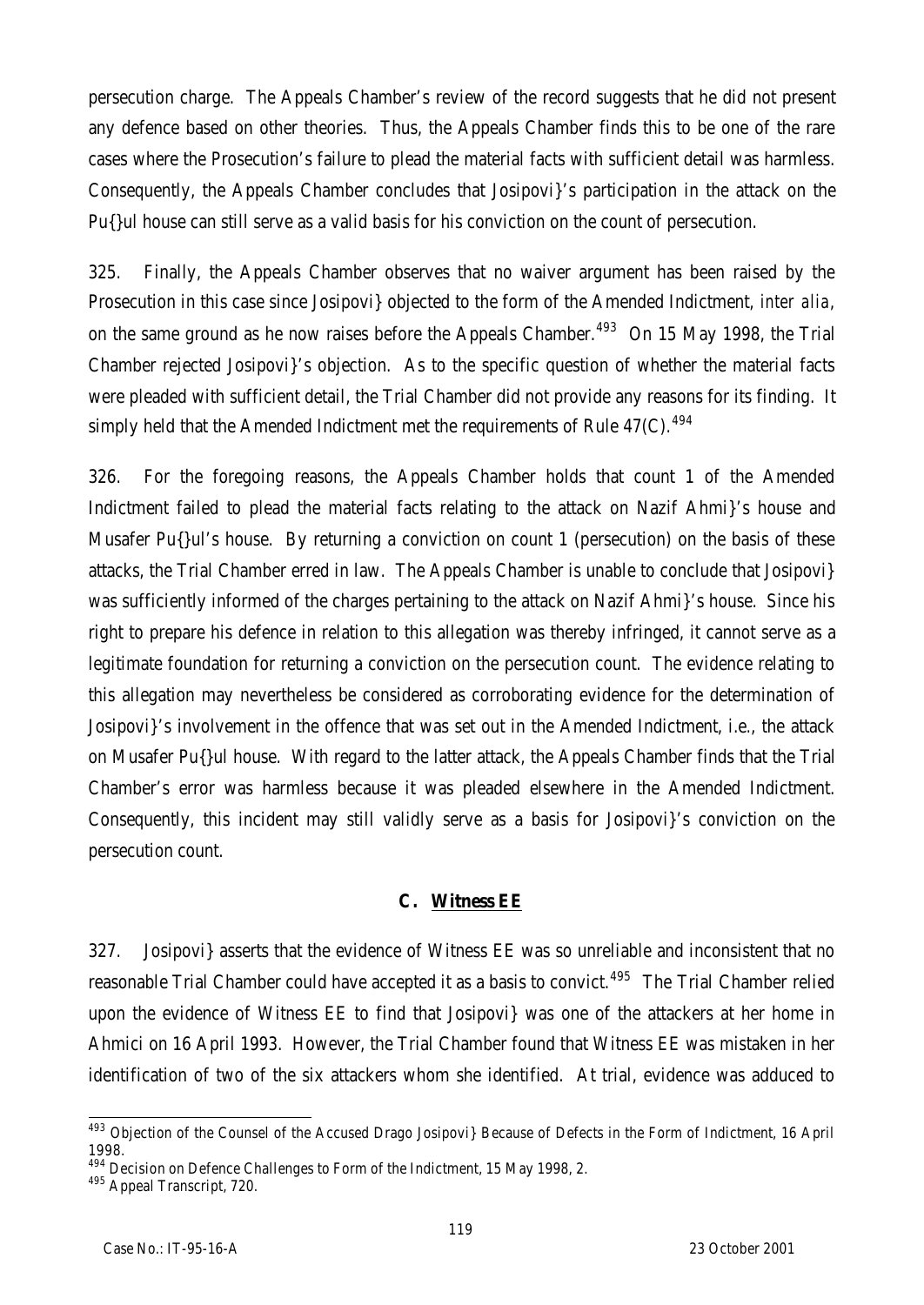demonstrate that neither Stipo Alilovic nor Marinko Katava, each of whom Witness EE purported to identify, was in Ahmici on the day of the attack. Alilovic was in The Netherlands and Katava in Vitez.<sup>496</sup> The thrust of Josipovi}'s argument is that, if Witness EE was mistaken in her identification of two of the six attackers, her evidence can no longer provide a safe basis upon which to convict Josipovi} or indeed anyone else.<sup>497</sup> He argues that no reasonable tribunal could conclude that the evidence of Witness EE was reliable and a safe basis upon which to convict. The evidence of Witness EE, Josipovi} asserts, is "dangerous evidence".  $498$  Josipovi} maintains that, as she made a fundamental error in relation to two people she knew well, it is impossible to be satisfied, beyond reasonable doubt, that she was correct in her identification of any of the other attackers. <sup>499</sup>

328. In response, the Prosecution argues that the Trial Chamber did not conclude that Witness EE was mistaken in her identification of two of the six attackers. The Prosecution relies on the following passage of the Trial Judgement to assert that the Trial Chamber only concluded that EE *may* have been mistaken in her identification of Katava and Alilovi}:<sup>500</sup>

… even if…[Witness EE]…was mistaken about her identification of Katava (and Alilovi} and Livanci}) it does not necessarily mean that she was mistaken in her identification of Drago Josipovi} and Vladimir [anti}.<sup>501</sup>

The Prosecution also points to the Trial Chamber's conclusion that Witness EE was a "trustworthy and careful witness who identified the two accused in a statement made within three weeks of these offences and has not in any way retracted it."<sup>502</sup>

329. The Prosecution draws attention to the fact that Witness EE consistently named Josipovi} as one of the soldiers participating in the attack upon her home.<sup>503</sup> It further asserts that the bulk of the inconsistencies in Witness EE's evidence pertain to her identification of other soldiers. The Prosecution states that the presence of the other soldiers, their identities and their exact movements are not relevant for the purpose of deciding whether there was sufficient evidence to establish that Josipovi} was present at the scene and committed the crimes of which she complained. The Prosecution submits that the probative value of any inconsistencies must be placed in perspective considering Witness EE's unwavering and consistent identification of Josipovi} and his general

 $\overline{a}$ <sup>496</sup> Trial Judgement, para. 482.

<sup>497</sup> Appeal Transcript, 728.

<sup>498</sup> Appeal Transcript, 731.

<sup>499</sup> Appeal Transcript, 730.

<sup>500</sup> Prosecution Response, para. 4.7 and para. 4.22.

<sup>501</sup> Trial Judgement, para. 483.

<sup>502</sup> Prosecution Response, para. 4.7 (referring to the Trial Judgement, para. 503).

<sup>503</sup> Prosecution Response, para. 4.11.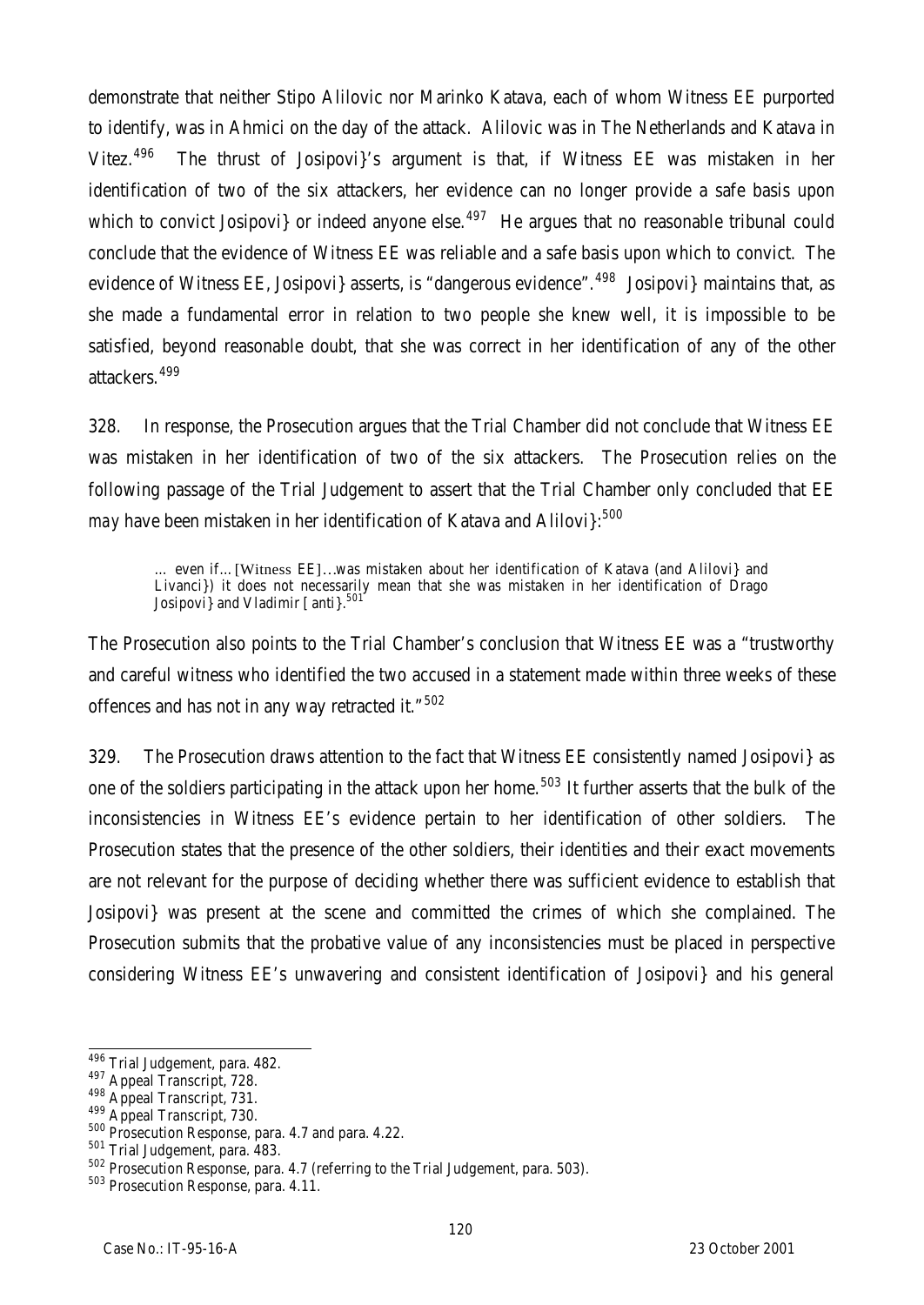conduct in the attack.<sup>504</sup> The Prosecution submits that the most cogent reason for accepting the Trial Chamber's reliance on EE's evidence for the purpose of convicting Josipovi} was the fact that the Trial Chamber had the opportunity to "hear and observe" the witness and that it was open to it to conclude that EE was a reliable and credible witness when recounting the events of 16 April 1993.<sup>505</sup> In conclusion, the Prosecution submits that Witness EE's evidence is not inherently implausible and that the inconsistencies do not detract from the salient aspects of her testimony upon which the Trial Chamber relied.<sup>506</sup>

330. The Appeals Chamber is of the view that the Trial Chamber did not merely find that Witness EE *may* have been mistaken about the presence of Katava and Alilovi} as asserted by the Prosecution. The Trial Chamber found beyond a peradventure that neither Katava nor Alilovi} was present during the attack on the Pu{}ul house. The Trial Chamber relied upon the evidence of Mrs. Dragica Krizanac and Ms. Johanna Hume which demonstrated that Alilovi} was in The Netherlands on 16 April 1993, and the evidence of Witness CD and Katava himself which led the Trial Chamber to conclude that Katava was in Vitez on the morning of 16 April 1993.<sup>507</sup> The Prosecution, either inadvertently or disingenuously, has failed to draw the Appeals Chamber's attention to the following statement by the Trial Chamber in the Trial Judgement:

It is accepted by the Trial Chamber that the witness was mistaken in her identification of Katava and Alilovi}, since there is compelling evidence that neither was in Ahmi}i that morning.<sup>508</sup>

Nonetheless, the Trial Chamber ultimately concluded that it does not follow from the fact that the witness was mistaken about two of the participants, that she was mistaken in her identification of Josipovi} and [antic.<sup>509</sup>

331. At first glance, Josipovic's assertion that the Trial Chamber erred in accepting the evidence of Witness EE bears similarities to the arguments raised by Zoran and Mirjan Kupreškic regarding Witness H. Certainly, the Trial Chamber was required to exercise caution prior to convicting Josipovi} on the basis of Witness EE's testimony, having regard to the difficulties inherent in identification evidence and described earlier in this Judgement.<sup>510</sup> However, on closer inspection, there are important differences between the arguments raised by Zoran and Mirjan Kupre{ki}, on the one hand, and Josipovi} on the other. While the Appeals Chamber accepts that the Trial Chamber erred in failing to direct itself to material aspects of the trial record in assessing the

 $\overline{a}$ 

<sup>&</sup>lt;sup>504</sup> Prosecution Response, para. 4.25.

<sup>505</sup> Prosecution Response, para. 4.26.

<sup>506</sup> Prosecution Response, para. 4.27.

<sup>507</sup> Trial Judgement, paras 402 and 482 (a)-(b).

<sup>508</sup> Trial Judgement, para. 503.

<sup>509</sup> Trial Judgement, para. 503.

<sup>510</sup> See the discussion *supra* paras. 34-40.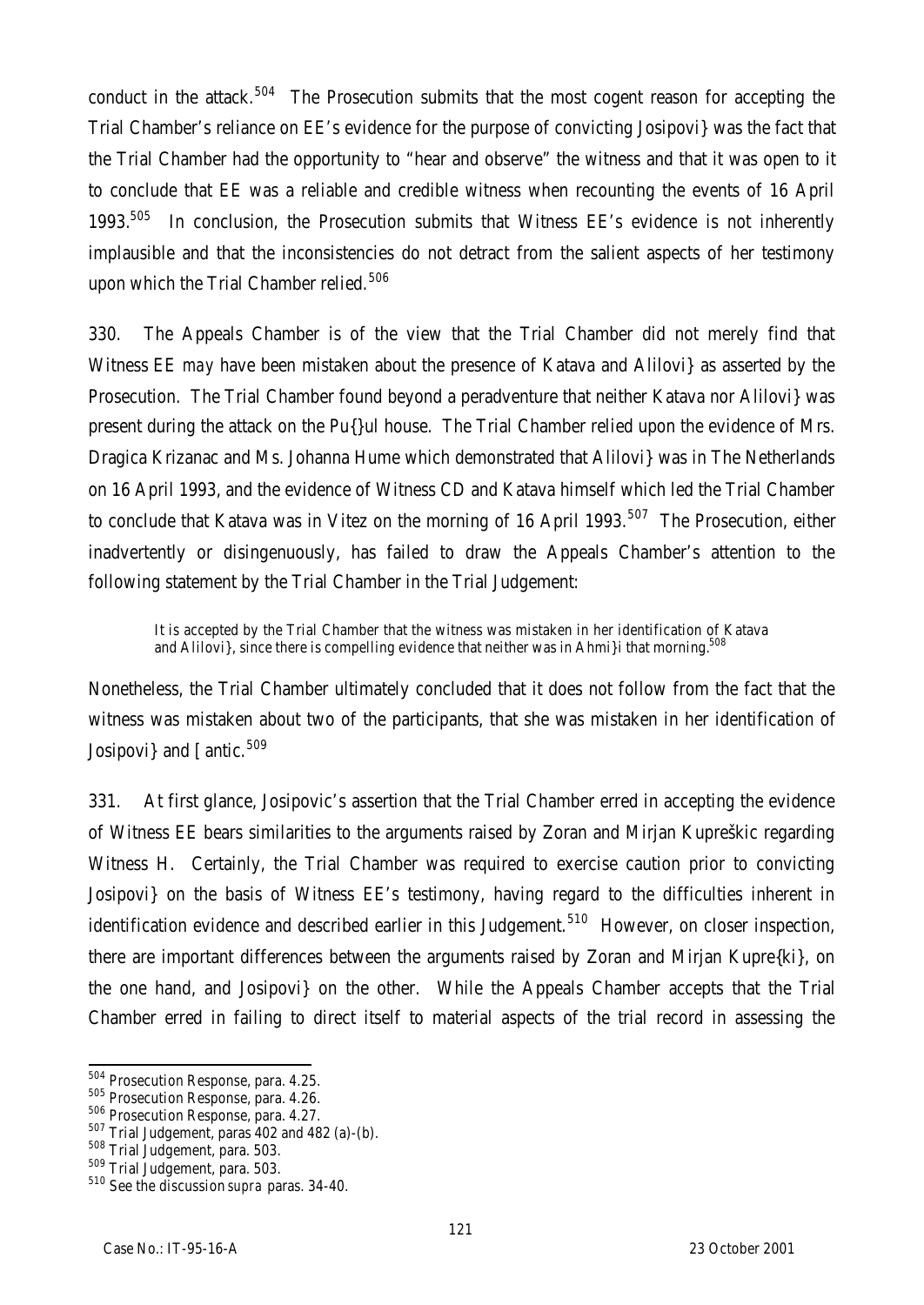evidence of Witness H, Josipovic has not demonstrated any such omission on the Trial Chamber's part relevant to the testimony of Witness EE. Rather, it is obvious from the paragraph just cited that the Trial Chamber was fully aware that Witness EE was mistaken in her identification of two of the six attackers and, indeed, made a specific finding to that effect. The Trial Chamber, nonetheless, accepted that Witness EE was accurate in her identification of two of the other attackers: Josipovic and [antic. Thus, in essence, Josipovic simply asks the Appeals Chamber to re-examine the same issue addressed by the Trial Chamber and reach a different conclusion, namely, that Witness EE was mistaken in her identification of him because she was mistaken in her identification of two other men.

332. It is of course open to a Trial Chamber, and indeed any tribunal of fact, to reject part of a witness' testimony and accept the rest. It is clearly possible for a witness to be correct in her assessment of certain facts and incorrect about others. In the present case, the Trial Chamber heard evidence from Witness EE as to who had attacked her home and killed her husband on 16 April 1993. It found her a "trustworthy and careful witness who identified the two accused in a statement made within three weeks of these offences and has not, in any way, retracted it."<sup>511</sup> The Trial Chamber did not accept Witness EE's evidence as to the presence of Alilovi} and Katava in Ahmici that morning. This does not, however, preclude the Trial Chamber from relying on the evidence of Witness EE to find that Josipovi} and [antic did attack her house on 16 April 1993. Indeed, the Trial Chamber's finding that [antic was present during the attack, despite his assertion of alibi at trial, has subsequently been borne out by Witness AT's testimony.

333. The jurisprudence of this Tribunal confirms that it is not unreasonable for a tribunal of fact to accept some, but reject other, parts of a witness' testimony. <sup>512</sup> The situation before the Appeals Chamber in the present case is akin to those cases within the jury system where a jury returns different verdicts on different counts even though the evidence for all counts comes from one witness. In the instant case, had Alilovi} and Katava been on trial with Josipovi} they would, based on the alibi evidence, have most certainly been acquitted.

334. During its analysis of the complaints raised by Zoran and Mirjan Kupreškic about the Trial Chamber's assessment of Witness H's evidence, the Appeals Chamber emphasised the importance of assessing the credibility of a witness in light of the trial record as a whole. The Appeals

 $\overline{a}$ <sup>511</sup> Trial Judgement, para. 503.

<sup>512</sup> *Prosecutor* v *Tadi}*, Case No.: IT-94-1-T, Opinion and Judgement, 7 May 1997, paras 296-302. The same applies in domestic courts. For example, in England and Wales, in cases where different counts depend on the uncorroborated evidence of the same witness and the credibility of the witness is put in issue, different verdicts on the different counts would not render the convictions unsafe. *See* Archbold: Criminal Pleadings, Evidence and Practice 2000, § 7-70 (P.J. Richardson *et al*. ed., 2000) (citing to *R.* v *Bell* [1997] 6 *Archbold News* 2 CA, *R.* v V*an der Molen* [1997] Crim.L.R. 604, and *R.* v *Clarke and Fletcher* [1997] 9 *Archbold News* 2, CA); *see also R.* v *Markuleski* [2001] NSWCCA 290.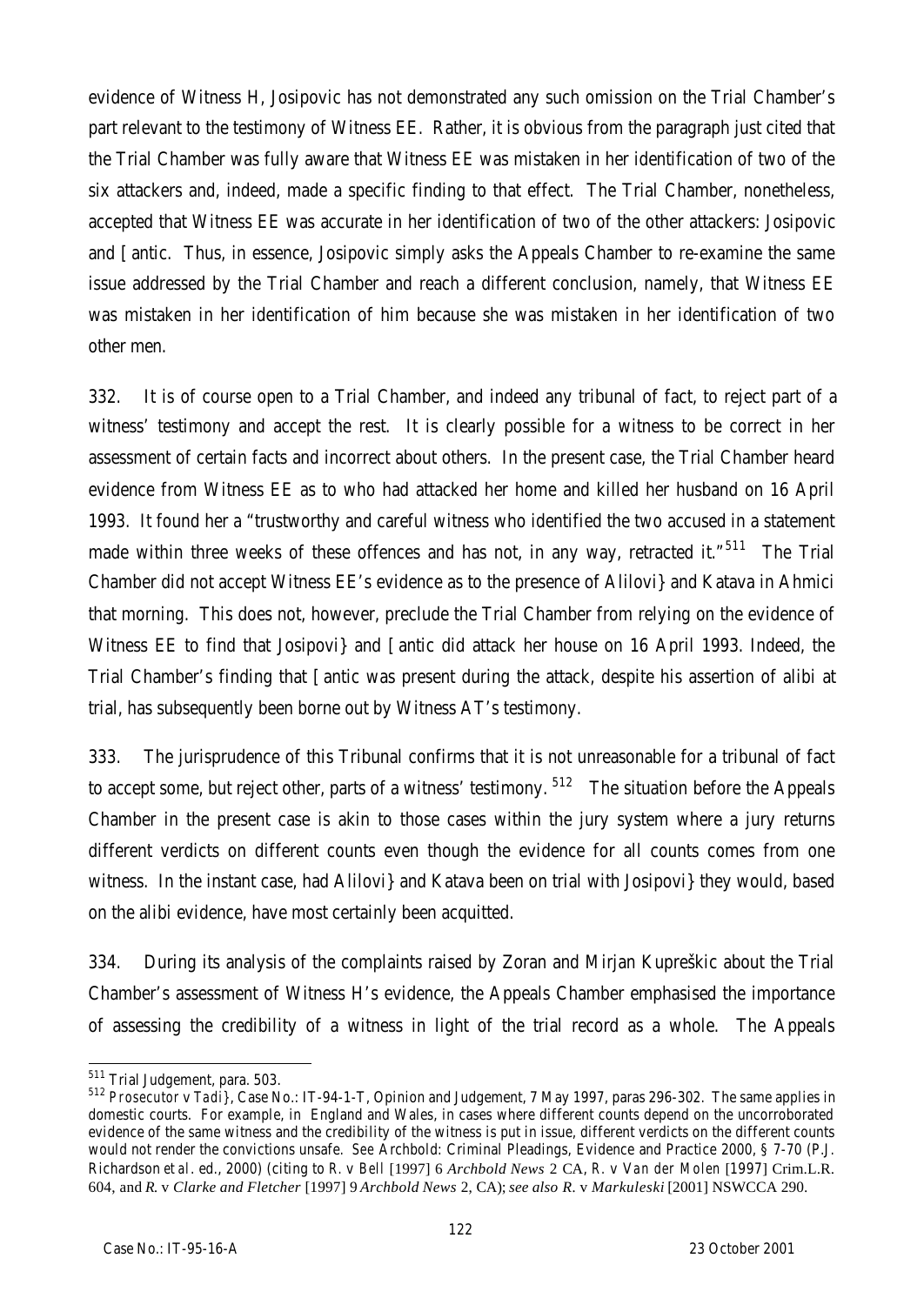Chamber has reiterated the importance of such a holistic approach to assessing credibility within its own jurisprudence:

A tribunal of fact must never look at the evidence of each witness separately, as if it existed in a hermetically sealed compartment; it is the accumulation of *all* the evidence in the case which must be considered. The evidence of one witness, when considered by itself, may appear at first to be of poor quality, but it may gain strength from other evidence in the case.<sup>513</sup>

335. A similar approach must be adopted in considering the Trial Chamber's assessment of Witness EE. In determining whether the Trial Chamber erred in fact, occasioning a miscarriage of justice, the Appeals Chamber is permitted to look at all of the evidence before the Trial Chamber and indeed any additional evidence admitted pursuant to Rule 115. Again, significant differences between the evidence of Witness H and Witness EE emerge. Whereas, apart from the evidence of Witness H, no other credible eyewitnesses observed Zoran and Mirjan Kupreškic participating in the 16 April 1993 attack, there is other evidence, which was accepted by the Trial Chamber, that gave support to Witness EE's claim that Josipovi} was a participant in the attack on Bosnian Muslim houses in Ahmici.

336. Witness DD gave evidence that Josipovi} participated in the attack upon the house of Nazif Ahmi}, during which Nazif and his 14-year old son, Amir, were killed. Josipovi} was seen among soldiers who were shooting at Nazif Ahmi}'s house and who then went to the house. A soldier took Amir behind the house and a shot was heard. Josipovi} then came from behind the house. He told a soldier with whom Witness DD had been struggling to leave her alone. Witness DD had known Josipovi} for 21 years prior to the attack.<sup>514</sup> The Appeals Chamber notes that this attack took place in the same vicinity as the attack on the Pu{}ul house and during the same time period, i.e*.,* the early hours of the morning on 16 April 1993. The Appeals Chamber has held that, because the attack on the house of Nazif Ahmi} was not pleaded in the Amended Indictment, it cannot constitute a material fact for the conviction against Josipovic. Nonetheless, Witness DD's evidence remains on the trial record and can be used to corroborate Witness EE's identification evidence. On appeal, Josipovi} has not pursued a claim that the Trial Chamber acted unreasonably in accepting the evidence of Witness DD.<sup>515</sup>

337. Josipovi} also argues that, in finding that Witness EE was not mistaken about her identification of Livanci}, one of the other six attackers, the Trial Chamber effectively reversed the burden of proof by requiring the defence to prove that he was not there, rather than making the

 513 *Prosecutor* v *Tadi}*, Case No.: IT-94-1-A-AR77, Appeal Judgement on Allegations of Contempt against Prior Counsel, Milan Vujin, 27 February 2001, para. 92.

<sup>514</sup> Trial Judgement, para. 485.

<sup>&</sup>lt;sup>515</sup> The only challenge Josipovi} has pursued regarding the credibility of Witness DD is based upon the additional statement of Witness CA admitted under Rule 115 on appeal. *See infra* paras 349-353.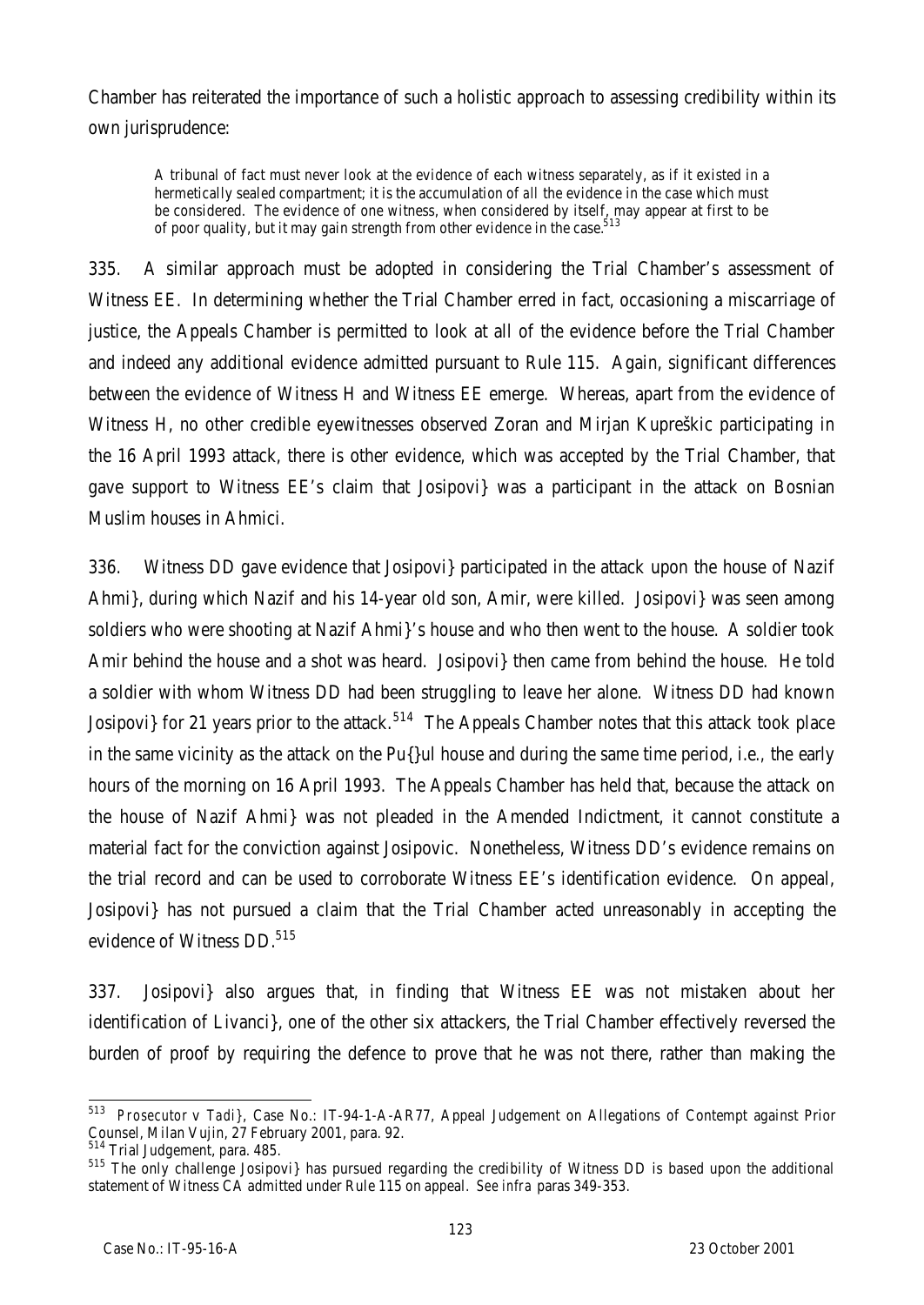Prosecution prove that he was there. Josipovi} implies that the Trial Chamber also imposed such a burden of proof upon him. Thus he bore the burden of proving that Witness EE was mistaken about his presence whereas, Josipovic points out, the Prosecution was required to prove that the witness was not mistaken. These assertions that the Trial Chamber imposed such a burden of proof on Josipovic are rejected by the Appeals Chamber. The Trial Chamber made a positive finding that Katava and Aliliovi} did not participate in the attack. They also made a positive finding that Josipovi} and [anti} did participate in the attack and accordingly found them guilty of the various offences charged. However, Livanci} was not an accused on trial. Accordingly, the Trial Chamber did not need to make a positive finding as to his involvement in the attack and it did not make such a finding. The Trial Chamber only went so far as to state that it had not been proved that Witness EE was mistaken about him.<sup>516</sup> This is subtly, yet significantly, different from finding that Livanci} did, in fact, participate in the attack. Josipovi} cannot, therefore, claim that the Trial Chamber effectively reversed the burden of proof in its findings regarding Livanci}.

## **D. Additional evidence of Witness AT**

338. As the Appeals Chamber has already stated in the discussion regarding Zoran and Mirjan Kupreškic, despite the Appeals Chamber's decision of 29 May 2001 that the Witness AT material satisfied the requirements of Rule 115 for Vlatko Kupreškic only, all other parties to the appeal are permitted to avail themselves of this material. The Appeals Chamber will accordingly consider the extent to which this material can be said to call into question the safety of Josipovi l's conviction. The relevant parts of these documents for the purposes of Josipovi}'s appeal are set out below.

339. In his interview with the Prosecution on 16 August 2000, Witness AT was asked about Josipovi<sup>3</sup>'s role on 16 April 1993.<sup>517</sup>

- Michael Blaxill: When…one last person if you would, Mr. Drago Josipovi}. Could you tell us about his movements and actions on the  $16^{th}$ ?
- ... [Witness AT]: I cannot tell you anything about Drago. I did not see him on the  $16<sup>th</sup>$ . I knew Drago from before because he is a close relative of my wife…I first saw Drago during the war on 13 June 1993…
- Michael Blaxill: You say that you have known him since before April 1993. Where [*sic*] you aware of Mr. Josipovi}'s membership of, or any affiliation with the HVO?
- …[Witness AT]: He was in the same situation as the others we have mentioned, Zoran, Mirjan and Vlatko. As far as I know, he was a reservist.

 $\overline{a}$ <sup>516</sup> Trial Judgement, para. 503.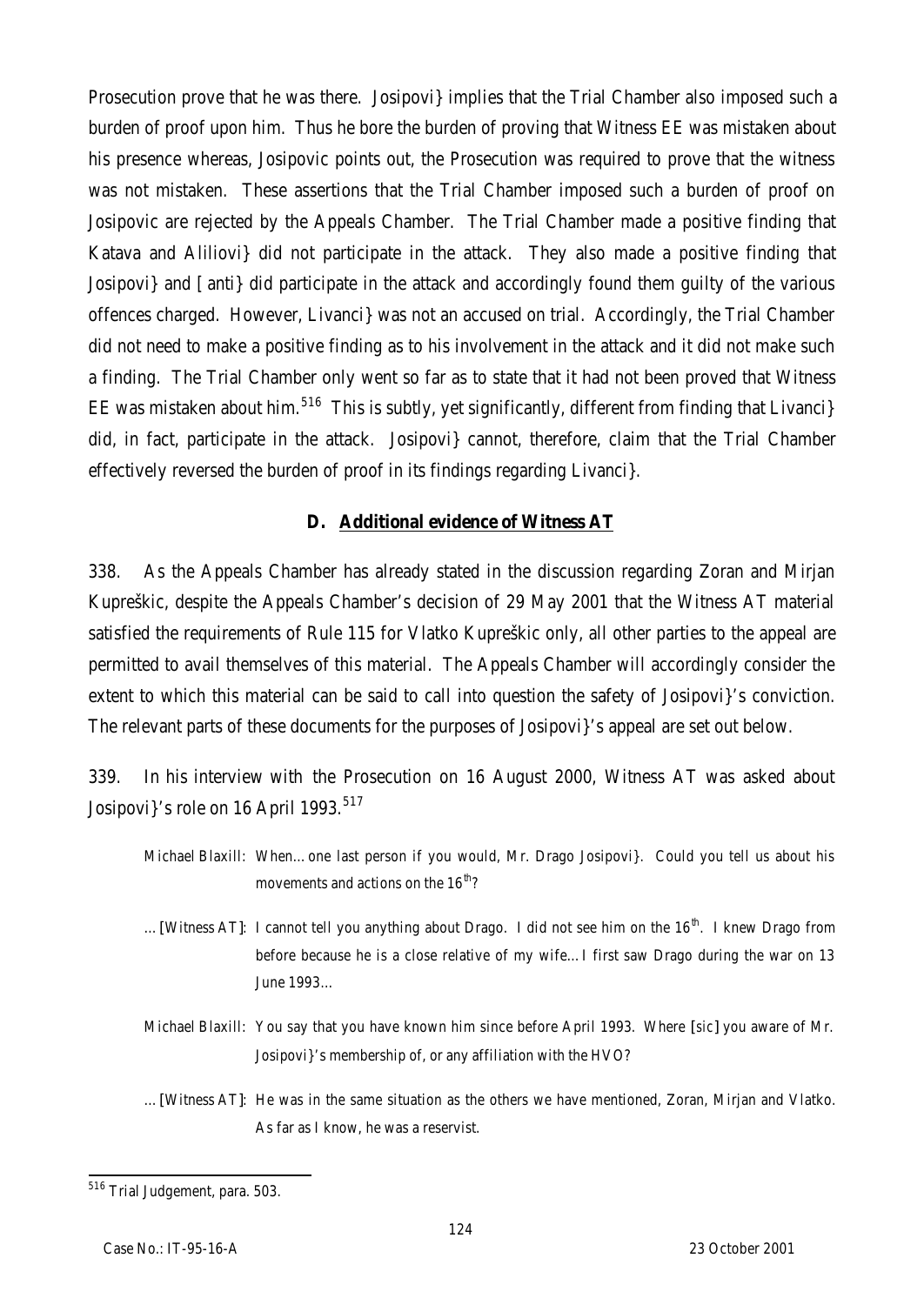- Michael Blaxill: Can you recall the numbers of people that you saw near you when you were at the Pu{}ul house on 16 April?
- …[Witness AT]: I am not sure about one person. I think there were 11 or 10 people with me. Ten, or eleven people and myself.
- Michael Blaxill: Do you recall if all the people with you started out in your group, or did this include one or two reservists who may have turned up?
- …[Witness AT]: The young, blonde, tall man I mentioned joined the group.
- Michael Blaxill: You heard some names suggested by a witness…that perhaps Mr Marinko Katava was there at some point. Was he?
- …[Witness AT]: It is not true.
- Michael Blaxill: Did you, I am just trying to remember, did you actually see Mr. Mustafa Pu{}ul being removed from the house or taken away?
- …[Witness AT]: No.

…

- Michael Blaxill: And so, whilst you where [*sic*] near that house, where [*sic*] you able to see all the people from the HVO who were there or were they all round and about and many of them you did not see for periods of time?
- …[Witness AT]: Correct. I could not see all of them….
- Michael Blaxill: So, if any other local reservists had perhaps come in…you know, come up to her house from the other side of the wall you were on, you would not have seen that person?

…[Witness AT]: No.

Michael Blaxill: Alright.

340. In the *Kordi}* trial, Witness AT gave the following evidence when under cross-examination on 27 November 2000: $518$ 

A: Sir, with all due respect to Witness EE who really experienced tragedy and great sorrow, but for this part of the statement before this Honorable Chamber I must say that that part where she refers to Zeljo Livanci} is not true. That is, Zeljo Livanci} was not in the group which was in front of the house of this bereaved lady.

<sup>517</sup> Witness AT Statement, 15 August 2000, 27.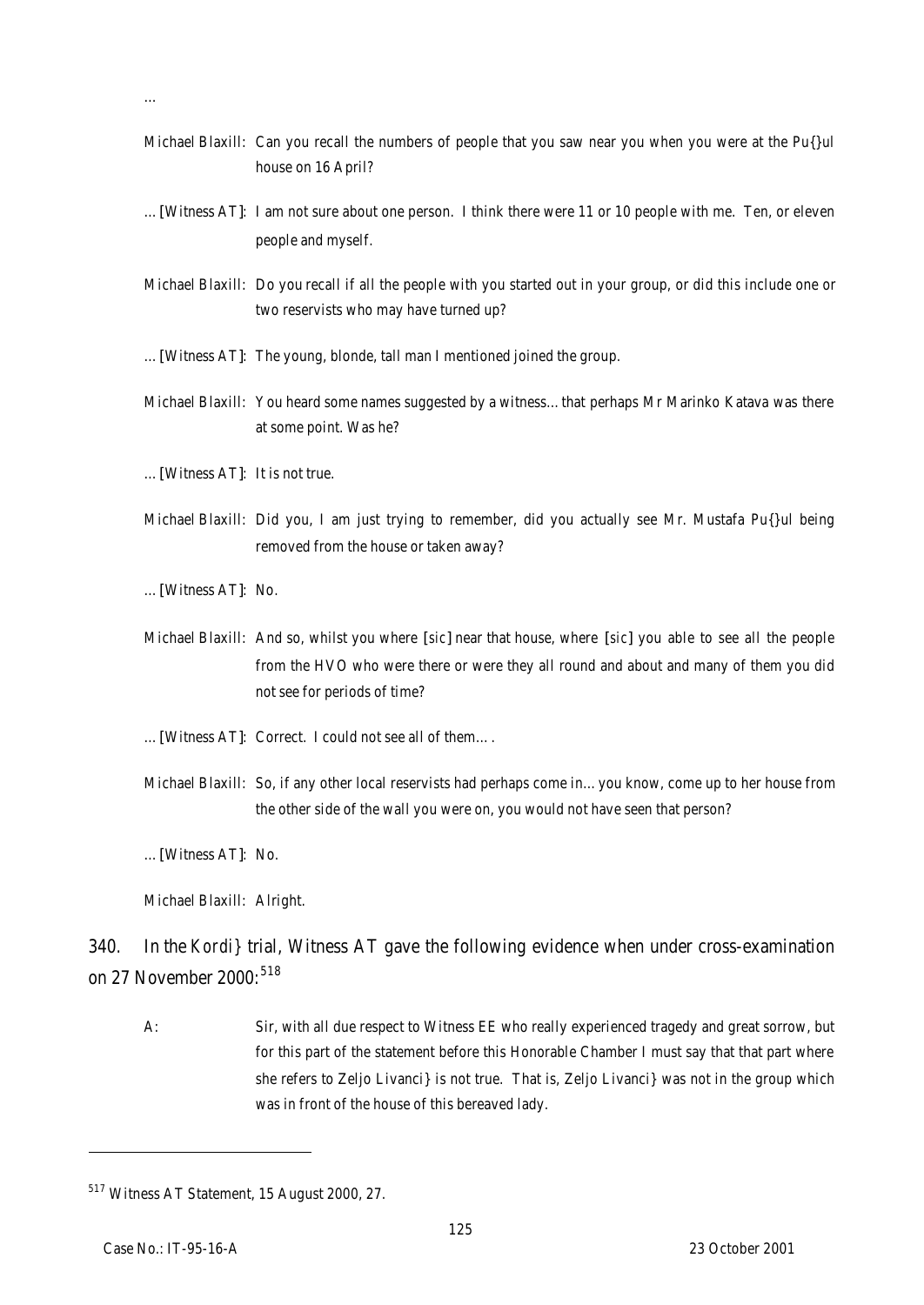Q. And I must suggest to you, Witness AT, that he was there....

A: That is not true…

341. On 28 November 2000, in re-examination,  $519$  Witness AT stated as follows:

- Q: As to Witness EE at the house, in so far as she -- and I think this is right from what was put to you on that particular version of the statement, said that Zeljko said that [Musafer Pu{}ul]...was to go out. Was she right in that or wrong or can't you remember?
- A: No. I can say that Zeljko Livanci} was not with the group. Stipo Alilovi}, Marinko Katava, and Drago Josipovi} were not in the group.

342. Josipovi} argues that the Trial Chamber either would or might have come to a different determination as to Josipovi}'s guilt in light of Witness AT's testimony.<sup>520</sup> It is submitted by Josipovi} that the additional evidence of Witness AT casts doubt on the trial verdict in two respects. First, it confirms that Josipovi} was not one of the attackers at Witness EE's house and second, it confirms that Zeljo Livanci was also not present during the attack.<sup>521</sup> The Prosecution refutes the argument that any weight can be placed on Witness AT's evidence because it has not satisfied the Rule 115(B) test. It asserts that the burden is on Josipovi} to demonstrate that Witness AT's evidence is compelling enough to have an effect upon the verdict of the Trial Chamber.<sup>522</sup>

343. In order to impress upon the Appeals Chamber that the evidence of Witness AT is reliable and casts doubt on the Trial Chamber's findings in the present case, Josipovi $3^{523}$  relies upon representations by the Prosecution in its Closing Brief in *Kordi}* where it stated:

The evidence of Witness AT meets all the safeguards of reliability that have been adopted in international human rights organs and domestic jurisdictions. $52$ 

Further reliance is placed on the Prosecution statement that

AT is either telling the whole truth, the truth about everything except his own personal involvement or a pack of lies. The latter is inconceivable for all the obvious reasons and because of the corroborative material. As between the first two alternatives there is little significance for this trial as his own personal involvement does not affect the defendants' culpability even if it would tend to raise the level of caution by which he should be approached. The Prosecution has no position on whether he has been entirely frank on his own involvement or on what he saw identifiable others do by way of killings. The Prosecution does, however, assert that all the

<sup>518</sup> *Kordi}* Trial Transcript, 27654.

<sup>519</sup> *Kordi}* Trial Transcript, 27778.

<sup>520</sup> Appeal Transcript, 742.

<sup>521</sup> Appeal Transcript, 743.

<sup>522</sup> Appeal Transcript, 824.

<sup>523</sup> Appeal Transcript, 745.

<sup>524</sup> *Prosecutor* v *Kordi} et al.*, Case No.: IT-95-14/2-T, Prosecutor's Closing Brief, 13 December 2000, 75.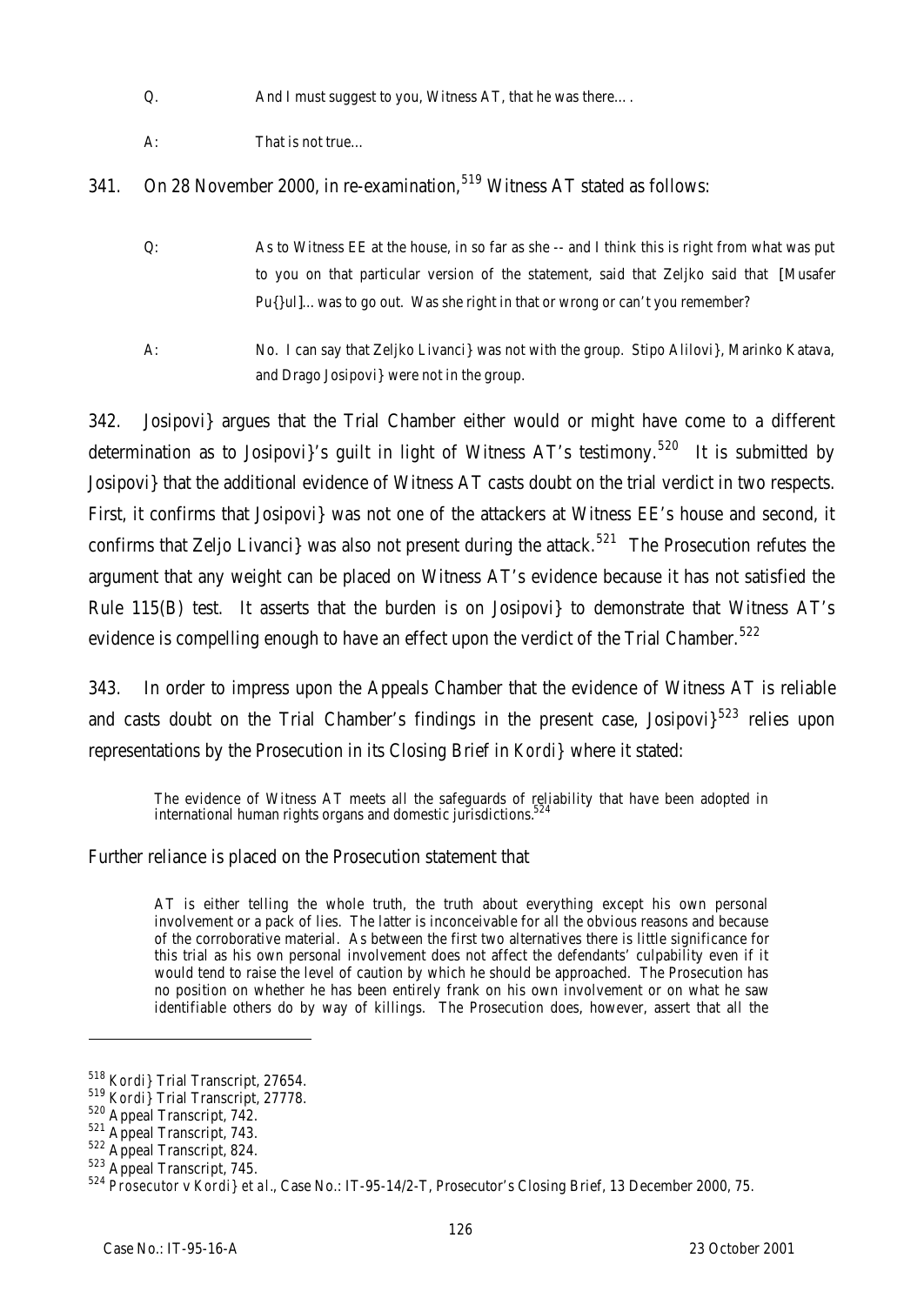indicators show his evidence on everything else is consistent (internally and externally) and to be relied on.<sup>525</sup>

344. The Appeals Chamber disagrees with this analysis. Witness AT, for the purposes of Josipovi}, is not a reliable witness. In *Kordi}*, the Prosecution took the position that Witness AT's evidence on the strategy and preparations for the attack was reliable and capable of belief. The Appeals Chamber took a similar view in deciding to admit the Witness AT material into the appeal record. Accordingly, the Appeals Chamber has already considered the impact of Witness AT's evidence regarding preparations for the Ahmici attack upon the Trial Chamber's convictions of Zoran and Mirjan Kupreškic.<sup>526</sup> However, in *Kordi*} the Prosecution took no position on whether Witness AT had been truthful about his own involvement or what he saw identifiable others do. What is certain is that, after seeing Witness AT give evidence, the Trial Chamber in *Kordi}* came to the conclusion that

[a]lthough he could not bring himself to tell the full truth of his own involvement in the attack, and the Trial Chamber finds that he was mistaken in his evidence about the use of the mosque for defence purposes (which is not supported by the evidence of other witnesses) the Trial Chamber is satisfied that he did tell the truth about the preparations for the Ahmi}i attack, including the meetings at the Hotel Vitez and the subsequent briefings.<sup>527</sup>

Josipovi} summarises this conclusion of the Trial Chamber in the following terms:

The Trial Chamber was saying, "We cannot be satisfied beyond a reasonable doubt that the witness AT, who was an impressive witness, whose demeanour we were impressed by, but we can't be satisfied beyond a reasonable doubt that he was telling the truth about his own involvement and, therefore, we must proceed upon the basis that he could not bring himself to tell the full truth about his own involvement in the attack.<sup>528</sup>

In effect, Josipovi} asserts that the Trial Chamber did not conclude that Witness AT's evidence was incapable of belief or that he was lying about it.<sup>529</sup> Josipovi argues that the finding of the Trial Chamber is that Witness AT's evidence was capable of belief but that the Trial Chamber was not satisfied beyond a reasonable doubt as to the nature of Witness AT's involvement in the attack.<sup>530</sup>

345. Josipovi} misconstrues what the Trial Chamber held as to Witness AT's truthfulness regarding his own involvement in the attack. The Trial Chamber stated in no uncertain terms that it found that Witness AT "could not bring himself to tell the full truth of his own involvement in the attack."<sup>531</sup> The Trial Chamber did not find that he "may" have or only "could" have been

 $\overline{a}$ <sup>525</sup> *Prosecutor* v *Kordi} et al.*, Case No.: IT-95-14/2-T, Prosecutor's Closing Brief, 13 December 2000, para. 234.

<sup>526</sup> *See* the discussion *supra* paras 203-205, 214, 216, 218, and 238-240.

<sup>527</sup> *Prosecutor* v *Kordi} et al.*, Case No.: IT-95-14/2/T, Judgement, 26 February 2001, para. 630.

<sup>528</sup> Appeal Transcript, 739.

<sup>529</sup> Appeal Transcript, 739.

<sup>530</sup> Appeal Transcript, 739.

<sup>531</sup> Appeal Transcript, 739.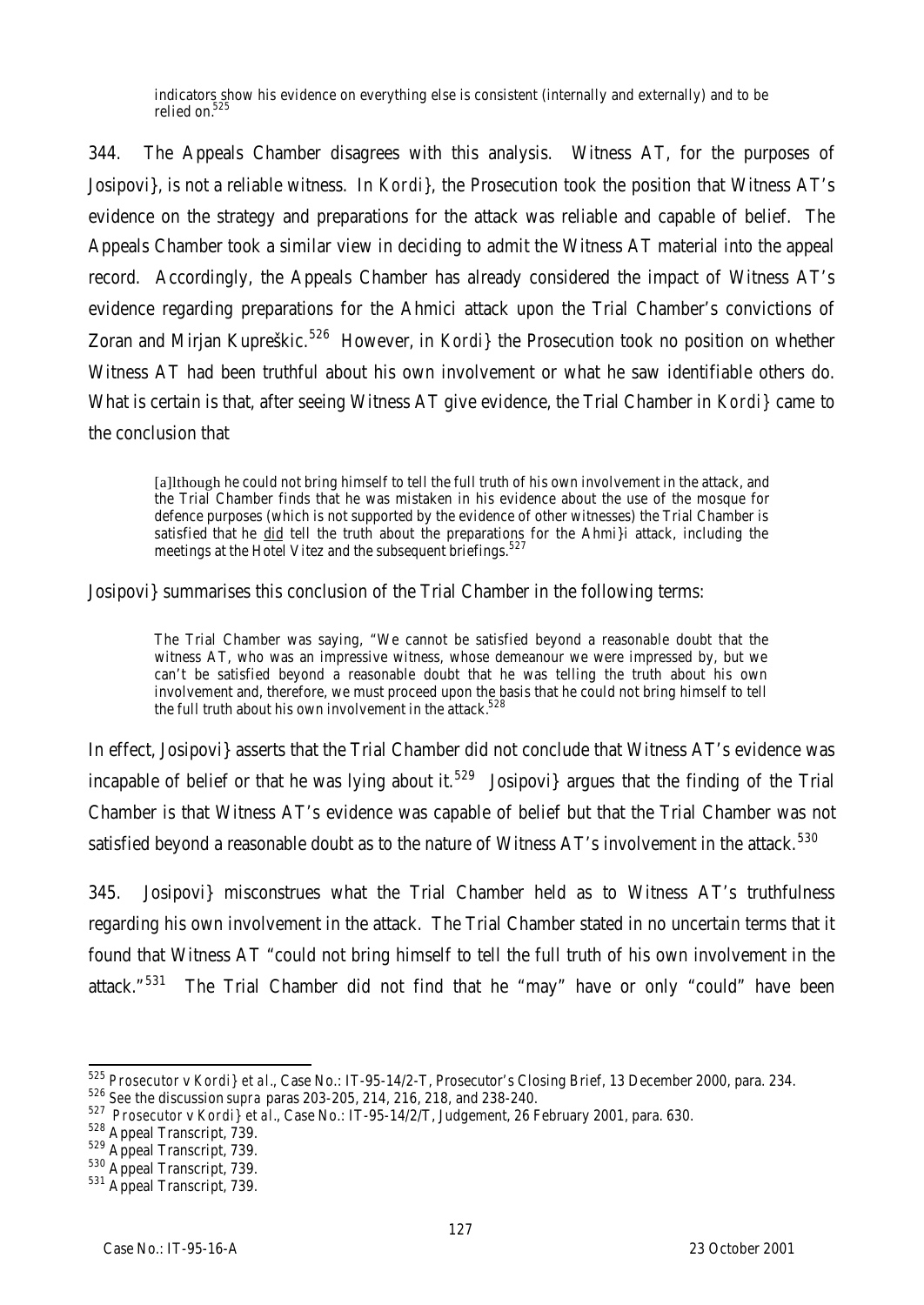withholding. The Trial Chamber made a positive finding that AT was not being completely truthful with the Chamber.

346. Given that the Trial Chamber in *Kordi}* found that Witness AT could not bring himself to tell the truth about his own involvement in the Ahmi}i attack, the Appeals Chamber concludes that he is not a reliable witness for the purpose of Josipovi}'s appeal. Josipovi} does not seek to rely on Witness AT's evidence as to the preparation and planning of the attack. Rather, he attempts to rely on Witness AT's statements about what happened and which individuals were present during the attack that Witness AT himself was involved in, namely the Pu $\{$ lul house.<sup>532</sup> If Witness AT was untruthful as to his own role, it follows that he is not a sufficiently reliable witness as to the involvement or non-involvement of other individuals in the attack. This is particularly so in light of the fact that, in his interview with the Prosecution, Witness AT confirmed that Josipovi} is a close relative of Witness AT's wife.<sup>533</sup> In the Appeals Chamber's view, this relationship further renders the Witness AT material so unreliable as to be incapable of making the Trial Chamber's finding that Josipovi} participated in the attack on the Pu{}ul home unsafe.

347. Even if Witness AT were a reliable witness for Josipovi}'s purposes and his evidence were taken into consideration by the Appeals Chamber in assessing the safety of Josipovi}'s conviction, the Appeals Chamber is of the view that Witness AT's evidence does not advance Josipovi}'s case greatly. In his interview with the Prosecution, Witness AT confirmed that Josipovi} was a reservist,<sup>534</sup> that at least one reservist joined the attack on the Pu{}ul home  $-$  a young, tall, blonde man<sup>535</sup> -- and he accepted that he would not necessarily have seen any other local reservists come up to the house.<sup>536</sup> Accordingly, Witness AT allowed for the possibility that other local reservists, of whom Josipovi} was one, may have joined the attack without his knowledge.

348. Josipovi} also asserts that Witness AT's evidence casts doubt on the Trial Chamber's finding that Zeljo Livanci} was one of the six attackers of the Pu{}ul home. It is argued that if Witness AT's evidence supports a finding that Livanci} was not one of the attackers, it follows that Witness EE was mistaken about three of the six attackers. This, argues Josipovi}, would shift the balance in favour of a finding that Witness EE cannot be relied upon in her identification of Josipovi} as an attacker.<sup>537</sup> This reasoning is rejected by the Appeals Chamber. First, Josipovi}'s argument that Witness AT's evidence undermines Witness EE's reliability is flawed in the sense that Witness AT's evidence also indicates that Witness EE was right in her identification of [anti}

 $\overline{a}$ 

<sup>&</sup>lt;sup>532</sup> Trial Judgement, para. 503.

<sup>533</sup> Witness AT Statement, 15 August 2000, 27.

<sup>&</sup>lt;sup>534</sup> Witness AT Statement, 15 August 2000, 27.

<sup>&</sup>lt;sup>535</sup> Witness AT Statement, 15 August 2000, 27.

<sup>536</sup> Witness AT Statement, 15 August 2000, 28.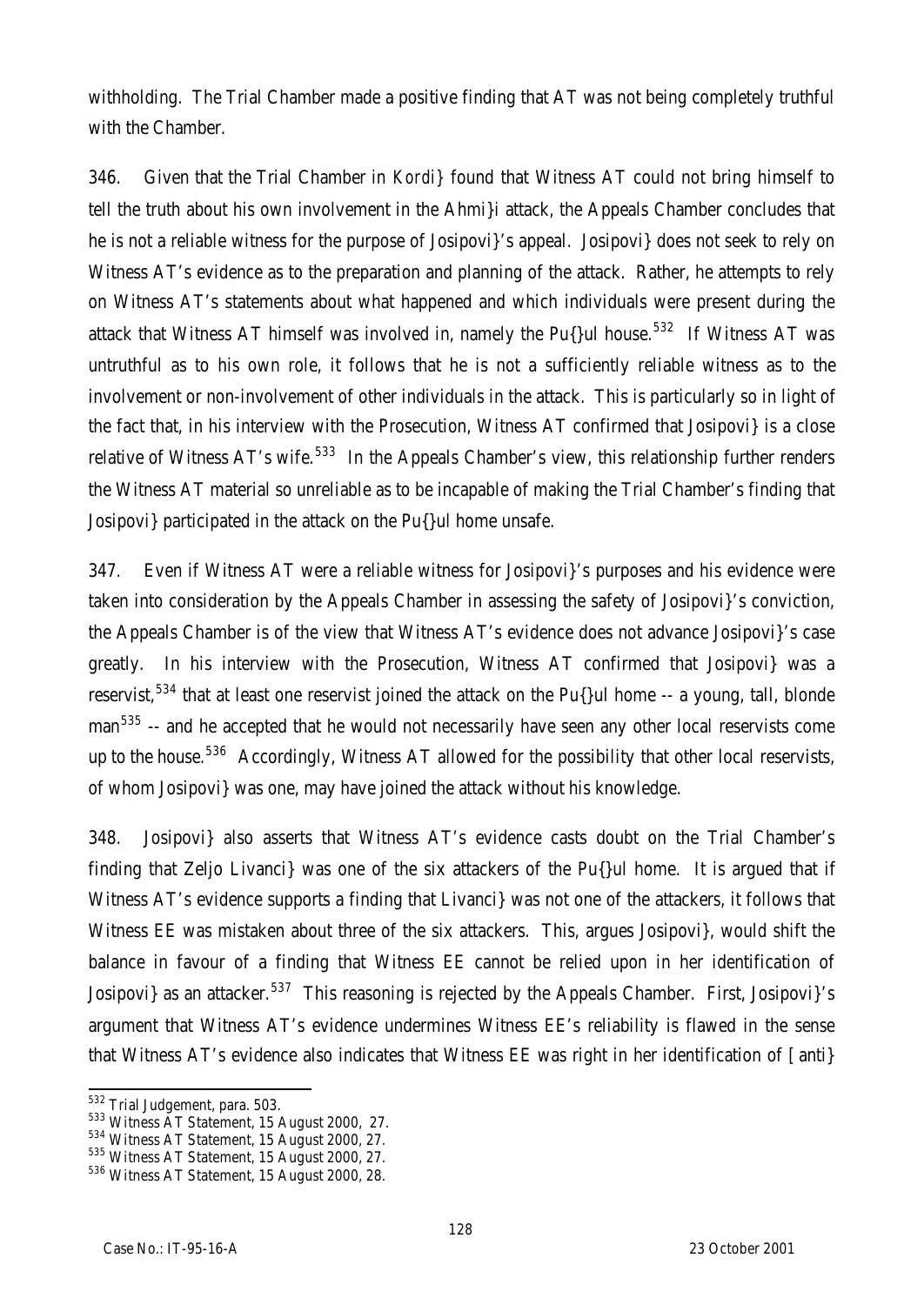as one of the attackers, although that was denied by [anti} at trial. Second, even if such doubt were created, as already described, Witness EE's identification of Josipovic as a participant in the April 1993 Ahmici attack is supported by the evidence of Witness DD. In the Appeals Chamber's view, therefore, Josipovic has failed to established that no reasonable tribunal of fact could have reached a conclusion of guilt based upon the evidence before the Trial Chamber, together with the additional evidence admitted during the appellate proceedings.

## **E. Additional evidence of Witness CA**

349. The Appeals Chamber admitted a statement made by Witness CA as additional evidence on 26 February 2001.<sup>538</sup> The additional evidence of Witness CA is comprised of a statement given by her on 15 September 2000 to the investigative judge Slavco Mari} in Vitez at the request of counsel for Josipovi}.<sup>539</sup> Witness CA testified that approximately two weeks after the attack in Ahmici, she received a telephone call from Witness DD who asked:

You remained in the house last. Do you know anything of...[Nazif and Amir Ahmi}] are they alive?<sup>540</sup>

Witness CA stated that she was sure that, at the time of the call, that Witness DD did not know whether Nazif or Amir Ahmi were alive.<sup>541</sup>

350. The Prosecution tendered evidence to rebut Witness CA's additional evidence in the form of an additional statement from Witness DD. In this statement, Witness DD essentially denied making the call to Witness CA as alleged. Josipovi} did not object to the admission of this evidence for consideration by the Appeals Chamber. It was, accordingly, admitted by the Appeals Chamber.<sup>542</sup>

351. Josipovi} advances two arguments in respect of the additional evidence of Witness CA. First, it is asserted that Witness CA's evidence casts doubt upon whether Witness DD knew the fate of her husband and son in the aftermath of the Ahmici massacre.<sup>543</sup> Second, and more significantly, it is argued that in light of Witness DD's denial that she made the phone call to Witness CA, the only conclusion open is that either Witness CA or Witness DD is lying about the call. Josipovi}

<sup>537</sup> Appeal Transcript, 741 and 743.

<sup>538</sup> Rule 115 Decision of 26 February 2001, para. 58.

<sup>539</sup> Request for the Derivation of Additional Proofs, 2 October 2000, Annex 2 ("Information on the Witness of the Defense").

<sup>540</sup> Request for the Derivation of Additional Proofs, 2 October 2000, Annex 2 ("Information on the Witness of the Defense").

<sup>&</sup>lt;sup>541</sup> Request for the Derivation of Additional Proofs, 2 October 2000, Annex 2 ("Information on the Witness of the Defense").

 $542$  Rule 115 Decision of 6 July 2000, 2.

<sup>543</sup> Appeal Transcript, 746.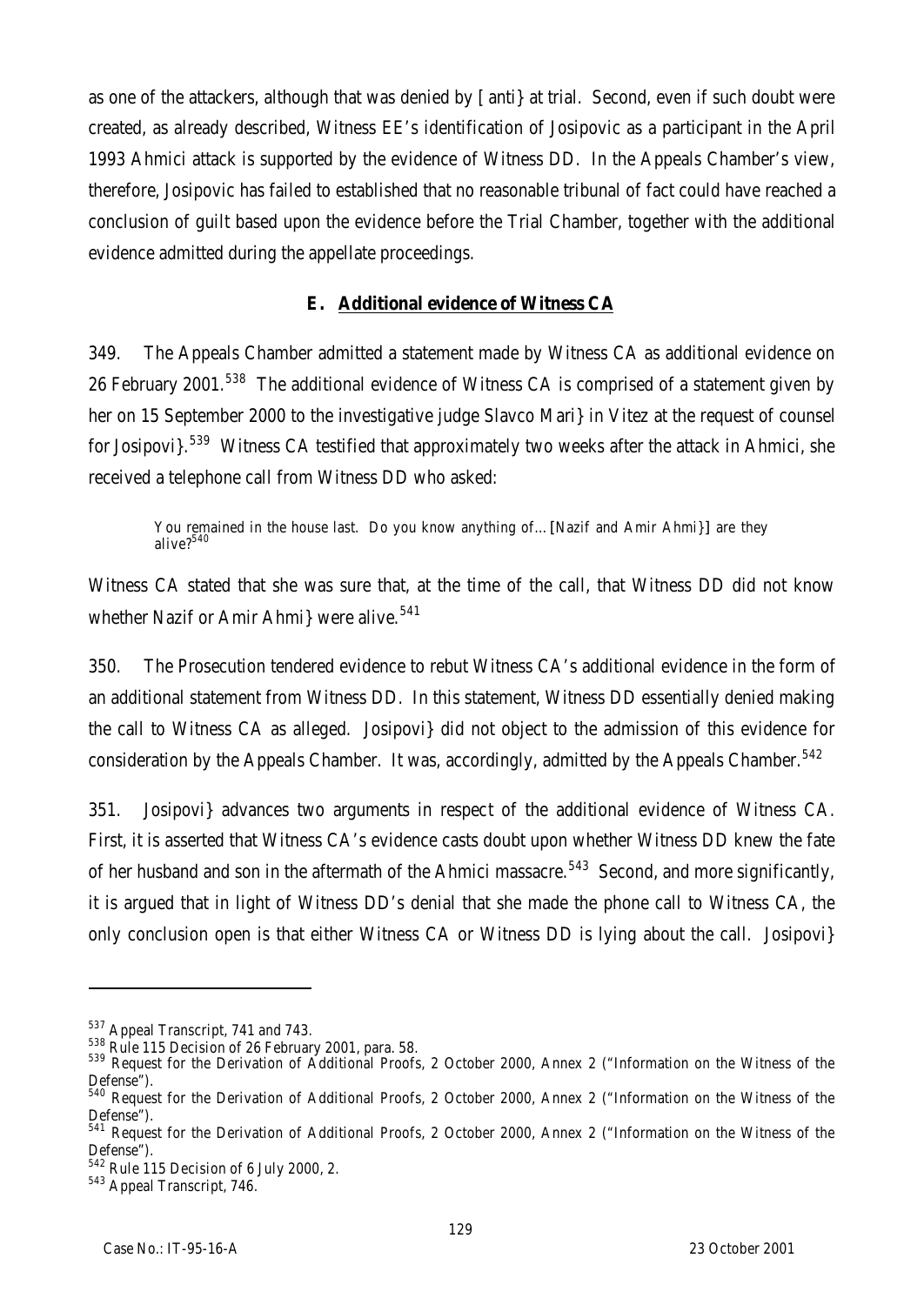argues that it is impossible for the Appeals Chamber to determine who of the two is lying, because neither witness has given evidence on this point before the Chamber. Josipovi} asserts that, if Witness DD is lying, this has a bearing on her credibility and the concomitant acceptance of her evidence by the Trial Chamber. It is claimed that if the Trial Chamber had known of the phone call and of Witness DD's denial, this could have cast doubt on the remainder of her evidence, leading the Trial Chamber to treat her initial evidence in a different light.<sup>544</sup>

352. In response, the Prosecution claims that if the Appeals Chamber, after consideration of both the additional evidence of Witness CA and rebuttal evidence of Witness DD, is unable to determine which witness is telling the truth, the Appeals Chamber should put aside the rebuttal evidence of Witness DD and consider whether, if believed, the evidence of Witness CA would have had an effect on the verdict of the Trial Chamber.<sup>545</sup> The Prosecution asserts that Witness CA's evidence would not render the verdict on count 1 unsafe as there was still sufficient evidence before the Trial Chamber on the persecution count.<sup>546</sup> Furthermore, the Prosecution states that, even if believed, Witness CA's evidence does not affect the credibility of Witness DD. It claims that, even if the phone call were made by Witness DD, it cannot be inferred that Witness DD was mistaken about her identification of Josipovi}'s involvement in the attack.<sup>547</sup>

353. With regard to Josipovi}'s first argument in respect of Witness CA's evidence, the Appeals Chamber is of the view that it does not cast any real doubt on the evidence of Witness DD at trial. At trial, Witness DD testified that Nazif and Amir Ahmi} were taken from their house and that she subsequently heard shots being fired.<sup>548</sup> Nowhere does she actually testify to seeing them killed, though it was a more than reasonable inference that they were. Accordingly, two weeks after the attack, when the alleged phone call was made, Witness DD could be expected to attempt to ascertain for sure whether Nazif and Amir Ahmi} were dead, despite being almost certain of the fact. Furthermore, even if the call were made and Witness DD were subsequently found to have lied about it, the Appeals Chamber is of the view that this would not sufficiently undermine Witness DD's credibility to such an extent as to render her identification of Josipovi} as one of the attackers on her home as unreliable and unsafe.

#### **F. Evidence of command role**

354. The Trial Chamber relied upon the evidence of Witness DD to conclude that in relation to the attack on Witness DD's home, Josipovi} was "in a commanding position with regard to the

 $\overline{a}$ 

<sup>&</sup>lt;sup>544</sup> Appeal Transcript, 746.

<sup>&</sup>lt;sup>545</sup> Appeal Transcript, 831.

<sup>546</sup> Appeal Transcript, 831.

<sup>&</sup>lt;sup>547</sup> Appeal Transcript, 832.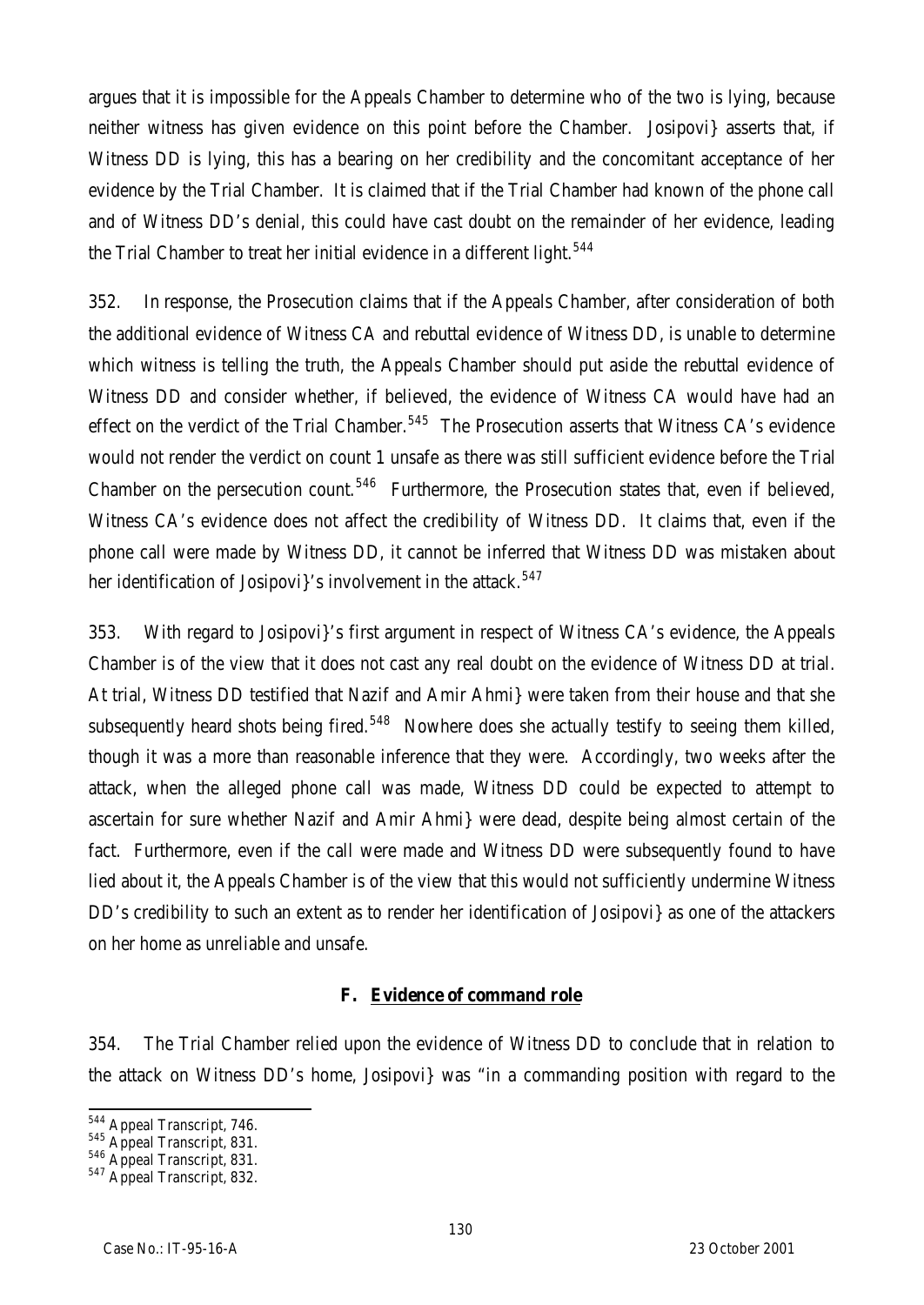troops involved."<sup>549</sup> The Trial Chamber also accepted the evidence of Witness Z who claimed to see Josipovi} leading soldiers on the afternoon of 16 April 1993.<sup>550</sup> From these findings, the Trial Chamber held that Josipovi}, at times, had command over a group of soldiers.<sup>551</sup> Josipovi} asserts that the Trial Chamber's findings were unreasonable in relation to its acceptance of Witness DD's testimony as to his role as commander<sup>552</sup> and in relation to their acceptance of Witness Z's testimony that Josipovi} had been leading a group of soldiers on 16 April 1993.<sup>553</sup>

355. Both these allegations of error were subsequently abandoned by Josipovi $\frac{554}{554}$  although the Prosecution had previously responded to these allegations.<sup>555</sup> The Appeals Chamber is of the view that the complaints merit consideration as they may be relevant to sentencing.

356. At the end of Witness DD's testimony, the Presiding Judge asked the witness the following questions:

Presiding Judge: When you were there on that tragic day in the morning, did you get the feeling that one of the various soldiers was in command, that there was somebody in command, namely issuing orders to the other soldiers, and if so, who was, according to your impression, your feelings, in command?

A. It seemed to me that it was Drago.

Presiding Judge: How did you form this impression?

A. Because the others were waiting for Drago to come around the house. They didn't take away my husband, he didn't proceed with taking me away. They didn't separate us. But when Drago approached us, he first said, "Leave her alone," and the soldier left me alone. Then he came close to the window and he fired this burst of gunfire. On the basis of that, I made my conclusions. And they started leading us away, myself, Nazif and others, as long as he arrived, and this is what they did at that moment.

Presiding Judge: Thank you, Madam.<sup>556</sup>

357. The Appeals Chamber is of the view that it was unreasonable for the Trial Chamber to conclude from this exchange that Josipovi} played a command role in the attack on Witness DD's home. Witness DD and the Trial Chamber appear to base their conclusion that Josipovi} played a command role in the attack on the fact that, when he told a soldier, from whom Witness DD struggled to escape, to leave her alone, the soldier complied.<sup>557</sup> This was not a sufficient basis upon

<sup>548</sup> Trial Transcript, 3899-3907.

<sup>549</sup> Trial Judgement, para. 504.

<sup>550</sup> Trial Judgement, para. 506.

<sup>551</sup> Trial Judgement, paras 811, 812, and 813.

<sup>552</sup> Josipovic Appeal Brief, 25.

<sup>553</sup> Josipovic Appeal Brief, 28.

<sup>554</sup> Josipovic Appear Brici, 20.<br>
<sub>---</sub> Josipovic Reply, Annex 2 ("Abandonment of Grounds of Appeal Settled by Previous Counsel"), para. 5:3.

 $555$  Prosecution Response, paras 4.73, 4.74 and 4.116.

<sup>556</sup> Trial Transcript, 3982-3983.

<sup>557</sup> Trial Judgement, para. 485; *see also* Trial Transcript, 3983.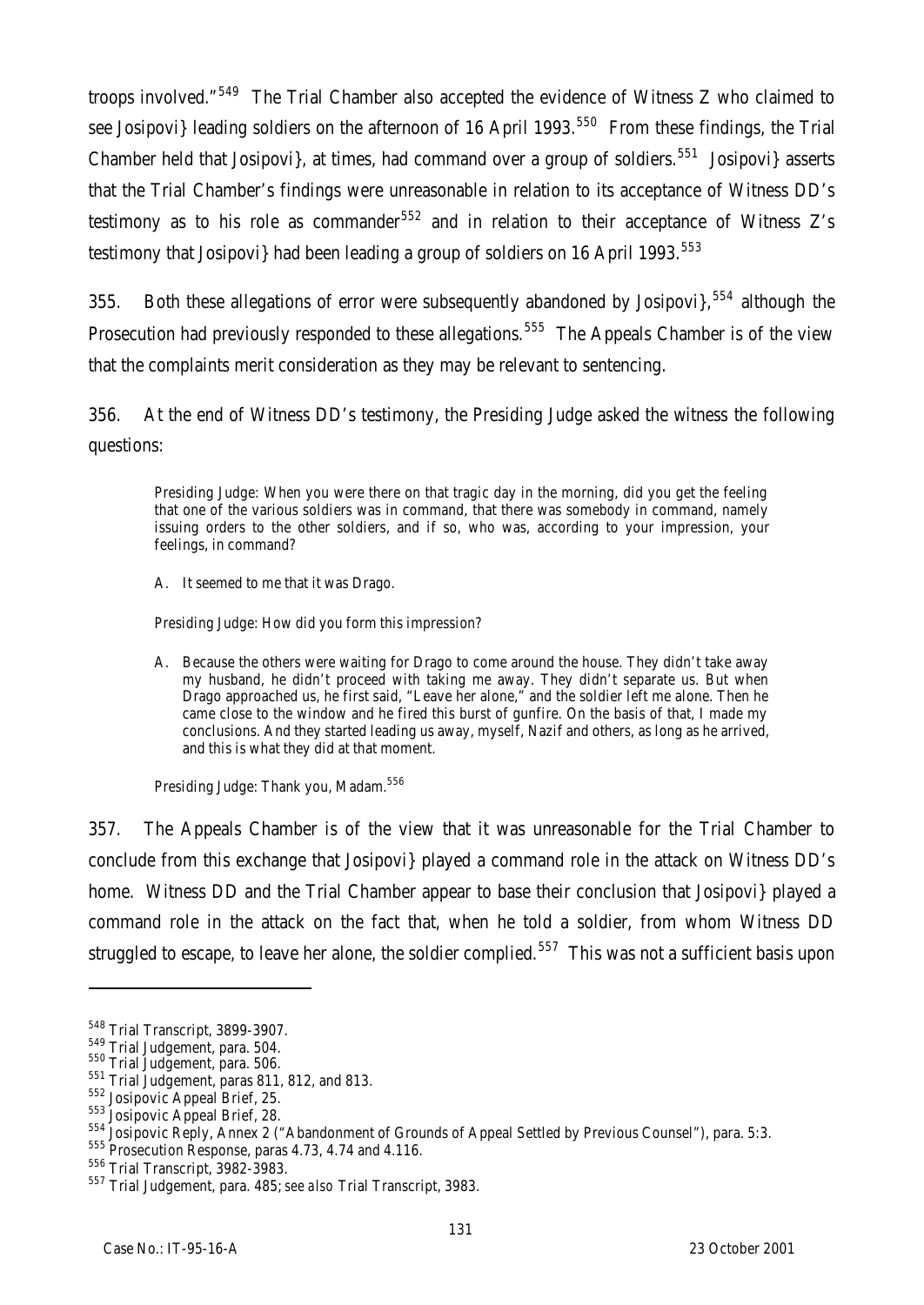which Witness DD could reasonably conclude that Josipovi} played a command role in the attack. There are a plethora of reasons why Josipovi} would have told the soldier to leave Witness DD alone and why the soldier would have complied other than the fact that Josipovi} held a superior position to the soldier. From this exchange between Josipovi} and the soldier alone it is impossible to be satisfied beyond reasonable doubt that Josipovi} was superior to the soldier and that Josipovi} played a command role in the attack. It is further noted that, as this exchange with the judge occurred after Witness DD had already finished her direct testimony and cross-examination, Josipovi} had not the usual opportunity to cross-examine and challenge the witness on this point.

358. The Trial Chamber also relied upon the following evidence of Witness Z to conclude that Josipovi} was leading a group of soldiers on 16 April 1993:

Q. So you stepped into the UNPROFOR APC. At that precise moment in time did you notice anything else around you?

A. When I went in I saw Aladin on the right-hand side waving to us. At that moment it was my turn to go into the vehicle, and I looked to the left where I saw a group of soldiers led by -- I saw Drago Josipovi} with four other men, four other soldiers who were with him, and they were wearing camouflage uniforms.<sup>55</sup>

359. The Appeals Chamber is of the view that it is unreasonable to conclude from this evidence that Josipovi} was actually leading the group of soldiers. First, it is clear that Witness Z did not actually state that Josipovi} was leading the group of soldiers. At most it can be said that Josipovi} was with them. Second, even if the evidence is interpreted as meaning that Josipovi} was "leading" the soldiers, at most it could be concluded that he was "leading" them in the sense that he was walking in front of them rather than as exercising any authority over them.

360. Accordingly, the Appeals Chamber concludes that there was no evidence before the Trial Chamber upon which it could conclude, as it did, that Josipovi} played any kind of command role over soldiers during the attack on Ahmici on 16 April 1993.<sup>559</sup>

#### **G. Conclusion**

361. In sum, the Appeals Chamber accepts Josipovi}'s argument that the Trial Chamber erred in relying upon his participation in the attack on the house of Nazif Ahmi}, which was not pleaded in the Amended Indictment, as part of his persecution conviction. The Appeals Chamber also accepts that there was insufficient evidence to find that Josipovi} played a command role during the Ahmi}i attack and finds that the Trial Chamber erred in doing so. The effect of these errors upon Josipovi}'s sentence will be considered below in the sentencing section of this Judgement. The

 $\overline{a}$ <sup>558</sup> Trial Transcript, 3617.

<sup>&</sup>lt;sup>559</sup> Trial Judgement, paras 811, 812 and 813.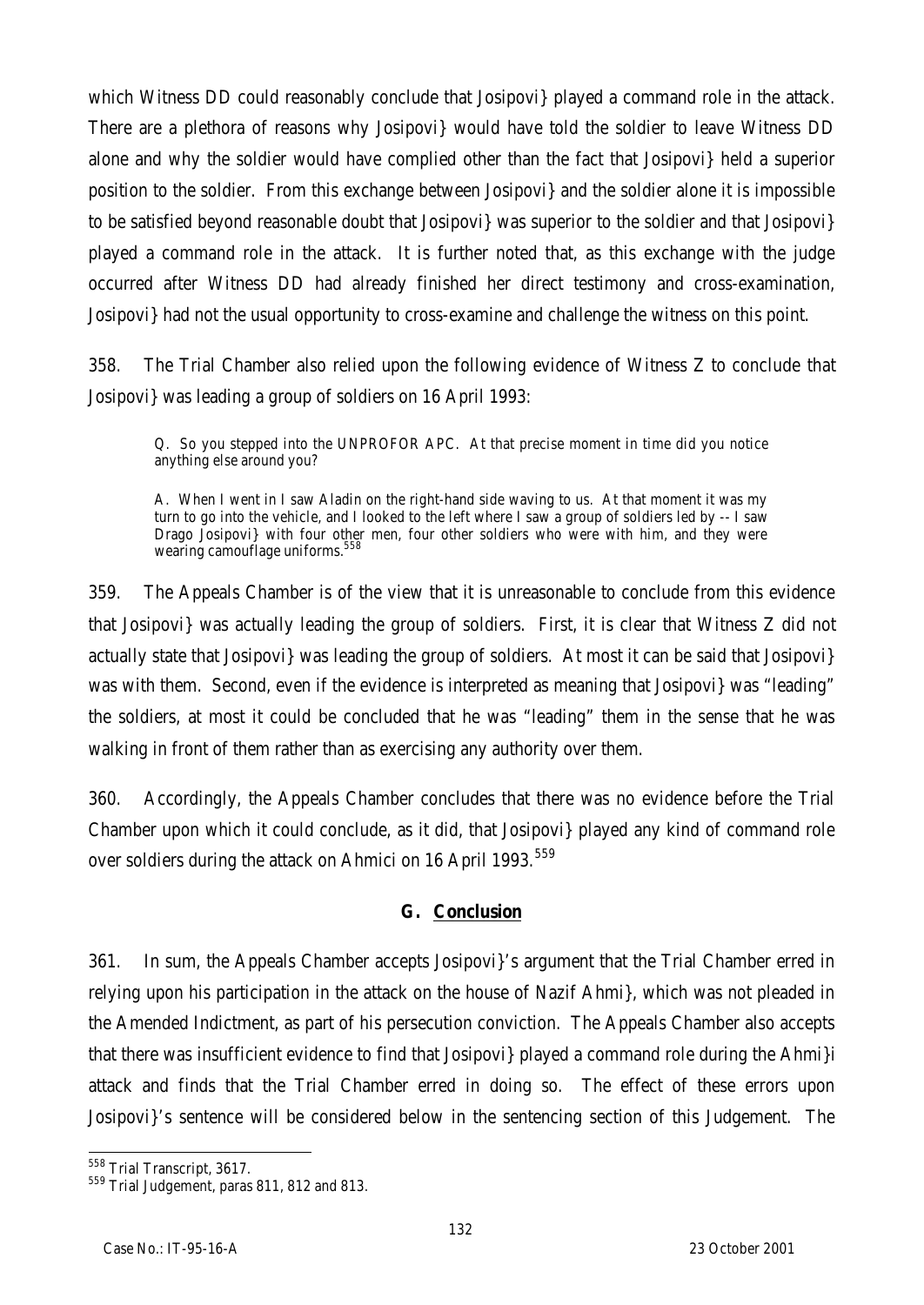Appeals Chamber finds no merit in any of the grounds of appeal advanced by Josipovi} concerning his conviction. In particular, having regard to the evidentiary record as a whole, the Appeals Chamber must defer to the Trial Chamber's decision to rely upon Witness EE's evidence to find that he was involved in the attack on the Pu $\{$ ul home.

# **VII. APPEAL AGAINST THE CONVICTION OF VLADIMIR [ANTI]**

#### **A. Introduction**

362. In "The Motion of the Appellant Vladimir [anti} According to the Order of the Appeals Chamber Dated 30 May 2001" filed on 12 June 2001 ("12 June Motion"), [anti} states that he is not contesting that he was formally commander of the  $1<sup>st</sup>$  Company of the  $4<sup>th</sup>$  Battalion of the Military Police on 16 April 1993, nor that he was present while plans were sketched depicting Muslim houses in the village of Ahmici on the eve of the attack, nor that he was a member of the group which carried out the attack. However, [anti} does dispute (i) the Trial Chamber's finding that he played a role as commander of the group, and (ii) his active role in killing and destruction of property, including the Pu $\{$ lul attack.<sup>560</sup> With regard to both he asserts that the additional evidence of Witness AT casts doubt on the Trial Chamber's findings.<sup>561</sup> [anti] further complains that (iii) the Trial Chamber took into account his alleged status as a commander as an aggravating circumstance for the purposes of sentencing, despite the fact that he had not been charged as a commander in the Amended Indictment.<sup>562</sup> During the Appeal Hearing, [anti] further clarified the remaining issues in dispute and reiterated the issues contained in the 12 June Motion. However, during [anti}'s reply to the Prosecution response, counsel for [anti} stated that [anti} was "not dodging responsibility. We are just talking about the level of participation and, therefore, the length of the sentence imposed."<sup>563</sup> The Appeals Chamber, therefore, understands that he simply disputes some of the Trial Chamber's factual findings as to his level of participation. These findings, he argues, are relevant to his sentence. The factual findings that [anti} disputes will be considered in this section despite [anti}'s assertion that they are merely relevant for sentencing.

#### **B. Command Role**

363. The Trial Chamber found that in April 1993 [anti] was commander of the 1<sup>st</sup> Company of the  $4<sup>th</sup>$  Battalion of the Military Police<sup>564</sup> and Commander of the Jokers.<sup>565</sup> Since he was a

 $\overline{a}$ 

<sup>&</sup>lt;sup>560</sup> [anti} Supplemental Document, 5.

<sup>561</sup> [anti} Supplemental Document, 7.

<sup>&</sup>lt;sup>562</sup> [anti} Supplemental Document, 3.

<sup>563</sup> Appeal Transcript, 921.

<sup>564</sup> Trial Judgement, para. 500.

<sup>565</sup> Trial Judgement, para. 501.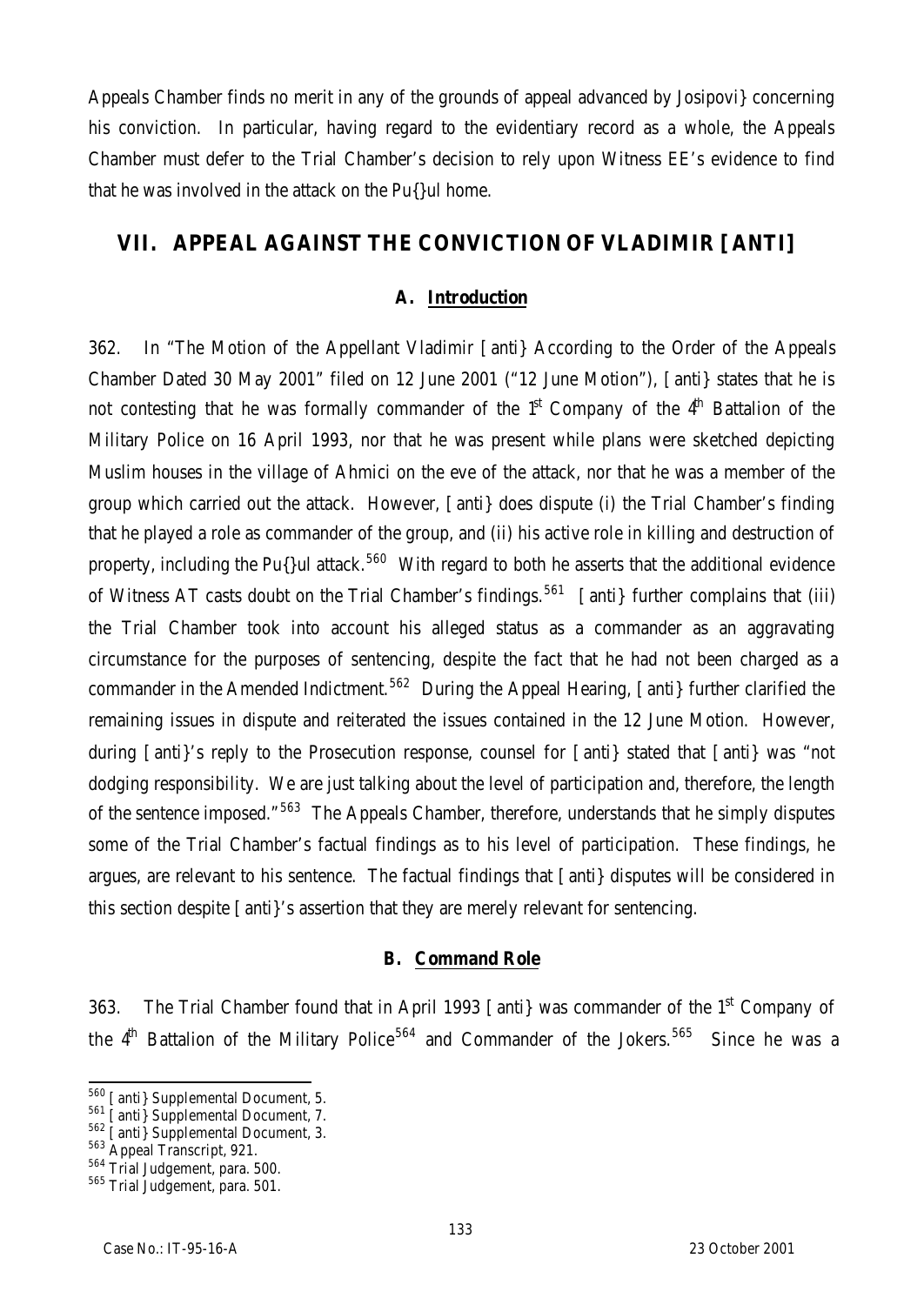commander, the Trial Chamber, when determining his sentence, considered that he "assisted in the strategic planning of the whole attack<sup> $r$ 566</sup> and "passed on orders from his superiors to his subordinates, which amounted to the reissuing of the orders that were illegal in the circumstances."<sup>567</sup> [anti} complains that there was insufficient evidence before the Trial Chamber to conclude that he played a command role in the attack on Ahmici on 16 April 1993.<sup>568</sup> He argues the Trial Chamber only heard evidence of [anti}'s position before and after 16 April 1993, but no evidence as to his command position on the day itself.<sup>569</sup>

364. In finding that  $\lceil$  anti  $\rceil$  was commander of the 1<sup>st</sup> Company of the 4<sup>th</sup> Battalion of the Military Police, the Trial Chamber relied upon the evidence of Witness B, a Muslim Territorial Defence Security Officer. Witness B testified that [anti] was superior to Anto Furund`ija, who was a commander of the Jokers.<sup>570</sup> The Trial Chamber also relied on a number of documents signed by [anti] in his capacity as commander. These documents were described to the Trial Chamber by Brigadier Asim Dzambasovi} of the ABiH.<sup>571</sup> The Trial Chamber also relied on the evidence of Witness AA, a Muslim member of the HVO Military Police and Jokers, to find that [anti} was Commander of the Jokers.<sup>572</sup> Witness AA testified that  $\lceil$  anti  $\rceil$  approved the election of Anto Furund`ija as "Immediate Commander" of the Jokers.<sup>573</sup> [anti} signed three orders in March 1993 imposing various punishments on Witness  $AA$ <sup>574</sup> The Trial Chamber also accepted the evidence of Witness AA that, on viewing a video tape of a TV report relating to the events on the evening of 16 April 1993,<sup>575</sup> he identified a scene at 22:48 hours showing  $\lceil$  anti  $\rceil$  in the "Bungalow" with the Jokers.<sup>576</sup>

365. The Appeals Chamber is of the view that there was ample reliable evidence before the Trial Chamber to conclude that, on 16 April 1993, [anti] was both Commander of the 1<sup>st</sup> Company of the 4<sup>th</sup> Battalion of the Military Police and the Jokers. There was also evidence from Witness EE, that [anti] was present in Ahmici with the attacking forces on 16 April 1993. From this, it was reasonable for the Trial Chamber to infer that on 16 April 1993 [anti} was in Ahmici and, given his position in the hierarchy of the units involved in the attack, that he must have been carrying out a command role during that attack. Similarly, the Appeals Chamber can find no error in the Trial

 $\overline{a}$ 

<sup>&</sup>lt;sup>566</sup> Trial Judgement, para. 862.

<sup>567</sup> Trial Judgement, para. 862.

 $_{-}^{568}$  Appeal Transcript, 750-751.

<sup>&</sup>lt;sup>569</sup> Appeal Transcript, 751.

<sup>570</sup> Trial Judgement, para. 476(a).

<sup>571</sup> Trial Judgement, para. 476(b).

<sup>572</sup> Trial Judgement, para. 477.

<sup>573</sup> Trial Judgement, para. 477.

<sup>574</sup> Trial Judgement, para. 477 (referring to Exhibits P250-252).

<sup>575</sup> Trial Judgement, para. 489 (b) (referring to Exhibit P253).

<sup>576</sup> Trial Judgement, paras 489 and 507.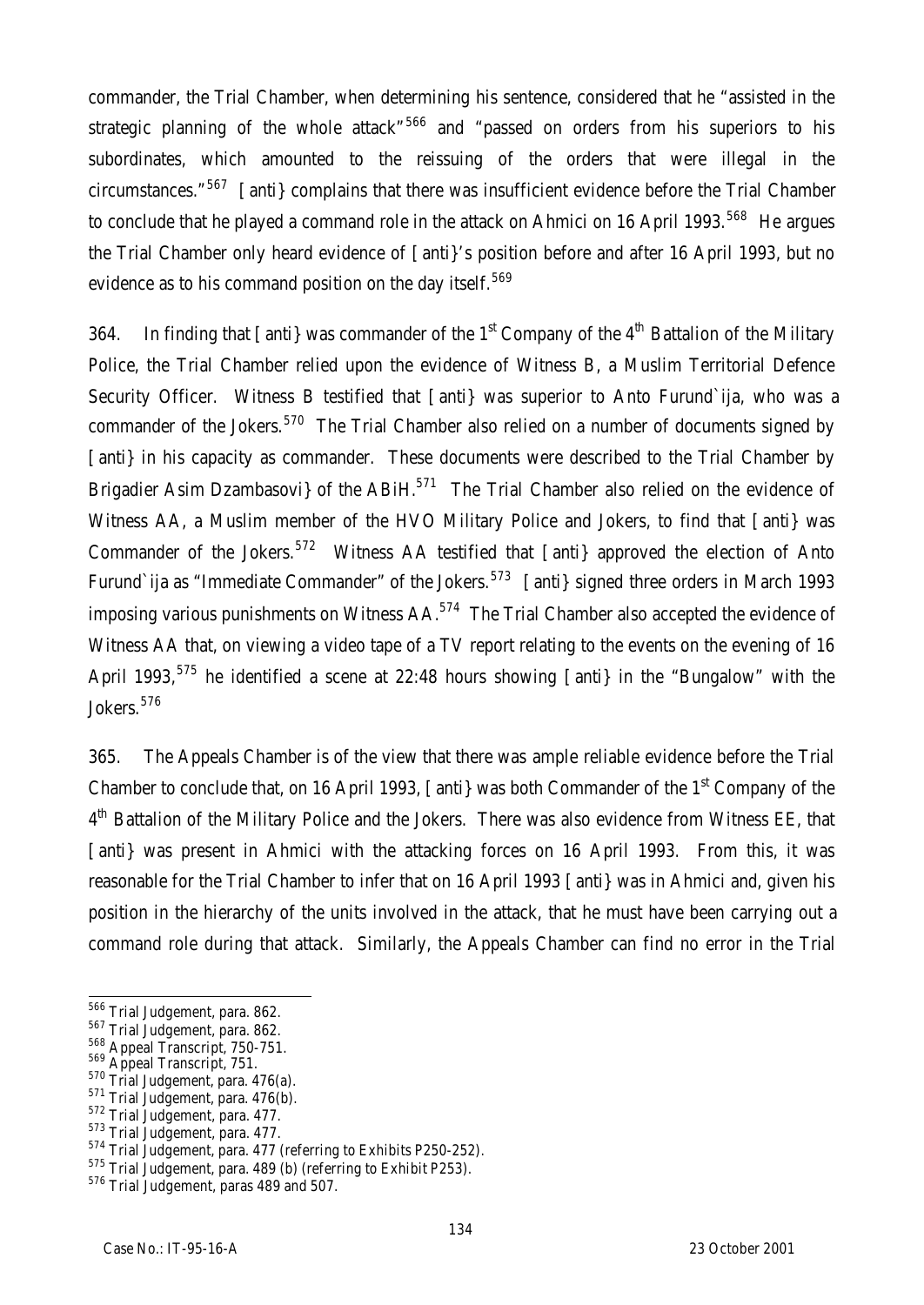Chamber's conclusion that [anti} passed on orders from his superiors to his subordinates regarding the 16 April 1993 attack. Having found that [anti} was a commander of troops involved in the assault, it was a reasonable inference that his role encompassed such actions. However, it is not possible, in the Appeals Chamber's view, to infer also that [anti} was involved in the overall strategic planning of the attack. For this it would have been necessary for the Prosecution to adduce evidence demonstrating the role he played in planning the attack, of which there was none.

366. [anti}'s argument that the Trial Chamber's finding that he was Commander of the Jokers is incompatible with the finding of the Trial Chamber in *Furund`ija* that Furund`ija was Commander of the Jokers is similarly dismissed. It is clear to the Appeals Chamber that in *Furund`ija*, the Trial Chamber did not conclude that Furund`ija was "the" Commander of the Jokers, but that he was "*a* commander of the Jokers".<sup>577</sup> Such a finding is not incompatible with the finding that [anti} was Commander of the Jokers and Furund`ija his subordinate.

367. [anti} further argues that the additional evidence of Witness AT clarifies the actual role he played during the attack and raises questions as to the validity of the Trial Chamber's finding that he played a command role.<sup>578</sup> The Appeals Chamber disagrees. Certainly, as already determined by the Appeals Chamber,<sup>579</sup> [anti], like all the other Defendants, is entitled to avail himself of the Witness AT material. However, for the purpose of [anti]'s appeal, as with Josipovic's, Witness AT is an unreliable witness. Furthermore, the Appeals Chamber is of the view that the interposition by [anti] of a new defence after trial through the testimony of Witness AT must be viewed with extreme scepticism; it is not the same as arguing additional evidence in support of a defence already litigated at trial.

368. Having thoroughly reviewed the Witness AT material, however, the Appeals Chamber concludes that, even if the evidence had been presented to the Trial Chamber, the same conclusion would have been reached -- that [anti} played a command role on 16 April 1993. Far from challenging the Trial Chamber's findings, the Witness AT material in fact confirms them. Under cross-examination, Witness AT stated:

Mr. Sayers: And I wonder if I could ask the usher to put this on the stand. This is a statement given by Witness EE in February of 1995. Just draw your attention to the top of it, where Witness EE says, "Vlado was the commander of this group." And that's true, is it not, Witness AT?

A. I said at the outset that I think the policemen saw…[[anti} ] as their commander. I stated so yesterday.

 $\overline{a}$ <sup>577</sup> *Furund`ija* Trial Judgement, para. 262 (emphasis added).

Furand Transcript, 755-756.

<sup>579</sup> *See* the discussion *supra* paras 205.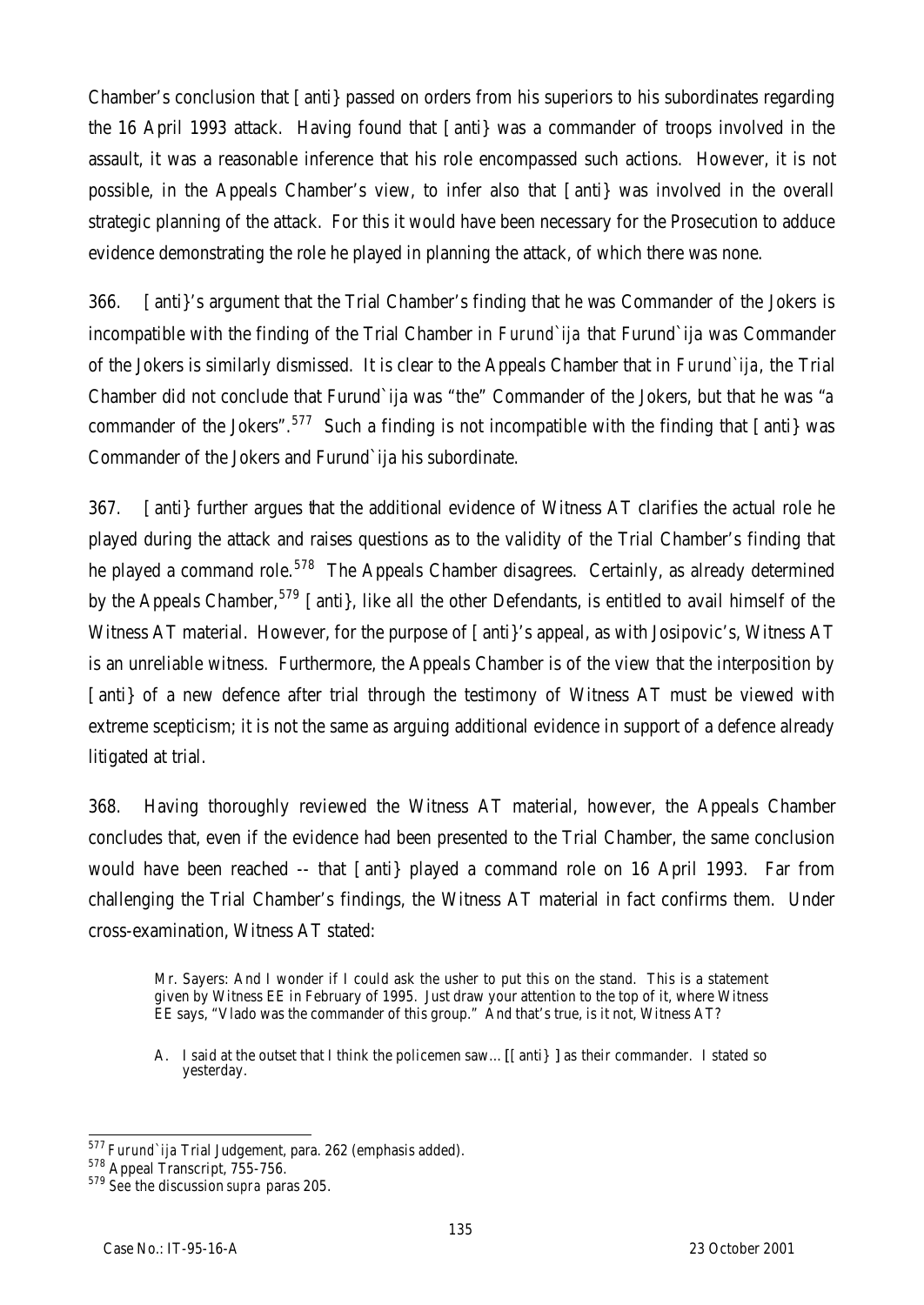Q. Well, not only did the policemen see…[[anti} ] as their commander, you saw…[[anti} ] as their commander, didn't you, Witness AT?

A. You could put it that way.<sup>580</sup>

Accordingly, save for [anti}'s complaint that the Trial Chamber erred in finding that he took part in the strategic planning of the attack, this ground of appeal is dismissed.

### **C. Active role in the Pušcul attack**

369. [anti} does not dispute that he was a member of the group that attacked the Pu{}ul home. However, he challenges the Trial Chamber's finding as to the degree of his involvement in the attack.<sup>581</sup> It is claimed that Witness EE described the attack in different terms from those related by the Trial Chamber and that the Witness AT material sets out  $\int$  anti $\int$ 's true role in the attack.<sup>582</sup> [anti] asserts that the Trial Chamber incorrectly found that he took part in the attack on the Pu{}ul house, its burning, and the killing of Musafer Pu{}ul, because Witness EE only testified to the fact that Musafer Pu{}ul was taken behind the shed and then she heard shots. Witness EE did not, however, actually see the murder itself. It is therefore asserted, that the testimony of Witness EE does not support the findings of the Trial Chamber.<sup>583</sup> Furthermore, [anti] argues that if the Trial Chamber had been aware of the statement of Witness AT, the Trial Chamber would have had a clearer picture of [anti}'s role and this would have been relevant to his sentence.<sup>584</sup>

370. After careful analysis of the testimony of Witness EE at trial,<sup>585</sup> and the findings of the Trial Chamber,<sup>586</sup> the Appeals Chamber is of the view that the evidence of Witness EE fully supports the findings made by the Trial Chamber as to [anti}'s role in the attack on the Pu{}ul home. The findings of the Trial Chamber not only reflect, but are fully consistent with the evidence given by Witness EE at trial.<sup>587</sup> The Appeals Chamber has already expressed why it was not unreasonable for the Trial Chamber to rely upon the evidence of Witness  $EE^{588}$  Accordingly,  $TantiYs$ complaints regarding the Trial Chamber's findings are dismissed.

371. [anti}'s argument that the additional evidence of Witness AT casts doubt on the safety of the Trial Chamber's conclusions as to his role within the Pu{}ul attack is similarly dismissed. Witness AT stated that, during the attack, [anti] did not participate but held back and "lean[ed]

 $\overline{a}$ <sup>580</sup> *Kordi}* Trial Transcript, 27665-27666.

<sup>581</sup> Appeal Transcript, 770.

<sup>582</sup> Appeal Transcript, 770-771.

<sup>583</sup> Appeal Transcript, 775.

<sup>584</sup> Appeal Transcript, 775.

<sup>585</sup> Trial Transcript, 4064-4263.

<sup>586</sup> Trial Judgement, paras 479, 480 and 503.

<sup>587</sup> Trial Judgement, para. 479 (summarising Trial Transcript pages 4077-4083, 4085-4091, 4109-4113, and 4116); and Trial Judgement, para. 480 (summarising Trial Transcript pages 4152-4153, 4216-4217, 4221, 4258 and 4159).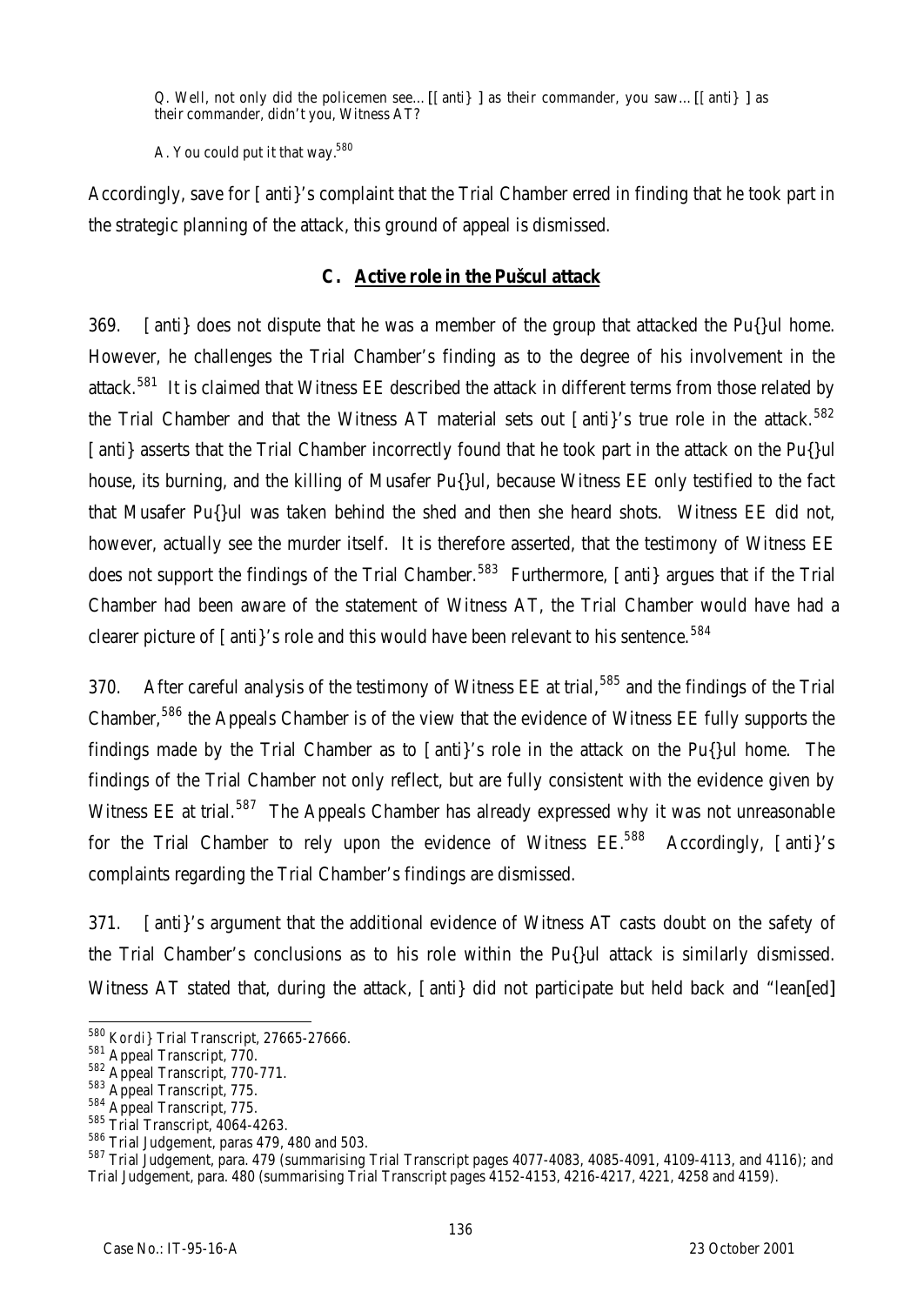against the wall".<sup>589</sup> Witness AT stated that [anti} was recognised by Witness EE during the attack.<sup>590</sup> [anti] put forward the surprising argument that had he been a real criminal, after being recognised by her, he would not have left Witness EE alive.<sup>591</sup> This argument does not advance [anti}'s case very far. As stated above, the Witness AT material is not sufficiently reliable for [anti}'s purposes to cast any real doubt upon the Trial Chamber's findings on [anti}'s role in the attack.

#### **D. Insufficient pleading of command role**

372. [anti} argues that his command role in the 16 April 1993 Ahmi}i attack was not sufficiently pleaded in the Amended Indictment so as to notify him that his status as a commander could be used as an aggravating circumstance in the determination of his sentence. He states that he was, accordingly, unable to contest these facts at trial.<sup>592</sup> [anti] asserts that the Amended Indictment did not allege that he was a commander: on the contrary, the allegations against him were based on his personal responsibility as defined in Article 7(1) of the Statute. He complains that at no time prior to the close of evidence was it hinted that his status as a commander was relevant to any issue in the trial. [anti} asserts that he, therefore, did not present evidence on his status. He claims that it was only when the Prosecution filed its Closing Brief at trial that he learned of its assertion that the Trial Chamber should sentence him more severely on account of his position of command and that by this stage it was too late for him to call evidence to show that he was did not play a commanding role during the Ahmi}i attack. In [anti}'s view, therefore, the sentencing procedure at trial was fundamentally unfair and he requests that his sentence be vacated. [anti} asks that the question of sentence be remanded to the Trial Chamber for further proceedings to allow him to present fresh evidence as to his status.<sup>593</sup>

373. In the Amended Indictment [anti} is described in the following terms:

VLADIMIR [ANTI], also known as "VLADO", was born on 01 April 1958 in Donja Ve}eriska. Before the war he lived in Vitez and was a policeman by profession. He was a HVO soldier in Vitez. $^{594}$ 

In count 1 (Persecution) [anti}, along with his co-Defendants, was alleged to have

<sup>588</sup> *See* the discussion *supra* paras 327-337.

<sup>589</sup> Witness AT Statement, 25 May 2000, 18; Witness AT Statement, 16 August 2000, 28; *Kordi}* Trial Transcript, 27615.

<sup>590</sup> Witness AT Statement, 25 May 2000, 18; Witness AT Statement, 15 August 2000, 28; *Kordi}* Trial Transcript, 27615.

<sup>&</sup>lt;sup>591</sup> Appeal Transcript, 778.

<sup>592</sup> Appeal Transcript, 758.

<sup>&</sup>lt;sup>593</sup> [anti} Appeal Brief, para. 2.1.

<sup>594</sup> Amended Indictment, para. 17.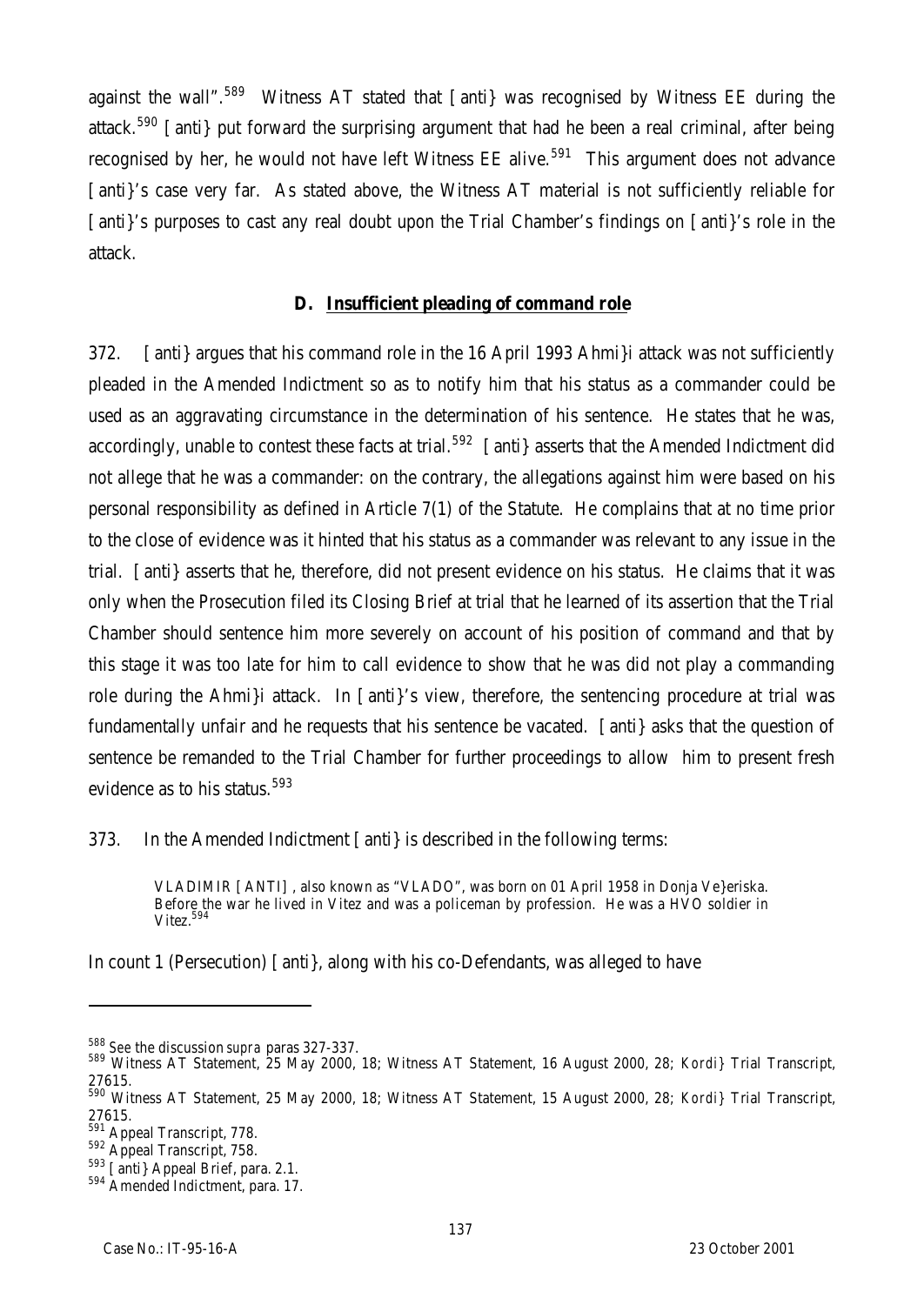… persecuted the Bosnian Muslim inhabitants of Ahmi}i-[anti}i and its environs on political, racial or religious grounds by planning, organising and implementing an attack which was designed to remove or "cleanse" all Bosnian Muslims from the village and surrounding areas. $^{\rm 595}$ 

As part of the persecution count, [anti} and his co-Defendants were said to have

… participated in or aided and abetted:

(a) the deliberate and systematic killing of Bosnian Muslim civilians;

(b) the comprehensive destruction of Bosnian Muslim homes and property; and

(c) the organised detention and expulsion of the Bosnian Muslims from Ahmi}i-[anti}i and its environs.<sup>596</sup>

374. Under count 16 (Murder of Musafer Pu{}ul), [anti} and Josipovi} are alleged to have committed murder "[b]y killing or aiding and abetting the killing of Musafer Pu{}ul ...".<sup>597</sup> Under count 18 (Inhumane Acts and Cruel Treatment), [anti} and Josipovi} are alleged to have committed inhumane acts "by forcibly removing the Pu{}ul family from their home and holding family members nearby while they killed Musafer Pu{}ul, and burned the family home".<sup>598</sup>

375. It is clear that the Amended Indictment makes no reference to [anti} playing a command role during the Ahmi}i attack or his position as a commander. In the Appeals Chamber's opinion, it would have been preferable for the Prosecution to allege in the Amended Indictment that [anti} held such a position instead of merely describing him as an HVO soldier. Matters such as whether the defendant holds a position of command may be relevant to the form of criminal responsibility to be ascribed to a defendant under Article 7 of the Statute in the event of conviction, as well as to sentencing. However, in the present case, [anti}'s command role was not a material fact in the Prosecution's case against him. Rather, the Trial Chamber relied upon [anti]'s command role only for the purposes of determining his sentence. Accordingly, the Appeals Chamber considers that his complaints are without merit and must be dismissed for the following reasons.

376. The Appeals Chamber notes that, as a matter of principle, there is no requirement that the Prosecution plead aggravating factors in an indictment. Such a requirement is not reflected in the Statute or Rules of this Tribunal. Furthermore, even though he knew that the Prosecution had adduced evidence about his command role during the course of the trial, he made no effort to dispute facts of that nature. Instead, he continued to defend himself by relying upon a false alibi that was rejected by the Trial Chamber.<sup>599</sup> Indeed, on appeal,  $\lceil$  anti $\rceil$  conceded the finding of the

 $\overline{a}$ <sup>595</sup> Amended Indictment, para. 20.

<sup>596</sup> Amended Indictment, para. 21.

<sup>597</sup> Amended Indictment, para. 35.

<sup>598</sup> Amended Indictment, para. 35.

<sup>599</sup> Trial Judgement, paras 497, 500, and 507-508.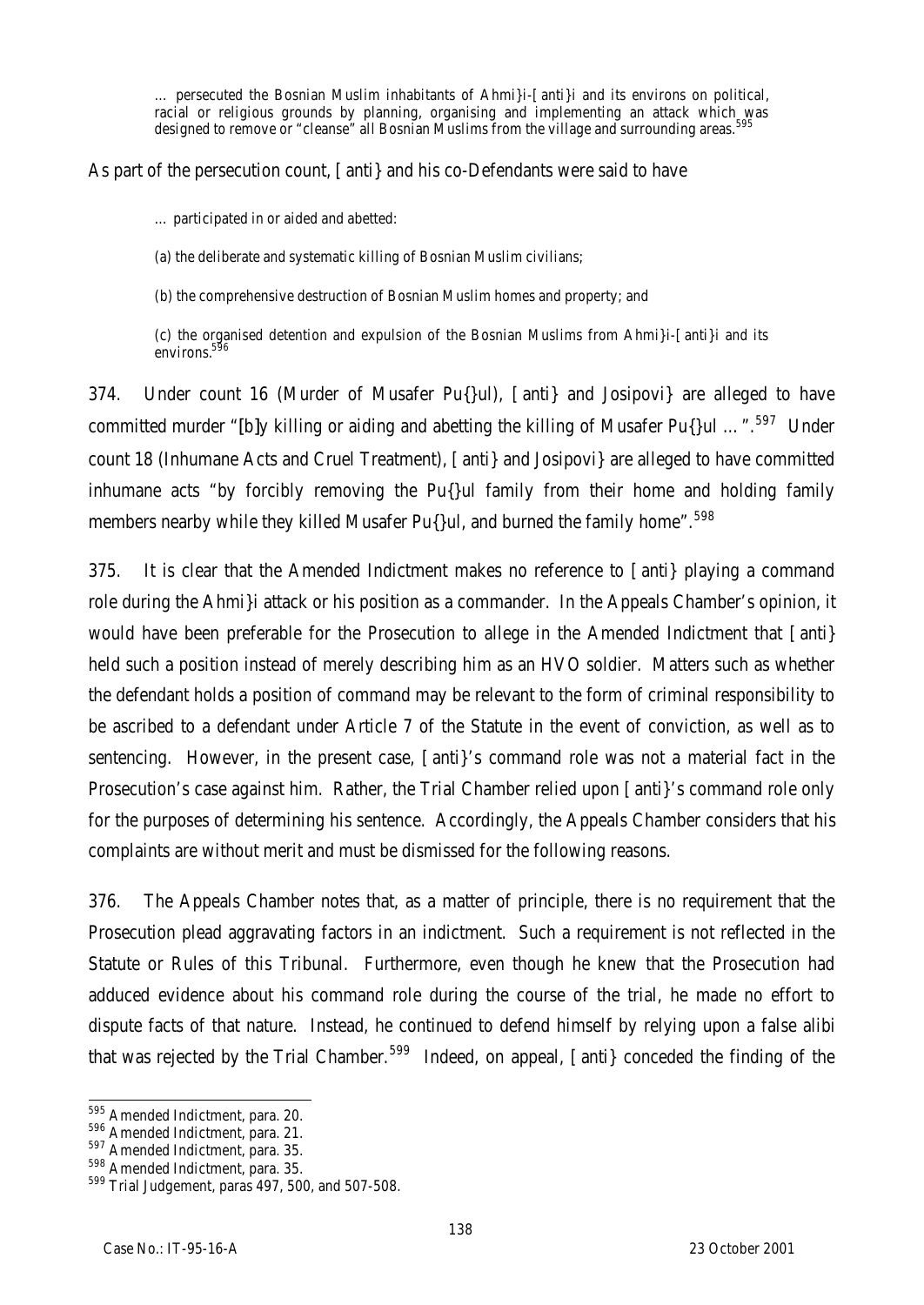Trial Chamber that he was commander of the  $1<sup>st</sup>$  Company of the  $4<sup>th</sup>$  Battalion of the Military Police. The only issue he disputes is the Trial Chamber's finding that he played a command role on 16 April 1993 during the Ahmi}i attack. The Appeals Chamber, however, has upheld this finding which was relevant only to sentencing. In these circumstances, [anti] has been unable to demonstrate that he was prejudiced by the fact that the Amended Indictment did not make express reference to his command role.

377. [anti}'s complaint that the Amended Indictment is limited to allegations pursuant to Article 7(1) and not superior responsibility pursuant to Article  $7(3)^{600}$  is similarly without merit. It was not alleged by the Prosecution that [anti} incurred criminal responsibility on account of his failure to prevent or punish the crimes of his subordinates. Accordingly, liability pursuant to Article 7(3) would not have been appropriate. [anti} was alleged to have been and was convicted of being a direct perpetrator of the crimes contained in the Amended Indictment. There was sufficient evidence presented to the Trial Chamber to find him guilty of those crimes on the bases reflected in the Amended Indictment. [anti}'s command role was not a factor that was relevant in determining [anti]'s quilt of the crimes alleged. Accordingly, his command role was purely an aggravating factor and, for the reasons stated above, it was not fatal for the Prosecution to omit reference to this in the Amended Indictment.

# **E. Conclusion**

378. In sum, the Appeals Chamber accepts [anti}'s argument that the Trial Chamber erred by inferring that he had played a role in the overall strategic planning of the Ahmi}i attack. The implications of this error for his sentence is considered below. The Appeals Chamber finds no merit in any of the other grounds of appeal advance by [anti}.

# **VIII. APPEALS OF THE PROSECUTION AND JOSIPOVI] ON THE ISSUES OF CUMULATIVE CHARGING AND CUMULATIVE CONVICTIONS BASED ON THE SAME ACTS**

# **A. Introduction**

379. The Trial Chamber found Josipovic guilty of murder as a crime against humanity under Article 5(a) of the Statute (count 16), but declined to convict him of murder as a violation of the laws or customs of war under Article 3 of the Statute (and recognised by Article 3(1)(a) of the Geneva Conventions) (count 17), on the basis that it considered such convictions, being based on

 $\overline{a}$ <sup>600</sup> [anti} Appeal Brief, para. 2.2.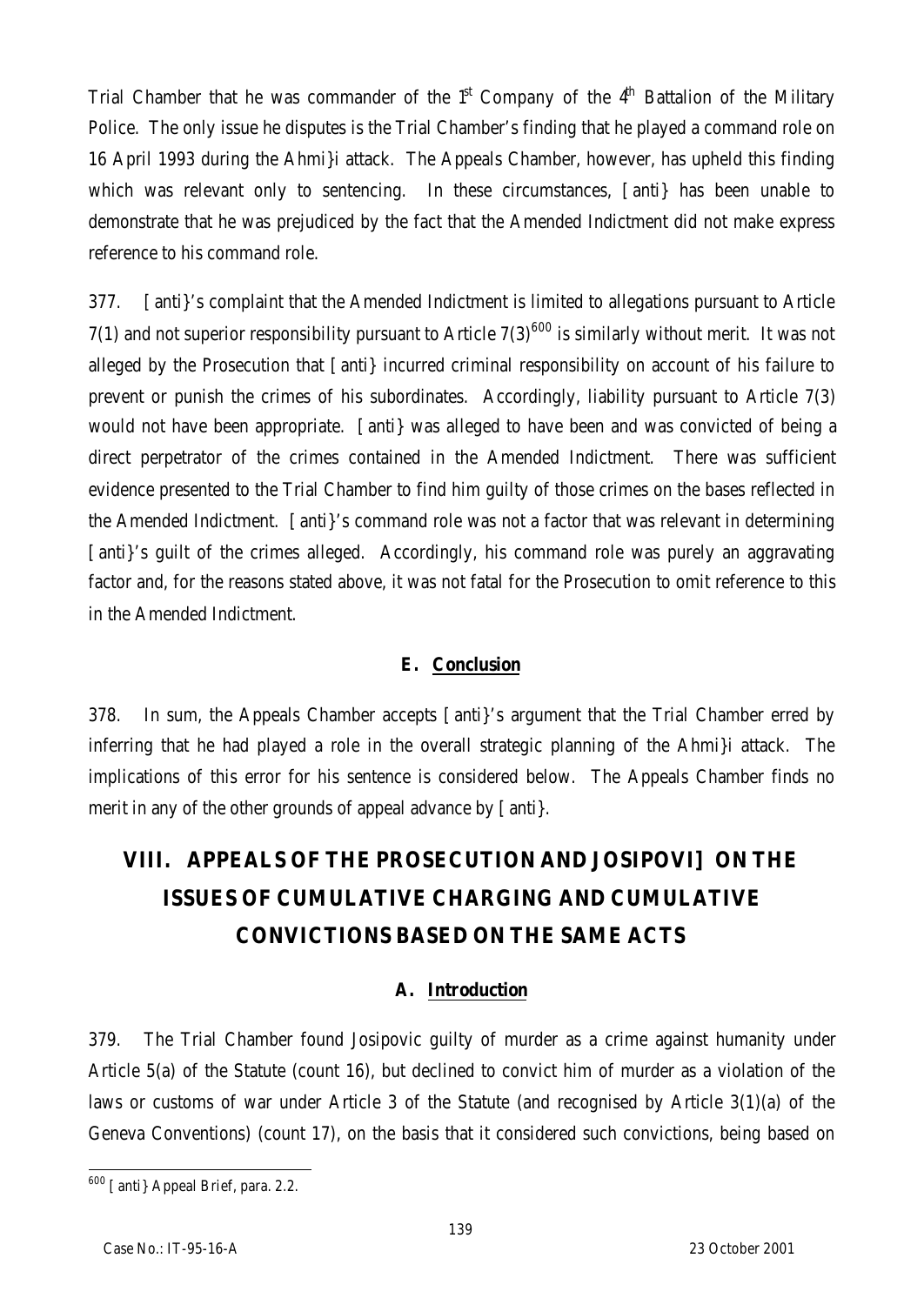the same acts, to be impermissibly cumulative.<sup>601</sup> The Trial Chamber also found Josipovic quilty of other inhumane acts under Article 5(i) (count 18), but declined to convict him of cruel treatment under Article 3 of the Statute (and recognised by Article 3(1)(a) of the Geneva Conventions) (count 19), on the basis of cumulative conviction considerations.<sup>602</sup> In addition, Josipovic was found guilty of persecution on political, racial and religious grounds under Article 5(h) (count 1).

380. Similarly, the Trial Chamber found Šantic guilty of murder under Article 5(a) of the Statute (count 16), but declined to convict him of murder under Article 3 of the Statute (and recognised by Article 3(1)(a) of the Geneva Conventions) (count 17), on the basis of cumulative conviction considerations.<sup>603</sup> The Trial Chamber also found Šantic quilty of inhumane acts under Article 5(i) of the Statute (count 18), but declined to convict him of cruel treatment under Article 3 of the Statute (and recognised by Article 3(1)(a) of the Geneva Conventions) (count 19), on the basis of cumulative conviction considerations.<sup>604</sup> In addition, Santic was found guilty of persecution on political, racial and religious grounds under Article 5(h) (count 1). On appeal, both the Prosecution and Josipovic challenge aspects of the Trial Chamber's interpretation of the principles regulating cumulative convictions and sentencing.<sup>605</sup>

# **B. Prosecution appeal against acquittal of Josipovic and [antic for murder and cruel treatment as violations of the laws or customs of war under Article 3 of the Statute**

381. The Prosecution appeal is primarily concerned with an alleged error by the Trial Chamber, based on its interpretation of the principles regulating cumulative charging and cumulative convictions, in acquitting Josipovic and Šantic on two counts of the Amended Indictment.

382. The Prosecution maintains that the Trial Chamber erred in law by acquitting Josipovic and Šantic on count 17 (murder as a violation of the laws or customs of war) and count 19 (cruel treatment as a violation of the laws or customs of war) of the Amended Indictment on the basis that convictions had already been entered for murder as a crime against humanity and other inhumane acts as a crime against humanity.<sup>606</sup> The Prosecution asserts that cumulative convictions based on the same acts under Articles 3 and 5 of the Statute are permissible under the reasoning of the

 $\overline{a}$ <sup>601</sup> Trial Judgement, paras 823-824.

<sup>602</sup> Trial Judgement, paras 823-824*.*

<sup>603</sup> Trial Judgement, paras 831-833.

<sup>604</sup> Trial Judgement, paras 831-833*.*

 $605$  It should be noted that [anti} has not appealed the issue of cumulative convictions. However, due to the fact that their convictions are identical, the Appeals Chamber's conclusions on this issue concerning Josipovi} should also be applied to [anti}. *See ^elebi}i* Appeal Judgement, paras 391, 414 and 427 (although Land`o did not lodge an appeal on the issue of cumulative convictions, the findings of the Appeals Chamber in relation to his co-appellants, Muci} and Deli}, were also applied to his convictions).

<sup>606</sup> Prosecution Amended Appeal Brief, paras 1.3, 1.12 and 1.15.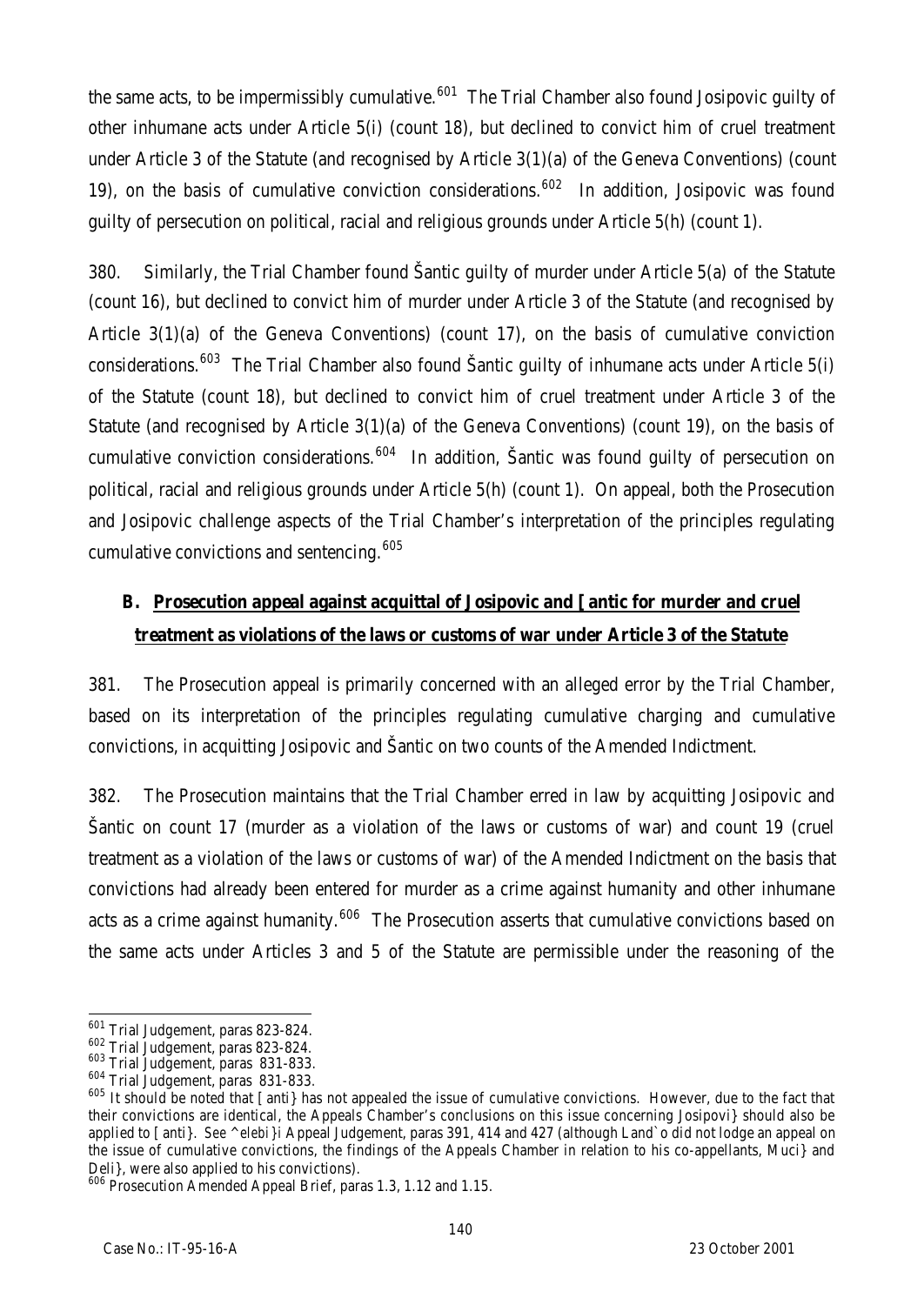*Celebi*c*i* Appeal Judgement, as confirmed by the *Jelisi*c Appeal Judgement.<sup>607</sup> As to cumulative charging, the Prosecution submits that the Trial Chamber erred in law by holding that count 17 (murder under Article 3) and count 19 (cruel treatment under Article 3) had been "improperly charged cumulatively with the more serious offences under Article 5 of the Statute."<sup>608</sup>

383. Josipovic admits that, under the Tribunal's jurisprudence, the Trial Chamber erred in acquitting him on counts 17 (murder under Article 3) and 19 (cruel treatment under Article 3) of the Amended Indictment.<sup>609</sup> He claims, however, that, if the Appeals Chamber proceeds to impose a sentence with respect to these counts, then the same sentence should be passed on count 17 as was passed on count 16 (15 years of imprisonment). Similarly, the same sentence should be passed on count 19 as was passed on count 18 (10 years of imprisonment).<sup>610</sup> Furthermore, Josipovic points out that the Prosecution did not request an increase in sentence in the event that the Appeals Chamber proceeds to convict him in respect of counts 17 and 19.<sup>611</sup> During the Appeal Hearing, the Prosecution conceded that it was only seeking a reversal of the acquittals and not an increase in sentence.<sup>612</sup>

384. Šantic argues that cumulative charging in the case of two crimes based on the same underlying conduct is impermissible, but that alternative charging is permissible.<sup>613</sup> He submits that the Prosecution cannot bring cumulative charges and the Trial Chamber cannot impose cumulative convictions, as well as "deliver two sentences," for the offences of murder as a crime against humanity and murder as a violation of the laws or customs of war.<sup>614</sup> He appears to make the same argument with respect to inhumane acts as a crime against humanity and cruel treatment as a war crime.<sup>615</sup>

385. As to the issue of cumulative charging, the Appeals Chamber recalls the *Celebi*c*i* Appeal Judgement, in which the Appeals Chamber held that cumulative charging on the basis of the same acts "is to be allowed in light of the fact that, prior to the presentation of all of the evidence, it is not possible to determine to a certainty which of the charges brought against an accused will be proven."<sup>616</sup>

 $\overline{a}$ <sup>607</sup>Appeal Transcript, 603.

<sup>608</sup> Prosecution Amended Appeal Brief, para. 3.19 (referring to Trial Judgement, para. 823).

<sup>609</sup> Josipovic Response, 3; Appeal Transcript, 719.

<sup>610</sup> Josipovic Response, 4-5.

<sup>&</sup>lt;sup>611</sup> Josipovic Response, para. 4.7; Appeal Transcript, 719.

<sup>612</sup>Appeal Transcript, 604-605.

<sup>&</sup>lt;sup>613</sup> [antic Response, 10.

<sup>&</sup>lt;sup>614</sup> [antic Response, 10

<sup>&</sup>lt;sup>615</sup> [antic Response, 10.

<sup>616</sup> *Celebi*c*i* Appeal Judgement, para. 400.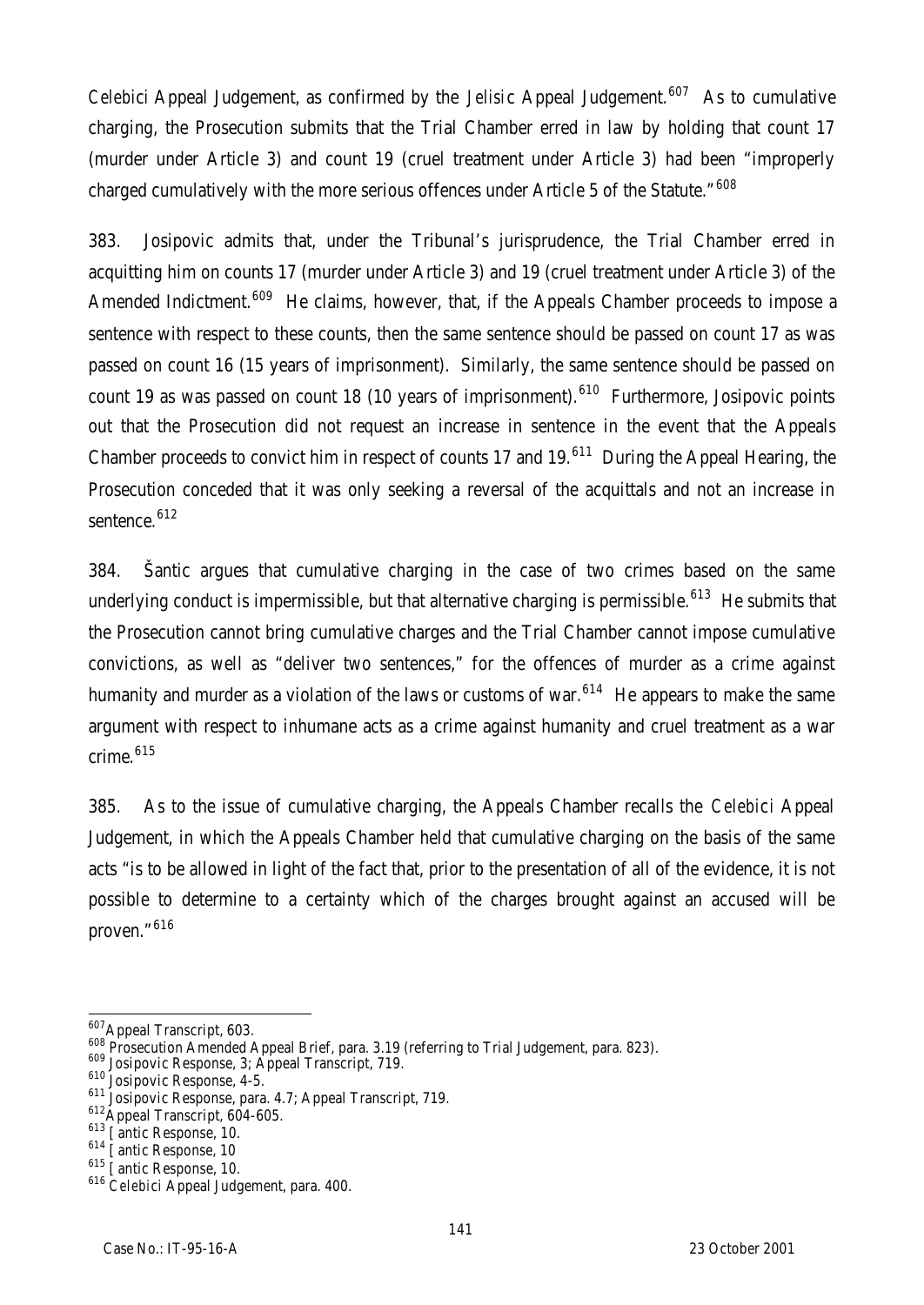386. In this case, the Trial Chamber held that counts 17 (murder as a violation of the laws or customs of war) and 19 (cruel treatment as a violation of the laws or customs of war) had been improperly charged cumulatively with the counts containing Article 5 charges for murder and for inhumane acts as crimes against humanity. $617$  The Appeals Chamber accepts the Prosecution's assertion that this holding was in error. Under the reasoning set forth in the *Celebi*c*i* Appeal Judgement, cumulative charging on the basis of the same set of facts is generally permissible. As a result, the Trial Chamber erred in holding that the Article 3 counts had been impermissibly charged with the Article 5 counts.

387. Addressing the issue of cumulative convictions under Article 3 and Article 5 of the Statute, the Appeals Chamber recalls that in the *Jelisi*c Appeal Judgement, following the reasoning of the *Celebi*c*i* Appeal Judgement, the Appeals Chamber held that cumulative convictions under both Articles 3 and 5 are permissible. In *Celebi*c*i*, the Appeals Chamber articulated a two-pronged test to be applied to the question of cumulative convictions. It held that

… reasons of fairness to the accused and the consideration that only distinct crimes may justify multiple convictions, lead to the conclusion that multiple criminal convictions entered under different statutory provisions but based on the same conduct are permissible only if each statutory provision involved has a materially distinct element not contained in the other. An element is materially distinct from another if it requires proof of a fact not required by the other.

Where this test is not met, the Chamber must decide in relation to which offence it will enter a conviction. This should be done on the basis of the principle that the conviction under the more specific provision should be upheld. Thus, if a set of facts is regulated by two provisions, one of which contains an additional materially distinct element, then a conviction should be entered only under that provision.<sup>618</sup>

In *Jelisi*c*,* the Appeals Chamber, applying the test set out in *Celebi*c*i*, stated:

…Article 3 requires a close link between the acts of the accused and the armed conflict; this element is not required by Article 5. On the other hand, Article 5 requires proof that the act occurred as part of a widespread or systematic attack against a civilian population; that element is not required by Article 3. Thus each Article has an element requiring proof of a fact not required by the other. As a result, cumulative convictions under both Articles 3 and 5 are permissible.<sup>6</sup>

388. Following this reasoning, the Appeals Chamber in this case holds that the Trial Chamber erred in acquitting Josipovic and Šantic on counts 17 and 19, and reverses these acquittals. Because the Prosecution has not sought an increase in sentence with respect to the reversal of these acquittals, the Appeals Chamber declines to address the issue of the potential impact on sentencing that the entry of cumulative convictions might have had in relation to these counts.

 $\overline{a}$ <sup>617</sup> Trial Judgement, para. 823.

<sup>618</sup> *Celebi*c*i* Appeal Judgement, paras. 412-413.

<sup>619</sup> *Jelisi*c Appeal Judgement, para. 82.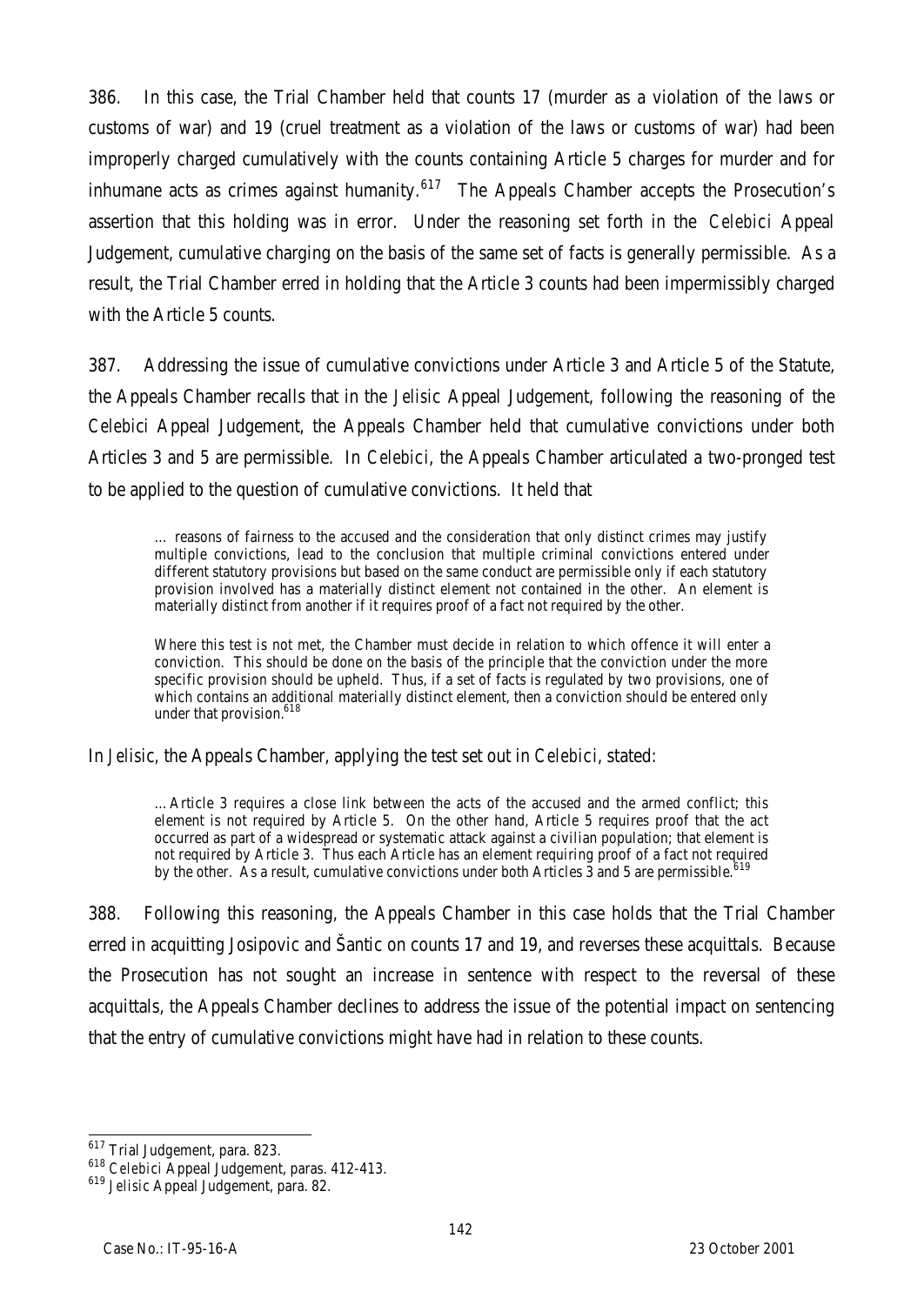#### **C. Appeal of Josipovic against conviction for multiple crimes under Article 5 of the Statute**

389. Josipovic asserts that cumulative convictions under Article 5(a) (murder) (count 16) and Article 5(h) (persecution) (count 1) are impermissible, and that he was impermissibly charged under both Article 5(a) (murder) (count 16) and Article 5(i) (other inhumane acts) (count 18).<sup>620</sup> He maintains that

when a form of the crime from Article 5 of the Statute is in question, then the cumulation of the crime of persecution from Article 5(h) of the Statute and murder from Article 5(a) of the Statute is not permissible, because the crime of persecution is consumed by the crime of murder.<sup>621</sup>

390. Josipovic adds that convicting an accused of two crimes based on the same act and imposing two sentences is not possible, but that "charging and sentencing for persecution would be possible…if no other form of a crime from Article 5…[were] implicated."<sup>622</sup> He concludes that crimes against humanity necessarily constitute prolonged, continuous acts, and that when an accused commits several forms of that crime, "he may be convicted only for one criminal act from Article 5 of the Statute." 623

391. In response, the Prosecution states that count 16 (murder as a crime against humanity) and count 18 (other inhumane acts as a crime against humanity) were not based on the same underlying facts and that, therefore, the question of cumulative convictions with respect to these counts did not even arise.<sup>624</sup> However, with respect to the convictions under count 1 (Article 5(h)) and count 16 (Article 5(a)), and under count 1 (Article 5(h)) and count 18 (Article 5(i)), the Prosecution argues as follows. It states that, pursuant to the principles on cumulative charging and convictions established in the *Celebi*c*i* Appeal Judgement, an individual may be charged and convicted cumulatively for persecution and murder as crimes against humanity.<sup>625</sup> Similarly, with regard to the crimes against humanity of persecution and other inhumane acts, the Prosecution submits that the Trial Chamber's conclusion that an accused can be charged and convicted, on the basis of the same conduct, under both of these offences, is correct.<sup>626</sup> With respect to Josipovi {'s claim that crimes against humanity are continuous, prolonged offences, the Prosecution submits that a single

 $\overline{a}$  $^{620}$  He also states that he did not "participate in the murder of Musafer Pušcul as a co-perpetrator by acting or omissions, nor did he stimulate others to commit murder, nor was he a commander. Thus he cannot be responsible for any inhumane acts committed by others." Josipovic Appeal Brief, 34. However, this appears to be an evidentiary issue, unrelated to the legal question of cumulative convictions.

<sup>&</sup>lt;sup>621</sup> Josipovic Appeal Brief, 34.

<sup>622</sup> Josipovic Appeal Brief, 34.

<sup>623</sup> Josipovic Appeal Brief, 35.

<sup>&</sup>lt;sup>624</sup> Prosecution Response, para. 9.8. For an explanation of the difference in the underlying facts, see the discussion *infra* para. 393.

<sup>&</sup>lt;sup>625</sup> Prosecution Response, paras 9.19-9.21.

<sup>&</sup>lt;sup>626</sup> Prosecution Response, para. 9.38.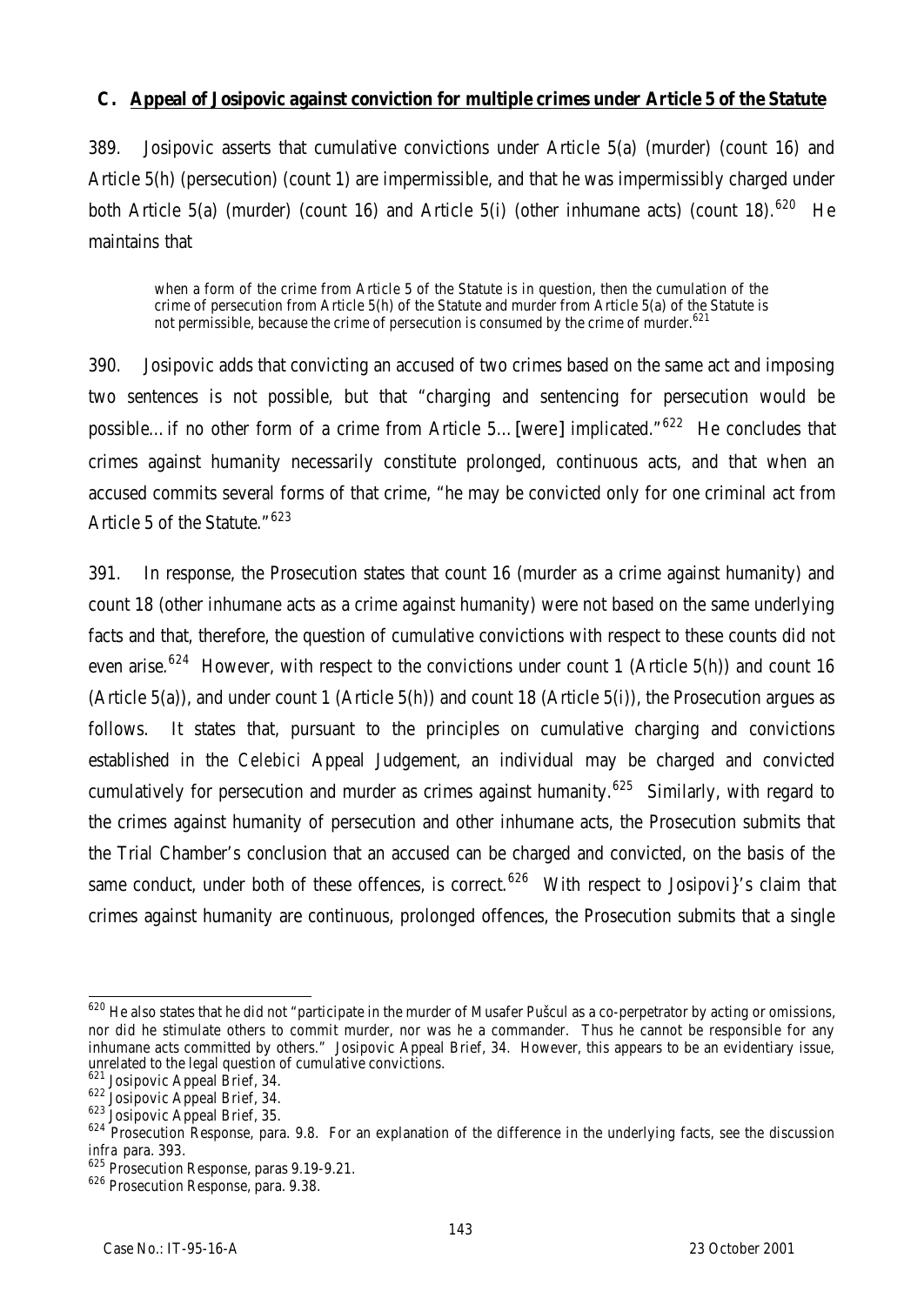act can constitute a crime against humanity.<sup>627</sup> The Prosecution also submits that Josipovi}'s contention, that charging and sentencing for persecution is possible only if no other offence under Article 5 are involved, is erroneous.  $628$ 

392. During the Appeal Hearing, the Prosecution claimed that, according to its understanding of the appeal documents filed by Josipovic, his separate ground of appeal concerning the permissibility of cumulative convictions for persecution (Article 5(h)) and murder (Article 5(a)), and for persecution (Article 5(h)) and other inhumane acts (Article 5(i)), had been abandoned.<sup>629</sup> Counsel for Josipovic subsequently confirmed, at the same hearing, that this ground had indeed been abandoned.<sup>630</sup>

393. As to Josipovic's claim that he was impermissibly charged under Article 5(a) (murder) (count 16) and Article 5(i) (other inhumane acts) (count 18), the Appeals Chamber accepts the Prosecution argument that the acts underlying these counts were dissimilar. The acts underlying the Article 5(a) (murder) charge involved killing or aiding and abetting the killing of Musafer Pušcul (count 16), whereas the acts underlying the Article 5(i) (other inhumane acts) charge involved forcibly removing a family from its home and holding family members nearby while Musafer Pušcul was being killed and burning the family home (count 18). Therefore, the question of cumulative charging on the basis of the same acts does not arise with respect to them.

394. Josipovic has also claimed that he was impermissibly charged under Article 5(h) (persecution) (count 1) and Article 5(a) (murder) (count 16). In general, he claims that charging for the crime of persecution would be permissible only if no other Article 5 offence were implicated. The Appeals Chamber does not share this view. It reiterates that in general, cumulative charging is to be allowed, and therefore, Josipovic and Šantic were not impermissibly charged under the Article 5 counts.

395. As to Josipovic's argument that he was impermissibly convicted under Article 5(h) (persecutions) (count 1) and Article 5(a) (murder) (count 16) on the one hand and Article 5(h) (persecutions) (count 1) and Article 5 (i) (other inhumane acts) (count 18) on the other,  $631$  the Appeals Chamber declines to rule upon this issue as this ground of appeal was abandoned by Josipovic and never raised by [antic.

 $\overline{a}$ 

<sup>&</sup>lt;sup>627</sup> Prosecution Response, para. 9.57.

<sup>628</sup> Prosecution Response, para. 9.66.

<sup>629</sup> Appeal Transcript, 934.

<sup>630</sup> Appeal Transcript, 934.

<sup>631</sup> Josipovi} Appeal Brief, 34-35.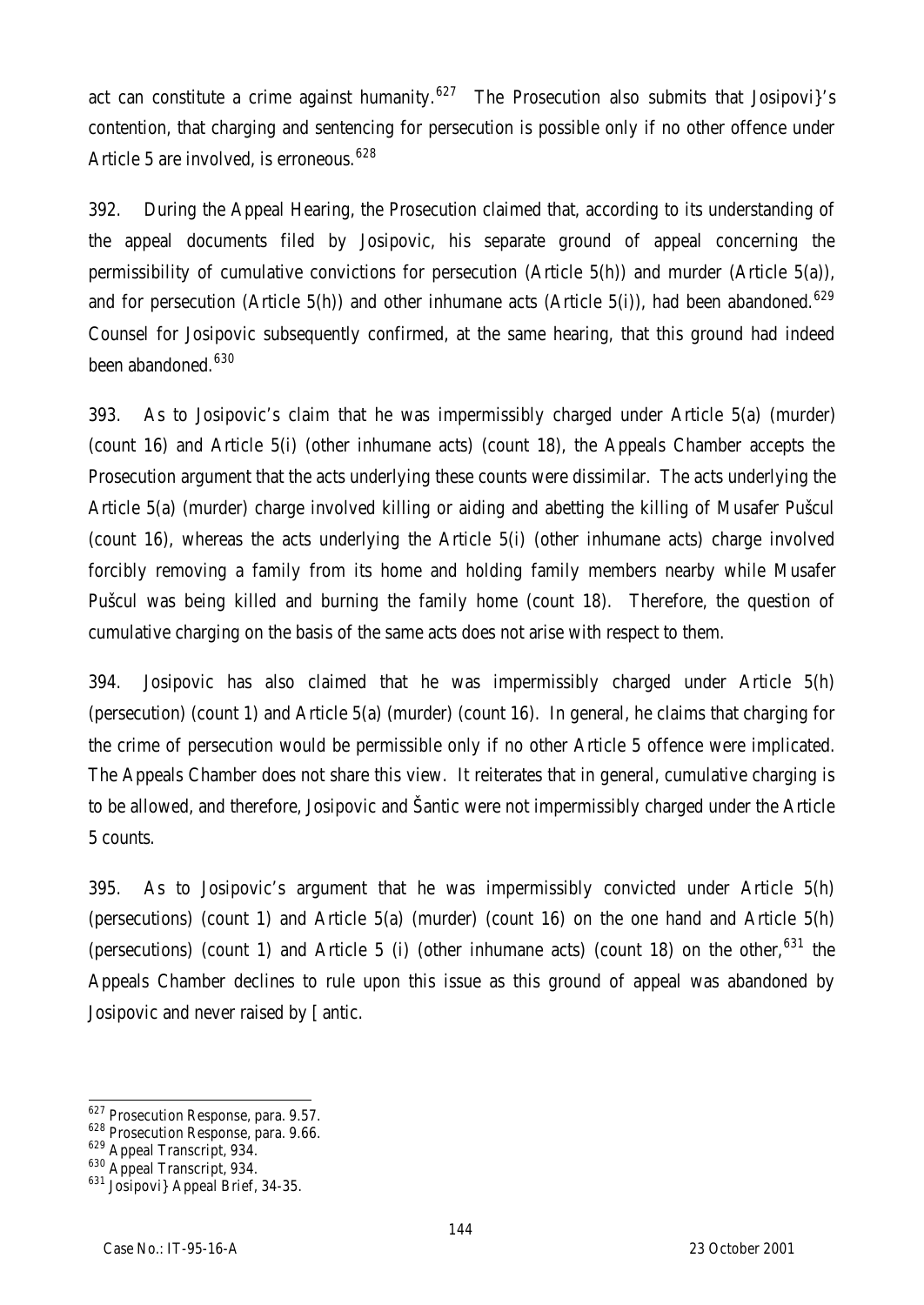#### **D. Conclusion**

396. The Appeals Chamber reverses the Trial Chamber's entry of acquittals for Josipovic and Šantic under counts 17 and 19 of the Amended Indictment. It further finds that the Trial Chamber erred in holding that the Article 3 counts had been impermissibly charged with the Article 5 counts.

# **IX. APPEALS AGAINST SENTENCE**

## **A. Introduction**

397. Given that the Appeals Chamber has allowed the appeals against conviction filed by Vlatko, Mirjan and Zoran Kupreškic and reversed the Trial Chamber's findings of guilt, it is not necessary for it to pronounce on the issues raised in their respective appeals against sentence. However, two appeals against sentence remain, namely those filed by Josipovic and Šantic. Further, although not raised as a formal ground of appeal, the Prosecution made submissions about the penalty imposed upon Josipovic for his conviction of murder as a crime against humanity as compared to the penalty imposed for his conviction of persecution as a crimes against humanity.

398. The grounds of appeal advanced by Josipovic and Šantic against sentence may be summarised as follows:

#### Appeal against sentence filed by Josipovic

Failure to consider certain mitigating factors.

Error in failing to give adequate consideration to the general practice of the courts of the former Yugoslavia as to sentence.

Error in assessment of Josipovic's role in relation to his criminal conduct in Ahmici.

Appeal against sentence filed by Šantic

Error in considering Šantic's command role as an aggravating circumstance.

Error in consideration of the sentencing practice of the courts of the former Yugoslavia and violation of the principle *nullum crimen sine lege.*

Unlawful reliance on exhibits P 390 and P 391.632

Incorrect determination of aggravating factors.

Failure to consider all relevant mitigating circumstances.

Error in failing to consider sentences imposed on other accused before this Tribunal and before other international courts.

 $\overline{a}$ <sup>632</sup> [anti} Appeal Brief, para. 2.5.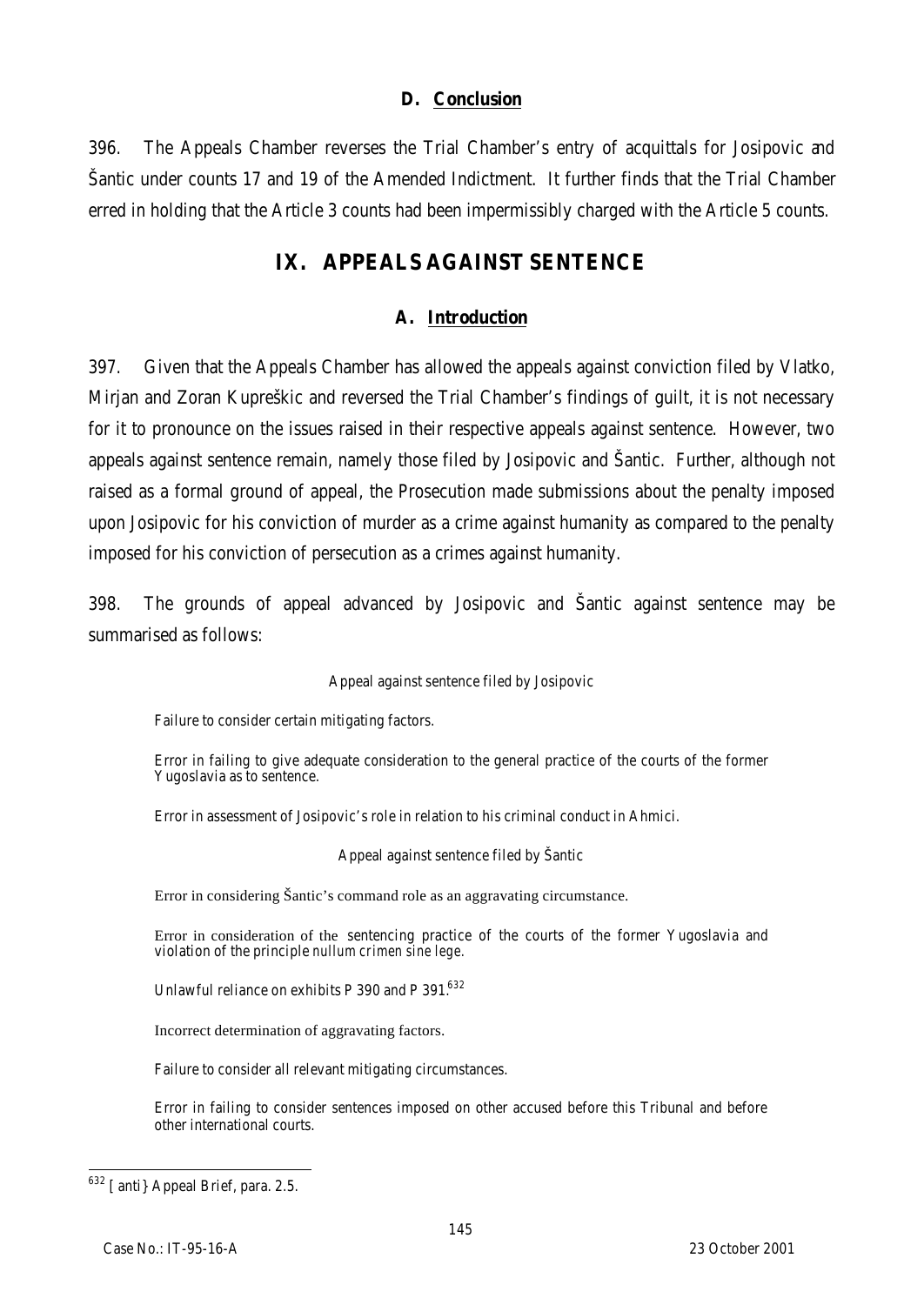399. Šantic also requests that the Appeals Chamber take into account his post-conviction cooperation with the Prosecution and reduce his sentence.

### **B. Findings by the Trial Chamber**

### 1. Trial Chamber's findings on Josipovic's participation and considerations as to sentence

400. The Trial Chamber found that Josipovic was a member of the HVO prior to 16 April 1993, a member of the village guard and he was seen in the village with a rifle and in uniform.<sup>633</sup> It found that he participated in the attack on the Pušcul house and was part of the group of soldiers who attacked and burned the house and murdered Musafer Pušcul,  $634$  and that he went to the house with the common intent to kill and/or expel the inhabitants and set it on fire.<sup>635</sup> The Trial Chamber found that Josipovic participated in the attack on the house of Nazif Ahmic in which Nazif and his 14-year old son were killed and was in a commanding position with regard to the troops involved, <sup>636</sup> that he led soldiers near the Ogrev plant on the afternoon of 16 April, wearing a camouflage uniform and a multi-coloured cap and with an automatic rifle,  $637$  and that he was armed and active, playing his full part in the attacks on his neighbours sometimes having command over a group of soldiers.<sup>638</sup> Finally, the Trial Chamber found that he "was aware that he would be attacking unarmed and helpless civilians, and that this attack was part of a large-scale campaign of 'ethnic cleansing' of Muslims from the Lašva River Valley."<sup>639</sup>

401. Josipovic was convicted of three counts in the Amended Indictment: persecution, murder and other inhumane acts as crimes against humanity.<sup>640</sup> The Appeals Chamber has also now reversed the Trial Chamber's entry of acquittal for counts 17 and 19 (violations of the laws or customs of war, murder and cruel treatment respectively).<sup>641</sup> When sentencing, the Trial Chamber found that Josipovic had played an active role in the killing of Bosnian Muslims<sup>642</sup> and that "he was actively involved in the burning of private property." $643$  The Trial Chamber recalled that he participated in the attack on the Pušcul house, during which Musafer Pu{}ul was killed and the family expelled after having been forced to witness his murder. In addition, it recalled the fact that

 $\overline{a}$  $633$  Trial Judgement, paras 502 and 809.

<sup>634</sup> Trial Judgement, para. 810.

<sup>635</sup> Trial Judgement, para. 814.

<sup>636</sup> Trial Judgement, paras 504 and 811.

<sup>&</sup>lt;sup>637</sup> Trial Judgement, paras 488 and 812.

<sup>&</sup>lt;sup>638</sup> Trial Judgement, paras 509 and 813.

<sup>639</sup> Trial Judgement, para. 814.

<sup>&</sup>lt;sup>640</sup> Counts 1, 16 and 18 respectively.

<sup>641</sup> *See supra* paras 388 and 396.

<sup>642</sup> Trial Judgement, para. 859.

<sup>643</sup> Trial Judgement, para. 859.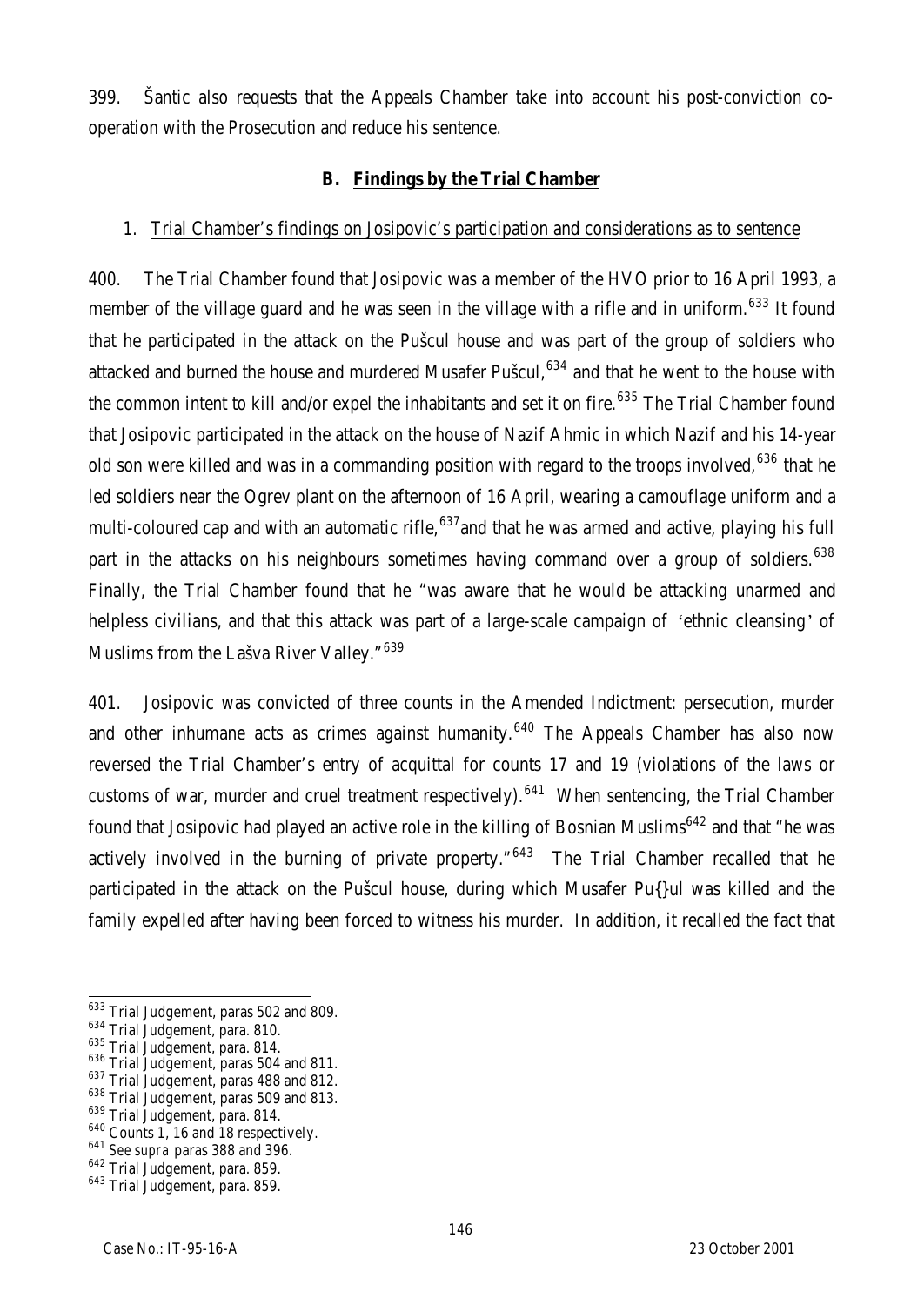he participated in the attack on the house of Nazif Ahmic in which he and his son were killed as well as Josipovi}'s active involvement in the burning of private property.

402. Finally, as to mitigating factors, the Trial Chamber found that Josipovic lent an HVO army vest to a Mr. Osmanovic, a Muslim, to assist him to escape, that during the attack on 16 April he stopped other soldiers from killing Witness DD and that he voluntarily surrendered to the Tribunal.<sup>644</sup> He was sentenced to 10, 15 and 10 years of imprisonment for persecution, murder and other inhumane acts as crimes against humanity respectively, the Trial Chamber ordering that these terms should be served concurrently.

## 2. Trial Chamber findings on Šantic's participation and considerations as to sentence

403. The Trial Chamber found that Šantic was a commander of the 4<sup>th</sup> Battalion of the Military Police and commander of the Jokers,<sup>645</sup> and that he participated in the attack on the Pušcul house and was part of the group of soldiers who attacked, burned the house and murdered Musafer Pušcul.<sup>646</sup> The Trial Chamber could infer from his position as a company commander of the military police and commander of the Jokers that he passed on the orders of his superiors to his men while his presence on the scene of the attack also served as an added encouragement for his subordinates to carry out the orders they had received.<sup>647</sup>

404. Consequently, Šantic was convicted of three counts in the Amended Indictment: persecution, murder and other inhumane acts as crimes against humanity.<sup>648</sup> The Appeals Chamber has also now reversed the Trial Chamber's entry of acquittal for counts 17 and 19 (violations of the laws or customs of war, murder and cruel treatment respectively).<sup>649</sup> In determining his sentence, the Trial Chamber found that, with regard to the conviction for persecution, Šantic's "role was most serious, *since he was a commander*, who assisted in the strategic planning of the whole attack."<sup>650</sup> It found that he passed on orders from his superiors to his subordinates, which amounted to reissuing illegal orders. The Trial Chamber further found that such a role "renders particularly grave his participation in the offences committed."<sup>651</sup> In general, it considered that he played an active role in the killing of Bosnian Muslim civilians in Ahmici, the destruction of Bosnian homes and property and the expulsion of Bosnian Muslims from the region and referred, in particular, to

 $\overline{a}$  $^{644}_{12}$  Trial Judgement, para. 860.

<sup>645</sup> Trial Judgement, para. 826.

<sup>646</sup> Trial Judgement, paras. 503 and 827.

<sup>&</sup>lt;sup>647</sup> Trial Judgement, para. 827.

<sup>&</sup>lt;sup>648</sup> Counts 1, 16 and 18 respectively. The Appeals Chamber has also now substituted verdicts of guilt for counts 17 and 19 (violations of the laws or customs of war, murder and cruel treatment respectively).

<sup>649</sup> *See supra* paras 388 and 396.

<sup>650</sup> Trial Judgement, para. 862(emphasis added).

<sup>651</sup> Trial Judgement, para. 862.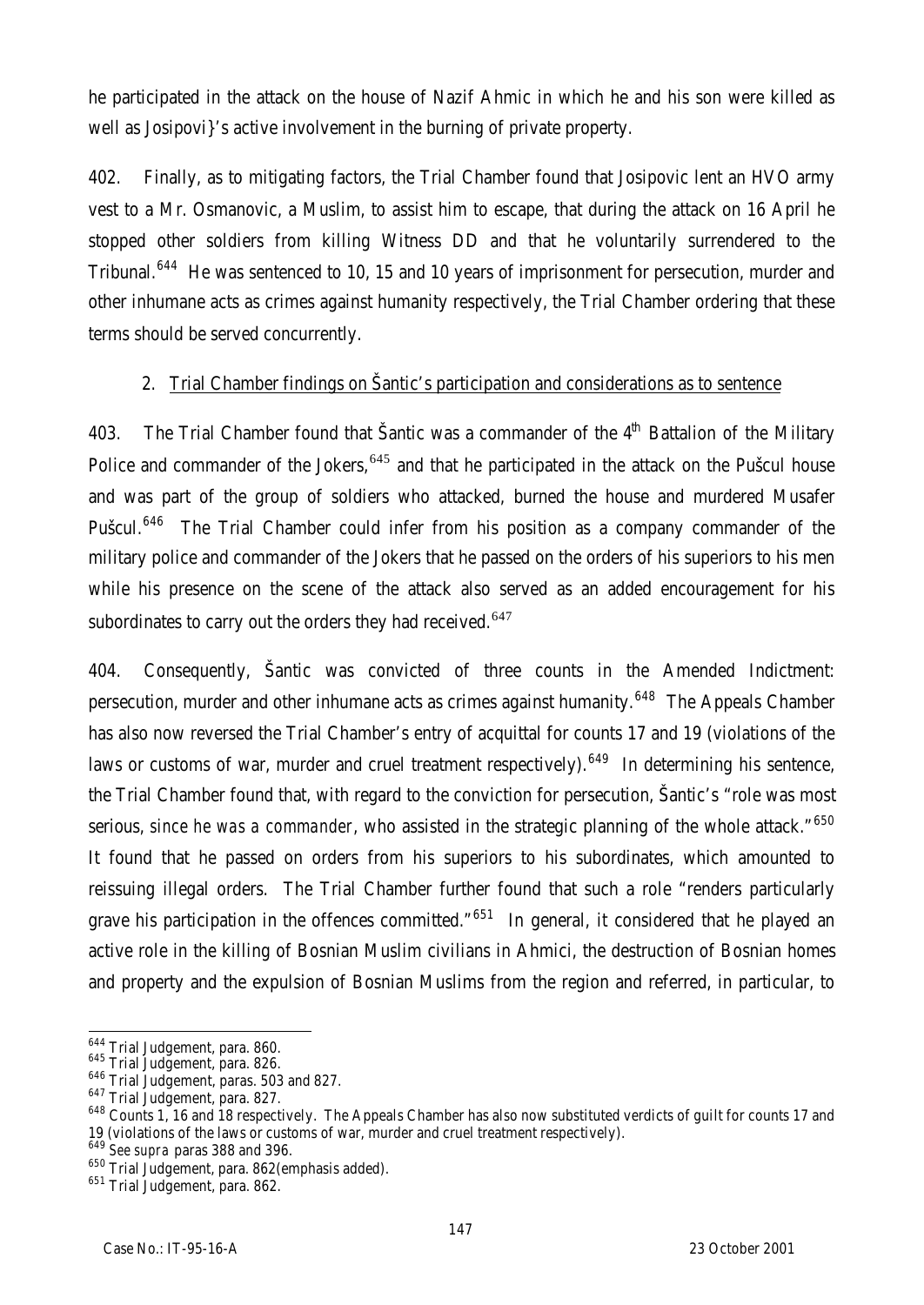the attack on the Pušcul home, including the expulsion of the family after having been forced to witness the murder of Musafer Pušcul. Finally, it referred to the fact that the attack had been "launched in the early hours of the morning, allowing the victims no opportunity whatsoever to escape."<sup>652</sup> As to mitigating factors, the Trial Chamber noted Santic's voluntary surrender to the Tribunal<sup>653</sup> and sentenced him to 25, 15 and 10 years of imprisonment for the convictions on persecution, murder and other inhumane acts as crimes against humanity respectively, ordering that these sentences should be served concurrently.

### **C. Standard of review in appeals against sentence**

## 1. Overall standard of review

405. Both the Prosecution and the two Defendants have made submissions on the standard of review in appeals against sentence. During the Appeal Hearing, counsel for Josipovic argued on behalf of all Defendants.<sup>654</sup> He submitted that the test applied by the Appeals Chamber to date is "a rather onerous way of approaching a question of an appeal against sentence."<sup>655</sup> He stated that, although there can be no such thing as one right sentence, as different judges acting reasonably can properly arrive at different sentences, sentences ought to be subject to review if they were "capricious or perhaps more likely excessive."<sup>656</sup> He maintained that this "opens the door to a fair review of an excessive sentence not by the appellant seeking to identify a discernible error, but by demonstrating that when looked at the case in the round and putting all the factors into account, the sentence is out of reasonable proportion with the line of sentences passed in similar circumstances for the same offences."<sup>657</sup> In this regard, the Defendants submit that there is a recognisable range of tariffs or sentences, and a discernible pattern of sentencing, created by relevant precedents. 658

406. Concerning the general overall standard of review in appeals against sentence, the Prosecution relies largely on submissions put forward in previous appeals before the Tribunal and submits that "[i]t has not been shown that the Trial Chamber committed errors of substantive law in its sentencing procedure. Nor has it been demonstrated that the Trial Chamber imposed sentences outside the discretionary framework provided by the Statute and the Rules."<sup>659</sup>

 $\overline{a}$ <sup>652</sup> Trial Judgement, para. 862.

<sup>653</sup> Trial Judgement, para. 862.

<sup>654</sup> Joint argument was presented by Mr. Clegg, counsel for Josipovi}. *See* Appeal Transcript, 573 *et seq.*

<sup>655</sup> Appeal Transcript, 574.

<sup>656</sup> Appeal Transcript, 575; *see also* Josipovic Reply, para. 3.8.

<sup>657</sup> Appeal Transcript, 575; *see also* Josipovic Reply, para. 3.8 (submitting that, "in principle, a sentence may be thought to be capricious or excessive if it is not of reasonable proportion with a line of sentences passed in similar circumstances for the same offences.")

<sup>658</sup> Appeal Transcript, 575-576.

<sup>659</sup> Prosecution Response, para. 34.26; *see also* Appeal Transcript, 891–894.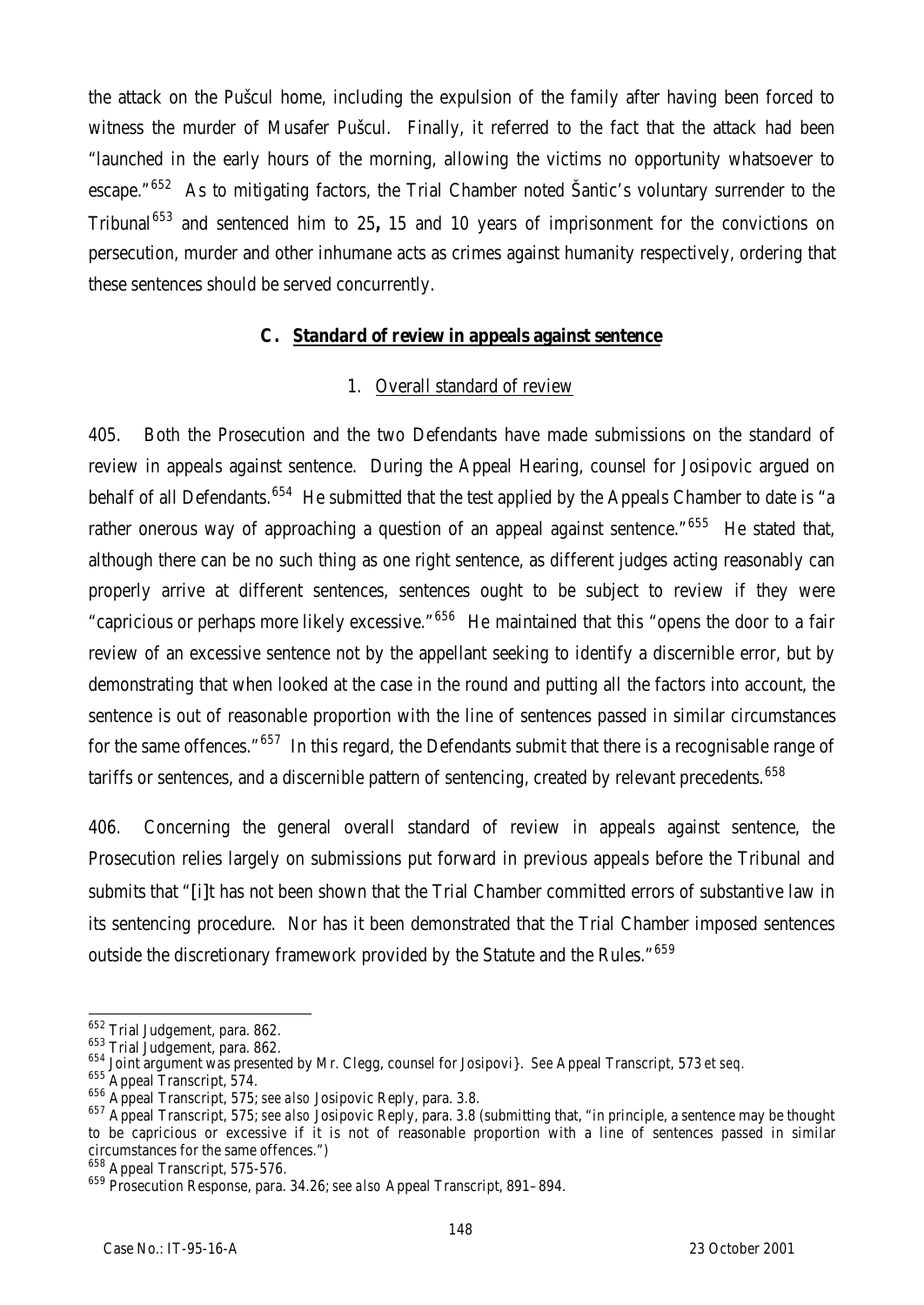407. The Appeals Chamber has, in previous cases, considered the question of the standard of review in appeals against sentence in some depth. It does not intend to rehearse the same discussion in detail here, having been presented with no reason to depart from the settled jurisprudence. It suffices simply to summarise that jurisprudence.

408. The most important point to recall is the fact that "[t]he appeal process…is not designed for the purpose of allowing parties to remedy their own failings or oversights during trial or sentencing."<sup>660</sup> Appellate proceedings do not constitute a trial *de novo* and are, rather, of a "corrective nature." The standard to be applied in this appeal will therefore be the following:

[A]s a general rule, the Appeals Chamber will not substitute its sentence for that of a Trial Chamber unless 'it believes that the Trial Chamber has committed an error in exercising its discretion, or has failed to follow applicable law.' The Appeals Chamber will only intervene if it finds that the error was 'discernible.' As long as a Trial Chamber does not venture outside its 'discretionary framework' in imposing sentence, the Appeals Chamber will not intervene. It therefore falls on each appellant…to demonstrate how the Trial Chamber ventured outside its discretionary framework in imposing the sentence it did.<sup>661</sup>

409. This is the standard that will be applied to the present appeals.

#### 2. Standard of review when faced with material not advanced before the Trial Chamber

410. As to whether a defendant may appeal his or her sentence based on material not advanced before the Trial Chamber, the Defendants rely on Article 24 of the Statute and, what they submit to be, the duty or obligation of a Trial Chamber to satisfy itself that the requisite material is before it.<sup>662</sup> They assert that "[i]t follows ... that if, on appeal, the Trial Chamber can be demonstrated not to have taken account of factors identified by Article 24 and, as a consequence, injustice has resulted, then the Appeal Chamber is certainly entitled…to review the sentence in the light of that."<sup>663</sup>

411. Relying on Rule 85(A)(vi) of the Rules, the Prosecution submits that an appellant is precluded, "as a general principle, from raising for the first time on appeal matters…pertaining to sentence that should have been raised and could have been raised at trial."<sup>664</sup> In particular, it submits that, in the case of represented accused, "it is a matter for counsel representing the accused

 $\overline{a}$ <sup>660</sup> *Celebici* Appeal Judgement, para. 724 (citing *Prosecutor* v *Erdemovic*, Case No.: IT-96-22-A, Judgement, 7 October 1997, para. 15).

<sup>661</sup> *Celebici* Appeal Judgement, para. 725 (citations omitted).

<sup>662</sup> *See* Josipovic Reply, para. 3.15 (submitting that "[t]he silence of defence Counsel or of an unrepresented defendant does not absolve the Trial Chamber from its obligation under the Statute.")

<sup>663</sup> Appeal Transcript, 577; *see also* Josipovic Reply, para. 3.14 (submitting that "[i]f material exists which demonstrates that the sentence is excessive then that material ought to be received by the Appeals Chamber even if it were not placed before the Trial Chamber."); *see also* Josipovi} Reply, para. 3.16.

<sup>664</sup> Appeal Transcript, 812.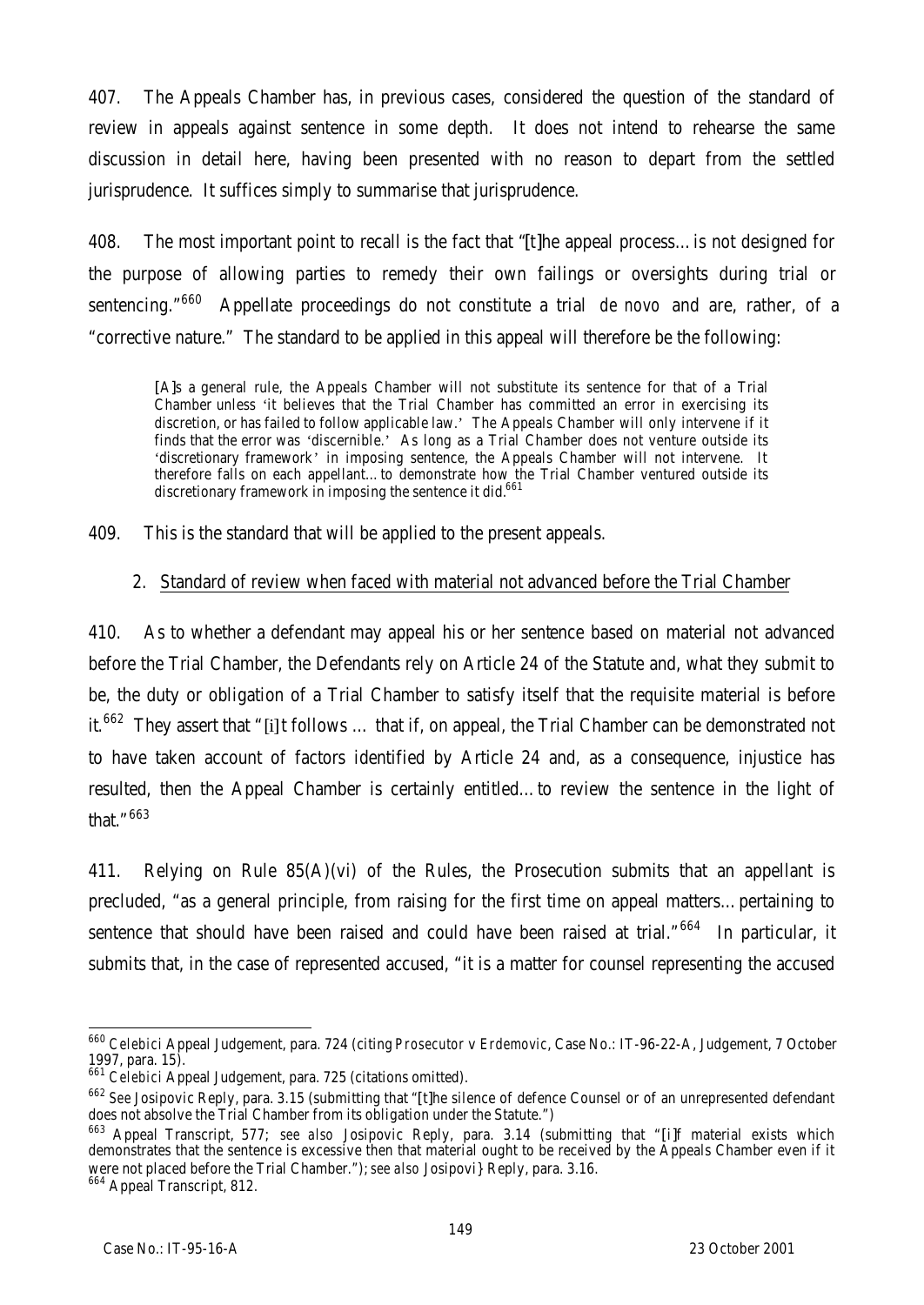to present whatever mitigating circumstances that are available."<sup>665</sup> It submits that additional evidence concerning sentence adduced on appeal should be subject to the requirements of Rule 115.666

412. In part, the Defendants raise factors before the Appeals Chamber not specifically presented to the Trial Chamber. Clarifying their general submissions during the Appeal Hearing, they appear to suggest that the Trial Chamber was under an obligation to search for information or factors that were not specifically raised before it by the accused. At that hearing, the following exchange took place between the Presiding Judge and counsel for Josipovi}:

Q: Are you suggesting the Trial Chamber or the Appellate Chamber is under such an obligation? For instance, suppose a Defence counsel does not raise anything about individual circumstances which is mentioned in Article 24 in mitigation, are you suggesting that the Appellate Chamber has an obligation to go hunt around and see if there was some mitigating circumstances even though the Defence counsel didn't raise them in the trial court?

A: Firstly, I'm suggesting the Trial Chamber has that obligation and Article 24…

Q: How could a Trial Chamber have an obligation to look for individual circumstances if the Defence counsel doesn't raise them?

A: Well, there might not be a Defence counsel. You may have somebody who –

Q: Well, assuming there is one.

A: One has got to reflect on what the position would be then, what does Article 24 enjoin the Trial Chamber if you have somebody that refuses to recognise the Court and they are convicted? Then the Trial Chamber, in those circumstances, in my submission, would probably seek the assistance of the Prosecutor and ask the Prosecutor to indicate what individual circumstances they were aware of, and also to identify itself from the evidence heard what other individual circumstances may assist on sentence and to specify that in it's sentencing remarks.

…

My submission is that would apply if Defence counsel were less than helpful.<sup>667</sup>

413. Ultimately, counsel appears to confine his assertion that the appellate court must independently scan the record for material that might be relevant in sentencing, to situations where an accused is not represented by counsel, refuses to recognise the court and is convicted, as well as to situations in which "[d]efence counsel were less than helpful." 668

414. The Appeals Chamber notes that, in this case, both Defendants in question were represented by counsel and filed written submissions on sentencing (or their individual circumstances) before

 $\overline{a}$ <sup>665</sup> Appeal Transcript, 895.

<sup>666</sup> Appeal Transcript, 813.

<sup>667</sup> Appeal Transcript, 579-580.

<sup>668</sup> Appeal Transcript, 580.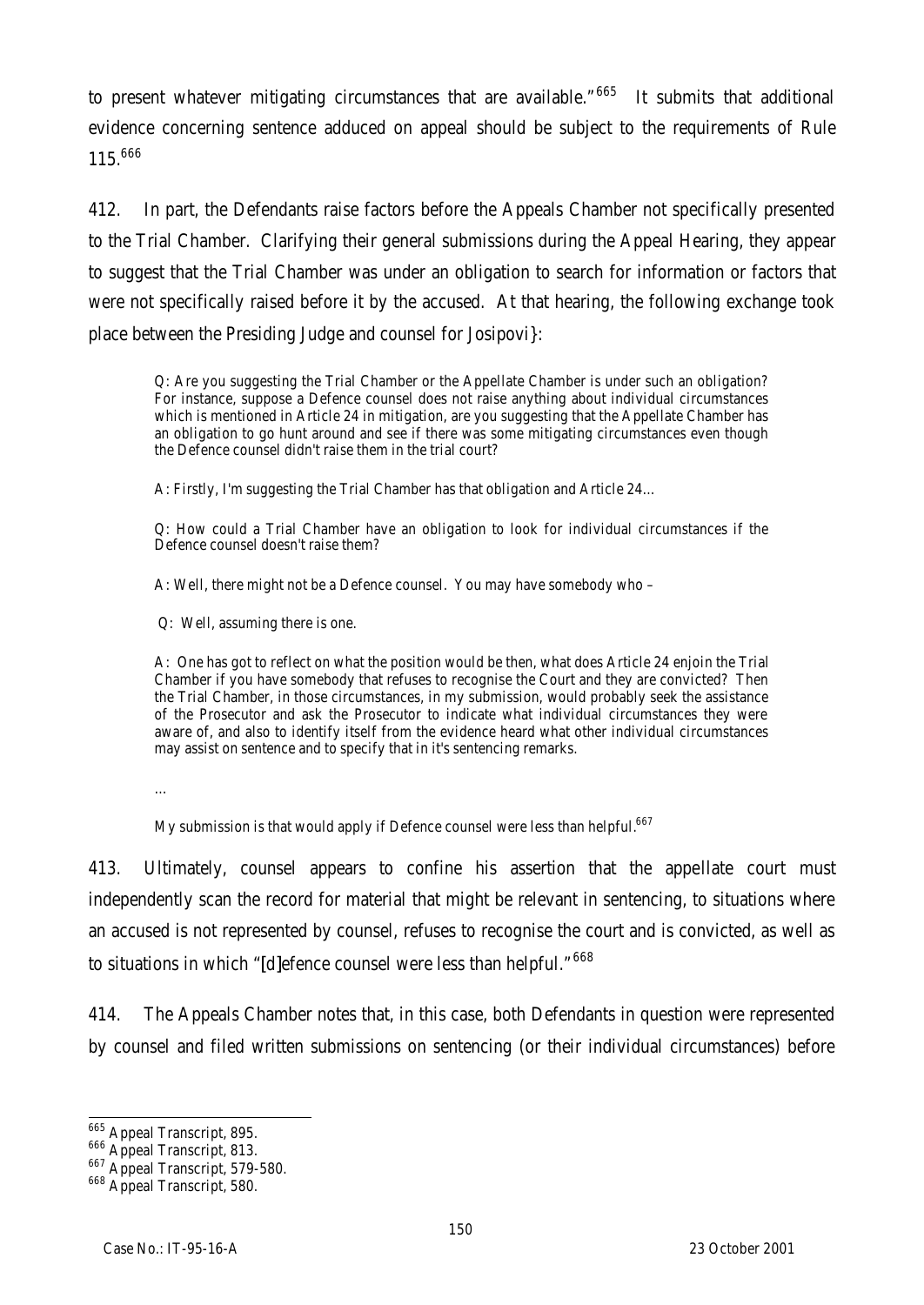the Trial Chamber.<sup>669</sup> Rule 85(A)(vi) provides that a Trial Chamber will consider "any relevant information that may assist the Trial Chamber in determining an appropriate sentence if the accused is found guilty on one or more charges in the indictment." If an accused fails to put forward any relevant information, the Appeals Chamber does not consider that, as a general rule, a Trial Chamber is under an obligation to hunt for information that counsel does not see fit to put before it at the appropriate time. Counsel in this case has presented three scenarios that he submits would oblige the Appeals Chamber to look for new information. None of these appear to fit the Defendants in this case. In particular, as to the third category, counsel does not appear to have suggested that counsel at trial "were less than helpful." In these circumstances, the Appeals Chamber considers that no reason has been presented for it to consider and take into account any mitigating factors that, although available at the time, were not raised before the Trial Chamber.

### **D. Overlapping Issues in the appeals filed by Josipovic and Šantic**

### The practice of the courts of the former Yugoslavia and the Criminal Code of the SFRY

415. Šantic submits, in some detail, that the Trial Chamber is bound to follow the sentencing practice of the courts of the former Yugoslavia.<sup>670</sup> In particular, he relies on use of the word "shall" in Article 24(1) of the Statute as meaning that it is mandatory to follow this practice, though he omits to say that the "shall" precedes the words "have recourse to" not "be bound by".<sup>671</sup> Josipovic simply asserts, with no explanation, that the Trial Chamber did not "give adequate consideration to the general practice of imprisonment punishments in Courts of the former Yugoslavia."672

416. In response, the Prosecution relies on previous jurisprudence of the Tribunal, to the effect that the SFRY Criminal Code should only be used for guidance. It maintains that the Tribunal's consistent jurisprudence on this question should be followed and that no reason has been put forward to depart therefrom.<sup>673</sup>

417. As a preliminary point, the Appeals Chamber notes that Josipovic has put forward little to no argument in support of his assertion that the Trial Chamber failed to give adequate consideration to the practice of the courts of the former Yugoslavia. Although the Appeals Chamber could

 $\overline{a}$ <sup>669</sup> *See generally* Josipovic Closing Brief; *see also* [anti} Closing Brief.

<sup>670</sup> [antic Appeal Brief, para. 3.4.5.

<sup>&</sup>lt;sup>671</sup> [antic Appeal Brief, paras. 3.4.3-3.4.5.

 $672$  Josipovic Appeal Brief, 35. During the Appeal Hearing, counsel for [antic made a general submission on behalf of all Defendants on this topic. However, save for a general exposé of the factors taken into account in sentencing by the courts of the former Yugoslavia, no precise argument as to why the practice of these courts should be binding on the Tribunal was put forward. Similarly, no explanation was provided as to how the practice of the Tribunal digressed from this practice or how the Trial Chamber in the case of any of the Defendants had failed to apply these general principles. *See* Appeal Transcript, 589-596.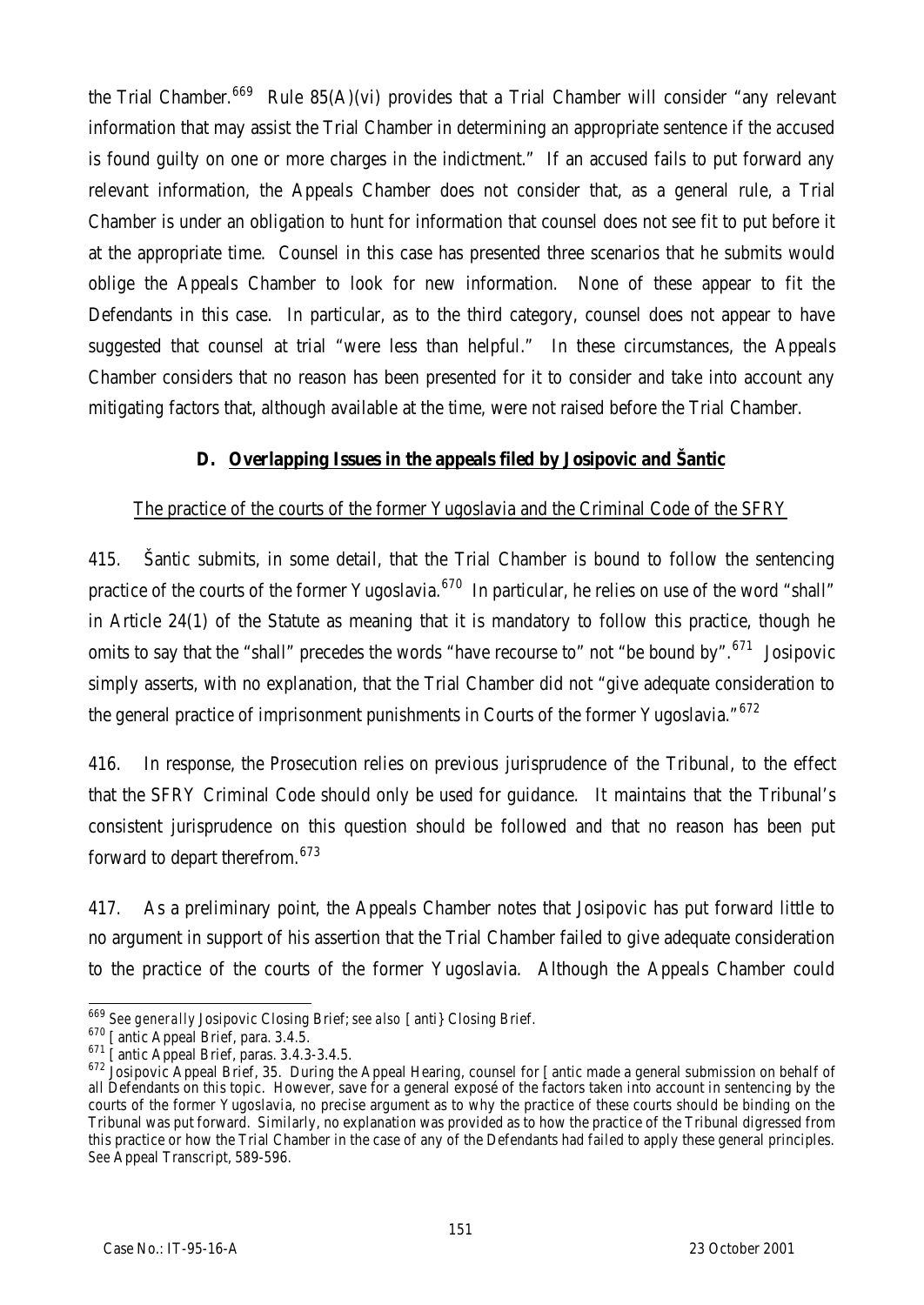dismiss Josipovic's argument on this basis alone, it will consider it further given the fact that the question has also been raised in more detail by Šantic.

418. Article 24(1) of the Statute does provide, *inter alia,* that "the Trial Chambers shall have recourse to the general practice regarding prison sentences in the courts of the former Yugoslavia."<sup>674</sup> Jurisprudence on this subject from the Appeals Chamber of this Tribunal, has consistently provided that, although the general practice of the courts of the former Yugoslavia may provide guidance (and should be considered), a Trial Chamber is not bound to act exactly as a court of the former Yugoslavia would.<sup>675</sup> The Appeals Chamber has found that, "in the interests of certainty and predictability, it should follow its previous decisions, but should be free to depart from them for cogent reasons in the interests of justice." $676$  The question arises as to whether the Defendants have put forward either different arguments or cogent reasons sufficient to justify the Appeals Chamber re-visiting this issue.

419. Turning first to the Trial Judgement, the Appeals Chamber believes that the Trial Chamber did have recourse to the practice of the courts of the former Yugoslavia regarding prison sentences, as required by the Statute and the Rules. The Trial Chamber stated it was

clear from these provisions – in particular the phrase 'have recourse to' and 'take into account' – that the Trial Chamber is not bound to follow the sentencing practice of the courts of the former Yugoslavia. Reference should be made to the said sentencing practice as an aid in determining the sentences to be imposed by the Trial Chamber.<sup>677</sup>

420. The Trial Chamber considered in some detail, Articles 33, 38, 41, 48 and 142 of the SFRY Criminal Code, finding, in particular, that Article 41 of the Code (governing general principles in determining punishment), "is essentially similar to the sentencing provisions of the Statute and the Rules."<sup>678</sup> In noting this article, it set out, in detail, the factors that a court should consider, including mitigating and aggravating circumstances, the degree of criminal responsibility and the circumstances of the commission of the offence.<sup>679</sup>

l

<sup>&</sup>lt;sup>673</sup> For example, in relation to Josipovic's argument, the Prosecution responds that the Trial Chamber's consideration on this point is "legally unassailable." Prosecution Response, para 38.46; *see also* Prosecution Response, para. 39.3.

<sup>674</sup> Rule 101(B) provides, *inter alia*, that "[i]n determining the sentence, the Trial Chamber shall take into account the factors mentioned in Art. 24, paragraph 2, of the Statute, as well as such factors as:…(iii) the general practice regarding prison sentences in the courts of the former Yugoslavia."

<sup>675</sup> *Jelisic* Appeal Judgement, para. 117; *Celebici* Appeal Judgement, para. 813. The ICTR has taken a similar approach to sentencing pursuant to Art. 23 of its own Statute, which requires that "the Trial Chambers shall have recourse to the general practice regarding prison sentences in the courts of Rwanda." *See, e.g.*, *Serushago* Sentencing Appeal Judgement, para. 30.

<sup>676</sup> *Aleksovski* Appeal Judgement, para. 107.

 $677$  Trial Judgement, para. 840.

<sup>678</sup> Trial Judgement, para. 841.

<sup>679</sup> Trial Judgement, footnote 989.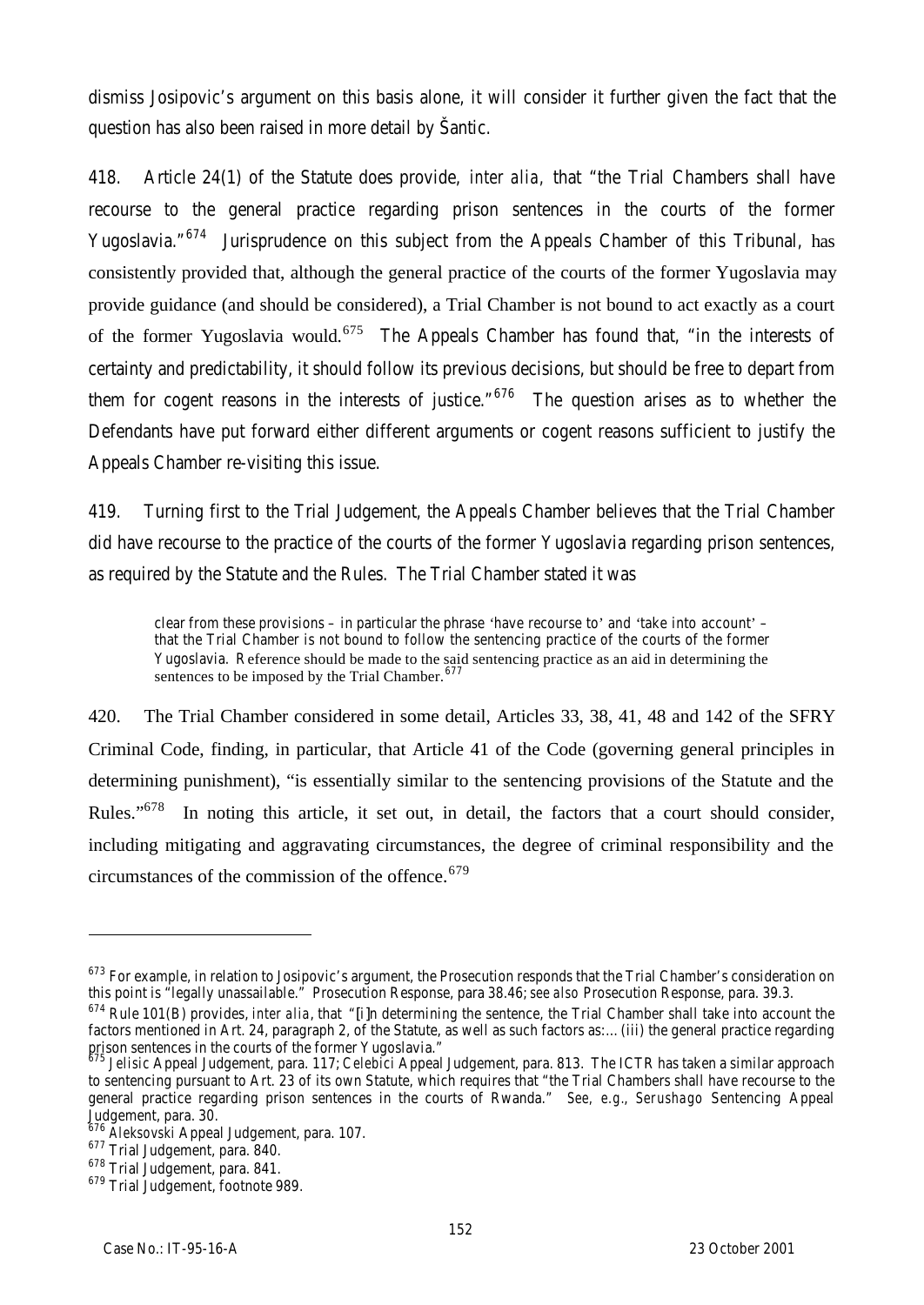421. Overall, the Appeals Chamber can find no error in this analysis. Neither Defendant has demonstrated why, contrary to consistent jurisprudence that was correctly followed by the Trial Chamber, the practice of the courts of the SFRY should be binding. However, in addition, they have failed to demonstrate how, even if it were binding, the Trial Chamber's analysis of their circumstances and their criminal culpability, could have differed. The Trial Chamber turned its attention to the relevant provisions of the code and then set out, in detail, the issues that it intended to consider.

422. Šantic also argues that his sentence of 25 years of imprisonment for persecution violated the principle of *nullum crimen sine lege* as such a long prison term was not available in the SFRY at the time his crimes were committed.<sup>680</sup> He points out that the crimes occurred on 16 April 1993 but the ICTY (which permits the higher sentence) was not created until the following month.<sup>681</sup> Santic submits that at the time the offence was committed, "the only courts with jurisdiction to try the offences charged in the indictment were SFRY courts…[T]he maximum term of incarceration allowed was 15 or 20 years, depending on the view of SFRY law advanced. $1682$  Consequently, he submits that the sentence he received for count 1 of the Amended Indictment, should be reduced.<sup>683</sup> In response the Prosecution relies on the findings in the *Celebici* Appeal Judgement and submits that Šantic "does not offer any new substantial argument that would require the Appeals Chamber to revisit its prior jurisprudence."<sup>684</sup>

423. As pointed out by the Prosecution, this question has already been considered by the Appeals Chamber in the *Celebici* Appeal Judgement. The Appeals Chamber accepted that the principle that Trial Chambers are not *bound* by the practice of courts in the former Yugoslavia

applies to offences committed both before and after the Tribunal's establishment. The Appeals Chamber can therefore see no reason why it should constitute a retrospective increase in sentence to impose a sentence greater than what may have been the maximum sentence available under domestic law in the former Yugoslavia at the time the offences were committed.<sup>685</sup>

424. It recalled, however, that any sentence imposed must be founded on the existence of applicable law. In the case of the crimes being prosecuted before the Tribunal, it stated that there could "be no doubt that the accused must have been aware of the fact that the crimes for which they

 $\overline{\phantom{a}}$  $^{680}$  [antic Appeal Brief, para. 2.4. He submits that "it violates fundamental principles of both international and virtually every national legal system to assess a punishment for a crime which is greater than that authorised by law at the time of the acts constituting the offence."

 $681$  [antic Appeal Brief, para. 2.4(B).

 $682$  [antic Appeal Brief, para. 2.4(C).

<sup>&</sup>lt;sup>683</sup> [antic Appeal Brief, para 2.4.

<sup>&</sup>lt;sup>684</sup> Prosecution Response, para. 39.6.

<sup>685</sup> *Celebici* Appeal Judgement, para. 816.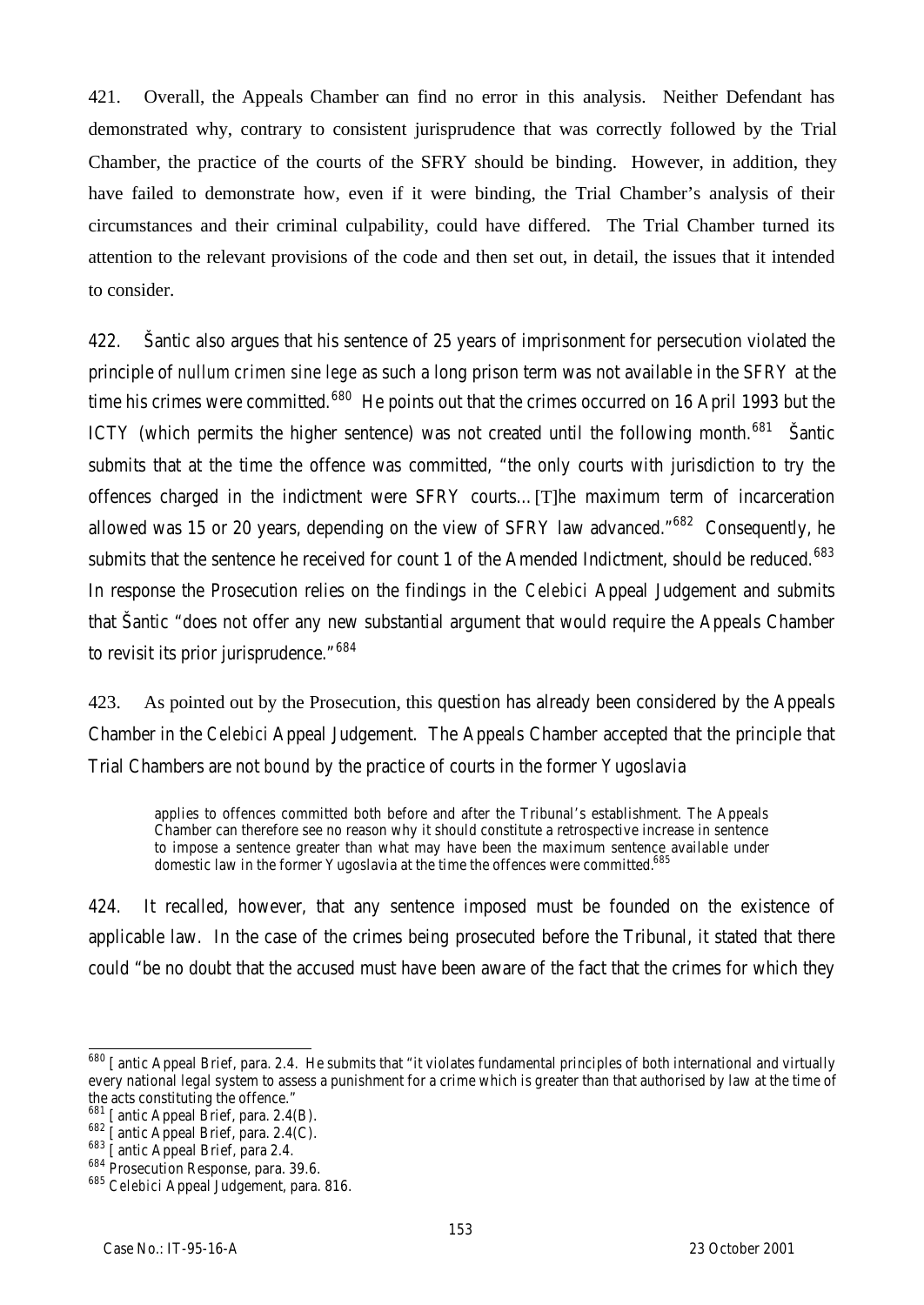were indicted are the most serious violations of international humanitarian law, punishable by the most severe penalties."<sup>686</sup>

425. In this case, Šantic was sentenced to 25 years of imprisonment for the crime of persecution, based on acts found by the Trial Chamber to be particularly grave and serious. This sentence was permissible under the Rules of the Tribunal, which allow for a maximum sentence of life imprisonment.<sup>687</sup> As in the aforementioned case, the Appeals Chamber considers that Šantic could have been in no doubt that a very severe sentence, even up to this maximum, was a real possibility if convicted for the crimes alleged in the Amended Indictment.

426. Neither Šantic nor Josipovic has presented any basis for the Appeals Chamber to revisit these issues and depart from existing jurisprudence. For the reasons set out above, both arguments raised in this section are rejected.

### **E. Drago Josipovic's appeal against sentence**

427. During the Appeal Hearing, Josipovic briefly summarised his appeal against sentence by stating

that the sentence of 15 years is excessive in all the circumstances in this case bearing in mind particularly the role and standing of Josipovic as found by the Trial Chamber, his voluntary surrender to this Tribunal, and the assistance and help he gave on the evidence to Muslim families, particularly that of CA, on the day of the massacre himself. 688

### 1. Error in failing to take account of certain mitigating factors

428. Josipovic submits that the Trial Chamber failed to take into account certain mitigating factors in determining the appropriate punishment.<sup>689</sup> In particular, he referred to the following factors: measures taken to care for Muslims in jeopardy, including those taken on 16 April 1993; measures taken to promote positive relations with his Muslim neighbours despite the conflict; the fact that he returned to the temporary arrest unit after being released for the funeral of his mother and that he voluntarily surrendered to the Tribunal; the fact that he was of prior good character, did not display any nationalist or ethnic prejudices and was not politically active; and finally his family responsibilities.

 $\overline{a}$ <sup>686</sup> *Celebici* Appeal Judgement, para. 817.

<sup>687</sup> Rule 101(A).

<sup>688</sup> Appeal Transcript, 747.

<sup>689</sup> Josipovic Appeal Brief, 35 *et seq*.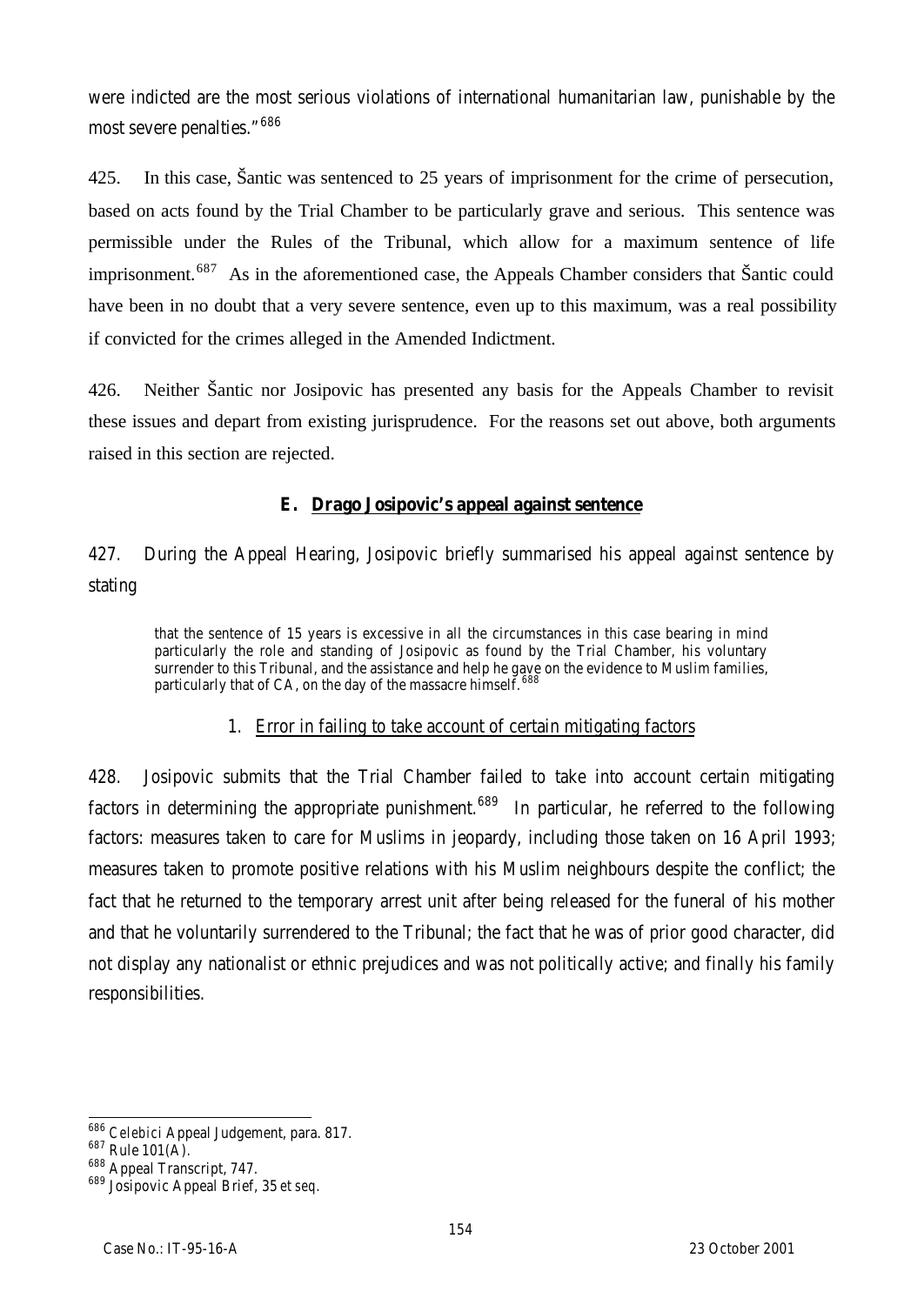429. The Prosecution submits that the weight attached to the evidence of acts of assistance was within the Trial Chamber's discretion and that Josipovic has failed to demonstrate otherwise.<sup>690</sup> In general, it maintains that Josipovic appears to be requesting a *de novo* determination of his sentence and that this misconceives the purpose of an appeal. It submits that he identifies no abuse of discretion and that the appeal ought to be rejected.<sup>691</sup>

430. The Appeals Chamber recalls that Rule 101(B)(ii) provides that a Trial Chamber in determining the appropriate sentence must take mitigating circumstances into account. The weight to be attached to such circumstances lies within the discretion of a Trial Chamber, which is under no obligation to set out in detail each and every factor relied upon. Contrary to Josipovi}'s assertion, a review of the relevant parts of the Trial Judgement demonstrates no failure on the part of the Trial Chamber in this respect.<sup>692</sup> For example, the Trial Chamber expressly stated that it considered, in mitigation, measures taken by Josipovi} to care for Muslims in jeopardy, such as lending an HVO army vest to a Muslim and stopping soldiers from killing Witness DD.<sup>693</sup> The Trial Chamber also took into account the fact that Josipovi} surrendered voluntarily to the International Tribunal. Moreover, the Trial Chamber expressly referred to the written submissions on sentencing which were file by Josipovi} at trial.<sup>694</sup> This is *prima facie* evidence that they were taken into account. The Appeals Chamber reiterates that appeal proceedings are not an opportunity for accused to have a trial *de novo* or, "for the Appeals Chamber to reconsider the evidence and factors submitted before the Trial Chamber."<sup>695</sup> The majority of the factors now presented were before the Trial Chamber in Josipovic's written submissions. The weight to be attached to them lay within the discretion of the Trial Chamber and Josipovic has failed to demonstrate this discretion was improperly exercised, such that his sentence should be reduced.

431. For these reasons, this argument is rejected.

# 2. Error in the Trial Chamber's assessment of the relative role of the Defendants in the events in Ahmici

432. Josipovic submits that the Trial Chamber failed to consider his limited personal responsibility for the events that took place at the home of Musafer Puš}ul. In particular, he submits that "[t]here is nothing in the Judgement to suggest that the Trial Chamber took into consideration the circumstance that Drago Josipovic did not take Musafer Pu{}ul from the house,

 $\overline{a}$ <sup>690</sup> Prosecution Response, para. 37.17.

<sup>691</sup> Prosecution Response, paras. 37.20-37.21.

<sup>692</sup> Trial Judgement, paras 834-838, 858-860.

<sup>693</sup> Trial Judgement, para. 860.

<sup>694</sup> Trial Judgement, para. 835.

<sup>695</sup> *Celebici* Appeal Judgement, para. 837.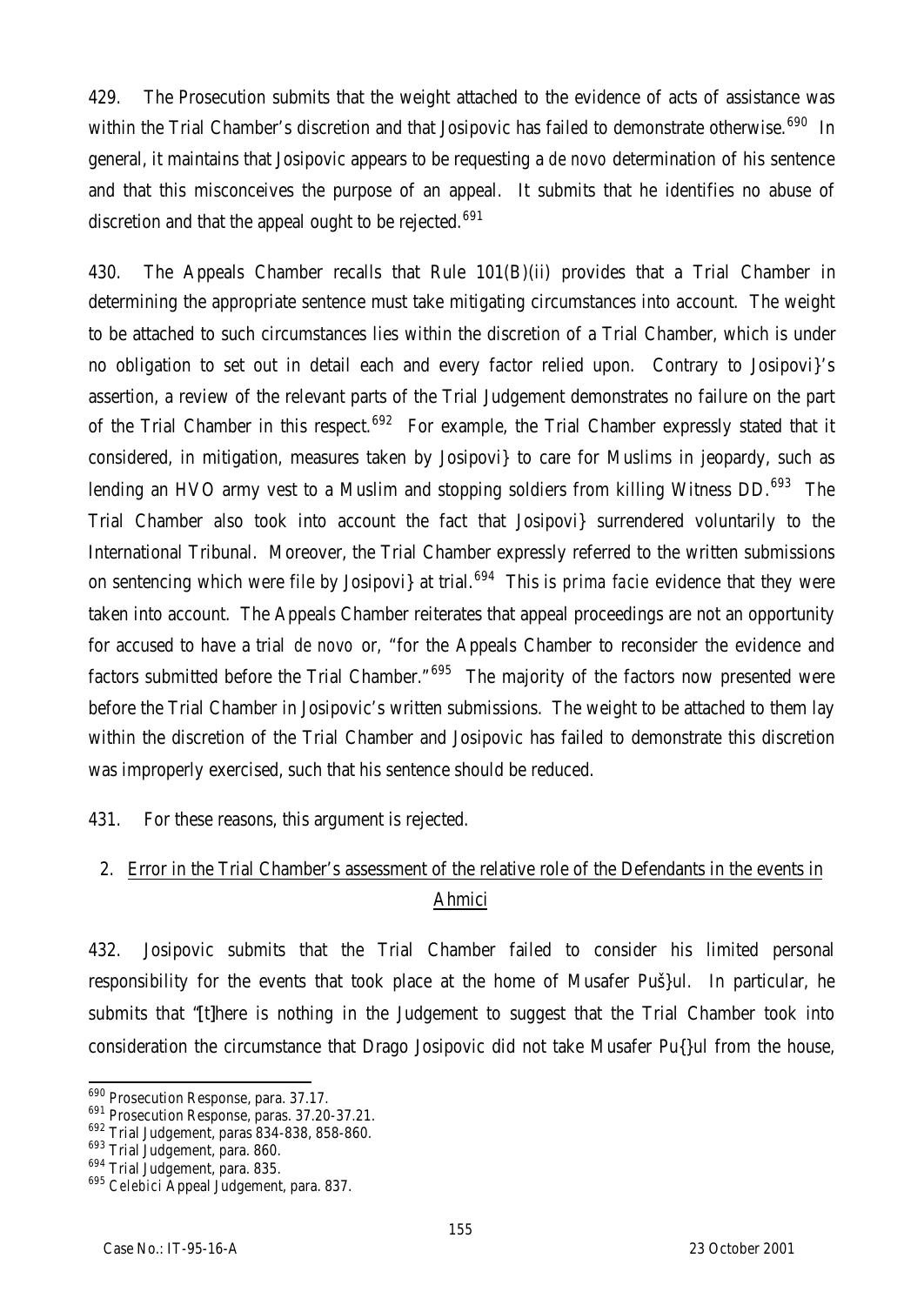nor did he shoot at him or incite or encourage others to do so." $696$  On the other hand, the Prosecution maintains that, contrary to Josipovic's argument, the Trial Judgement illustrates that he did not have a minor role in the events.  $697$ 

433. Josipovic's argument that the Trial Chamber failed to consider correctly his personal responsibility in the attacks, or that his participation should in any way have been considered minimal, is misplaced. In convicting Josipovic, the Trial Chamber accepted the evidence of Witness EE that Josipovic participated in the attack on the home of Musafer Pušcul and that "he was part of the group of soldiers who attacked and burned the house and murdered Musafer Pušcul."<sup>698</sup> It found that he was

present at the scene of the crime as part of a group that went to the house with the common intent to kill and/or expel its inhabitants and to set it on fire. He did this solely because the victims were Muslims…The accused was aware that he would be attacking unarmed and helpless civilians, and that this attack was part of the beginning of a large-scale campaign of 'ethnic cleansing' of<br>Muslims from the Lašva River Valley.<sup>699</sup>

434. A suggestion that this role could in any way be considered minimal is misconceived. On the contrary, it is clear that the Trial Chamber correctly considered that the role played by Josipovic was by no means negligible, that his responsibility was grave, and that he should be sentenced accordingly.

435. For these reasons, this argument is rejected.

# 3. Evidence of involvement in the attack on the home of Nazif Ahmic and evidence of a command role

436. The Appeals Chamber has ruled that the evidence of Witness DD regarding Josipovic's involvement in the attack on the home of Nazif Ahmic constitutes material facts in the Prosecution case against Josipovi}, which were not pleaded in the Amended Indictment and so could not serve as the basis for the persecution conviction under count 1. This reduces his culpability under count 1 on the Amended Indictment for persecution. The Appeals Chamber has also found that there was no evidence before the Trial Chamber upon which it could conclude that Josipovic played any kind of command role over soldiers during the attack in Ahmici.<sup>700</sup> The Trial Chamber did not specifically refer to this finding when sentencing Josipovic or conclude that it would be taken into account as an aggravating factor. Nevertheless, the Trial Chamber is assumed to have considered

 $\overline{a}$ <sup>696</sup> Josipovic Appeal Brief, 38.

<sup>697</sup> Prosecution Response, para. 37.18.

<sup>698</sup> Trial Judgement, para. 810.

<sup>699</sup> Trial Judgement, para. 814.

<sup>700</sup> *See* the discussion *supra* paras 354-360.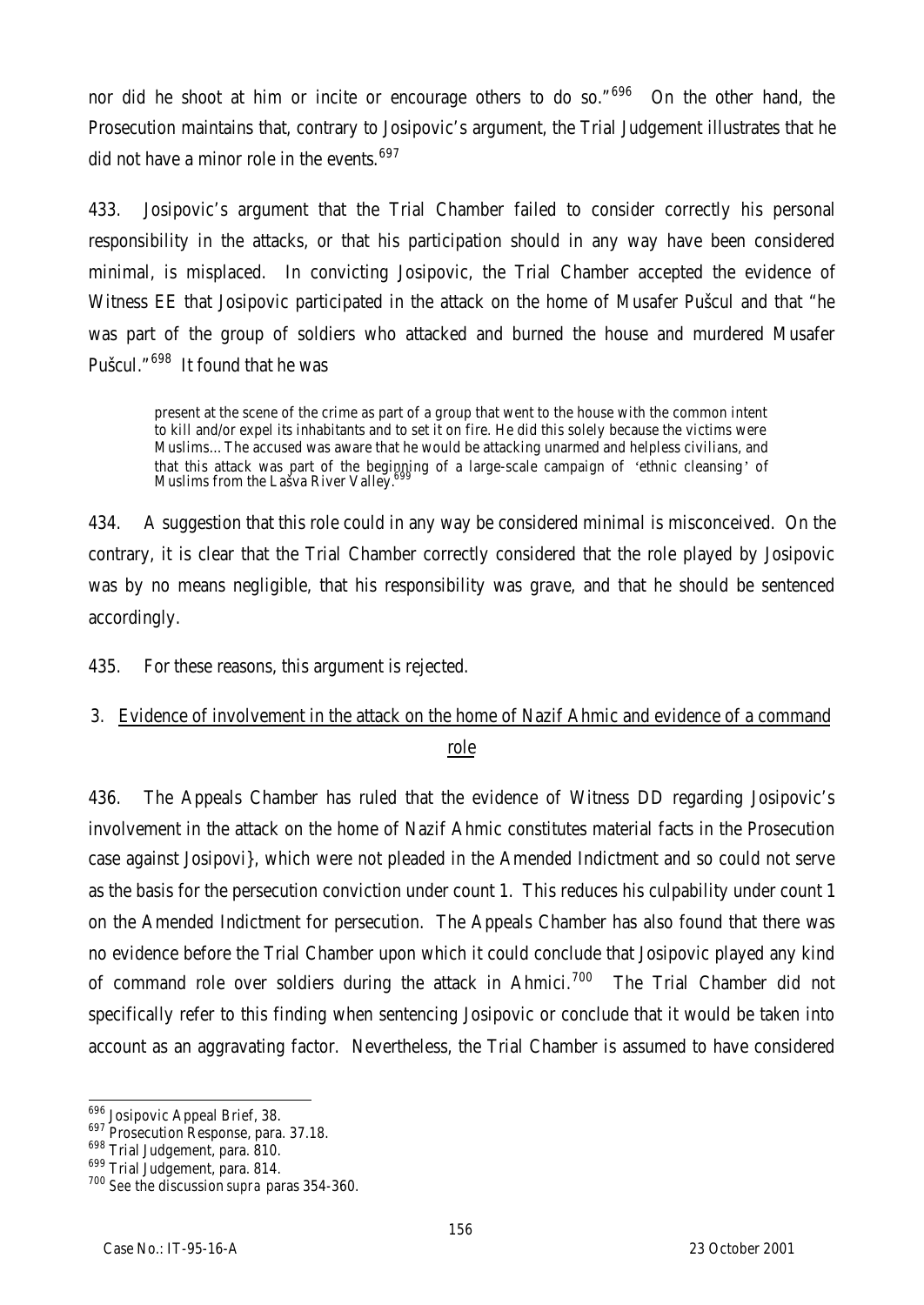the totality of the culpable conduct proven and imposed a sentence on this basis. In its findings, this conclusion was specifically recalled, the Trial Chamber stating:

The Trial Chamber rejects the evidence put forward by Drago Josipovic of him spending the day moving around the locality to very little apparent purpose. The truth is that he was armed and active, playing his full part in the attacks on his neighbours, sometimes having command over a group of soldiers.<sup>701</sup>

437. Consequently, the Appeals Chamber considers that these findings must have had some influence on the sentence imposed on Josipovic and should be taken into account by the Appeals Chamber.

### 4. Conclusion

438. For the following reasons, the Appeals Chamber has decided to reduce Josipovic's sentence.

(i) The Trial Chamber erred, based on the evidence before it, in making the factual finding that Josipovic was in a command position.

(ii) Having found that the Amended Indictment was defective in its failure to plead the attack on the home of Nazif Ahmic, the basis for Josipovic's conviction under count 1 (persecution) is now reduced.

439. For these reasons, the Appeals Chamber reduces Josipovic's overall sentence from one of 15 years of imprisonment to 12 years of imprisonment.

# **F. Vladimir Šantic's Appeal Against Sentence**

# 1. Comparison with sentences imposed in other cases before the ICTY and other war crimes tribunals

440. Šantic argues that his case should have been compared with the sentences imposed on other persons convicted of war crimes in either cases before the Tribunal or other war crimes tribunals.<sup>702</sup> He submits that he would have received a lower sentence, if the Trial Chamber had made such a comparison. Šantic refers to the sentencing practice of the Nuremberg and Tokyo Tribunals and submits that, despite the fact that certain named accused were convicted of very grave crimes, the

 $\overline{a}$ <sup>701</sup> Trial Judgement, para. 813.

<sup>702</sup> [antic Appeal Brief, paras 3.6-3.7.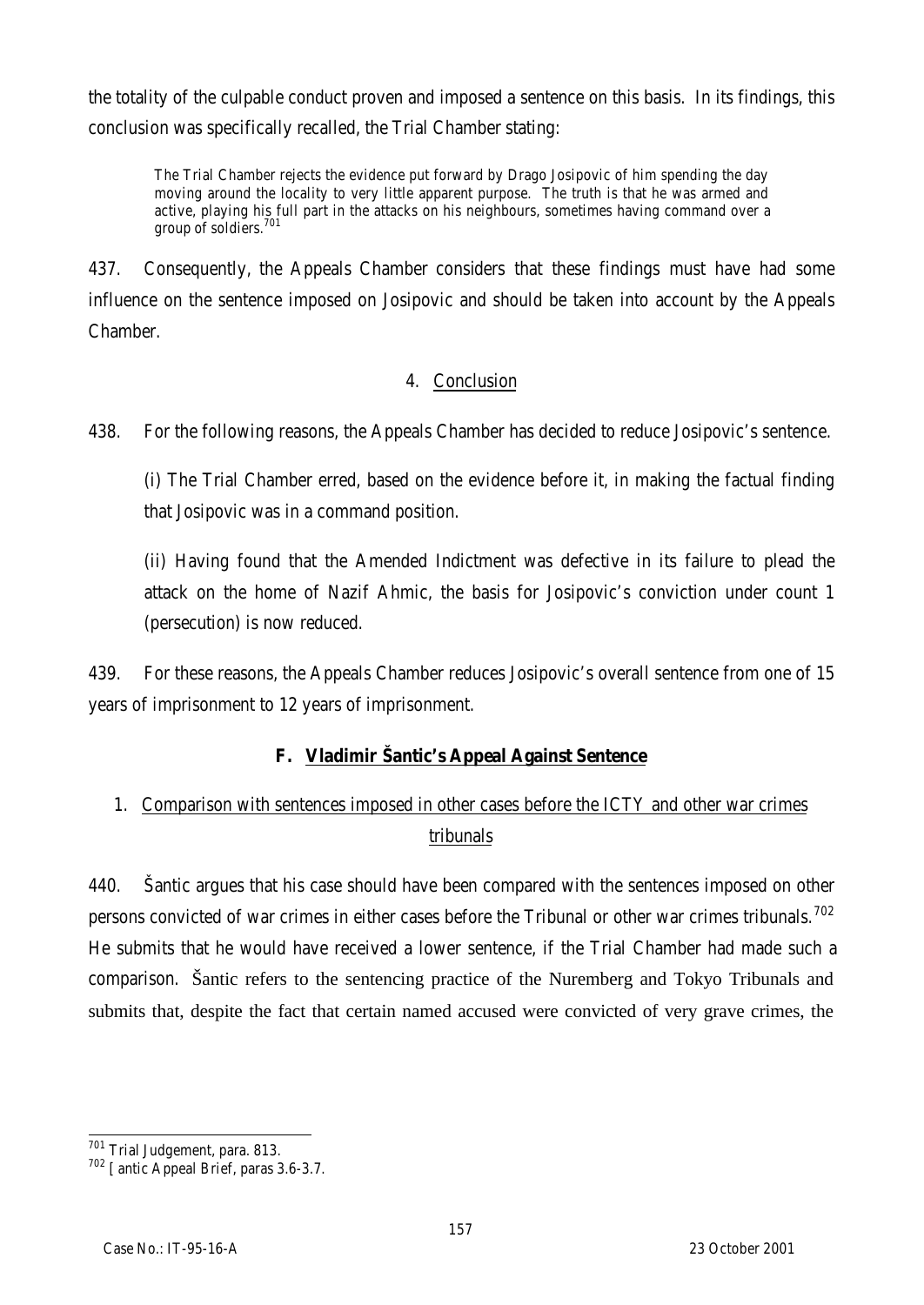sentences of imprisonment received were less than his.<sup>703</sup> He argues similarly, with regard to certain cases before the ICTY. <sup>704</sup>

441. The Prosecution responds that the Trial Chamber's discussion of Šantic's sentence clearly illustrates that it followed its standard sentencing policy and that the principles enunciated by it, have been repeatedly confirmed by the Appeals Chamber.<sup>705</sup> It submits that Šantic "does not even offer the minimum elements that would justify a comparison" between his case and those cited.<sup>706</sup> It maintains that, as for comparison with cases before the Tribunal, there is no identifiable penal regime in the Tribunal and, as long as they stay within boundaries established by the Statute and the Rules, "Trial Chambers have unfettered discretion to apply the sentence they deem most appropriate for the case before them. $107$ 

442. The Appeals Chamber notes Šantic's submission that "the gravity of the offence is the decisive factor in imposing the sentence…The gravity of the crime includes the discussion of the consequences of the crime when imposing the sentence."  $708$  The Appeals Chamber concurs. In sentencing, a Trial Chamber must start from the position that "the gravity of the offence is the primary consideration in imposing sentence."<sup>709</sup> In this case, the Trial Chamber acted no differently. Indeed, the following principle in the Trial Judgement has now been endorsed in several decisions by the Appeals Chamber:

The sentences to be imposed must reflect the inherent gravity of the criminal conduct of the accused. The determination of the gravity of the crime requires a consideration of the particular circumstances of the case, as well as the form and degree of the participation of the accused in the crime. $710$ 

443. In considering the inherent gravity of a crime, a Trial Chamber is under no obligation to expressly compare the case of one accused to that of another. Counsel on behalf of all the Defendants submitted that "[i]t must be fundamentally fair for people who have committed like crimes in like circumstances to receive like sentences."<sup>711</sup> The Appeals Chamber again does not dispute this assertion. However, although it has expressly found in a previous case that it "does not

 $\overline{a}$ 

<sup>&</sup>lt;sup>703</sup> [antic Appeal Brief, para. 3.6.

<sup>&</sup>lt;sup>704</sup> [antic Appeal Brief, para. 3.7.

<sup>705</sup> Prosecution Response, paras 35.4-35.7.

<sup>706</sup> Prosecution Response, para. 39.10. The Prosecution submits that he fails to cite minimum elements "that would justify a comparison…such as demonstration of close similarity of criminal culpability, gravity of the crime, or degree  $of$  participation."

Prosecution Response, para. 39.11.

<sup>&</sup>lt;sup>708</sup> [antic Appeal Brief, para. 3.6

<sup>709</sup> *Celebici* Appeal Judgement, para. 731.

<sup>710</sup> Trial Judgement, para. 852. This principle has since been endorsed in the *Celebici* Appeal Judgement, para. 731 and the *Aleksovski* Appeal Judgement, para. 182. Although this paragraph is contained within the section devoted to Zoran and Mirjan Kupreškic, the Appeals Chamber considers that it is a principle that must have been applied by the Trial Chamber in its consideration of the sentences of the Defendants collectively, being general in nature.

<sup>&</sup>lt;sup>711</sup> Appeal Transcript, 576.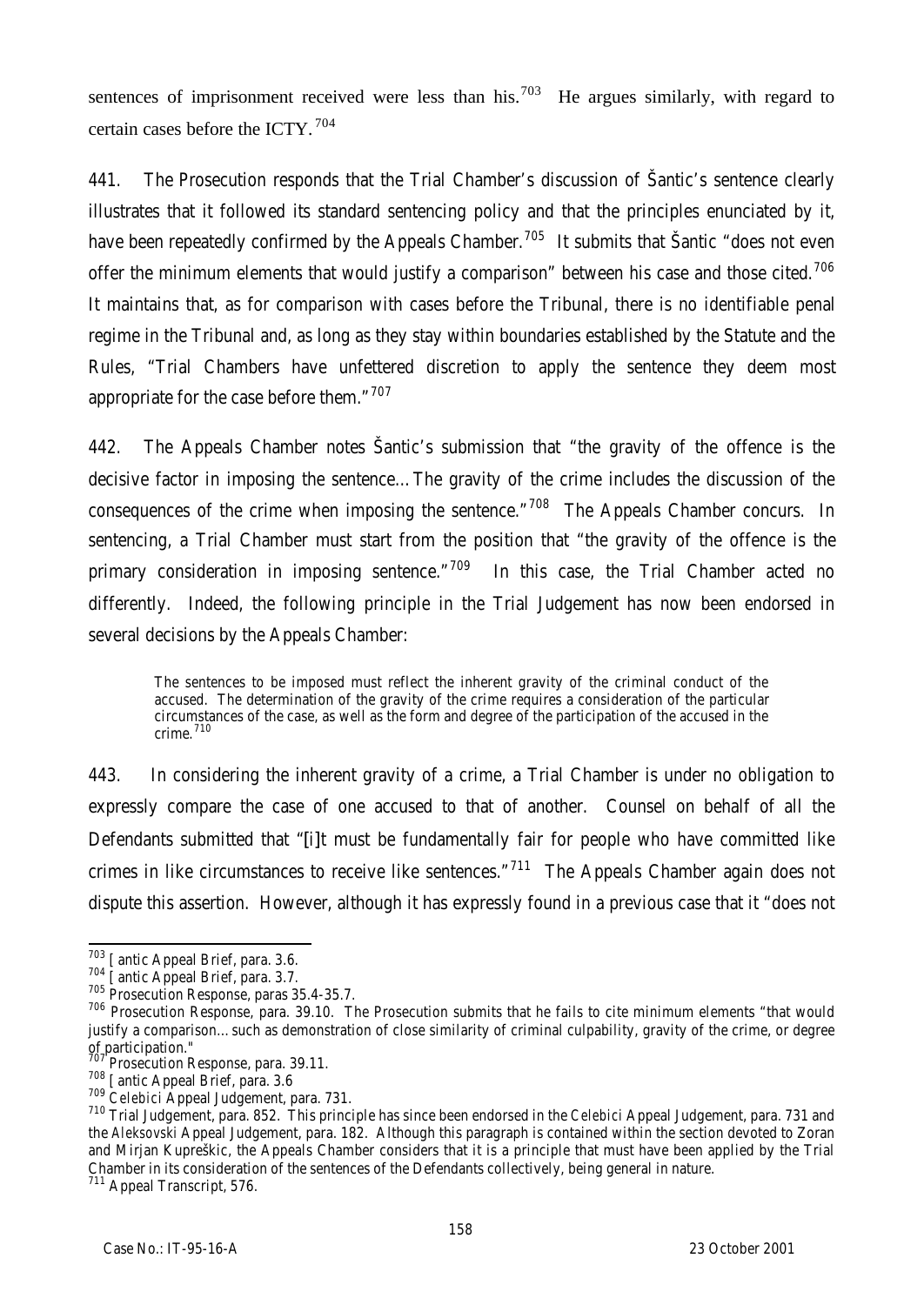discount the assistance that may be drawn from previous decisions rendered", it has also found that this assistance can be limited: $712$ 

While…[the Appeals Chamber]…does not disagree with a contention that it is to be expected that two accused convicted of similar crimes in similar circumstances should not in practice receive very different sentences, often the differences are more significant than the similarities, and the mitigating and aggravating factors dictate different results.

444. What is important is that due regard is given to the relevant provisions of the Statute and the Rules, jurisprudence of the Tribunal and ICTR, and the circumstances of the case.

445. Šantic has listed several cases from the Nuremberg and Tokyo Tribunals, together with cases from this Tribunal, arguing that the gravity of the crimes committed by each of those convicted was more serious, albeit the sentences imposed were less severe.<sup>714</sup> However, no real reasoning is put forward as to how these comparisons precisely assist in his case. In the absence of such reasons, the Appeals Chamber will neither embark on its own analysis of each case cited, nor consider in relation to each why Šantic's sentence should have been lower. Suffice to say that what is most important for a Trial Chamber is to individualise the penalty imposed.

446. In the Trial Judgement, as seen further below, the Trial Chamber considered Šantic's individual circumstances, the gravity of his crimes, and totality the of his culpable conduct. On this basis he was sentenced and the Appeals Chamber can find no error in the fact that it failed expressly to compare his case to others.

447. For these reasons, this argument is rejected.

# 2. Incorrect determination of aggravating factors

448. Santic submits that the sentence he received was excessive.<sup>715</sup> Referring in particular to paragraph 862 of the Trial Judgement, he submits that the Trial Chamber erred in determining that certain of the factors mentioned were aggravating circumstances and, further, that certain of the circumstances mentioned existed at all. First, Šantic submits that the Trial Chamber erred in finding that his position as a commander was aggravating, since it was "a part of the factual allegation of the crime by itself, that is to say, a fact that constitutes a crime."<sup>716</sup> Second, he maintains that the Trial Chamber's finding that he passed on orders from his superiors to his subordinates should not have been viewed as an aggravating factor, but rather, could be a factor in

 $\overline{a}$ <sup>712</sup> *Celebici* Appeal Judgement, para. 721.

<sup>713</sup> *Celebici* Appeal Judgement, para. 719.

<sup>&</sup>lt;sup>714</sup> [antic Appeal Brief, paras 3.6-3.7.

<sup>715</sup> [antic Appeal Brief, para. 3.1*.*

<sup>716</sup> [antic Appeal Brief, para. 3.8(7).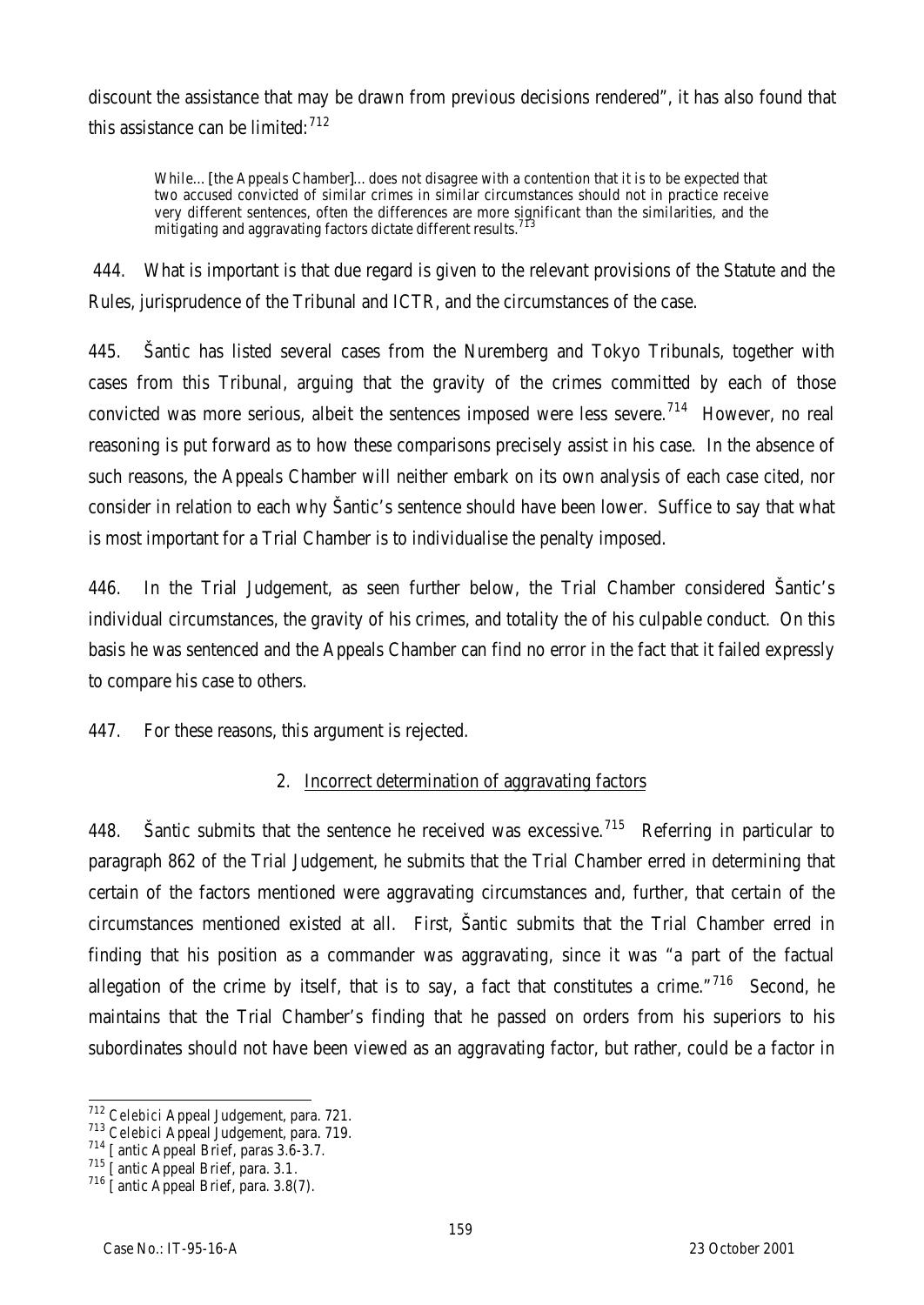mitigation of punishment.<sup>717</sup> Third, Šantic submits that, the section of the Trial Judgement relating to factual findings does not include a finding that he assisted in the strategic planning of the attack and that it was therefore not open to the Trial Chamber to rely upon this in aggravation of his sentence.<sup>718</sup> Fourth, Šantic argues that his very participation in the attack on the house of Musafer Pušcul and in the murder of Musafer Pu{}ul were not aggravating factors, but rather "mere allegations from the indictment."<sup>719</sup> That is to say, he argues that they were necessary elements of the offence on which he was to be sentenced. Šantic argues further that the Trial Chamber's reference to his active role in the killing of Bosnian Muslim civilians, the destruction of Bosnian Muslim homes and property and the expulsion of Bosnian Muslims "are pure speculations and conjectures of the Trial Chamber."<sup>720</sup>

449. The Prosecution refutes each of these arguments, in particular submitting that arguments three to five, "are mere re-cast allegations against the evidence underpinning the Appellant's conviction, which should be considered to be withdrawn." In any event, it submits that they "do not even allege an error of law or an abuse of discretion by the Trial Chamber that would merit the Appeals Chamber's consideration."<sup>721</sup>

450. Paragraph 862 of the Trial Judgement, relating to the sentencing of Šantic, reads as follows:

Concerning the conviction on the persecution count, Vladimir Šantic's role was most serious, since he was a commander, who assisted in the strategic planning of the whole attack. He also passed on orders from his superiors to his subordinates, which amounted to the reissuing of the orders that were illegal in the circumstances. This role renders particularly grave his participation in the offences committed. Furthermore, he played an active role in the killing of Bosnian Muslim civilians in Ahmici, the destruction of Bosnian Muslim homes and property and the expulsion of Bosnian Muslims from the Ahmici-[antici region. In particular, Vladimir Šantic participated in the attack on the Pušcul house, during which the house was burnt down, Musafer Pušcul was killed and the family was expelled from their home after having been forced to witness the murder of Musafer Pušcul. The attack was launched in the early hours of the morning, allowing the victims no opportunity whatsoever to escape.

451. As stated above, in sentencing a Trial Chamber is required to take into account and weigh the totality of an accused's culpability. In this case, Šantic was convicted of direct responsibility under Article 7(1) of the Statute. However, in addition, the Trial Chamber found he was a commander and the Appeals Chamber has upheld this finding.<sup>722</sup> The Appeals Chamber confirms that a Trial Chamber has the discretion to find that direct responsibility, under Article 7(1) of the Statute, is aggravated by a perpetrator's position of authority. This has most recently been affirmed in the *Celebici* Appeal Judgement, drawing upon the *Aleksovski* Appeal Judgement, where the Trial

 $\overline{a}$  $717$  [antic Appeal Brief, para. 3.8(7).

 $718$  [antic Appeal Brief, para. 3.8(8).

 $719$  [antic Appeal Brief, para. 3.8(10).

 $\frac{720}{26}$  [antic Appeal Brief, para. 3.8(9).

<sup>&</sup>lt;sup>721</sup> Prosecution Response, para. 39.15.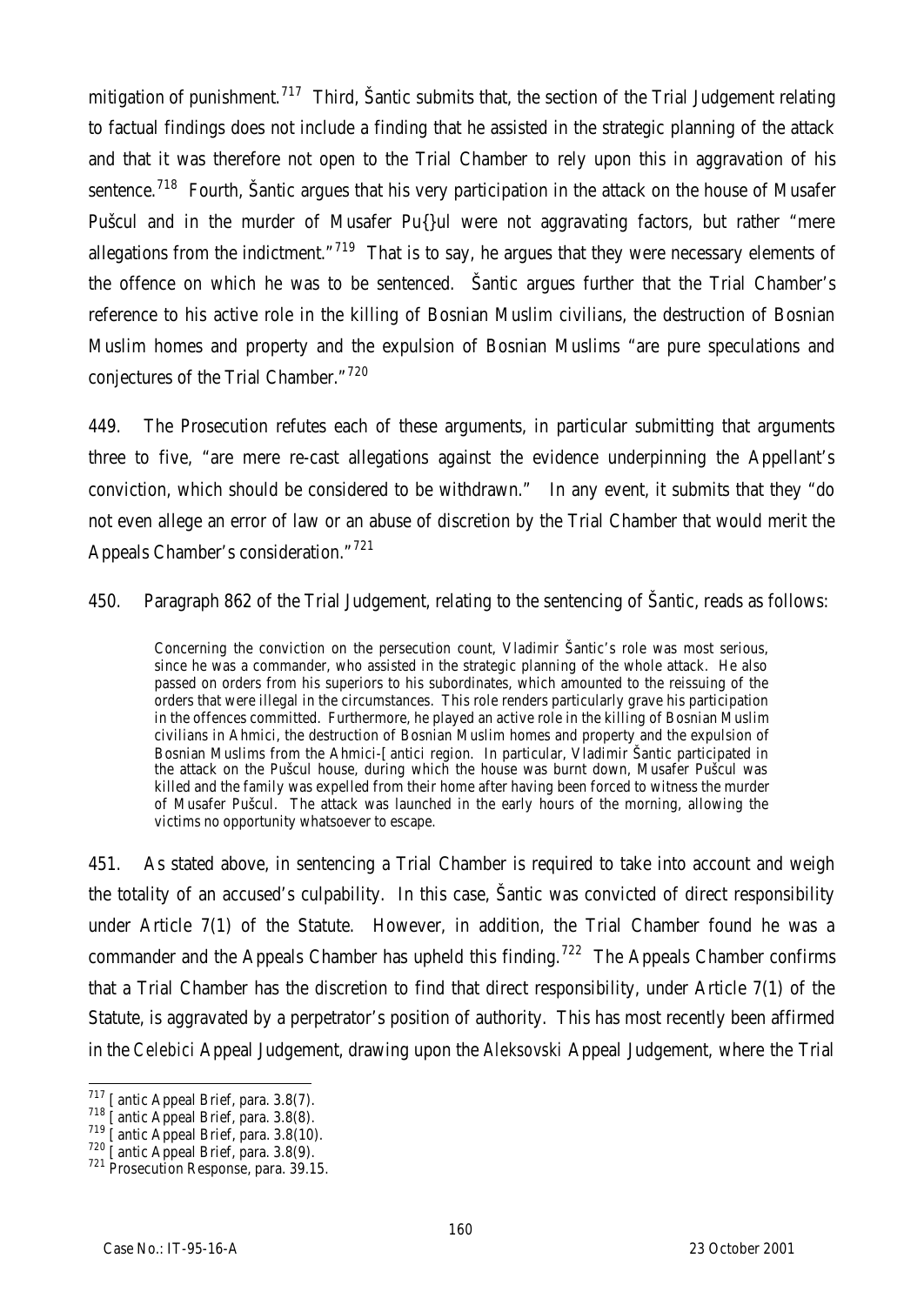Chamber considered the Defendant's superior responsibility to be a serious aggravating factor. In *Celebici*, the Appeals Chamber stated:

The Appellant did more than merely tolerate the crimes as a commander; with his direct participation he provided additional encouragement to his subordinates to commit similar acts. The combination of these factors should, therefore, have resulted in a longer sentence and should certainly not have provided grounds for mitigation.<sup>723</sup>

452. Similarly, in the present case, the Trial Chamber found that Šantic's position as a commander rendered his role more serious. The Appeals Chamber can find no error in this.

453. The second and third arguments raised by Šantic relate to the fact that, in sentencing him, the Trial Chamber said that he passed on orders relating to the Ahmici attack from his superiors to his subordinates and that he participated in the strategic planning of the whole attack. The Appeals Chamber has already examined the implicit finding that he assisted in the strategic planning of the whole attack and found it to be unsustainable.<sup>724</sup> Accordingly, the Appeals Chamber accepts that the Trial Chamber erred in relying upon that factor in aggravation of his sentence. On the other hand, the Appeals Chamber believes that the Trial Chamber could reasonably infer that, if he were a commander on that day, he passed on orders to others.

454. Finally, Šantic seems to allege that the Trial Chamber erred in taking into account, as aggravating factors, his very participation in the attack on the home of Musafer Pušcul. The Appeals Chamber disagrees. At this point in the Trial Judgement, the Trial Chamber was entitled to recall the matters for which Šantic had been convicted in order to set out the basis on which it intended to impose sentence, based on its "overriding obligation to individualise a penalty to fit the individual circumstances of the accused and the gravity of the crime",  $^{725}$  the Appeals Chamber can find no error. Similarly, the Appeals Chamber can find no error in the Trial Chamber's reference to the role that Šantic played in the killing of Bosnian Muslim civilians in Ahmici, the destruction of Bosnian Muslim homes and property and the expulsion of Bosnian Muslims from the Ahmici-Šantici region. It is clear from the passage cited above that the Trial Chamber qualified this statement by reference to Šantic's participation in the attack on the Pušcul house. Moreover, the Trial Chamber was entitled to take into account the fact that Šantic's participation in the Pušcul attack took place in the context of the wider attack on Ahmici in which many Bosnian Muslim civilians were killed and injured and many houses were destroyed. For these reasons, this argument is rejected.

l

<sup>722</sup> *See* the discussion *supra* paras 363-368.

<sup>723</sup> *Celebici* Appeal Judgement, para. 745 (citing *Aleksovski* Appeal Judgement, para. 183).

<sup>724</sup> *See* the discussion *supra* para. 365.

<sup>725</sup> *Celebici* Appeal Judgement, para. 717.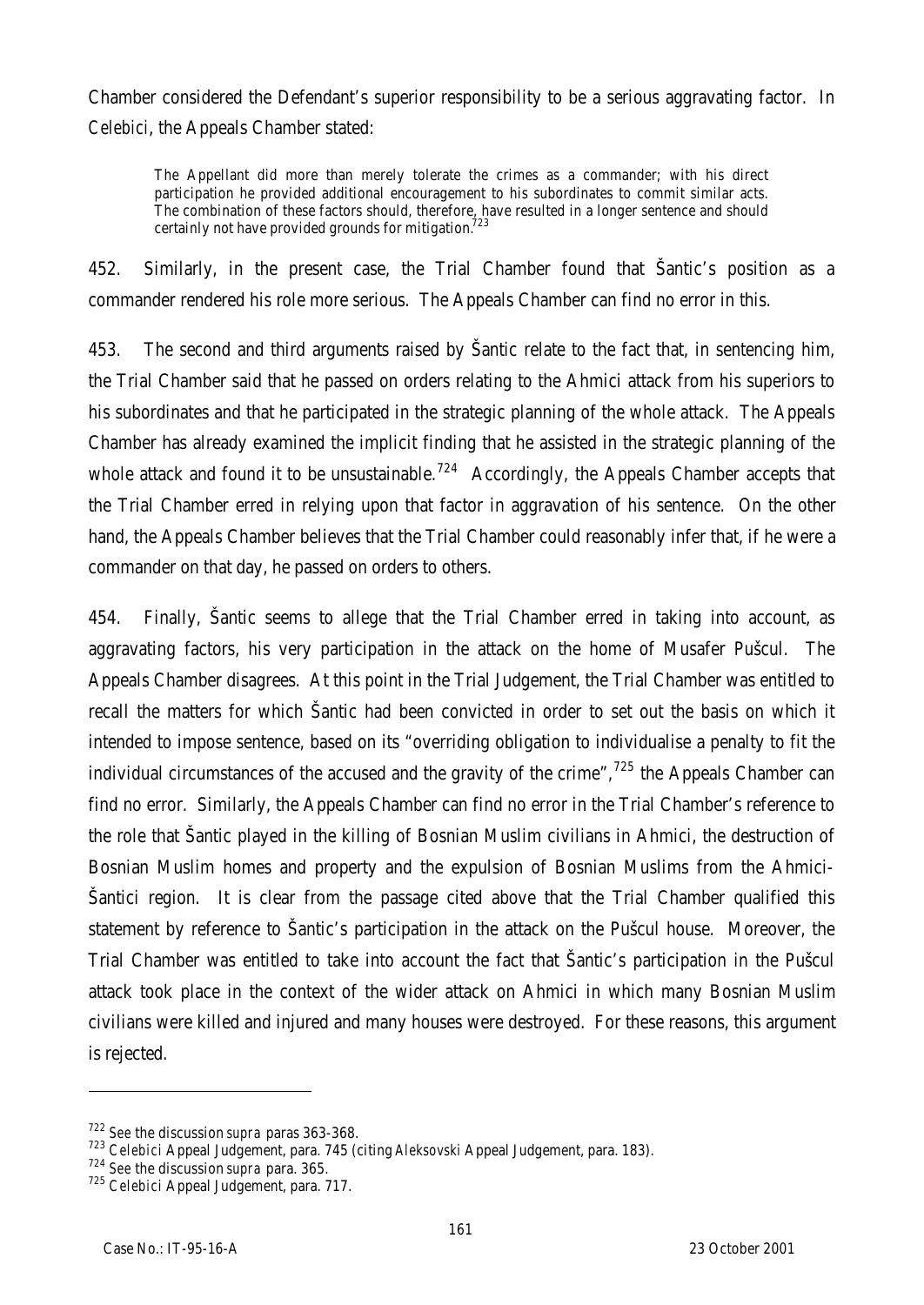#### 3. Failure to consider all relevant mitigating circumstances

455. Šantic alleges that the Trial Chamber erred in both failing to mention in the Trial Judgement and to take into account in imposing sentence, the following mitigating circumstances: measures he took to protect and care for Muslims; his absence of any prior criminal record; his prior good character; good behaviour throughout the course of the trial and conduct at the Detention Unit; family circumstances and responsibilities; and the fact that he suffers from kidney disorders.<sup>726</sup>

456. The Prosecution submits that a Trial Chamber retains the discretion to attach appropriate weight to mitigating circumstances. It maintains that the Trial Chamber clearly referred to the fact that Šantic had filed submissions on sentence before it and that it was not required to expressly refer to each one when delivering judgement.<sup>727</sup> The burden is on an appellant to demonstrate an abuse of discretion. In this case, Šantic has simply enumerated the circumstances he submits should have been considered without reasons as to why the Trial Chamber should have attached particular weight or how the relevant factors impacted the sentence.<sup>728</sup>

457. The Appeals Chamber again recalls that, as stated above, a Trial Chamber must impose a sentence that reflects the totality of an accused's culpable conduct, involving consideration of the gravity of the crime and individual circumstances. Although a Trial Chamber is obliged to take appropriate mitigating circumstances into account, the final sentence to be imposed lies within its discretion. The burden rests on an accused to demonstrate that the Trial Chamber abused this discretion in failing to take a certain factor or circumstance into account.

458. Šantic alleges that the Trial Chamber failed to refer to certain mitigating factors. Although, as will be seen, this allegation is largely misplaced, it should also be recalled that a Trial Chamber in any event is not, "required to articulate…every step of its reasoning in reaching particular findings."<sup>729</sup> However, failure to list in the Trial Judgement, each and every circumstance placed before it and considered, does not necessarily mean that the Trial Chamber either ignored or failed to evaluate the factor in question.

459. In this case, the Trial Chamber correctly recalled the factors that should be considered in imposing sentence, in particular referring to Article 24 of the Statute and Rule 101.<sup>730</sup> Again. although in doing so, it did not expressly list each factor that it considered in mitigation of Šantic's sentence, this does not support a contention that the factors pointed out were neither evaluated nor

 $\overline{a}$ <sup>726</sup> [antic Appeal Brief, para. 3.9.

<sup>727</sup> Prosecution Response, para. 39.8.

<sup>728</sup> Prosecution Response, para. 39.9.

<sup>729</sup> *^elebici* Appeal Judgement, para. 481.

<sup>730</sup> Trial Judgement, paras 836-847, 848-850 and 861-863.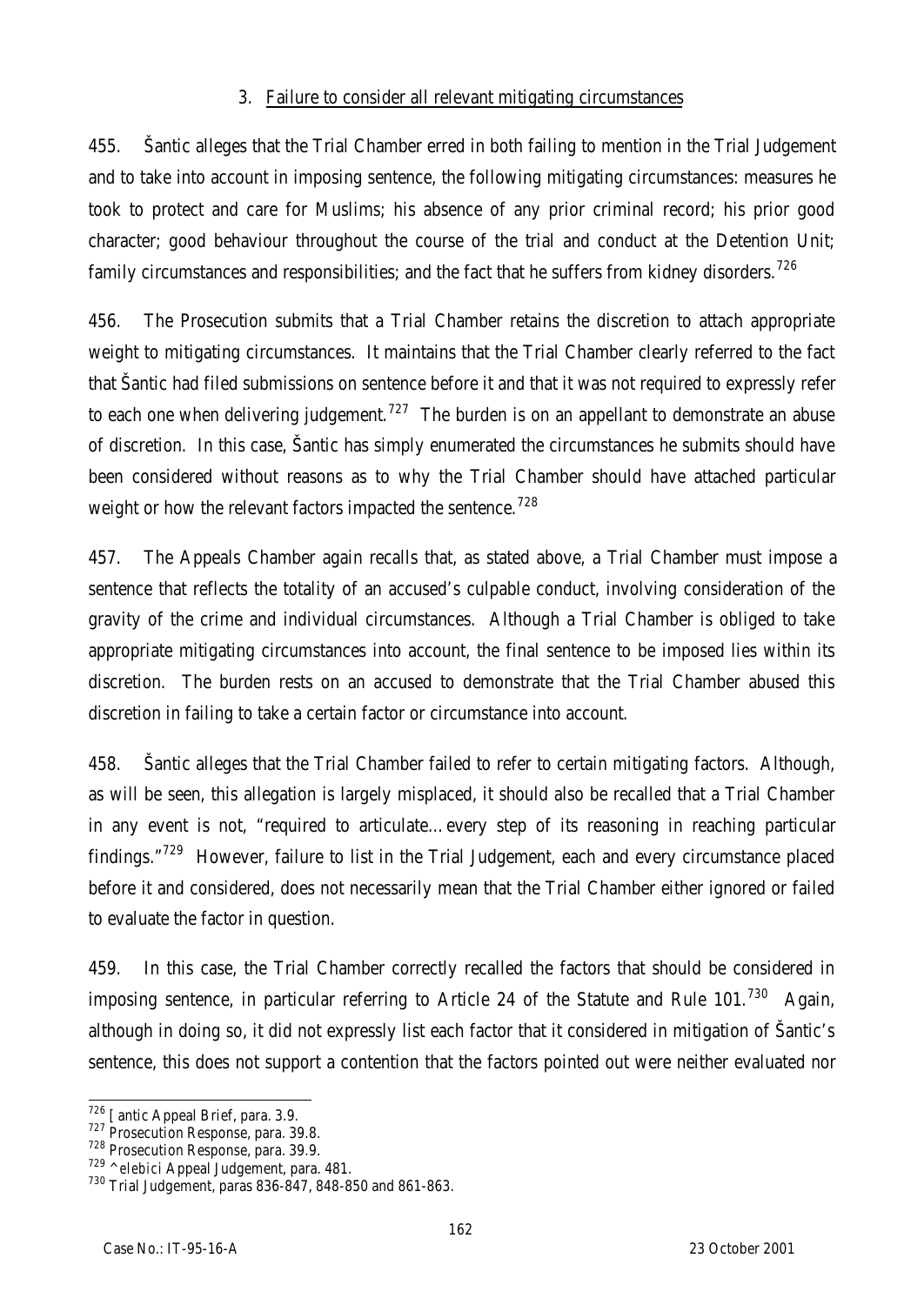weighed. A reading of the Trial Judgement as a whole supports a finding that the Trial Chamber considered the circumstances of his case as a whole. In particular, the Trial Chamber referred to evidence by defence witnesses of Šantic's good character, his professional approach to his work, and his sociability, friendliness and willingness to help those in need regardless of religion.<sup>731</sup> Later, it recalled the fact that written submissions on sentence had been filed by Šantic before the Trial Chamber.<sup>732</sup> This supports a finding that they were weighed and evaluated.

460. Šantic's contention is really that these factors were not given due weight. The burden rests on him "to convince the Appeals Chamber that the Trial Chamber erred in the exercise of its discretion, and that it failed to...give adequate weight to...these factors."<sup>733</sup> As has been stated, this is primarily a matter within the discretion of the Trial Chamber and, in the absence of a discernible error, the Appeals Chamber will not intervene.<sup>734</sup> The Appeals Chamber considers that Šantic has failed to discharge this burden.

#### 4. Substantial co-operation with the Prosecution

461. In his Supplemental Document, Šantic stated that, since his conviction, he has been cooperating with the Prosecution, which itself has assessed this co-operation as substantial.<sup>735</sup> He submits that the co-operation "was unconditional and full. It not only corroborated information that was known, but also brought completely new information."<sup>736</sup> Consequently, he requests that "[t]his circumstance should be honoured in an appropriate manner." $737$  The Prosecution acknowledges that Šantic "has provided significant and valuable assistance" and that it may amount to substantial co-operation within the terms of Rule 101(B). It submits that the Appeals Chamber "has the authority either to decide the matter itself or to remit it to a Trial Chamber" in order to take this factor into account and determine a new sentence*.* <sup>738</sup> However, in all the circumstances, it submits that "there is no reason to believe that a Trial Chamber would be in a better position…to make this particular determination."<sup>739</sup> In particular, it states that there is

agreement between the parties as to the fact that this is a case of substantial cooperation under Rule 101, and further, there is also agreement as to the following factors: that no promise was made to the appellant; that the appellant's decision to cooperate with the Prosecutor was an unconditional one, according to the appellant, motivated solely by the need to bring to light what

 $\overline{a}$ <sup>731</sup> Trial Judgement, para. 478.

<sup>732</sup> Trial Judgement, para. 835. *See generally* [anti} Closing Brief. In addition, the Appeals Chamber notes that in these submissions each of the factors referred to in [antic Appeal Brief were in fact presented before the Trial Chamber. <sup>733</sup> *Celebici* Appeal Judgement, para. 837.

<sup>734</sup> *^elebi}i* Appeal Judgement, para. 725; *Aleksovski* Appeal Judgement, para. 187; *Tadi}* Sentencing Appeal Judgement, paras. 20-22.

 $735$  [anti} Supplemental Document, 7.

<sup>&</sup>lt;sup>736</sup> Appeal Transcript, 779.

<sup>737 [</sup>anti} Supplemental Document, 8.

<sup>738</sup> Appeal Transcript, 889; *see also* Prosecution Response, paras. 32.6 and 33.1.

<sup>&</sup>lt;sup>739</sup> Appeal Transcript, 890.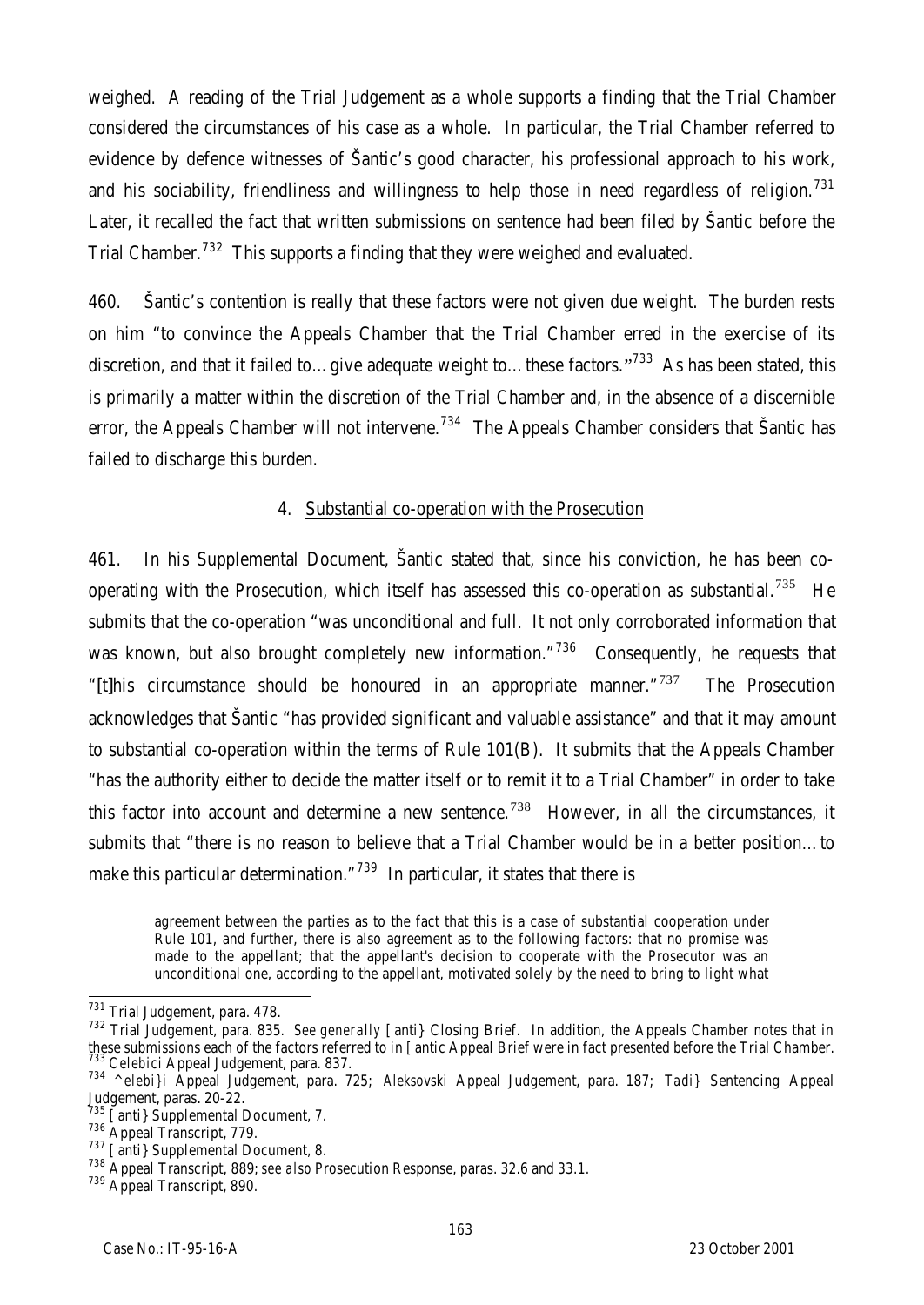happened in Ahmici; …and that his…[co-operation]…was very important; all factors that should, in our submission, be taken into account for the purposes of any determination under Rule 101.

462. The Appeals Chamber considers itself properly seised of this matter and that it is not necessary to remit to a Trial Chamber for consideration. Indeed, neither party submits that the matter should be remitted to a Trial Chamber to decide. The Prosecution agrees that all relevant information is before the Appeals Chamber.

463. There is no provision in the Statute or the Rules that specifically permits the Appeals Chamber to take into account post-conviction substantial co-operation with the Prosecution.<sup>741</sup> What is clear, however, is that appellate proceedings are not intended to permit a *de novo* review of sentence, with Article 25 clearly limiting appeals to allegations of errors of law or fact invalidating the decision or occasioning a miscarriage of justice respectively. The instant case clearly does not fall within either category, as it is not alleged that the Trial Chamber erred in any way. However, the Appeals Chamber notes that Rule 101(B)(ii) requires the Trial Chamber to take into account "any mitigating circumstances including the substantial co-operation with the Prosecution by the convicted person before *or after* conviction."<sup>742</sup> In light of the Rule, the Appeals Chamber considers that, in appropriate cases, co-operation between conviction and appeal could be a factor that the Appeals Chamber too may consider in order to reduce sentence. This will of course depend on the circumstances of each case and the degree of co-operation rendered. In the present case, the interests of justice demand that this factor be taken into account.

### 5. Acceptance of guilt

464. As has been seen above, in his appeal on the merits, Šantic has put forward the evidence of Witness AT as support for a contention that his level of responsibility was lessened. On this basis he stated that he was "not dodging responsibility" and was accepting a certain degree of culpability. That is, he was admitting participation, albeit not to the degree found by the Trial Chamber. The Appeals Chamber has found that the Trial Chamber's findings on his participation were safe.

 $\overline{a}$ <sup>740</sup> Appeal Transcript, 889-890. For a general discussion, see Appeal Transcript, 921. In this section of the transcript [antic states that he agrees with all of the arguments presented by the Prosecution on this point. The Prosecution also considered the issue on the basis that it was a factor that had emerged after trial and stated that "as a general principle, material pertaining to new facts, to the extent that they are incapable of indicating any error by the Trial Chamber and therefore of rendering the sentence unsafe, are, as a principle, irrelevant and not admissible on appeal." However, based on an interpretation of Rule 101 "that ensures its useful effect," substantial co-operation with the Prosecution should be considered as an exception to the rule. Appeal Transcript, 814-815.

<sup>&</sup>lt;sup>741</sup> It is noted that there is precedent to suggest that post-conviction *behaviour* is not relevant to assessment of sentence on appeal. In a pre-appeal hearing decision in the case of *Jelisic*, the Appeals Chamber accepted that a report from the detention unit as to the appellant's post-sentencing behaviour was unavailable at the time of the trial but that "the Defendant's post-sentence behaviour could be neither relevant to any issue before the Trial Chamber nor capable of being considered by it and therefore cannot show that the Trial Chamber committed any error in the exercise of its discretion." On this basis, the evidence was rejected. *Prosecutor* v *Jelisic,* Case No.: IT-95-10-A, Decision on Request to Admit Additional Evidence, 15 November 2000.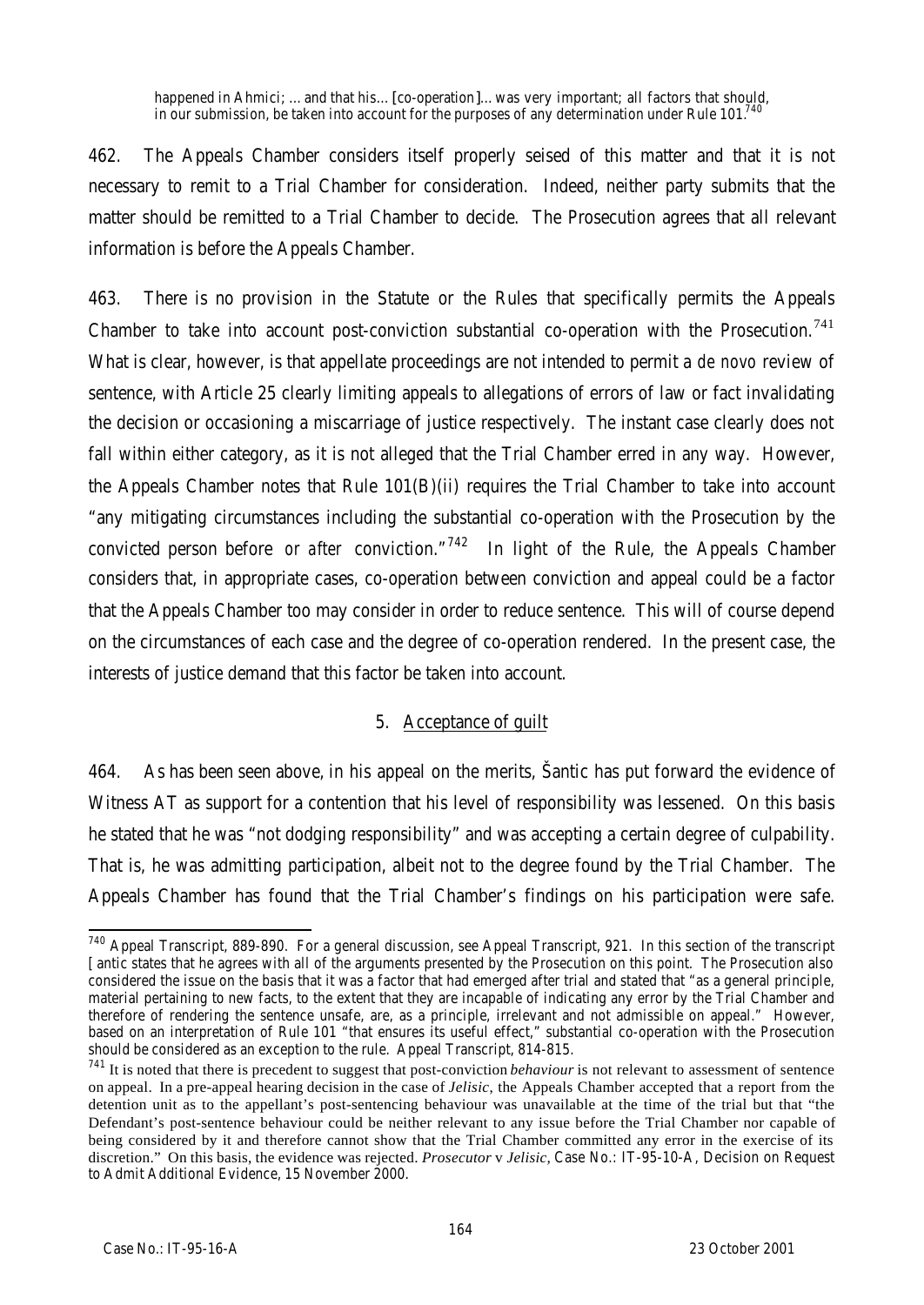Nevertheless, it considers that Šantic's limited acceptance of guilt, even at this late stage, is relevant and should be given some consideration in terms of sentence.

# 6. Conclusion

465. Taking into account the findings made above, for the following reasons, the Appeals Chamber has decided to reduce Šantic's sentence.

(i) Although the Trial Chamber did not err in its overall findings as to the command role that Šantic played, it erred in stating on sentence that this role included assistance in the strategic planning of the whole attack. The Trial Chamber had not made an express factual finding to that effect and, moreover, the evidence on the trial record does not appear to support such a finding.

(ii) Although it has occurred at a very late stage in these proceedings and, consequently, any mitigation to be drawn is considerably limited, Šantic has now accepted, in part, his guilt and in particular he has admitted his command role.

(iii) Šantic has provided substantial co-operation to the Prosecution by providing information and valuable assistance.

466. For these reasons, the Appeals Chamber reduces Šantic's overall sentence from one of twenty-five years of imprisonment, to eighteen years of imprisonment.

# **G. Sentencing Issue raised by the Prosecution**

467. The Prosecution alleges that the Trial Chamber erred in imposing a lower sentence for Josipovic on count 1 (persecution as a crime against humanity, 10 years of imprisonment) than count 16 (murder as a crime against humanity, 15 years of imprisonment). Josipovic submits that this issue was not properly raised as a ground of appeal and that the Appeals Chamber should ignore it in its deliberations. He submits that the first time it was raised was in the Prosecution Amended Appeal Brief, which was filed more than 16 months after judgement. Although he states that the Appeals Chamber may make any observation it wishes on an *obiter* basis, he submits that it cannot increase the sentence even if it feels that the Prosecution submission is well founded.<sup>743</sup>

l

<sup>742</sup> Emphasis added.

<sup>&</sup>lt;sup>743</sup> Appeal Transcript, 719.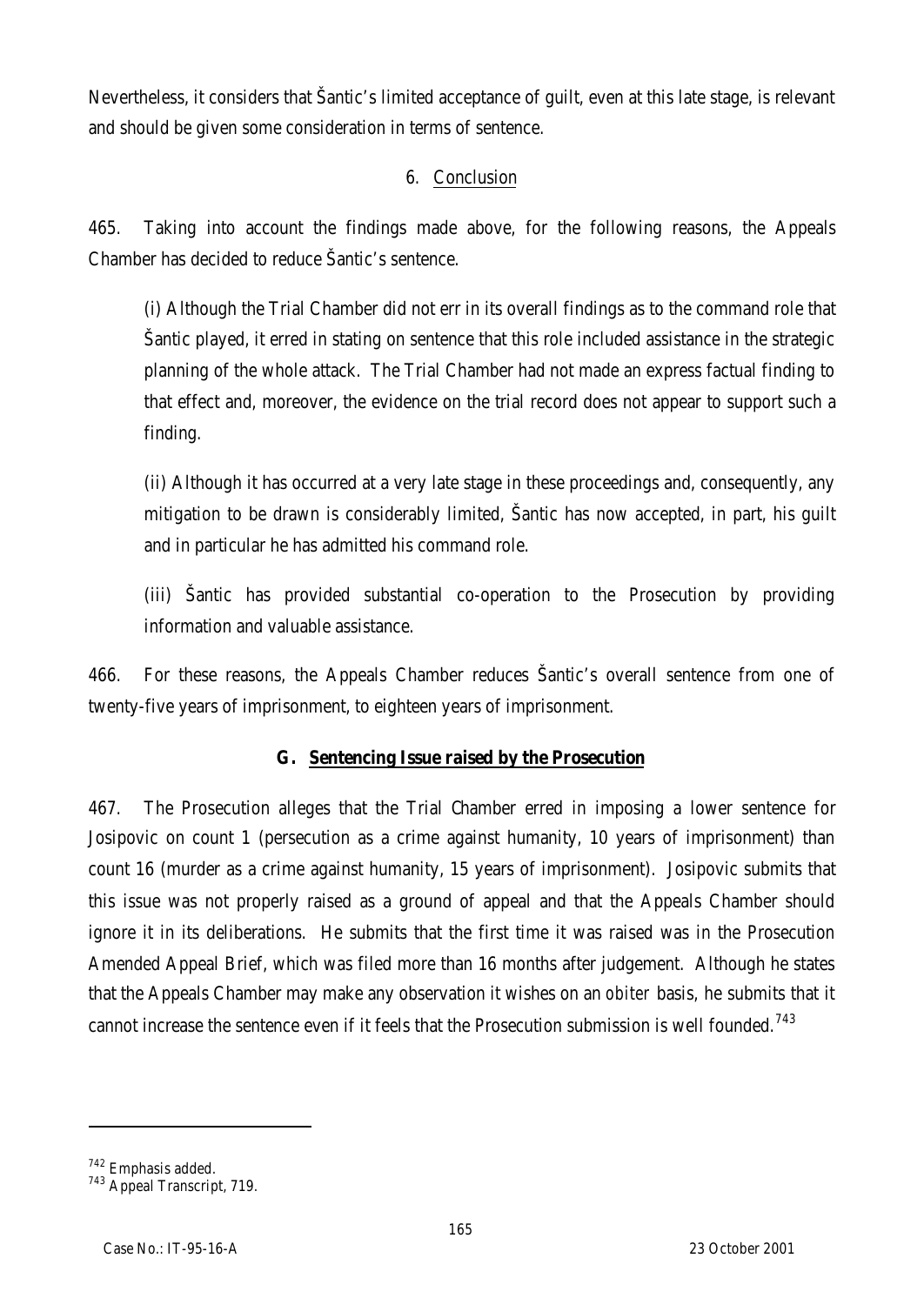468. The Prosecution states that it is not requesting an increase in sentence. In its Amended Appeal Brief, it accepts that it "has not appealed against any of the sentences handed down" but that, nevertheless, it "wishes to seize this opportunity to appraise the Appeals Chamber" of what it believes to be an error by the Trial Chamber."<sup>744</sup> The Prosecution maintains that the Trial Chamber "erroneously gave Drago Josipovi} a lower sentence for the Count of *persecution (10 years imprisonment)* than for *murder (15 years imprisonment)*."<sup>745</sup> In its Reply, the Prosecution submits that, in the past, the Appeals Chamber has corrected propositions of law or holdings of the Trial Chamber even if they did not affect the outcome of the impugned decision.<sup>746</sup> It submits that if this error remains uncorrected, it will inevitably carry some weight in the future conduct of cases before the Tribunal. On this basis it asks that the Appeals Chamber note the above error "and make an appropriate correction, in the interests of justice and out of concern for the development of the Tribunal's jurisprudence."<sup>747</sup>

469. This allegation was not included in the Prosecution's notice of appeal, nor does it appear in its original Prosecution Appeal Brief. It was first pointed out in the Prosecution Amended Appeal Brief as a side issue, which appears to have no relation to the Prosecution's filed grounds of appeal.<sup>748</sup> In addition, at that time, the allegation was not made in the precise terms set out now in the Prosecution Reply. The Prosecution simply stated that it was taking the opportunity to appraise the Appeals Chamber of what it believed was an error in sentencing Josipovic.

470. The Appeals Chamber considers that the Prosecution has failed to justify adequately why the Appeals Chamber should consider this point. In addition, no application has been made to add it as an additional ground of appeal, based on, for example, the Appeals Chamber's recognised jurisdiction to consider, in certain circumstances, questions of "general significance for the Tribunal's jurisprudence."<sup>749</sup> Appellants should not be permitted to side-step procedures fixed within the Statute and the Rules. Nor should they be given the opportunity to continue to point out errors as and when they believe they have been identified.

 $\overline{a}$ <sup>744</sup> Prosecution Amended Appeal Brief, para. 3.9.

<sup>745</sup> Prosecution Amended Appeal Brief, para. 3.10.

<sup>746</sup> Prosecution Reply to Josipovi}, para. 2.20.

 $747$  Prosecution Reply to Josipovi), para. 2.20. During the Appeal Hearing, the Prosecution again requested that the Appeals Chamber pronounce *obiter* on this question, stating that although it "believes that the total sentence handed down against Drago Josipovic is appropriate in view of the severity of his conduct…the way the sentencing was set out is, nonetheless, in error." Appeal Transcript, 604; *see also* Appeal Transcript, 835 ("perhaps an obiter pronouncement as to the correct imposition of sentence for persecution and murder under the circumstances would suffice and is appropriate"); Appeal Transcript, 891-892 and 932.

Prosecution Amended Appeal Brief, para. 3.12 (stating that it intended to make further submissions on this error in its Prosecution Response regarding the appeal of Drago Josipovi}).

<sup>749</sup> *See, e.g.*, *Tadic* Appeal Judgement, para. 281.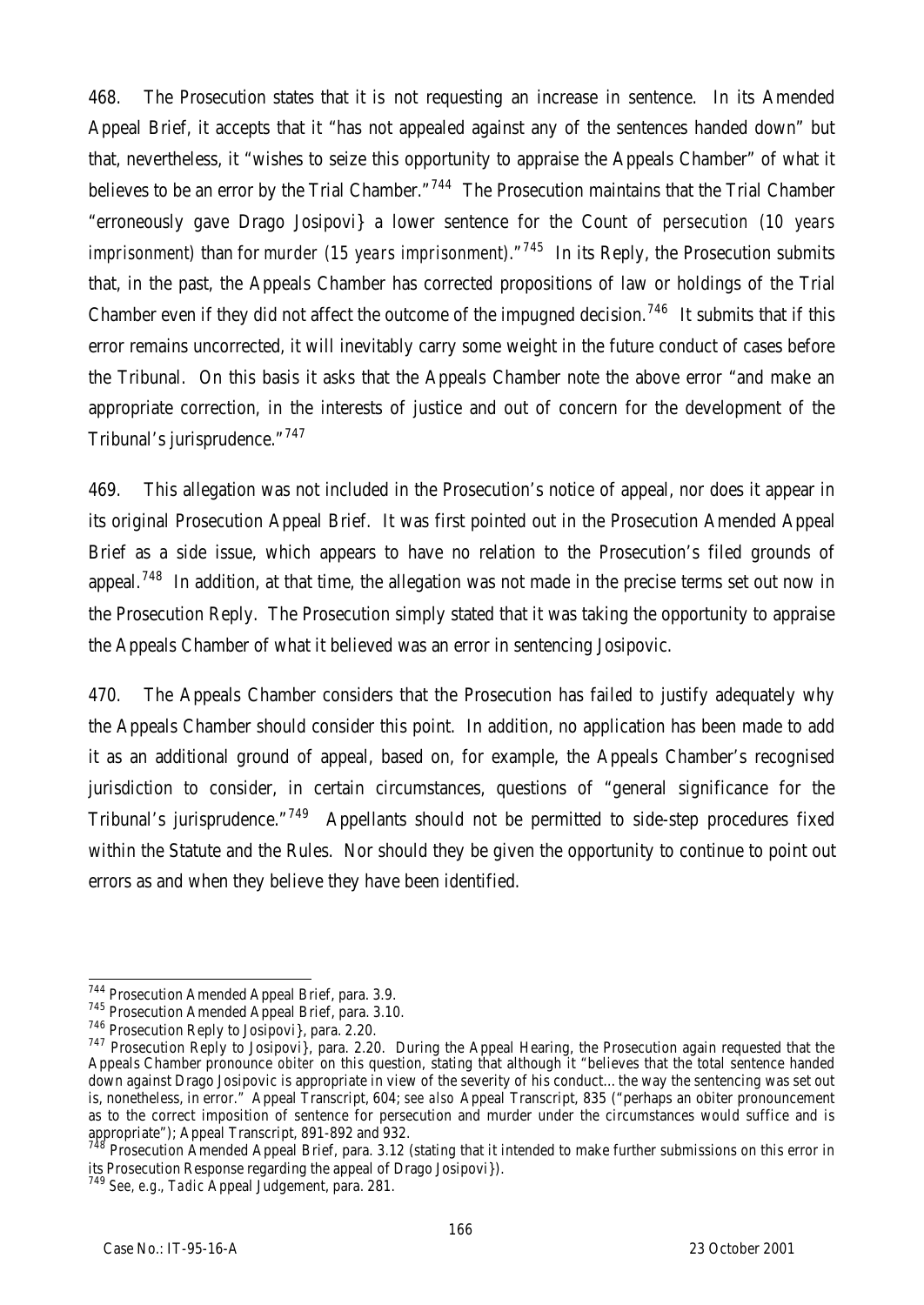471. For these reasons, the Appeals Chamber considers that it is not properly seised of this question and the Prosecution's request for correction is denied.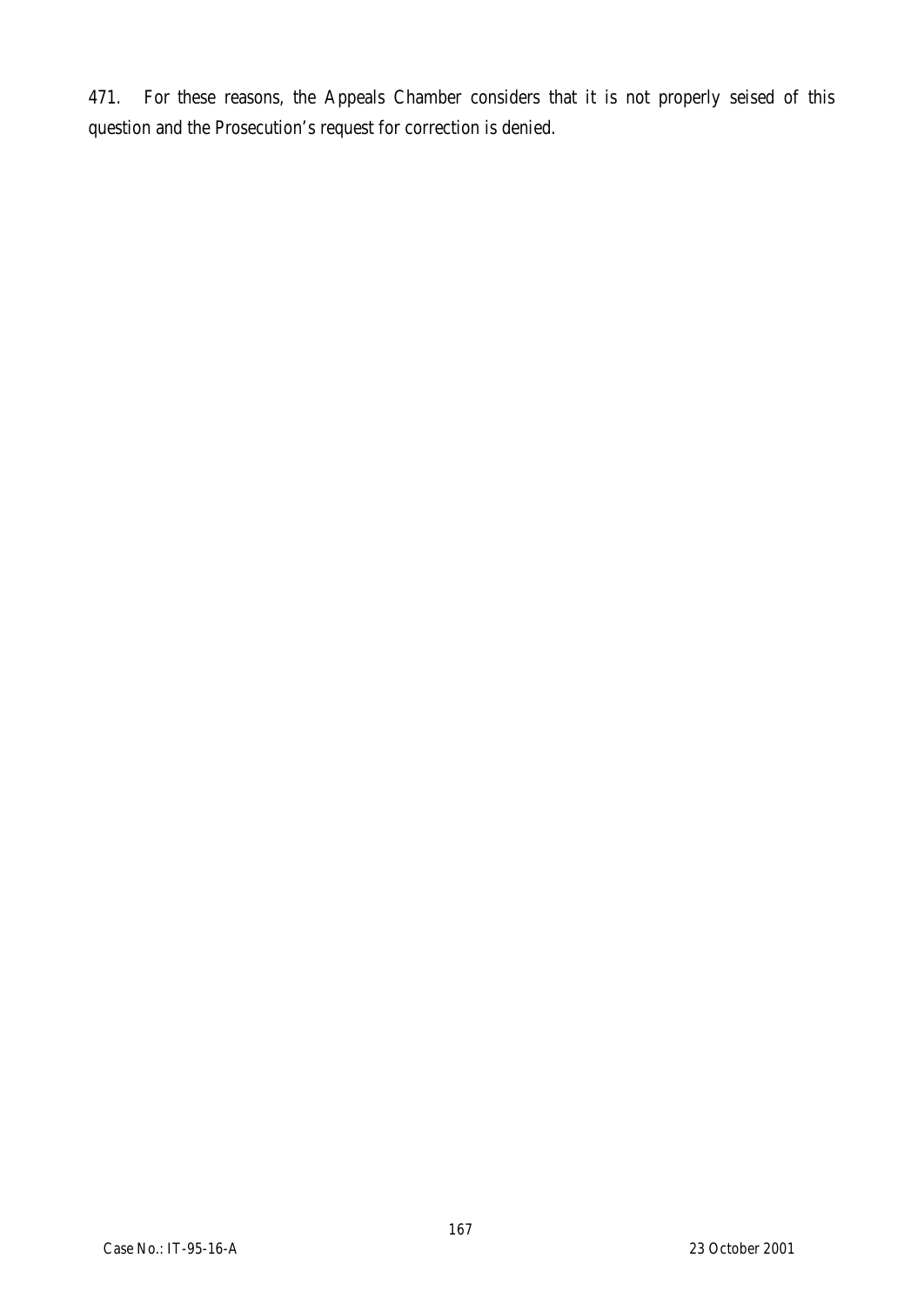# **X. DISPOSITION**

#### **For the foregoing reasons:**

### **A. The appeals of Zoran and Mirjan Kupreškic against conviction**

The Appeals Chamber unanimously:

ALLOWS Zoran and Mirjan Kupre{ki}'s ground of appeal objecting to the Trial Chamber's decision to return convictions under count 1 of the Amended Indictment on the basis of material facts not pleaded therein, namely participation in the attack on the house of Suhret Ahmic on 16 April 1993.

ALLOWS Zoran and Mirjan Kupre{ki}'s ground of appeal objecting to the Trial Chamber's decision to rely upon the identification evidence of Witness H to conclude that Zoran and Mirjan Kupreškic participated in the attack on the house of Suhret Ahmic on 16 April 1993, thereby committing an act of persecution under count 1 of the Amended Indictment.

In light of additional evidence admitted on appeal, ALLOWS Zoran and Mirjan Kupre{ki}'s ground of appeal objecting to the Trial Chamber's finding that they provided local knowledge and the use of their houses as bases for the forces attacking Ahmici on 16 April 1993, thereby committing an act of persecution under count 1 of the Amended Indictment.

ALLOWS Zoran Kupre{ki}'s ground of appeal objecting to the Trial Chamber's finding that he bears criminal responsibility for persecution stemming back to October 1992, under count 1 of the Amended Indictment, and applies this finding also to Mirjan Kupre{ki}.

DISMISSES or DECLINES TO CONSIDER all other grounds of appeal raised by Zoran and Mirjan Kupre{ki}.

Accordingly, the Appeals Chamber REVERSES the convictions of Zoran Kupreškic and Mirjan Kupreškic for persecution under count 1 of the Amended Indictment and FINDS Zoran Kupre{ki} and Mirjan Kupre{ki} not guilty on this count.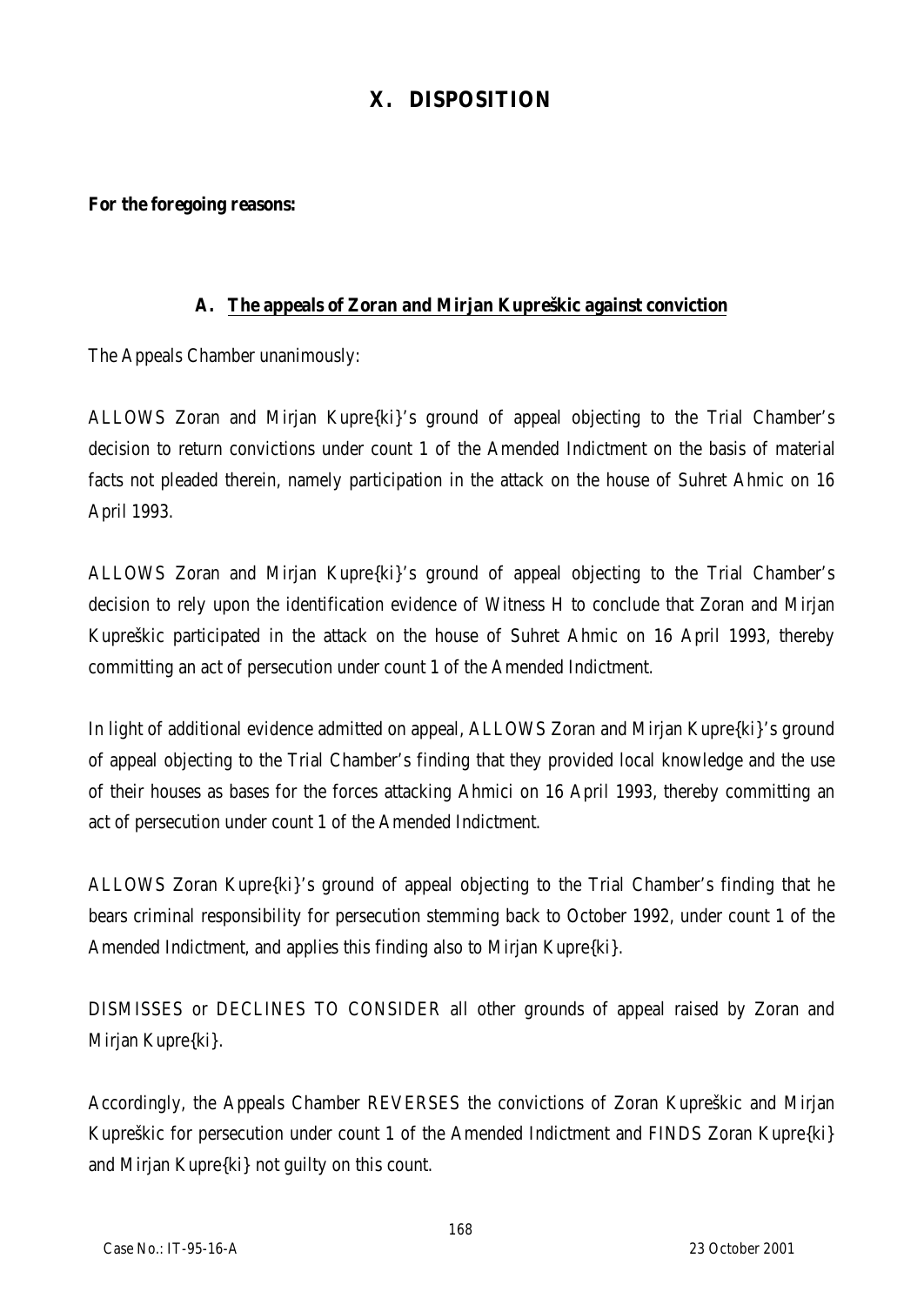## **B. The appeal of Vlatko Kupreškic against conviction**

The Appeals Chamber unanimously:

In light of additional evidence admitted on appeal, ALLOWS Vlatko Kupre{ki}'s ground of appeal objecting to the Trial Chamber's finding that he was an Operations Officer for the Prevention of Crimes of Particular State Interest at the time of the 16 April 1993 Ahmici attack.

ALLOWS Vlatko Kupre{ki}'s ground of appeal objecting to the Trial Chamber's finding that he assisted with the 16 April 1993 attack on Ahmici by unloading weapons from his car in October 1992 and that he thereby aided and abetted persecution under count 1 of the Amended Indictment.

ALLOWS Vlatko Kupre{ki}'s ground of appeal objecting to the Trial Chamber's inference that, merely by virtue of his presence outside the Hotel Vitez at around 2 p.m. or 3 p.m. on 15 April 1995, he thereby aided and abetted persecution under count 1 of the Amended Indictment.

In light of additional evidence admitted on appeal, ALLOWS Vlatko Kupre{ki}'s ground of appeal objecting to the Trial Chamber's finding that there were troops at his house in the early evening of 15 April 1993 and that he thereby aided and abetted persecution as charged in count 1 of the Amended Indictment by allowing his house to be used as a staging area for the attacking forces.

ALLOWS Vlatko Kupre{ki}'s ground of appeal objecting to the Trial Chamber's inference that, on the basis of witness testimony placing him outside the house of Suhret Ahmic after it was attacked on 16 April 1993, he was ready to lend assistance to the attacking forces and that he thereby aided and abetted persecution as charged in count 1 of the Amended Indictment.

Accordingly, the Appeals Chamber REVERSES Vlatko Kupreškic's conviction for persecution under count 1 of the Amended Indictment and FINDS Vlatko Kupre{ki} not guilty on this count.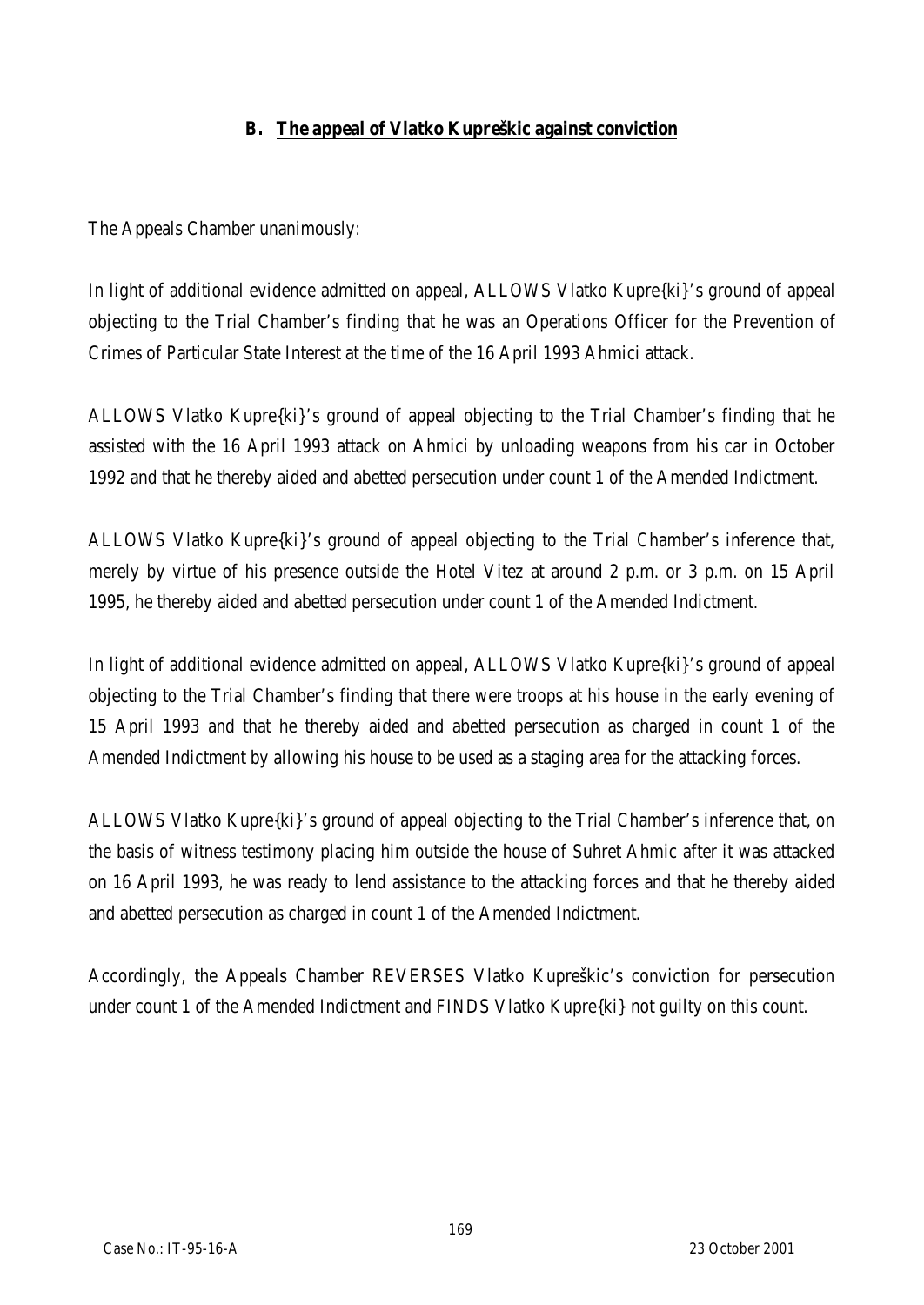## **C. The appeals of Drago Josipovic against conviction and sentence**

## 1. Conviction

The Appeals Chamber unanimously:

ALLOWS Drago Josipovi}'s ground of appeal objecting to the Trial Chamber's decision to return convictions under count 1 of the Amended Indictment on the basis of material facts not pleaded therein, namely participation in the attack on the house of Nazif Ahmic, but FINDS that no remedy follows except with respect to his sentence (addressed below).

ALLOWS Drago Josipovi}'s ground of appeal objecting to the Trial Chamber's inference that he was in a position of command during the Ahmi}i attack on 16 April 1993.

DISMISSES all other grounds of appeal raised by Drago Josipovi}'s against his conviction.

Accordingly, the Appeals Chamber AFFIRMS the convictions entered by the Trial Chamber for Drago Josipovic on count 1, count 16 and count 18 of the Amended Indictment (adjustments to his sentence are set out below).

### 2. Sentence

The Appeals Chamber unanimously:

Having previously found that the Trial Chamber erred in concluding that Drago Josipovi} played a commanding role during the attack on the house of Nazif Ahmi}, FINDS that the Trial Chamber erred in relying upon this in aggravation of Drago Josipovi}'s sentence.

Having previously found that the Trial Chamber erred in considering Drago Josipovi}'s participation in the attack on the house of Nazif Ahmi} as part of his persecution conviction under count 1, FINDS that the bases for Drago Josipovi}'s conviction under count 1 are now reduced.

DISMISSES all other grounds of appeal raised by Drago Josipovi} against his sentence.

Accordingly, the Appeals Chamber REVISES Drago Josipovi}'s total sentence from FIFTEEN years of imprisonment to TWELVE years of imprisonment.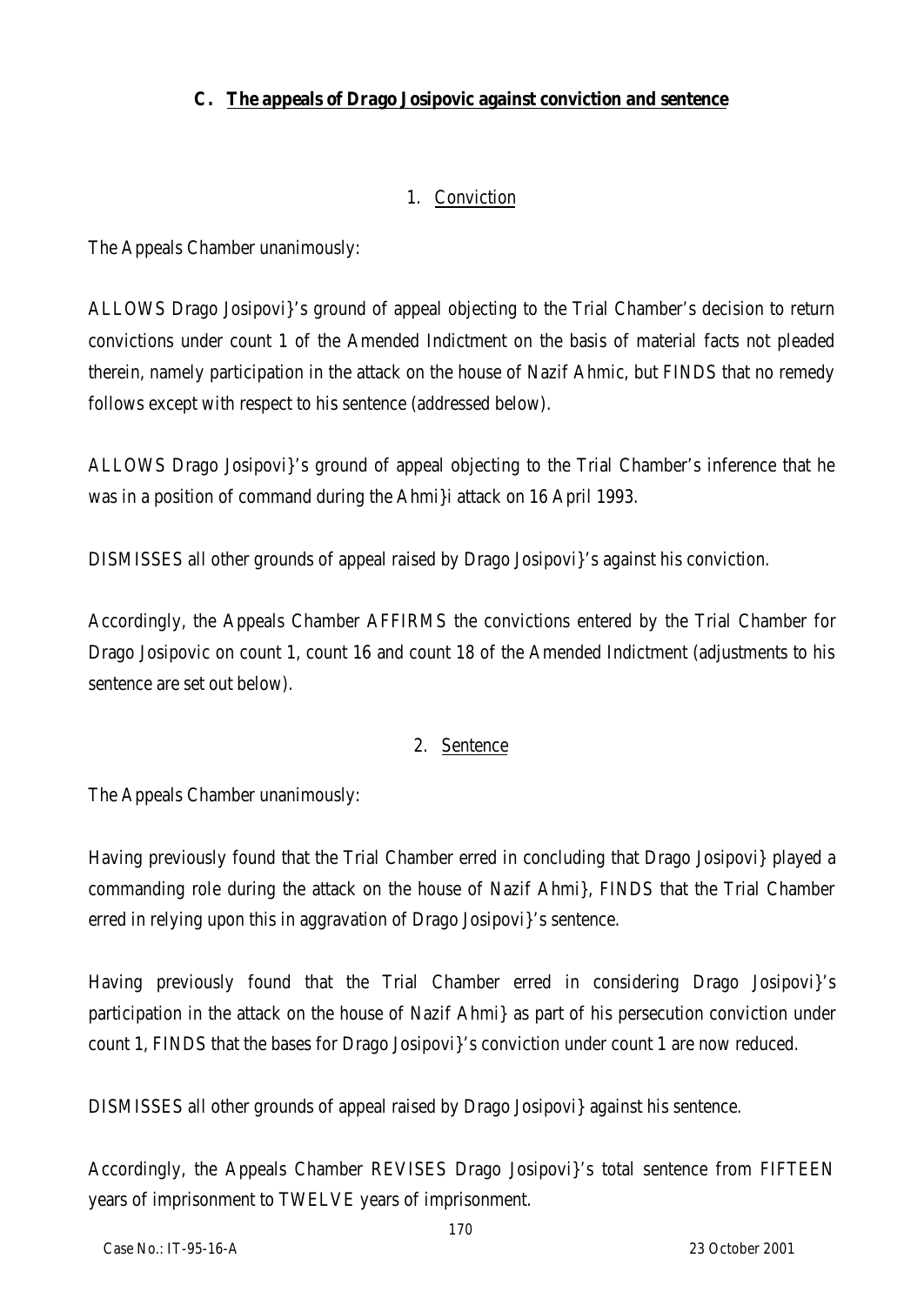# **D. Appeals of Vladimir Šantic against conviction and sentence**

### 1. Conviction

The Appeals Chamber unanimously:

ALLOWS Vladimir [anti}'s ground of appeal objecting to the Trial Chamber's implicit finding (referred to in the sentencing section of the Trial Judgement) that he assisted in the strategic planning of the 16 April 1993 Ahmici attack.

DISMISSES all other grounds of appeal raised by Vladimir [anti} against his conviction.

Accordingly, the Appeals Chamber AFFIRMS the convictions of Vladimir Šantic under count 1, count 16 and count 18 of the Amended Indictment (adjustments to sentence are set out below).

### 2. Sentence

The Appeals Chamber unanimously:

Having previously found that the Trial Chamber erred in finding that Vladimir [anti} assisted in the strategic planning of the entire Ahmi}i attack, ALLOWS his ground of appeal objecting to the Trial Chamber consideration of this factor in aggravation of his sentence.

ALLOWS Vladimir [anti}'s ground of appeal based on the argument that his sentence should be reduced in light of his acceptance of guilt and his substantial co-operation with the Prosecution.

DISMISSES all other grounds of appeal raised by Vladimir [anti} against his sentence.

Accordingly, the Appeals Chamber REVISES Vladimir [anti}'s total sentence from TWENTY-FIVE years of imprisonment to EIGHTEEN years of imprisonment.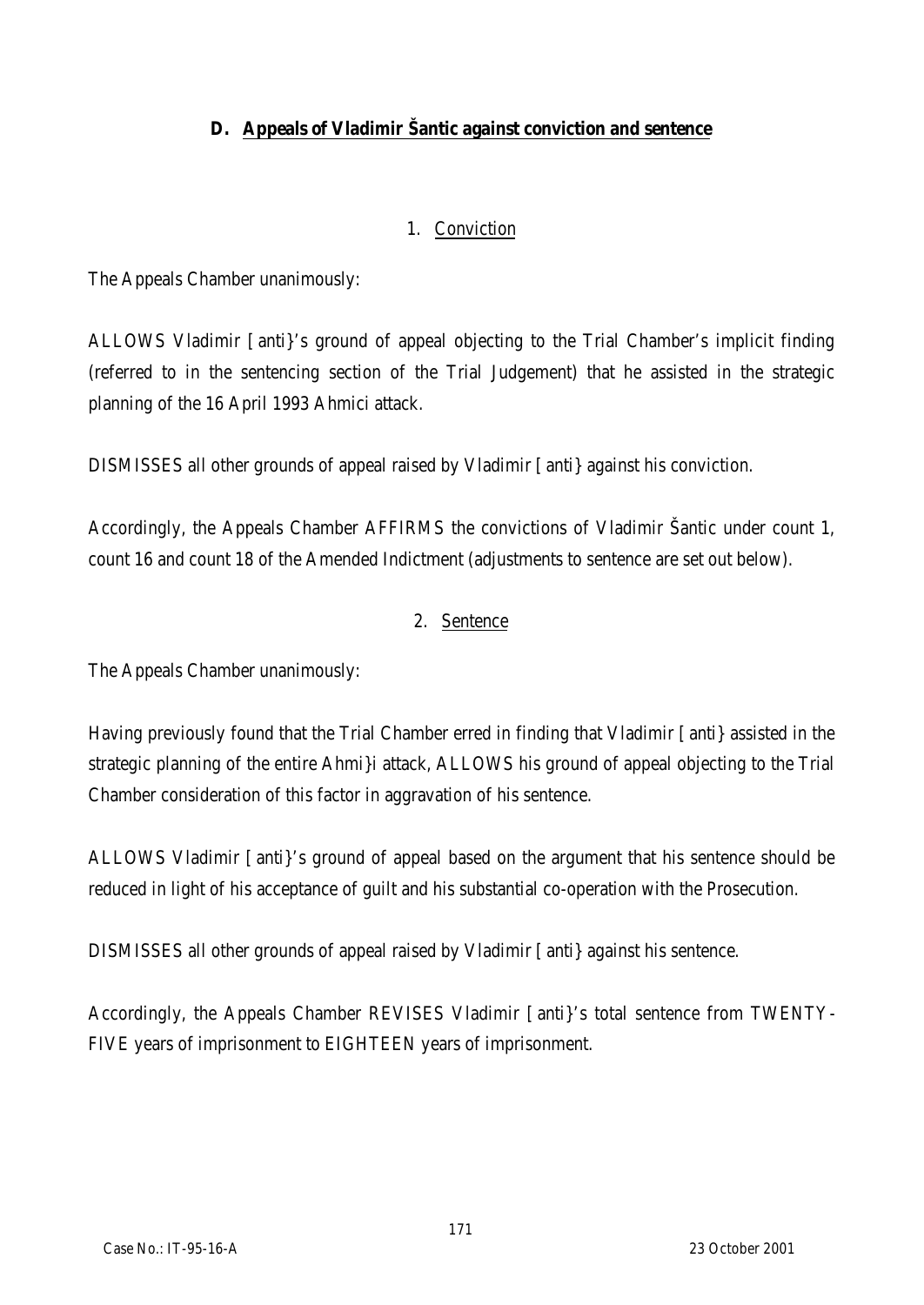# **E. The Prosecution's appeal on the issues of cumulative charging and cumulative convictions based on the same acts relating to Drago Josipovic and Vladimir Šantic**

The Appeals Chamber unanimously:

ALLOWS the Prosecution's appeal against the Trial Chamber's ruling that counts 17 (murder as a violation of the laws or customs of war under Article 3 of the Statute) and 19 (cruel treatment as a violation of the laws or customs of war under Article 3 of the Statute) were improperly charged cumulatively with the counts containing Article 5 charges for murder and for inhumane acts as crimes against humanity.

ALLOWS the Prosecution's appeal against the Trial Chamber's acquittal of Drago Josipovic and Vladimir Šantic under counts 17 and 19 of the Amended Indictment on the basis of cumulative convictions considerations.

Accordingly, the Appeals Chamber REVERSES the Trial Chamber's acquittal of Drago Josipovic and Vladimir Šantic under counts 17 and 19 of the Amended Indictment and FINDS Drago Josipovi} and Vladimir [anti} GUILTY on each of these counts.

# **F. The appeal of Drago Josipovic on the issue of cumulative convictions**

The Appeals Chamber unanimously:

DISMISSES Drago Josipovi}'s ground of appeal by which he complains that he was impermissibly charged and convicted cumulatively of murder and other inhumane acts as crimes against humanity.

DISMISSES Drago Josipovi}'s ground of appeal by which he complains that he was impermissibly charged with both murder and persecution as a crime against humanity based on the same underlying conduct.

### **G. Credit for time served**

Pursuant to Rule 101 (C) of the Rules, an accused is entitled to credit for time spent in custody "pending surrender to the Tribunal or pending trial or appeal." Accordingly, both Drago Josipovi}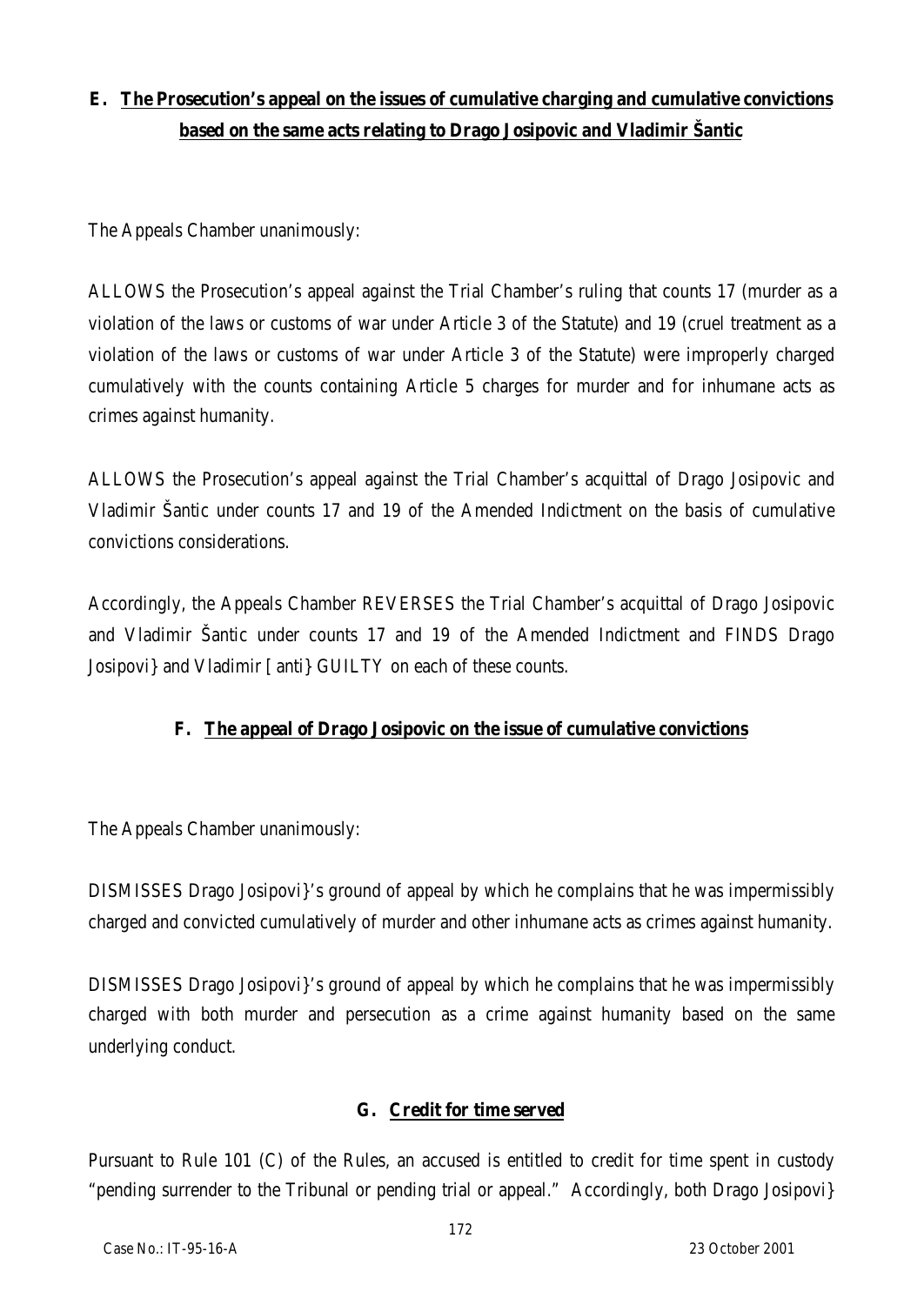and Vladimir [anti} are entitled to credit for the time they have each spent in custody since their surrender to the Tribunal on 6 October 1997.

#### **H. Enforcement of Sentences**

In accordance with Rules 103 (C) and 107 of the Rules, the Appeals Chamber orders that Drago Josipovi} and Vladimir [anti} are to remain in the custody of the International Tribunal pending the finalisation of arrangements for their transfers to the State(s) where their respective sentences will be served.

In accordance with Rule 99 (A) of the Rules, the Appeals Chamber orders that Zoran Kupre{ki}, Mirjan Kupre{ki} and Vlatko Kupre{ki}, be released immediately from the United Nations Detention Unit.

Done in both English and French, the English text being authoritative.

Presiding

\_\_\_\_\_\_\_\_\_\_\_\_\_\_\_\_\_\_ \_\_\_\_\_\_\_\_\_\_\_\_\_\_\_\_\_\_ \_\_\_\_\_\_\_\_\_\_\_\_\_\_\_\_\_

\_\_\_\_\_\_\_\_\_\_\_\_\_\_\_\_\_\_\_ \_\_\_\_\_\_\_\_\_\_\_\_\_\_\_\_\_

Patricia M Wald Lal Chand Vohrah Rafael Nieto-Navia

Fausto Pocar **Liu Daqun** 

Dated this 23rd day of October 2001

At The Hague

The Netherlands

**[Seal of the Tribunal]**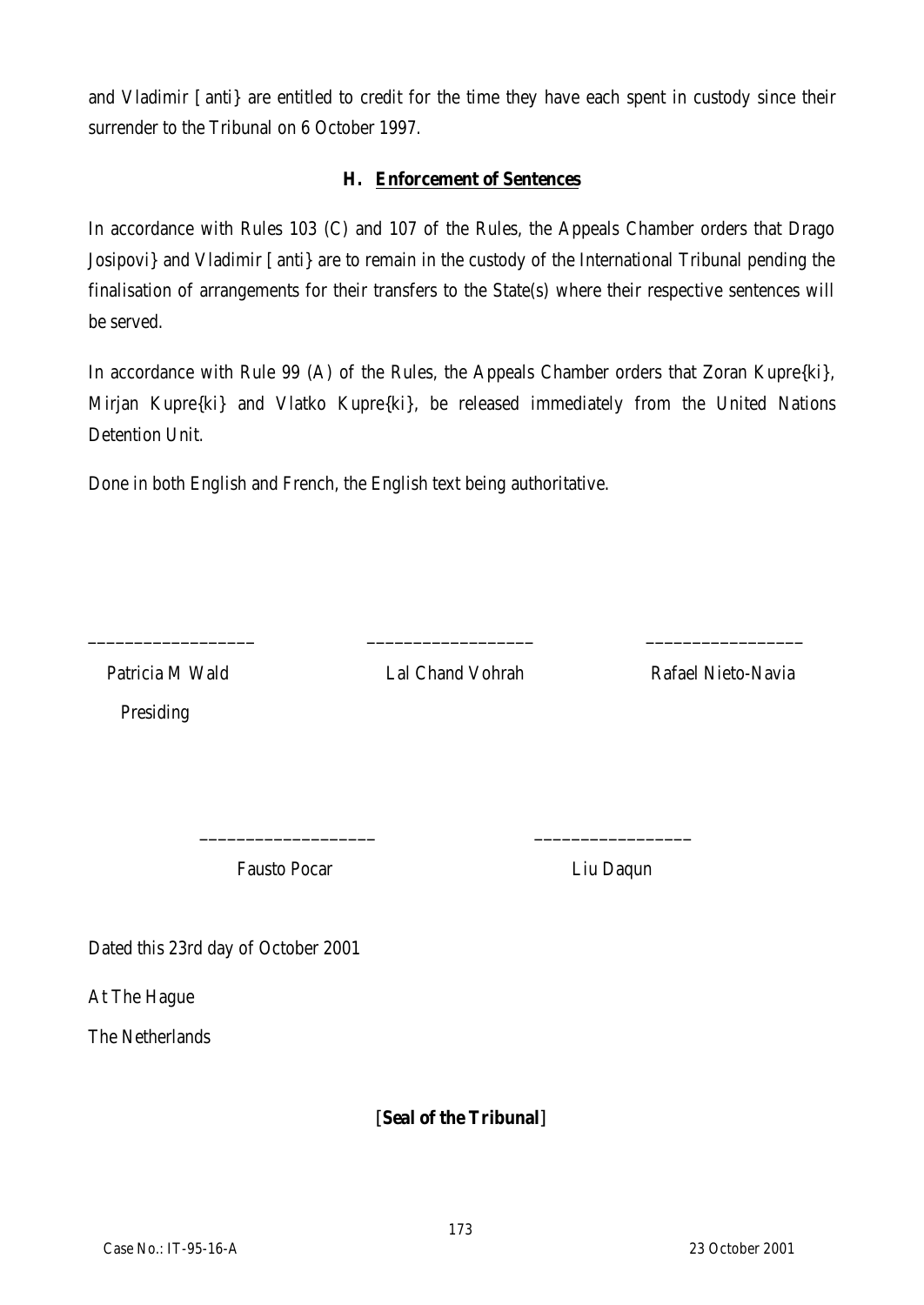# **XI. ANNEX A: PROCEDURAL BACKGROUND**

# **A. The Appeals**

## 1. Notices of Appeal

472. Notices of appeal against the Trial Judgement were filed by the Defendants on the following dates: 24 January 2000 by Vladimir Šanti}; 26 January 2000 by Vlatko Kupre{ki} and Drago Josipovi}; 27 January 2000 by Zoran Kupre{ki}; 28 January 2000 by Mirjan Kupre{ki}. The Prosecution filed its notice of appeal on 31 January 2000.

### 2. Applications for extension of time to file appeal briefs

473. On 17 March 2000, Zoran and Mirjan Kupre{ki} and Drago Josipovi} filed an application for an extension of the time limit for filing their appeal briefs under Rule  $111$ <sup>750</sup> Similar requests were made on behalf of Vladimir Šantic and Vlatko Kupre{ki}.<sup>751</sup> The Prosecution responded to these applications, $752$  and a reply was filed to those responses.<sup>753</sup> The Appeals Chamber ordered that the appeal briefs should be filed by 2 June 2000.<sup>754</sup> Subsequently, a further extension of 30 days was sought by Zoran and Mirjan Kupre{ki}, Drago Josipovi} and Vladimir Šantic,<sup>755</sup> which was opposed by the Prosecution.<sup>756</sup> On 16 May 2000, the Appeals Chamber ordered that all Defendants should file their appeal briefs on 2 July 2000.<sup>757</sup>

474. On 18 May 2000, the Registrar granted Vlatko Kupre{ki}'s request to withdraw the assignment of counsel acting on his behalf, and new counsel was assigned.<sup>758</sup> The new counsel

<sup>750</sup> The Request of the Counsels of Zoran and Mirjan Kupre{ki} and Frago [*sic*] Josipovi} for the Prolongation of the Appeal Period of the Verdict From 14.1.2000, 17 March 2000.

The Request of the Counsel of Vladimir Šanti} for the Enlargement of the Time Limit for the Appeal Against the Judgement of 14 January 2000, 23 March 2000; Request for the Extension of Time Limit for the Appeal Against the Judgement of 14 January 2000in the Case of the Accused Vlatko Kupre{ki} (*Confidential*), 27 March 2000.

<sup>&</sup>lt;sup>752</sup> Prosecution Response to the Defence Requests for an Extension of Time Filed on 17 March 2000 and 23 March 2000 and Motion for a Scheduling Order, 27 March 2000; Prosecution Response to the Confidential Defence Request for an Extension of Time Filed on 27 March 2000 (*Confidential*), 29 March 2000.

<sup>&</sup>lt;sup>753</sup> Reply of the Counsels of Zoran Kupre{ki}, Mirjan Kupre{ki} and Drago Josipovi} Considering the Objection of the Prosecutor to the Counsel's [*sic*] Proposal for Prolongation of the Term for Explanation of the Appeal, 31 March 2000. <sup>4</sup> Order Granting Extension of Time and Scheduling Order, 18 April 2000.

<sup>755</sup> Petition of the Counsels of Zoran Kupre{ki}, Mirjan Kupre{ki}, Drago Josipovi} and Vladimir Šantic with Which They Propose the Approval of the Petition Against the Decision of the Appeal Chamber from 18.4.00 and Lodge the Complaint or Alternatively the Repeated Proposal for Prolongation of the Term for the Appeal, 25 April 2000.

<sup>756</sup> Prosecution Response to the Defence Request for an Extension of Time Filed on 25 April 2000, 5 May 2000. <sup>757</sup> Decision on Petition of the Counsels of Zoran Kupre{ki}, Mirjan Kupre{ki}, Drago Josipovi} and Vladmir Šantic, 16

May 2000.

<sup>&</sup>lt;sup>758</sup> Decision of the Registrar of 18 May 2000 (withdrawing the Assignment of Mr. Krajina and Mr. Par as Counsel for the Vlatko Kupre{ki}); Decision of the Registrar of 24 May 2000 (appointing Mr. Abell as counsel for Vlatko Kupre{ki}, 24 May 2000; Decision of the Registrar of 16 June 200 (appointing Mr. Livingston as co-counsel for Vlatko Kupre{ki}).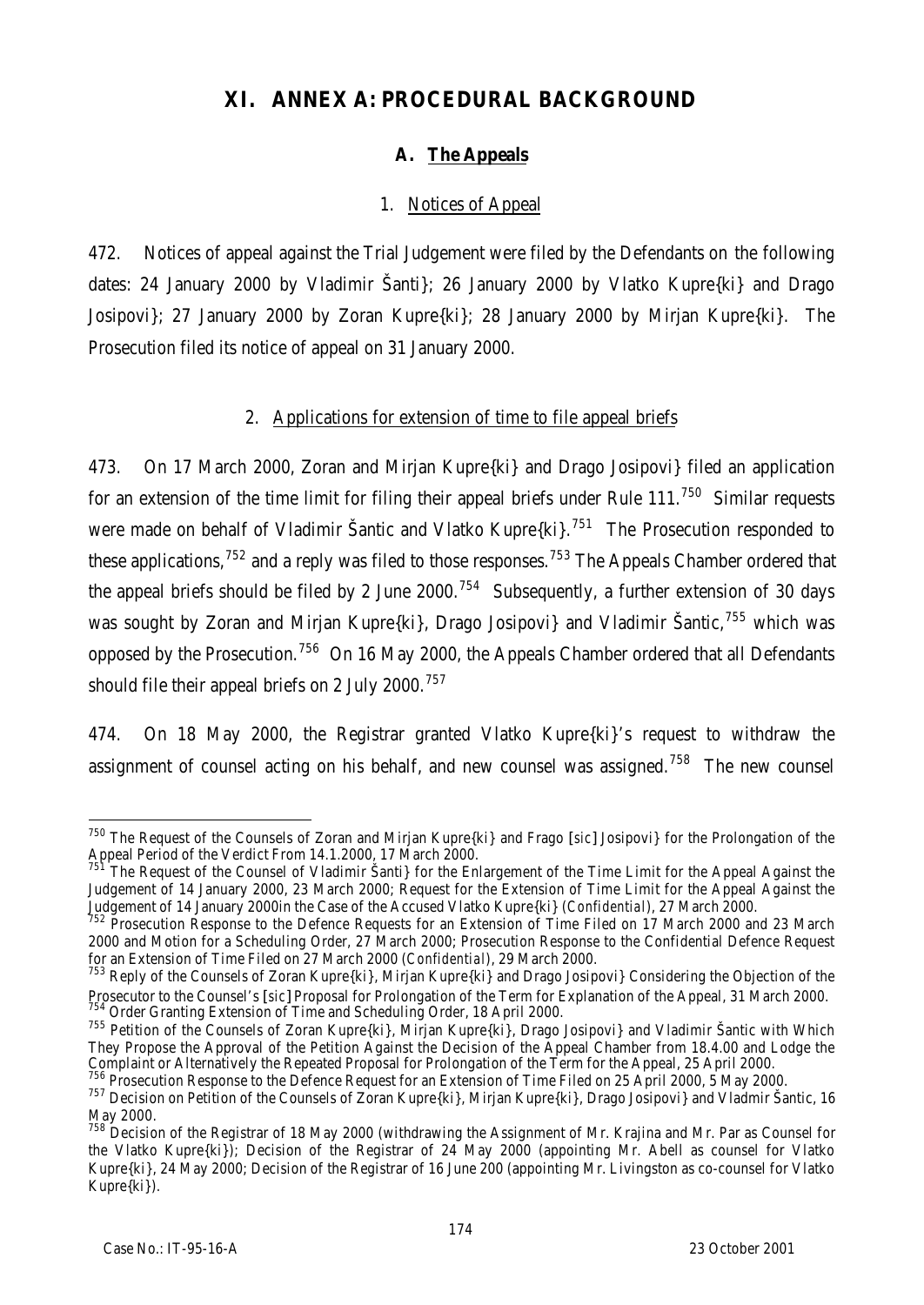applied for a two-month extension for filing Vlatko Kupre{ki}'s appeal brief as they were experiencing difficulty in obtaining the case papers.<sup>759</sup> This was followed by another application for an extension of time by Zoran Kupre{ki}, Mirjan Kupre{ki}, Drago Josipovi} and Vladimir Šantic, in order to review documents that had recently become available because of the opening of the archives of the Croatian intelligence service.<sup>760</sup> The pre-appeal Judge granted Vlatko Kupre{ki}'s application, extending the time-limit for filing his appeal brief to 4 September 2000, but denied the other Defendants' request for an extension of time.<sup>761</sup> Zoran Kupre{ki}, Mirjan Kupre{ki}, Drago Josipovi} and Vladimir Šantic requested that the Appeals Chamber reconsider this decision.<sup>762</sup> On 4 July 2000, the full bench of the Appeals Chamber rejected that request.<sup>763</sup>

## 3. Filing of briefs on appeal

475. The Prosecution filed its appeal brief on 3 July 2000.<sup>764</sup> The same day, appeal briefs were filed by Zoran Kupre{ki},<sup>765</sup> Mirjan Kupre{ki},<sup>766</sup> Drago Josipovi},<sup>767</sup> and Vladimir Šantic.<sup>768</sup> In relation to the appeal briefs of Zoran and Mirjan Kupre{ki}, documents were attached which had not been part of the trial record.<sup>769</sup> Drago Josipovi s appeal brief also referred to material not before the Trial Chamber.

476. Motions to extend the time-limits for filing the respondent's briefs under Rule 112 were filed by the Prosecution,<sup>770</sup> and Vladimir Šantic and Drago Josipovi}.<sup>771</sup> Also, the Prosecution filed a confidential motion requesting that the Appeals Chamber order Zoran and Mirjan Kupre{ki} and Drago Josipovi} to file their motions pursuant to Rule 115 for the admission of the material

Prosecution's Appeal Brief,  $3$  July 2000.

j <sup>759</sup> Motion for Extension of Time to File Appellant's Brief on Behalf of Vlatko Kupre{ki}, 27 June 2000.

<sup>760</sup> Motion for Extension of the Time File [*sic*] Appelation's [*sic*] Brief on Behalf of Zoran Kupre{ki} Mirjan Kupre{ki}, Drago Josipovi} and Vladimir "Vlado" Šantic, 28 June 2000. The Prosecution did not oppose any of the Defendants' requests for an extension based upon the need to obtain the complete case file. *See* Prosecution Response to the Motion for Extension of Time to File Appellant's Brief on Behalf of Vlatko Kupre{ki}, 29 June 2000.

<sup>761</sup> Order on Motions for Extension of Time, 29 June 2000.

<sup>762</sup> Appeal of the Counsel of Zoran Kupre{ki}, Mirjan Kupre{ki}, Drago Josipovi} and Vladmir [*sic*] Šantic Against the Decision of the Pre-Appeal Judge Mohamed Bennouna Dated 29.6.00, 30 June 2000.

<sup>&</sup>lt;sup>763</sup> Decision on "Appeal of the Counsel of Zoran Kupre{ki}, Mirjan Kupre{ki}, Drago Josipovi}, and Vladimir Šantic Against the Decision of the Pre-Appeal Judge from 29 June 2000", 4 July 2000.

<sup>765</sup> Appeal Reasons of the Counsels of Zoran Kupre{ki} Against the ICTY Verdict from 15.1.00 IT-95-16-T (*Partly* **Confidential**), 3 July 2000.

<sup>766</sup> Defendant's Appellate Brief (*Partly Confidential*), 3 July 2000.

<sup>767</sup> Drago Josipovi}'s Appeal Brief (*Confidential*), 3 July 2000.

<sup>768</sup> Appelate [*sic*] Brief of Vladimir Šantic, 3 July 2000. Vladimir Šantic subsequently withdrew that part of his client's appeal based on the defence of alibi. *See* Motion for the Withdrawal of the part of the Appeal based on the alibi Defence of the Appellant Vladimir Šantic, 30 October, 2000.

 $769$  Zoran Kupre{ki} attached 20 documents to his brief. There were four documents related to his family; 11 documents related to the welfare of his family; four "Hrvatska Information Slu`ba" (Croatian Intelligence Service)(HIS) reports from Croatian archives; and a report from a doctor relating to post-traumatic stress disorder. Mirjan Kupre{ki} attached six documents. Five of these related to his family and one was a HIS intelligence report.

<sup>770</sup> Motion for Extension of the Time to File Respondent's Brief of the Prosecution, 19 July 2000.

<sup>771</sup> Motion for Extension of Time to File Respondent's Brief of the Defence, 21 July 2000. The Prosecution responded to the latter. *See* Prosecution's Response to Motion for Extension of Time to File Respondent's Brief, 27 July 2000.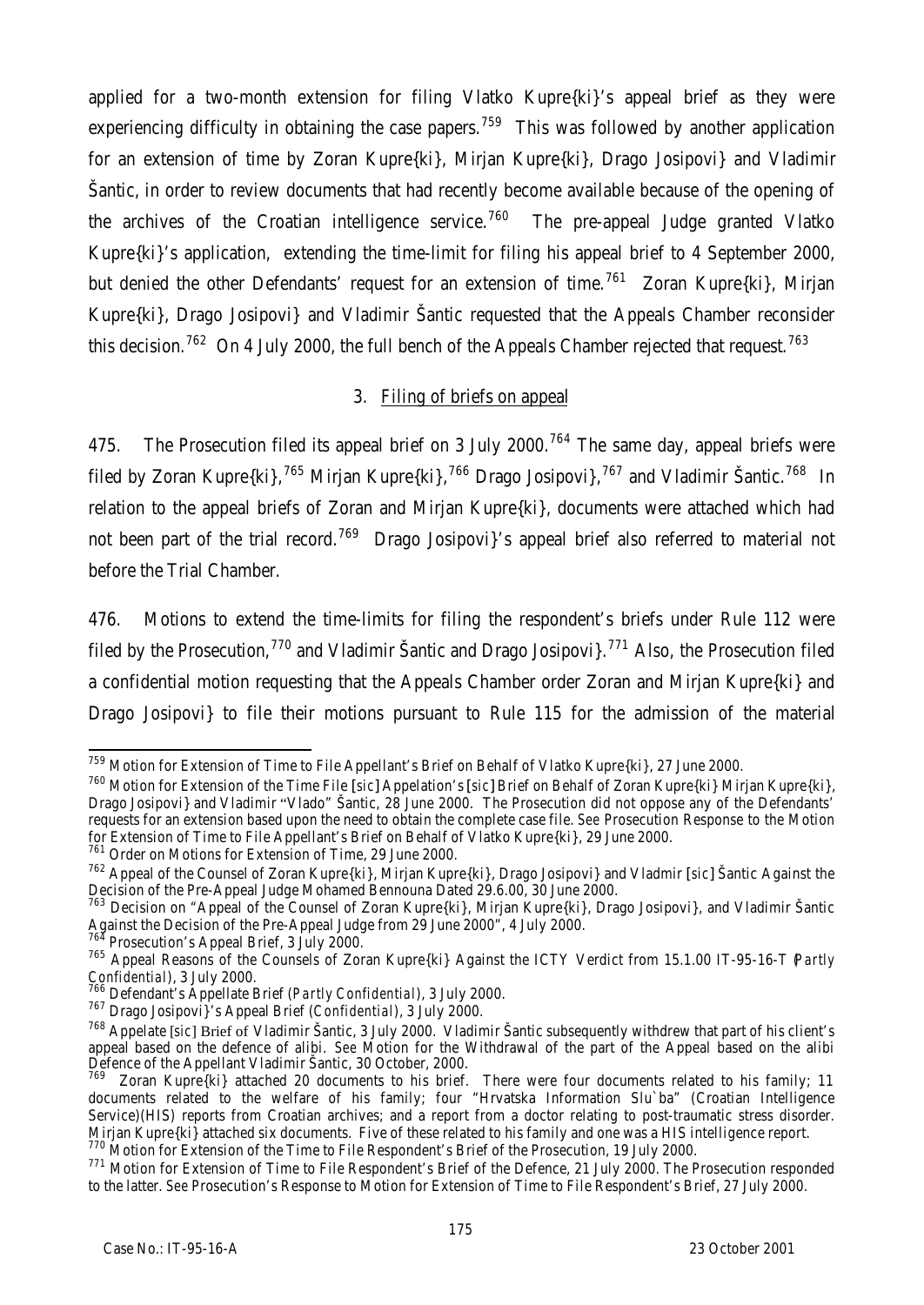attached to, or referred to in, their appeal briefs.<sup>772</sup> On 1 August 2000, the Appeals Chamber ordered that (i) the time limit for filing the respondent's briefs for all parties be extended to 4 October 2000, (ii) the Defendants supply an index of the documents attached to their appeal briefs by 4 September 2000 indicating whether the documents were before the Trial Chamber or not, and (iii) in respect of any document not before the Trial Chamber, a motion pursuant to Rule 115 was to be filed by 4 September 2000.<sup>773</sup> Zoran and Mirjan Kupre $\{ki\}$  and Drago Josipovi} filed a motion for an extension of the deadline for filing their Rule 115 motions,  $774$  to which the Prosecution responded.<sup>775</sup> On 29 August 2000, the Appeals Chamber extended the date for filing the motions under Rule 115 to 4 October 2000, and further ordered that the respondent's briefs of all parties "shall be filed two weeks after a Decision on the Motion for additional evidence is issued".<sup>776</sup> This had the effect of suspending the appeal briefing schedule until the determination of the additional evidence motions. As the admission of additional evidence was decided in a series of decisions, the briefing schedule for the filing of respondent's briefs under Rule 112 and reply briefs under Rule 113 did not resume until the Appeals Chamber issued its scheduling order of 30 May 2001.<sup>777</sup>

477. On 5 September 2000, Vlatko Kupre{ki} filed his appeal brief under Rule 111.<sup>778</sup>

478. The Prosecution filed its respondent's brief under Rule 112 on 28 June 2001.<sup>779</sup> Because of the delay in the distribution of this document to the Defendants, the Appeals Chamber extended the time for the filing of their reply briefs under Rule 113 until 18 July 2001.<sup>780</sup> Replies were filed on

j <sup>772</sup> Motion for a Scheduling Order for A Single Filing Date of Motions Under Rule 115 or, in the Alternative, Motion for an Order Rejecting The Admission of Additional Evidence (*Confidential*), 31 July 2000.

 $773$  Order on Motions for Extension of Time, 1 August 2000.

<sup>774</sup> Motion of the Counsels of Zoran Kupre{ki}, Mirjan Kupre{ki} and Drago Josipovi} With Which They Request The Extention [*sic*] of the Time Limit, 16 August 2000.

<sup>775</sup> Prosecution's Response to "Motion of the Counsels of Zoran Kupre{ki}, Mirjan Kupre{ki} and Drago Josipovi} With Which They Request The Extension of the Time Limit", 25 August 2000.

<sup>776</sup> Order, 29 August 2000.

<sup>&</sup>lt;sup>777</sup> Scheduling Order, 30 May 2001.

<sup>778</sup> Confidential Appellant's Brief on Conviction on Behalf of Vlatko Kupre{ki}, 5 September 2001; Appellant's Brief on Sentence on Behalf of Vlatko Kupre{ki} (*Confidential*), 5 September 2000. Vlatko Kupre{ki} filed his appeal brief one day late. Therefore, he requested an extension of time. *See* Motion for Extension of Time to File Appellant's Brief on Behalf of Vlatko Kupre{ki}, 11 September 2000 (seeking a retrospective extension of time for the unintentional late filing). The Appeals Chamber granted this motion. *See* Order on Application for Extension of Time, 13 September 2000. Counsel for Vlatko Kupre{ki} subsequently filed a public version of the brief. *See* Redacted Appellant's Brief on Conviction on Behalf on Vlatko Kupre{ki}, 18 July 2001.

<sup>779</sup> Prosecution's Respondent's Brief *(Confidential)*, 28 June 2001. In its Order of 2 July 2001, the Appeals Chamber accepted the filing as valid despite the fact that it exceeded the prescribed page limits under the Practice Direction and that the Prosecution had failed to seek advance authorisation from the Appeals Chamber to file an over-sized document. *See* Practice Direction on the Lengths of Briefs and Motions (IT/184). The prosecution filed a public version of their respondent's brief. *See* Public Redacted Version of the Prosecution's "Respondent's Brief' Filed on the 28 June 2001", 18 July 2001.

<sup>&</sup>lt;sup>780</sup> Scheduling Order Varying Time-Limit for Filing of Appellants' Brief in Reply, 5 July 2001. This order was varied by further extending the time-limit for Zoran and Mirjan Kupre{ki} to file their brief in reply until no later than 2 p.m. on 20 July 2001. *See* Scheduling Order Varying Time Limit for Filing of Appellants' Brief in Reply, 12 July 2001.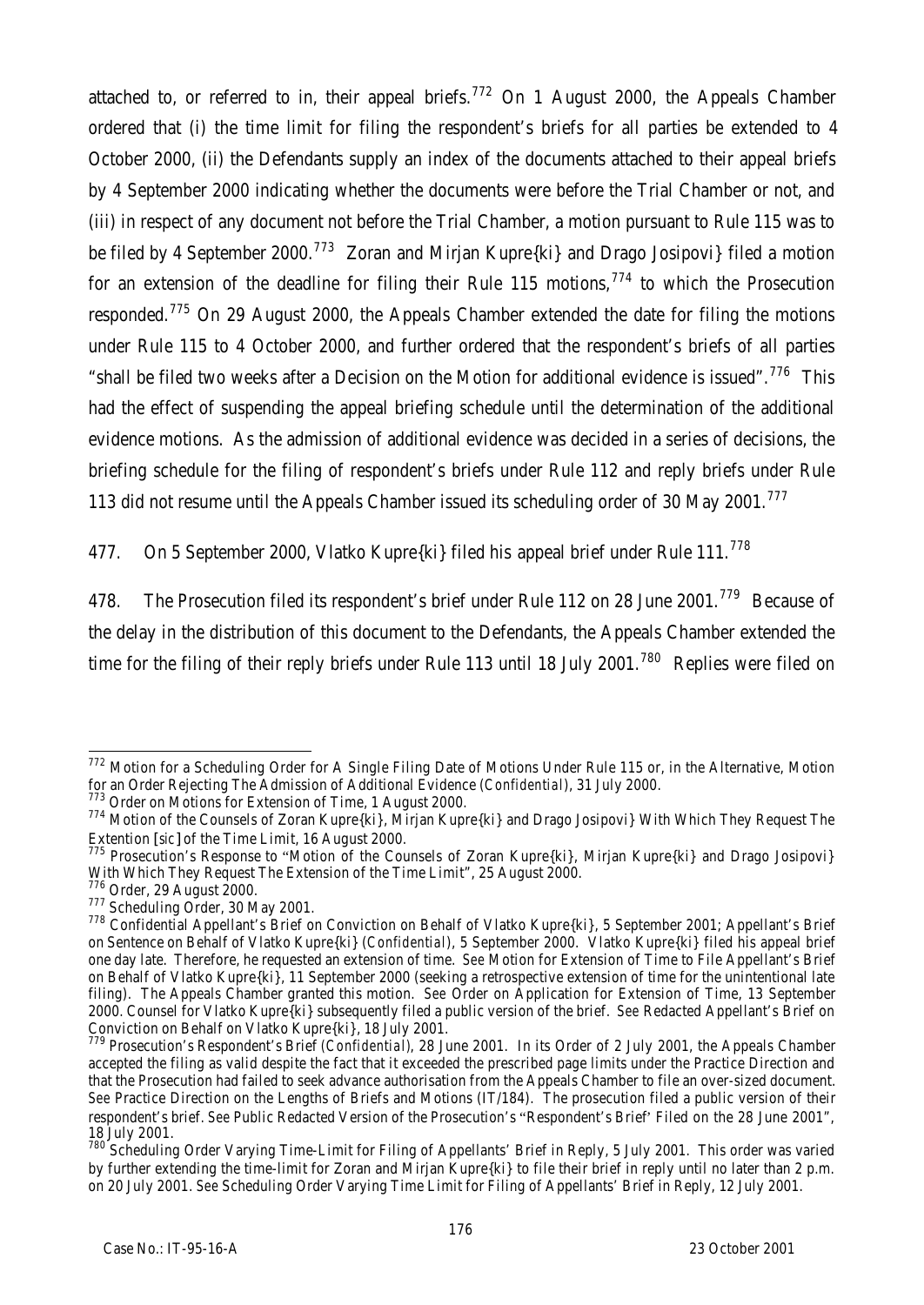18 July 2001 by Vlatko Kupre{ki},<sup>781</sup> Vladimir Šantic<sup>782</sup> and Drago Josipovi}.<sup>783</sup> Zoran and Mirjan Kupre $\{ki\}$  filed a joint reply brief on 20 July 2001.<sup>784</sup>

479. On 15 May 2001, the Prosecution applied for leave to file an amended appeal brief and attached the amended appeal brief to the application.<sup>785</sup> The Appeals Chamber granted the application on 30 May 2001.<sup>786</sup> Out of all the Defendants, only Vladimir Šantic and Drago Josipovi} were affected by the Prosecution's appeal, and they filed their respondent's briefs on the 2 and 6 July 2001 respectively.<sup>787</sup> The Prosecution filed its replies to both responses on 16 July 2001.<sup>788</sup>

480. Pursuant to a scheduling order of the Appeals Chamber,<sup>789</sup> the Defendants were invited to file supplementary briefs explaining how the additional evidence that had been admitted by the Appeals Chamber affected the arguments set out in their appeal briefs. On 12 June 2001, Vladimir Šantic filed a supplementary brief.<sup>790</sup> On 13 June 2001, Zoran Kupre{ki}, Vlatko Kupre{ki} and Mirjan Kupre{ki} filed supplementary briefs.<sup>791</sup> Drago Josipovi} filed a supplementary brief on 14 June 2001.<sup>792</sup>

# **B. Rule 115 Motions**

481. During the appellate proceedings, 26 applications for the admission of additional evidence were filed before the Appeals Chamber, leading to seven decisions. The first and second decisions were rendered on 26 February 2001 and 11 April 2001, after the filing of the following applications.

j <sup>781</sup> Reply to Respondent's Brief on Behalf of Vlatko Kupre{ki} (*Confidential*), 18 July 2001.

<sup>782</sup> Vladimir Šantic Briief [*sic*] in Replay [*sic*] Under Rule 113 of the Rules of Procedure and Evidence, 18 July 2001.

<sup>783</sup> Partly Confidential Appellant's Brief of Argument Under Rule 113 in reply to the Respondent's Brief of Argument of the Prosecution, 18 July 2001.

 $\frac{784}{784}$  Brief in Reply by Zoran and Mirjan Kupre{ki}, 20 July 2001.

<sup>&</sup>lt;sup>785</sup> Prosecution's Motion Seeking Leave to File an Amended Appeal Brief, 15 May 2001.

 $^{786}_{120}$  Decision on the Prosecution's Motion Seeking Leave to File an Amended Appeal Brief, 30 May 2001.

<sup>787</sup> Defence's Response of the Accused Vladimir [anti}on Prosecutor's Appeal Brief, 2 July 2001; Respondent's Brief of Argument under Rule 112 in Response to the Prosecution's Amended Appeal Brief, 6 July 2001.

<sup>&</sup>lt;sup>788</sup> Prosecution Brief in Reply to the Respondent's Brief of Vladimir [anti] to the Prosecution's Amended Appeal Brief, 16 July 2001; Prosecution Brief in Reply to the Respondent's Brief of Drago Josipovi} in Response to the Prosecution's Amended Appeal Brief, 16 July 2001

<sup>789</sup> Scheduling Order, 30 May 2001.

<sup>790</sup> The Motion of the Appellant Vladimir Šantic According to the Order of the Appeals Chamber Dated 30 May 2001 (*Confidential*), 12 June 2001.

<sup>791</sup> Motion of the Counsel of Zoran Kupre{ki} With Which he Ammends [*sic*] the Letter of Appeal Based on the Court Acceptance of New Proofs (*Confidential*), 13 June 2001; Supplemental Appellant's Brief, on Behalf of Vlatko Kupre{ki}, Concerning Effect of Additional Evidence, Filed Pursuant to Scheduling Order Dated 20 May 2001 (*Confidential*), 13 June 2001; Confidential Suplemental [*sic*] Brief By Mirjan Kupre{ki} (*Confidential*), 13 June 2001. Following the Appeals Chamber's Order of 3 July 2001, public versions of Zoran and Mirjan Kupre{ki}'s supplemental briefs were filed on 17 July 2001.

<sup>&</sup>lt;sup>792</sup> Supplemental Appellant's Brief Filed Pursuant to the Scheduling Order Dated 30<sup>th</sup> May 2001 on Behalf of Drago Josipovi} Partly Ex Parte Confidential (*Partly Confidential*), 14 June 2001.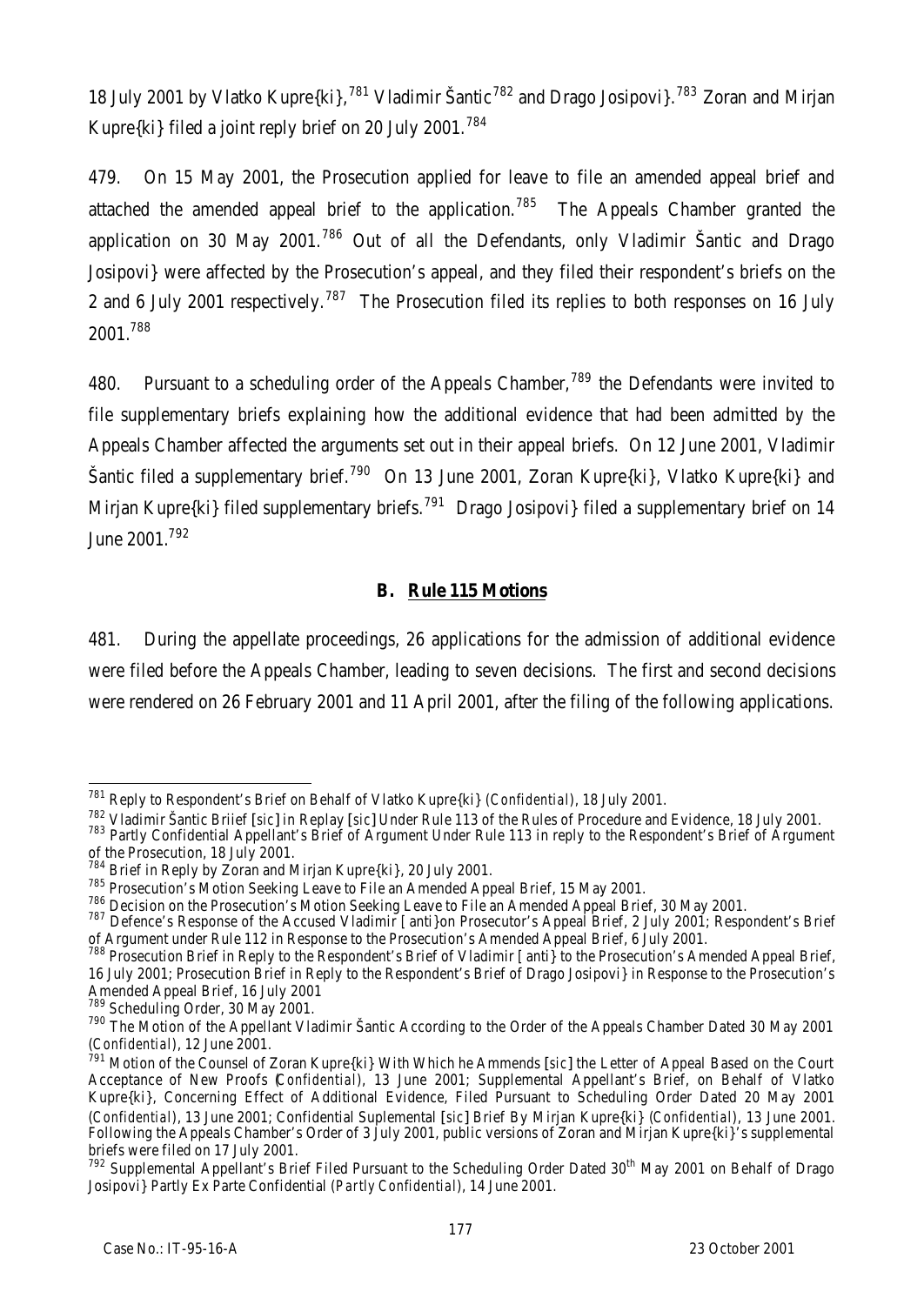482. On 5 September 2000, Vlatko Kupre{ki} filed a motion in which he sought the admission of the statements of 19 witnesses and numerous exhibits and documentary evidence.<sup>793</sup>

483. On 31 August 2000, Drago Josipovi} filed a motion requesting the admission of a video recording dated 16 April 2000 of the visibility in [anti}i.<sup>794</sup> On 2 October 2000, he requested the admission of a statement provided by Witness CA, a witness during the trial, dated 15 September 2000.<sup>795</sup> On 4 October 2000, he requested the admission of four documents obtained from the Croatian State Archives.<sup>796</sup> A fourth motion was also filed that day, however, this filing was a duplicate of the second motion.<sup>797</sup> A fifth motion was filed on 12 December 2000 requesting the admission of the statement of Abdulah Serdarevi?<sup>798</sup>

484. In addition to the documents attached to their appeal briefs, Zoran and Mirjan Kupre{ki} filed three joint motions for the admission of additional evidence. Their first motion of 4 October 2000 sought the admission of 20 documents from the Croatian State Archives and three video recordings.<sup>799</sup> The second motion of 15 November 2000 requested the admission of three further documents from the Croatian State Archives.<sup>800</sup> On 18 December 2000, their third motion sought

j <sup>793</sup> Confidential Appellant's Brief and Motion, Pursuant to Rule 115, on Behalf of the Appellant Vlatko Kupre{ki}, 5 September 2000. Vlatko Kupre{ki} also filed a motion pursuant to Rule 75 for protective measures seeking pseudonyms for eight witnesses in his appeal brief and in his Rule 115 motion. *See* Confidential Motion, Pursuant to Rule 75, For Measures to be Taken for the Protection of Certain Witnesses Referred to in the Rule 115 Motion and Appellant's Brief on Behalf of Vlatko Kupre{ki}, 5 September 2000. This motion was granted by the Appeals Chamber. *See* Order on Motion of Vlatko Kupre{ki} for the Protection of Certain Witnesses (*Confidential, Ex Parte*), 26 February 2001. As the deadline for the filing of Rule 115 motions in relation to the other four Defendants was set as 4 October 2000 by the order of the Appeals Chamber of 29 August 2000, the Prosecution sought clarification as to when it should respond to Vlatko Kupre{ki}'s Rule 115 Motion. *See* Prosecution Motion for Clarification of the Time-Limit for Filing Response to Rule 115 Motion of Vlatko Kupre{ki}, or Alternatively for an Extension of Time (*Confidential)*, 15 September 2000. This was followed by a "Reply on Behalf of Vlatko Kupre{ki} to 'Prosecution Motion for Clarification of Time Limit for Filing Response to Rule 115 Motion for Vlatko Kupre{ki} or Alternatively for an Extension of Time', 25 September 2000". The Appeals Chamber ordered that the Prosecution could respond to Vlatko Kupre{ki}'s motion, as well as any other motions filed on or before 4 October 2000 by the other appellants, ten days after all the documents referred to in the motions were filed in an official language of the Tribunal. *See* Order on Motion for Clarification, 29 September 2000. Subsequently, clarification of this order was sought by Vlatko Kupre{ki} *See* Motion for Clarification of Order of Appeals' [*sic*] Chamber Dated 29th September 2000, 9 October 2000. The Appeals Chamber ordered that its order of 29 September 2000 did not need further clarification. *See* Order on Motion for Clarification, 18 October 2000.

<sup>&</sup>lt;sup>794</sup> Motion for Additional Evidence, 31 August 2000.

<sup>795</sup> Request for the Derivation of Additional Proofs, 2 October 2000.

<sup>&</sup>lt;sup>796</sup> Request of the Counsel of Drago Josipovi} for the Derivation of Additional Proofs Considering Rule 115 of the Book of Rules and Procedure [*sic*], 4 October 2000.

<sup>797</sup> Request for the Derivation of Additional Proofs, 4 October 2000.

<sup>798</sup> Request for Derivation of Additional Proofs, 12 December 2000.

<sup>799</sup> Motion of the Counsel of Zoran and Mirjan Kupre{ki} for the Acceptance of Additional Evidence, Which was Not Available at the Time of the Hearing Before the Trial Chamber (*Confidential*), 4 October 2000.

<sup>800</sup> Petition of the Counsels of Zoran and Mirjan Kupre{ki} for Derivation of Additional Proofs Before the Appeal Chamber, Which Proofs of the Counsels Were not Available During the Trial Before the Hearing Chamber (*Confidential*), 15 November 2000.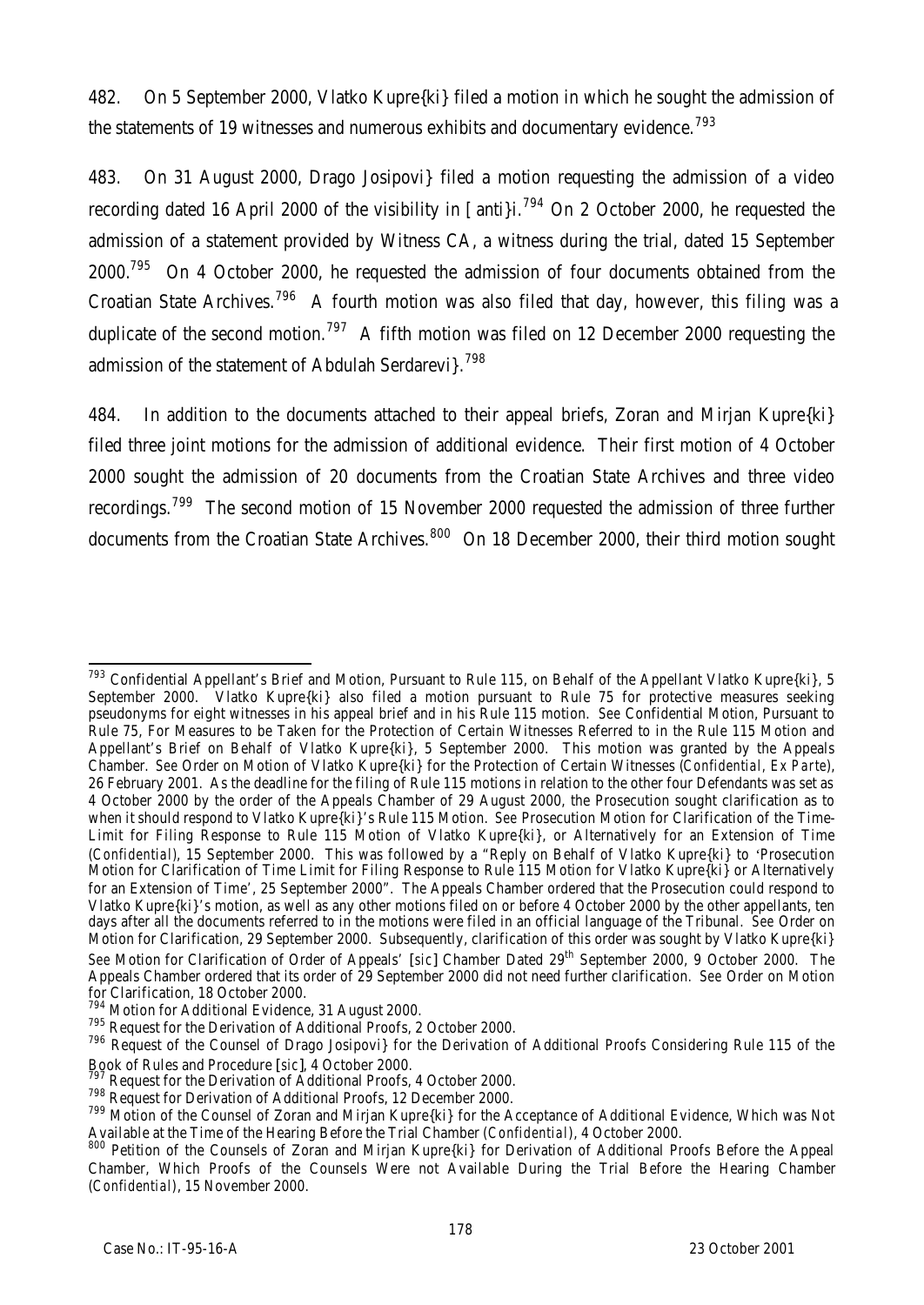the admission of the same witness statement sought to be admitted by Drago Josipovi} in his fifth motion (that of Abdulah Serdarevi}) and 20 documents from the Croatian State Archives.<sup>801</sup>

485. The Prosecution filed three separate responses to the Defendants' motions. On 20 November 2000, the Prosecution filed its response to all of the motions filed up until and including, 15 November 2000.<sup>802</sup> On 21 December 2000, the Prosecution filed its response to Drago Josipovi}'s fifth motion.<sup>803</sup> On 22 January 2001, the Prosecution filed its response to Zoran and Mirjan Kupre{ki}'s third motion.<sup>804</sup>

486. Replies to the first two Prosecution responses were filed on 18 December 2000 by Vlatko Kupre $\{ki\}$ ,  $805$  Zoran and Mirjan Kupre $\{ki\}$ ,  $806$  and Drago Josipovi $\}$ .  $807$  On 30 January 2001, Zoran and Mirjan Kupre{ki} filed a reply to the third Prosecution response.<sup>808</sup>

j <sup>801</sup> Motion No. 3 of the Counsels of Zoran and Mirjan Kupre{ki} with which they Request the Derivation of Additional Proofs, Based On the Rule 115 of the Rules of Procedure and Evidence, 18 December 2000.

<sup>802</sup> Prosecution's Consolidated Response to the Motions by Zoran Kupre{ki}, Mirjan Kupre{ki}, Vlatko Kupre{ki} and Drago Josipovi} to Admit Additional Evidence Pursuant to Rule 115 (*Confidential*), 20 November 2000. This response was amended. *See* Corrigendum to Prosecution's Consolidated Response to the Motions by Zoran Kupre{ki}, Mirjan Kupre{ki}, Vlatko Kupre{ki} and Drago Josipovi} to Admit Additional Evidence Pursuant to Rule 115 (*Confidential*), 22 November 2000.

<sup>803</sup> Prosecution Response to Motion Entitled "Request for Derivation of Additional Proofs" Filed 12 December 2000 by Drago Josipovi} to Admit Additional Evidence Pursuant to Rule 115 (*Confidential*), 21 December 2000.

<sup>&</sup>lt;sup>804</sup> Prosecution Response to "Motion No.3 of the Counsels of Zoran and Mirjan Kupre{ki} with Which They Request the Derivation of Additional Proofs, Based on the Rule 115 of the Rules of Procedure and Evidence"(*Confidential*), 22 January 2001. This filing was preceded by a Prosecution motion for an extension of time and an order of the Appeals Chamber granting that request. *See* Prosecution Motion for Extension of Time to File a Response to "Motion No. 3 of the Counsels of Zoran and Mirjan Kupre{ki}" Filed on 18 December 2000 (*Confidential*), 21 December 2000; Order on Prosecution Motion for an Extension of Time to File Response to Motion of Zoran and Mirjan Kupre{ki} (*Confidential, Partly Ex Parte*), 11 January 2001.

<sup>805</sup> Reply to the Prosecution's Response to Motion by Vlatko Kupre{ki} to Admit Additional Evidence Pursuant to Rule 115(*Confidential*), 18 December 2000.

<sup>&</sup>lt;sup>806</sup> Reply to the Prosecution's Consolidated Response to the Motions by Zoran, Mirjan, Vlatko Kupre{ki} and Drago Josipovi} to Admit Additional Evidence Pursuant to Rule 115 by Zoran and Mirjan Kupre{ki} (*Confidential*), 18 December 2000.

<sup>&</sup>lt;sup>807</sup> Reply to the Prosecution's Consolidated Response to the Motions By Zoran, Mirjan, Vlatko Kupre{ki} and Drago Josipovi} to Admit Additional Evidence Pursuant to Rule 115 (*Confidential*), 18 December 2000. These replies were filed after the Appeals Chamber granted a request by the four Defendants for an extension of time in which to file their replies: Order on Motions for Extension of Time, 13 December 2000. This order was preceded by the following filings. *See* Motion For Extension of Time to File A Reply to the Prosecution's Response to Motion to Admit Additional Evidence Pursuant to Rule 115 By Vlatko Kupre{ki}, 4 December 2000; The Joinder of the Counsel of Zoran and Mirjan Kupre{ki} and Drago Josipovi} to Motion for Extention [*sic*] of Time to Reply to the Prosecution Response to Motion to Admit Additional evidence According to the Rule 115 of the Procedure and Evidence, 7 December 2000; Prosecution's Response to Motions By Vlatko Kupre{ki}, Zoran Kupre{ki}, Mirjan Kupre{ki} and Drago Josipovi} for an Extension of Time to File A Reply in Relation to Motions to Admit Additional Evidence Pursuant to Rule 115, 7 December 2000.

Reply to the Prosecution's Response to the Motion By Zoran and Mirjan Kupre{ki} to Admit Additional Evidence Pursuant to Rule 115 of the Rules of Procedure and Evidence (*Confidential*), 30 January 2001. Drago Josipovi} joined in this reply. *See* Joinder of the Accused Drago Josipovi} to Reply to the Prosecution Response to the Motion by Zoran and Mirjan Kupre{ki} to Admit Additional Evidence Pursuant to Rule 115 of the Rules of Procedure and Evidence Dated January 2001(*Confidential*), 5 February 2001. The Prosecution opposed the filing of these replies on the basis that they were untimely. *See* Prosecution's Motion Opposing the Filing of the Reply of the Appellants Zoran and Mirjan Kupre{ki} on 30 January 2001 and The Reply of the Appellant Drago Josipovi} on 5 February 2001 (*Confidential*), 12 February 2001. However, the Appeals Chamber accepted the replies in its decision on the motions to admit additional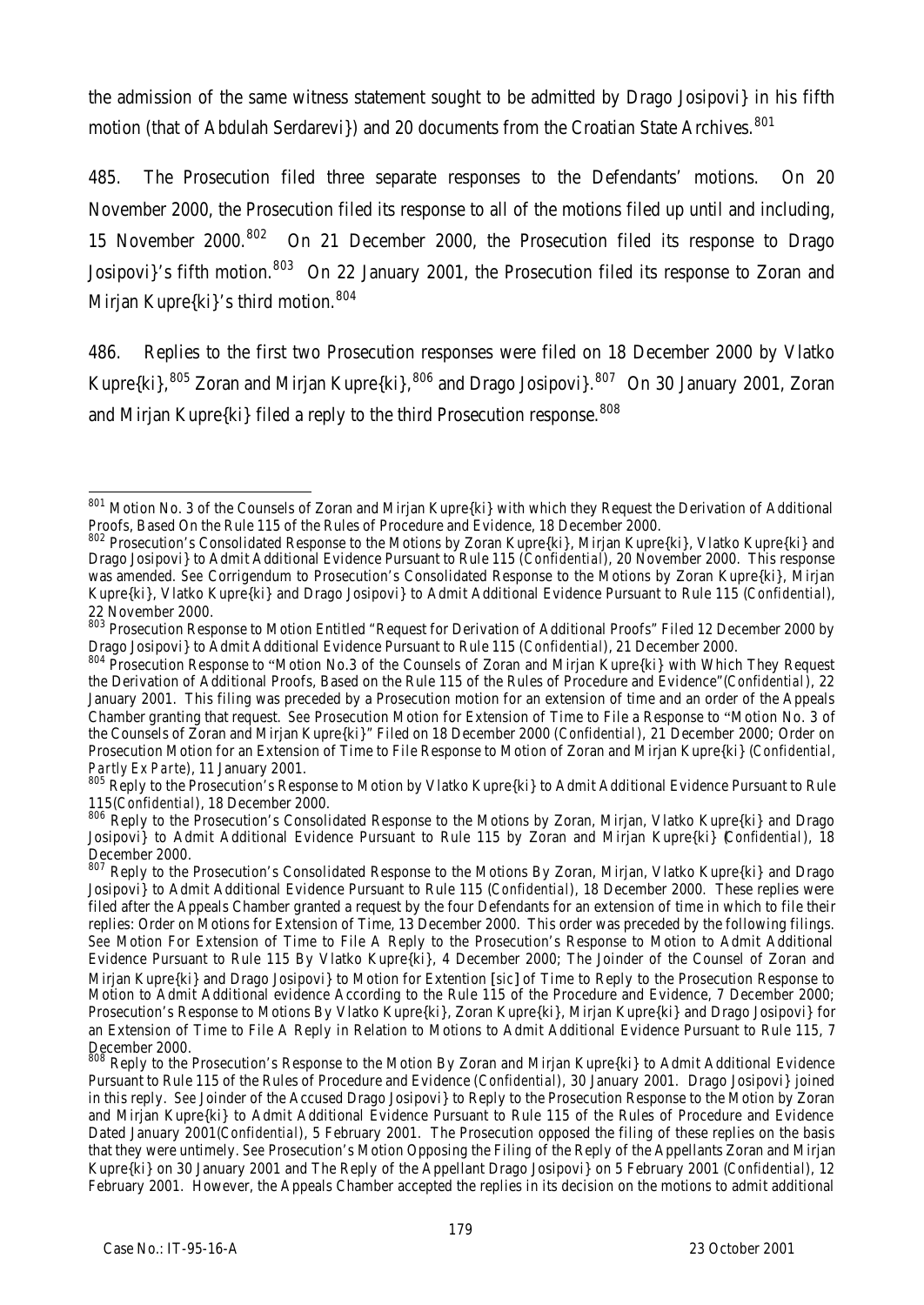487. On 13 December 2000, a status conference was held during which Vlatko Kupre{ki} requested an oral hearing to advance submissions with respect to his motion to admit additional evidence.<sup>809</sup> The other Defendants supported this request. The Prosecution filed a response, <sup>810</sup> and Vlatko Kupre{ki} replied.<sup>811</sup>

488. The admissibility of some of the evidence sought to be admitted under Rule 115 was determined after a review of the proposed additional evidence and consideration of the written submissions of the parties. $812$  The admissibility of the remainder of the additional evidence was determined in a decision following an oral hearing on 30 March 2001.<sup>813</sup> As a result of the decision of 26 February 2001 and the decision of 11 April 2001.<sup>814</sup> rendered after the oral hearing of 30 March 2001, the Appeals Chamber determined the motions to admit additional evidence as follows.

489. The motion of Vlatko Kupre{ki} was granted insofar as the Appeals Chamber admitted the evidence of Witness ADA, Miro Lazarevi} and exhibits AD 4/3, AD 5/3 and AD 6/3; evidence of Witness ADB and exhibits AD 8/3 and AD 9/3; evidence of Witness ADC and exhibit AD 11/3. In respect of the motions of Drago Josipovi}, his second motion was granted and the evidence of Witness CA was admitted before the Appeals Chamber; the four other motions were dismissed. The documents attached to the brief of Zoran Kupre{ki} were rejected on the basis that he had failed to file a motion to admit them under Rule 115. The Appeals Chamber held that Rule 115 did

j

evidence. See Decision on the Motions of Appellants Vlatko Kupre{ki}, Drago Josipovi}, Zoran Kupre{ki} and Mirjan Kupre{ki} to Admit Additional Evidence, 26 February 2001.

<sup>809</sup> Appeal Transcript, 25. This request was repeated in Vlatko Kupre{ki}'s Confidential Reply to the Prosecution's Response to Motion by Vlatko Kupre{ki} to Admit Additional Evidence Pursuant to Rule 115 (*Confidential*), 18 December 2000.

<sup>&</sup>lt;sup>810</sup> Prosecution's Response to Request for Oral Hearing of Appellants' Motions to Admit Additional Evidence on Appeal, 19 January 2001.

<sup>&</sup>lt;sup>811</sup> Reply on Behalf of Vlatko Kupre{ki} to Prosecution's Response to Request for Oral Hearing of Appellant's Motions to Admit Additional Evidence on Appeal, 24 January 2001.

<sup>812</sup> Decision on the Motions of Appellants Vlatko Kupre{ki}, Drago Josipovi}, Zoran Kupre{ki}, Mirjan Kupre{ki} to Admit Additional Evidence (*Confidential*), 26 February 2001. A redacted version of the decision was issued on 30 May 2001.

<sup>813</sup> The date for the oral hearing was determined in an order of the Appeals Chamber dated 14 March 2001. *See* Scheduling Order, 14 March 2001. Subsequently, the Prosecution attempted to re-schedule the oral hearing. *See* Prosecution's Urgent Motion for a Re-Scheduling of the Date of the Oral Hearing and Variation of the Order for Protection of Certain Witnesses (*Confidential*), 19 March 2001. Counsel for Vlatko Kupre{ki} responded. *See* Urgent Response on Behalf of Vlatko Kupre{ki} to Prosecution's Urgent Motion for a Re-Scheduling of the Date of Oral Hearing and Variation of Order for Protection of Certain Witnesses (*Confidential*), 23 March 2001. The Appeals Chamber denied the Prosecution motion and postponed the issue of whether the identity of the additional witnesses of Vlatko Kupre{ki} should be revealed. *See* Order of Clarification, 23 March 2001. In its decision of 11 April 2001, the Appeals Chamber dismissed the request to have the identities of the witnesses revealed. The Prosecution then renewed its request. *See* Prosecution's Urgent Motion for Variation of Order for Protection of Certain Witnesses (*Confidential*, *Ex Parte*), 20 April 2001. Vlatko Kupre{ki} responded. *See* Reply to the Prosecution's Urgent Motion for the Variation of Order for the Protection of Certain Witnesses (*Confidential*, *Ex Parte*) 25 April 2001. The Appeals Chamber allowed the Prosecution motion to the extent that the identity of the protected witnesses could be revealed only to persons carrying out investigative work on behalf of the Prosecution. *See* Order on Prosecution's Urgent Motion for Variation of Order For Protection of Certain Witnesses (*Confidential*, *Ex Parte*), 26 April 2001.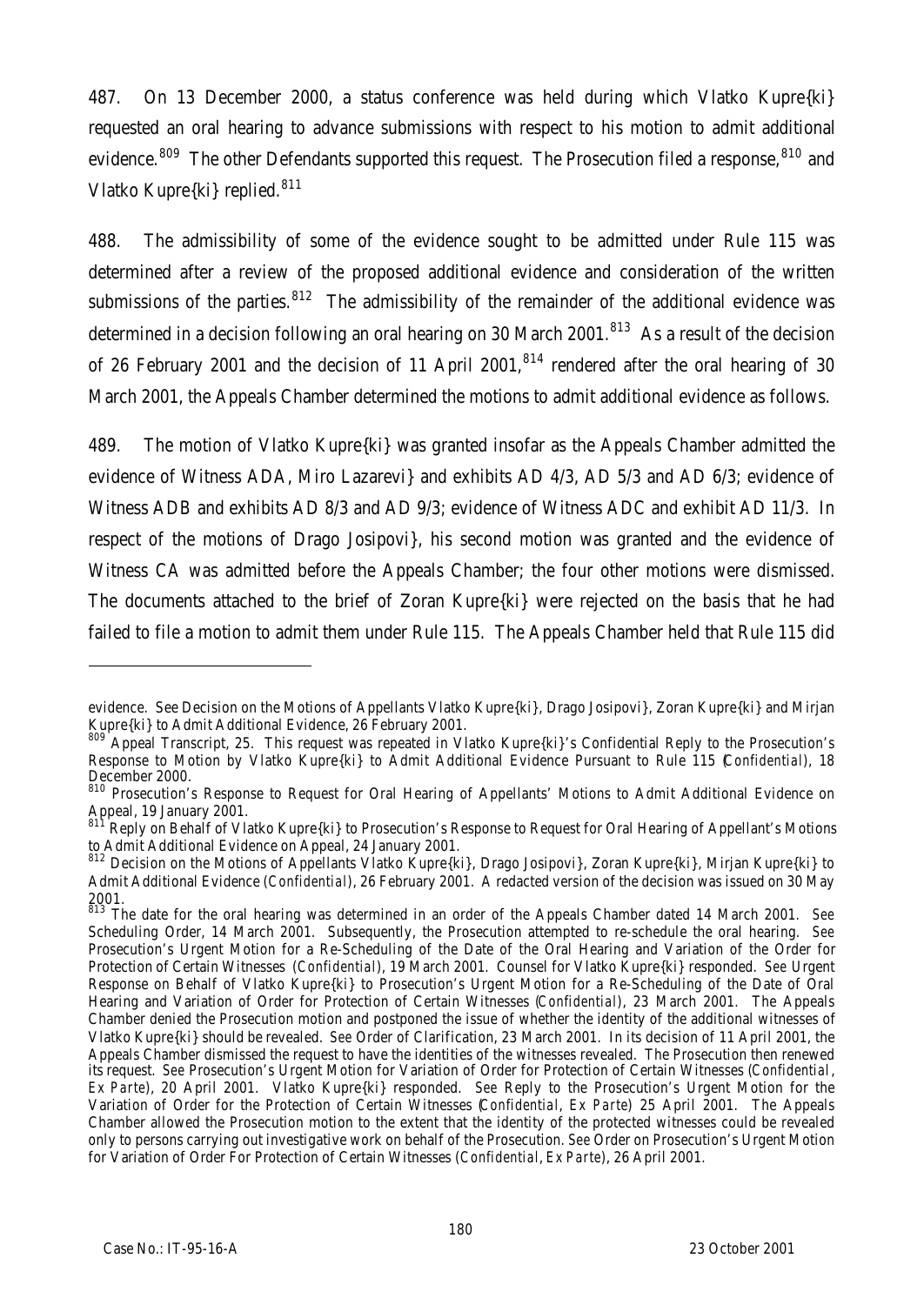not apply to the documents attached to Mirjan Kupre{ki}'s brief concerning his family, as they had been part of the trial record, and thus he could rely on these documents in his appeal. The Croatian document attached to his brief was rejected, as he too had failed to move for its admission. In respect of the motions of Zoran and Mirjan Kupre{ki}, eight documents from the Croatian State Archives relating to Zoran Kupre{ki}'s command role were admitted. All other Croatian documents were rejected. The video-recording of the HVO oath-taking ceremony was admitted subject to Zoran Kupre{ki} providing further information identifying which portions of the video purported to show him.<sup>815</sup> The other video-recordings of visibility at [anti}i were rejected, as was the statement of Serdarevi} Abdulah.

490. The third Appeals Chamber decision with respect to motions for the admission of additional evidence was rendered on 8 May 2001, $816$  having received the following filings. On 21 March 2001, Zoran Kupre{ki} filed a motion seeking the admission of the following documents: Report of the Croatian Intelligence Service "Massacre in Ahmi}i"; Report of Dr. Karla Pospisil-Zavrski; 13 documents relating to the family of Zoran Kupre{ki}; Order of Milivoj Petkovi} dated 18 April 1993; and a Press Release dated 16 April 1993 issued by Operations Zone Central Bosnia Command Forward Post Vitez. The motion also asked the Appeals Chamber to question Witness SA and Asim Dzambasovi} and for the judgement of the Trial Chambers in the cases of *Prosecutor* v *Kordi} and ^erkez* and *Prosecutor* v *Furundžija* to be admitted into the appellate proceedings pursuant to the provision for judicial notice (Rule  $94(B)$ ).<sup>817</sup> The Prosecution responded to this motion on 2 April 2001,  $818$  to which Zoran Kupre $\{ki\}$  replied to this response on 9 April 2001.  $819$ Drago Josipovi} filed a motion on 21 March 2001 seeking the following: for Witness AT to be

j

<sup>814</sup> Decision on the Admission of Additional Evidence Following Hearing of 30 March 2001 (*Confidential*), 11 April 2001. A public version of the decision was issued on 30 May 2001.

<sup>815</sup> This recording was conditionally admitted in the Appeals Chamber decision of 26 February 2001. Zoran and Mirjan Kupre{ki} requested, and were granted, an extension of time in which to comply with the condition. *See* Motion of the Counsels of Zoran and Mirjan Kupre{ki} Considering the Request for the Extention [*sic*] of Time-Limit (*Confidential*), 9 March 2001; Prosecution's Response to the Defence Motion Requesting an Extension of the Time-Limit (*Confidential*), 13 March 2001; Order on Application for Extension of Time, 16 March 2001. Zoran and Mirjan Kupre{ki} subsequently and jointly filed an additional motion in response to the decision. *See* Motion of the Counsel of Zorana I Mirjana Kupre{ki}a With Which They Comply to the Order of the Appealing Chamber From 26.2.01 (*Confidential*), 21 March 2001.

<sup>&</sup>lt;sup>5</sup> Decisions on the Motions of Drago Josipovi} and Vlatko Kupre{ki} to Admit Additional Evidence Pursuant to Rule 115 and for Judicial Notice to be Taken Pursuant to Rule 94(B), 8 May 2001.

<sup>817</sup> Motion No. 5 of the Counsel of Zoran Kupre{ki} With Which He Proposes the Derivation of New Proofs According to the Rule 115 of the Rules and Proposal for the Insight in the ITCY [*sic*] Verdict in the Case Prosecutor v Dario Kordi} and Mario ^erkez, and the Insight in the Verdict in the Case Prosecutor v Anto Furundžija Based on the Rule 94 B of the Book of Rules and Procedure (*Confidential*), 21 March 2001.

<sup>818</sup> Prosecution Response to "Motion No. 5 of the Counsel of Zoran Kupre{ki} with which he Proposes the Derivation of New Proofs According to the Rule 115 of the Rules and Proposal for the Insight in the ICTY Verdict in the Case Prosecutor v Dario Kordi} and Mario ^erkez, and the Insight in the Verdict in the Case Prosecutor v Anto Furundžija Based on the Rule 94(B) of the Book of Rules and Procedure" (*Confidential*), 2 April 2001.

<sup>819</sup> Motion of the Counsel of Zoran Kupre{ki} with Which He Answers to the Motion of the Prosecutor from 2.4.01(*Confidential*), 9 April 2001.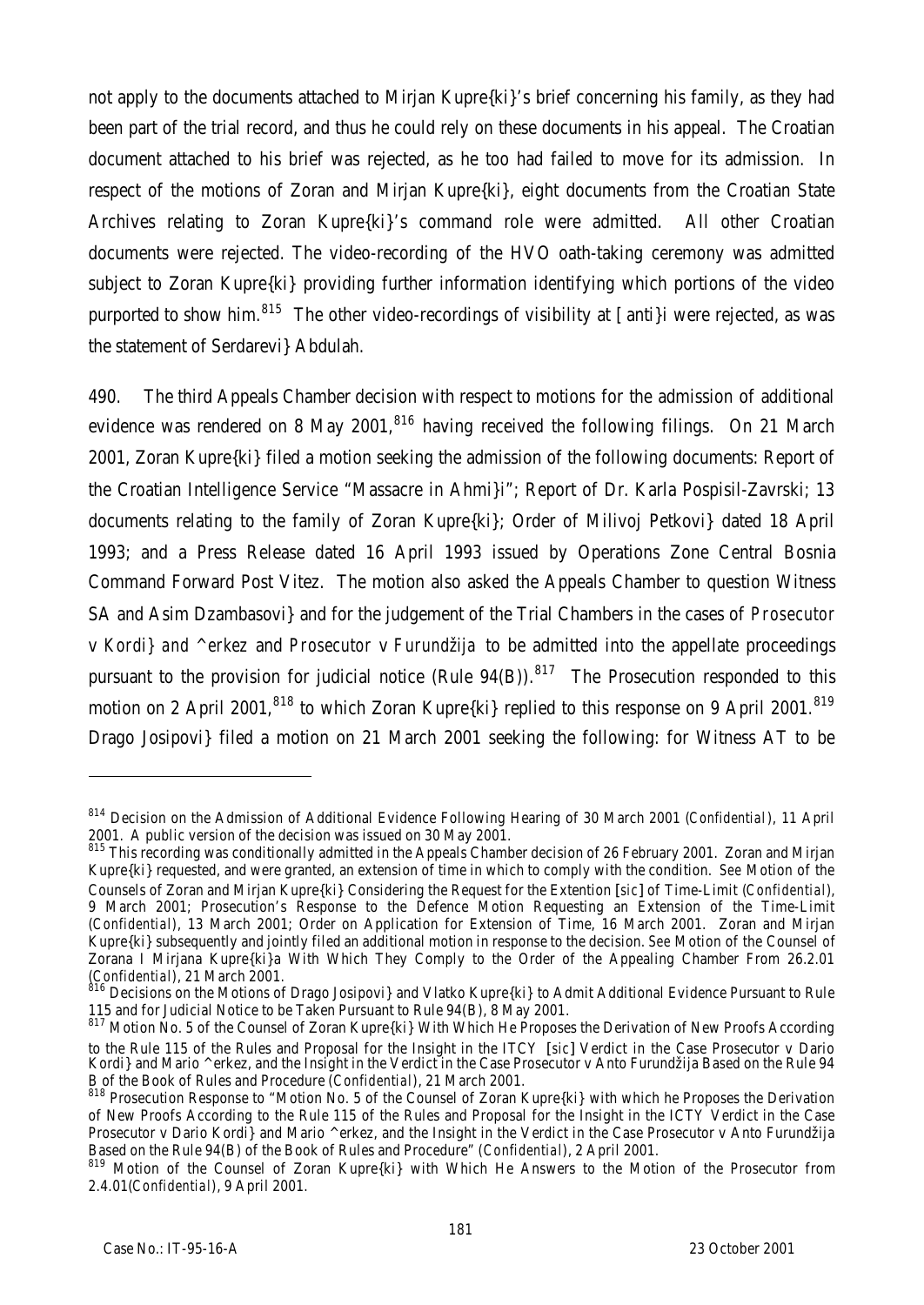questioned before the Appeals Chamber, for the judgement in *Prosecutor* v *Kordi} and ^erkez* to be admitted into the appellate proceedings, and for the Order of Milivoj Petkovi} to be admitted into evidence.<sup>820</sup> The Prosecution responded to this motion on 2 April 2001.<sup>821</sup> Vlatko Kupre{ki} filed a motion on 6 April 2001 seeking the admission of the evidence of Witness AVK  $9^{822}$  The Prosecution responded to this motion on 12 April 2001,<sup>823</sup> to which Vlatko Kupre{ki} filed a reply.<sup>824</sup> In its decision of 8 May 2001, the Appeals Chamber dismissed all of the above motions.<sup>825</sup>

491. The fourth Appeals Chamber decision on motions for the admission of additional evidence was rendered on 29 May 2001.<sup>826</sup> These motions, relating to disclosure issues, are discussed in the following section.

492. The fifth Appeals Chamber decision was rendered subsequent to an application by Zoran Kupre{ki} filed on 6 June 2001 for the admission of additional evidence. Zoran Kupre{ki} sought the admission of evidence relating to his wife's poor health condition.<sup>827</sup> The Prosecution opposed the application in its response of 18 June 2001.<sup>828</sup> On 28 June 2001, the Appeals Chamber dismissed the motion. 829

493. On 15 June 2001, the Prosecution filed a motion to admit evidence in rebuttal to the additional evidence admitted under Rule  $115$ .  $830$  The Prosecution sought the admission of two statements that, in its submission, undermined the credibility of Witness CA, whose statement had been admitted by the Appeals Chamber in its decision of 26 February 2001. Drago Josipovi} filed a

j <sup>820</sup> Proposal of Drago Josipovi} for Derivation of Additional Proofs (*Confidential, Ex Parte*), 21 March 2001.

<sup>821</sup> Prosecution Response to "Proposal of Drago Josipovi} For Derivation of Additional Proofs" (*Confidential, Ex Parte*), 2 April 2000.

<sup>822</sup>Confidential Second Motion Pursuant to Rule 115 For Admission of Additional Evidence on Appeal by the Appellant, Vlatko Kupre{ki}, 6 April 2001.

<sup>823</sup> Prosecution Response to "Confidential Second Motion Pursuant to Rule 115 for Admission of Additional Evidence on Appeal by the Appellant, Vlatko Kupre{ki}" (*Confidential, Ex Parte*), 12 April 2001.

<sup>824</sup> *Ex Parte* Confidential Reply to the 'Prosecution Response to Confidential Second Motion Pursuant to Rule 115 for Admission of Additional Evidence on Appeal by the Appellant Vlatko Kupre{ki}', 23 April 2001.

<sup>825</sup> Decision on the Motions of Drago Josipovi}, Zoran Kupre{ki} and Vlatko Kupre{ki} to Admit Additional Evidence Pursuant to Rule 115 and for Judicial Notice to be Taken Pursuant to Rule 94(B), 8 May 2001.

<sup>826</sup> Decision on Motions to Admit Material relating to Witness AT into Evidence Pursuant to Rule 115 and to Call Additional Witnesses.

<sup>827</sup> Motion of the Counsel of Zoran Kupre{ki} with Which He Proposes the Derivation of Additional Proof Considering the Rule 115 of Procedure and Evidence (*Confidential*), 6 June 2001.

<sup>828</sup> Prosecution's Response to "Motion of the Counsel of Zoran Kupre{ki} with Which He Proposes the Derivation of Additional Proof Considering the Rule 115 of Procedure and Evidence" (*Confidential*), 18 June 2001.

 $^9$  Decision on Motion By Zoran Kupre{ki} for Admission of Additional Evidence, 28 June 2001.

<sup>830</sup> Prosecution Motion to Admit Evidence in Rebuttal to Additional Evidence Admitted Under Rule 115 (*Confidential*), 15 June 2001.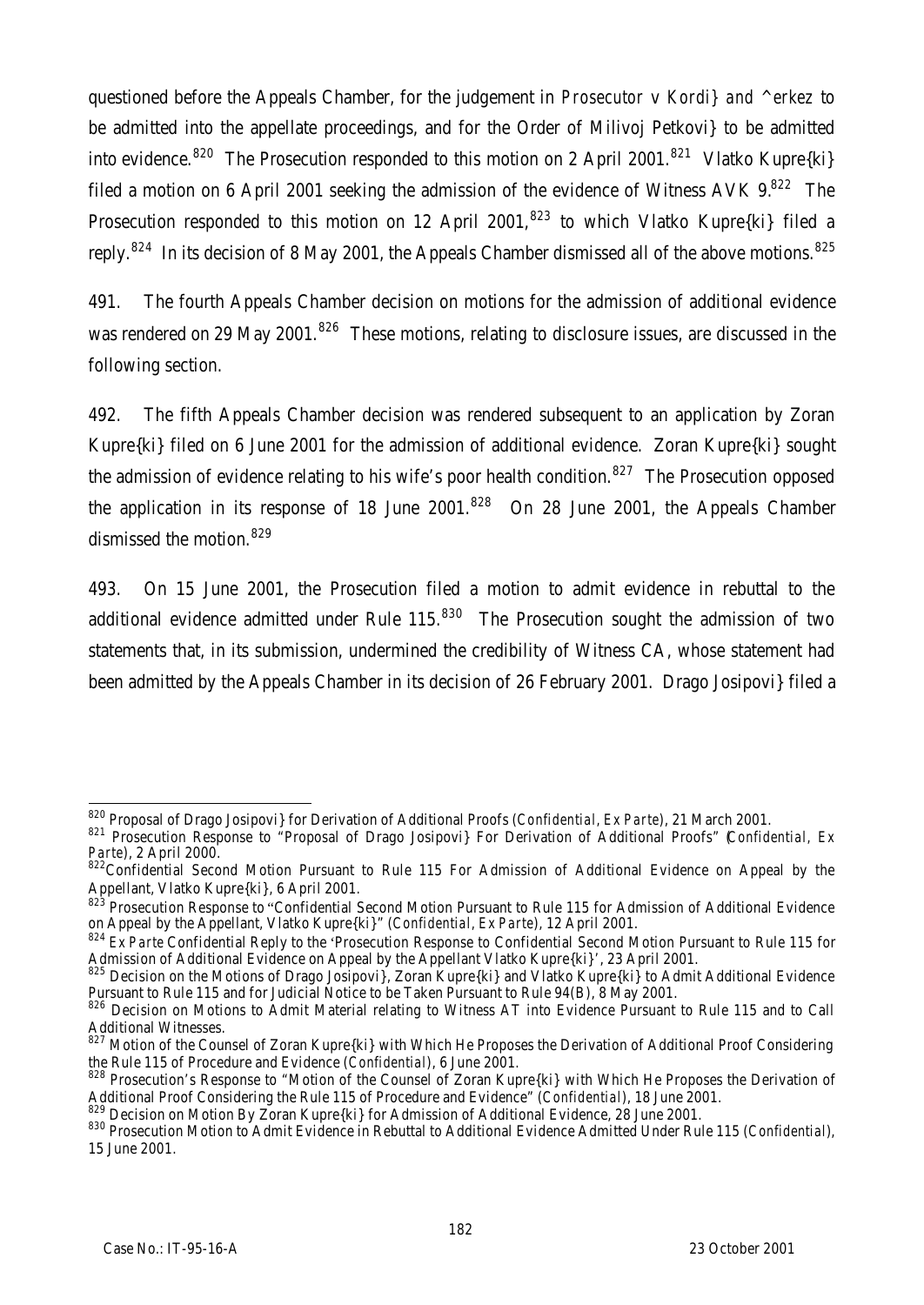response conceding that the evidence in rebuttal should be admitted.<sup>831</sup> On 6 July 2001, the Appeals Chamber admitted the statement into evidence.<sup>832</sup>

494. On 17 July 2001, the Appeals Chamber rendered a sixth decision,  $833$  in which it dismissed two motions by Zoran and Mirjan Kupre{ki} for the admission of certain material as additional evidence.<sup>834</sup> Vladimir Šantic had joined in one of these motions.<sup>835</sup>

495. On the same day, the Appeals Chamber rendered the seventh decision on additional evidence,<sup>836</sup> dismissing a motion by Zoran and Mirjan Kupre{ki} that sought to admit, as additional evidence, certain statements in the form of, *inter alia*, a newspaper interview and a petition.<sup>837</sup>

#### 1. Disclosure and related issues

496. On 6 November 2000, Zoran and Mirjan Kupre{ki} filed a motion for the disclosure of the statements of Witness AT, who was a Prosecution witness in the case of *Prosecutor* v *Kordi} and* <sup>2</sup> *^erkez*.<sup>838</sup> The Prosecution responded to this motion on 14 November 2001.<sup>839</sup> The Appeals Chamber issued its decision in an order of 6 December 2000, which ordered, *inter alia*, that the Prosecution disclose to counsel for Zoran and Mirjan Kupre{ki} all redacted transcripts of the interviews conducted with Witness AT.<sup>840</sup>

j

<sup>831</sup> Response by Drago Josipovi} to Prosecution Motion to Admit Evidence in Rebuttal Filed 14 [*sic*] June 2001, 28 June 2001.

<sup>&</sup>lt;sup>832</sup> Decision on Prosecution Motion to Admit Evidence in Rebuttal to Additional Evidence Admitted under Rule 115, 6 July 2001.

 $^3$  Decision on the Motions of Zoran and Mirjan Kupre{ki} to Admit Additional Evidence, 17 July 2001.

<sup>834</sup> Motion of the Counsels of Zoran and Mirjan Kupre{ki} with Which They Propose the Derivation of New Proof Considering the Rule 115 of the Rules of Procedure and Evidence (*Confidential*), 26 June 2001; Motion of the Counsels of Zoran and Mirjan Kupre{ki} with Which They Propose the Acceptance of the New Proof, based on Rule 116 [*sic*] from the Rules and Procedure (*Confidential*), 6 July 2001.

<sup>835</sup> Joinder of the Accused Vladimir [anti} to the Motion of Counsels of Zoran and Mirjan Kupre{ki} with which they Propose the Derivation of New Proof Considering the Rule 115 of the Rules and Procedure and Evidence Dated 26 June 2001, 29 June 2001.

<sup>836</sup> Decision on Motion by Zoran Kupre{ki} and Mirjan Kupre{ki} for Admission of Additional Evidence, 17 July 2001. 837 Motion Pursuant to Rule 115 for Admission of Additional Evidence on Appeal by the Appellants, Zoran and Mirjan Kupre{ki} (*Confidential*), 6 July 2001.

<sup>838</sup> Motion of the Counsels of Zoran and Mirjan Kupre{ki} (*Confidential, Ex Parte*) , 6 November 2000.

<sup>839</sup> Prosecution's Response to the Confidential "Motion of the Counsels of Zoran and Mirjan Kupre{ki}" (*Confidential, Ex Parte*), 14 November 2001. It also filed a motion for protective measures in relation to any material arising from Witness AT's testimony in *Kordi}* which was to be disclosed to the Defendant. *See* Prosecutor's Application for Protective Measures (*Confidential*, *Ex Parte*), 9 November 2000.

<sup>840</sup> Order on (1) Motion of Zoran and Mirjan Kupre{ki} for Disclosure and (2) Prosecution Motion for Protective Measures (*Confidential, Partly Ex Parte*), 6 December 2000. The Prosecution subsequently sought, and was granted, an extension of time in which to comply with that part of the order of 6 December 2000 requiring the disclosure of the transcripts of Witness AT's testimony in *Kordi}*. *See* Prosecution's Motion for an Extension of Time Within Which to Disclose Confidential Material (*Confidential*, *Partly Ex Parte*), 13 December 2000; Order on Prosecution's Motion for an Extension of Time Within Which to Disclose Confidential Material (*Confidential, Partly Ex Parte*), 15 December 2000. The Prosecution also filed "Prosecution's Motion for Clarification of Appeals Chamber's Order for Protective Measures Dated 5 December 2000" (*Confidential Ex Parte*) on 13 December 2000.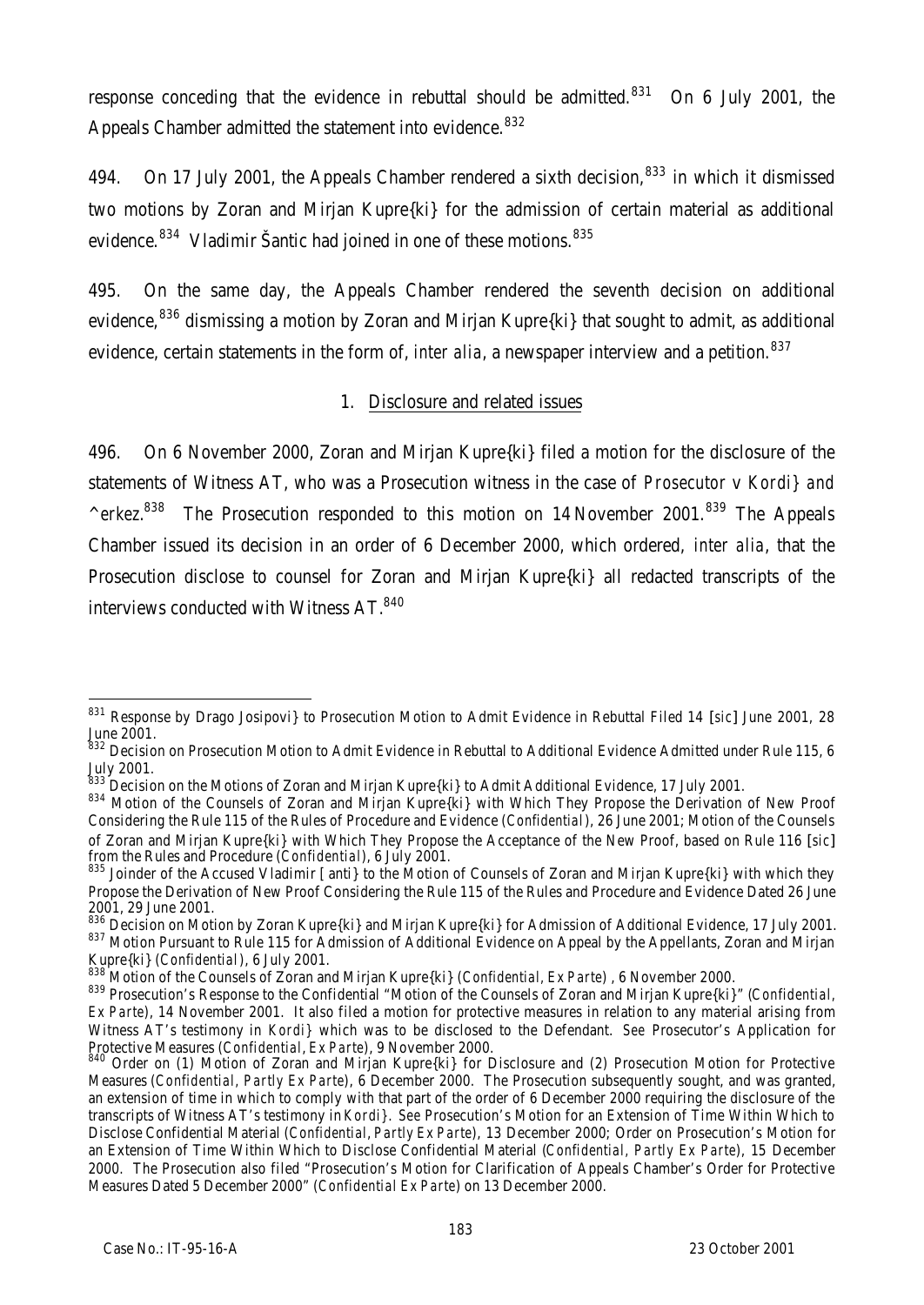497. On 18 January 2001, Trial Chamber III authorised the release of the transcripts of interviews with Witness AT to Zoran and Mirjan Kupre $\{ki\}$ .<sup>841</sup> The Appeals Chamber then had to dispose of the applications of the other Defendants for disclosure of the same material. $842$  The Prosecution sought the release of this material to all of the Defendants.<sup>843</sup> The Appeals Chamber issued a request to the President of the Tribunal pursuant to Rule 75(D) for the release of the redacted interviews with Witness AT to Vlatko Kupre{ki}, Drago Josipovi} and Vladimir [anti} and the testimony of the same witness to all Defendants.<sup>844</sup> On 10 April 2001, the President authorised the disclosure of the material to all of the Defendants.  $845$ 

498. Drago Josipovi} and Vladimir Šantic filed applications for the disclosure of the Prosecutor's Closing Brief in *Kordi* } on 8 and 18 June 2001, respectively.<sup>846</sup> The President issued an order on 25 June 2001 in which he authorised the disclosure of relevant extracts from the Prosecution's Closing Brief in the *Kordi*} case.<sup>847</sup> On 25 July 2001, the President authorised the disclosure of the same material also to Vlatko Kupre{ki}.<sup>848</sup>

<sup>844</sup> Request to the President Pursuant to Rule 75(D), 3 April 2001.

j <sup>841</sup> Decision on Disclosure of Confidential Material to Another Chamber Pursuant to Prosecution Request, 18 January 2001; Decision on Confidential Ex Parte Motion for Disclosure of Transcript and Statement of Protected Witness for Use in Appellate Proceedings, 18 January 2001.

<sup>842</sup> Petition of the Counsel of Drago Josipovi} (*Confidential, Ex Parte*), 8 December 2000. The Prosecution responded to this motion and made an application for an extension of time simultaneously. *See* Prosecution Motion for Extension of Time to File Response and Prosecution's Response to "Petition of the Counsel of Drago Josipovi}" Filed on 8 December 2000' (*Confidential, Partly Ex Parte*), 20 December 2000. The Appeals Chamber granted the Prosecution's motion for an extension of time and recognised its response to Drago Josipovi}'s petition. *See* Order on Prosecution Motion For An Extension of Time to File Response to Petition of Drago Josipovi}, 11 January 2001. Counsel for Drago Josipovi} filed an untimely response to the application of the Prosecution for an extension of time. *See* Response of the Counsel of Drago Josipovi} for the Extention [*sic*] of Time Limit for Presentation of the Answer and the Answer of the Prosecution on the Demand of the Counsel of Drago Josipovi} Submitted on 8.12.2000, 15 January 2001. The original petition was renewed by Drago Josipovi}. *See* Petition of Drago Josipovi} (*Confidential, Ex Parte*), 5 February 2001. A further petition was subsequently filed. *See* Request of the Appellant, Drago Josipovi}, for the Submission of Transcripts of the Prosecutor's Protected Witness Testimony (*Confidential, Ex Parte*), 12 February 2001. The Prosecution responded to these petitions. *See* Prosecution Response to "Petition of Drago Josipovi}" Filed 5 February 2001 and Prosecution Response to Request of Drago Josipovi} Filed 12 February 2001, 15 February 2001. The following motion was filed by Vlatko Kupre{ki} before Trial Chamber III. *See* Motion for Disclosure of Transcript and Statement of Protected Witness (*Confidential*, *Ex Parte*), 2 January 2001. Counsel for Zoran and Mirjan Kupre{ki} filed the following: Motion for Release to the Appeals Chamber of Witness Statement From the Trial of *Prosecutor* v *Kordi} and ^erkez* (*Confidential, Ex Parte*), 23 March 2001.

<sup>843</sup> Prosecution's Renewed Motion for Clarification of Appeals Chamber's Order for Protective Measures Dated 5 December 2000 and Request for Release of Confidential Material (*Confidential, Ex Parte*), 29 January 2001.

<sup>845</sup> Ordonnance du Président aux Fins De Communication de la Version Expurgée des Auditions et du Compte Rendu de la Déposition d'un Témoin Protégé (*Confidential*), 10 April 2001.

<sup>846</sup> Application by Drago Josipovi} for Disclosure of Confidential Filing of Prosecution Closing Brief in *Prosecutor* v *Kordi} and ^erkez*, 8 June 2001; Application by V. Šantic For Disclosure of Confidential Filing of Prosecutor Closing Brief, 18 June 2001.

<sup>847</sup> Order of the President on the Defence Applications in the Case of *the Prosecutor* v *Kupre{ki} et al*. for Access to the Prosecutor's Confidential Closing Brief in the Case of *the Prosecutor* v *Kordi} and ^erkez*, 3 July 2001 (English version).

<sup>848</sup> Order of the President on the Motion by Vlatko Kupre{ki}'s Defence in the Case *the Prosecutor* v *Kupre{ki} et al*. for Disclosure of the Prosecutor's Confidential Closing Brief in the *Case the Prosecutor* v *Kordi} and ^erkez*, 30 July 2001 (English version).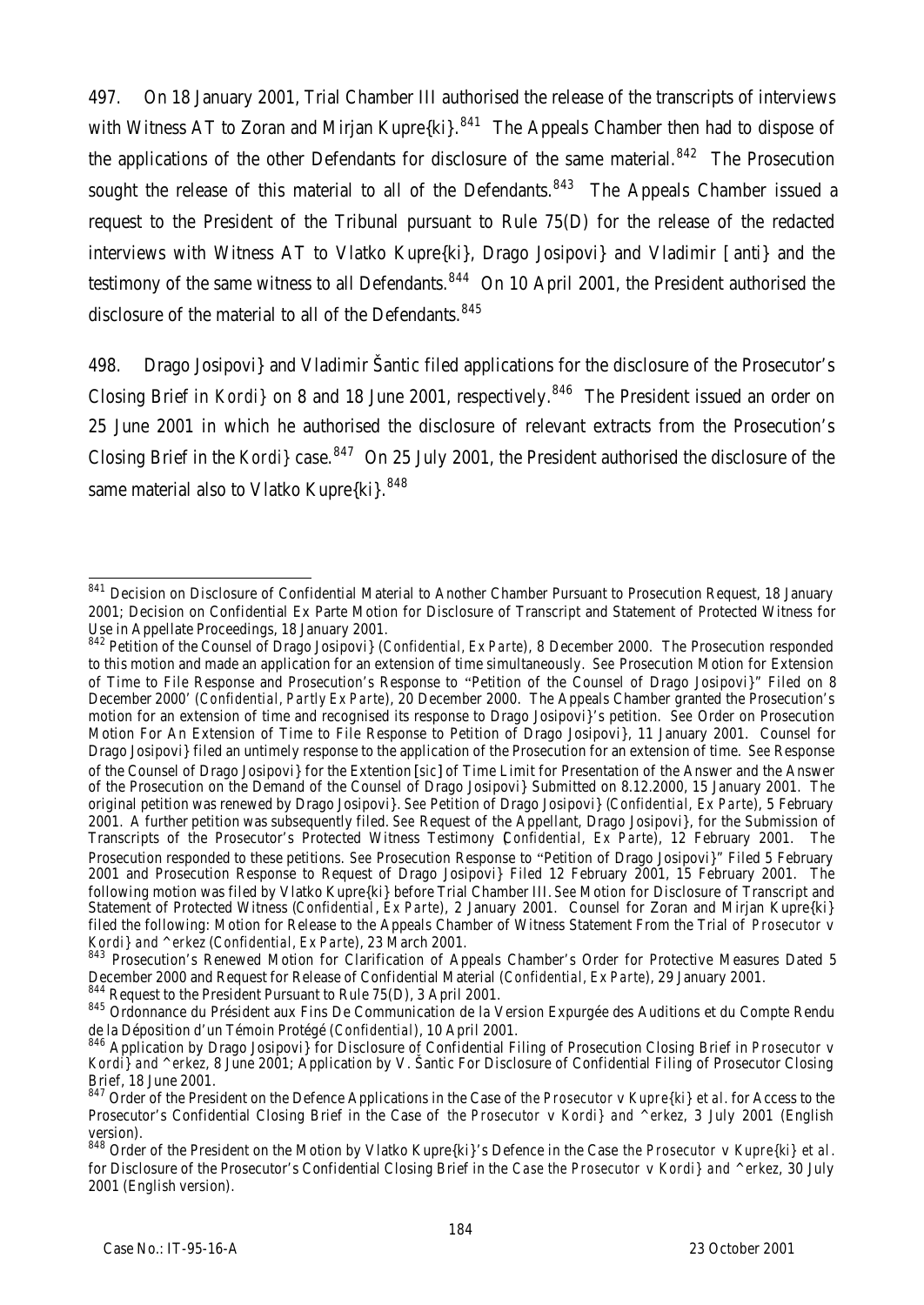499. Subsequent to a request by Vlatko Kupre $\{ki\}^{849}$  the President of the Tribunal, on 12 July 2001, authorised the release of the statements and part of the in-court-testimony of Witness M from the *Bla{ki}* trial.<sup>850</sup>

#### 2. Further motions to admit new evidence

500. On 29 May 2001, the Appeals Chamber rendered its fourth decision subsequent to the following filings.

501. On 27 April 2001, Vladimir Šantic filed a motion for the admission of additional evidence.<sup>851</sup> Zoran Kupre{ki}, Mirjan Kupre{ki}, Drago Josipovi}, and Vlatko Kupre{ki} filed motions on 1 May 2001.<sup>852</sup> These motions all sought to admit the interviews conducted by the Prosecution with Witness AT and his transcribed testimony given during the *Kordi}* trial. Drago Josipovi} also filed four motions on 21 March, 17 April, 23 April and 1 May 2001.<sup>853</sup> requesting that, additionally, the Appeals Chamber call several witnesses to testify.

502. The Prosecution responded to all of these motions.<sup>854</sup> Replies were filed by Vlatko Kupre $\{k\}$ ,  $855$  and Zoran and Mirjan Kupre $\{k\}$ ,  $856$ 

j <sup>849</sup> Motion to the President, on Behalf of Vlatko Kupre{ki}, for Disclosure of Transcript of Evidence of a Prosecution Witness in the Trial of *Prosecutor* v *Kordi} and ^erkez* (*Confidential*), 20 June 2001.

<sup>850</sup> Order of the Presiding Judge to Disclose a Transcript from the Case *the Prosecutor* v *Tihomir Bla{ki}* to Vlatko Kupre{ki} in the Case *the Prosecutor* v *Zoran Kupre{ki} et al.*, 12 July 2001 (English translation filed on 19 July 2001). 851 Motion of the Appellant Vladimir Šantic for the Admission of Additional Evidence Pursuant to Rule 115 of the Rules of Procedure and Evidence (*Confidential*), 27 April 2001.

 $852$  Proposal of the Counsel of Zoran Kupre{ki} for the Derivation of New Proofs, Based on the Rule 115 of the Rules ans [*sic*] Procedure (*Confidential*), 1 May 2001; Motion of Mirjan Kupre{ki} for Additional Evidence (*Confidential*), 1 May 2001; Request of the Counsel of Drago Josipovi} that the Interview and the Testimony of the Protected Witness AT Should be Regarded as the Additional Evidence on the Basis of Article 115 of Statute on Procedure and Evidence, May 1 2001; Confidential Third Motion Pursuant, to Rule 115, for Admission of Additional Evidence on Appeal by the Appellant, Vlatko Kupre{ki}, 1 May 2001. Zoran and Mirjan Kupre{ki} had previously filed a motion seeking the admission of the interviews into evidence. *See* Motion No. 4 for Admission of Additional Evidence Pursuant to Rule 115 of the Rules of Evidence and Procedure [*sic*] by Zoran and Mirjan Kupre{ki}, 28 February 2001.

<sup>853</sup> Proposal of Drago Josipovi} for Derivation of Additional Proofs, 21 March 2001; Request of Drago Josipovi} [title modified from original] (*Confidential*), 17 April 2001; Request of the Appellant Drago Josipovi} [title modified from original] (*Confidential*), 23 April 2001; Request of Drago Josipovi} that the Witness Asim Dzambazovi} is Summoned and Interrogated According to Article 115 of Statute on Procedure and Evidence (*Confidential*), 1 May 2001.

<sup>854</sup> Prosecution Response to "Request of Drago Josipovi}[title modified from original]", (*Confidential*), 25 April 2001; Prosecution Response to "Motion of the Appellant Vladimir Šantic for the Admission of Additional Evidence Pursuant to Rule 115 of Rules of Procedure and Evidence" (*Confidential*), 7 May 2001; Prosecution Response to "Request of Drago Josipovi} [title modified from original]" (*Confidential*), 3 May 2001; Prosecution's Response to "Request of Counsel of Drago Josipovi} that the Interview and the Testimony of the Protected Witness AT Should be Regarded as Additional Evidence on the Basis of Article 115 of Statute on Procedure and Evidence" and Request "That the Witness-Expert Asim Dsambasovi} is Summoned and Interrogated According to Article 115 of the Statute on Procedure and Evidence" (*Confidential*), 10 May 2001; Prosecution's Consolidated Response to "Proposal of the Counsel of Zoran Kupre{ki} for the Derivation of New Proofs, Based on Rule 115 of the Rules of Procedure" and to "Motion of Mirjan Kupre{ki} for Additional Evidence" (*Confidential*), 11 May 2001; Prosecution Response to "Confidential Third Motion, Pursuant to Rule 115 for Admission of Additional Evidence on Appeal by the Appellant Vlatko Kupre{ki}" (*Confidential*), 11 May 2001; Prosecution's Response to "Motion No. 4 of Appellants Zoran and Mirjan Kupre{ki} to Admit Additional Evidence Pursuant to Rule 115" (*Confidential, Partly Ex Parte*), 12 March 2001.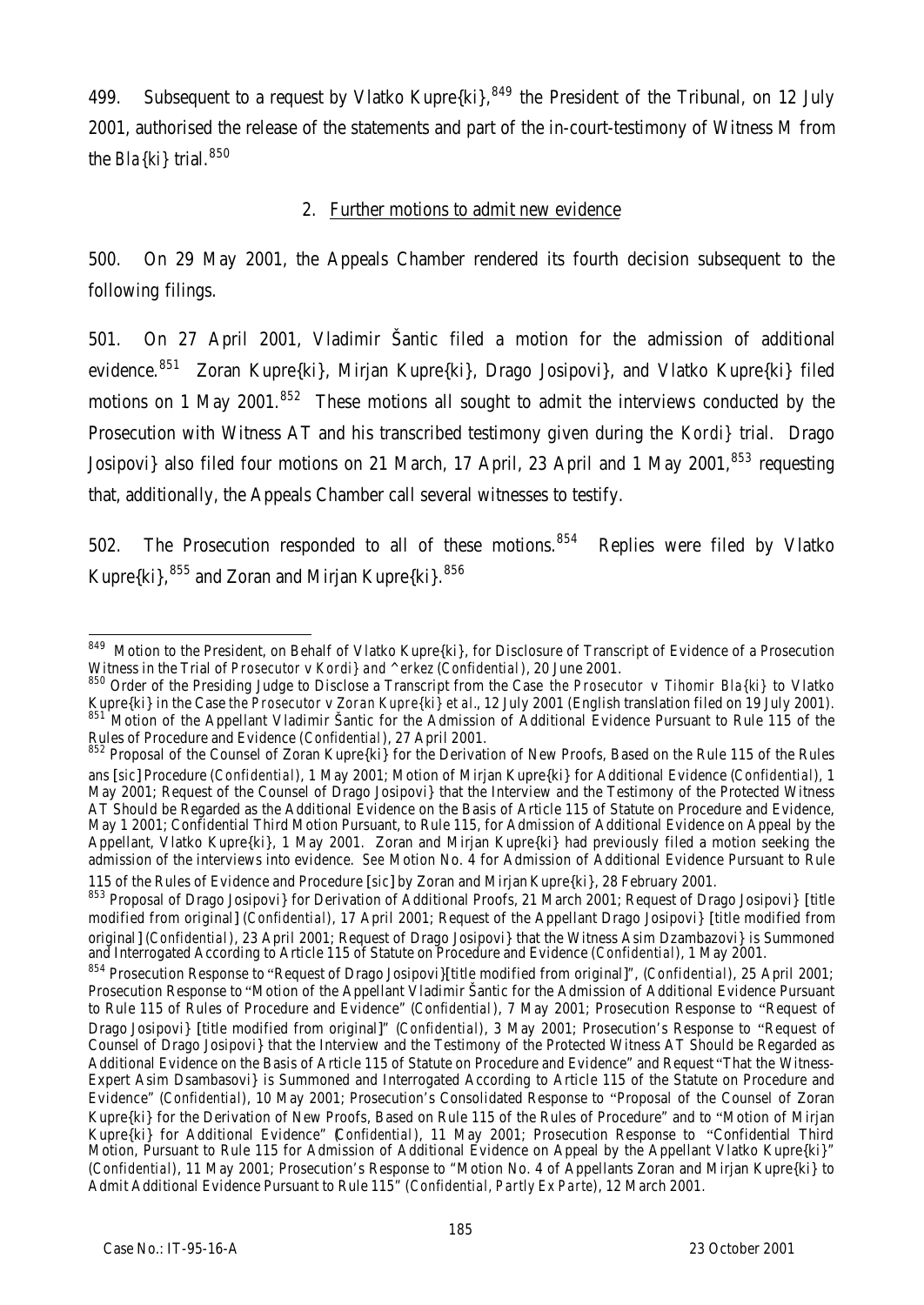503. In its decision of 29 May 2001, the Appeals Chamber granted the motion of Vlatko Kupre{ki} and admitted the material relating to Witness AT into the appeal. It denied all the other motions.<sup>857</sup>

504. Following the decision of 29 May 2001, motions for leave to appeal were filed by Vladimir Šantic<sup>858</sup> and Zoran and Mirjan Kupre $\{k_i\}$ ,  $859$  to which the Prosecution responded.<sup>860</sup> On 18 June 2001, these motions were dismissed by the Appeals Chamber as being manifestly ill-founded, and the Registrar was requested to consider withholding payment of any fees or costs involved in the preparation of these motions.<sup>861</sup>

#### 3. Evidentiary Hearing and Rule 92(*bis*) motions

505. As outlined above, in its decision of 11 April 2001, the Appeals Chamber admitted into the appeal the evidence of Witness ADA, Miro Lazarevi}, Witness ADB and Witness ADC. This evidence was in the form of witness statements and exhibits. The Prosecution gave notice that it wished to cross-examine three of the additional witnesses: ADA, Miro Lazarevi} and ADB. <sup>862</sup> Subsequently, scheduling orders were issued on 12 April 2001 and 11 May 2001,<sup>863</sup> an evidentiary hearing was held on 17, 18 and 25 May 2001, with the purpose of testing the veracity of the three

j

<sup>&</sup>lt;sup>855</sup> Confidential Reply on Behalf of Vlatko Kupre{ki} to Prosecution Response to Confidential Third Rule 115 Motion, 15 May 2001.

<sup>856</sup> Consolidated Reply of Zoran and Mirjan Kupre{ki} to the Prosecution Response to Motions According Rule 115 (*Confidential*), 21 May 2001. An application for an extension of time for filing the reply on behalf of Zoran and Mirjan Kupre{ki} and an order of the Appeals Chamber granting the application preceded this filing. *See* Motion of the Counsel of Zoran and Mirjan Kupre{ki} for the Extention [*sic*] of Time-Limit, Based on the Rule 127 of the Rules, 14 May 2001 and Order on Motion for Extension of Time, 16 May 2001. Vladimir Šantic's reply was filed after the expiry of the deadline for filing replies, hence the Appeals Chamber disregarded this filing.

<sup>857</sup> Decision on Motions to Admit Material Relating to Witness AT Into Evidence Pursuant to Rule 115 and to Call Additional Witnesses (*Confidential*), 29 May 2001.

<sup>858</sup> The Motion of the Appellant Vladimir Santic for Leave to Appeal Against the Appeals Chamber's Decision on Motions to Admit Materijal [*sic*] Relating to Witness AT into Evidence Pursuant to Rule 115 and To Call Additional Witnesses Dated 29 May 2001 (*Confidential*), 30 May 2001; Motion of Vladimir Šantic for Leave to Appeal Against the Decision From 29 May 2001 According to the Rule 73(D)(I) and Appelant [*sic*] Motion Dated 30 May 2001 (*Confidential*), 7 June 2001.

<sup>859</sup> Motion of Zoran and Mirjan Kupre{ki} for Leave to Appeal Against the Decision From 29 May 2001 According to the Rule 73(D)(i) And Appeal Against the Decision From 29 May 01 (*Confidential*), 5 June 2001.

<sup>860</sup> Prosecution Response to "Motion of Zoran and Mirjan Kupre{ki} for Leave to Appeal Against the Decision From 29 May 2001 According to the Rule 73(D)(i) And Appeal Against the Decision From 29 May 2001" (*Confidential*), 15 June 2001; Prosecution Response to Motion of Vladimir Šantic Seeking Leave to Appeal the Decision of 29 May 2001 Rejecting the Additional Evidence of AT, 15 June 2001.

<sup>861</sup> Decision on Motions By Zoran Kupre{ki}, Mirjan Kupre{ki} and Vladimir Šantic for Leave to Appeal The Decision of the Appeals Chamber Dated 29 May 2001, 18 June 2001, para. 7.

<sup>862</sup> Prior to the hearing, the Prosecution gave notice of the cross-examination and rebuttal evidence. *See* Prosecution Notice of Cross-Examination Material and Potential Evidence in Rebuttal for the Evidentiary Hearing on 17 & 18 May 2001 (*Confidential*), 8 May 2001.

<sup>863</sup> Scheduling Order, 12 April 2001; Scheduling Order, 11 May 2001.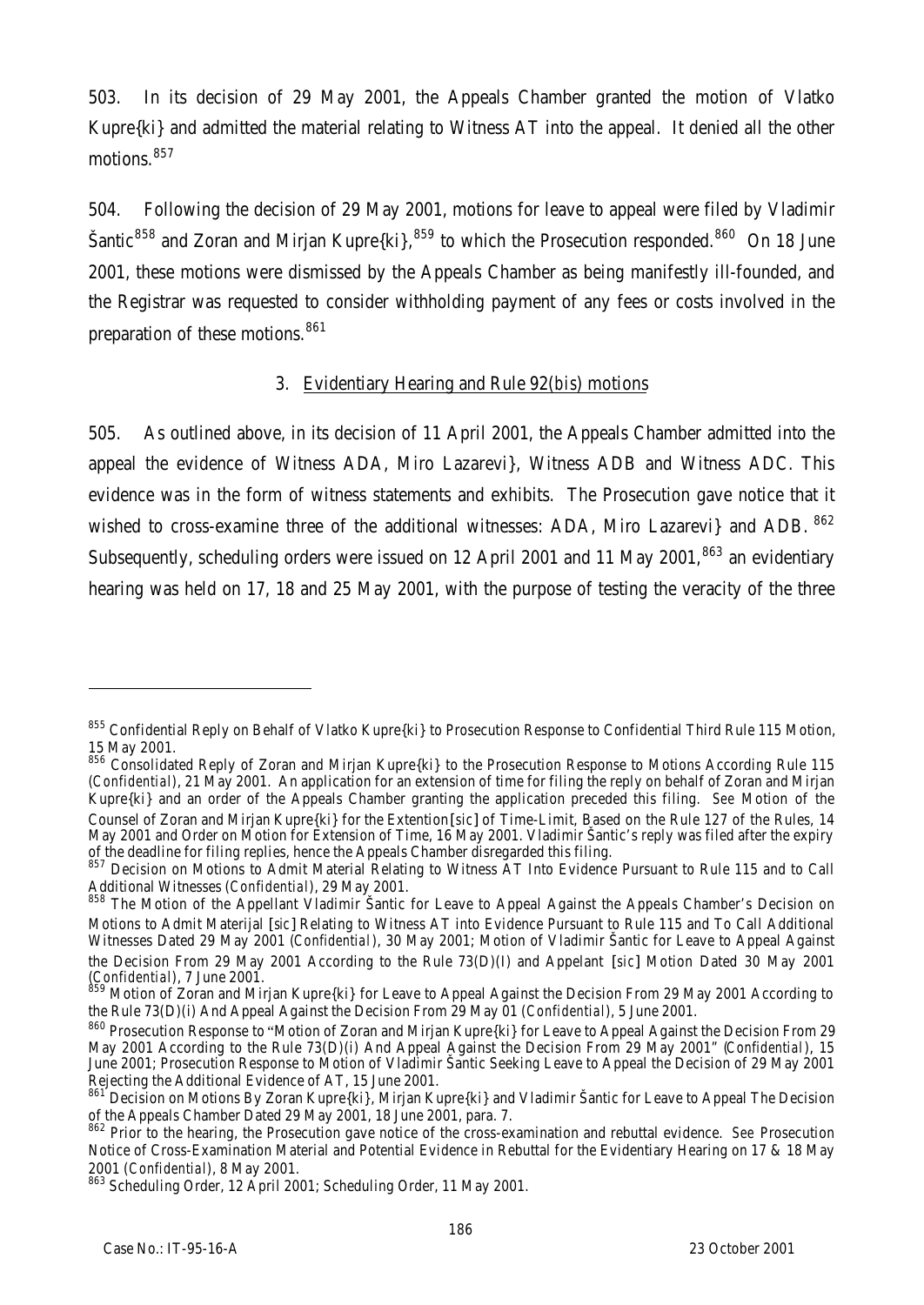witnesses. Both Vlatko Kupre{ki} and the Prosecution applied for protective measures for their witnesses, <sup>864</sup> and were granted them. <sup>865</sup>

506. In connection with this hearing, the Prosecution filed two motions seeking the admission of evidence under Rule 92 (*bis*).<sup>866</sup> The statements that the Prosecution sought to admit were for the purposes of rebutting the credibility of the witnesses called by Vlatko Kupre{ki} at the evidentiary hearing on 17 and 18 May 2001. The Prosecution and Vlatko Kupre{ki} made oral submissions on this motion at the hearing on 18 May 2001. $867$ 

507. The Appeals Chamber admitted the 92(*bis*) statement of one witness for the purpose of assessing the credibility of Witness ADA called by Vlatko Kupre{ki}. It rejected the other statements and admitted certain exhibits that were tendered at the evidentiary hearing by various parties.<sup>868</sup>

# **C. Provisional Release and Separation of Proceedings**

508. On 20 February 2001, Zoran and Mirjan Kupre{ki} filed a motion for their provisional release, or alternatively for the separation of their cases from the those of their co-Defendants.<sup>869</sup> The motion for provisional release was based on material recently released to them by the Prosecution, which they claimed was of an exculpatory nature. The Prosecution opposed this motion in a response dated 2 March 2001.<sup>870</sup> The Appeals Chamber denied the motion on the basis that the evidence upon which Zoran and Mirjan Kupre{ki} were relying had at that date not been

 $\overline{\phantom{a}}$ 864 Prosecutor's Motion for Protective Measures for Witnesses to be Called at Evidentiary Hearing on 17 and 18 May 2001 (*Confidential*), 15 May 2001; Confidential Motion on Behalf of Vlatko Kupre{ki} Regarding Requests for Witness Protection (*Confidential*), 14 May 2001.

<sup>865</sup> Transcript of Evidentiary Hearing, 17 May 2001, p. 180.

<sup>866</sup> Prosecution's Evidence (92 *Bis* Statements) In Rebuttal of Additional Evidence of Vlatko Kupre{ki} and Supplementary Material For Use at Evidentiary Hearing on 17 and 18 May 2001, 11 May 2001; Prosecution's Filing of Evidence of Ole Hortemo (Rule 92 *Bis* Statement) and Supplementary Filing of Six English Translations of Rule 92 *Bis* Declarations Previously Filed on 11 May 2001 (*Confidential*), 14 May 2001. Vlatko Kupre{ki} opposed these motions. *See* Appellant's Response to "Prosecution's Evidence (92 *Bis* Statements) in Rebuttal of Additional Evidence" (*Confidential*), 15 May 2001. The Prosecution subsequently withdrew one 92 (*Bis*) statement that it was seeking to have admitted: Prosecution's Notice of Withdrawal of Abdullah Abdi}'s Rule 92 *Bis* Statement Submitted on 11 May 2001 (*Confidential*), 22 May 2001.

<sup>867</sup> Vlatko Kupre{ki} filed information to assist the Appeal Chamber's determination as to whether to admit the Prosecution's Rule 92 *bis* statements: Motion Concerning New Information Relative to Prosecutor's Rule 92 *Bis* Statements (*Confidential*), 31 May 2001.

<sup>868</sup> Decision on the Admission of the Prosecution's Rule 92 *Bis* Statements and the Exhibits Tendered at Evidentiary Hearing (*Confidential*), 6 June 2001.

<sup>869</sup> Motion for Provisional Release of Zoran and Mirjan Kupre{ki} or Separation of Proceedings (*Confidential, Ex Parte*), 22 February 2001.

<sup>870</sup> Prosecution Response to Motion of Appellants Zoran and Mirjan Kupre{ki} for Provisional Release or Separation of Proceedings (*Confidential, Ex Parte*), 2 March 2001.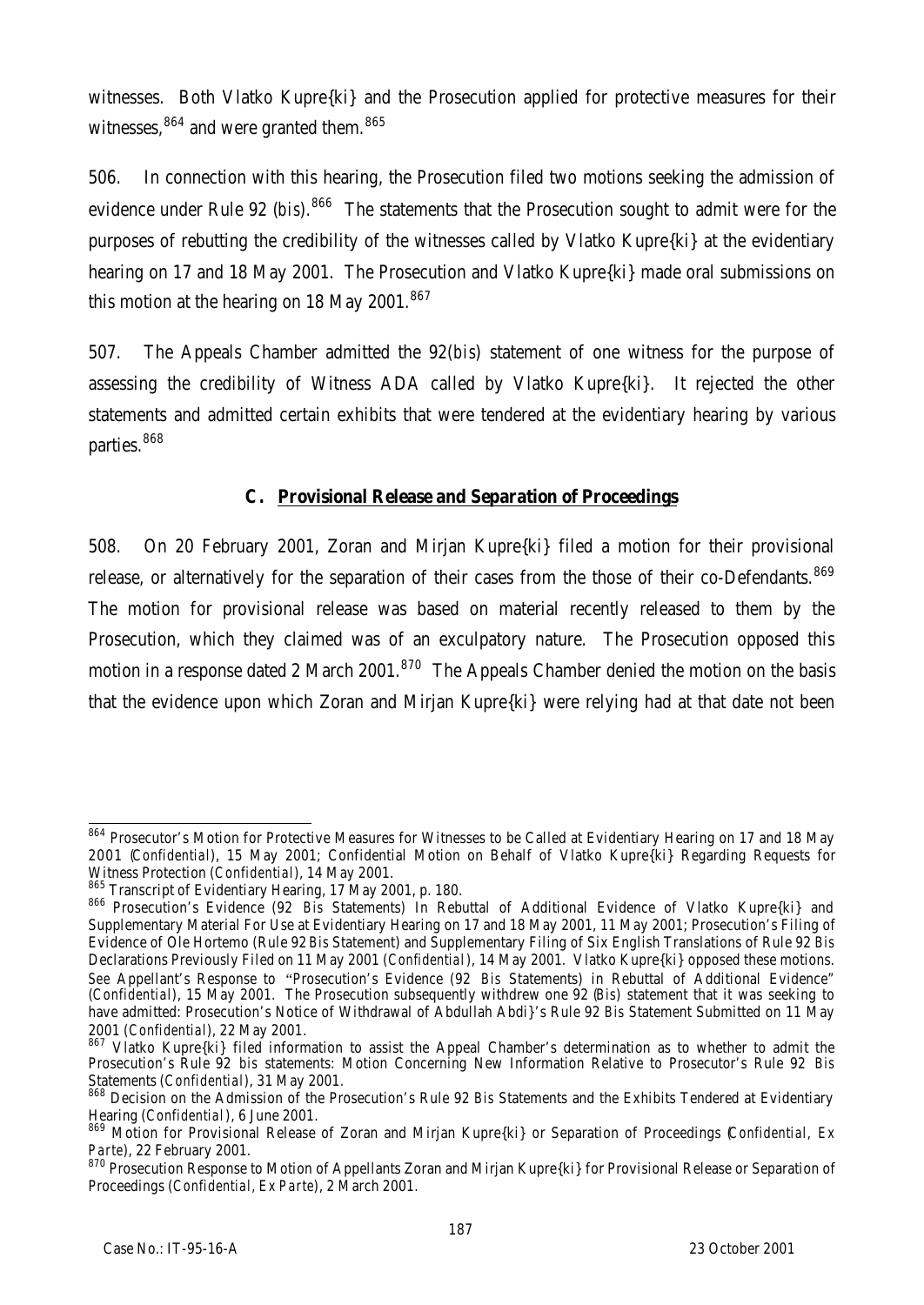admitted into the appellate proceedings, and that the Defendants had not established valid reasons supporting their request to separate their cases.<sup>871</sup>

509. On 31 May 2001, Vlatko Kupre{ki} filed a motion for his provisional release.<sup>872</sup> The Prosecution responded to this motion on 11 June 2001.<sup>873</sup> On 29 June 2001, the Appeals Chamber denied the motion on the basis that Vlatko Kupre{ki} had not demonstrated that special circumstances existed to warrant his release pending appeal.<sup>874</sup>

510. Subsequent to the appeals hearing, Vladimir [anti} sought provisional release in order that he may be present at his son's marriage ceremony.<sup>875</sup> The Prosecution opposed the request.<sup>876</sup> In its decision of 5 September 2001, the Appeals Chamber noted that Vladimir [anti} has failed to submit any guarantees or assurances from the competent authorities in Bosnia and Herzegovina, or from himself, that he would return to the Tribunal, if released. Consequently, it denied the request on the ground that the criteria of Rule  $65(1)$  had not been met.<sup>877</sup>

#### **D. Assignment of Judges**

511. On 14 March 2000, by on order of the President of the Tribunal, Judge Vohrah, Judge Nieto-Navia, Judge Mohamed Bennouna, Judge Wald and Judge Pocar were assigned to sit on the appeal.<sup>878</sup>

512. On 16 May 2000, Judge Bennouna was appointed as pre-appeal Judge to deal with all motions of a procedural nature.<sup>879</sup> Judge Bennouna ceased to be the pre-appeal Judge upon his departure as Judge of the International Tribunal on 28 February 2001, and Judge Wald was appointed pre-appeal Judge on 14 March 2001.<sup>880</sup> She was subsequently elected Presiding Judge.

#### **E. Status Conferences**

513. Status conferences were held in accordance with Rule 65*bis* of the Rules on 13 September 2000, 13 December 2000, 10 April 2001 and 25 July 2001.

 $\overline{a}$  $871$  Decision on Motion for the Provisional Release of Zoran and Mirjan Kupre{ki} or Separation of Proceedings, 24 April 2001.

 $\overline{R}$  Motion for Provisional Release on Behalf of Vlatko Kupre $\{ki\}$ , 31 May 2001.

<sup>873</sup> Prosecution's Response to Motion for Provisional Release on Behalf of Vlatko Kupre{ki}, 11 June 2001.

<sup>874</sup> Decision on the Motion of Vlatko Kupre{ki} for Provisional Release, 29 June 2001.

<sup>875</sup> Request for Provisional Release, Several days, Accused Vladimira [anti}a also known as "Vlado", filed on 23 August 2001.

<sup>&</sup>lt;sup>876</sup> Prosecution Response to Motion Entitled "Request for Provisional Release, Several days, Accused Vladimira [anti}a also known as 'Vlado'", filed on 3 September 2001.

Becision on the Request of Vladimir [anti] for Provisional Release, 5 September 2001.

<sup>878</sup> Ordonnance du Président Portant Affectation de Juges à La Chambre d'Appel, 14 March 2000.

<sup>879</sup> Order Appointing a Pre-Appeal Judge, 16 May 2000.

<sup>880</sup> Order Appointing a Pre-Appeal Judge, 14 March 2001.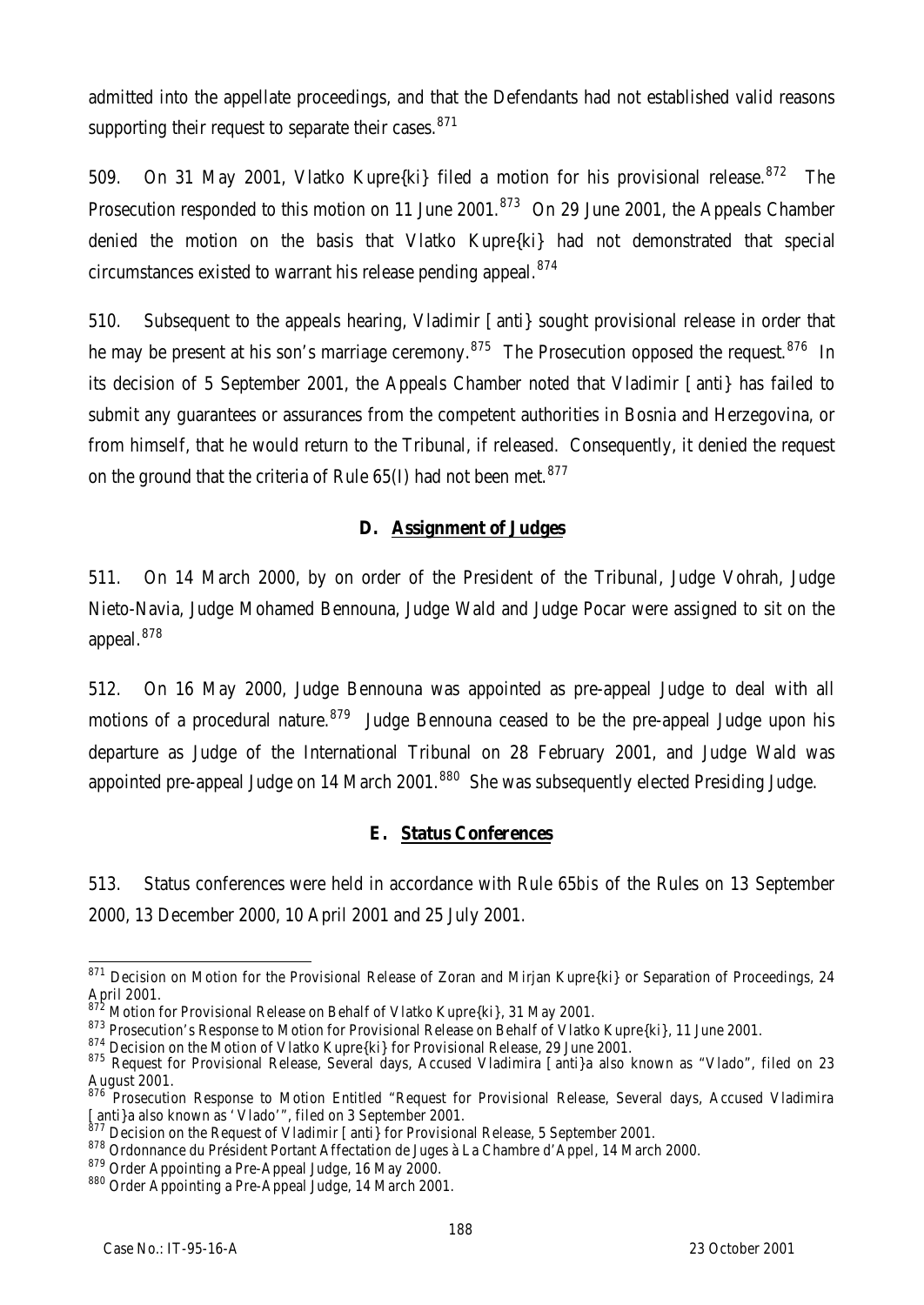#### **F. Appeal Hearing**

514. The Appeal Hearing was held over three days, between 23 to 25 July 2001.

# **G. Other Issues**

515. On 24 April 2001, Drago Josipovi} filed a request with the Registrar to have his lead counsel, Mr Luka Šušak withdrawn and a new counsel assigned. This request was granted on 4 May 2001 and Mr. William Clegg was assigned as lead counsel for Drago Josipovi}.<sup>881</sup>

 $\overline{a}$  $^{881}$  Decision of the Registrar, 4 May 2001.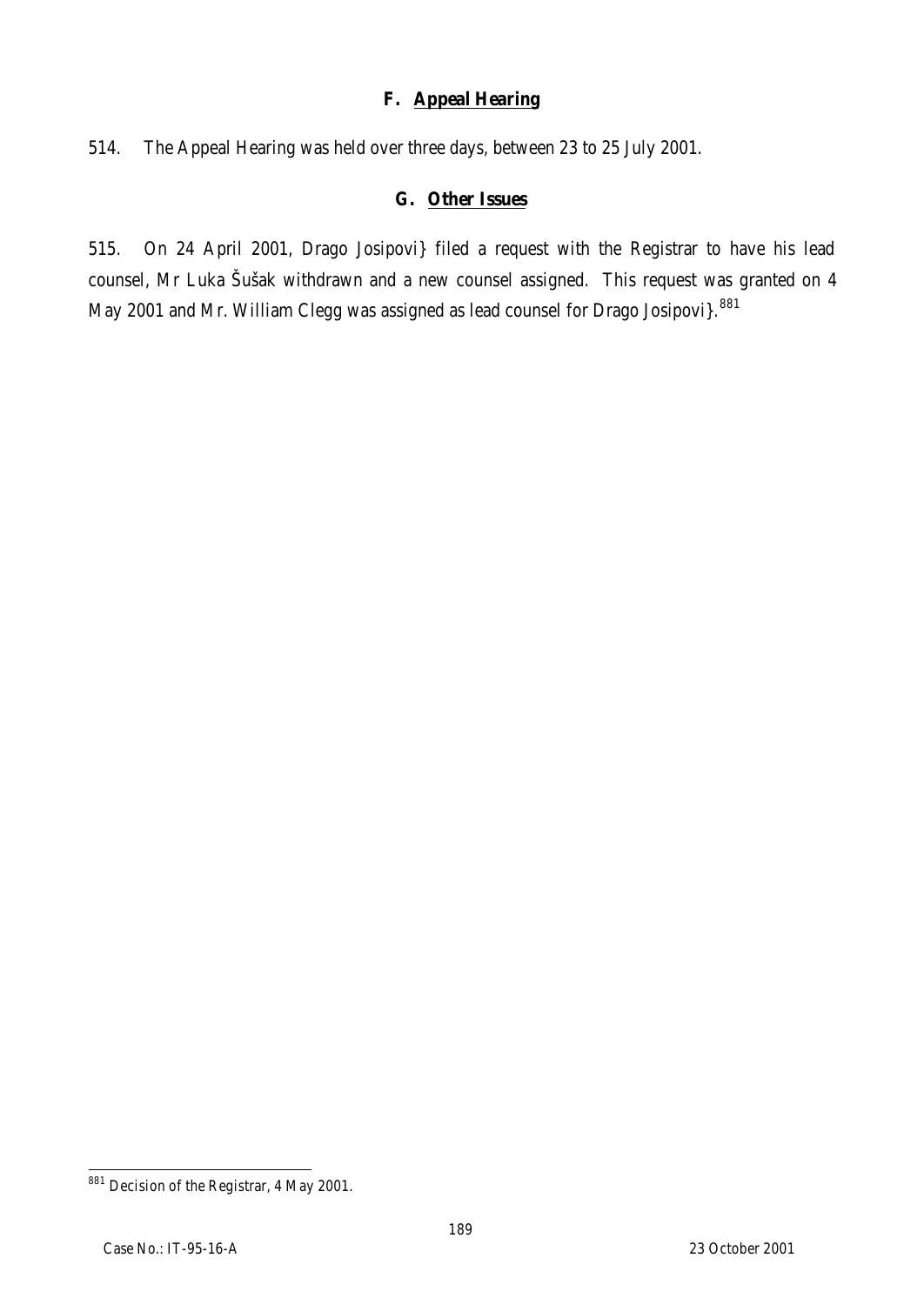# **XII. ANNEX B: GLOSSARY**

| ABiH                                             | Muslim Army of Bosnia-Herzegovina                                                                                                                                                                                                                                                                                                                       |
|--------------------------------------------------|---------------------------------------------------------------------------------------------------------------------------------------------------------------------------------------------------------------------------------------------------------------------------------------------------------------------------------------------------------|
| Akayesu Appeal Judgement                         | Prosecutor v Akayesu, Case No.: ICTR-96-4-A,<br>Judgement, 1 June 2001                                                                                                                                                                                                                                                                                  |
| Aleksovski Appeal Judgement                      | Prosecutor v Aleksovski, Case No.: IT-95-14/1-A,<br>Judgement, 24 March 2000                                                                                                                                                                                                                                                                            |
| Amended Indictment                               | Prosecutor v Zoran Kupreški} et al., Case No.: IT-95-16-<br>PT, Amended Indictment, 9 February 1998                                                                                                                                                                                                                                                     |
| <b>Appeal Hearing</b>                            | Appeal hearing of 23 to 25 July 2001 in Prosecutor v<br>Zoran Kupreški} et al., Case No.: IT-95-16-A                                                                                                                                                                                                                                                    |
| <b>Appeal Transcript</b>                         | Transcript of Appeal Hearing of 23 to 25 July 2001. All<br>transcript page numbers referred to in the course of this<br>Judgement are from the unofficial, uncorrected version of<br>the English transcript. Minor differences may therefore<br>exist between the pagination therein and that of the final<br>English transcript released to the public |
| Blaški} Judgement                                | Prosecutor v Blaški}, Case No.: IT-95-14-T, Judgement,<br>3 March 2000                                                                                                                                                                                                                                                                                  |
| Br   anin Decision of 20 February 2001           | Prosecutor v Br/anin and Tali}, Case No.: IT-99-36-PT,<br>Decision on Objections by Momir Tali} to the Form of<br>the Amended Indictment, 20 February 2001                                                                                                                                                                                              |
| Br   anin Decision of 26 June 2001               | Prosecutor v Br/anin and Tali}, Case No.: IT-99-36-PT,<br>Decision on Form of Further Amended Indictment and<br>Prosecution Application to Amend, 26 June 2001                                                                                                                                                                                          |
| Celebici Appeal Judgement                        | Prosecutor v Delali} et al., Case No.: IT-96-21-A,<br>Judgement, 20 February 2001                                                                                                                                                                                                                                                                       |
| Defendants                                       | Collective term for, Zoran Kupreški}, Mirjan Kupreški},<br>Vlatko Kupreški}, Drago Josipovi} and Vladimir [anti}<br>or any combination thereof, depending upon the context<br>of the discussion.                                                                                                                                                        |
| <b>Evidentiary Hearing</b>                       | Hearing of 17 and 18 May 2001 where witnesses whose<br>additional evidence the Appeals Chamber had admitted<br>into evidence were called to testify                                                                                                                                                                                                     |
| 4 <sup>th</sup> Battalion of the Military Police | A unit of the HVO Military Police                                                                                                                                                                                                                                                                                                                       |
| Furundžija Appeal Judgement                      | Prosecutor v Furundžija,<br>$No.$ :<br>$IT-95-17/1-A,$<br>Case<br>Judgement, 21 July 2000                                                                                                                                                                                                                                                               |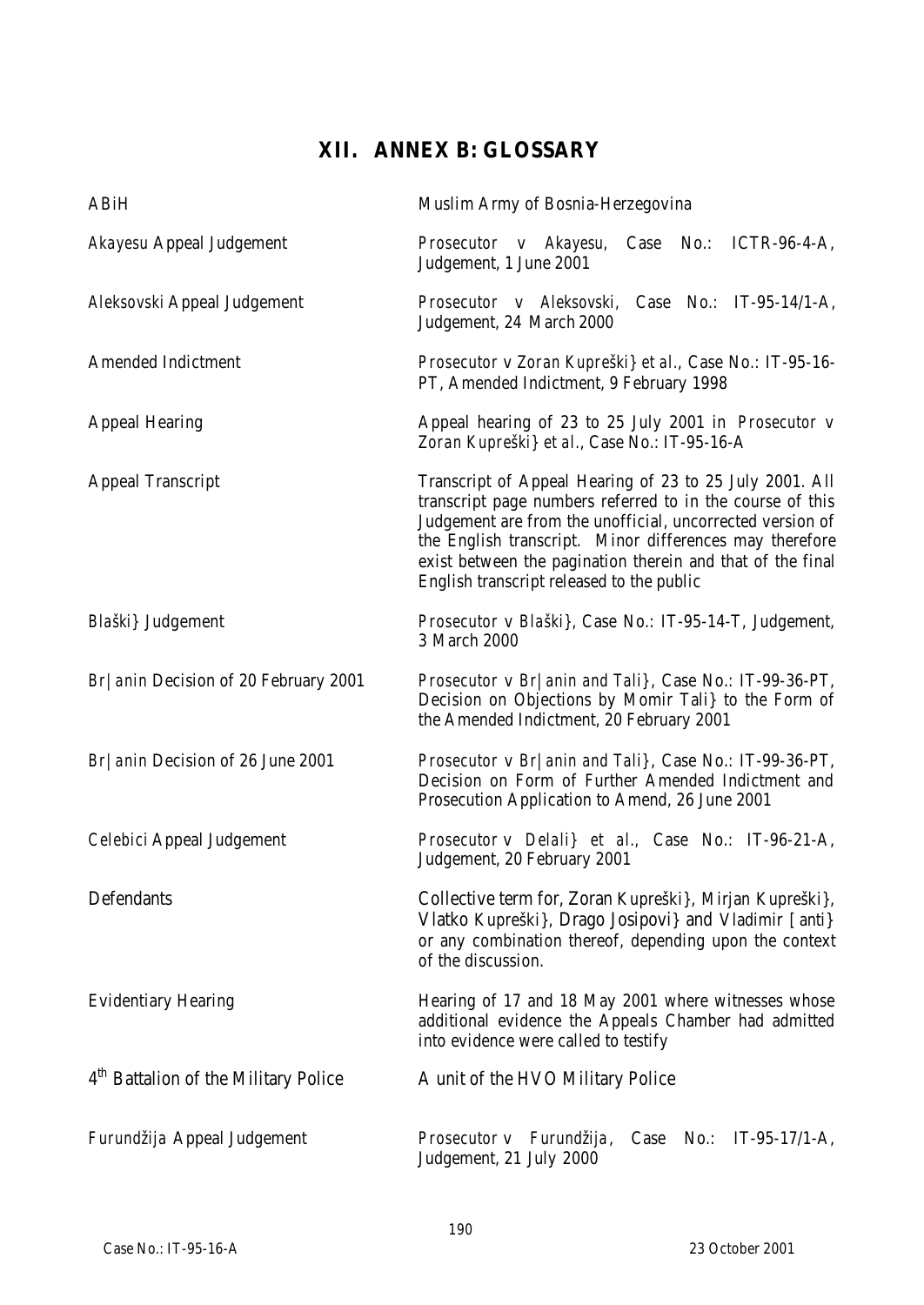| Hearing on Rule 115 Motions        | Oral hearing of 30 March 2001 to determine various<br>motions filed pursuant to Rule 115                                                                                                                                                                                                                                                                                             |
|------------------------------------|--------------------------------------------------------------------------------------------------------------------------------------------------------------------------------------------------------------------------------------------------------------------------------------------------------------------------------------------------------------------------------------|
| <b>HVO</b>                         | The Croatian Defence Council                                                                                                                                                                                                                                                                                                                                                         |
| <b>ICTR</b>                        | International Criminal Tribunal for the Prosecution of<br>Persons Responsible for Genocide and Other Serious<br>Violations of International Humanitarian Law Committed<br>in the Territory of Rwanda and Rwandan Citizens<br>Responsible for Genocide<br>and<br>Other Violations<br>Committed in the Territory of Neighbouring States<br>between 1 January 1994 and 31 December 1994 |
| International Tribunal or Tribunal | International Tribunal for the Prosecution of Persons<br>Responsible for Serious Violations of International<br>Humanitarian Law Committed in the Territory of the<br>Former Yugoslavia since 1991                                                                                                                                                                                   |
| Jelisic Appeal Judgement           | Prosecutor v Jelisic, Case No.: IT-95-10-A, Judgement, 5<br><b>July 2001</b>                                                                                                                                                                                                                                                                                                         |
| Jokers                             | Described by the Trial Chamber as "a specialist, anti-<br>terrorist unit of the Croatian Military Police"                                                                                                                                                                                                                                                                            |
| Josipovic                          | Drago Josipovic                                                                                                                                                                                                                                                                                                                                                                      |
| Josipovic Appeal Brief             | "Drago Josipovic's Appeal Brief", filed confidentially on<br>3 July 2000 (redacted public version filed on 24 July<br>2001)                                                                                                                                                                                                                                                          |
| Josipovi} Closing Brief            | "Closing Argument of the Counsel of the Accused Drago<br>Josipovi}", submitted to the Trial Chamber on 5<br>November 1999                                                                                                                                                                                                                                                            |
| Josipovic Reply                    | "Partly Confidential Appellant's Brief of Argument<br>Under Rule 113 in Reply to the Respondent's Brief of<br>Argument of the Prosecution", filed partly confidentially<br>and ex parte on 18 July 2001                                                                                                                                                                              |
| Josipovic Response                 | "Respondent's Brief of Argument under Rule 112 in<br>Response to the Prosecution's Amended Appeal Brief",<br>filed on 6 July 2001                                                                                                                                                                                                                                                    |
| Josipovic Supplemental Document    | "Supplemental Appellant's Brief Filed Pursuant to the<br>Scheduling Order Dated 30 <sup>th</sup> May 2001 on Behalf of<br>Drago Josipovic Partly Ex Parte Confidential", filed<br>partly confidentially on 14 June 2001                                                                                                                                                              |
| Kambanda Appeal Judgement          | Prosecutor v Kambanda, Case No.: ICTR-97-23-A,<br>Judgement, 19 October 2000                                                                                                                                                                                                                                                                                                         |
| Kayishema Appeal Judgement         | Le Procureur v Kayishema et Ruzindana, Affaire No.<br>ICTR-95-1-A, Motifs de l'ârret, 1er juin 2001 (English<br>translation is not yet available)                                                                                                                                                                                                                                    |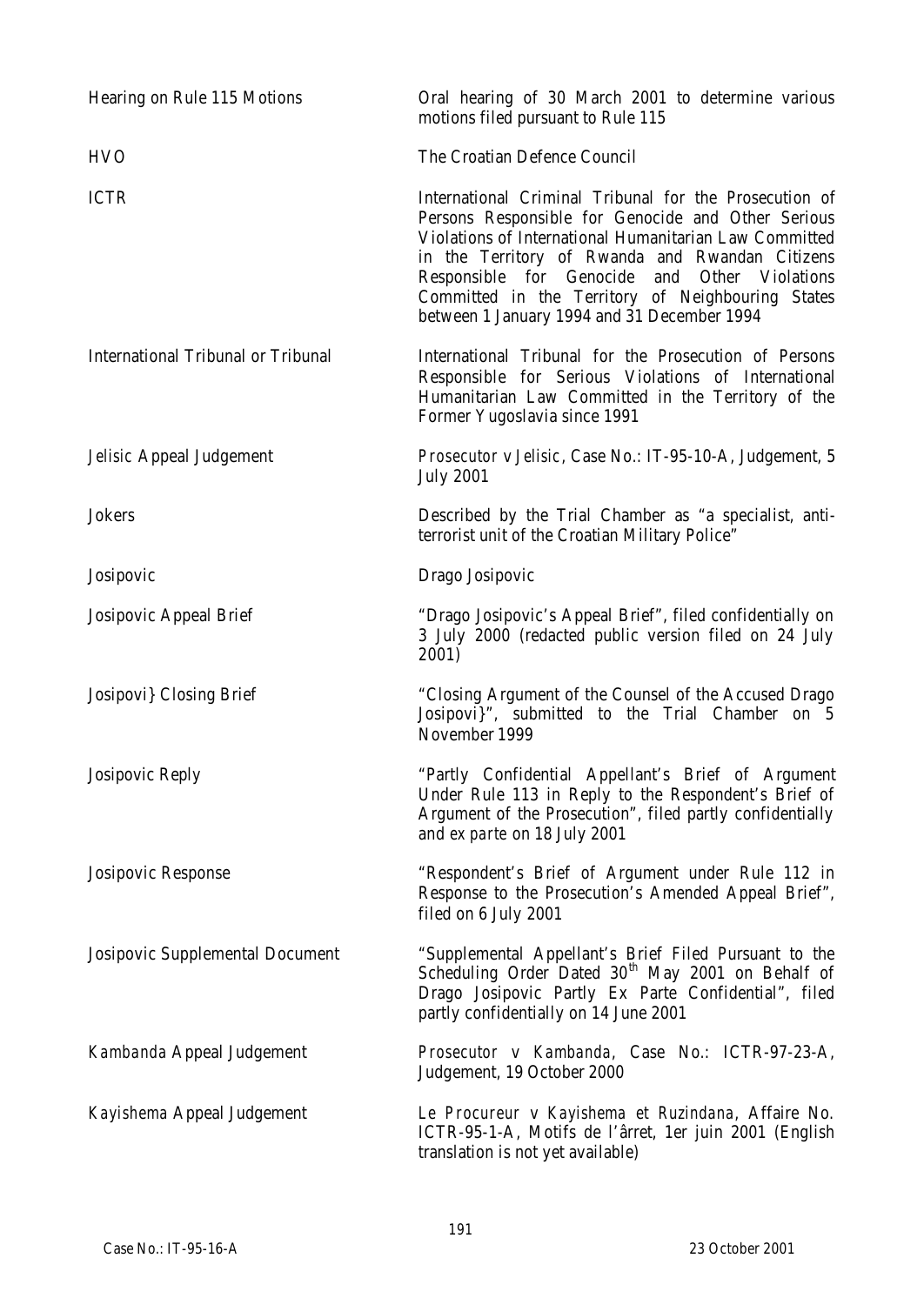| Kordic Judgement                       | Prosecutor v Kordic and ^erkez, Case No.: IT-95-14/2-T,<br>Judgement, 26 February 2001                                                                                                              |
|----------------------------------------|-----------------------------------------------------------------------------------------------------------------------------------------------------------------------------------------------------|
| Kordic Trial Transcript                | Transcript of trial in Prosecutor v Kordic and ^erkez,<br>Case No.: IT-95-14/2-T                                                                                                                    |
| Krnolejac Decision of 24 February 1999 | Prosecutor v Krnolejac, Case No. IT-97-25-PT, Decision<br>on Defence Preliminary Motion on the Form of the<br>Indictment, 24 February 1999                                                          |
| Krnolejac Decision of 11 February 2000 | Prosecutor v Krnolejac, Case No.: IT-97-25-PT, Decision<br>on Preliminary Motion on Form of Amended Indictment,<br>11 February 2000                                                                 |
| Kunarac Judgement                      | Prosecutor v Kunarac et al., Case No.: IT-96-23-T & IT-<br>96-23/1-T, Judgement, 22 February 2001                                                                                                   |
| Kvo-ka Decision of 12 April 1999       | Prosecutor v Kvo~ka et al., Case No.: IT-98-30/1-PT,<br>Decision on Defense Preliminary Motions on the Form of<br>the Indictment, 12 April 1999                                                     |
| Mirjan Kupreški} Appeal Brief          | "Defendant's Appellate Brief", filed partly confidentially<br>on 3July 2000                                                                                                                         |
| Mirjan Kupreški} Closing Brief         | "The Defence's Closing Brief", submitted to the Trial<br>Chamber on 5 November 1999                                                                                                                 |
| Mirjan Kupreški} Supplemental Document | "Supplemental Brief by Mirjan<br>Kupreški}",<br>filed<br>confidentially on 13 June 2001                                                                                                             |
| OTP and Prosecution                    | The Office of the Prosecutor                                                                                                                                                                        |
| Prosecution Amended Appeal Brief       | "Prosecution's Amended Appeal Brief", 15 May 2001                                                                                                                                                   |
| Prosecution Appeal Brief               | "Prosecution's Appeal Brief", 3 July 2000                                                                                                                                                           |
| <b>Prosecution Closing Brief</b>       | "The Prosecutor's Closing Brief" submitted confidentially<br>to the Trial Chamber by the Prosecution on 29 October<br>1999                                                                          |
| <b>Prosecution Pre-Trial Brief</b>     | "The Prosecutor's Pre-Trial Brief" submitted to the Trial<br>Chamber by the Prosecution on 13 July 1998                                                                                             |
| Prosecution Reply to Josipovi}         | "Prosecution's Brief in Reply to the Respondent's Brief<br>of Drago Josipovi} in Response to the Prosecution's<br>Amended Appeal Brief", filed on 16 July 2001                                      |
| Prosecution Reply to [anti}            | "Prosecution's Brief in Reply to the Respondent's Brief<br>of Vladimir [anti} to the Prosecution's Amended Appeal<br>Brief", filed on 16 July 2001                                                  |
| <b>Prosecution Response</b>            | Redacted Version of the<br>"Public<br>Prosecution's<br>'Respondent's Brief' Filed on the 28 June 2001", filed on<br>18 July 2001 (original confidential version was filed on 2<br><b>July 2001)</b> |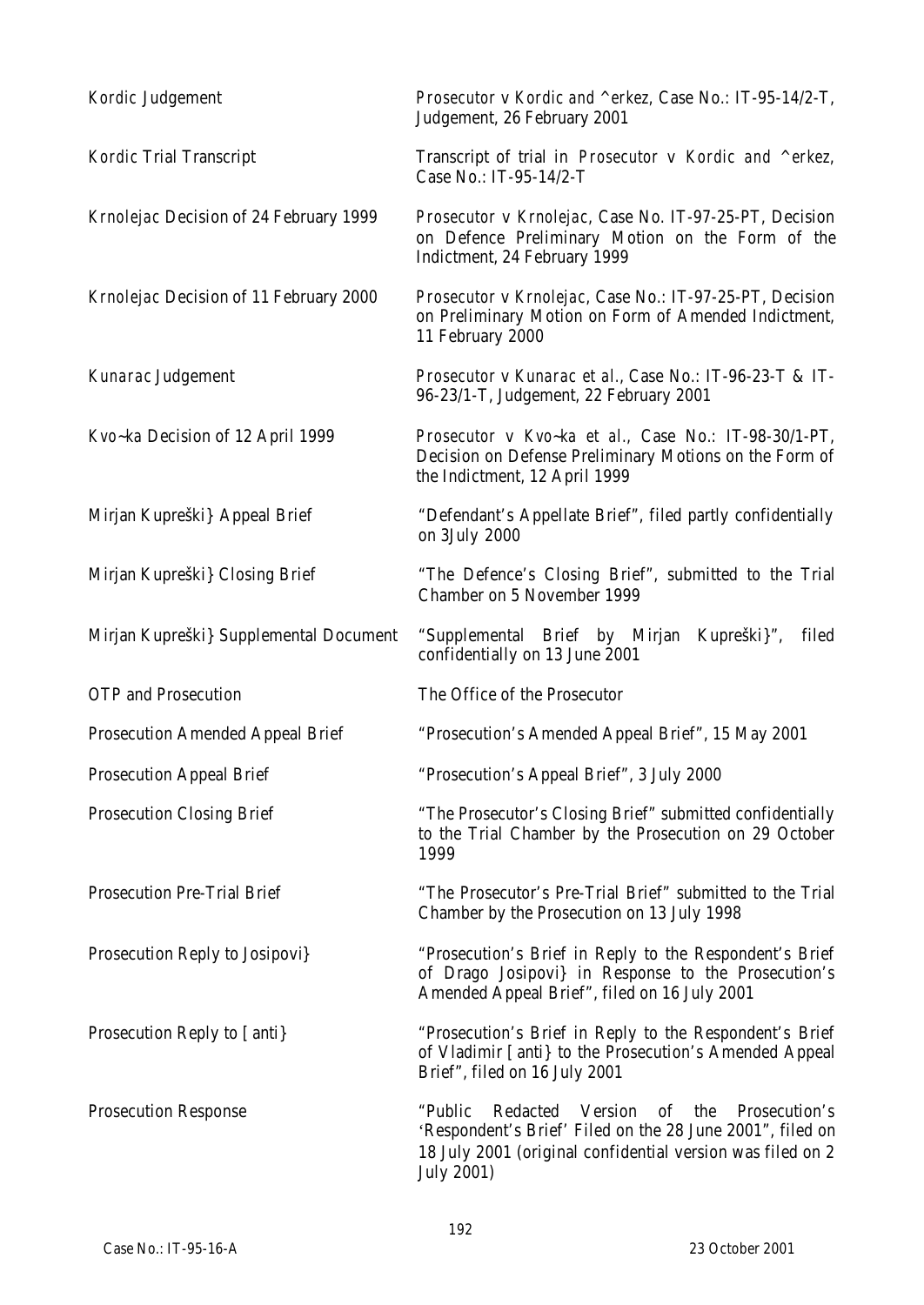| Rule 115 Decision of 26 February 2001 | Decision on the Motions of Appellants Vlatko<br>Kupreški}, Drago<br>Josipovi}, Zoran Kupreški} and<br>to Admit Additional Evidence,<br>Mirjan Kupreški}<br>26 February 2001                                     |
|---------------------------------------|-----------------------------------------------------------------------------------------------------------------------------------------------------------------------------------------------------------------|
| Rule 115 Decision of 11 April 2001    | Decision on The Admission of Additional Evidence<br>Following Hearing of 30 March 2001", 11 April 2001                                                                                                          |
| Rule 115 Decision of 29 May 2001      | Confidential Decision on Motions to Admit Material<br>Relating to Witness AT into Evidence Pursuant to Rule<br>115 and to Call Additional Witnesses, 29 May 2001                                                |
| Rule 115 Decision of 6 July 2001      | Decision on Prosecution Motion to Admit Evidence in<br>Rebuttal to Additional Evidence Admitted under Rule<br>115, 6 July 2001                                                                                  |
| Rules                                 | Rules of Procedure and Evidence of the International<br>Tribunal                                                                                                                                                |
| [antic                                | Vladimir [antic                                                                                                                                                                                                 |
| [antic Appeal Brief                   | "Appelate [sic] Brief of Vladimir [antic", 3 July 2000                                                                                                                                                          |
| [anti} Closing Brief                  | "The Defence Trial Brief for the Accused Vladimir [anti]<br>a/k/a 'Vlado', submitted to the Trial Chamber 5<br>November 1999                                                                                    |
| [antic Reply                          | "Vladimir [antic Brief in Reply Under 113 of the Rules<br>of Procedure and Evidence", filed on 18 July 2001                                                                                                     |
| [antic Response]                      | "Defence's Response of the Accused Vladimir [antic on<br>Prosecutor's Appeal Brief", 2 July 2001                                                                                                                |
| [antic Supplemental Document          | "Motion of the Appellant Vladimir [antic According to<br>the Order of the Appeals Chamber Dated 30 May 2001",<br>filed in a public version on 19 July 2001 (originally filed<br>confidentially on 12 June 2001) |
| Serushago Sentencing Appeal Judgement | Serushago v Prosecutor, Case No.: ICTR-98-39-A,<br>Reasons for Judgement, 6 April 2000                                                                                                                          |
| <b>SFRY</b>                           | Socialist Federal Republic of Yugoslavia                                                                                                                                                                        |
| Statute                               | Statute of the International Tribunal                                                                                                                                                                           |
| Tadi} Appeal Judgement                | Prosecutor v Tadi}, Case No.: IT-94-1-A, Judgement,<br>15 July 1999                                                                                                                                             |
| Tadi} Jurisdiction Decision           | <i>Prosecutor v Tadi}, Case No.: IT-94-1-AR72, Decision</i><br>on the Defence Motion for Interlocutory Appeal on<br>Jurisdiction, 2 October 1995                                                                |
| Tadi} Rule 115 Decision               | <i>Prosecutor v Tadi}</i> , Case No.: IT-94-1-A, "Decision on<br>Appellant's Motion for the Extension of the Time-                                                                                              |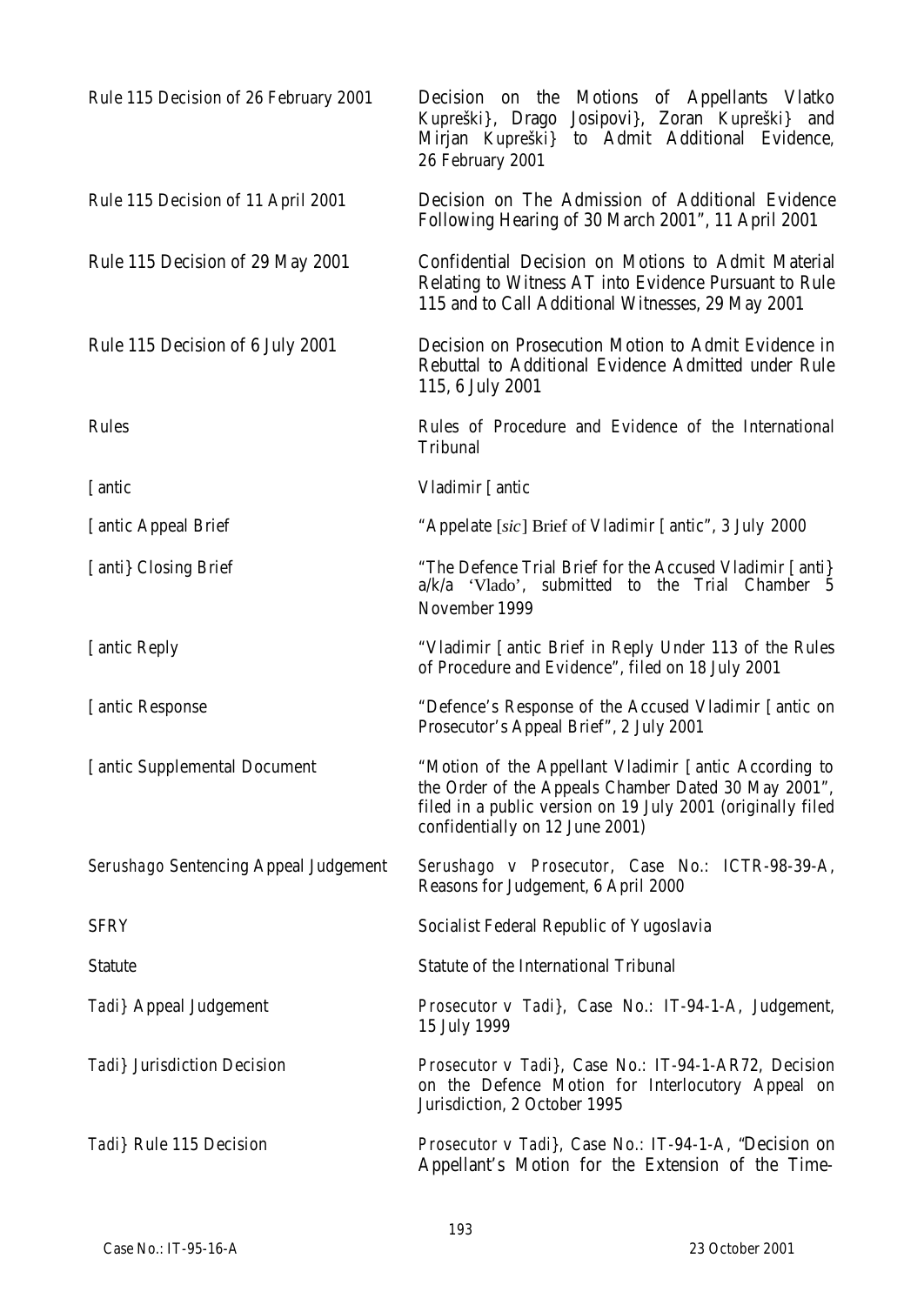|                                          | Limit and Admission of Additional Evidence",<br>15 October 1998                                                                                                                                                                                                                                                                                                                     |
|------------------------------------------|-------------------------------------------------------------------------------------------------------------------------------------------------------------------------------------------------------------------------------------------------------------------------------------------------------------------------------------------------------------------------------------|
| Tadi} Sentencing Appeal Judgement        | Prosecutor v Tadi}, Case No.: IT-94-1-A and IT-94-1-<br>Abis, Judgement in Sentencing Appeals, 26 January 2000                                                                                                                                                                                                                                                                      |
| <b>Transcript of Evidentiary Hearing</b> | Transcript of evidentiary hearing held on 17, 18 and 25<br>May 2001 to take additional evidence under Rule 115. All<br>transcript page numbers referred to are from the<br>unofficial, uncorrected version of the English transcript.<br>Minor differences may therefore exist between the<br>pagination therein and that of the final English transcript<br>released to the public |
| <b>Trial Judgement</b>                   | Prosecutor v Zoran Kupreški} et al., Case No.: IT-95-16-<br>T, Judgement, 14 January 2000                                                                                                                                                                                                                                                                                           |
| <b>Trial Transcript</b>                  | Transcript of trial in Prosecutor v Zoran Kupreški} et al.,<br>Case No.: IT-95-16-T. All transcript page numbers<br>referred to are from the unofficial, uncorrected version of<br>the English transcript. Minor differences may therefore<br>exist between the pagination therein and that of the final<br>English transcript released to the public                               |
| Vlatko Kupreški} Appeal Brief            | "Redacted Appellant's Brief on Conviction on Behalf of<br>Vlatko Kupreškic", filed on 18 July 2001<br>(filed<br>confidentially on 5 Sept 2000)                                                                                                                                                                                                                                      |
| Vlatko Kupreški} Reply                   | "Reply to Respondent's Brief on Behalf of Vlatko<br>Kupreški}", filed confidentially on 18 July 2001                                                                                                                                                                                                                                                                                |
| Vlatko Kupreški} Supplemental Document   | "Supplemental Appellant's Brief, on Behalf of Vlatko<br>Kupreški}, Concerning Effect of Additional Evidence,<br>Filed Pursuant to Scheduling Order Dated 30 <sup>th</sup> May<br>2001", filed on 13 June 2001                                                                                                                                                                       |
| Witness AT Statement, 15 August 2000     | Transcript of interview with Witness AT conducted by the<br>OTP on 15 August 2000                                                                                                                                                                                                                                                                                                   |
| Witness AT Statement, 25 May 2000        | Transcript of interview with Witness AT conducted by the<br>OTP on 25 May 2000                                                                                                                                                                                                                                                                                                      |
| Zoran Kupreški} Appeal Brief             | "Appeal Reasons of the Counsels of Zoran Kupreški}<br>Against the ICTY Verdict from 15.1.00 IT-95-16-T",<br>filed partly confidentially on 3 July 2000                                                                                                                                                                                                                              |
| Zoran and Mirjan Kupreški} Reply         | "Brief in Reply by Zoran and Mirjan Kupreški}", filed<br>20 July 2001                                                                                                                                                                                                                                                                                                               |
| Zoran Kupreški} Supplemental Document    | "Motion of the Counsel of Zoran Kupreški} With Which<br>he Ammends [sic] the Letter of Appeal on the Court<br>Acceptance of New Proofs", filed confidentially on 13<br>June 2001                                                                                                                                                                                                    |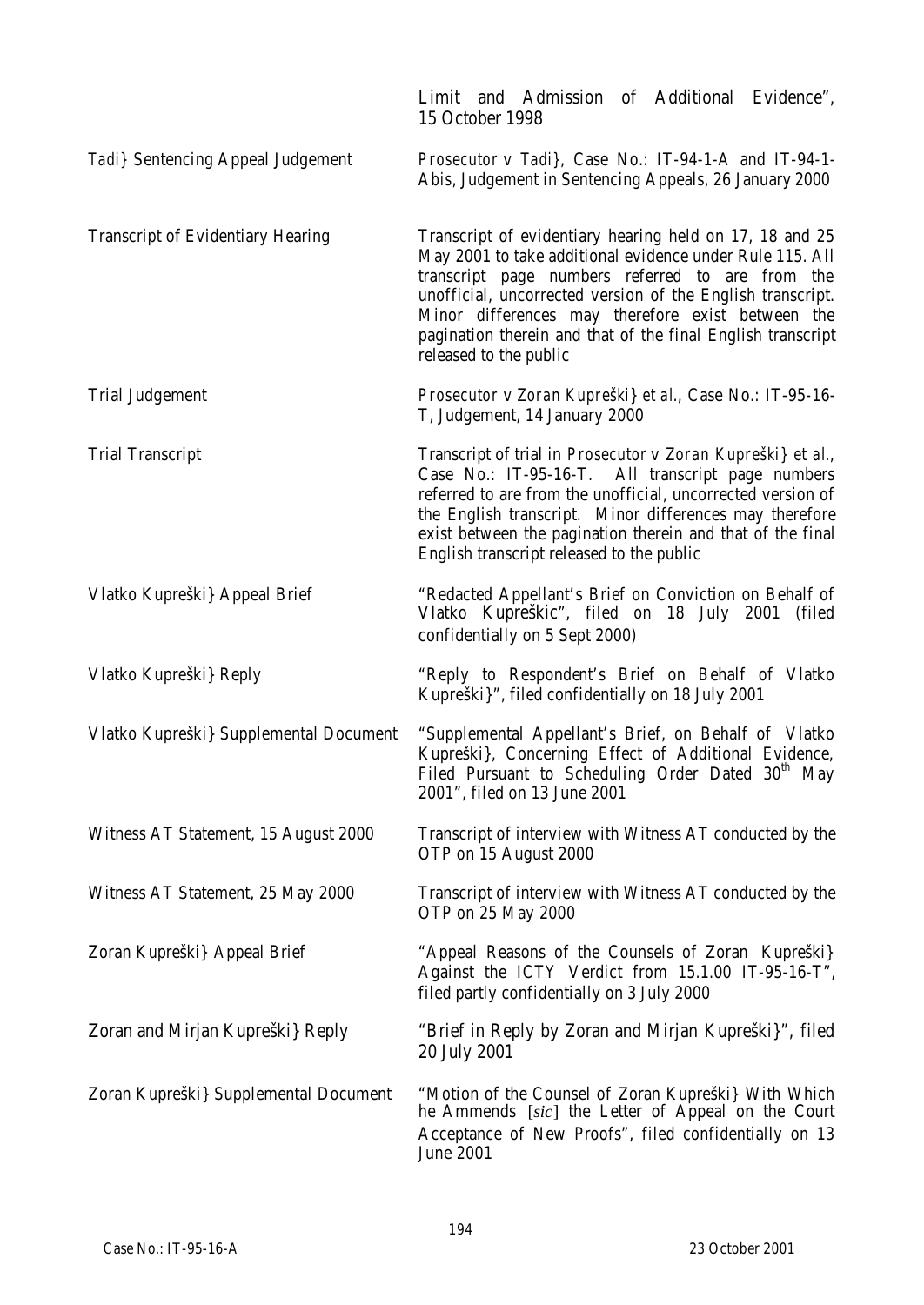# **XIII. ANNEX C: MAP OF AHMICI**



195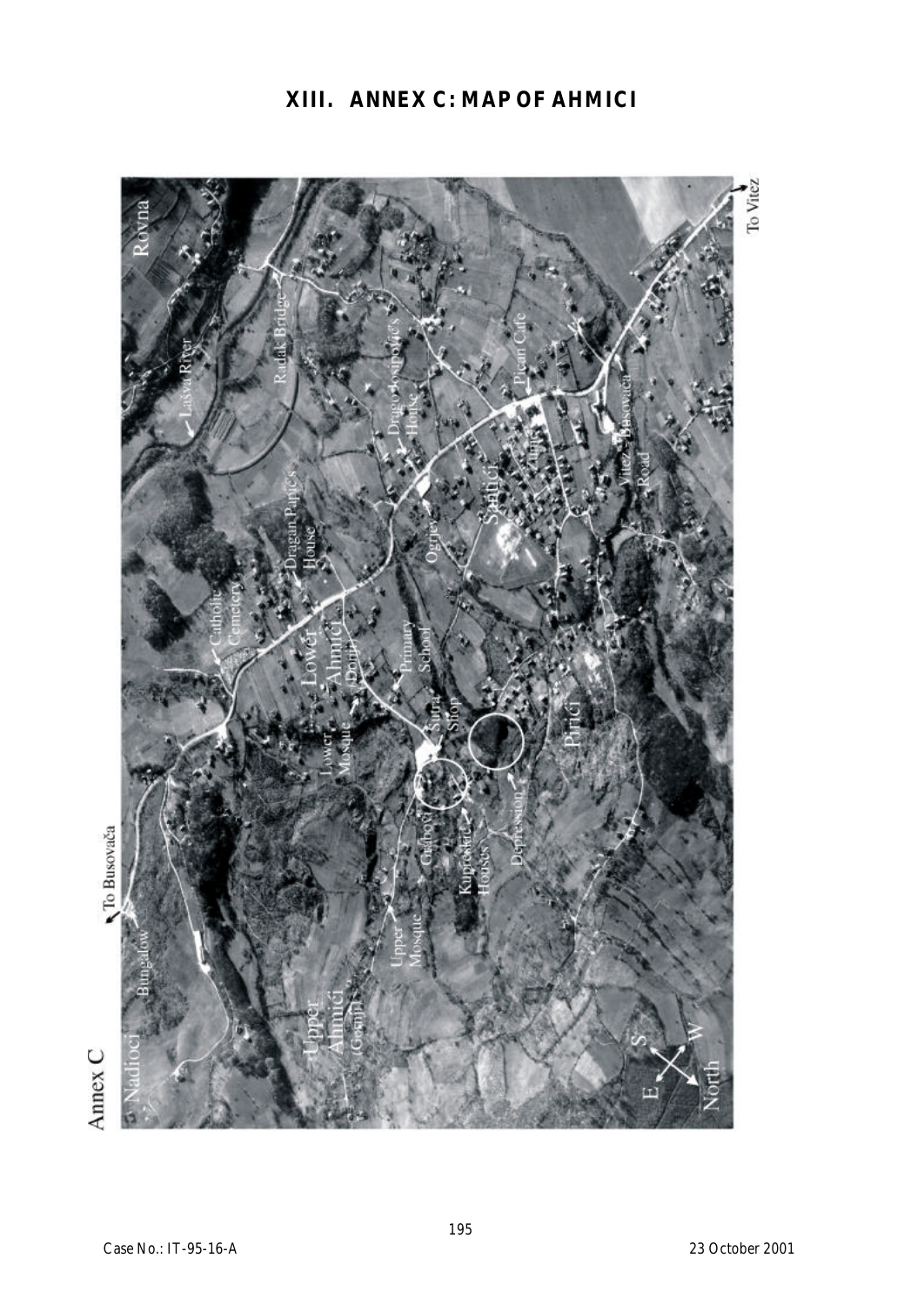# **XIV. ANNEX D: AMENDED INDICTMENT**

# **THE INTERNATIONAL CRIMINAL TRIBUNAL FOR THE FORMER YUGOSLAVIA**

**Case: IT-95-16-PT**

#### **IN THE TRIAL CHAMBER**

- **Before: Judge Antonio Cassese, Presiding Judge Richard May Judge Florence Mumba**
- **Registrar: Mrs. de Sampayo Garrido-Nijgh**
- **Date Filed: 09 February 1998**

**THE PROSECUTOR v. ZORAN KUPRE[KI] MIRJAN KUPRE[KI] VLATKO KUPRE[KI] DRAGO JOSIPOVI] DRAGAN PAPI] VLADIMIR [ANTI] also known as "VLADO"**

#### **AMENDED INDICTMENT**

The Prosecutor of the International Criminal Tribunal for the former Yugoslavia, pursuant to her authority under Article 18 of the Statute of the Tribunal, charges:

ZORAN KUPRE[KI], MIRJAN KUPRE[KI], VLATKO KUPRE[KI], DRAGO JOSIPOVI], DRAGAN PAPI] and VLADIMIR [ANTI]

with **CRIMES AGAINST HUMANITY** and **VIOLATIONS OF THE LAWS OR CUSTOMS OF WAR**, as set forth below: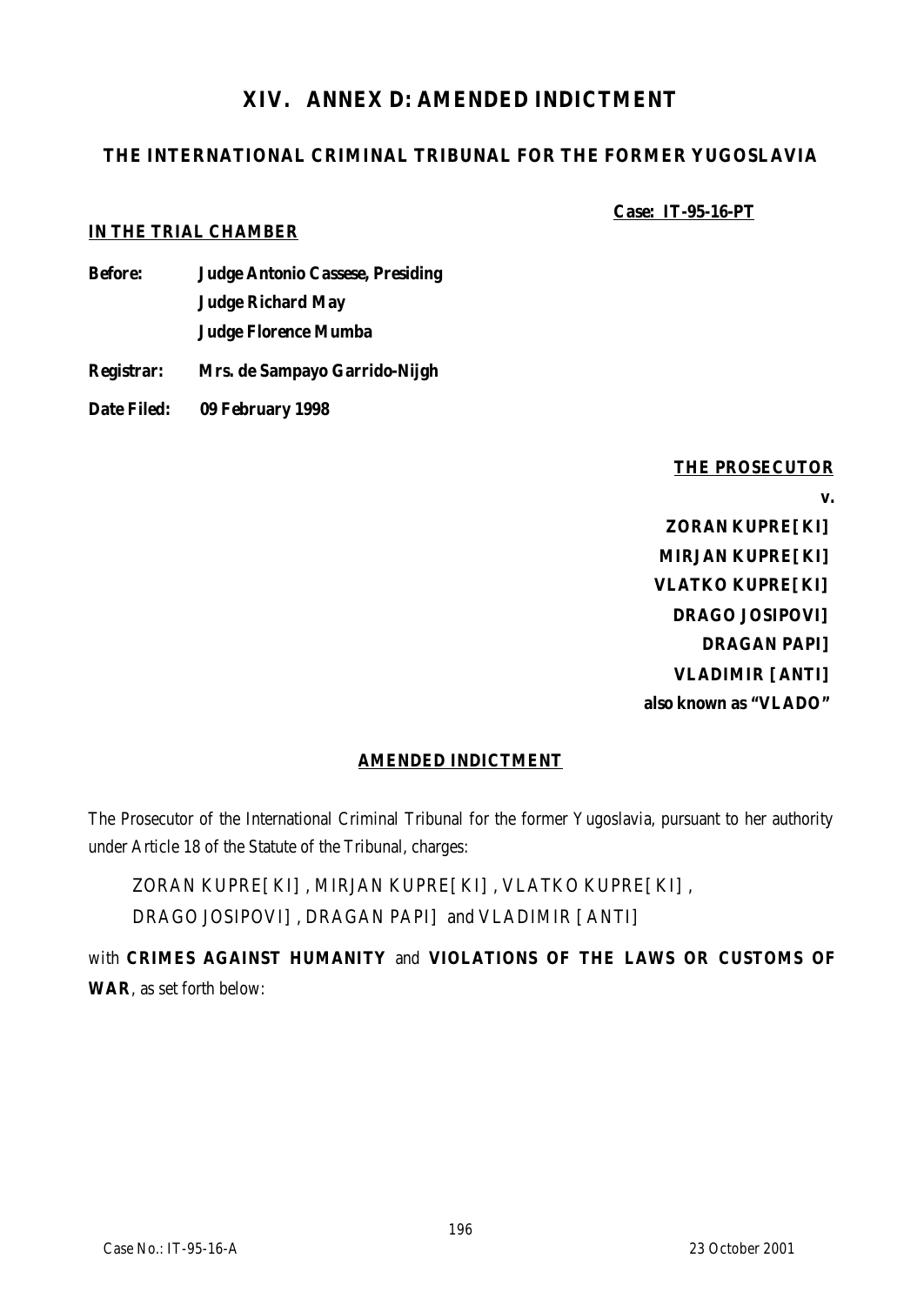#### **Background**

- 1. On 03 March 1992, Bosnia and Herzegovina declared its independence; it was recognised as an independent state by the European Council on 06 April 1992.
- 2. From at least 03 July 1992, the Croatian Community of Herzeg-Bosna ("HZ-HB") considered itself an independent political entity inside Bosnia and Herzegovina.
- 3. From at least October 1992 until at least the end of May 1993, the HZ-HB armed forces, known as the Croatian Defence Council ("HVO"), were engaged in an armed conflict with the armed forces of the government of Bosnia and Herzegovina.
- 4. From the outset of hostilities in January 1993, the HVO systematically attacked villages chiefly inhabited by Bosnian Muslims in the Lašva River Valley Region in Central Bosnia and Herzegovina. These attacks resulted in the death and wounding of numerous civilians.
- 5. The persecution of Bosnian Muslim civilians escalated in frequency throughout the early part of 1993, culminating in simultaneous attacks throughout the Lašva River Valley Region on 16 April 1993.
- 6. On 16 April 1993, at approximately 0530 hrs., HVO forces attacked the town of Vitez and the nearby villages of Donja Ve~eriska, Sivrino Selo, [anti}i, Ahmi}i, Nadioci, Stara Bila, Ga~ice, Piri}i and Preo~ica. All the villages are within a ten kilometre radius from the village of Ahmi}i.
- 7. During the attacks, groups of HVO soldiers went from house-to-house killing and wounding Bosnian Muslim civilians and burning houses, barns and livestock. The offensive, which lasted several days, was a highly co-ordinated military operation involving hundreds of HVO troops.
- 8. When the HVO forces attacked the villages and towns in the Lašva River Valley on 16 April 1993, the village of Ahmi}i experienced significant killing and destruction. Located approximately five kilometres east of Vitez, Ahmi}i had a pre-attack population of approximately 466 inhabitants, with approximately 356 Bosnian Muslims and 87 Bosnian Croats. After the attack, there were no Bosnian Muslims left living in Ahmi}i.
- 9. ZORAN KUPRE[KI], MIRJAN KUPRE[KI], VLATKO KUPRE[KI], DRAGO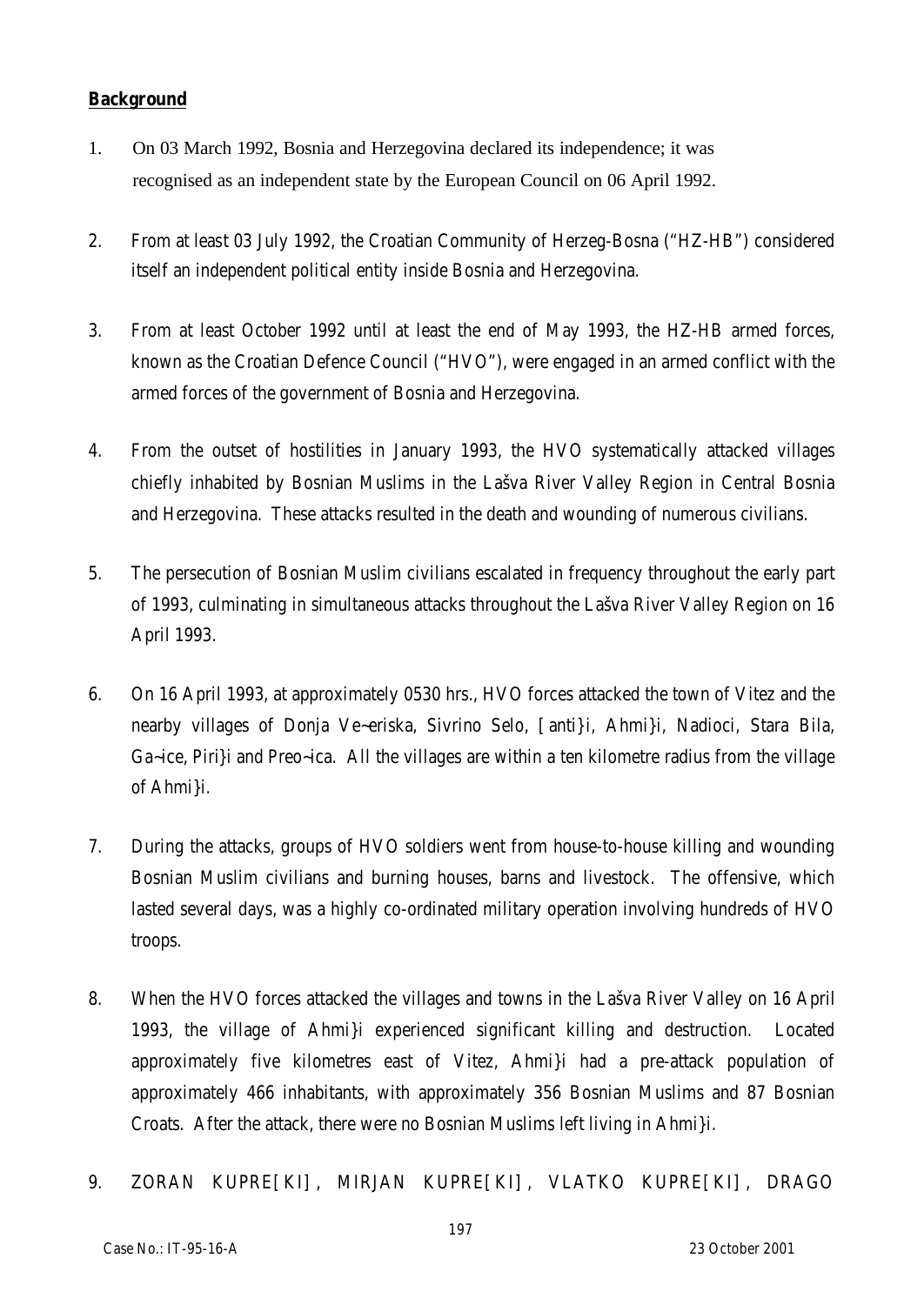JOSIPOVI], DRAGAN PAPI] and VLADIMIR [ANTI] helped prepare the April attack on the Ahmi}i-[anti}i civilians by: participating in military training and arming themselves; evacuating Bosnian Croat civilians the night before the attack; organising HVO soldiers, weapons and ammunition in and around the village of Ahmi}i-[anti}i; preparing their homes and the homes of their relatives as staging areas and firing locations for the attack; and, by concealing from the other residents that the attack was imminent.

- 10. The HVO attack on Ahmi}i-[anti}i targeted houses, stables, sheds and livestock owned by Bosnian Muslim civilians. The HVO first shelled Ahmi}i-[anti}i from a distance, then groups of soldiers went from house-to-house attacking civilians and their properties using flammable tracer rounds and explosives. The HVO soldiers deliberately and systematically fired upon Bosnian Muslim civilians. The HVO soldiers also set fire to virtually every Bosnian Muslim-owned house in Ahmi}i-[anti}i.
- 11. Approximately 103 Bosnian Muslim civilians were killed in and around Ahmi}i-[anti}i. Of the 103 persons killed, approximately 33 were women and children. The HVO soldiers destroyed approximately 176 Bosnian Muslim houses in Ahmi}i-[anti}i, along with two mosques.

#### **The Accused**

- 12. ZORAN KUPRE[KI], son of Anto and brother of Mirjan, was born on 23 September 1958 in the village of Piri}i. He was a HVO soldier in the Ahmi}i area. Before the war, he operated a business in Ahmi}i with his cousin, VLATKO KUPRE[KI].
- 13. MIRJAN KUPRE[KI], son of Anto and brother of Zoran, was born on 21 October 1963 in the town of Vitez. He was a HVO soldier in the Ahmi}i area, together with his brother, ZORAN KUPRE[KI], and cousin, VLATKO KUPRE[KI].
- 14. VLATKO KUPRE[KI], son of Franjo, was born on 01 January 1958 in the village of Piri}i. Before the war, he lived and worked in Ahmi}i where he operated a business with his cousin, ZORAN KUPRE[KI]. He was a HVO soldier in the Ahmi}i area, together with his cousins, MIRJAN KUPRE[KI] and ZORAN KUPRE[KI].
- 15. DRAGO JOSIPOVI], son of Niko, was born on 14 February 1955 in [anti}i. Before the war, he was a chemical worker by profession. He was a HVO soldier in [anti}i.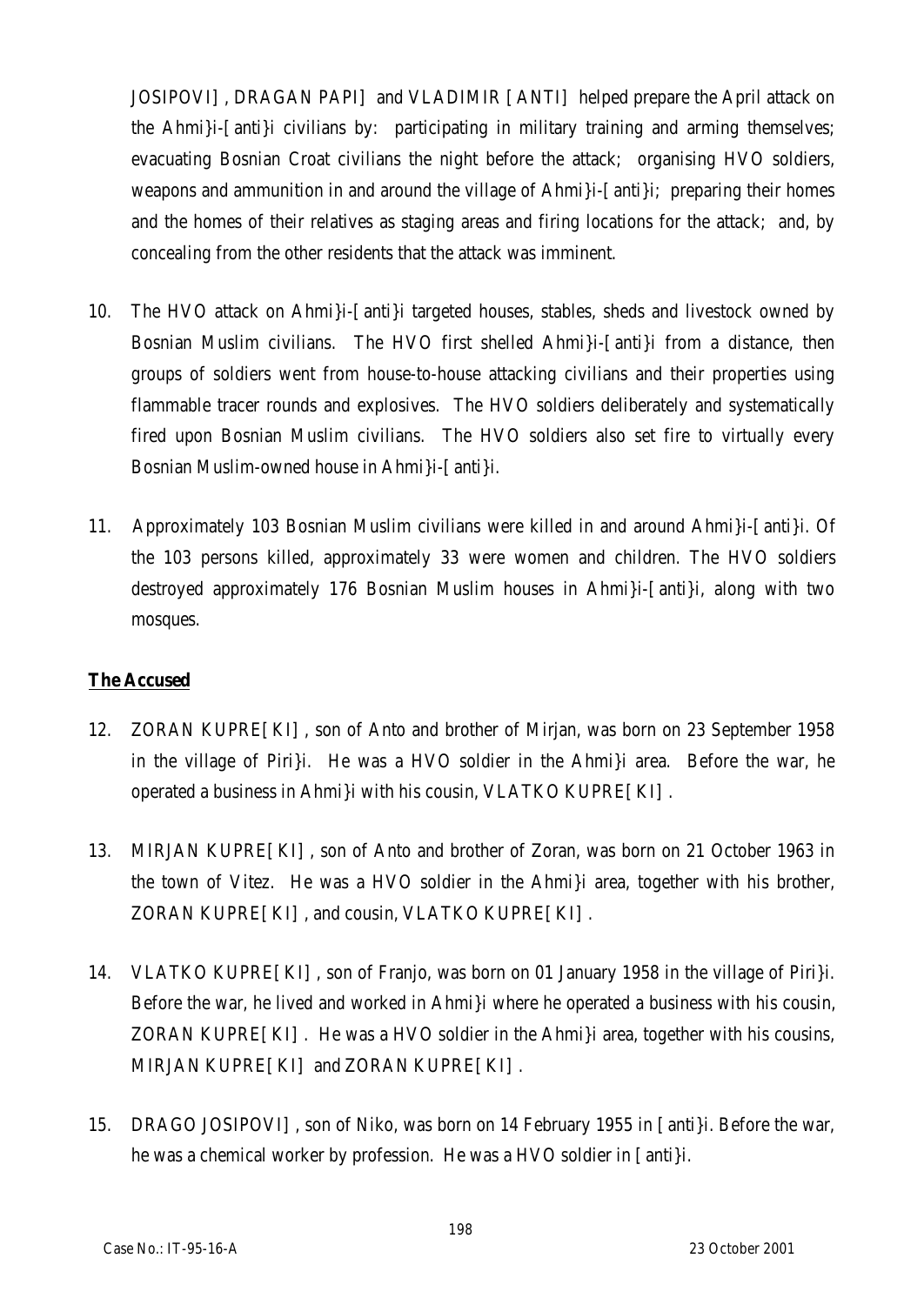- 16. DRAGAN PAPI] was born in the village of Šanti}i on 15 July 1967. He lived in Ahmi}i, Vitez and was a HVO soldier.
- 17. VLADIMIR ŠANTI], also known as "VLADO", was born on 01 April 1958 in Donja Ve~eriska. Before the war he lived in Vitez and was a policeman by profession. He was a HVO soldier in Vitez.

#### **General Allegations**

- 18. At all times relevant to this indictment, the accused were required to abide by the laws or customs governing the conduct of war.
- 19. Each of the accused is individually responsible for the crimes alleged against him in this indictment, pursuant to Article 7(1) of the Tribunal Statute. Individual criminal responsibility includes committing, planning, instigating, ordering, or otherwise aiding and abetting, in the planning, preparation or execution of any crimes referred to in Articles 2, 3 and 5 of the Tribunal Statute.

#### **Charges**

#### **COUNT 1**

#### **(Persecutions)**

- 20. From October 1992 until April 1993, ZORAN KUPRE[KI], MIRJAN KUPRE[KI], VLATKO KUPRE[KI], DRAGO JOSIPOVI], DRAGAN PAPI] and VLADIMIR [ANTI] persecuted the Bosnian Muslim inhabitants of Ahmi}i-[anti}i and its environs on political, racial or religious grounds by planning, organising and implementing an attack which was designed to remove or "cleanse" all Bosnian Muslims from the village and surrounding areas.
- 21. As part of the persecution, ZORAN KUPRE[KI], MIRJAN KUPRE[KI], VLATKO KUPRE[KI], DRAGO JOSIPOVI], DRAGAN PAPI] and VLADIMIR [ANTI] participated in or aided and abetted:
	- (a) the deliberate and systematic killing of Bosnian Muslim civilians;
	- (b) the comprehensive destruction of Bosnian Muslim homes and property; and
	- (c) the organised detention and expulsion of the Bosnian Muslims from Ahmi}i-[anti}i and its environs.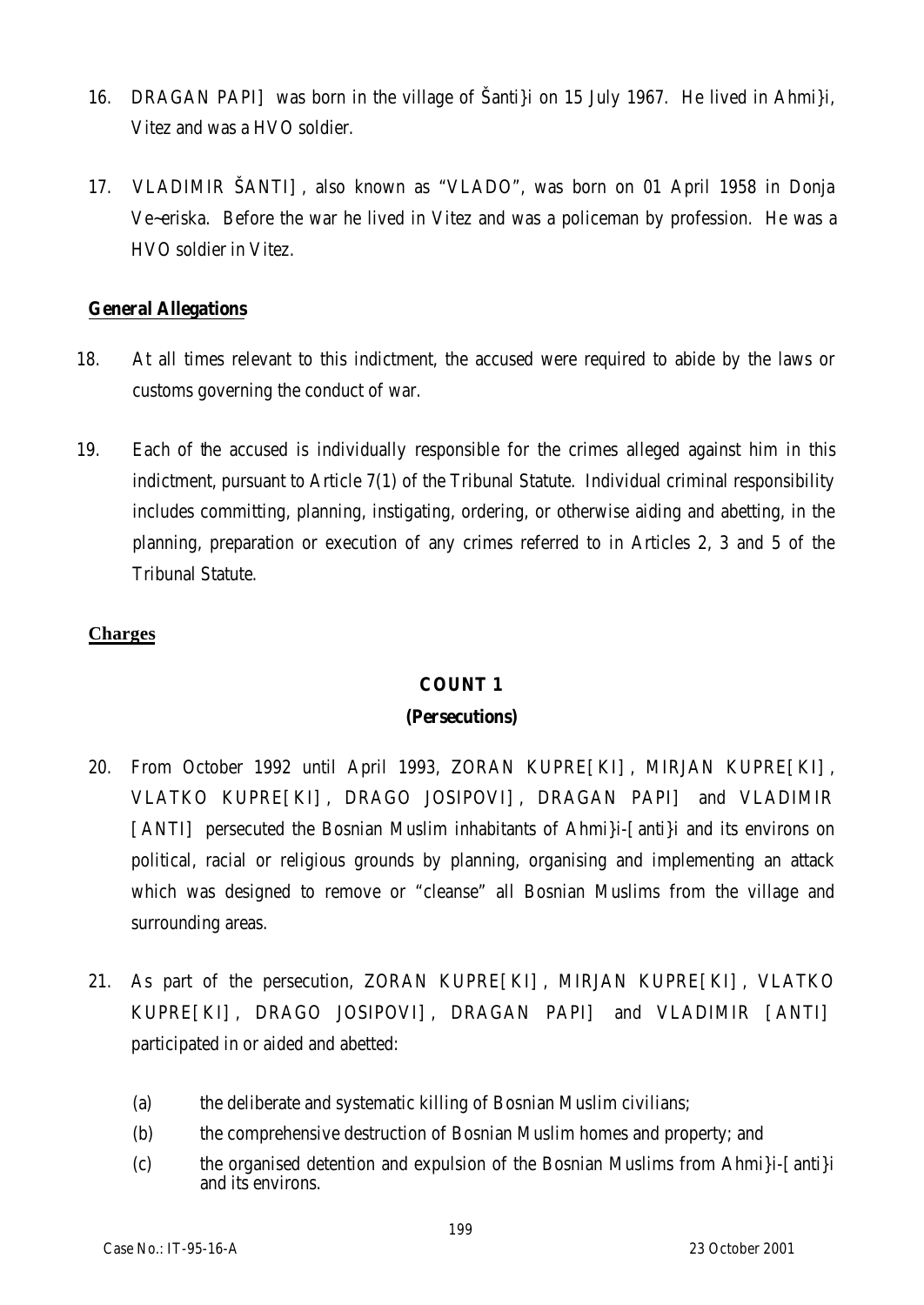- 22. By their participation in the acts described in paragraphs 9, 10, 20 and 21, ZORAN KUPRE[KI], MIRJAN KUPRE[KI], VLATKO KUPRE[KI], DRAGO JOSIPOVI], DRAGAN PAPI] and VLADIMIR [ANTI] committed the following crime:
	- **Count 1:** A **CRIME AGAINST HUMANITY**, punishable under Article 5(h) (persecutions on political, racial or religious grounds) of the Statute of the Tribunal.

#### **COUNTS 2-9 (Ahmi} Family) (Murder, Inhumane Acts and Cruel Treatment)**

- 23. When the attack on Ahmi}i-[anti}i commenced in the early morning of 16 April 1993, Sakib Ahmi} was residing with his son, Naser Ahmi}, Naser's wife, Zehrudina, and their two children, Elvis (age 4) and Sejad (age 3 months).
- 24. Armed with an automatic weapon, ZORAN KUPRE[KI] entered the Ahmi} house and shot and killed Naser Ahmi}. ZORAN KUPRE[KI] then shot and wounded Zehrudina Ahmi}.
- 25. MIRJAN KUPRE[KI] then entered the Ahmic house and poured flammable liquid onto the furniture to set the house on fire. Then MIRJAN KUPRE[KI] and ZORAN KUPRE[KI], aiding and abetting each other, directed gunfire at the two children, Elvis and Sejad Ahmi}. When Sakib Ahmi} fled the burning residence, Zehrudina, who was wounded, was still alive, but ultimately perished in the fire.
- 26. Naser Ahmi}, Zehrudina Ahmi}, Elvis Ahmi} and Sejad Ahmi} all died and Sakib Ahmi} received burns over his head, face and hands.
- 27. By the foregoing acts, ZORAN KUPRE[KI] and MIRJAN KUPRE[KI], aiding and abetting each other, committed the following crimes:

#### **Counts 2 and 3 (Murder of Naser Ahmic)**

- **Count 2:** By killing Naser Ahmi}, ZORAN KUPRE[KI], and MIRJAN KUPRE[KI] committed a **CRIME AGAINST HUMANITY**, punishable under Article 5(a) (murder) of the Statute of the Tribunal.
- **Count 3:** By killing Naser Ahmi}, ZORAN KUPRE[KI], and MIRJAN KUPRE[KI], committed a **VIOLATION OF THE LAWS OR CUSTOMS OF WAR**,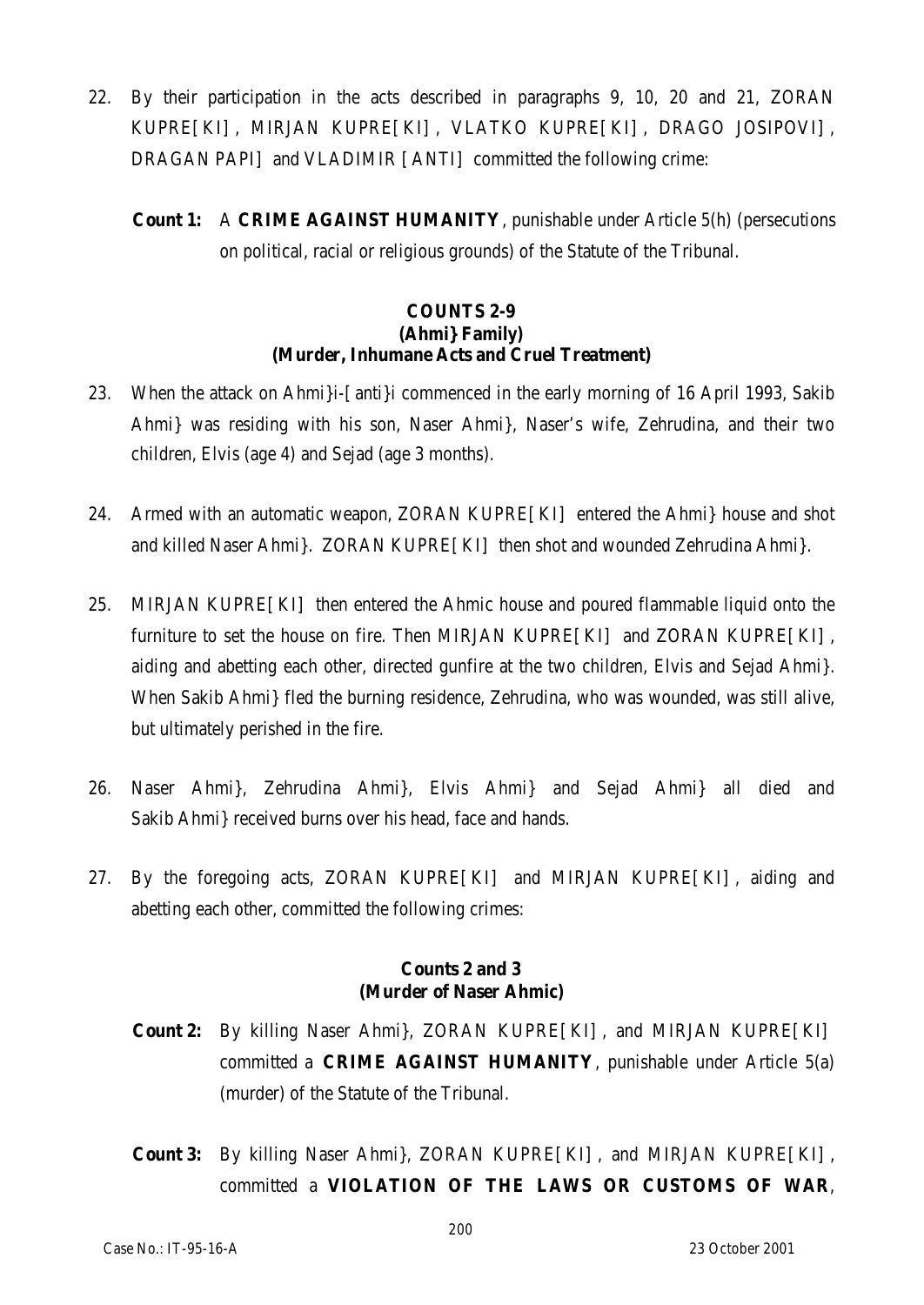punishable by Article 3 of the Statute of the Tribunal and recognised by Article 3(1)(a) (murder) of the Geneva Conventions.

#### **Counts 4 and 5 (Murder of Zehrudina Ahmic)**

- **Count 4:** By killing Zehrudina Ahmi}, ZORAN KUPRE[KI], and MIRJAN KUPRE[KI], committed a **CRIME AGAINST HUMANITY**, punishable under Article 5(a) (murder) of the Statute of the Tribunal.
- **Count 5:** By killing Zehrudina Ahmi}, ZORAN KUPRE[KI], and MIRJAN KUPRE[KI], committed a **VIOLATION OF THE LAWS OR CUSTOMS OF WAR**, punishable by Article 3 of the Statute of the Tribunal and recognised by Article 3(1)(a) (murder) of the Geneva Conventions.

#### **Counts 6 and 7 (Murder of Elvis Ahmic)**

- **Count 6:** By killing Elvis Ahmi}, ZORAN KUPRE[KI], and MIRJAN KUPRE[KI], committed a **CRIME AGAINST HUMANITY**, punishable under Article 5(a) (murder) of the Statute of the Tribunal.
- **Count 7:** By killing Elvis Ahmi}, ZORAN KUPRE[KI], and MIRJAN KUPRE[KI], committed a **VIOLATION OF THE LAWS OR CUSTOMS OF WAR**, punishable by Article 3 of the Statute of the Tribunal and recognised by Article 3(1)(a) (murder) of the Geneva Conventions.

#### **Counts 8 and 9 (Murder of Sejad Ahmic)**

- **Count 8:** By killing Sejad Ahmi}, ZORAN KUPRE[KI], and MIRJAN KUPRE[KI], committed a **CRIME AGAINST HUMANITY**, punishable under Article 5(a) (murder) of the Statute of the Tribunal.
- **Count 9:** By killing Sejad Ahmi}, ZORAN KUPRE[KI], and MIRJAN KUPRE[KI], committed a **VIOLATION OF THE LAWS OR CUSTOMS OF WAR**, punishable by Article 3 of the Statute of the Tribunal and recognised by Article 3(1)(a) (murder) of the Geneva Conventions.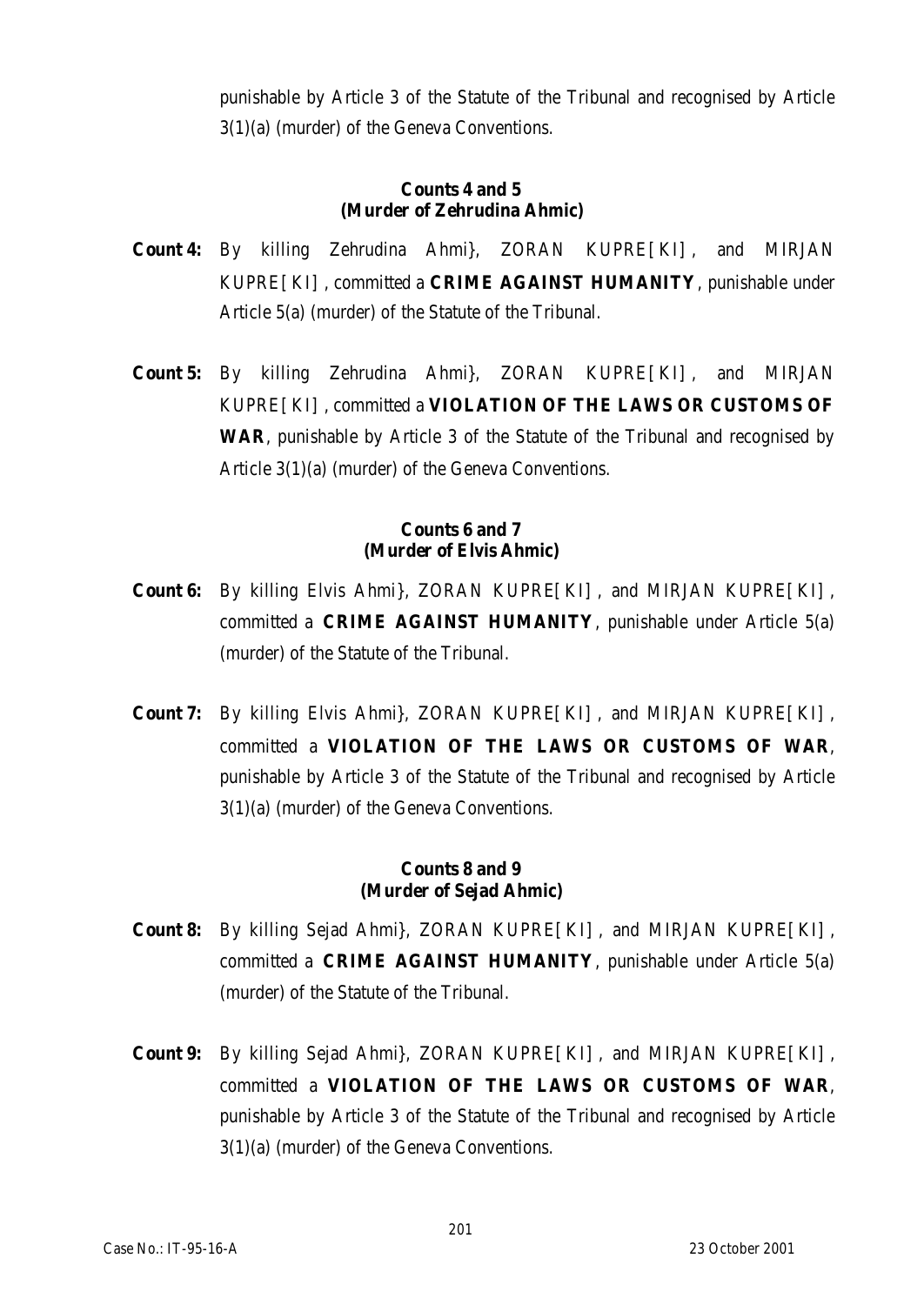#### **Counts 10 and 11 (Inhumane Acts and Cruel Treatment of Sakib Ahmi**}**)**

- **Count 10:** By killing Sakib Ahmi}'s family before his eyes and causing him severe burns by burning down his home while he was still in it, ZORAN KUPRE[KI], and MIRJAN KUPRE[KI], committed a **CRIME AGAINST HUMANITY**, punishable by Article 5(i) (inhumane acts) of the Statute of the Tribunal.
- **Count 11:** By killing Sakib Ahmi}'s family before his eyes and causing him severe burns by burning down his home while he was still in it, ZORAN KUPRE[KI], and MIRJAN KUPRE[KI], committed a **VIOLATION OF THE LAWS OR CUSTOMS OF WAR**, punishable under Article 3 of the Statute of the Tribunal and recognised by Article 3(1)(a) (cruel treatment) of the Geneva Conventions.

#### **COUNTS 12-15 (Pezer Family) (Murder, Inhumane and Cruel Treatment)**

- 28. Before the 16 April 1993 attack, HVO soldiers armed with automatic rifles congregated at the residence of VLATKO KUPRE[KI] in Ahmi}i. When the attack commenced, several HVO units used VLATKO KUPRE[KI]'s residence as a staging area. Other HVO soldiers shot at Bosnian Muslim civilians from VLATKO KUPRE [KI] 's house throughout the attack.
- 29. As the shooting continued, members of the Pezer family, who were Bosnian Muslims, gathered in their shelter to hide from HVO soldiers. Shortly thereafter, the Pezer family, along with other Bosnian Muslims who had taken refuge in the shelter, decided to escape through the forest.
- 30. As the Pezer family, with other Bosnian Muslims, ran by VLATKO KUPRE[KI]'s house toward the forest, VLATKO KUPRE[KI] and other HVO soldiers in front of VLATKO KUPRE[KI]'s house yelled at the fleeing civilians. VLATKO KUPRE[KI] and the HVO soldiers, aiding and abetting each other, shot at the group from in front of VLATKO KUPRE[KI]'s house. As the Pezer family fled toward the forest, VLATKO KUPRE[KI] and other HVO soldiers, aiding and abetting each other, wounded Dženana Pezer, the daughter of Ismail and Fata Pezer, and another woman. Dženana Pezer fell to the ground and Fata Pezer returned to assist her daughter. VLATKO KUPRE[KI] and the HVO soldiers, aiding and abetting each other, then shot Fata Pezer and killed her.
- 31. By the foregoing acts and omissions, VLATKO KUPRE[KI] committed the following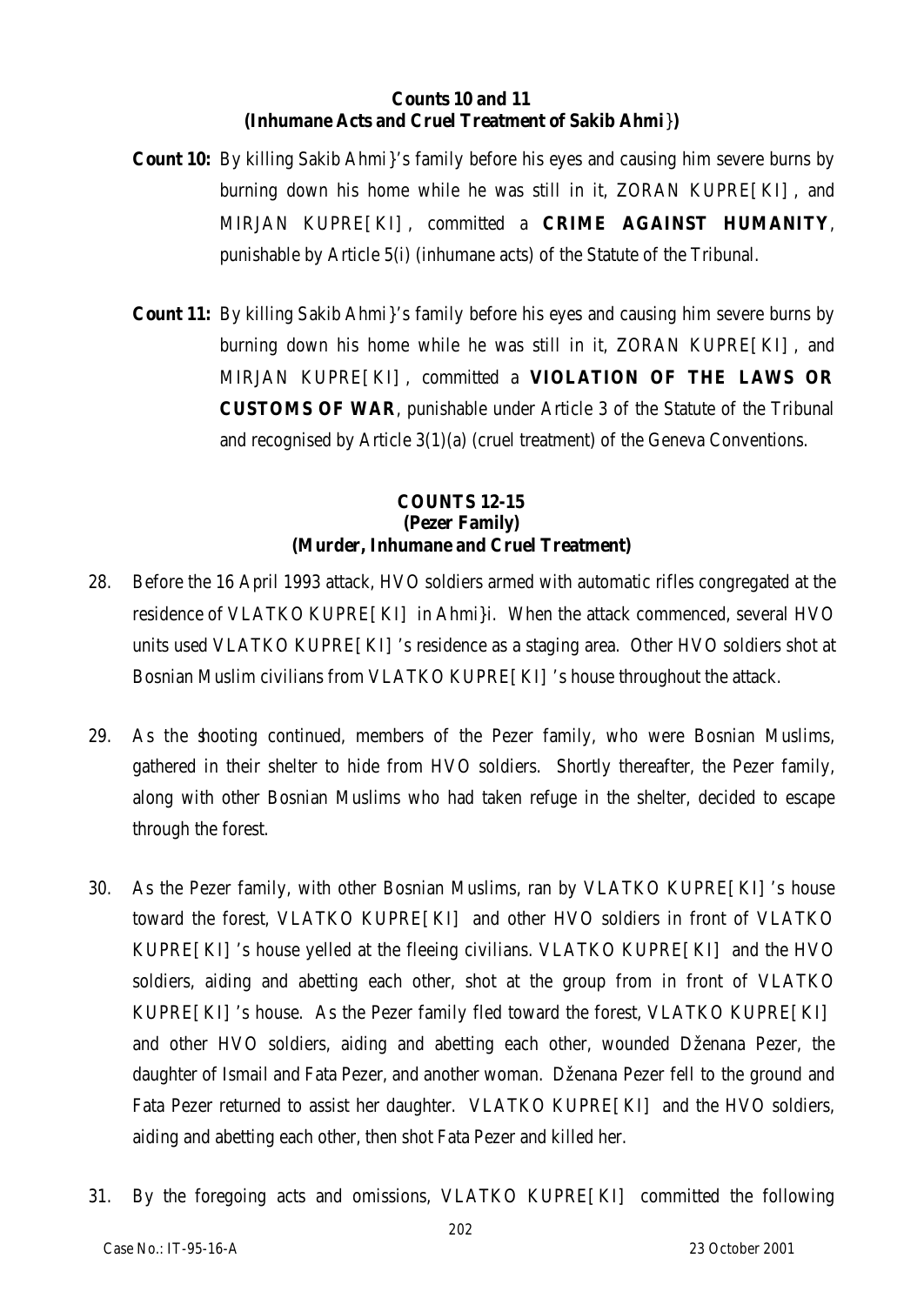crimes:

### **Counts 12 and 13 (Murder of Fata Pezer)**

- **Count 12:** By participating in or aiding and abetting the killing of Fata Pezer, VLATKO KUPRE[KI] committed a **CRIME AGAINST HUMANITY**, punishable under Article 5(a) (murder) of the Statute of the Tribunal.
- **Count 13:** By participating in or aiding and abetting the killing of Fata Pezer, VLATKO KUPRE[KI] committed a **VIOLATION OF THE LAWS OR CUSTOMS OF WAR**, punishable by Article 3 of the Statute of the Tribunal and recognised by Article 3(1)(a) (murder) of the Geneva Conventions.

#### **Counts 14 and 15 (Wounding of Dženana Pezer)**

- **Count 14:** By participating in or aiding and abetting in the shooting of Dženana Pezer, VLATKO KUPRE[KI] committed a **CRIME AGAINST HUMANITY**, punishable by Article 5(i) (inhumane acts) of the Statute of the Tribunal.
- **Count 15:** By participating in or aiding and abetting in the shooting of Dženana Pezer, VLATKO KUPRE[KI] committed a **VIOLATION OF THE LAWS OR CUSTOMS OF WAR**, punishable under Article 3 of the Statute of the Tribunal and recognised by Article 3(1)(a) (cruel treatment) of the Geneva Conventions.

# **COUNTS 16-19 (Killing of Musafer Pu{}ul and Burning of the Pu{}ul Home)**

- 32. On 16 April 1993 numerous HVO soldiers, including DRAGO JOSIPOVI] and VLADIMIR [ANTI] attacked the home of Musafer and Suhreta Pu{}ul, while the family, which included two young daughters, was sleeping.
- 33. During the attack, DRAGO JOSIPOVI], VLADIMIR [ANTI] and other HVO soldiers, aiding and abetting one another, forcibly removed the family from their home and then killed Musafer Pu{}ul.
- 34. As part of the attack, the HVO soldiers, including DRAGO JOSIPOVI] and VLADIMIR ŠANTI], vandalised the home and then burned it to the ground.